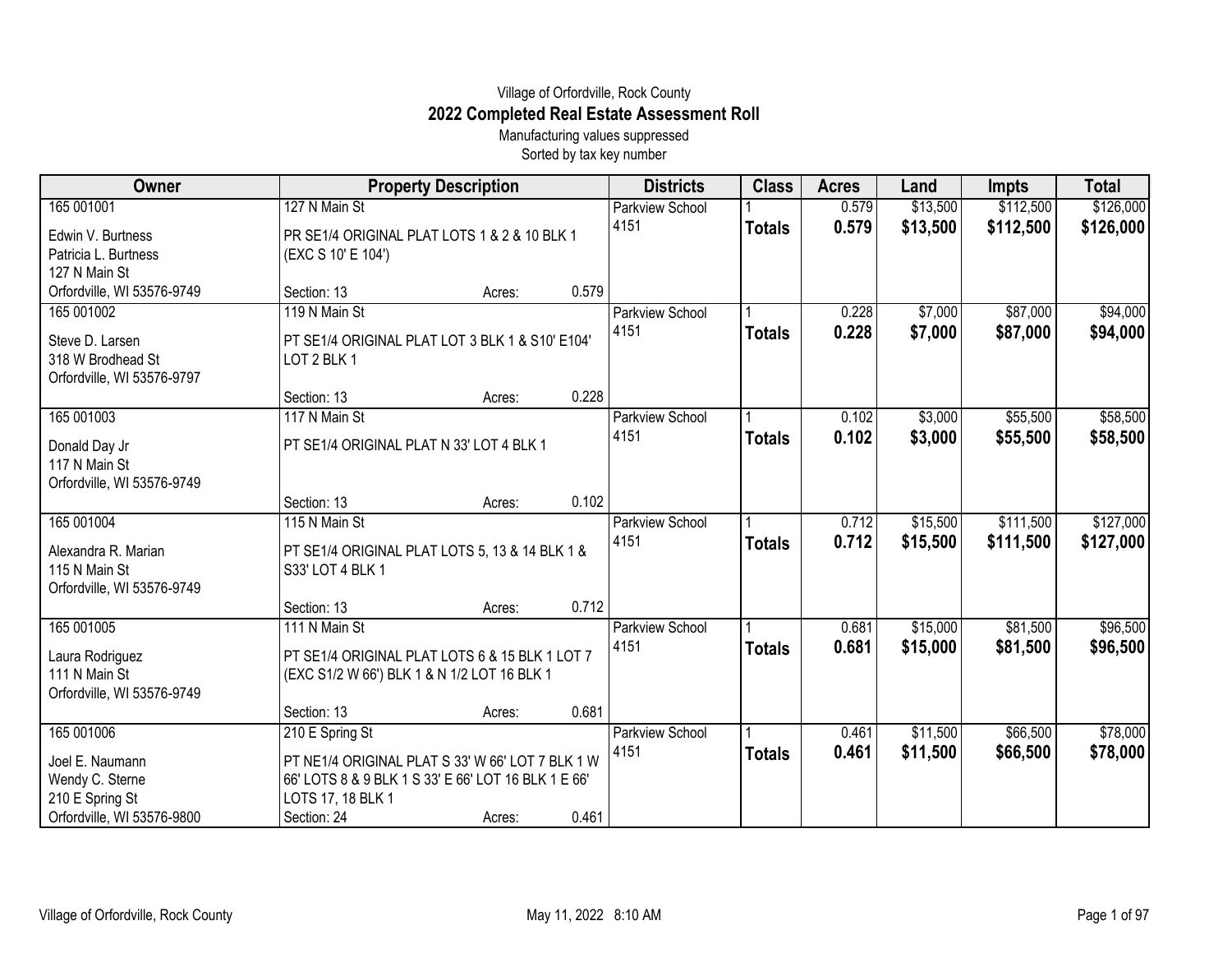| Owner                                          | <b>Property Description</b>                      |                 | <b>Districts</b>       | <b>Class</b>    | <b>Acres</b> | Land            | <b>Impts</b>    | <b>Total</b>    |
|------------------------------------------------|--------------------------------------------------|-----------------|------------------------|-----------------|--------------|-----------------|-----------------|-----------------|
| 165 00100702                                   | 105 N Main St                                    |                 | <b>Parkview School</b> |                 | 0.200        | \$6,000         | \$28,500        | \$34,500        |
| James & Hildegard Kopp Revocable               | PT NW1/4 NE1/4 PT LT 8&9 B1 OP CERTIFIED         |                 | 4151                   | <b>Totals</b>   | 0.200        | \$6,000         | \$28,500        | \$34,500        |
| Trust                                          | SURVEY MAP #1484657 VOL 24 PG 106-108 LOTS 1 &   |                 |                        |                 |              |                 |                 |                 |
| 2489 S Coon Island Rd                          | $\overline{2}$                                   |                 |                        |                 |              |                 |                 |                 |
| Orfordville, WI 53576-9586                     | Section: 24                                      | 0.200<br>Acres: |                        |                 |              |                 |                 |                 |
| 165 001009                                     | 190 N Wright St                                  |                 | <b>Parkview School</b> |                 | 0.200        | \$6,000         | \$63,500        | \$69,500        |
|                                                | PT SE1/4 ORIGINAL PLAT LOT 11 BLK 1              |                 | 4151                   | <b>Totals</b>   | 0.200        | \$6,000         | \$63,500        | \$69,500        |
| Chad L. Mould                                  |                                                  |                 |                        |                 |              |                 |                 |                 |
| Angela M. Mould<br>190 N Wright St             |                                                  |                 |                        |                 |              |                 |                 |                 |
| Orfordville, WI 53576-8774                     | Section: 13                                      | 0.200<br>Acres: |                        |                 |              |                 |                 |                 |
| 165 002001                                     | 186 N Wright St                                  |                 | Parkview School        |                 | 0.200        | \$6,000         | \$80,500        | \$86,500        |
|                                                |                                                  |                 | 4151                   | <b>Totals</b>   | 0.200        | \$6,000         | \$80,500        | \$86,500        |
| Daniel J & Cheryl A Brantner Revocable         | PT SE1/4 ORIGINAL PLAT LOT 12 BLK 1              |                 |                        |                 |              |                 |                 |                 |
| Trust                                          |                                                  |                 |                        |                 |              |                 |                 |                 |
| 4806 W Arthurs Dr                              |                                                  |                 |                        |                 |              |                 |                 |                 |
| Edgerton, WI 53534-9404                        | Section: 13                                      | 0.200<br>Acres: |                        |                 |              |                 |                 |                 |
| 165 002005                                     | 208 E Spring St                                  |                 | <b>Parkview School</b> |                 | 0.205        | \$6,500         | \$65,000        | \$71,500        |
| Lowe L. Berzinski                              | PT NE1/4 ORIGINAL PLAT S 33' OF W 66' LOT 16 BLK |                 | 4151                   | <b>Totals</b>   | 0.205        | \$6,500         | \$65,000        | \$71,500        |
| Pamela K. Berzinski                            | 1 W 66' LOT 17 & 18 BLK 1                        |                 |                        |                 |              |                 |                 |                 |
| N3291 Park Rd                                  |                                                  |                 |                        |                 |              |                 |                 |                 |
| Brodhead, WI 53520-9503                        | Section: 24                                      | 0.205<br>Acres: |                        |                 |              |                 |                 |                 |
| 165 002006                                     | 112 W Church St                                  |                 | Parkview School        |                 | 0.409        | \$10,500        | \$68,000        | \$78,500        |
| Joshua Rasmussen                               | PT SE1/4 ORIGINAL PLAT LOTS 1 & 2 BLK 2          |                 | 4151                   | <b>Totals</b>   | 0.409        | \$10,500        | \$68,000        | \$78,500        |
| Elizabeth Rasmussen                            |                                                  |                 |                        |                 |              |                 |                 |                 |
| 112 E Church St                                |                                                  |                 |                        |                 |              |                 |                 |                 |
| Orfordville, WI 53576-8755                     | Section: 13                                      | 0.409<br>Acres: |                        |                 |              |                 |                 |                 |
| 165 002007                                     | 175 N Wright St                                  |                 | <b>Parkview School</b> | $\overline{X4}$ | 0.200        | $\overline{60}$ | $\overline{50}$ | \$0             |
|                                                |                                                  |                 | 4151                   | <b>Totals</b>   | 0.200        | \$0             | \$0             | \$0             |
| Orfordville Fire Pro Dist<br><b>PO Box 498</b> | PT SE1/4 ORIGINAL PLAT LOT 3 BLK 2               |                 |                        |                 |              |                 |                 |                 |
| Orfordville, WI 53576-0498                     |                                                  |                 |                        |                 |              |                 |                 |                 |
|                                                | Section: 13                                      | 0.200<br>Acres: |                        |                 |              |                 |                 |                 |
| 165 002008                                     | 173 N Wright St                                  |                 | <b>Parkview School</b> | $\overline{X4}$ | 0.371        | $\overline{60}$ | $\overline{30}$ | $\overline{50}$ |
|                                                |                                                  |                 | 4151                   | <b>Totals</b>   | 0.371        | \$0             | \$0             | \$0             |
| Fire Dept Protection Orfordville & Rural       | PT SE1/4 ORIGINAL PLAT LOTS 4&5 BLK 2            |                 |                        |                 |              |                 |                 |                 |
| Volunteer                                      |                                                  |                 |                        |                 |              |                 |                 |                 |
| <b>PO Box 498</b>                              |                                                  |                 |                        |                 |              |                 |                 |                 |
| Orfordville, WI 53576-0498                     | Section: 13                                      | 0.371<br>Acres: |                        |                 |              |                 |                 |                 |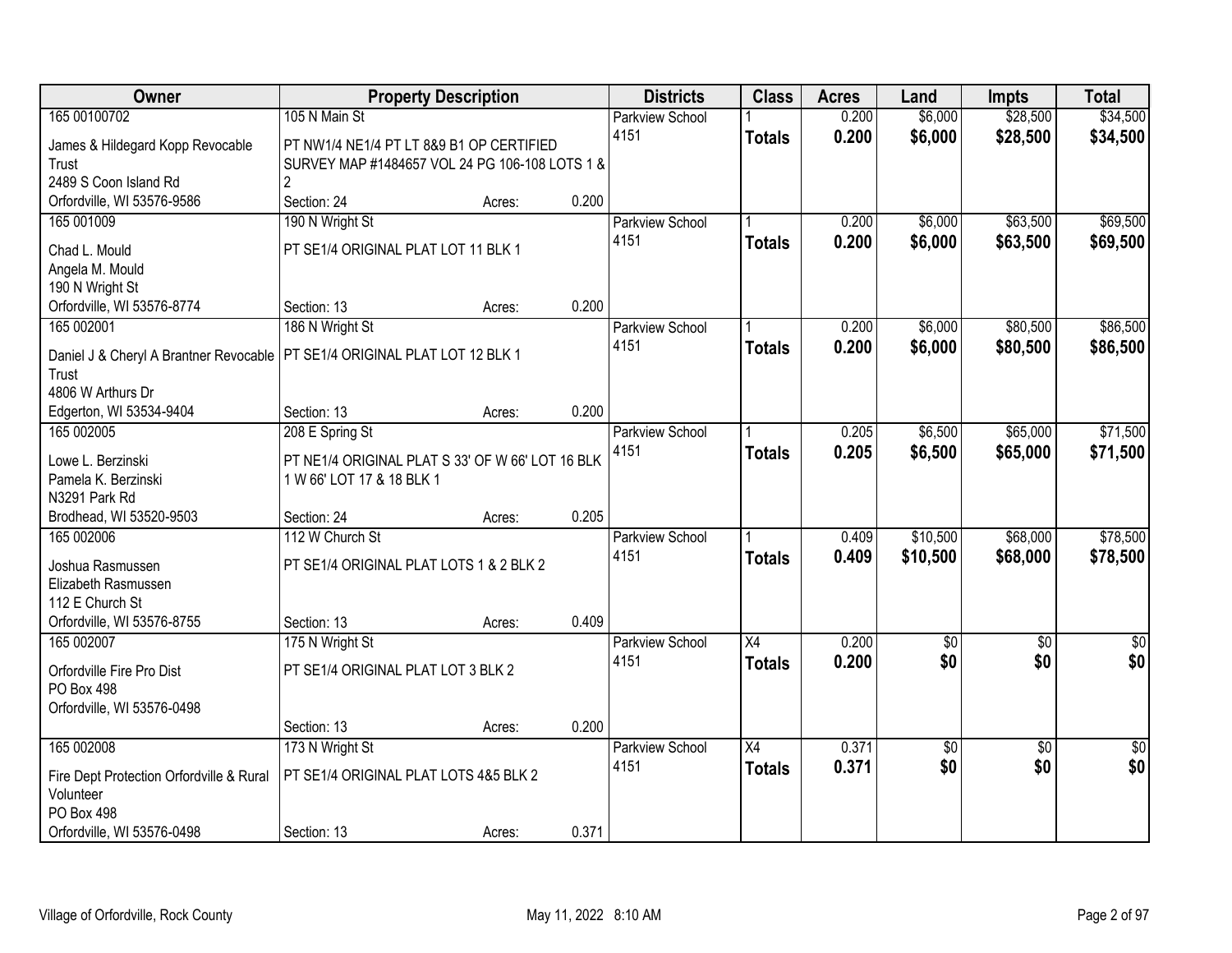| Owner                      |                                          | <b>Property Description</b>                       | <b>Districts</b>       | <b>Class</b>   | <b>Acres</b> | Land            | <b>Impts</b>    | <b>Total</b>    |
|----------------------------|------------------------------------------|---------------------------------------------------|------------------------|----------------|--------------|-----------------|-----------------|-----------------|
| 165 002010                 | 120 N Center St                          |                                                   | <b>Parkview School</b> |                | 0.400        | \$10,000        | \$89,000        | \$99,000        |
| Jan M Gore Trust           | PT SE1/4 ORIGINAL PLAT LOTS 9 & 10 BLK 2 |                                                   | 4151                   | <b>Totals</b>  | 0.400        | \$10,000        | \$89,000        | \$99,000        |
| 6434 Baytown Dr            |                                          |                                                   |                        |                |              |                 |                 |                 |
| Sarasota, FL 34240-2215    |                                          |                                                   |                        |                |              |                 |                 |                 |
|                            | Section: 13                              | Acres:                                            | 0.400                  |                |              |                 |                 |                 |
| 165 003001                 | 118 N Center St                          |                                                   | <b>Parkview School</b> |                | 0.200        | \$6,000         | \$64,500        | \$70,500        |
| Jeffrey L. Crane           | PT SE1/4 ORIGINAL PLAT LOT 11 BLK 2      |                                                   | 4151                   | <b>Totals</b>  | 0.200        | \$6,000         | \$64,500        | \$70,500        |
| Kathy K. Crane             |                                          |                                                   |                        |                |              |                 |                 |                 |
| PO Box 192                 |                                          |                                                   |                        |                |              |                 |                 |                 |
| Orfordville, WI 53576-0192 | Section: 13                              | Acres:                                            | 0.200                  |                |              |                 |                 |                 |
| 165 003002                 | 116 N Center St                          |                                                   | Parkview School        |                | 0.200        | \$6,000         | \$89,000        | \$95,000        |
| Joseph W. Ipsen            | PT SE1/4 ORIGINAL PLAT LOT 12 BLK 2      |                                                   | 4151                   | <b>Totals</b>  | 0.200        | \$6,000         | \$89,000        | \$95,000        |
| Susan K. Ipsen             |                                          |                                                   |                        |                |              |                 |                 |                 |
| PO Box 552                 |                                          |                                                   |                        |                |              |                 |                 |                 |
| Orfordville, WI 53576-0552 | Section: 13                              | Acres:                                            | 0.200                  |                |              |                 |                 |                 |
| 165 003003                 | 110 N Center St                          |                                                   | Parkview School        |                | 0.188        | \$5,500         | \$100,000       | \$105,500       |
| David J. Hauck             |                                          | PT SE1/4 ORIGINAL PLAT LOT 13 BLK 2 (EXC S 4')    | 4151                   | <b>Totals</b>  | 0.188        | \$5,500         | \$100,000       | \$105,500       |
| 110 N Center St            |                                          |                                                   |                        |                |              |                 |                 |                 |
| Orfordville, WI 53576-8752 |                                          |                                                   |                        |                |              |                 |                 |                 |
|                            | Section: 13                              | Acres:                                            | 0.188                  |                |              |                 |                 |                 |
| 165 003004                 | 108 N Center St                          |                                                   | Parkview School        |                | 0.105        | \$3,000         | \$49,500        | \$52,500        |
| Kevin A. Lloyd Sr          |                                          | PT SE1/4 ORIGINAL PLAT S 4' LOT 13 BLK 2 (EXC E   | 4151                   | <b>Totals</b>  | 0.105        | \$3,000         | \$49,500        | \$52,500        |
| Kevin A. Lloyd Jr          | 58') LOT 14 BLK 2(EXC S 8'& E 58')       |                                                   |                        |                |              |                 |                 |                 |
| 6216 Plymouth Church Rd    |                                          |                                                   |                        |                |              |                 |                 |                 |
| Beloit, WI 53511-9318      | Section: 13                              | Acres:                                            | 0.105                  |                |              |                 |                 |                 |
| 165 003005                 | 106 N Center St                          |                                                   | <b>Parkview School</b> | $\overline{2}$ | 0.072        | \$7,500         | \$19,700        | \$27,200        |
| Heidi Swartz Melton        |                                          | PT SE1/4 SEC 13 & PT NE1/4 SEC 24 PT LTS 13, 14 & | 4151                   | <b>Totals</b>  | 0.072        | \$7,500         | \$19,700        | \$27,200        |
| 415 E Church St            |                                          | 15 B2 OP CERTIFIED SURVEY MAP #2073834 VOL 38     |                        |                |              |                 |                 |                 |
| Orfordville, WI 53576-9635 | PG 68-70 LOT 2                           |                                                   |                        |                |              |                 |                 |                 |
|                            | Section: 13                              | Acres:                                            | 0.070                  |                |              |                 |                 |                 |
| 165 003006                 |                                          |                                                   | <b>Parkview School</b> | X4             | 0.119        | $\overline{50}$ | $\overline{30}$ | $\overline{50}$ |
| Village of Orfordville     |                                          | PT SE1/4 SEC 13 & PT NE1/4 SEC 24 PT LTS 13, 14 & | 4151                   | <b>Totals</b>  | 0.119        | \$0             | \$0             | \$0             |
| PO Box 409                 |                                          | 15 B2 OP CERTIFIED SURVEY MAP #2073834 VOL 38     |                        |                |              |                 |                 |                 |
| Orfordville, WI 53576-0409 | PG 68-70 LOT 1                           |                                                   |                        |                |              |                 |                 |                 |
|                            | Section: 13                              | Acres:                                            | 0.110                  |                |              |                 |                 |                 |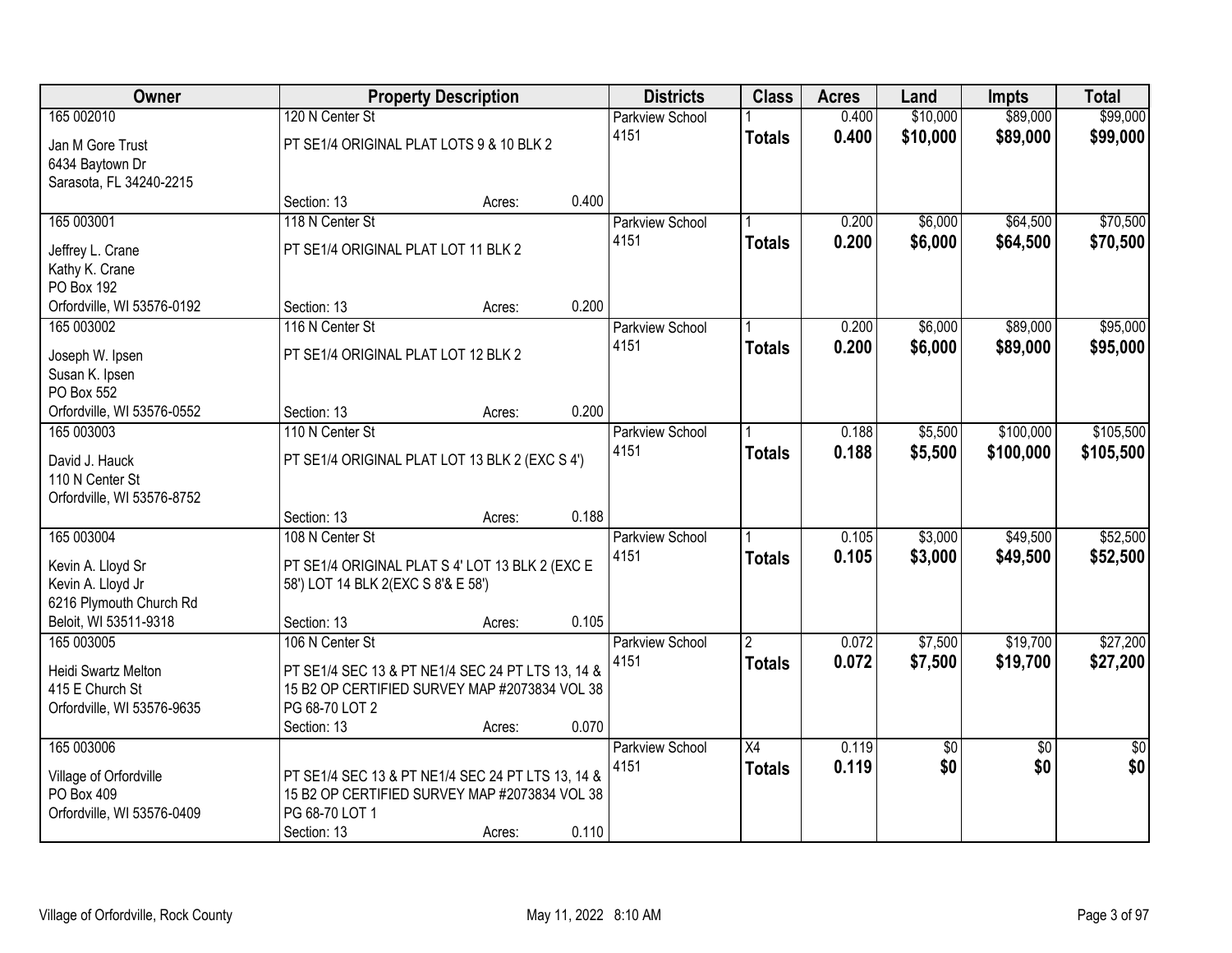| Owner                                       | <b>Property Description</b>                                                                      | <b>Districts</b>       | <b>Class</b>    | <b>Acres</b> | Land            | <b>Impts</b>    | <b>Total</b> |
|---------------------------------------------|--------------------------------------------------------------------------------------------------|------------------------|-----------------|--------------|-----------------|-----------------|--------------|
| 165 003008                                  | 114 E Spring St                                                                                  | Parkview School        | 2               | 0.130        | \$13,000        | \$187,100       | \$200,100    |
| Lrn Properties, LLC                         | PT SE1/4 ORIGINAL PLAT L15 & PT LTS 13, 14 & 16                                                  | 4151                   | <b>Totals</b>   | 0.130        | \$13,000        | \$187,100       | \$200,100    |
| PO Box 415                                  | B2 & OL 61 & PT OL 63 ASSR PLAT CERTIFIED                                                        |                        |                 |              |                 |                 |              |
| Orfordville, WI 53576-0415                  | SURVEY MAP #1185234 VOL 16 PG 189-192 LOT 2                                                      |                        |                 |              |                 |                 |              |
|                                             | 0.130<br>Section: 13<br>Acres:                                                                   |                        |                 |              |                 |                 |              |
| 165 00300801                                | 100 E Spring St                                                                                  | <b>Parkview School</b> | $\mathfrak{p}$  | 0.170        | \$17,000        | \$88,200        | \$105,200    |
|                                             |                                                                                                  | 4151                   | <b>Totals</b>   | 0.170        | \$17,000        | \$88,200        | \$105,200    |
| Lrn Properties, LLC<br>Roger D. Bradley III | PT SE1/4 ORIGINAL PLAT L15 & PT LTS 13, 14 & 16<br>B2 & OL 61 & PT OL 63 AP CERTIFIED SURVEY MAP |                        |                 |              |                 |                 |              |
| PO Box 415                                  | #1185234 VOL 16 PG 189-192 LOT 3                                                                 |                        |                 |              |                 |                 |              |
| Orfordville, WI 53576-0415                  | 0.170<br>Section: 13<br>Acres:                                                                   |                        |                 |              |                 |                 |              |
| 165 003009                                  | 101 W Church St                                                                                  | <b>Parkview School</b> | $\overline{2}$  | 0.401        | \$28,500        | \$286,500       | \$315,000    |
|                                             |                                                                                                  | 4151                   |                 |              |                 |                 |              |
| J Viaene Properties, LLC                    | PT SE1/4 ORIGINAL PLAT LOTS 1 & 2 BLK 3                                                          |                        | <b>Totals</b>   | 0.401        | \$28,500        | \$286,500       | \$315,000    |
| 201 Kingston Way                            |                                                                                                  |                        |                 |              |                 |                 |              |
| Waunakee, WI 53597-1709                     |                                                                                                  |                        |                 |              |                 |                 |              |
|                                             | 0.401<br>Section: 13<br>Acres:                                                                   |                        |                 |              |                 |                 |              |
| 165 004001                                  | 115 N Center St                                                                                  | <b>Parkview School</b> | $\overline{2}$  | 0.388        | \$16,000        | $\sqrt[6]{}$    | \$16,000     |
| Lrn Properties, LLC                         | PT SE1/4 ORIGINAL PLAT LOT 3 BLK 3 & LOT 4 (EXC                                                  | 4151                   | <b>Totals</b>   | 0.388        | \$16,000        | \$0             | \$16,000     |
| PO Box 415                                  | S 4') BLK 3                                                                                      |                        |                 |              |                 |                 |              |
| Orfordville, WI 53576-0415                  |                                                                                                  |                        |                 |              |                 |                 |              |
|                                             | 0.388<br>Section: 13<br>Acres:                                                                   |                        |                 |              |                 |                 |              |
| 165 004002                                  | 222 W Beloit St                                                                                  | Parkview School        | $\overline{X4}$ | 0.000        | $\overline{50}$ | $\overline{50}$ | \$0          |
|                                             |                                                                                                  | 4151                   | <b>Totals</b>   | 0.000        | \$0             | \$0             | \$0          |
| General Telephone Company of WI             | PT SE1/4 ORIGINAL PLAT S 4' LOT 4(EXC E 78') BLK 3                                               |                        |                 |              |                 |                 |              |
| 19845 Us 31 N                               | PT LOTS 5 & 7 BLK 3 COM 6' SE OF SW COR LOT 7,                                                   |                        |                 |              |                 |                 |              |
| Westfield, IN 46074-9685                    | NE TO N LN LOT 5, W TO NW COR LOT 5, S TO NW                                                     |                        |                 |              |                 |                 |              |
|                                             | Section: 13<br>0.000<br>Acres:                                                                   |                        |                 |              |                 |                 |              |
| 165 004004                                  | 202 W Beloit St                                                                                  | Parkview School        | $\overline{2}$  | 0.090        | \$9,500         | \$36,900        | \$46,400     |
| Lrn Properties, LLC                         | PT SE1/4 ORIGINAL PLAT PT LOT 6 BLK 3 COM SE                                                     | 4151                   | <b>Totals</b>   | 0.090        | \$9,500         | \$36,900        | \$46,400     |
| PO Box 415                                  | COR, NW TO PT 28' FROM SW COR, NE 67', E TO E                                                    |                        |                 |              |                 |                 |              |
| Orfordville, WI 53576-0415                  | LN, S TO POB                                                                                     |                        |                 |              |                 |                 |              |
|                                             | 0.090<br>Section: 13<br>Acres:                                                                   |                        |                 |              |                 |                 |              |
| 165 004006                                  | 206 W Beloit St                                                                                  | <b>Parkview School</b> | $\overline{2}$  | 0.080        | \$8,500         | \$49,300        | \$57,800     |
|                                             | PT SE1/4 ORIGINAL PLAT PT LOTS 6 & 7 BLK 3 COM                                                   | 4151                   | <b>Totals</b>   | 0.080        | \$8,500         | \$49,300        | \$57,800     |
| Lrn Properties, LLC<br>PO Box 415           | 7' NW OF SE COR, NE 77.18', E 44.1', S 27.39' W 19.83'                                           |                        |                 |              |                 |                 |              |
| Orfordville, WI 53576-0415                  | SW 67.7', NW 35.2' TO POB                                                                        |                        |                 |              |                 |                 |              |
|                                             | 0.080<br>Section: 13                                                                             |                        |                 |              |                 |                 |              |
|                                             | Acres:                                                                                           |                        |                 |              |                 |                 |              |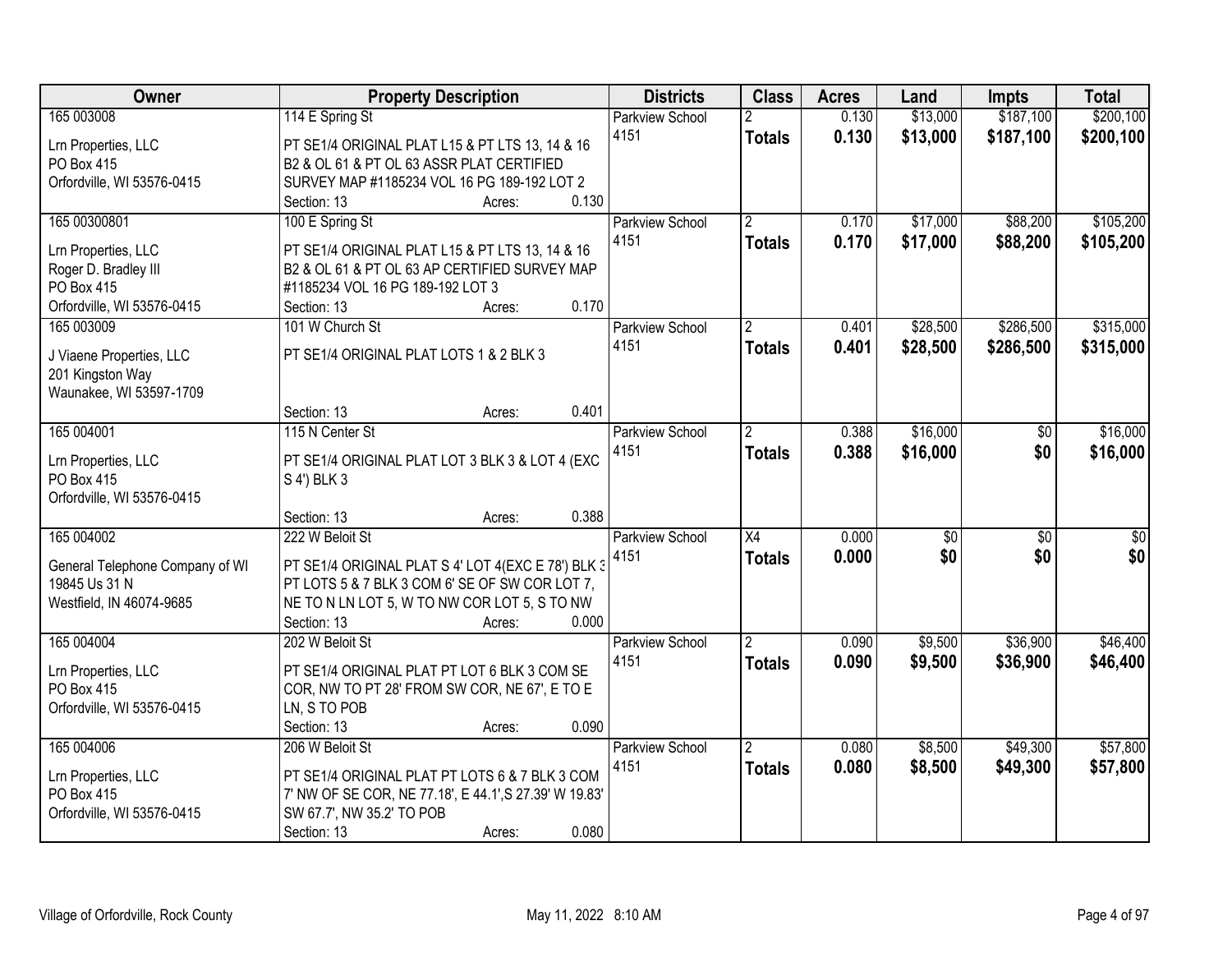| Owner                      | <b>Property Description</b>                            |        | <b>Districts</b> | <b>Class</b>                   | <b>Acres</b>       | Land           | <b>Impts</b>         | <b>Total</b>         |                      |
|----------------------------|--------------------------------------------------------|--------|------------------|--------------------------------|--------------------|----------------|----------------------|----------------------|----------------------|
| 165 004008                 | 212 W Beloit St                                        |        |                  | <b>Parkview School</b><br>4151 | 2<br><b>Totals</b> | 0.099<br>0.099 | \$10,000<br>\$10,000 | \$85,800<br>\$85,800 | \$95,800<br>\$95,800 |
| Lrn Properties, LLC        | PT SE1/4 ORIGINAL PLAT PT LOTS 6 & 7 BLK 3 COM         |        |                  |                                |                    |                |                      |                      |                      |
| PO Box 415                 | 7' NW OF SE COR L7 NE 77.18', E 43', N 27.4', W        |        |                  |                                |                    |                |                      |                      |                      |
| Orfordville, WI 53576-0415 | 64.75', SW 88.3' TO POB                                |        |                  |                                |                    |                |                      |                      |                      |
|                            | Section: 13                                            | Acres: | 0.099            |                                |                    |                |                      |                      |                      |
| 165 005001                 | 216 W Beloit St                                        |        |                  | <b>Parkview School</b>         | $\overline{X4}$    | 0.241          | \$0                  | $\overline{50}$      | \$0                  |
| Village of Orfordville     | PT SW1/4 SE1/4 & PT NW1/4 NE1/4 SEC 24 PT LOTS         |        |                  | 4151                           | <b>Totals</b>      | 0.241          | \$0                  | \$0                  | \$0                  |
| PO Box 409                 | 4, 5 & 7 BLK 3 OP CERTIFIED SURVEY MAP #2197528        |        |                  |                                |                    |                |                      |                      |                      |
| Orfordville, WI 53576-0409 | VOL 41 PG 260-262 LOT 1 ****************************** |        |                  |                                |                    |                |                      |                      |                      |
|                            | Section: 13                                            | Acres: | 0.000            |                                |                    |                |                      |                      |                      |
| 165 005005                 | 112 N Richards St                                      |        |                  | Parkview School                | $\overline{2}$     | 0.200          | \$20,000             | \$6,500              | \$26,500             |
| Lrn Properties, LLC        | PT SE1/4 ORIGINAL PLAT LOT 8 BLK 3                     |        |                  | 4151                           | <b>Totals</b>      | 0.200          | \$20,000             | \$6,500              | \$26,500             |
| PO Box 415                 |                                                        |        |                  |                                |                    |                |                      |                      |                      |
| Orfordville, WI 53576-0415 |                                                        |        |                  |                                |                    |                |                      |                      |                      |
|                            | Section: 13                                            | Acres: | 0.200            |                                |                    |                |                      |                      |                      |
| 165 005007                 | 104 N Richards St                                      |        |                  | Parkview School                |                    | 0.445          | \$11,000             | \$113,500            | \$124,500            |
| Paul R. Burkeland          | PT SE1/4 ORIGINAL PLAT LOT 10 BLK 3 & LOT 11 BLK       |        |                  | 4151                           | <b>Totals</b>      | 0.445          | \$11,000             | \$113,500            | \$124,500            |
| 104 N Richards St          | 3 (EXC S16' W36') S 20' LOT 9 BLK 3                    |        |                  |                                |                    |                |                      |                      |                      |
| Orfordville, WI 53576-9440 |                                                        |        |                  |                                |                    |                |                      |                      |                      |
|                            | Section: 13                                            | Acres: | 0.445            |                                |                    |                |                      |                      |                      |
| 165 00500701               | 108 N Richards St                                      |        |                  | Parkview School                | $\overline{2}$     | 0.139          | \$14,000             | \$30,500             | \$44,500             |
|                            |                                                        |        |                  | 4151                           | <b>Totals</b>      | 0.139          | \$14,000             | \$30,500             | \$44,500             |
| Lrn Properties, LLC        | PT SE1/4 ORIGINAL PLAT N 46' LOT 9 BLK 3               |        |                  |                                |                    |                |                      |                      |                      |
| PO Box 415                 |                                                        |        |                  |                                |                    |                |                      |                      |                      |
| Orfordville, WI 53576-0415 |                                                        |        |                  |                                |                    |                |                      |                      |                      |
|                            | Section: 13                                            | Acres: | 0.139            |                                |                    |                |                      |                      |                      |
| 165 005008                 | 224 W Beloit St                                        |        |                  | <b>Parkview School</b>         | $\overline{2}$     | 0.047          | \$5,000              | \$40,400             | \$45,400             |
| Lrn Properties, LLC        | PT SE1/4 ORIGINAL PLAT S 16' W 36' LOT 11 BLK 3 &      |        |                  | 4151                           | <b>Totals</b>      | 0.047          | \$5,000              | \$40,400             | \$45,400             |
| PO Box 415                 | W 34' LOT 12 BLK 3                                     |        |                  |                                |                    |                |                      |                      |                      |
| Orfordville, WI 53576-0415 |                                                        |        |                  |                                |                    |                |                      |                      |                      |
|                            | Section: 13                                            | Acres: | 0.047            |                                |                    |                |                      |                      |                      |
| 165 006001                 | 111 N Richards St                                      |        |                  | <b>Parkview School</b>         |                    | 0.227          | \$7,000              | \$51,500             | \$58,500             |
| Julie M. Schuetz           | PT SE1/4 ORIGINAL PLAT LOT 1 & N 9' LOT 2 BLK 4        |        |                  | 4151                           | <b>Totals</b>      | 0.227          | \$7,000              | \$51,500             | \$58,500             |
| 111 N Richards St          |                                                        |        |                  |                                |                    |                |                      |                      |                      |
| Orfordville, WI 53576-8769 |                                                        |        |                  |                                |                    |                |                      |                      |                      |
|                            | Section: 13                                            | Acres: | 0.227            |                                |                    |                |                      |                      |                      |
|                            |                                                        |        |                  |                                |                    |                |                      |                      |                      |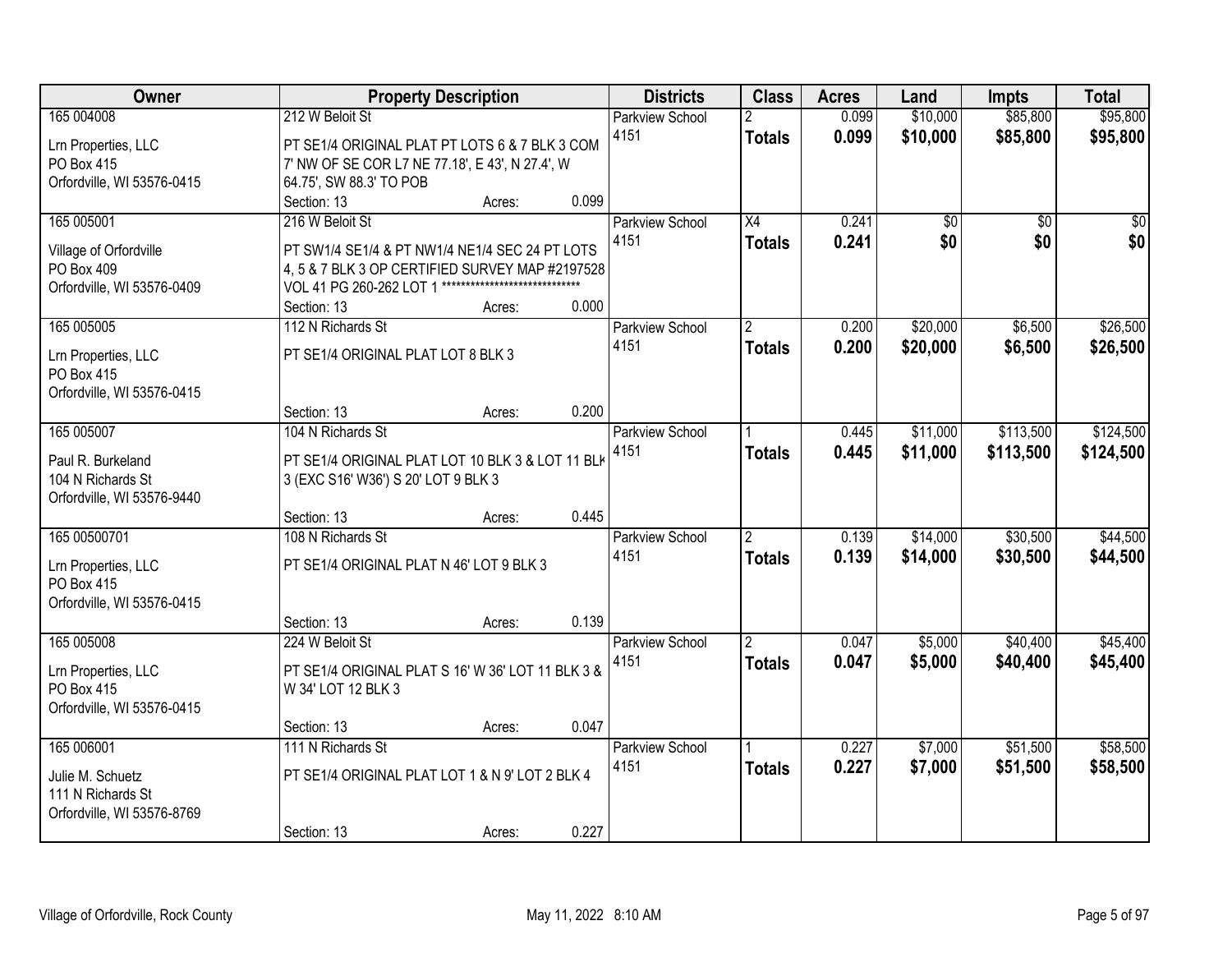| Owner                      | <b>Property Description</b>                            | <b>Districts</b>       | <b>Class</b>    | <b>Acres</b> | Land     | <b>Impts</b>    | <b>Total</b>    |
|----------------------------|--------------------------------------------------------|------------------------|-----------------|--------------|----------|-----------------|-----------------|
| 165 006002                 | 109 N Richards St                                      | <b>Parkview School</b> |                 | 0.153        | \$4,500  | \$75,500        | \$80,000        |
| Gerald C. Northcutt        | PT SE1/4 ORIGINAL PLAT PT LOT 2 BLK 4 (EXC COM         | 4151                   | <b>Totals</b>   | 0.153        | \$4,500  | \$75,500        | \$80,000        |
| Tammy S. Northcutt         | 22'E OF W LN & 9' S OF N LN L2, W 22', S 57', SW 29',  |                        |                 |              |          |                 |                 |
| 109 N Richards St          | 32', N 99' POB & N 3' LOT 3 BLK 4                      |                        |                 |              |          |                 |                 |
| Orfordville, WI 53576-8769 | Section: 13<br>0.153<br>Acres:                         |                        |                 |              |          |                 |                 |
| 165 0060021                | 105 N Richards St                                      | <b>Parkview School</b> |                 | 0.208        | \$6,000  | \$64,500        | \$70,500        |
|                            |                                                        | 4151                   | <b>Totals</b>   | 0.208        | \$6,000  | \$64,500        | \$70,500        |
| James W. Appel Jr          | PT SE1/4 ORIGINAL PLAT E 110' LOT 3(EXC N 3') BLK      |                        |                 |              |          |                 |                 |
| 105 N Richards St          | 4 & LOT 4 BLK 4                                        |                        |                 |              |          |                 |                 |
| Orfordville, WI 53576-8769 |                                                        |                        |                 |              |          |                 |                 |
|                            | 0.208<br>Section: 13<br>Acres:                         |                        |                 |              |          |                 |                 |
| 165 006003                 | 306 W Beloit St                                        | Parkview School        |                 | 0.230        | \$6,500  | \$73,000        | \$79,500        |
| Roland F. Scott            | PT SE1/4 ORIGINAL PLAT PT LOTS 2, 3, 5 BLK 4 COM       | 4151                   | <b>Totals</b>   | 0.230        | \$6,500  | \$73,000        | \$79,500        |
| PO Box 15                  | 22' E & 9' S OF N LN L2 W 22', S 57', SW 29', SE 32' N |                        |                 |              |          |                 |                 |
| Orfordville, WI 53576-0015 | 99.45'TO POB (EXC PT LOT 5 COM NW COR BLK 4, E         |                        |                 |              |          |                 |                 |
|                            | Section: 13<br>0.230<br>Acres:                         |                        |                 |              |          |                 |                 |
| 165 00600301               | 308 W Beloit St                                        | Parkview School        |                 | 0.223        | \$6,000  | \$90,000        | \$96,000        |
|                            |                                                        | 4151                   | <b>Totals</b>   | 0.223        | \$6,000  | \$90,000        | \$96,000        |
| Clinton Sullivan           | PT SE1/4 ORIGINAL PLAT PT LOT 5 BLK 4 COM NW           |                        |                 |              |          |                 |                 |
| 308 W Beloit St            | COR B4, E 90', S 129', NW 109.08', N 66' TO POB &      |                        |                 |              |          |                 |                 |
| Orfordville, WI 53576-9601 | LOT 6 BLK 4                                            |                        |                 |              |          |                 |                 |
|                            | 0.223<br>Section: 13<br>Acres:                         |                        |                 |              |          |                 |                 |
| 165 00600501               | 208 W Brodhead St                                      | <b>Parkview School</b> |                 | 0.100        | \$3,000  | \$44,500        | \$47,500        |
| Randy L. Anderson          | PT SE1/4 LOTS 1&2 B5 OP CERTIFIED SURVEY MAP           | 4151                   | <b>Totals</b>   | 0.100        | \$3,000  | \$44,500        | \$47,500        |
| 208 W Brodhead St          | #1076910 VOL 13 PG 318-319 LOT 1                       |                        |                 |              |          |                 |                 |
| Orfordville, WI 53576-9796 |                                                        |                        |                 |              |          |                 |                 |
|                            | 0.100<br>Section: 13<br>Acres:                         |                        |                 |              |          |                 |                 |
| 165 00600502               | 204 W Brodhead St                                      | Parkview School        | $\overline{2}$  | 0.260        | \$22,500 | \$124,400       | \$146,900       |
|                            |                                                        | 4151                   | <b>Totals</b>   | 0.260        | \$22,500 | \$124,400       | \$146,900       |
| Kevin B. Wellnitz          | PT SE1/4 LOTS 1&2 B5 OP CERTIFIED SURVEY MAP           |                        |                 |              |          |                 |                 |
| PO Box 134                 | #1076910 VOL 13 PG 318-319 LOT 2                       |                        |                 |              |          |                 |                 |
| Orfordville, WI 53576-0134 | 0.260                                                  |                        |                 |              |          |                 |                 |
| 165 007006                 | Section: 13<br>Acres:                                  |                        |                 |              |          |                 |                 |
|                            | 20 S Richards St                                       | <b>Parkview School</b> | $\overline{X4}$ | 0.000        | \$0      | $\overline{50}$ | $\overline{50}$ |
| Village of Orfordville     | PT NE1/4 ORIGINAL PLAT LOTS 1,2,3,4 BLK 7 & WEST       | 4151                   | <b>Totals</b>   | 0.000        | \$0      | \$0             | \$0             |
| PO Box 409                 | 8.25' VAC ST LY E & ADJ TO LOT 1                       |                        |                 |              |          |                 |                 |
| Orfordville, WI 53576-0409 |                                                        |                        |                 |              |          |                 |                 |
|                            | 0.000<br>Section: 24<br>Acres:                         |                        |                 |              |          |                 |                 |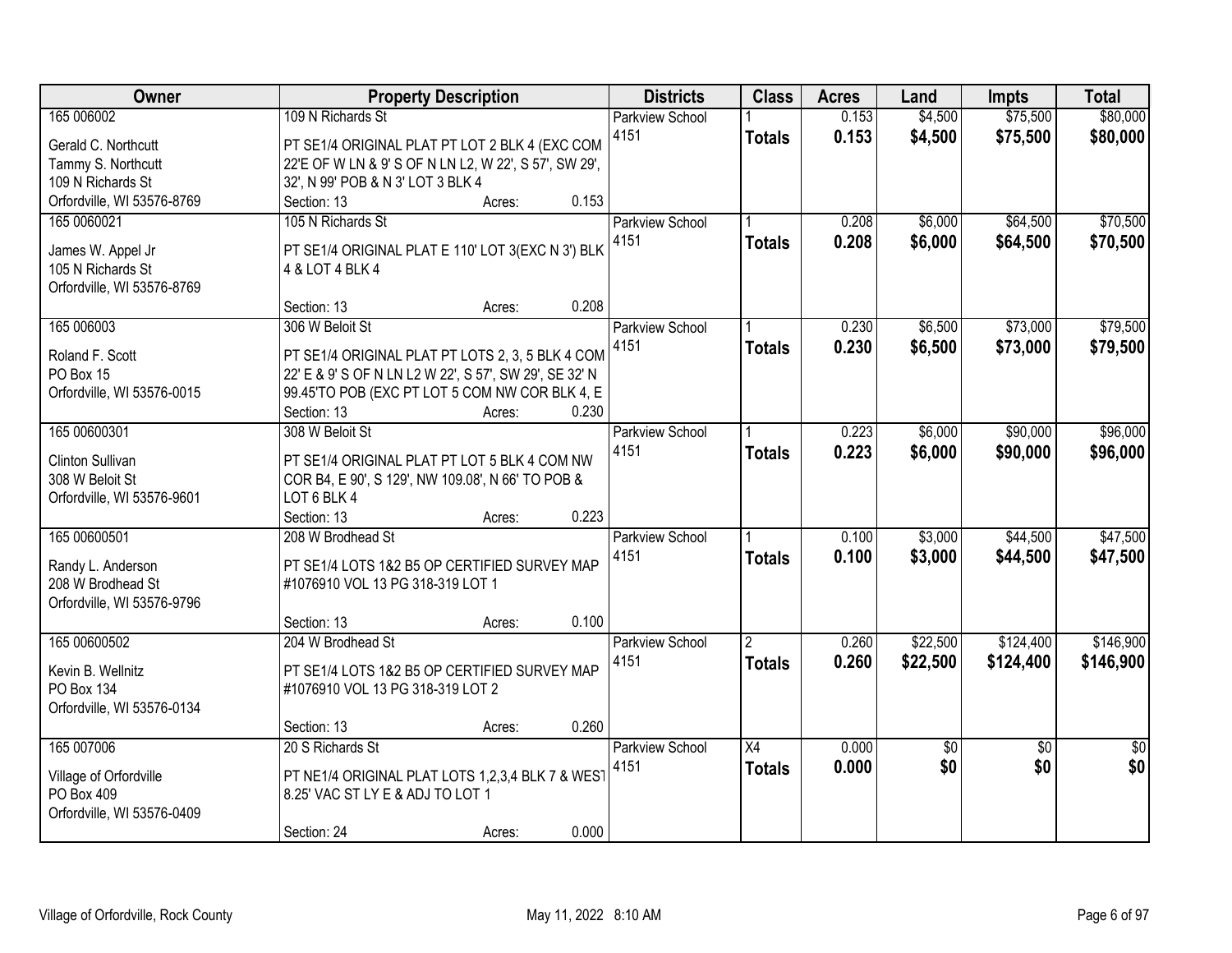| Owner                                              |                                                                         | <b>Property Description</b> |       | <b>Districts</b>       | <b>Class</b>  | <b>Acres</b> | Land            | <b>Impts</b>    | <b>Total</b>    |
|----------------------------------------------------|-------------------------------------------------------------------------|-----------------------------|-------|------------------------|---------------|--------------|-----------------|-----------------|-----------------|
| 165 008001                                         | 124 S Richards St                                                       |                             |       | <b>Parkview School</b> |               | 0.350        | \$9,500         | \$106,500       | \$116,000       |
| Logan M. Briggs                                    | PT NE1/4 ORIGINAL PLAT LOTS 8 & 15 (EXC S 10')                          |                             |       | 4151                   | <b>Totals</b> | 0.350        | \$9,500         | \$106,500       | \$116,000       |
| 503 10th St                                        | BLK 7 & W 8.25' VAC RICHARDS ST E & ADJ                                 |                             |       |                        |               |              |                 |                 |                 |
| Brodhead, WI 53520-1454                            |                                                                         |                             |       |                        |               |              |                 |                 |                 |
|                                                    | Section: 24                                                             | Acres:                      | 0.350 |                        |               |              |                 |                 |                 |
| 165 008006                                         | 128 S Richards St                                                       |                             |       | <b>Parkview School</b> |               | 0.825        | \$17,500        | \$88,500        | \$106,000       |
| Christopher J. Dickison                            | PT NE1/4 ORIGINAL PLAT LOTS 10-13 BLK 7 & W 8.25                        |                             |       | 4151                   | <b>Totals</b> | 0.825        | \$17,500        | \$88,500        | \$106,000       |
| PO Box 272                                         | VAC ST LY EAST & ADJ TO LOTS 12 & 13                                    |                             |       |                        |               |              |                 |                 |                 |
| Orfordville, WI 53576-0272                         |                                                                         |                             |       |                        |               |              |                 |                 |                 |
|                                                    | Section: 24                                                             | Acres:                      | 0.825 |                        |               |              |                 |                 |                 |
| 165 008007                                         | 126 S Richards St                                                       |                             |       | Parkview School        |               | 0.475        | \$11,500        | \$52,000        | \$63,500        |
| Christopher J. Dickison                            | PT NE1/4 ORIGINAL PLAT LOTS 9 & 14 BLK 7 S 10'                          |                             |       | 4151                   | <b>Totals</b> | 0.475        | \$11,500        | \$52,000        | \$63,500        |
| Shannon Dickison                                   | LOTS 8 & 15 BLK 7 & W 8.25' VAC ST LYING EAST &                         |                             |       |                        |               |              |                 |                 |                 |
| 128 S Richards St                                  | ADJ TO LOTS 14 & 15                                                     |                             |       |                        |               |              |                 |                 |                 |
| Orfordville, WI 53576-8744                         | Section: 24                                                             | Acres:                      | 0.475 |                        |               |              |                 |                 |                 |
| 165 008009                                         | 122 S Richards St                                                       |                             |       | Parkview School        |               | 0.413        | \$10,500        | \$78,500        | \$89,000        |
|                                                    |                                                                         |                             |       | 4151                   | <b>Totals</b> | 0.413        | \$10,500        | \$78,500        | \$89,000        |
| Aaron S Burns Revocable Trust<br><b>PO Box 424</b> | PT NE1/4 ORIGINAL PLAT LOTS 7 & 16 BLK 7 & W<br>8.25' VAC ST LY E & ADJ |                             |       |                        |               |              |                 |                 |                 |
| Orfordville, WI 53576-0424                         |                                                                         |                             |       |                        |               |              |                 |                 |                 |
|                                                    | Section: 24                                                             | Acres:                      | 0.413 |                        |               |              |                 |                 |                 |
| 165 009001                                         | 120 S Richards St                                                       |                             |       | Parkview School        |               | 0.413        | \$10,500        | \$46,000        | \$56,500        |
|                                                    |                                                                         |                             |       | 4151                   | <b>Totals</b> | 0.413        | \$10,500        | \$46,000        | \$56,500        |
| Block Rentals & Renovation, LLC                    | PT NE1/4 ORIGINAL PLAT LOTS 6 & 17 BLK 7 & W                            |                             |       |                        |               |              |                 |                 |                 |
| 201 Kingston Way<br>Waunakee, WI 53597-1709        | 8.25' VAC ST LYG E & ADJ TO LOT 17                                      |                             |       |                        |               |              |                 |                 |                 |
|                                                    | Section: 24                                                             | Acres:                      | 0.413 |                        |               |              |                 |                 |                 |
| 165 009002                                         | 118 S Richards St                                                       |                             |       | <b>Parkview School</b> |               | 0.413        | \$10,500        | \$75,500        | \$86,000        |
|                                                    |                                                                         |                             |       | 4151                   | <b>Totals</b> | 0.413        | \$10,500        | \$75,500        | \$86,000        |
| Richard D. Ray                                     | PT NE1/4 ORIGINAL PLAT LOTS 5 & 18 BLK 7 & EASE                         |                             |       |                        |               |              |                 |                 |                 |
| Dale D. Ray<br>118 S Richards St                   | ALSO W 8.25' VAC ST LY EAST & ADJ TO LOT 18                             |                             |       |                        |               |              |                 |                 |                 |
| Orfordville, WI 53576-8744                         | Section: 24                                                             | Acres:                      | 0.413 |                        |               |              |                 |                 |                 |
| 165 009003                                         | <b>Well St</b>                                                          |                             |       | <b>Parkview School</b> | X4            | 0.085        | $\overline{50}$ | $\overline{50}$ | $\overline{50}$ |
|                                                    |                                                                         |                             |       | 4151                   | <b>Totals</b> | 0.085        | \$0             | \$0             | \$0             |
| Village of Orfordville                             | PT NE1/4 ORIGINAL PLAT PT LOTS 1 & 2 BLK 8 BEG                          |                             |       |                        |               |              |                 |                 |                 |
| PO Box 409                                         | 20' S OF NW COR LOT 3, TH W TO PT 45' S OF NW                           |                             |       |                        |               |              |                 |                 |                 |
| Orfordville, WI 53576-0409                         | COR LOT 4 132', TH N ALG W LN LOT 4 10', TH E 132'                      |                             |       |                        |               |              |                 |                 |                 |
|                                                    | Section: 24                                                             | Acres:                      | 0.085 |                        |               |              |                 |                 |                 |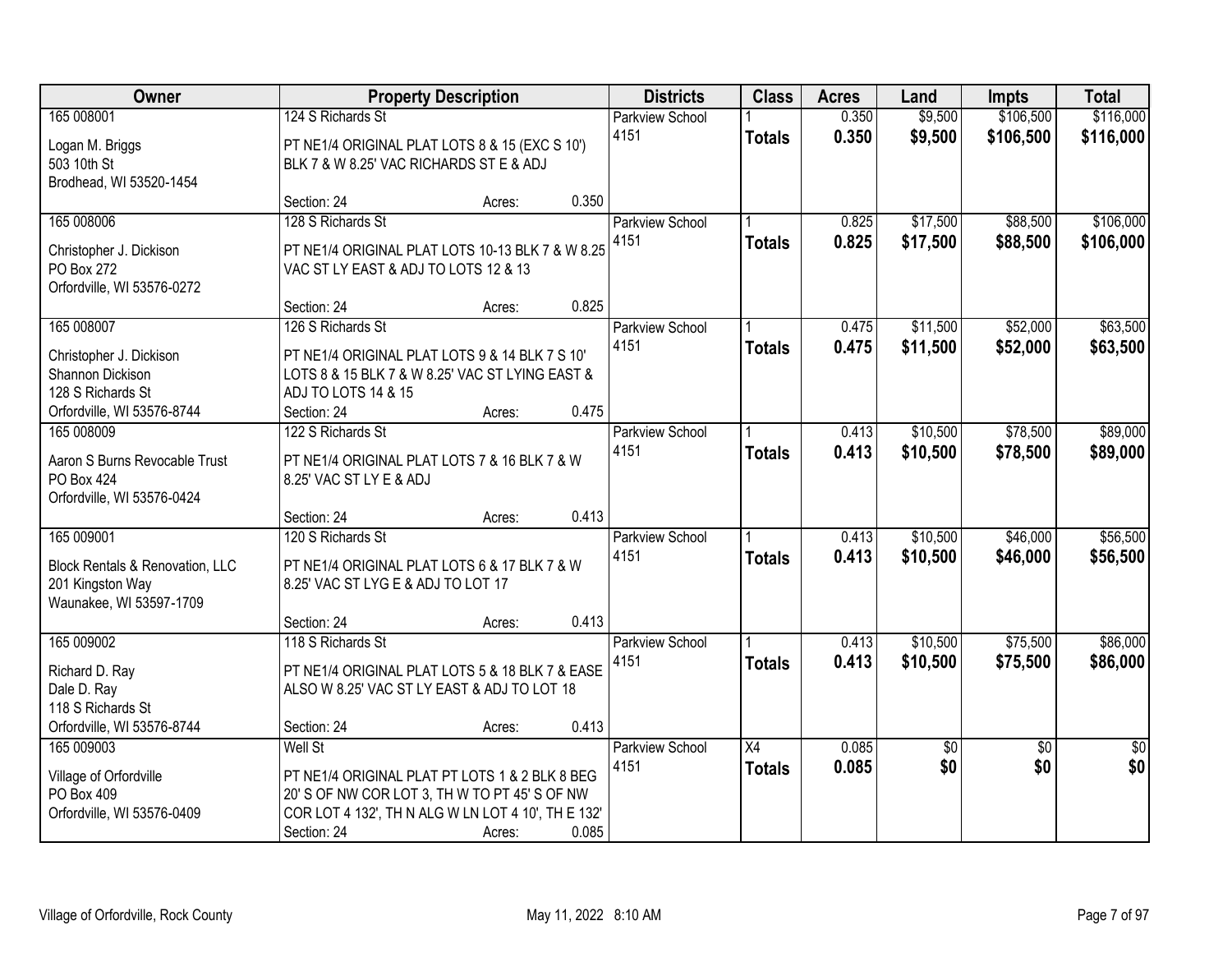| Owner                                    |                                                                                         | <b>Property Description</b> |       | <b>Districts</b>               | <b>Class</b>  | <b>Acres</b> | Land     | <b>Impts</b> | <b>Total</b> |
|------------------------------------------|-----------------------------------------------------------------------------------------|-----------------------------|-------|--------------------------------|---------------|--------------|----------|--------------|--------------|
| 165 009006                               | 117 S Richards St                                                                       |                             |       | <b>Parkview School</b><br>4151 |               | 0.224        | \$7,000  | \$59,000     | \$66,000     |
| <b>Tess Albrecht</b>                     | PT NE1/4 ORIGINAL PLAT LOT 4 BLK 8 & E 8.25'                                            |                             |       |                                | <b>Totals</b> | 0.224        | \$7,000  | \$59,000     | \$66,000     |
| 117 S Richards St                        | RICHARDS ST W & ADJ (SUBJ TO EASE)                                                      |                             |       |                                |               |              |          |              |              |
| Orfordville, WI 53576-8745               |                                                                                         |                             | 0.224 |                                |               |              |          |              |              |
| 165 009007                               | Section: 24<br>119 S Richards St                                                        | Acres:                      |       | <b>Parkview School</b>         |               | 0.392        | \$10,000 | \$70,000     | \$80,000     |
|                                          |                                                                                         |                             |       | 4151                           | <b>Totals</b> | 0.392        | \$10,000 | \$70,000     | \$80,000     |
| John P. Forsyth                          | PT NE1/4 ORIGINAL PLAT LOT 3 (SUBJ TO EASE) BLK                                         |                             |       |                                |               |              |          |              |              |
| 119 S Richards St                        | 8 LOT 5 & E 8.25' VAC ST BLK 8                                                          |                             |       |                                |               |              |          |              |              |
| Orfordville, WI 53576-8745               | Section: 24                                                                             | Acres:                      | 0.392 |                                |               |              |          |              |              |
| 165 010002                               | 125 S Richards St                                                                       |                             |       | Parkview School                |               | 0.425        | \$10,500 | \$119,000    | \$129,500    |
|                                          |                                                                                         |                             |       | 4151                           | <b>Totals</b> | 0.425        | \$10,500 | \$119,000    | \$129,500    |
| Benjamin G. Alstat                       | PT NE1/4 ORIGINAL PLAT LOTS 8 & 9 BLK 8 & E 8.25'                                       |                             |       |                                |               |              |          |              |              |
| 125 S Richards St                        | VAC ST                                                                                  |                             |       |                                |               |              |          |              |              |
| Orfordville, WI 53576-8745               | Section: 24                                                                             | Acres:                      | 0.425 |                                |               |              |          |              |              |
| 165 010003                               | 138 Walnut St                                                                           |                             |       | <b>Parkview School</b>         |               | 0.190        | \$6,000  | \$78,000     | \$84,000     |
|                                          |                                                                                         |                             |       | 4151                           | <b>Totals</b> | 0.190        | \$6,000  | \$78,000     | \$84,000     |
| Gary Clark                               | PT NE1/4 ORIGINAL PLAT LOT 10 BLK 8 (EXC E 12                                           |                             |       |                                |               |              |          |              |              |
| Rita Clark<br>138 Walnut St              | 3/8') & E 8.25' VAC ST                                                                  |                             |       |                                |               |              |          |              |              |
| Orfordville, WI 53576-8747               | Section: 24                                                                             | Acres:                      | 0.190 |                                |               |              |          |              |              |
| 165 010004                               | 120 S Center St                                                                         |                             |       | Parkview School                |               | 0.293        | \$8,500  | \$76,500     | \$85,000     |
|                                          |                                                                                         |                             |       | 4151                           | <b>Totals</b> | 0.293        | \$8,500  | \$76,500     | \$85,000     |
| Sidina S. Sagen                          | PT NE1/4 ORIGINAL PLAT E 12 3/8' LOT 10 BLK 8 LOT                                       |                             |       |                                |               |              |          |              |              |
| 120 S Center St<br>Orfordville, WI 53576 | 11 (EXC E16.5') BLK 8 S1/2 LOT 12(EXC E16.5') BLK 8                                     |                             |       |                                |               |              |          |              |              |
|                                          | Section: 24                                                                             | Acres:                      | 0.293 |                                |               |              |          |              |              |
| 165 010006                               | 114 S Center St                                                                         |                             |       | Parkview School                |               | 0.260        | \$8,000  | \$72,000     | \$80,000     |
|                                          |                                                                                         |                             |       | 4151                           | <b>Totals</b> | 0.260        | \$8,000  | \$72,000     | \$80,000     |
| Betty L. Arnold<br>114 S Center St       | PT NE1/4 ORIGINAL PLAT PT LOTS 12 & 13 BLK 8<br>CERTIFIED SURVEY MAP #1800638 VOL 31 PG |                             |       |                                |               |              |          |              |              |
| Orfordville, WI 53576-9631               | 236-238 LOT 1                                                                           |                             |       |                                |               |              |          |              |              |
|                                          | Section: 24                                                                             | Acres:                      | 0.260 |                                |               |              |          |              |              |
| 165 010007                               | 112 S Center St                                                                         |                             |       | <b>Parkview School</b>         |               | 0.390        | \$10,000 | \$101,500    | \$111,500    |
|                                          |                                                                                         |                             |       | 4151                           | <b>Totals</b> | 0.390        | \$10,000 | \$101,500    | \$111,500    |
| Thomas E. Giles<br>Deborah I. Giles      | PT NE1/4 ORIGINAL PLAT LOT 7 & E 8.25 VAC ST BLK<br>8 LOT 14 (EXC E 16.5') BLK 8        |                             |       |                                |               |              |          |              |              |
| PO Box 361                               |                                                                                         |                             |       |                                |               |              |          |              |              |
| Orfordville, WI 53576-0361               | Section: 24                                                                             | Acres:                      | 0.390 |                                |               |              |          |              |              |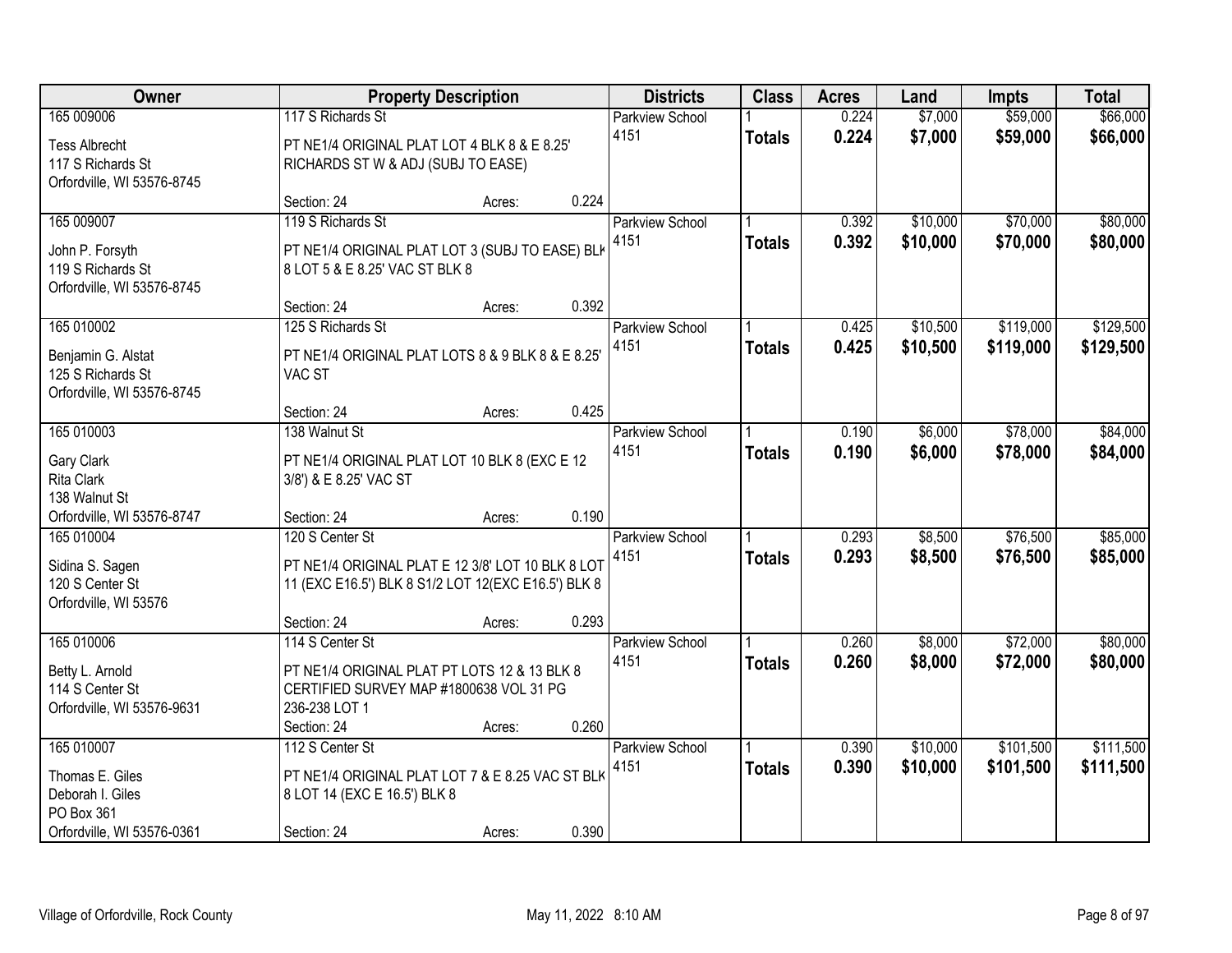| Owner                              |                                                       | <b>Property Description</b> |       | <b>Districts</b>       | <b>Class</b>  | <b>Acres</b> | Land     | <b>Impts</b> | <b>Total</b> |
|------------------------------------|-------------------------------------------------------|-----------------------------|-------|------------------------|---------------|--------------|----------|--------------|--------------|
| 165 010008                         | 110 S Center St                                       |                             |       | Parkview School        |               | 0.390        | \$10,000 | \$118,500    | \$128,500    |
| Raul R. Garcia                     | PT NE1/4 ORIGINAL PLAT LOT 6 & E 8.25' VAC ST         |                             |       | 4151                   | <b>Totals</b> | 0.390        | \$10,000 | \$118,500    | \$128,500    |
| Sheryl E. Garcia                   | BLK 8 LOT 15 (EXC E 16.5') BLK 8                      |                             |       |                        |               |              |          |              |              |
| 110 S Center St                    |                                                       |                             |       |                        |               |              |          |              |              |
| Orfordville, WI 53576-9631         | Section: 24                                           | Acres:                      | 0.390 |                        |               |              |          |              |              |
| 165 010009                         | 108 S Center St                                       |                             |       | <b>Parkview School</b> |               | 0.247        | \$7,500  | \$82,500     | \$90,000     |
|                                    |                                                       |                             |       | 4151                   | <b>Totals</b> | 0.247        | \$7,500  | \$82,500     | \$90,000     |
| Greg A. Myhre                      | PT NE1/4 ORIGINAL PLAT LOTS 1 & 16(EXC                |                             |       |                        |               |              |          |              |              |
| Dianne L. Myhre<br>108 S Center St | E16.5') BLK 8 (EXC PUMPING STATION) LOT 2 BLK 8       |                             |       |                        |               |              |          |              |              |
| Orfordville, WI 53576-9631         | Section: 24                                           | Acres:                      | 0.247 |                        |               |              |          |              |              |
| 165 011001                         | 104 S Wright St                                       |                             |       | Parkview School        |               | 0.383        | \$10,000 | \$111,000    | \$121,000    |
|                                    |                                                       |                             |       | 4151                   | <b>Totals</b> | 0.383        | \$10,000 | \$111,000    | \$121,000    |
| Kelly N. Lawrence                  | PT NE1/4 ORIGINAL PLAT LOTS 1 & 2 BLK 9 & E 30.36     |                             |       |                        |               |              |          |              |              |
| 104 S Wright St                    | LOT 3 BLK 9                                           |                             |       |                        |               |              |          |              |              |
| Orfordville, WI 53576-9701         |                                                       |                             |       |                        |               |              |          |              |              |
|                                    | Section: 24                                           | Acres:                      | 0.383 |                        |               |              |          |              |              |
| 165 011002                         | 105 S Center St                                       |                             |       | Parkview School        |               | 0.671        | \$15,000 | \$73,000     | \$88,000     |
| Benjamin M. Svoboda                | PT NE1/4 ORIGINAL PLAT W 33' LOT 3 BLK 9 & LOT 4      |                             |       | 4151                   | <b>Totals</b> | 0.671        | \$15,000 | \$73,000     | \$88,000     |
| PO Box 280                         | BLK 9 33' VAC CENTER ST W & ADJ & CERTIFIED           |                             |       |                        |               |              |          |              |              |
| Orfordville, WI 53576-0280         | SURVEY MAP #1010331 VOL 12 PG 156-157 LOT 1           |                             |       |                        |               |              |          |              |              |
|                                    | Section: 24                                           | Acres:                      | 0.671 |                        |               |              |          |              |              |
| 165 011003                         | 107 S Center St                                       |                             |       | Parkview School        |               | 0.200        | \$6,000  | \$96,500     | \$102,500    |
|                                    |                                                       |                             |       | 4151                   | <b>Totals</b> | 0.200        | \$6,000  | \$96,500     | \$102,500    |
| Cory R. Johnson<br>107 S Center St | PT NE1/4 ORIGINAL PLAT LOT 5 BLK 9 (EXC E 30.36')     |                             |       |                        |               |              |          |              |              |
| Orfordville, WI 53576-9632         |                                                       |                             |       |                        |               |              |          |              |              |
|                                    | Section: 24                                           | Acres:                      | 0.200 |                        |               |              |          |              |              |
| 165 011004                         | 108 S Wright St                                       |                             |       | <b>Parkview School</b> |               | 0.245        | \$7,500  | \$65,000     | \$72,500     |
|                                    |                                                       |                             |       | 4151                   |               | 0.245        | \$7,500  | \$65,000     | \$72,500     |
| Matthew R. Vike                    | PT NE1/4 ORIGINAL PLAT LOT 14 & E30.36' LOT 5         |                             |       |                        | <b>Totals</b> |              |          |              |              |
| 108 S Wright St                    | BLK9                                                  |                             |       |                        |               |              |          |              |              |
| Orfordville, WI 53576-9701         |                                                       |                             |       |                        |               |              |          |              |              |
|                                    | Section: 24                                           | Acres:                      | 0.245 |                        |               |              |          |              |              |
| 165 011005                         | 110 S Wright St                                       |                             |       | <b>Parkview School</b> |               | 0.402        | \$10,500 | \$73,000     | \$83,500     |
| Karl G. Schmidt                    | PT NE1/4 ORIGINAL PLAT S 54' E 33' LOT 6 BLK 9 N      |                             |       | 4151                   | <b>Totals</b> | 0.402        | \$10,500 | \$73,000     | \$83,500     |
| Beth M. Schmidt                    | 54' E 33' LOT 7 BLK 9 N 54' LOT 12 BLK 9 S 54' LOT 13 |                             |       |                        |               |              |          |              |              |
| 110 S Wright St                    | BLK9                                                  |                             |       |                        |               |              |          |              |              |
| Orfordville, WI 53576-9701         | Section: 24                                           | Acres:                      | 0.402 |                        |               |              |          |              |              |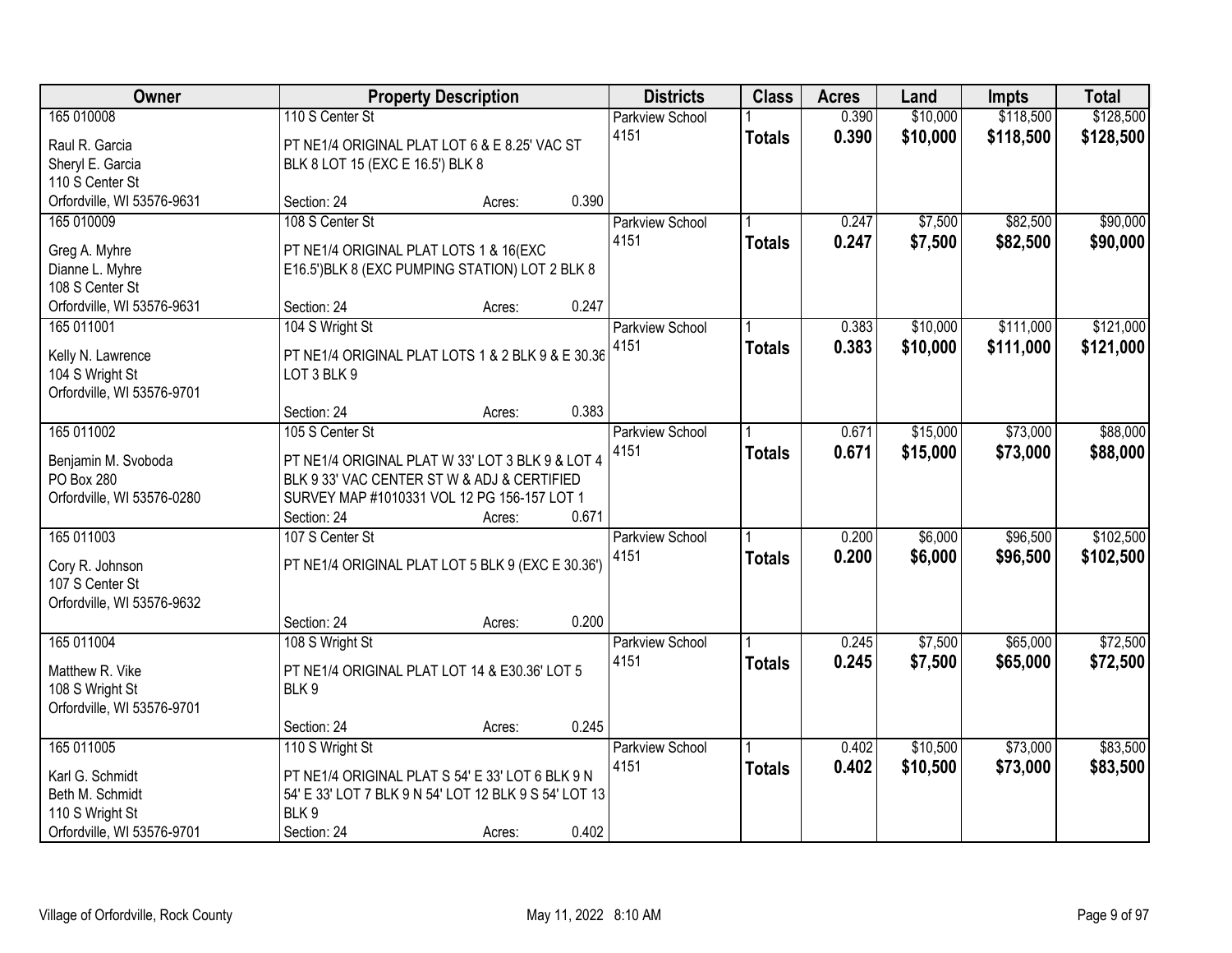| Owner                                                                                                   |                                                                                                                                                                                       | <b>Property Description</b> |       | <b>Districts</b>               | <b>Class</b>  | <b>Acres</b>   | Land               | <b>Impts</b>         | <b>Total</b>         |
|---------------------------------------------------------------------------------------------------------|---------------------------------------------------------------------------------------------------------------------------------------------------------------------------------------|-----------------------------|-------|--------------------------------|---------------|----------------|--------------------|----------------------|----------------------|
| 165 011006                                                                                              | 111 S Center St                                                                                                                                                                       |                             |       | <b>Parkview School</b>         |               | 0.200          | \$6,000            | \$93,500             | \$99,500             |
| Edward J. Mikkelson<br>111 S Center St<br>Orfordville, WI 53576-9632                                    | PT NE1/4 ORIGINAL PLAT LOT 6 (EXC E 33') BLK 9                                                                                                                                        |                             |       | 4151                           | <b>Totals</b> | 0.200          | \$6,000            | \$93,500             | \$99,500             |
|                                                                                                         | Section: 24                                                                                                                                                                           | Acres:                      | 0.200 |                                |               |                |                    |                      |                      |
| 165 011007                                                                                              | 113 S Center St                                                                                                                                                                       |                             |       | <b>Parkview School</b>         |               | 0.200          | \$6,000            | \$84,500             | \$90,500             |
| Kimberly Ann Lavigne<br>PO Box 373<br>Orfordville, WI 53576-0373                                        | PT NE1/4 ORIGINAL PLAT LOT 7 (EXC E 33') BLK 9                                                                                                                                        |                             |       | 4151                           | <b>Totals</b> | 0.200          | \$6,000            | \$84,500             | \$90,500             |
|                                                                                                         | Section: 24                                                                                                                                                                           | Acres:                      | 0.200 |                                |               |                |                    |                      |                      |
| 165 011008                                                                                              | 115 S Center St                                                                                                                                                                       |                             |       | Parkview School                |               | 0.200          | \$6,000            | \$80,000             | \$86,000             |
| Kristin Rinehart<br>115 S Center St<br>Orfordville, WI 53576-9632                                       | PT NE1/4 ORIGINAL PLAT W 132' LOT 8 BLK 9                                                                                                                                             |                             |       | 4151                           | <b>Totals</b> | 0.200          | \$6,000            | \$80,000             | \$86,000             |
|                                                                                                         | Section: 24                                                                                                                                                                           | Acres:                      | 0.200 |                                |               |                |                    |                      |                      |
| 165 0110081                                                                                             | 112 S Wright St                                                                                                                                                                       |                             |       | <b>Parkview School</b>         |               | 0.245          | \$7,500            | \$71,500             | \$79,000             |
| Christopher C. Stevens<br>Kristine A. Stevens<br><b>PO Box 175</b>                                      | PT NE1/4 ORIGINAL PLAT E 33' LOT 8 BLK 9 S 12' E<br>33' LOT 7 BLK 9 LOT 11 BLK 9 S 12' LOT 12 BLK 9                                                                                   |                             |       | 4151                           | <b>Totals</b> | 0.245          | \$7,500            | \$71,500             | \$79,000             |
| Orfordville, WI 53576-0175                                                                              | Section: 24                                                                                                                                                                           | Acres:                      | 0.245 |                                |               |                |                    |                      |                      |
| 165 011009<br>David P. Granberg<br>Jeannie D. Granberg<br>117 S Center St<br>Orfordville, WI 53576-9632 | 117 S Center St<br>PT NE1/4 ORIGINAL PLAT LOT 9 (EXC E 33') BLK 9 &<br>N 33' VACATED ST S & ADJ<br>Section: 24                                                                        | Acres:                      | 0.300 | Parkview School<br>4151        | <b>Totals</b> | 0.300<br>0.300 | \$8,500<br>\$8,500 | \$72,500<br>\$72,500 | \$81,000<br>\$81,000 |
| 165 012002                                                                                              | 116 S Wright St                                                                                                                                                                       |                             |       | Parkview School                |               | 0.283          | \$8,000            | \$125,000            | \$133,000            |
| Patricia L. Carroll<br>116 S Wright St<br>Orfordville, WI 53576-9701                                    | PT NE1/4 ORIGINAL PLAT LOT 10 & E33' LOT 9 BLK 9<br>& N 10' VACATED ST-ADJ                                                                                                            |                             |       | 4151                           | <b>Totals</b> | 0.283          | \$8,000            | \$125,000            | \$133,000            |
|                                                                                                         | Section: 24                                                                                                                                                                           | Acres:                      | 0.283 |                                |               |                |                    |                      |                      |
| 165 012004<br>Kerry L. Knutson<br>PO Box 177<br>Orfordville, WI 53576-0177                              | 208 E Beloit St<br>PT NE1/4 ORIGINAL PLAT PT LOTS 1 & 10 BLK 10<br>DAF: COM NE COR L11 CSM 2-93, SE 33' TO W L<br>MAIN ST, S 116.71', W 71.62', N 77.78', NE 74.47' TO<br>Section: 24 | Acres:                      | 0.189 | <b>Parkview School</b><br>4151 | <b>Totals</b> | 0.189<br>0.189 | \$5,500<br>\$5,500 | \$60,500<br>\$60,500 | \$66,000<br>\$66,000 |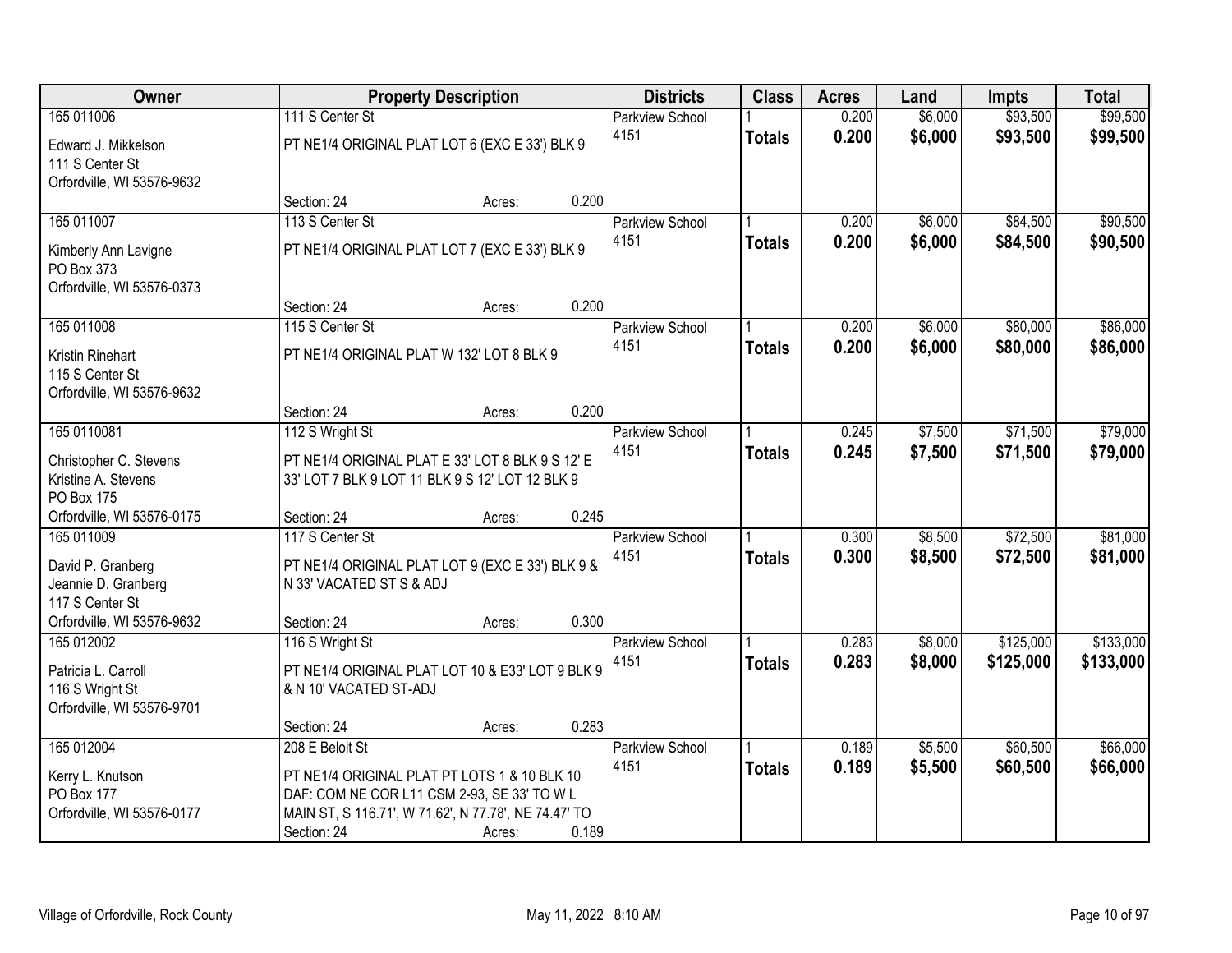| Owner                                                                               | <b>Property Description</b>                                                                                                                                        |                  |                | <b>Districts</b>               | <b>Class</b>                     | <b>Acres</b>   | Land                 | <b>Impts</b>           | <b>Total</b>           |
|-------------------------------------------------------------------------------------|--------------------------------------------------------------------------------------------------------------------------------------------------------------------|------------------|----------------|--------------------------------|----------------------------------|----------------|----------------------|------------------------|------------------------|
| 165 012005<br>Kerry L. Knutson<br>PO Box 177<br>Orfordville, WI 53576-0177          | 206 E Beloit St<br>PT NW1/4 NE1/4 PT LOTS 1-10 B10 OP PT CSM 3-315<br>& 36-289 CERTIFIED SURVEY MAP #2052023 VOL 37<br>PG 277-281 LOT 1                            |                  |                | <b>Parkview School</b><br>4151 | <b>Totals</b>                    | 1.040<br>1.040 | \$43,500<br>\$43,500 | \$255,700<br>\$255,700 | \$299,200<br>\$299,200 |
| 165 012007<br>VIm Enterprises, LLC<br>105 S Wright St<br>Orfordville, WI 53575-9636 | Section: 24<br>105 S Wright St<br>PT NE1/4 ORIGINAL PLAT W 75' LOTS 3,4,5,6 BLK 10<br>& CERTIFIED SURVEY MAP #1010331 VOL 12 PG<br>156-157 OUTLOT A<br>Section: 24 | Acres:<br>Acres: | 1.040<br>0.420 | <b>Parkview School</b><br>4151 | $\overline{2}$<br><b>Totals</b>  | 0.420<br>0.420 | \$29,500<br>\$29,500 | \$45,900<br>\$45,900   | \$75,400<br>\$75,400   |
| 165 012008<br>Vincent Nafzger<br>W2926 Washington St<br>Juda, WI 53550-9556         | 109 S Wright St<br>PT NE1/4 ORIGINAL PLAT W 75.90' LOTS 7 & 8 BLK 10<br>Section: 24                                                                                |                  | 0.230          | <b>Parkview School</b><br>4151 | $\overline{2}$<br><b>Totals</b>  | 0.230<br>0.230 | \$21,500<br>\$21,500 | \$31,000<br>\$31,000   | \$52,500<br>\$52,500   |
| 165 013002<br>Amerigas Propane LP<br>PO Box 798<br>Valley Forge, PA 19482-9908      | Main St<br>PT NE1/4 ORIGINAL PLAT LOT 11 BLK 10<br>Section: 24                                                                                                     | Acres:<br>Acres: | 0.048          | <b>Parkview School</b><br>4151 | <u>2</u><br><b>Totals</b>        | 0.048<br>0.048 | \$1,000<br>\$1,000   | \$0<br>\$0             | \$1,000<br>\$1,000     |
| 165 013003<br>Village of Orfordville<br>PO Box 409<br>Orfordville, WI 53576-0409    | 302 E Beloit St<br>PT NE1/4 ORIGINAL PLAT PT LOT 1 BLK 11 & COM 45<br>NW OF SE COR, NW 18.25', N TO NW COR, SE 115',<br>SW TO POB<br>Section: 24                   | Acres:           | 0.211          | Parkview School<br>4151        | $\overline{X4}$<br><b>Totals</b> | 0.211<br>0.211 | \$0<br>\$0           | $\overline{50}$<br>\$0 | \$0<br>\$0             |
| 165 013004<br>Scott A. Johnson<br>306 E Beloit St<br>Orfordville, WI 53576-9792     | 306 E Beloit St<br>PT NE1/4 ORIGINAL PLAT SE 45' LOT 1 BLK 11 NW 22<br>LOT 2 BLK 11<br>Section: 24                                                                 | Acres:           | 0.218          | <b>Parkview School</b><br>4151 | <b>Totals</b>                    | 0.218<br>0.218 | \$6,000<br>\$6,000   | \$76,000<br>\$76,000   | \$82,000<br>\$82,000   |
| 165 013005<br><b>Riley Wilson</b><br>308 E Beloit St<br>Orfordville, WI 53576-9792  | 308 E Beloit St<br>PT NE1/4 ORIGINAL PLAT E 44' LOT 2 BLK 11<br>Section: 24                                                                                        | Acres:           | 0.133          | <b>Parkview School</b><br>4151 | <b>Totals</b>                    | 0.133<br>0.133 | \$3,500<br>\$3,500   | \$72,000<br>\$72,000   | \$75,500<br>\$75,500   |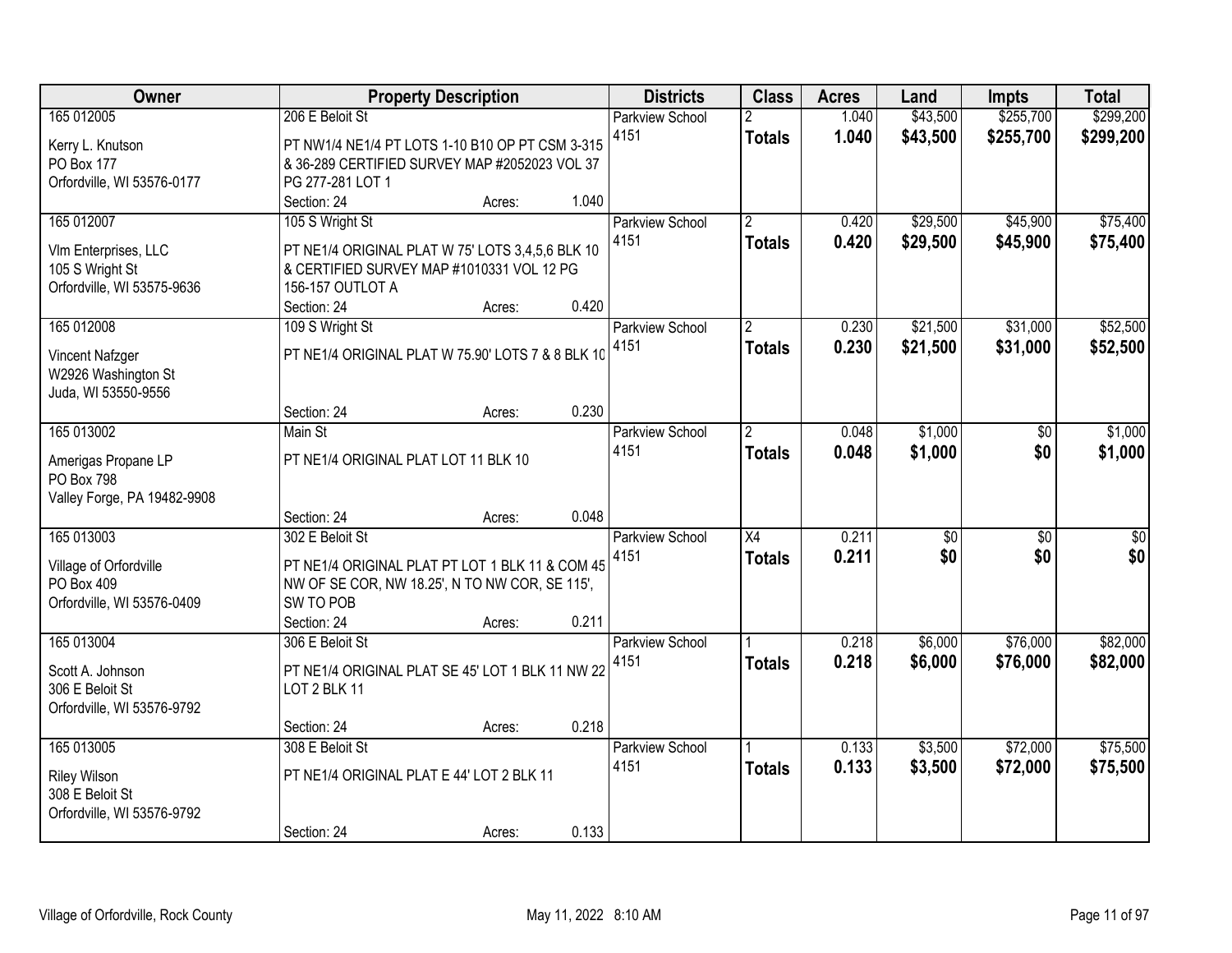| Owner                       |                                          | <b>Property Description</b>                     |       | <b>Districts</b>       | <b>Class</b>   | <b>Acres</b> | Land     | <b>Impts</b> | <b>Total</b> |
|-----------------------------|------------------------------------------|-------------------------------------------------|-------|------------------------|----------------|--------------|----------|--------------|--------------|
| 165 013006                  | 402 E Beloit St                          |                                                 |       | <b>Parkview School</b> |                | 0.200        | \$5,500  | \$75,000     | \$80,500     |
| Shannon R. Provo            | PT NE1/4 ORIGINAL PLAT LOT 3 BLK 11      |                                                 |       | 4151                   | <b>Totals</b>  | 0.200        | \$5,500  | \$75,000     | \$80,500     |
| Benjamin J. Dunlavy         |                                          |                                                 |       |                        |                |              |          |              |              |
| 402 E Beloit St             |                                          |                                                 |       |                        |                |              |          |              |              |
| Orfordville, WI 53576-9705  | Section: 24                              | Acres:                                          | 0.200 |                        |                |              |          |              |              |
| 165 013007                  | 404 E Beloit St                          |                                                 |       | <b>Parkview School</b> |                | 0.200        | \$5,500  | \$77,000     | \$82,500     |
| Jerry E. Briggs             | PT NE1/4 ORIGINAL PLAT LOT 4 BLK 11      |                                                 |       | 4151                   | <b>Totals</b>  | 0.200        | \$5,500  | \$77,000     | \$82,500     |
| Tonya K. Briggs             |                                          |                                                 |       |                        |                |              |          |              |              |
| N4637 State Rd 59           |                                          |                                                 |       |                        |                |              |          |              |              |
| Monroe, WI 53566-9448       | Section: 24                              | Acres:                                          | 0.200 |                        |                |              |          |              |              |
| 165 013008                  | 410 E Beloit St                          |                                                 |       | Parkview School        |                | 0.400        | \$10,000 | \$92,000     | \$102,000    |
| Marvin E. Kasch             | PT NE1/4 ORIGINAL PLAT LOTS 5 & 6 BLK 11 |                                                 |       | 4151                   | <b>Totals</b>  | 0.400        | \$10,000 | \$92,000     | \$102,000    |
| 410 1/2 E Beloit St         |                                          |                                                 |       |                        |                |              |          |              |              |
| Orfordville, WI 53576-9705  |                                          |                                                 |       |                        |                |              |          |              |              |
|                             | Section: 24                              | Acres:                                          | 0.400 |                        |                |              |          |              |              |
| 165 013009                  | 412 E Beloit St                          |                                                 |       | <b>Parkview School</b> |                | 0.200        | \$5,500  | \$64,000     | \$69,500     |
| Jonathan T. Hansberry et al | PT NE1/4 ORIGINAL PLAT LOT 7 BLK 11      |                                                 |       | 4151                   | <b>Totals</b>  | 0.200        | \$5,500  | \$64,000     | \$69,500     |
| 412 E Beloit St             |                                          |                                                 |       |                        |                |              |          |              |              |
| Orfordville, WI 53576-9705  |                                          |                                                 |       |                        |                |              |          |              |              |
|                             | Section: 24                              | Acres:                                          | 0.200 |                        |                |              |          |              |              |
| 165 014001                  | 416 E Beloit St                          |                                                 |       | Parkview School        | $\overline{2}$ | 0.150        | \$15,000 | \$43,000     | \$58,000     |
| Lrn Properties, LLC         |                                          | PT NE1/4 ORIGINAL PLAT LOT 8 (EXC S 33') BLK 11 |       | 4151                   | <b>Totals</b>  | 0.150        | \$15,000 | \$43,000     | \$58,000     |
| <b>PO Box 415</b>           |                                          |                                                 |       |                        |                |              |          |              |              |
| Orfordville, WI 53576-0415  |                                          |                                                 |       |                        |                |              |          |              |              |
|                             | Section: 24                              | Acres:                                          | 0.150 |                        |                |              |          |              |              |
| 165 014002                  | 206 Gifford St                           |                                                 |       | Parkview School        | $\overline{2}$ | 0.083        | \$8,500  | \$50,000     | \$58,500     |
| Geraldine K. Johnson        |                                          | PT NE1/4 ORIGINAL PLAT S33' LOT 8 & N22' LOT 9  |       | 4151                   | <b>Totals</b>  | 0.083        | \$8,500  | \$50,000     | \$58,500     |
| Glenville P. Johnson Jr     | <b>BLK 11</b>                            |                                                 |       |                        |                |              |          |              |              |
| PO Box 77                   |                                          |                                                 |       |                        |                |              |          |              |              |
| Orfordville, WI 53576-0077  | Section: 24                              | Acres:                                          | 0.083 |                        |                |              |          |              |              |
| 165 014003                  | 208 Gifford St                           |                                                 |       | Parkview School        |                | 0.067        | \$2,000  | \$34,500     | \$36,500     |
| Kimberly R. Larsen          |                                          | PT NE1/4 ORIGINAL PLAT S 44' N 66' LOT 9 BLK 11 |       | 4151                   | <b>Totals</b>  | 0.067        | \$2,000  | \$34,500     | \$36,500     |
| 1480 S Dickey Rd            |                                          |                                                 |       |                        |                |              |          |              |              |
| Brodhead, WI 53520-9719     |                                          |                                                 |       |                        |                |              |          |              |              |
|                             | Section: 24                              | Acres:                                          | 0.067 |                        |                |              |          |              |              |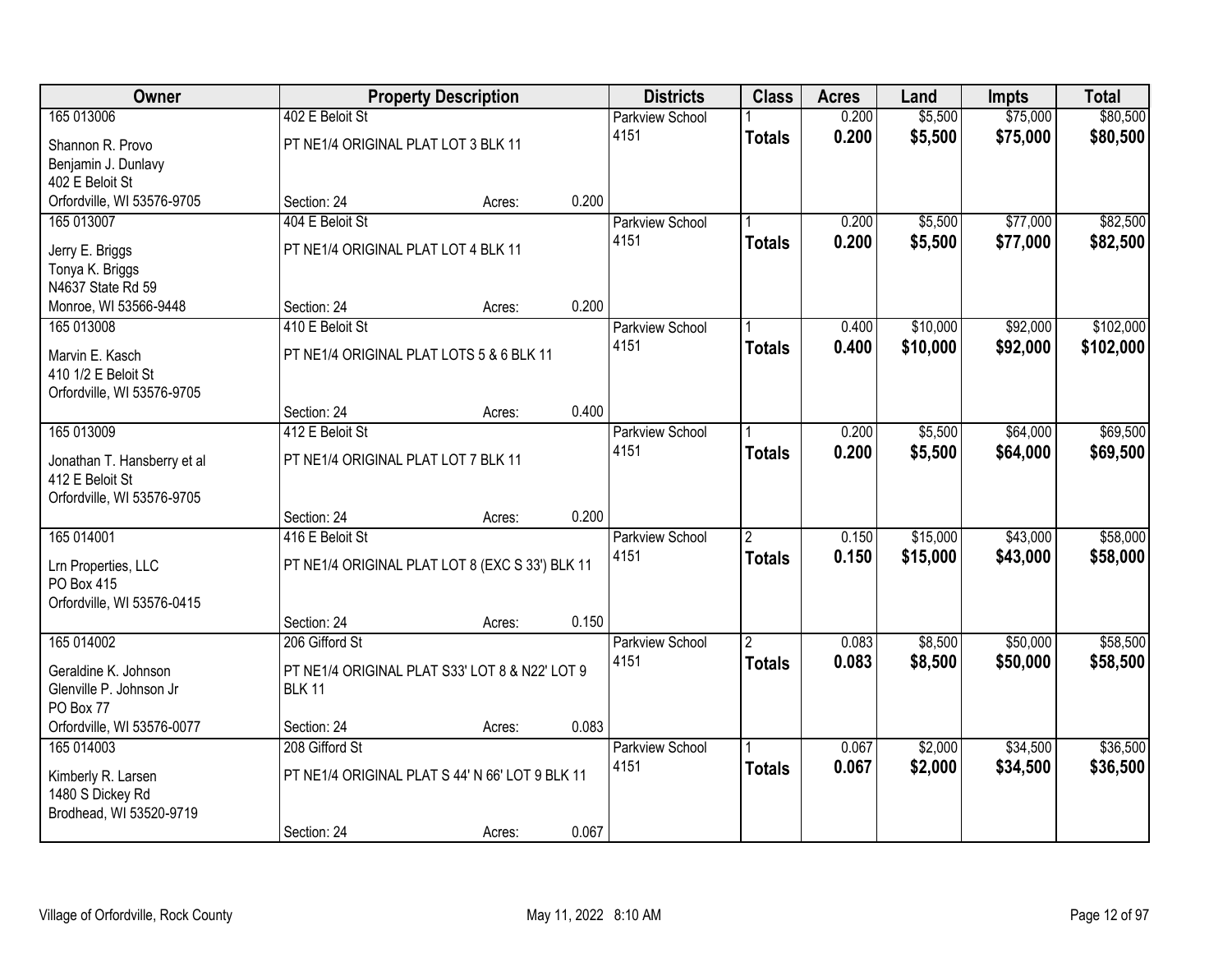| Owner                        |                                                   | <b>Property Description</b> |       | <b>Districts</b>       | <b>Class</b>  | <b>Acres</b> | Land     | <b>Impts</b> | <b>Total</b> |
|------------------------------|---------------------------------------------------|-----------------------------|-------|------------------------|---------------|--------------|----------|--------------|--------------|
| 165 014004                   | 212 Gifford St                                    |                             |       | <b>Parkview School</b> |               | 0.100        | \$3,000  | \$51,500     | \$54,500     |
| Eric J. Tway                 | PT NE1/4 ORIGINAL PLAT S1/2 LOT 9 BLK 11          |                             |       | 4151                   | <b>Totals</b> | 0.100        | \$3,000  | \$51,500     | \$54,500     |
| 212 Gifford St               |                                                   |                             |       |                        |               |              |          |              |              |
| Orfordville, WI 53576-9603   |                                                   |                             |       |                        |               |              |          |              |              |
|                              | Section: 24                                       | Acres:                      | 0.100 |                        |               |              |          |              |              |
| 165 014005                   | 211 Dickson St                                    |                             |       | Parkview School        |               | 0.400        | \$10,000 | \$92,000     | \$102,000    |
| Amanda J. Brown              | PT NE1/4 ORIGINAL PLAT LOTS 10 & 11 BLK 11        |                             |       | 4151                   | <b>Totals</b> | 0.400        | \$10,000 | \$92,000     | \$102,000    |
| 211 Dickson St               |                                                   |                             |       |                        |               |              |          |              |              |
| Orfordville, WI 53576-9405   |                                                   |                             |       |                        |               |              |          |              |              |
|                              | Section: 24                                       | Acres:                      | 0.400 |                        |               |              |          |              |              |
| 165 0140061                  | 207 Dickson St                                    |                             |       | Parkview School        |               | 0.400        | \$10,000 | \$95,000     | \$105,000    |
| Martin Family Management LLC | PT NE1/4 ORIGINAL PLAT LOTS 12 & 13 BLK 11        |                             |       | 4151                   | <b>Totals</b> | 0.400        | \$10,000 | \$95,000     | \$105,000    |
| PO Box 2672                  |                                                   |                             |       |                        |               |              |          |              |              |
| Janesville, WI 53547-2672    |                                                   |                             |       |                        |               |              |          |              |              |
|                              | Section: 24                                       | Acres:                      | 0.400 |                        |               |              |          |              |              |
| 165 014007                   | 205 Dickson St                                    |                             |       | Parkview School        |               | 0.200        | \$6,000  | \$78,000     | \$84,000     |
| David A. Olsen               | PT NE1/4 ORIGINAL PLAT LOT 14 BLK 11              |                             |       | 4151                   | <b>Totals</b> | 0.200        | \$6,000  | \$78,000     | \$84,000     |
| 205 Dickson St               |                                                   |                             |       |                        |               |              |          |              |              |
| Orfordville, WI 53576-9405   |                                                   |                             |       |                        |               |              |          |              |              |
|                              | Section: 24                                       | Acres:                      | 0.200 |                        |               |              |          |              |              |
| 165 014008                   | 103 Dickson St                                    |                             |       | <b>Parkview School</b> |               | 0.230        | \$0      | \$0          | \$0          |
| Kurt John Sundblom           | PT NE1/4 ORIGINAL PLAT LOT 15 BLK 11              |                             |       | 4151                   | <b>Totals</b> | 0.230        | \$0      | \$0          | \$0          |
| PO Box 22                    |                                                   |                             |       |                        |               |              |          |              |              |
| Orfordville, WI 53576-0022   |                                                   |                             |       |                        |               |              |          |              |              |
|                              | Section: 24                                       | Acres:                      | 0.230 |                        |               |              |          |              |              |
| 165 015006                   | 413 E Beloit St                                   |                             |       | <b>Parkview School</b> |               | 0.311        | \$8,500  | \$82,000     | \$90,500     |
| James D. Toberman            | PT NE1/4 ORIGINAL PLAT PT LOTS 4,5,8,9 BLK 12     |                             |       | 4151                   | <b>Totals</b> | 0.311        | \$8,500  | \$82,000     | \$90,500     |
| 413 E Beloit St              | DAF: COM 1144' NW OF ST & E SEC LN, NE 200', SE   |                             |       |                        |               |              |          |              |              |
| Orfordville, WI 53576-9700   | 82.5', SW 200', NW 82.5' TO POB                   |                             |       |                        |               |              |          |              |              |
|                              | Section: 24                                       | Acres:                      | 0.311 |                        |               |              |          |              |              |
| 165 015007                   | 411 E Beloit St                                   |                             |       | Parkview School        |               | 0.248        | \$7,000  | \$67,000     | \$74,000     |
| Terilee A. Palombi           | PT NE1/4 ORIGINAL PLAT W1/2 LOT 9 BLK 12 E1/2     |                             |       | 4151                   | <b>Totals</b> | 0.248        | \$7,000  | \$67,000     | \$74,000     |
| PO Box 165                   | LOT 10 BLK 12 & COM E LN & C/L BELOIT RD, NW      |                             |       |                        |               |              |          |              |              |
| Orfordville, WI 53576-0165   | 1142.43', NE 155.3' FOR POB, NW 66', NE 44.71' SE |                             |       |                        |               |              |          |              |              |
|                              | Section: 24                                       | Acres:                      | 0.248 |                        |               |              |          |              |              |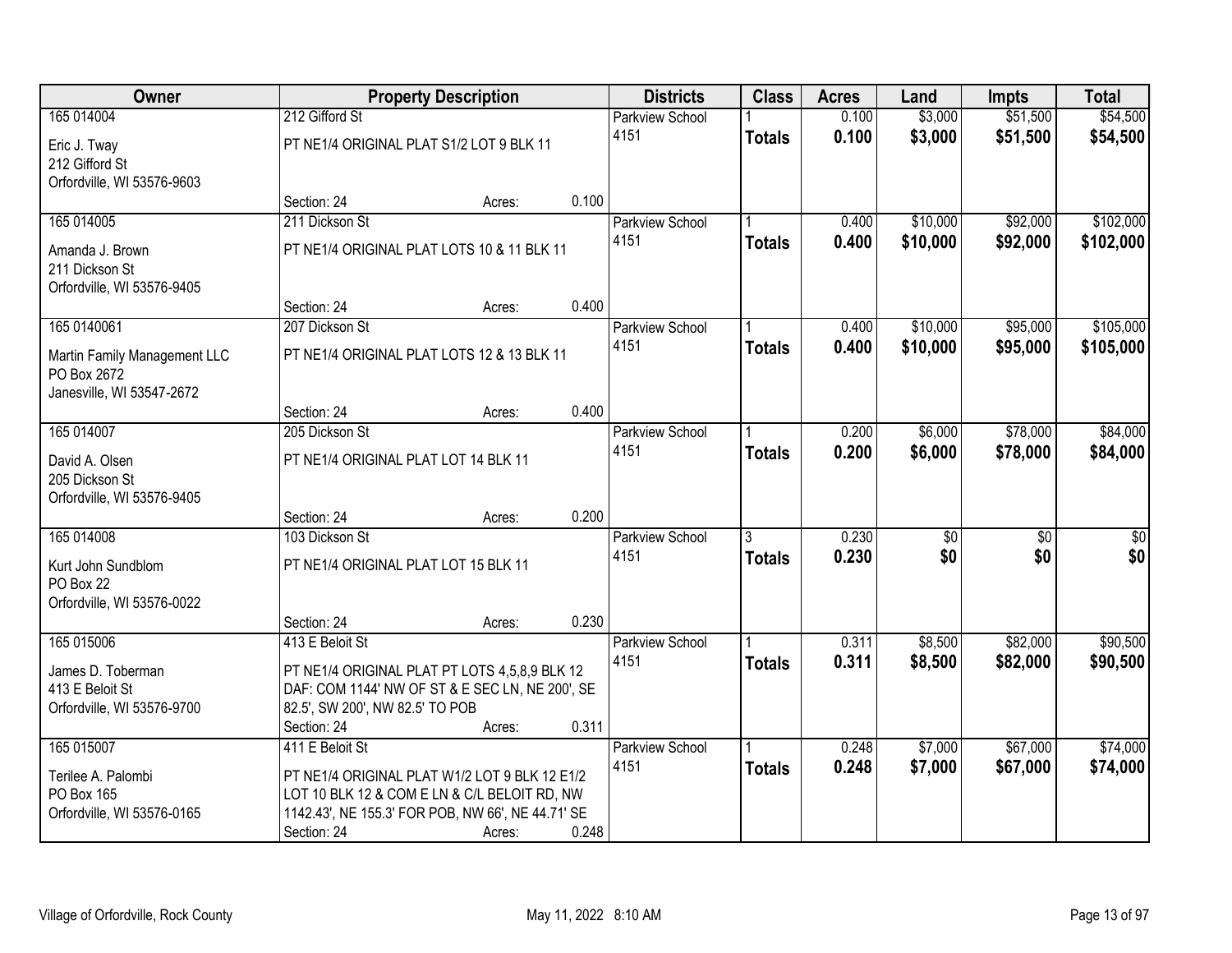| Owner                                    |                                                                  | <b>Property Description</b> |       | <b>Districts</b>       | <b>Class</b>    | <b>Acres</b> | Land     | <b>Impts</b> | <b>Total</b> |
|------------------------------------------|------------------------------------------------------------------|-----------------------------|-------|------------------------|-----------------|--------------|----------|--------------|--------------|
| 165 015008                               | 409 E Beloit St                                                  |                             |       | <b>Parkview School</b> |                 | 0.256        | \$7,000  | \$75,000     | \$82,000     |
| Gary C. Hallmark et al                   | PT ORIG PLAT LTS 1-3 & 10-12 BLK 12 CERTIFIED                    |                             |       | 4151                   | <b>Totals</b>   | 0.256        | \$7,000  | \$75,000     | \$82,000     |
| 409 E Beloit St                          | SURVEY MAP #2204778 VOL 41 PG 388-392 LOT 1                      |                             |       |                        |                 |              |          |              |              |
| Orfordville, WI 53576-9700               | *****NEW DESC FOR 2022*****                                      |                             |       |                        |                 |              |          |              |              |
|                                          | Section: 24                                                      | Acres:                      | 0.330 |                        |                 |              |          |              |              |
| 165 016001                               | 403 E Beloit St                                                  |                             |       | <b>Parkview School</b> |                 | 0.333        | \$9,000  | \$110,000    | \$119,000    |
| Ethan Andre et al                        | PT ORIG PLAT LTS 1-3 & 10-12 BLK 12 CERTIFIED                    |                             |       | 4151                   | <b>Totals</b>   | 0.333        | \$9,000  | \$110,000    | \$119,000    |
| 403 E Beloit St                          | SURVEY MAP #2204778 VOL 41 PG 388-392 LOT 2                      |                             |       |                        |                 |              |          |              |              |
| Orfordville, WI 53576-9700               | *****NEW DESC FOR 2022*****                                      |                             |       |                        |                 |              |          |              |              |
|                                          | Section: 24                                                      | Acres:                      | 0.260 |                        |                 |              |          |              |              |
| 165 016002                               | 303 E Spring St                                                  |                             |       | Parkview School        | $\overline{2}$  | 0.636        | \$36,000 | \$255,000    | \$291,000    |
|                                          |                                                                  |                             |       | 4151                   | <b>Totals</b>   | 0.636        | \$36,000 | \$255,000    | \$291,000    |
| Farmers & Merchants Bank                 | PT NE1/4 ORIGINAL PLAT LOTS 1, 2, 3, & 4 BLK 13 &<br>15' S & ADJ |                             |       |                        |                 |              |          |              |              |
| PO Box 499<br>Orfordville, WI 53576-0499 |                                                                  |                             |       |                        |                 |              |          |              |              |
|                                          | Section: 24                                                      | Acres:                      | 0.636 |                        |                 |              |          |              |              |
| 165 01600501                             | 303 E Beloit St                                                  |                             |       | Parkview School        | $\overline{X4}$ | 1.410        | \$0      | \$0          | \$0          |
|                                          |                                                                  |                             |       | 4151                   | <b>Totals</b>   | 1.410        | \$0      | \$0          | \$0          |
| Village of Orfordville                   | PT NE1/4 PT OP BLK 13 CERTIFIED SURVEY MAP                       |                             |       |                        |                 |              |          |              |              |
| PO Box 409                               | #1076909 VOL 13 PG 316-317 LOT 1                                 |                             |       |                        |                 |              |          |              |              |
| Orfordville, WI 53576-0409               |                                                                  |                             |       |                        |                 |              |          |              |              |
|                                          | Section: 24                                                      | Acres:                      | 1.410 |                        |                 |              |          |              |              |
| 165 01600601                             | 305 E Beloit St                                                  |                             |       | Parkview School        |                 | 0.220        | \$6,000  | \$72,500     | \$78,500     |
| Charles D. Spry                          | PT NE1/4 PT OP BLK 13 CERTIFIED SURVEY MAP                       |                             |       | 4151                   | <b>Totals</b>   | 0.220        | \$6,000  | \$72,500     | \$78,500     |
| Debra E. Spry                            | #1076909 VOL 13 PG 316-317 LOT 2                                 |                             |       |                        |                 |              |          |              |              |
| 305 E Beloit St                          |                                                                  |                             |       |                        |                 |              |          |              |              |
| Orfordville, WI 53576-9792               | Section: 24                                                      | Acres:                      | 0.220 |                        |                 |              |          |              |              |
| 165 016009                               | 304 E Church St                                                  |                             |       | <b>Parkview School</b> |                 | 0.200        | \$6,000  | \$67,500     | \$73,500     |
| James W. Olson                           | PT SE1/4 ORIGINAL PLAT LOT 1 BLK 14                              |                             |       | 4151                   | <b>Totals</b>   | 0.200        | \$6,000  | \$67,500     | \$73,500     |
| Suzanne K. Olson                         |                                                                  |                             |       |                        |                 |              |          |              |              |
| PO Box 56                                |                                                                  |                             |       |                        |                 |              |          |              |              |
| Orfordville, WI 53576-0056               | Section: 13                                                      | Acres:                      | 0.200 |                        |                 |              |          |              |              |
| 165 017001                               | 113 N Mowe St                                                    |                             |       | <b>Parkview School</b> |                 | 0.400        | \$10,000 | \$76,000     | \$86,000     |
| James R. Viaene                          | PT SE1/4 ORIGINAL PLAT LOTS 2 & 3 BLK 14                         |                             |       | 4151                   | <b>Totals</b>   | 0.400        | \$10,000 | \$76,000     | \$86,000     |
| 201 Kingston Way                         |                                                                  |                             |       |                        |                 |              |          |              |              |
| Waunakee, WI 53597-1709                  |                                                                  |                             |       |                        |                 |              |          |              |              |
|                                          | Section: 13                                                      | Acres:                      | 0.400 |                        |                 |              |          |              |              |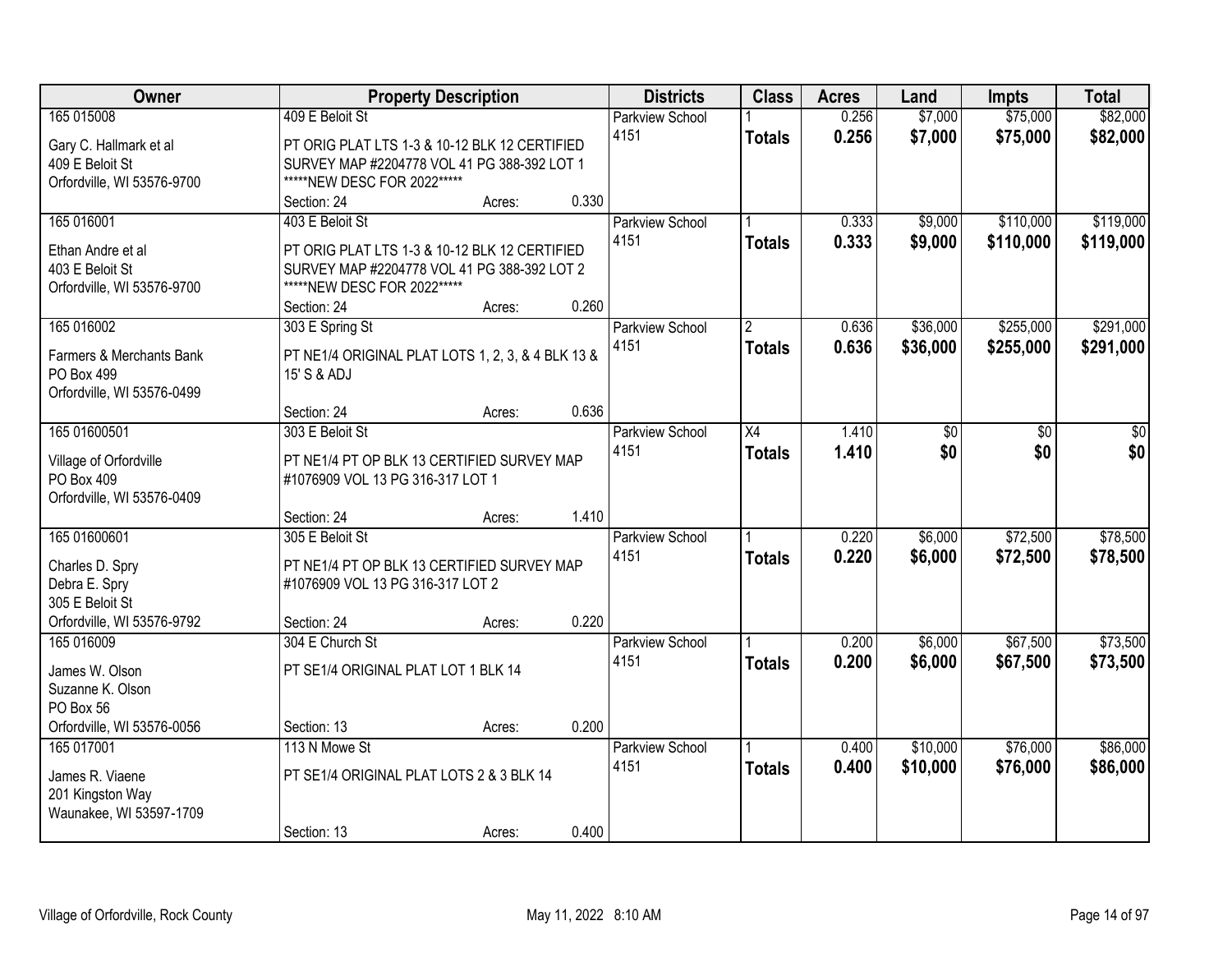| Owner                                                           |                                                                                 | <b>Property Description</b> |       | <b>Districts</b>       | <b>Class</b>  | <b>Acres</b> | Land    | <b>Impts</b> | <b>Total</b> |
|-----------------------------------------------------------------|---------------------------------------------------------------------------------|-----------------------------|-------|------------------------|---------------|--------------|---------|--------------|--------------|
| 165 017002                                                      | 109 N Mowe St                                                                   |                             |       | <b>Parkview School</b> |               | 0.200        | \$6,000 | \$40,000     | \$46,000     |
| Donald J. Ruud<br>109 Mowe St<br>Orfordville, WI 53576-9435     | PT SE1/4 ORIGINAL PLAT LOT 4 BLK 14                                             |                             |       | 4151                   | <b>Totals</b> | 0.200        | \$6,000 | \$40,000     | \$46,000     |
|                                                                 | Section: 13                                                                     | Acres:                      | 0.200 |                        |               |              |         |              |              |
| 165 017003                                                      | 308 E Spring St                                                                 |                             |       | <b>Parkview School</b> |               | 0.276        | \$8,000 | \$81,500     | \$89,500     |
| Mark A. Rhodes<br>308 E Spring St<br>Orfordville, WI 53576-8772 | PT SE1/4 ORIGINAL PLAT E1/2 LOTS 6, 7 & 8 BLK 14<br>(EXC N 16.5' LOT 6)         |                             |       | 4151                   | <b>Totals</b> | 0.276        | \$8,000 | \$81,500     | \$89,500     |
|                                                                 | Section: 13                                                                     | Acres:                      | 0.276 |                        |               |              |         |              |              |
| 165 017004                                                      | 107 N Mowe St                                                                   |                             |       | <b>Parkview School</b> |               | 0.250        | \$7,500 | \$82,500     | \$90,000     |
| Marjory E. Harker<br>PO Box 84<br>Orfordville, WI 53576-0084    | PT SE1/4 ORIGINAL PLAT LOT 5 & N 16.5' LOT 6 BLK<br>14                          |                             |       | 4151                   | <b>Totals</b> | 0.250        | \$7,500 | \$82,500     | \$90,000     |
|                                                                 | Section: 13                                                                     | Acres:                      | 0.250 |                        |               |              |         |              |              |
| 165 017005                                                      | 304 E Spring St                                                                 |                             |       | <b>Parkview School</b> |               | 0.276        | \$8,000 | \$79,500     | \$87,500     |
| Cheryl J. Buss<br>304 E Spring St<br>Orfordville, WI 53576-8772 | PT SE1/4 ORIGINAL PLAT W1/2 LOTS 7 & 8 BLK 14 &<br>W1/2 LOT 6 BLK 14 EXC N16.5' |                             |       | 4151                   | <b>Totals</b> | 0.276        | \$8,000 | \$79,500     | \$87,500     |
|                                                                 | Section: 13                                                                     | Acres:                      | 0.276 |                        |               |              |         |              |              |
| 165 017006                                                      | 102 N Main St                                                                   |                             |       | Parkview School        |               | 0.200        | \$6,000 | \$65,500     | \$71,500     |
| Roger Yaun                                                      | PT SE1/4 ORIGINAL PLAT LOT 9 BLK 14                                             |                             |       | 4151                   | <b>Totals</b> | 0.200        | \$6,000 | \$65,500     | \$71,500     |
| Debra Yaun                                                      |                                                                                 |                             |       |                        |               |              |         |              |              |
| PO Box 252                                                      |                                                                                 |                             |       |                        |               |              |         |              |              |
| Orfordville, WI 53576-0252                                      | Section: 13                                                                     | Acres:                      | 0.200 |                        |               |              |         |              |              |
| 165 017007                                                      | 104 N Main St                                                                   |                             |       | <b>Parkview School</b> |               | 0.200        | \$6,000 | \$88,500     | \$94,500     |
| lan Allen                                                       | PT SE1/4 ORIGINAL PLAT LOT 10 BLK 14                                            |                             |       | 4151                   | <b>Totals</b> | 0.200        | \$6,000 | \$88,500     | \$94,500     |
| Jenine Allen                                                    |                                                                                 |                             |       |                        |               |              |         |              |              |
| 104 N Main St                                                   |                                                                                 |                             |       |                        |               |              |         |              |              |
| Orfordville, WI 53576-9738                                      | Section: 13                                                                     | Acres:                      | 0.200 |                        |               |              |         |              |              |
| 165 017008                                                      | 106 N Main St                                                                   |                             |       | <b>Parkview School</b> |               | 0.300        | \$8,500 | \$79,500     | \$88,000     |
| Michael J. Ponkauskas                                           | PT SE1/4 ORIGINAL PLAT LOT 11 & S1/2 LOT 12 BLK                                 |                             |       | 4151                   | <b>Totals</b> | 0.300        | \$8,500 | \$79,500     | \$88,000     |
| Donna K. Ponkauskas                                             | 14                                                                              |                             |       |                        |               |              |         |              |              |
| 106 N Main St                                                   |                                                                                 |                             |       |                        |               |              |         |              |              |
| Orfordville, WI 53576-9738                                      | Section: 13                                                                     | Acres:                      | 0.300 |                        |               |              |         |              |              |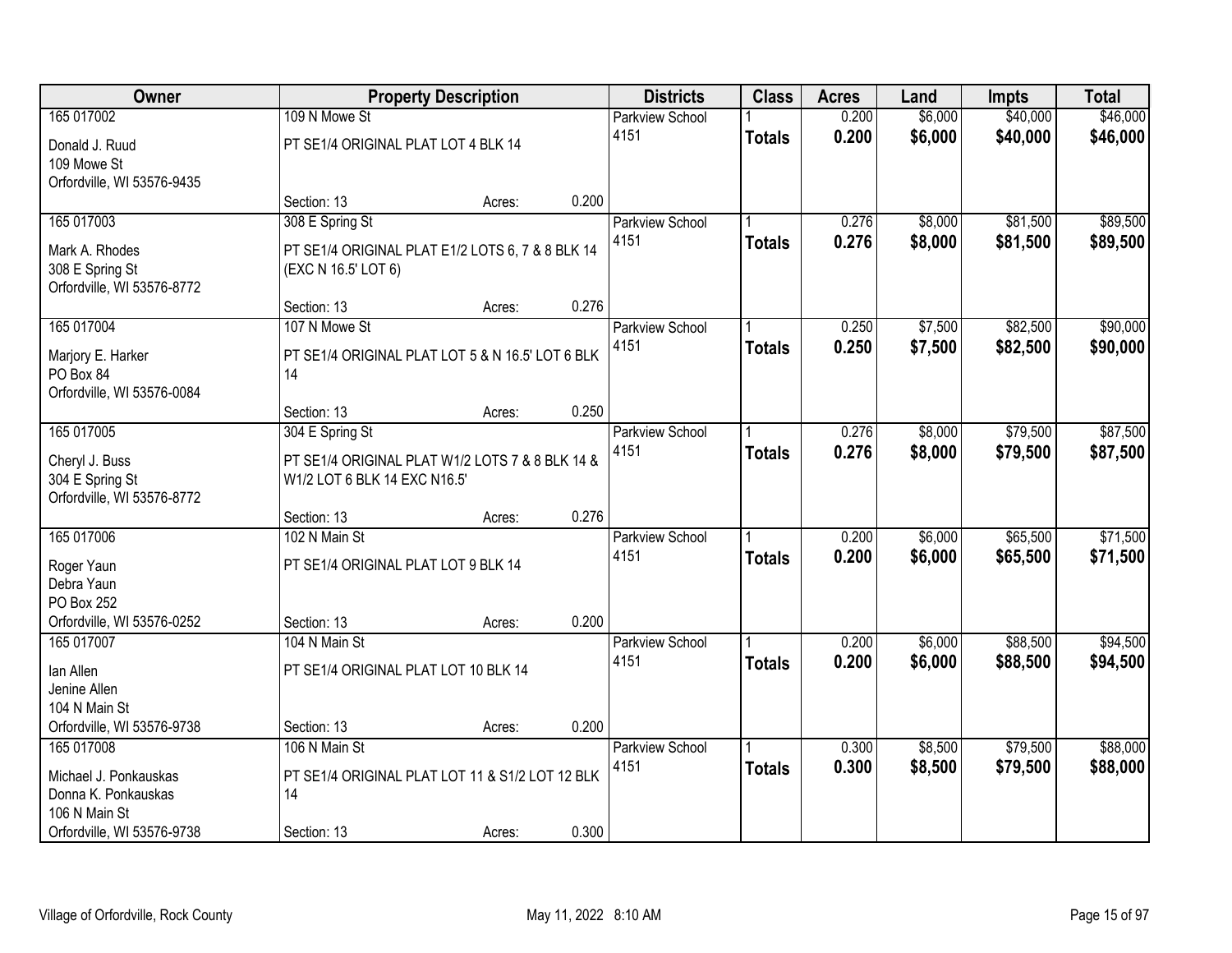| Owner                                                                                  |                                                                                              | <b>Property Description</b> |       | <b>Districts</b>               | <b>Class</b>        | <b>Acres</b>   | Land                 | <b>Impts</b>           | <b>Total</b>           |
|----------------------------------------------------------------------------------------|----------------------------------------------------------------------------------------------|-----------------------------|-------|--------------------------------|---------------------|----------------|----------------------|------------------------|------------------------|
| 165 018001<br>Shannon M. Martinez<br>Stacey L. Meredith                                | 112 N Main St<br>PT SE1/4 ORIGINAL PLAT LOT 13 & N1/2 LOT 12 BLK<br>14                       |                             |       | <b>Parkview School</b><br>4151 | <b>Totals</b>       | 0.300<br>0.300 | \$8,500<br>\$8,500   | \$77,500<br>\$77,500   | \$86,000<br>\$86,000   |
| 112 N Main St<br>Orfordville, WI 53576-9738                                            | Section: 13                                                                                  | Acres:                      | 0.300 |                                |                     |                |                      |                        |                        |
| 165 018002<br>Danielle L. Jorgensen<br>Jon Kevin Jorgensen<br>114 N Main St            | 114 N Main St<br>PT SE1/4 ORIGINAL PLAT LOT 14 & S 22' LOT 15 BLK<br>14                      |                             |       | <b>Parkview School</b><br>4151 | <b>Totals</b>       | 0.267<br>0.267 | \$8,000<br>\$8,000   | \$141,000<br>\$141,000 | \$149,000<br>\$149,000 |
| Orfordville, WI 53576-9738<br>165 0180021                                              | Section: 13<br>118 N Main St                                                                 | Acres:                      | 0.267 | Parkview School                |                     | 0.333          | \$9,000              | \$66,500               | \$75,500               |
| Stephen T. Jones<br>7402 W Hickory HIs<br>Beloit, WI 53511-9475                        | PT SE1/4 ORIGINAL PLAT LOT 15(EXC SLY 22') BLK<br>14                                         |                             |       | 4151                           | <b>Totals</b>       | 0.333          | \$9,000              | \$66,500               | \$75,500               |
|                                                                                        | Section: 13                                                                                  | Acres:                      | 0.333 |                                |                     |                |                      |                        |                        |
| 165 018003<br>Norwegian Ev Lutheran Church<br>PO Box 137<br>Orfordville, WI 53576-0137 | 204 N Main St<br>PT SE1/4 ORIGINAL PLAT LOTS 1,2,3,4 BLK 15                                  |                             |       | Parkview School<br>4151        | X4<br><b>Totals</b> | 0.200<br>0.200 | \$0<br>\$0           | \$0<br>\$0             | \$0<br>\$0             |
|                                                                                        | Section: 13                                                                                  | Acres:                      | 0.200 |                                |                     |                |                      |                        |                        |
| 165 018005<br>J Viaene Properties, LLC<br>201 Kingston Way<br>Waunakee, WI 53597-1709  | 204 N Mowe St<br>PT SE1/4 ORIGINAL PLAT LOT 1 & S1/2 LOT 2 BLK 16                            |                             |       | Parkview School<br>4151        | <b>Totals</b>       | 0.309<br>0.309 | \$8,500<br>\$8,500   | \$74,500<br>\$74,500   | \$83,000<br>\$83,000   |
|                                                                                        | Section: 13                                                                                  | Acres:                      | 0.309 |                                |                     |                |                      |                        |                        |
| 165 018007<br>Kyle D. Hoefer<br>402 E Church St<br>Orfordville, WI 53576-9634          | 402 E Church St<br>PT SE1/4 ORIGINAL PLAT LOT 1 BLK 17 LOT 2 (EXC S<br>18') BLK 17           |                             |       | Parkview School<br>4151        | <b>Totals</b>       | 0.345<br>0.345 | \$9,500<br>\$9,500   | \$94,500<br>\$94,500   | \$104,000<br>\$104,000 |
|                                                                                        | Section: 13                                                                                  | Acres:                      | 0.345 |                                |                     |                |                      |                        |                        |
| 165 018008<br><b>Brad James</b><br>108 Mowe St<br>Orfordville, WI 53576-9437           | 108 N Mowe St<br>PT SE1/4 ORIGINAL PLAT LOTS 3 & 4 & S18' LOT 2<br><b>B17</b><br>Section: 13 | Acres:                      | 0.455 | <b>Parkview School</b><br>4151 | <b>Totals</b>       | 0.455<br>0.455 | \$11,000<br>\$11,000 | \$77,500<br>\$77,500   | \$88,500<br>\$88,500   |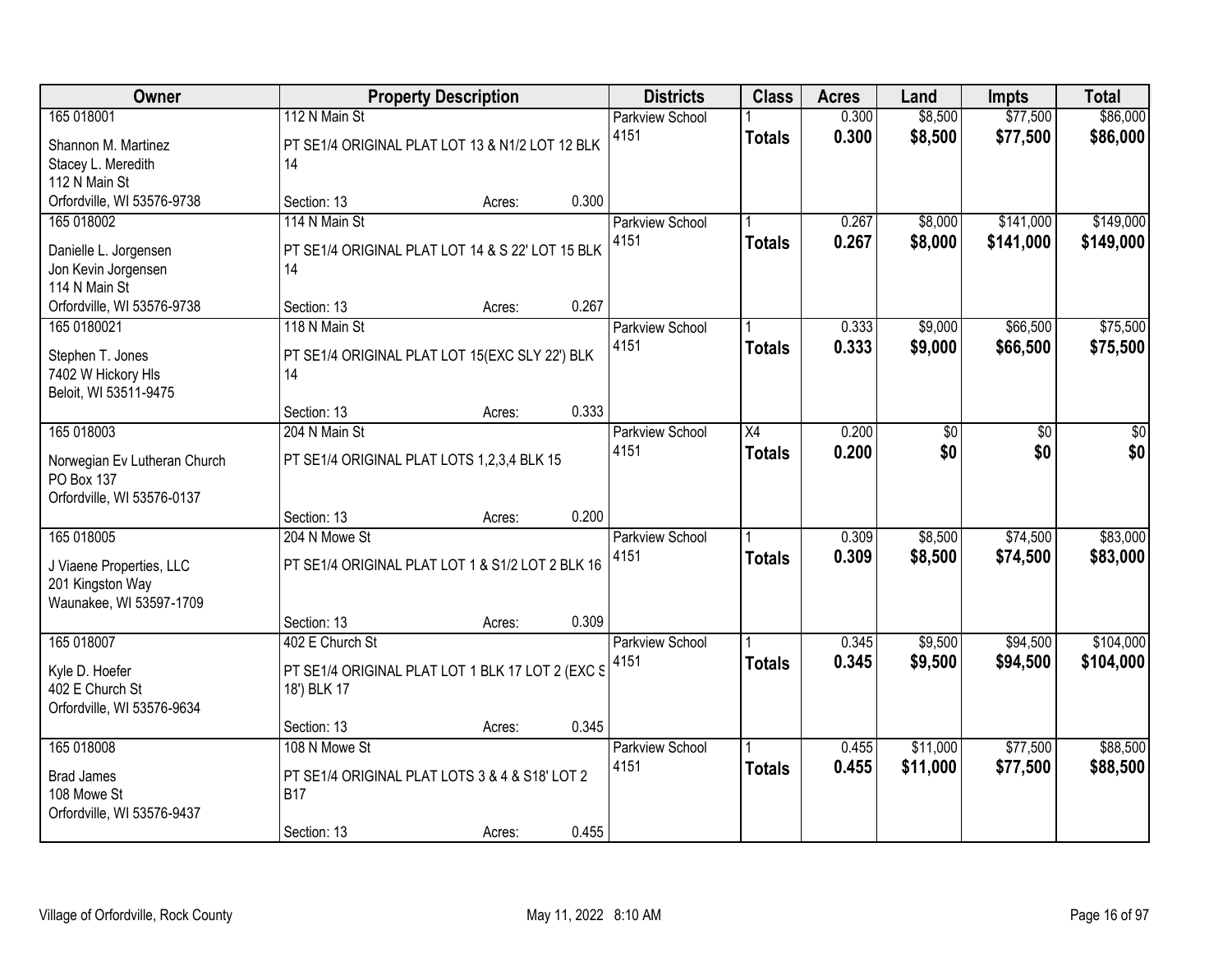| Owner                      |                                          | <b>Property Description</b>                           |       | <b>Districts</b>       | <b>Class</b>  | <b>Acres</b> | Land     | <b>Impts</b>    | <b>Total</b> |
|----------------------------|------------------------------------------|-------------------------------------------------------|-------|------------------------|---------------|--------------|----------|-----------------|--------------|
| 165 018009                 | 106 N Mowe St                            |                                                       |       | Parkview School        |               | 0.200        | \$6,000  | \$35,000        | \$41,000     |
| Lowe L. Berzinski          | PT NE1/4 ORIGINAL PLAT LOT 5 BLK 17      |                                                       |       | 4151                   | <b>Totals</b> | 0.200        | \$6,000  | \$35,000        | \$41,000     |
| Pamela K. Berzinski        |                                          |                                                       |       |                        |               |              |          |                 |              |
| N3291 Park Rd              |                                          |                                                       |       |                        |               |              |          |                 |              |
| Brodhead, WI 53520-9503    | Section: 13                              | Acres:                                                | 0.200 |                        |               |              |          |                 |              |
| 165 019001                 | 104 N Mowe St                            |                                                       |       | <b>Parkview School</b> |               | 0.200        | \$3,500  | $\overline{50}$ | \$3,500      |
| William M. Thatcher        | PT NE1/4 ORIGINAL PLAT LOT 6 BLK 17      |                                                       |       | 4151                   | <b>Totals</b> | 0.200        | \$3,500  | \$0             | \$3,500      |
| 404 E Spring St            |                                          |                                                       |       |                        |               |              |          |                 |              |
| Orfordville, WI 53576-9445 |                                          |                                                       |       |                        |               |              |          |                 |              |
|                            | Section: 13                              | Acres:                                                | 0.200 |                        |               |              |          |                 |              |
| 165 019002                 | 404 E Spring St                          |                                                       |       | <b>Parkview School</b> |               | 0.400        | \$10,000 | \$87,000        | \$97,000     |
| William M. Thatcher        | PT NE1/4 ORIGINAL PLAT LOTS 7 & 8 BLK 17 |                                                       |       | 4151                   | <b>Totals</b> | 0.400        | \$10,000 | \$87,000        | \$97,000     |
| 404 E Spring St            |                                          |                                                       |       |                        |               |              |          |                 |              |
| Orfordville, WI 53576-9445 |                                          |                                                       |       |                        |               |              |          |                 |              |
|                            | Section: 13                              | Acres:                                                | 0.400 |                        |               |              |          |                 |              |
| 165 019003                 | 405 E Spring St                          |                                                       |       | <b>Parkview School</b> |               | 0.458        | \$11,000 | \$91,000        | \$102,000    |
| James W. Shumway           |                                          | PT NE1/4 ORIGINAL PLAT LOT 1 BLK 19 & W 1/2 LOT       |       | 4151                   | <b>Totals</b> | 0.458        | \$11,000 | \$91,000        | \$102,000    |
| PO Box 284                 |                                          | 2(EXC E 4') BLK 19 E 66' MOWE ST S OF SPRING ST       |       |                        |               |              |          |                 |              |
| Orfordville, WI 53576-0284 |                                          |                                                       |       |                        |               |              |          |                 |              |
|                            | Section: 24                              | Acres:                                                | 0.458 |                        |               |              |          |                 |              |
| 165 019004                 | 407 E Spring St                          |                                                       |       | Parkview School        |               | 0.190        | \$6,000  | \$127,000       | \$133,000    |
| Paul W. Schilb             |                                          | PT NE1/4 ORIGINAL PLAT E 37' LOT 2 BLK 19, &          |       | 4151                   | <b>Totals</b> | 0.190        | \$6,000  | \$127,000       | \$133,000    |
| Aimee R. Schilb            |                                          | ASSESSOR'S PLAT PT OUTLOTS 78&79 DAF: COM             |       |                        |               |              |          |                 |              |
| 407 E Spring St            |                                          | SE COR OL 78, N 136.4', E 25.85', S 141.3', NW 26.25' |       |                        |               |              |          |                 |              |
| Orfordville, WI 53576-8773 | Section: 24                              | Acres:                                                | 0.190 |                        |               |              |          |                 |              |
| 165 019005                 | 506 E Beloit St                          |                                                       |       | Parkview School        |               | 0.330        | \$9,000  | \$41,500        | \$50,500     |
| Gerald J. Mc Coy Jr        |                                          | PT NE1/4 ORIGINAL PLAT NLY 145' OF ELY 66' BLK 2      |       | 4151                   | <b>Totals</b> | 0.330        | \$9,000  | \$41,500        | \$50,500     |
| 506 E Beloit St            |                                          | ASSESS PLAT N 145' N 145' OF W 2 RDS OUTLOT 71        |       |                        |               |              |          |                 |              |
| Orfordville, WI 53576-9737 |                                          |                                                       |       |                        |               |              |          |                 |              |
|                            | Section: 24                              | Acres:                                                | 0.330 |                        |               |              |          |                 |              |
| 165 019006                 | 502 E Beloit St                          |                                                       |       | Parkview School        |               | 0.144        | \$4,000  | \$77,000        | \$81,000     |
| Jennifer A. Muth           |                                          | PT NE1/4 ORIGINAL PLAT PT BLOCK 21 DAF: COM           |       | 4151                   | <b>Totals</b> | 0.144        | \$4,000  | \$77,000        | \$81,000     |
| 502 E Beloit St            |                                          | INT OF S LN BELOIT ST & GIFFORD ST, SE 66', S 95',    |       |                        |               |              |          |                 |              |
| Orfordville, WI 53576-9737 | W TO E LN, N 95' TO POB                  |                                                       |       |                        |               |              |          |                 |              |
|                            | Section: 24                              | Acres:                                                | 0.144 |                        |               |              |          |                 |              |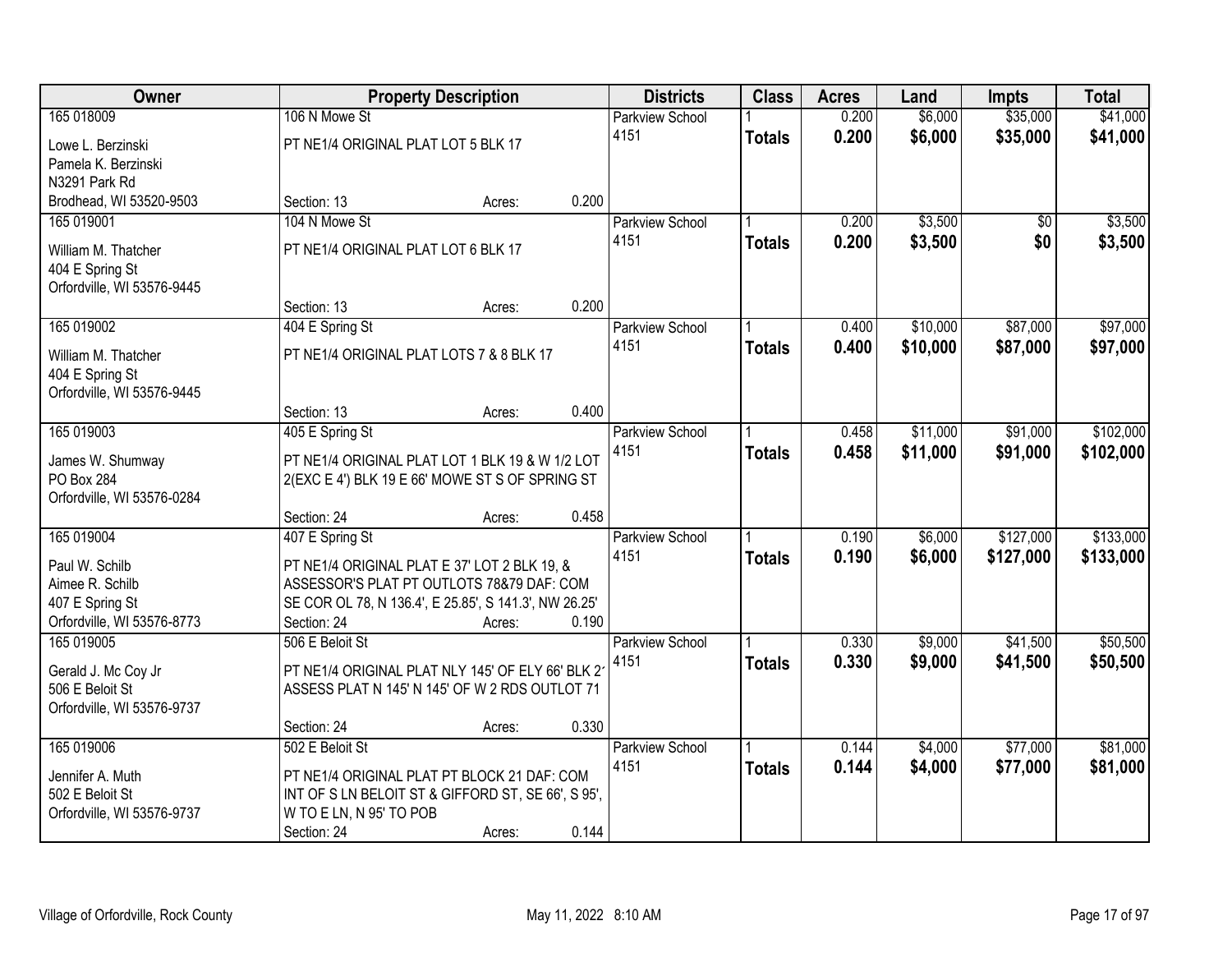| Owner                      | <b>Property Description</b>                                                             | <b>Districts</b>       | <b>Class</b>  | <b>Acres</b> | Land    | <b>Impts</b> | <b>Total</b> |
|----------------------------|-----------------------------------------------------------------------------------------|------------------------|---------------|--------------|---------|--------------|--------------|
| 165 019007                 | 205 Gifford St                                                                          | <b>Parkview School</b> |               | 0.067        | \$2,000 | \$19,500     | \$21,500     |
| Joanne W. Hallmark         | PT NE1/4 ORIGINAL PLAT PT BLK 21 DAF: COM 95'S                                          | 4151                   | <b>Totals</b> | 0.067        | \$2,000 | \$19,500     | \$21,500     |
| W8385 Creek Rd             | OF INT BELOIT & GIFFORD STS, E 66', S 44', W 66', N                                     |                        |               |              |         |              |              |
| Darien, WI 53114-1263      | 44' TO POB                                                                              |                        |               |              |         |              |              |
|                            | Section: 24<br>0.067<br>Acres:                                                          |                        |               |              |         |              |              |
| 165 019008                 | 207 Gifford St                                                                          | <b>Parkview School</b> |               | 0.090        | \$2,500 | \$75,000     | \$77,500     |
|                            |                                                                                         | 4151                   | <b>Totals</b> | 0.090        | \$2,500 | \$75,000     | \$77,500     |
| Minda L. Cooley            | PT NE1/4 ORIGINAL PLAT PT BLK 21 COM NW COR                                             |                        |               |              |         |              |              |
| 207 Gifford St             | BLK 21, SW 145' FOR POB, NELY 6', SELY 66', SWLY                                        |                        |               |              |         |              |              |
| Orfordville, WI 53576-9603 | 6', NWLY 66' TO POB & COM NW COR BLK 21, SW 145                                         |                        |               |              |         |              |              |
|                            | Section: 24<br>0.090<br>Acres:                                                          |                        |               |              |         |              |              |
| 165 020001                 | 209 Gifford St                                                                          | Parkview School        |               | 0.085        | \$2,500 | \$57,000     | \$59,500     |
| Laurie L. Schaaf           | PT NE1/4 ORIGINAL PLAT PT BLK 21 DAF: COM SW                                            | 4151                   | <b>Totals</b> | 0.085        | \$2,500 | \$57,000     | \$59,500     |
| 209 Gifford St             | 175.5', SE 55', NE 4.5', SE 77', SW 30', NW 132', NE                                    |                        |               |              |         |              |              |
| Orfordville, WI 53576-9603 | 25.5' TO POB                                                                            |                        |               |              |         |              |              |
|                            | Section: 24<br>0.085<br>Acres:                                                          |                        |               |              |         |              |              |
| 165 020003                 | 211 Gifford St                                                                          | Parkview School        |               | 0.263        | \$8,000 | \$69,500     | \$77,500     |
|                            |                                                                                         | 4151                   | <b>Totals</b> | 0.263        | \$8,000 | \$69,500     | \$77,500     |
| Jim C. Bryant              | PT NE1/4 ORIGINAL PLAT PT BLK 21 DAF: COM 201',                                         |                        |               |              |         |              |              |
| Doris M. Bryant            | SW OF NW COR, SW 63', SE 132', NE 63', NW TO POB                                        |                        |               |              |         |              |              |
| <b>PO Box 442</b>          | ASSESSOR'S PLAT E 33' OUTLOT 71 ADJ                                                     |                        |               |              |         |              |              |
| Orfordville, WI 53576-0442 | 0.263<br>Section: 24<br>Acres:                                                          |                        |               |              |         |              |              |
| 165 020004                 | 213 Gifford St                                                                          | Parkview School        |               | 0.309        | \$8,500 | \$91,500     | \$100,000    |
| Jason P. May               | PT NE1/4 ORIGINAL PLAT S 66' BLK 21 ASSESSOR'S                                          | 4151                   | <b>Totals</b> | 0.309        | \$8,500 | \$91,500     | \$100,000    |
| 213 Gifford St             | PLAT & PT OUTLOT 70 COM 49' NW OF NE COR, NW                                            |                        |               |              |         |              |              |
| Orfordville, WI 53576-9603 | 102.3', NE 23.7', SE 99.5' TO POB & PT OUTLOT 71                                        |                        |               |              |         |              |              |
|                            | 0.309<br>Section: 24<br>Acres:                                                          |                        |               |              |         |              |              |
| 165 021001                 | 513 W Beloit St                                                                         | <b>Parkview School</b> |               | 0.182        | \$5,000 | \$78,500     | \$83,500     |
|                            |                                                                                         | 4151                   | <b>Totals</b> | 0.182        | \$5,000 | \$78,500     | \$83,500     |
| Lori Boers-Augustine       | PT SW1/4 BERGH'S SUBDIVISION LOT 1 (EXC COM                                             |                        |               |              |         |              |              |
| 513 W Beloit St            | SE COR N 56.8', SLY 61.7', E 24', TO POB)<br>ASSESSOR'S PLAT PT OUTLOT 34 COM NW COR SE |                        |               |              |         |              |              |
| Orfordville, WI 53576-9799 | 0.182                                                                                   |                        |               |              |         |              |              |
| 165 021003                 | Section: 13<br>Acres:                                                                   |                        |               |              |         | \$114,000    | \$122,500    |
|                            | 128 S Maple St                                                                          | <b>Parkview School</b> |               | 0.303        | \$8,500 |              |              |
| Trever T. Klein            | PT SW1/4 BERGH'S SUBDIVISION PT LOTS 2 & 3                                              | 4151                   | <b>Totals</b> | 0.303        | \$8,500 | \$114,000    | \$122,500    |
| 128 S Maple St             | ASSESSOR'S PLAT PT OUTLOT 34 COM 42' S OF NW                                            |                        |               |              |         |              |              |
| Orfordville, WI 53576-8762 | COR L2, SLY 100', ELY 132', NLY 100' WLY 134.5' TO                                      |                        |               |              |         |              |              |
|                            | 0.303<br>Section: 13<br>Acres:                                                          |                        |               |              |         |              |              |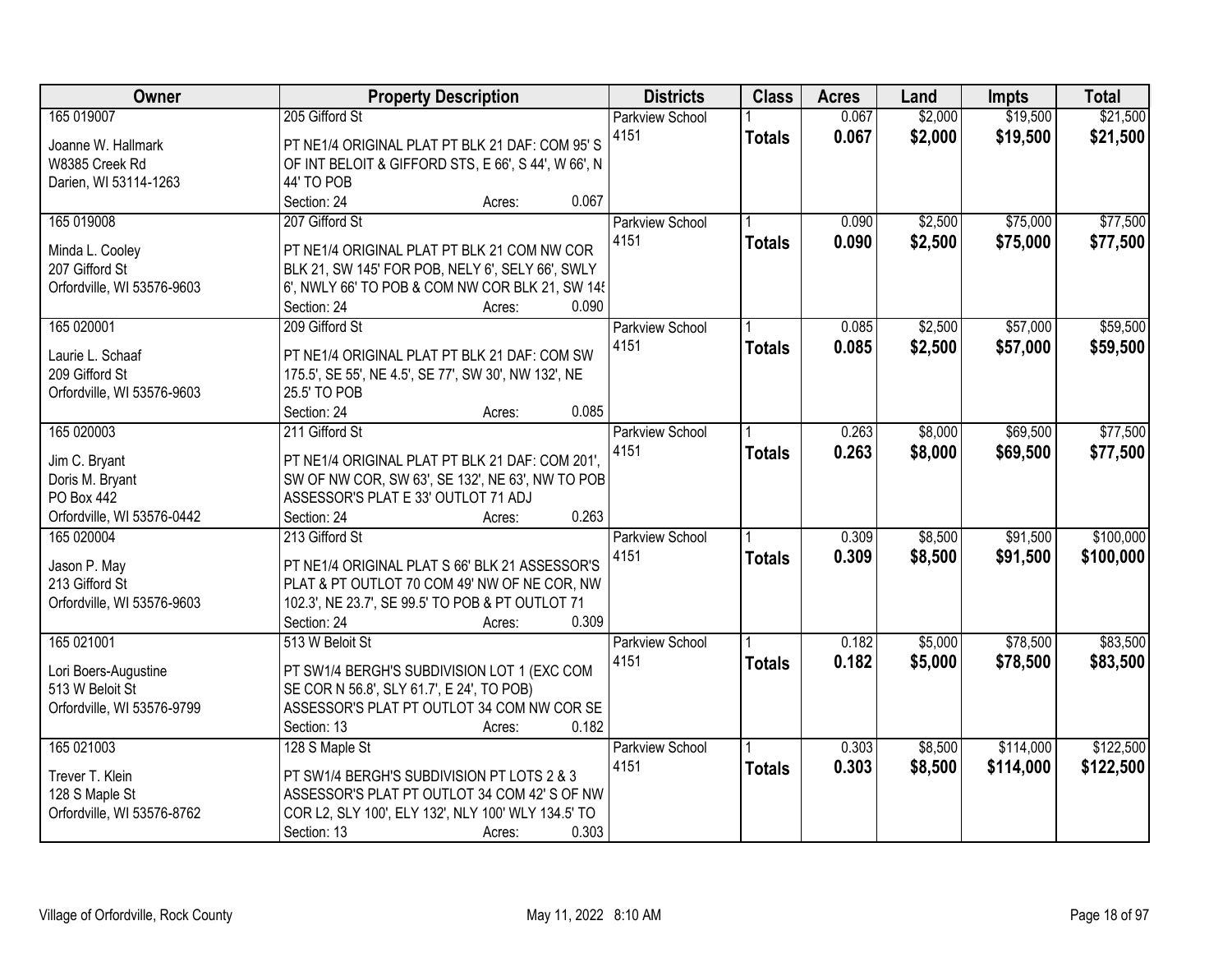| Owner                                                 |                                                  | <b>Property Description</b> |       | <b>Districts</b>       | <b>Class</b>  | <b>Acres</b> | Land    | <b>Impts</b> | <b>Total</b> |
|-------------------------------------------------------|--------------------------------------------------|-----------------------------|-------|------------------------|---------------|--------------|---------|--------------|--------------|
| 165 021004                                            | 126 S Maple St                                   |                             |       | <b>Parkview School</b> |               | 0.336        | \$9,000 | \$98,500     | \$107,500    |
| Devin T. Wilson                                       | PT SW1/4 BERGH'S SUBDIVISION S 111.64' LOT 3 &   |                             |       | 4151                   | <b>Totals</b> | 0.336        | \$9,000 | \$98,500     | \$107,500    |
| 126 S Maple St                                        | ASSESSOR'S PLAT PT OUTLOTS 30 & 34 ADJ TO LOT    |                             |       |                        |               |              |         |              |              |
| Orfordville, WI 53576-8762                            | 3 ON E 116.3', N&S 66'                           |                             |       |                        |               |              |         |              |              |
|                                                       | Section: 13                                      | Acres:                      | 0.336 |                        |               |              |         |              |              |
| 165 021006                                            | 117 S Maple St                                   |                             |       | <b>Parkview School</b> |               | 0.213        | \$6,500 | \$95,500     | \$102,000    |
| Shane R. Boldt                                        | PT SW1/4 BERGH'S SUBDIVISION LOT 4 ASSESSOR'S    |                             |       | 4151                   | <b>Totals</b> | 0.213        | \$6,500 | \$95,500     | \$102,000    |
| 405 N Crosby Ave                                      | PLAT N 47' OUTLOT 26                             |                             |       |                        |               |              |         |              |              |
| Janesville, WI 53548-3339                             |                                                  |                             |       |                        |               |              |         |              |              |
|                                                       | Section: 13                                      | Acres:                      | 0.213 |                        |               |              |         |              |              |
| 165 021007                                            | 121 S Maple St                                   |                             |       | Parkview School        |               | 0.167        | \$5,000 | \$63,500     | \$68,500     |
| Dianne K. Lederman                                    | PT SW1/4 BERGH'S SUBDIVISION LOT 5               |                             |       | 4151                   | <b>Totals</b> | 0.167        | \$5,000 | \$63,500     | \$68,500     |
| Kevin E. Walton                                       |                                                  |                             |       |                        |               |              |         |              |              |
| 4836 Bailey Settlement Rd                             |                                                  |                             |       |                        |               |              |         |              |              |
| Sun Prairie, WI 53590-9715                            | Section: 13                                      | Acres:                      | 0.167 |                        |               |              |         |              |              |
| 165 021008                                            | 123 S Maple St                                   |                             |       | Parkview School        |               | 0.159        | \$5,000 | \$85,000     | \$90,000     |
| Sandra K. Knaggs                                      | PT SW1/4 BERGH'S SUBDIVISION LOT 6 & S 6' LOT 7  |                             |       | 4151                   | <b>Totals</b> | 0.159        | \$5,000 | \$85,000     | \$90,000     |
| 33875 Sandy Ln                                        |                                                  |                             |       |                        |               |              |         |              |              |
| Lake Linden, MI 49945-9685                            |                                                  |                             |       |                        |               |              |         |              |              |
|                                                       | Section: 13                                      | Acres:                      | 0.159 |                        |               |              |         |              |              |
| 165 022001                                            | 125 S Maple St                                   |                             |       | Parkview School        |               | 0.220        | \$6,500 | \$104,000    | \$110,500    |
| Philip P. Vigdahl                                     | PT SW1/4 BERGH'S SUBDIVISION N 54' LOT 7 & S 28' |                             |       | 4151                   | <b>Totals</b> | 0.220        | \$6,500 | \$104,000    | \$110,500    |
| Janice M. Vigdahl                                     | LOT <sub>8</sub>                                 |                             |       |                        |               |              |         |              |              |
| PO Box 221                                            |                                                  |                             |       |                        |               |              |         |              |              |
| Orfordville, WI 53576-0221                            | Section: 13                                      | Acres:                      | 0.220 |                        |               |              |         |              |              |
| 165 022002                                            | 127 S Maple St                                   |                             |       | <b>Parkview School</b> |               | 0.283        | \$8,000 | \$95,000     | \$103,000    |
| Mark R. Schneider                                     | PT SW1/4 BERGH'S SUBDIVISION LOT 9 & N 32' LOT   |                             |       | 4151                   | <b>Totals</b> | 0.283        | \$8,000 | \$95,000     | \$103,000    |
| 127 S Maple St                                        | & S 14' LOT 10                                   |                             |       |                        |               |              |         |              |              |
| Orfordville, WI 53576-8763                            |                                                  |                             |       |                        |               |              |         |              |              |
|                                                       | Section: 13                                      | Acres:                      | 0.283 |                        |               |              |         |              |              |
| 165 022003                                            | 129 S Maple St                                   |                             |       | <b>Parkview School</b> |               | 0.287        | \$8,500 | \$110,000    | \$118,500    |
|                                                       | PT SW1/4 BERGH'S SUBDIVISION LOT 11 & N 46' LOT  |                             |       | 4151                   | <b>Totals</b> | 0.287        | \$8,500 | \$110,000    | \$118,500    |
| Claudia A Klund Special Needs Trust<br>129 S Maple St | 10 <sup>°</sup>                                  |                             |       |                        |               |              |         |              |              |
| Orfordville, WI 53576-8763                            |                                                  |                             |       |                        |               |              |         |              |              |
|                                                       | Section: 13                                      | Acres:                      | 0.287 |                        |               |              |         |              |              |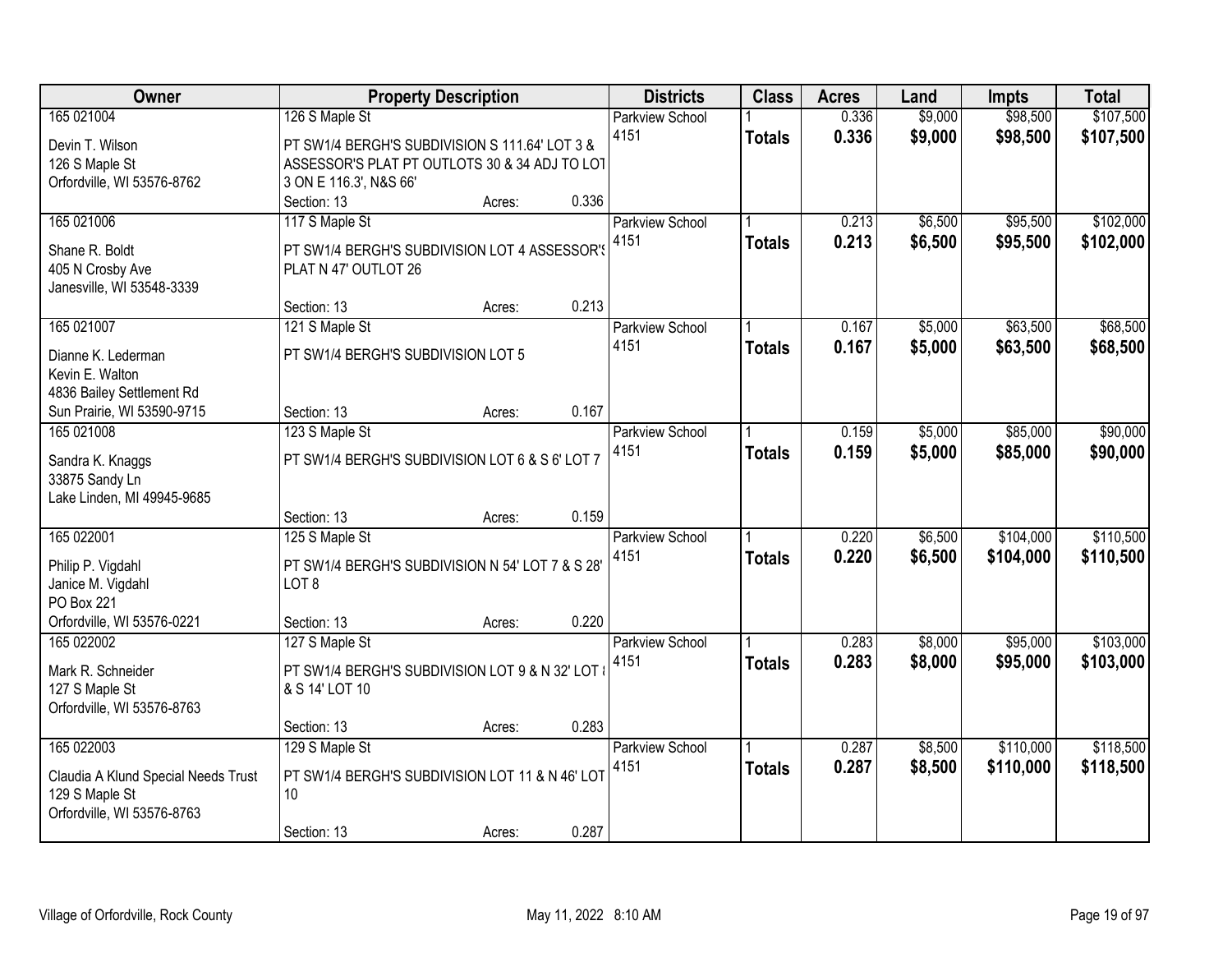| <b>Owner</b>                           |                                               | <b>Property Description</b> |       | <b>Districts</b>       | <b>Class</b>  | <b>Acres</b> | Land     | <b>Impts</b>    | <b>Total</b> |
|----------------------------------------|-----------------------------------------------|-----------------------------|-------|------------------------|---------------|--------------|----------|-----------------|--------------|
| 165 022004                             | 133 S Maple St                                |                             |       | <b>Parkview School</b> |               | 0.302        | \$8,500  | $\overline{50}$ | \$8,500      |
| Bethany M. Bernard                     | PT SW1/4 BERGH'S SUBDIVISION LOT 12 (EXC NWLY |                             |       | 4151                   | <b>Totals</b> | 0.302        | \$8,500  | \$0             | \$8,500      |
| 603 W Beloit St                        | 4')                                           |                             |       |                        |               |              |          |                 |              |
| Orfordville, WI 53576-9786             |                                               |                             |       |                        |               |              |          |                 |              |
|                                        | Section: 13                                   | Acres:                      | 0.302 |                        |               |              |          |                 |              |
| 165 022005                             | 603 W Beloit St                               |                             |       | <b>Parkview School</b> |               | 0.303        | \$8,500  | \$90,000        | \$98,500     |
| Bethany M. Bernard                     | PT SW1/4 BERGH'S SUBDIVISION LOT 13 & NWLY 4' |                             |       | 4151                   | <b>Totals</b> | 0.303        | \$8,500  | \$90,000        | \$98,500     |
| 603 W Beloit St                        | LOT 12 ALSO, COM NW COR LOT 11, NW 98.53', NE |                             |       |                        |               |              |          |                 |              |
| Orfordville, WI 53576-9786             | 125.5', S TO POB                              |                             |       |                        |               |              |          |                 |              |
|                                        | Section: 13                                   | Acres:                      | 0.303 |                        |               |              |          |                 |              |
| 165 022101                             | 401 Comfortcove St                            |                             |       | <b>Parkview School</b> |               | 0.840        | \$20,000 | \$159,000       | \$179,000    |
| Troy A. De Vault                       | PT SW1/4 COUNTRYVIEW ESTATES PLAT NO1 LOT     |                             |       | 4151                   | <b>Totals</b> | 0.840        | \$20,000 | \$159,000       | \$179,000    |
| Karry L. De Vault                      | & COUNTRYVIEW ESTATES PLAT NO4 LOT 57         |                             |       |                        |               |              |          |                 |              |
| 401 Comfortcove St                     |                                               |                             |       |                        |               |              |          |                 |              |
| Orfordville, WI 53576-8781             | Section: 18                                   | Acres:                      | 0.840 |                        |               |              |          |                 |              |
| 165 022102                             | 307 Comfortcove St                            |                             |       | Parkview School        |               | 0.390        | \$12,000 | \$175,000       | \$187,000    |
|                                        |                                               |                             |       | 4151                   | <b>Totals</b> | 0.390        | \$12,000 | \$175,000       | \$187,000    |
| Tobias L. Wayland                      | PT SW1/4 & PT NW1/4 SW1/4 COUNTRYVIEW         |                             |       |                        |               |              |          |                 |              |
| Emily A. Wayland<br>307 Comfortcove St | ESTATES PLAT NO.1 LOT 2                       |                             |       |                        |               |              |          |                 |              |
| Orfordville, WI 53576-8780             | Section: 18                                   | Acres:                      | 0.390 |                        |               |              |          |                 |              |
| 165 022103                             | 305 Comfortcove St                            |                             |       | Parkview School        |               | 0.340        | \$11,000 | \$165,500       | \$176,500    |
|                                        |                                               |                             |       | 4151                   | <b>Totals</b> | 0.340        | \$11,000 | \$165,500       | \$176,500    |
| Lyle Volden                            | PT SW1/4 & PT NW1/4 SW1/4 COUNTRYVIEW         |                             |       |                        |               |              |          |                 |              |
| Dorothy M. Volden                      | ESTATES PLAT NO.1 LOT 3                       |                             |       |                        |               |              |          |                 |              |
| 305 Comfortcove St                     |                                               |                             |       |                        |               |              |          |                 |              |
| Orfordville, WI 53576-8780             | Section: 18                                   | Acres:                      | 0.340 |                        |               |              |          |                 |              |
| 165 022104                             | 303 Comfortcove St                            |                             |       | <b>Parkview School</b> |               | 0.340        | \$11,000 | \$142,000       | \$153,000    |
| Francisco Mendez                       | PT SW1/4 & PT NW1/4 SW1/4 COUNTRYVIEW         |                             |       | 4151                   | <b>Totals</b> | 0.340        | \$11,000 | \$142,000       | \$153,000    |
| Kimberly A. Mendez                     | ESTATES PLAT NO.1 LOT 4                       |                             |       |                        |               |              |          |                 |              |
| 303 Comfortcove St                     |                                               |                             |       |                        |               |              |          |                 |              |
| Orfordville, WI 53576-8780             | Section: 18                                   | Acres:                      | 0.340 |                        |               |              |          |                 |              |
| 165 022105                             | 301 Comfortcove St                            |                             |       | <b>Parkview School</b> |               | 0.390        | \$12,000 | \$138,000       | \$150,000    |
| Daniel Cruger                          | PT SW1/4 & PT NW1/4 SW1/4 COUNTRYVIEW         |                             |       | 4151                   | <b>Totals</b> | 0.390        | \$12,000 | \$138,000       | \$150,000    |
| Penny Cruger                           | ESTATES PLAT NO.1 LOT 5                       |                             |       |                        |               |              |          |                 |              |
| 301 Comfortcove St                     |                                               |                             |       |                        |               |              |          |                 |              |
| Orfordville, WI 53576-8780             | Section: 18                                   | Acres:                      | 0.390 |                        |               |              |          |                 |              |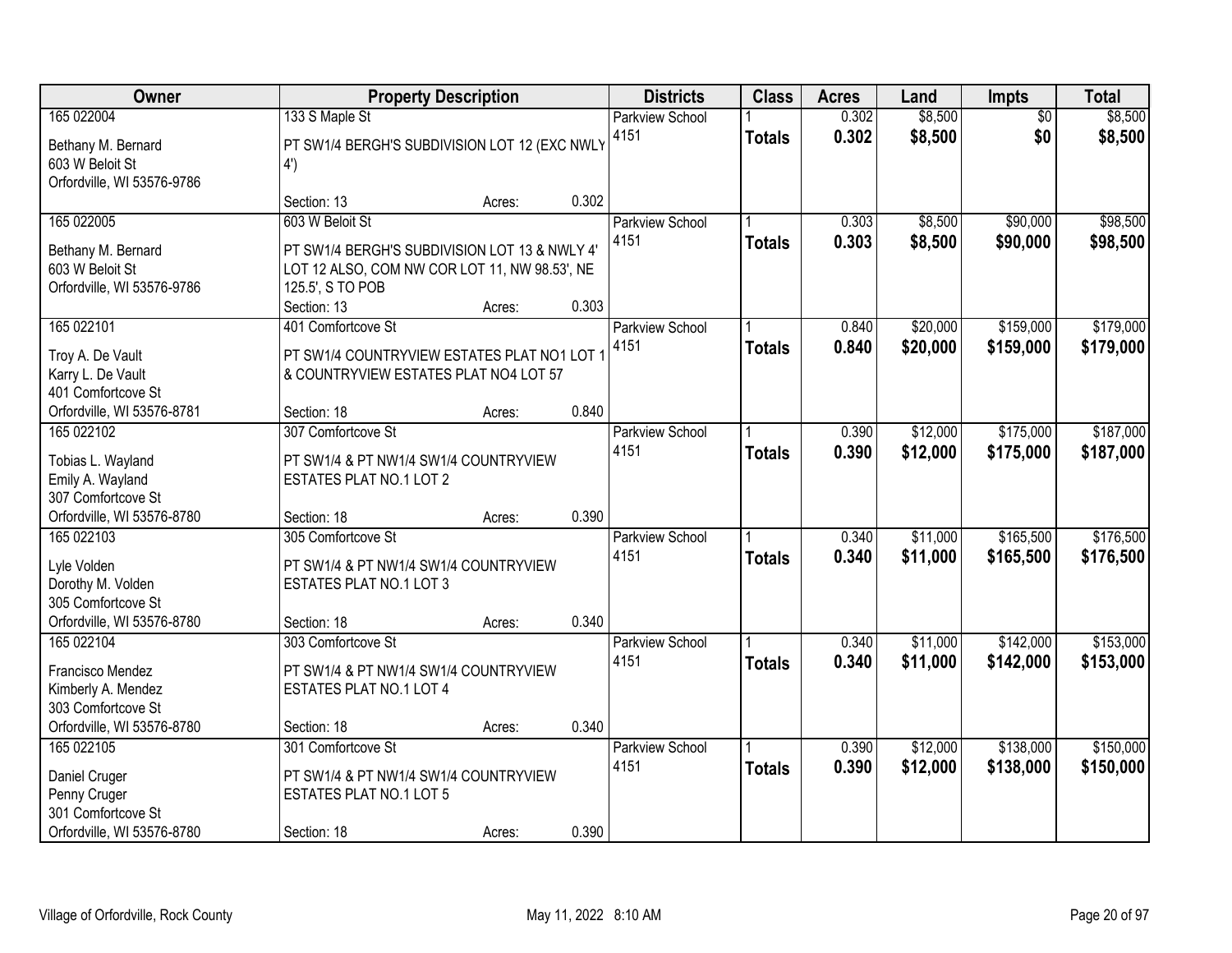| Owner                                                                                   | <b>Property Description</b>                                                                                          |        |       | <b>Districts</b>               | <b>Class</b>  | <b>Acres</b>   | Land                 | <b>Impts</b>           | <b>Total</b>           |
|-----------------------------------------------------------------------------------------|----------------------------------------------------------------------------------------------------------------------|--------|-------|--------------------------------|---------------|----------------|----------------------|------------------------|------------------------|
| 165 022106                                                                              | 207 Comfortcove St                                                                                                   |        |       | <b>Parkview School</b>         |               | 0.410          | \$12,500             | \$159,500              | \$172,000              |
| Kerry D. Lindroth<br>207 Comfortcove St<br>Orfordville, WI 53576-8794                   | PT SW1/4 & PT NW1/4 SW1/4 COUNTRYVIEW<br>ESTATES PLAT NO.1 LOT 6                                                     |        |       | 4151                           | <b>Totals</b> | 0.410          | \$12,500             | \$159,500              | \$172,000              |
|                                                                                         | Section: 18                                                                                                          | Acres: | 0.410 |                                |               |                |                      |                        |                        |
| 165 022107<br>Ryan C. Nolan<br>Megan P. Nolan                                           | 205 Comfortcove St<br>PT SW1/4 & PT NW1/4 SW1/4 COUNTRYVIEW<br>ESTATES PLAT NO.1 LOT 7                               |        |       | <b>Parkview School</b><br>4151 | <b>Totals</b> | 0.330<br>0.330 | \$11,000<br>\$11,000 | \$131,000<br>\$131,000 | \$142,000<br>\$142,000 |
| 205 Comfortcove St<br>Orfordville, WI 53576-8794                                        | Section: 18                                                                                                          | Acres: | 0.330 |                                |               |                |                      |                        |                        |
| 165 022108<br>Timothy S. Higgins Jr<br>203 Comfortcove St<br>Orfordville, WI 53576-8794 | 203 Comfortcove St<br>PT SW1/4 & PT NW1/4 SW1/4 COUNTRYVIEW<br>ESTATES PLAT NO.1 LOT 8                               |        |       | <b>Parkview School</b><br>4151 | <b>Totals</b> | 0.330<br>0.330 | \$11,000<br>\$11,000 | \$166,500<br>\$166,500 | \$177,500<br>\$177,500 |
|                                                                                         | Section: 18                                                                                                          | Acres: | 0.330 |                                |               |                |                      |                        |                        |
| 165 022109<br>Robert L. Cuellar<br>Janice L. Cuellar                                    | 204 Comfortcove St<br>PT SW1/4 & PT NW1/4 SW1/4 COUNTRYVIEW<br>ESTATES PLAT NO.1 LOT 9                               |        |       | <b>Parkview School</b><br>4151 | <b>Totals</b> | 0.420<br>0.420 | \$12,500<br>\$12,500 | \$0<br>\$0             | \$12,500<br>\$12,500   |
| 503 E Church St<br>Orfordville, WI 53576-9450                                           | Section: 18                                                                                                          | Acres: | 0.420 |                                |               |                |                      |                        |                        |
| 165 022110<br>Anthony W. Jackson<br>Agnes Jackson<br>206 Comfortcove St                 | 206 Comfortcove St<br>PT SW1/4 & PT NW1/4 SW1/4 COUNTRYVIEW<br>ESTATES PLAT NO.1 LOT 10                              |        | 0.430 | Parkview School<br>4151        | <b>Totals</b> | 0.430<br>0.430 | \$13,000<br>\$13,000 | \$139,000<br>\$139,000 | \$152,000<br>\$152,000 |
| Orfordville, WI 53576-8776<br>165 022111                                                | Section: 18<br>208 Comfortcove St                                                                                    | Acres: |       | <b>Parkview School</b>         |               | 0.420          | \$12,500             | \$125,000              | \$137,500              |
| Roger Dischler<br>Elizabeth Dischler<br>208 Comfortcove St                              | PT SW1/4 & PT NW1/4 SW1/4 COUNTRYVIEW<br>ESTATES PLAT NO.1 LOT 11 (EXC N 5')                                         |        |       | 4151                           | <b>Totals</b> | 0.420          | \$12,500             | \$125,000              | \$137,500              |
| Orfordville, WI 53576-8776                                                              | Section: 18                                                                                                          | Acres: | 0.420 |                                |               |                |                      |                        |                        |
| 165 022112<br>Luke J. Forde<br>210 Comfortcove St<br>Orfordville, WI 53576-8776         | 210 Comfortcove St<br>PT SW1/4 & PT NW1/4 SW1/4 COUNTRYVIEW<br>ESTATES PLAT NO.1 LOT 12 & N 5' LOT 11<br>Section: 18 | Acres: | 0.420 | Parkview School<br>4151        | <b>Totals</b> | 0.420<br>0.420 | \$12,500<br>\$12,500 | \$173,500<br>\$173,500 | \$186,000<br>\$186,000 |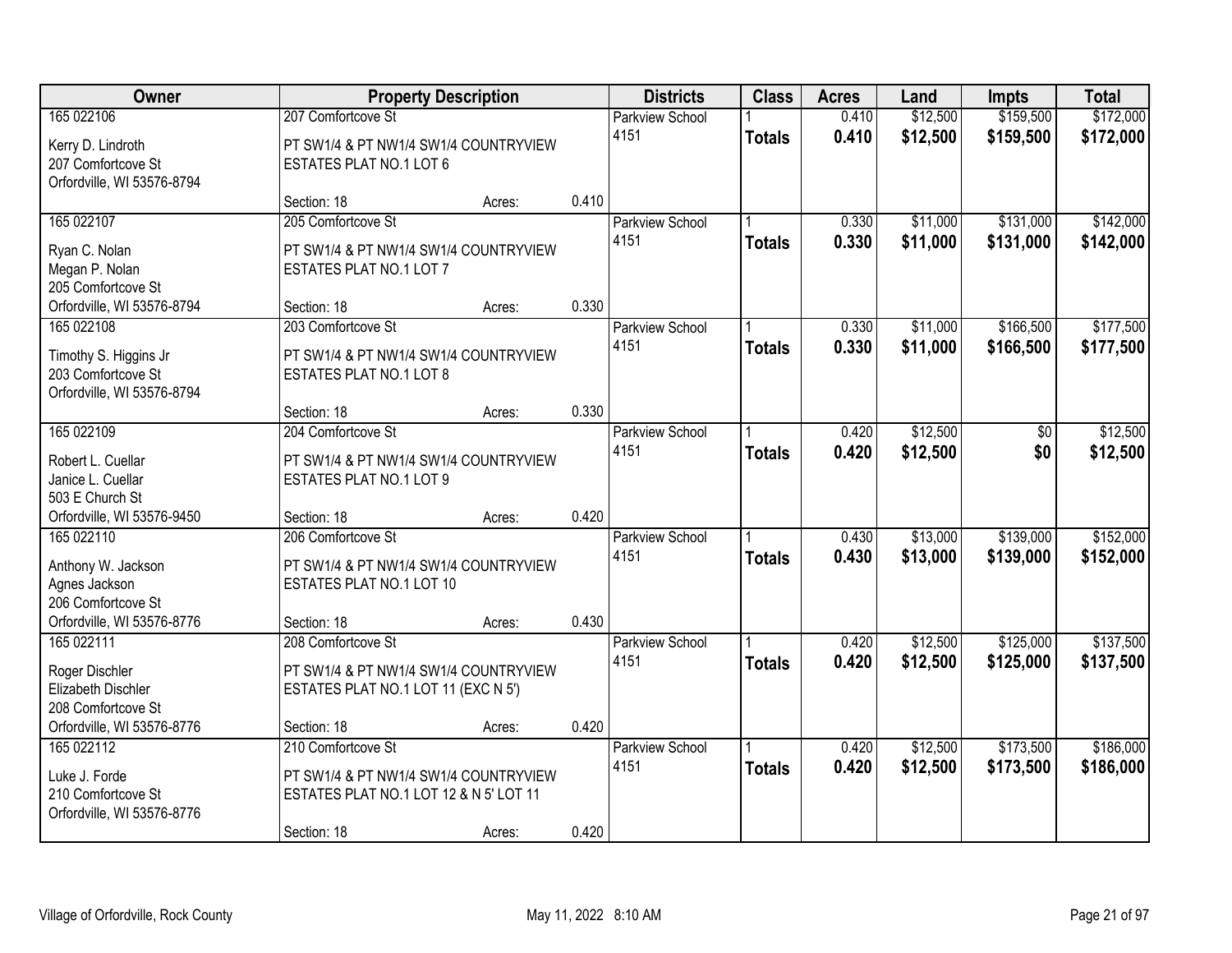| Owner                                         |                                               | <b>Property Description</b> |       | <b>Districts</b>       | <b>Class</b>  | <b>Acres</b> | Land     | <b>Impts</b> | <b>Total</b> |
|-----------------------------------------------|-----------------------------------------------|-----------------------------|-------|------------------------|---------------|--------------|----------|--------------|--------------|
| 165 022113                                    | 302 Comfortcove St                            |                             |       | <b>Parkview School</b> |               | 0.420        | \$12,500 | \$160,000    | \$172,500    |
| Luke William Phalin                           | PT SW1/4 & PT NW1/4 SW1/4 COUNTRYVIEW         |                             |       | 4151                   | <b>Totals</b> | 0.420        | \$12,500 | \$160,000    | \$172,500    |
| Stephani Phalin                               | ESTATES PLAT NO.1 LOT 13                      |                             |       |                        |               |              |          |              |              |
| 302 Comfortcove St                            |                                               |                             |       |                        |               |              |          |              |              |
| Orfordville, WI 53576-8778                    | Section: 18                                   | Acres:                      | 0.420 |                        |               |              |          |              |              |
| 165 022114                                    | 304 Comfortcove St                            |                             |       | Parkview School        |               | 0.420        | \$12,500 | \$138,500    | \$151,000    |
|                                               |                                               |                             |       | 4151                   | <b>Totals</b> | 0.420        | \$12,500 | \$138,500    | \$151,000    |
| Robert C. Baars                               | PT SW1/4 & PT NW1/4 SW1/4 COUNTRYVIEW         |                             |       |                        |               |              |          |              |              |
| Tory L. Baars<br>304 Comfortcove St           | ESTATES PLAT NO.1 LOT 14                      |                             |       |                        |               |              |          |              |              |
| Orfordville, WI 53576-8778                    | Section: 18                                   | Acres:                      | 0.420 |                        |               |              |          |              |              |
| 165 022115                                    | 306 Comfortcove St                            |                             |       | Parkview School        |               | 0.380        | \$12,000 | \$120,000    | \$132,000    |
|                                               |                                               |                             |       | 4151                   |               | 0.380        | \$12,000 | \$120,000    | \$132,000    |
| Dennis K. Wild                                | PT SW1/4 & PT NW1/4 SW1/4 COUNTRYVIEW         |                             |       |                        | <b>Totals</b> |              |          |              |              |
| 306 Comfortcove St                            | ESTATES PLAT NO.1 LOT 15                      |                             |       |                        |               |              |          |              |              |
| Orfordville, WI 53576-8778                    |                                               |                             |       |                        |               |              |          |              |              |
|                                               | Section: 18                                   | Acres:                      | 0.380 |                        |               |              |          |              |              |
| 165 022116                                    | 308 Comfortcove St                            |                             |       | <b>Parkview School</b> |               | 0.390        | \$12,000 | \$117,000    | \$129,000    |
| Dalton Fam Irrevocable Trust                  | PT SW1/4 & PT NW1/4 SW1/4 COUNTRYVIEW         |                             |       | 4151                   | <b>Totals</b> | 0.390        | \$12,000 | \$117,000    | \$129,000    |
| Attn: Rita D Dalton                           | ESTATES PLAT NO.1 LOT 16                      |                             |       |                        |               |              |          |              |              |
| 308 Comfortcove St                            |                                               |                             |       |                        |               |              |          |              |              |
| Orfordville, WI 53576-8778                    | Section: 18                                   | Acres:                      | 0.390 |                        |               |              |          |              |              |
| 165 022117                                    | 402 Comfortcove St                            |                             |       | Parkview School        |               | 0.400        | \$12,500 | \$196,500    | \$209,000    |
|                                               |                                               |                             |       | 4151                   | <b>Totals</b> | 0.400        | \$12,500 | \$196,500    | \$209,000    |
| Daniel Landes                                 | PT SW1/4 & PT NW1/4 SW1/4 COUNTRYVIEW         |                             |       |                        |               |              |          |              |              |
| <b>Constance Markee</b><br>402 Comfortcove St | ESTATES PLAT NO.1 LOT 17 & COM ELY COR, NW    |                             |       |                        |               |              |          |              |              |
| Orfordville, WI 53576-8779                    | 140', SE 141.42', S 20' TO POB<br>Section: 18 | Acres:                      | 0.400 |                        |               |              |          |              |              |
| 165 022118                                    | 503 E Rime St                                 |                             |       | <b>Parkview School</b> |               | 0.290        | \$10,500 | \$138,500    | \$149,000    |
|                                               |                                               |                             |       | 4151                   |               | 0.290        |          |              |              |
| Garnett F. Meier                              | PT SW1/4 COUNTRYVIEW ESTATES PLAT NO.2 LOT    |                             |       |                        | <b>Totals</b> |              | \$10,500 | \$138,500    | \$149,000    |
| Julie A. Meier                                | 18                                            |                             |       |                        |               |              |          |              |              |
| 503 E Rime St                                 |                                               |                             |       |                        |               |              |          |              |              |
| Orfordville, WI 53576-8798                    | Section: 18                                   | Acres:                      | 0.290 |                        |               |              |          |              |              |
| 165 022119                                    | 505 E Rime St                                 |                             |       | Parkview School        |               | 0.220        | \$8,000  | \$150,000    | \$158,000    |
| <b>Troy Sullivan</b>                          | PT SW1/4 COUNTRYVIEW ESTATES PLAT NO.2 LOT    |                             |       | 4151                   | <b>Totals</b> | 0.220        | \$8,000  | \$150,000    | \$158,000    |
| Angela J. Sullivan                            | 19                                            |                             |       |                        |               |              |          |              |              |
| 505 E Rime St                                 |                                               |                             |       |                        |               |              |          |              |              |
| Orfordville, WI 53576-8798                    | Section: 18                                   | Acres:                      | 0.220 |                        |               |              |          |              |              |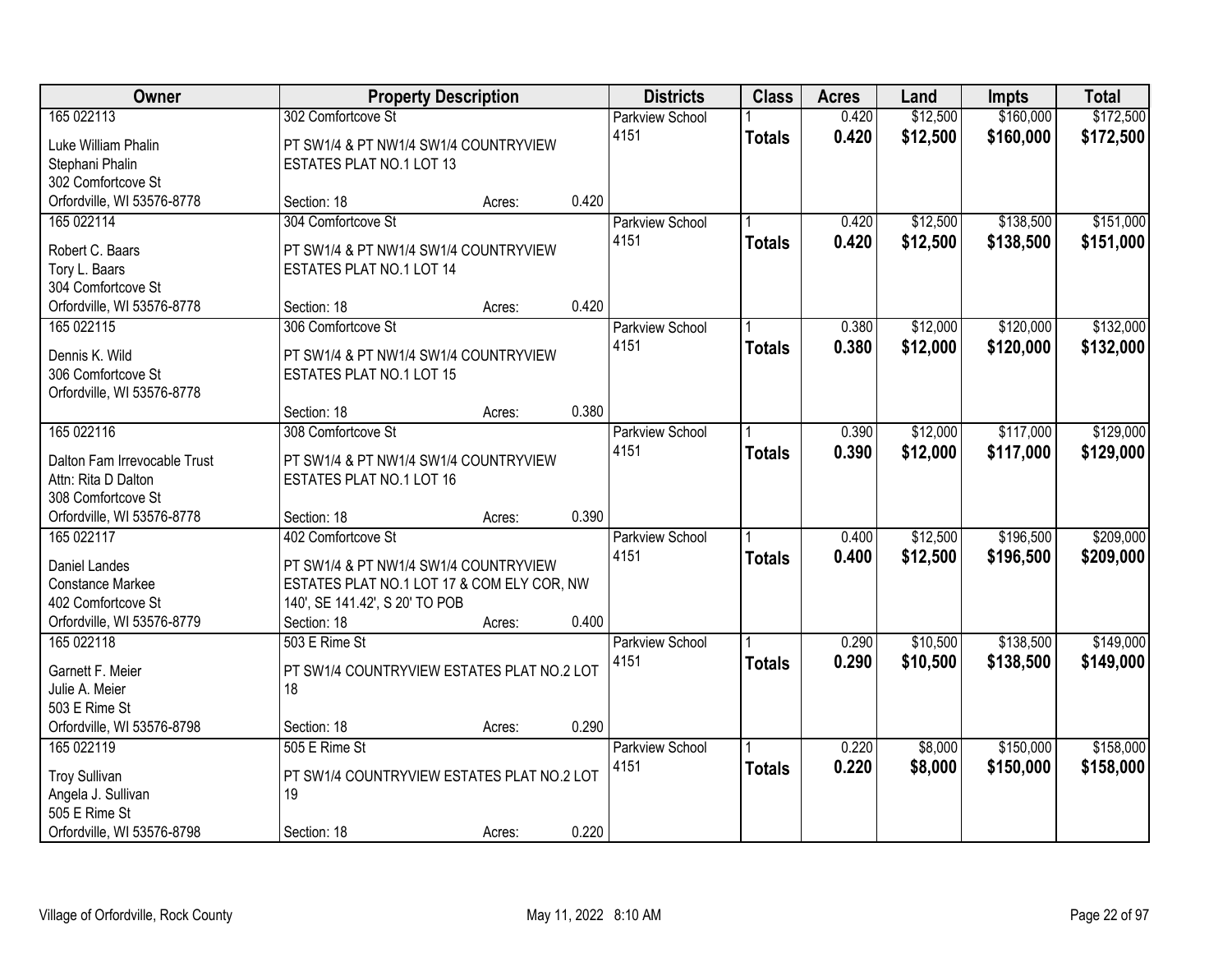| <b>Owner</b>               | <b>Property Description</b>                         | <b>Districts</b>       | <b>Class</b>  | <b>Acres</b> | Land     | <b>Impts</b> | <b>Total</b> |
|----------------------------|-----------------------------------------------------|------------------------|---------------|--------------|----------|--------------|--------------|
| 165 022120                 | 507 E Rime St                                       | <b>Parkview School</b> |               | 0.370        | \$11,500 | \$166,000    | \$177,500    |
| Robert S. Mack             | PT SW1/4 COUNTRYVIEW ESTATES PLAT NO.2 LOT          | 4151                   | <b>Totals</b> | 0.370        | \$11,500 | \$166,000    | \$177,500    |
| Mary Beth Mack             | 20 & PT LOT 21 COM NW COR, E 20', S 143.91', W 20', |                        |               |              |          |              |              |
| 507 E Rime St              | N 143.91' TO POB                                    |                        |               |              |          |              |              |
| Orfordville, WI 53576-8798 | Section: 18<br>0.370<br>Acres:                      |                        |               |              |          |              |              |
| 165 022121                 | 601 E Rime St                                       | Parkview School        |               | 0.290        | \$10,500 | \$157,000    | \$167,500    |
|                            |                                                     | 4151                   | <b>Totals</b> | 0.290        | \$10,500 | \$157,000    | \$167,500    |
| Clay Hammes                | PT SW1/4 COUNTRYVIEW ESTATES PLAT NO.2 LOT          |                        |               |              |          |              |              |
| <b>Becky Hammes</b>        | 21 (EXC COM NW COR, E 20', S 143.91', W 20', N      |                        |               |              |          |              |              |
| 601 E Rime St              | 143.91' TO POB) & W 19' OF S 143.81' OUTLOT 1       |                        |               |              |          |              |              |
| Orfordville, WI 53576-8797 | 0.290<br>Section: 18<br>Acres:                      |                        |               |              |          |              |              |
| 165 022122                 | 603 E Rime St                                       | Parkview School        |               | 0.270        | \$10,000 | \$171,500    | \$181,500    |
| Phillip A. Zuege et al     | PT SW1/4 COUNTRYVIEW ESTATES PLAT NO.2 LOT          | 4151                   | <b>Totals</b> | 0.270        | \$10,000 | \$171,500    | \$181,500    |
| 603 E Rime St              | 22 & E 1' OF S 143.81' OUTLOT 1                     |                        |               |              |          |              |              |
| Orfordville, WI 53576-8797 |                                                     |                        |               |              |          |              |              |
|                            | 0.270<br>Section: 18<br>Acres:                      |                        |               |              |          |              |              |
| 165 022123                 | 605 E Rime St                                       | <b>Parkview School</b> |               | 0.260        | \$9,500  | \$165,500    | \$175,000    |
|                            |                                                     | 4151                   | <b>Totals</b> | 0.260        | \$9,500  | \$165,500    | \$175,000    |
| Salvatore Mazzarisi        | PT SW1/4 COUNTRYVIEW ESTATES PLAT NO.2 LOT          |                        |               |              |          |              |              |
| 605 E Rime St              | 23                                                  |                        |               |              |          |              |              |
| Orfordville, WI 53576-8797 |                                                     |                        |               |              |          |              |              |
|                            | 0.260<br>Section: 18<br>Acres:                      |                        |               |              |          |              |              |
| 165 022126                 | 604 E Rime St                                       | <b>Parkview School</b> |               | 0.360        | \$11,500 | \$165,000    | \$176,500    |
| Jason S. Edwards           | PT SW1/4 COUNTRYVIEW ESTATES PLAT NO.2 LOT          | 4151                   | <b>Totals</b> | 0.360        | \$11,500 | \$165,000    | \$176,500    |
| Jodi L. Edwards            | 26                                                  |                        |               |              |          |              |              |
| 604 E Rime St              |                                                     |                        |               |              |          |              |              |
| Orfordville, WI 53576-8796 | 0.360<br>Section: 18<br>Acres:                      |                        |               |              |          |              |              |
| 165 022127                 | 602 E Rime St                                       | <b>Parkview School</b> |               | 0.420        | \$12,500 | \$183,000    | \$195,500    |
|                            |                                                     | 4151                   | <b>Totals</b> | 0.420        | \$12,500 | \$183,000    | \$195,500    |
| Chad A. Cleasby            | PT SW1/4 COUNTRYVIEW ESTATES PLAT NO.2 LOT          |                        |               |              |          |              |              |
| Amy J. Vodak               | 27                                                  |                        |               |              |          |              |              |
| 602 E Rime St              |                                                     |                        |               |              |          |              |              |
| Orfordville, WI 53576-8796 | 0.420<br>Section: 18<br>Acres:                      |                        |               |              |          |              |              |
| 165 022128                 | 306 Cherry Ln                                       | <b>Parkview School</b> |               | 0.380        | \$12,000 | \$169,500    | \$181,500    |
| Noah Mc Mahon              | PT SW1/4 COUNTRYVIEW ESTATES PLAT NO.2 LOT          | 4151                   | <b>Totals</b> | 0.380        | \$12,000 | \$169,500    | \$181,500    |
| Ana Sofia Mc Mahon         | 28                                                  |                        |               |              |          |              |              |
| 306 Cherry Ln              |                                                     |                        |               |              |          |              |              |
| Orfordville, WI 53576-8603 | 0.380<br>Section: 18<br>Acres:                      |                        |               |              |          |              |              |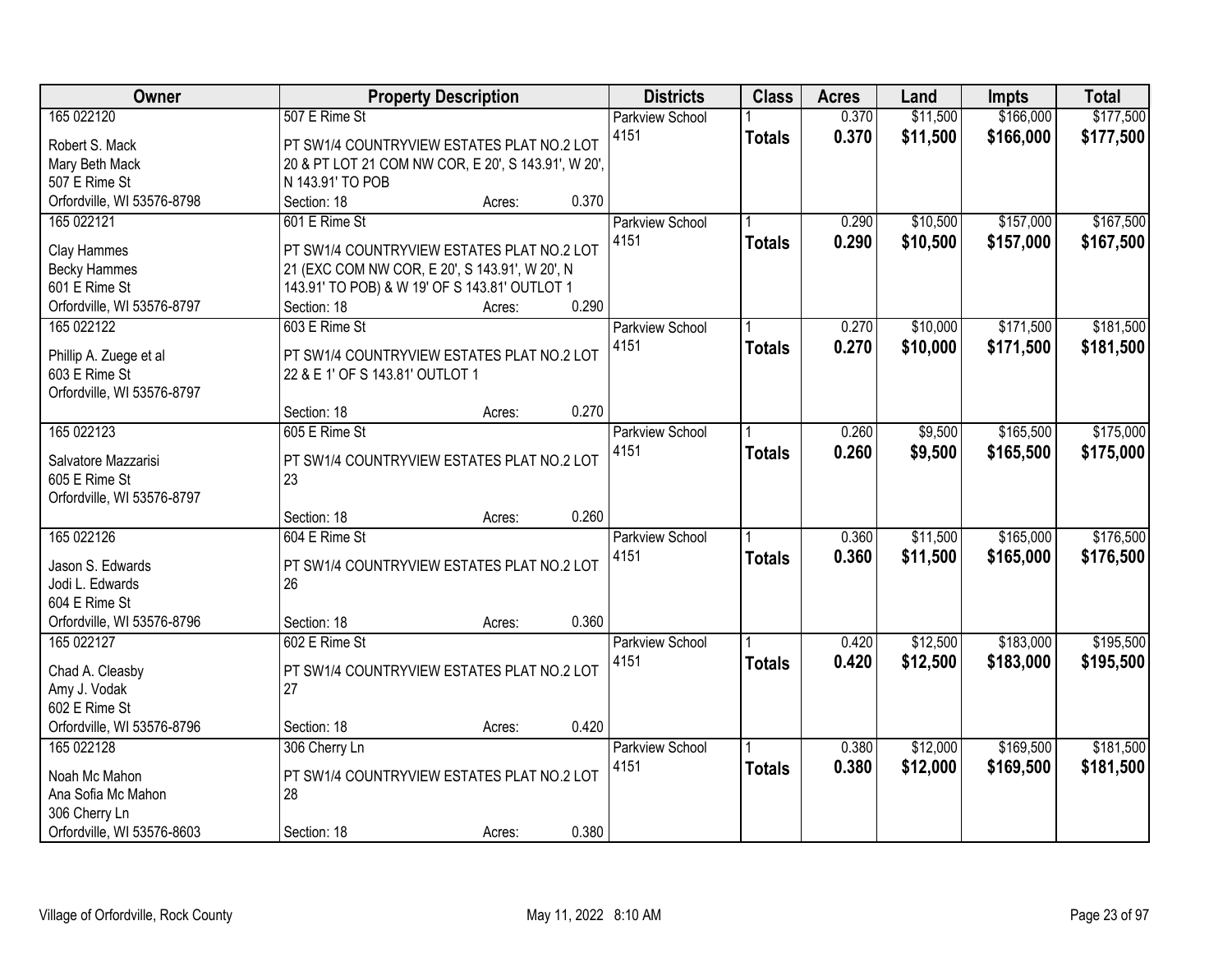| Owner                                       | <b>Property Description</b>                      |       | <b>Districts</b>       | <b>Class</b>  | <b>Acres</b> | Land     | <b>Impts</b> | <b>Total</b> |
|---------------------------------------------|--------------------------------------------------|-------|------------------------|---------------|--------------|----------|--------------|--------------|
| 165 022129                                  | 304 Cherry Ln                                    |       | <b>Parkview School</b> |               | 0.380        | \$12,000 | \$167,000    | \$179,000    |
| Shane C. Soderstrom                         | PT SW1/4 COUNTRYVIEW ESTATES PLAT NO.2 LOT       |       | 4151                   | <b>Totals</b> | 0.380        | \$12,000 | \$167,000    | \$179,000    |
| Brook M. Soderstrom                         | 29                                               |       |                        |               |              |          |              |              |
| 304 Cherry Ln                               |                                                  |       |                        |               |              |          |              |              |
| Orfordville, WI 53576-8603                  | Section: 18<br>Acres:                            | 0.380 |                        |               |              |          |              |              |
| 165 022130                                  | 302 Cherry Ln                                    |       | <b>Parkview School</b> |               | 0.410        | \$12,500 | \$180,000    | \$192,500    |
| Mouarad Flood Elyafi                        | PT SW1/4 COUNTRYVIEW ESTATES PLAT NO.2 LOT       |       | 4151                   | <b>Totals</b> | 0.410        | \$12,500 | \$180,000    | \$192,500    |
| Rachel Flood Elyafi                         | 30                                               |       |                        |               |              |          |              |              |
| 302 Cherry Ln                               |                                                  |       |                        |               |              |          |              |              |
| Orfordville, WI 53576-8603                  | Section: 18<br>Acres:                            | 0.410 |                        |               |              |          |              |              |
| 165 022131                                  | 301 Cherry Ln                                    |       | Parkview School        |               | 0.410        | \$12,500 | \$188,500    | \$201,000    |
| Carl M. Jones                               | PT SW1/4 COUNTRYVIEW ESTATES PLAT NO.2 LOT       |       | 4151                   | <b>Totals</b> | 0.410        | \$12,500 | \$188,500    | \$201,000    |
| Heather Milbourn                            | 31                                               |       |                        |               |              |          |              |              |
| 301 Cherry Ln                               |                                                  |       |                        |               |              |          |              |              |
| Orfordville, WI 53576-8795                  | Section: 18<br>Acres:                            | 0.410 |                        |               |              |          |              |              |
| 165 022132                                  | 303 Cherry Ln                                    |       | Parkview School        |               | 0.410        | \$12,500 | \$159,500    | \$172,000    |
| Dana Redman                                 | PT SW1/4 COUNTRYVIEW ESTATES PLAT NO.2 LOT       |       | 4151                   | <b>Totals</b> | 0.410        | \$12,500 | \$159,500    | \$172,000    |
| Erika Redman                                | 32                                               |       |                        |               |              |          |              |              |
| 303 Cherry Ln                               |                                                  |       |                        |               |              |          |              |              |
| Orfordville, WI 53576-8795                  | Section: 18<br>Acres:                            | 0.410 |                        |               |              |          |              |              |
| 165 022133                                  | 305 Cherry Ln                                    |       | Parkview School        |               | 0.410        | \$12,500 | \$184,000    | \$196,500    |
|                                             |                                                  |       | 4151                   | <b>Totals</b> | 0.410        | \$12,500 | \$184,000    | \$196,500    |
| Neil B. Gragg III<br>Kelli L. Gragg         | PT SW1/4 COUNTRYVIEW ESTATES PLAT NO.2 LOT<br>33 |       |                        |               |              |          |              |              |
| 305 Cherry Ln                               |                                                  |       |                        |               |              |          |              |              |
| Orfordville, WI 53576-8795                  | Section: 18<br>Acres:                            | 0.410 |                        |               |              |          |              |              |
| 165 022134                                  | 307 Cherry Ln                                    |       | <b>Parkview School</b> |               | 0.410        | \$12,500 | \$158,000    | \$170,500    |
|                                             |                                                  |       | 4151                   | <b>Totals</b> | 0.410        | \$12,500 | \$158,000    | \$170,500    |
| Amelia Bakke                                | PT SW1/4 COUNTRYVIEW ESTATES PLAT NO.2 LOT<br>34 |       |                        |               |              |          |              |              |
| 307 Cherry Ln<br>Orfordville, WI 53576-8795 |                                                  |       |                        |               |              |          |              |              |
|                                             | Section: 18<br>Acres:                            | 0.410 |                        |               |              |          |              |              |
| 165 022135                                  | 309 Cherry Ln                                    |       | Parkview School        |               | 0.380        | \$12,000 | \$145,500    | \$157,500    |
|                                             |                                                  |       | 4151                   | <b>Totals</b> | 0.380        | \$12,000 | \$145,500    | \$157,500    |
| James H. Carr                               | PT SW1/4 COUNTRYVIEW ESTATES PLAT NO.2 LOT       |       |                        |               |              |          |              |              |
| Virginia N. Carr<br>309 Cherry Ln           | 35                                               |       |                        |               |              |          |              |              |
| Orfordville, WI 53576-8795                  | Section: 18<br>Acres:                            | 0.380 |                        |               |              |          |              |              |
|                                             |                                                  |       |                        |               |              |          |              |              |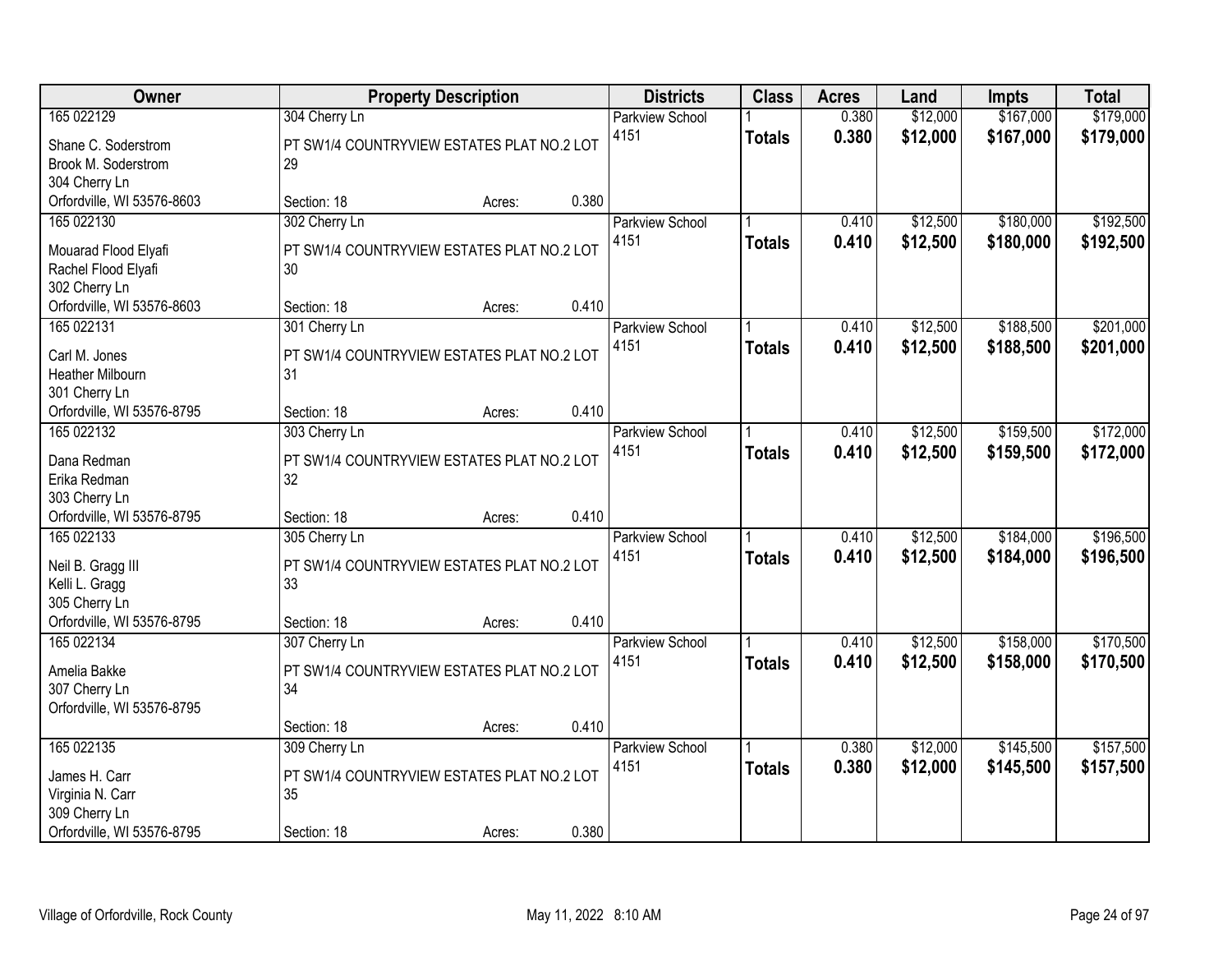| Owner                                                           |                                                             | <b>Property Description</b> |       | <b>Districts</b>               | <b>Class</b>  | <b>Acres</b>   | Land                 | <b>Impts</b>           | <b>Total</b>           |
|-----------------------------------------------------------------|-------------------------------------------------------------|-----------------------------|-------|--------------------------------|---------------|----------------|----------------------|------------------------|------------------------|
| 165 022136                                                      | 506 E Rime St                                               |                             |       | <b>Parkview School</b><br>4151 | <b>Totals</b> | 0.380<br>0.380 | \$12,000<br>\$12,000 | \$155,000<br>\$155,000 | \$167,000<br>\$167,000 |
| James R. Krajeck<br>506 E Rime St<br>Orfordville, WI 53576-8799 | PT SW1/4 COUNTRYVIEW ESTATES PLAT NO.2 LOT<br>36            |                             |       |                                |               |                |                      |                        |                        |
|                                                                 | Section: 18                                                 | Acres:                      | 0.380 |                                |               |                |                      |                        |                        |
| 165 022137                                                      | 504 E Rime St                                               |                             |       | <b>Parkview School</b>         |               | 0.370          | \$11,500             | \$177,000              | \$188,500              |
| William L. Sather<br>Barbara Jo Sather<br>PO Box 317            | PT SW1/4 COUNTRYVIEW ESTATES PLAT NO.2 LOT<br>37            |                             |       | 4151                           | <b>Totals</b> | 0.370          | \$11,500             | \$177,000              | \$188,500              |
| Orfordville, WI 53576-0317                                      | Section: 18                                                 | Acres:                      | 0.370 |                                |               |                |                      |                        |                        |
| 165 022138                                                      | 611 Bretts Way                                              |                             |       | Parkview School                |               | 0.320          | \$11,000             | \$149,000              | \$160,000              |
| John A. Nyberg<br>Rosemary Nyberg<br>611 Bretts Way             | PT SW1/4 COUNTRYVIEW ESTATES PLAT NO.3 LOT<br>38            |                             |       | 4151                           | <b>Totals</b> | 0.320          | \$11,000             | \$149,000              | \$160,000              |
| Orfordville, WI 53576-9472                                      | Section: 18                                                 | Acres:                      | 0.320 |                                |               |                |                      |                        |                        |
| 165 022139                                                      | 606 E Rime St                                               |                             |       | <b>Parkview School</b>         |               | 0.480          | \$13,500             | \$133,500              | \$147,000              |
| Joshua M. Sherrod<br>Alyssa N. Stanbrough<br>606 E Rime St      | PT SW1/4 COUNTRYVIEW ESTATES PLAT NO.3 LOT<br>39            |                             |       | 4151                           | <b>Totals</b> | 0.480          | \$13,500             | \$133,500              | \$147,000              |
| Orfordville, WI 53576-8796                                      | Section: 18                                                 | Acres:                      | 0.480 |                                |               |                |                      |                        |                        |
| 165 022140<br>Tyler A. Engen                                    | 307 Jordan PI<br>PT SW1/4 COUNTRYVIEW ESTATES PLAT NO.3 LOT |                             |       | <b>Parkview School</b><br>4151 | <b>Totals</b> | 0.400<br>0.400 | \$12,500<br>\$12,500 | \$141,000<br>\$141,000 | \$153,500<br>\$153,500 |
| 307 Jordan Pl<br>Orfordville, WI 53576-8601                     | 40                                                          |                             |       |                                |               |                |                      |                        |                        |
|                                                                 | Section: 18                                                 | Acres:                      | 0.400 |                                |               |                |                      |                        |                        |
| 165 022141                                                      | 305 Jordan PI                                               |                             |       | <b>Parkview School</b>         |               | 0.430          | \$13,000             | \$145,500              | \$158,500              |
| Richard G. Loui<br>Dawn M. Loui<br>305 Jordan Pl                | PT SW1/4 COUNTRYVIEW ESTATES PLAT NO.3 LOT<br>41            |                             |       | 4151                           | <b>Totals</b> | 0.430          | \$13,000             | \$145,500              | \$158,500              |
| Orfordville, WI 53576-8601                                      | Section: 18                                                 | Acres:                      | 0.430 |                                |               |                |                      |                        |                        |
| 165 022142                                                      | 303 Jordan PI                                               |                             |       | <b>Parkview School</b>         |               | 0.520          | \$14,500             | \$157,000              | \$171,500              |
| Kay A. Suiter<br>Larry T. Suiter<br>303 Jordan Pl               | PT SW1/4 COUNTRYVIEW ESTATES PLAT NO.3 LOT<br>42            |                             |       | 4151                           | <b>Totals</b> | 0.520          | \$14,500             | \$157,000              | \$171,500              |
| Orfordville, WI 53576-8601                                      | Section: 18                                                 | Acres:                      | 0.520 |                                |               |                |                      |                        |                        |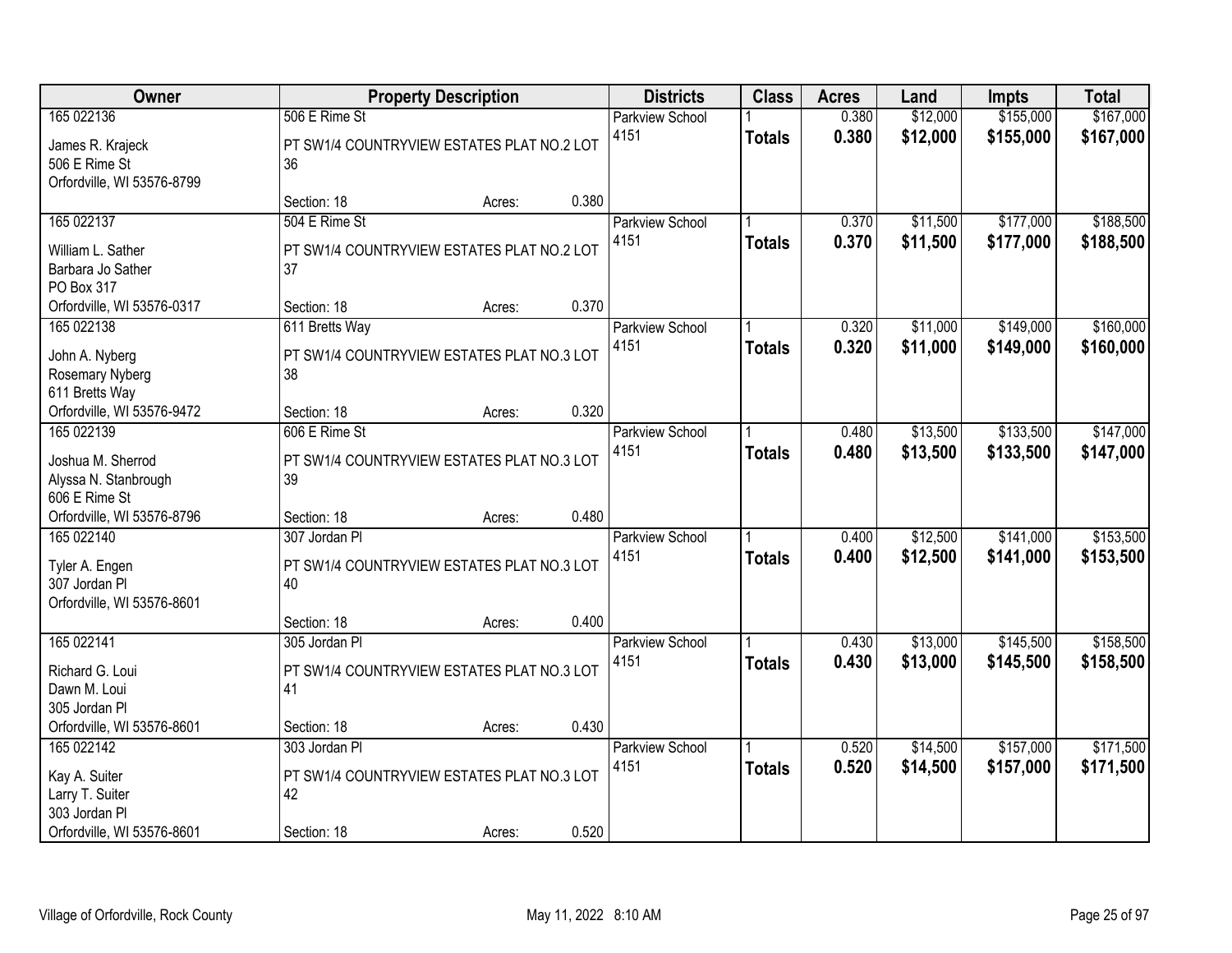| Owner                                                                                           |                                                                                                | <b>Property Description</b> |       | <b>Districts</b>               | <b>Class</b>  | <b>Acres</b>   | Land                 | <b>Impts</b>           | <b>Total</b>           |
|-------------------------------------------------------------------------------------------------|------------------------------------------------------------------------------------------------|-----------------------------|-------|--------------------------------|---------------|----------------|----------------------|------------------------|------------------------|
| 165 022143<br>Jeffrey L. Ihus<br>Janelle R. Ihus<br>302 Jordan Pl                               | 302 Jordan Pl<br>PT SW1/4 COUNTRYVIEW ESTATES PLAT NO.3 LOT<br>43 (EXC N 2')                   |                             |       | <b>Parkview School</b><br>4151 | <b>Totals</b> | 0.340<br>0.340 | \$11,000<br>\$11,000 | \$142,000<br>\$142,000 | \$153,000<br>\$153,000 |
| Orfordville, WI 53576-8601                                                                      | Section: 18                                                                                    | Acres:                      | 0.340 |                                |               |                |                      |                        |                        |
| 165 022144<br>Douglas J. Dickison<br>Duane F. Dickison<br>304 Jordan Pl                         | 304 Jordan PI<br>PT SW1/4 COUNTRYVIEW ESTATES PLAT NO.3 LOT<br>44 & N 2' OF LOT 43             |                             |       | <b>Parkview School</b><br>4151 | <b>Totals</b> | 0.280<br>0.280 | \$10,000<br>\$10,000 | \$153,000<br>\$153,000 | \$163,000<br>\$163,000 |
| Orfordville, WI 53576-8601                                                                      | Section: 18                                                                                    | Acres:                      | 0.280 |                                |               |                |                      |                        |                        |
| 165 022145<br>Kent Densonmyhre<br>Jessica L. Densonmyhre<br>306 Jordan Pl                       | 306 Jordan Pl<br>PT SW1/4 COUNTRYVIEW ESTATES PLAT NO.3 LOT<br>45                              |                             |       | Parkview School<br>4151        | <b>Totals</b> | 0.320<br>0.320 | \$11,000<br>\$11,000 | \$180,500<br>\$180,500 | \$191,500<br>\$191,500 |
| Orfordville, WI 53576-8601                                                                      | Section: 18                                                                                    | Acres:                      | 0.320 |                                |               |                |                      |                        |                        |
| 165 022146<br>James W. Burrell<br>Nikki N. Burrell<br>308 Jordan Pl                             | 308 Jordan Pl<br>PT SW1/4 COUNTRYVIEW ESTATES PLAT NO.3 LOT<br>46 (EXC N 3')                   |                             |       | <b>Parkview School</b><br>4151 | <b>Totals</b> | 0.350<br>0.350 | \$11,500<br>\$11,500 | \$162,000<br>\$162,000 | \$173,500<br>\$173,500 |
| Orfordville, WI 53576-8601                                                                      | Section: 18                                                                                    | Acres:                      | 0.350 |                                |               |                |                      |                        |                        |
| 165 022147<br>Jerry D. Cramer<br>Wendy M. Cramer<br>310 Jordan Pl<br>Orfordville, WI 53576-8601 | 310 Jordan PI<br>PT SW1/4 COUNTRYVIEW ESTATES PLAT NO.3 LOT<br>47 & N 3' LOT 46<br>Section: 18 | Acres:                      | 0.410 | <b>Parkview School</b><br>4151 | <b>Totals</b> | 0.410<br>0.410 | \$12,500<br>\$12,500 | \$202,500<br>\$202,500 | \$215,000<br>\$215,000 |
| 165 022148                                                                                      | 312 Jordan Pl                                                                                  |                             |       | <b>Parkview School</b>         |               | 0.400          | \$12,500             | \$186,500              | \$199,000              |
| Justin D. Millner<br>312 Jordan Pl<br>Orfordville, WI 53576-8601                                | PT SW1/4 COUNTRYVIEW ESTATES PLAT NO.3 LOT<br>48                                               |                             |       | 4151                           | <b>Totals</b> | 0.400          | \$12,500             | \$186,500              | \$199,000              |
|                                                                                                 | Section: 18                                                                                    | Acres:                      | 0.400 |                                |               |                |                      |                        |                        |
| 165 022149<br>Dennis W. Waege<br>Sherri L. Waege<br>314 Jordan Pl<br>Orfordville, WI 53576-8601 | 314 Jordan PI<br>PT SW1/4 COUNTRYVIEW ESTATES PLAT NO.3 LOT<br>49<br>Section: 18               | Acres:                      | 0.450 | <b>Parkview School</b><br>4151 | <b>Totals</b> | 0.450<br>0.450 | \$13,000<br>\$13,000 | \$180,500<br>\$180,500 | \$193,500<br>\$193,500 |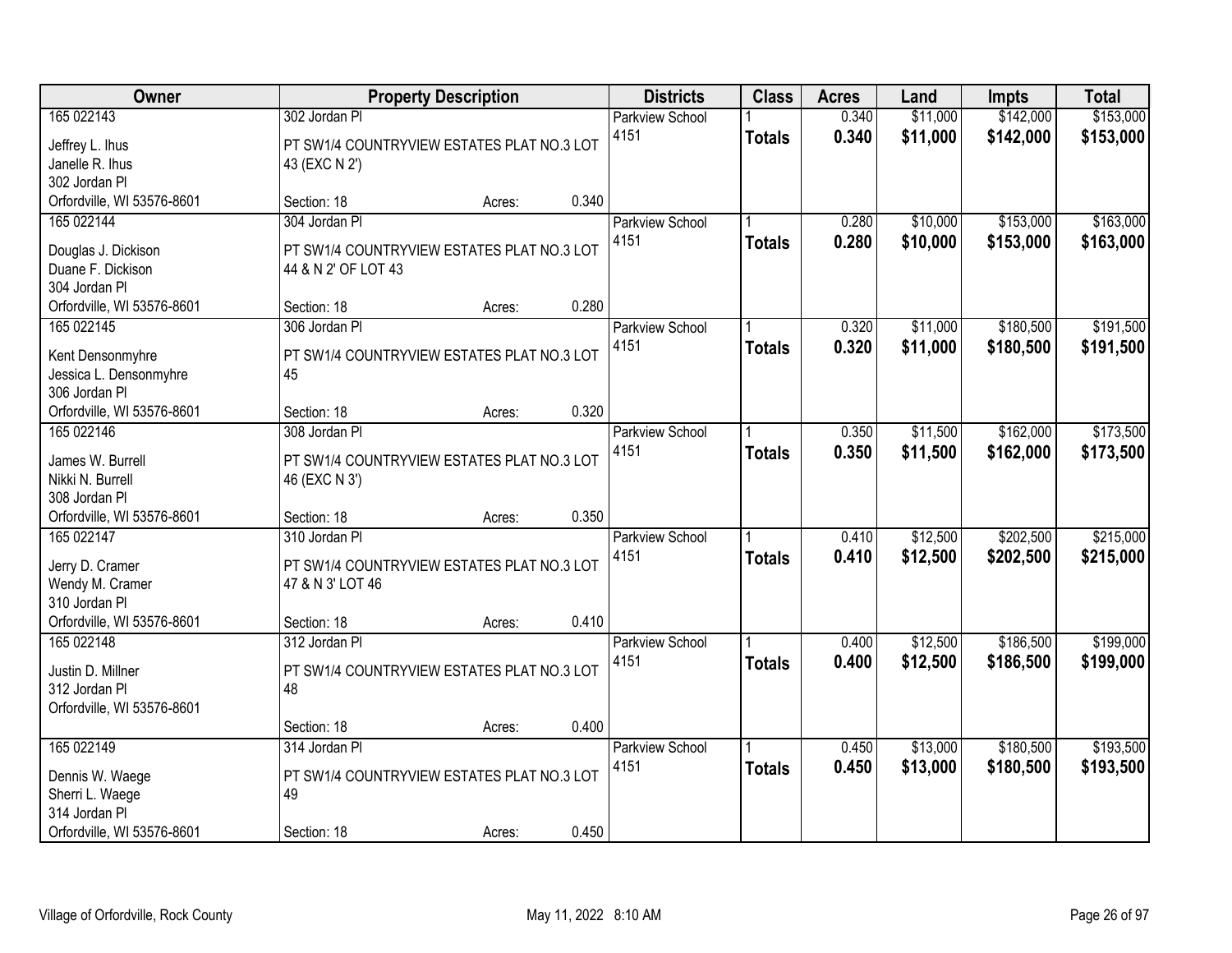| Owner                                       |                                                             | <b>Property Description</b> |       | <b>Districts</b>               | <b>Class</b>  | <b>Acres</b>   | Land                 | <b>Impts</b>           | <b>Total</b>           |
|---------------------------------------------|-------------------------------------------------------------|-----------------------------|-------|--------------------------------|---------------|----------------|----------------------|------------------------|------------------------|
| 165 022150<br>Carolyn A. Segebrecht         | 402 Jordan Pl<br>PT SW1/4 COUNTRYVIEW ESTATES PLAT NO.3 LOT |                             |       | <b>Parkview School</b><br>4151 | <b>Totals</b> | 0.330<br>0.330 | \$11,000<br>\$11,000 | \$206,500<br>\$206,500 | \$217,500<br>\$217,500 |
| 402 Jordan Pl<br>Orfordville, WI 53576-8605 | 50                                                          |                             |       |                                |               |                |                      |                        |                        |
|                                             | Section: 18                                                 | Acres:                      | 0.330 |                                |               |                |                      |                        |                        |
| 165 022151                                  | 404 Jordan PI                                               |                             |       | <b>Parkview School</b>         |               | 0.270          | \$10,000             | \$167,500              | \$177,500              |
| Bryce J. Pickett                            | PT SW1/4 COUNTRYVIEW ESTATES PLAT NO.3 LOT                  |                             |       | 4151                           | <b>Totals</b> | 0.270          | \$10,000             | \$167,500              | \$177,500              |
| Heather M. Harris                           | 51                                                          |                             |       |                                |               |                |                      |                        |                        |
| 404 Jordan Pl                               |                                                             |                             |       |                                |               |                |                      |                        |                        |
| Orfordville, WI 53576-8605                  | Section: 18                                                 | Acres:                      | 0.270 |                                |               |                |                      |                        |                        |
| 165 022152                                  | 406 Jordan Pl                                               |                             |       | <b>Parkview School</b>         |               | 0.270          | \$10,000             | \$188,000              | \$198,000              |
| Zachary A. Friedrich                        | PT SW1/4 COUNTRYVIEW ESTATES PLAT NO.3 LOT                  |                             |       | 4151                           | <b>Totals</b> | 0.270          | \$10,000             | \$188,000              | \$198,000              |
| Stacey K. Friedrich                         | 52                                                          |                             |       |                                |               |                |                      |                        |                        |
| 406 Jordan Pl                               |                                                             |                             |       |                                |               |                |                      |                        |                        |
| Orfordville, WI 53576-8605                  | Section: 18                                                 | Acres:                      | 0.270 |                                |               |                |                      |                        |                        |
| 165 022153                                  | 408 Jordan PI                                               |                             |       | <b>Parkview School</b>         |               | 0.270          | \$10,000             | \$214,000              | \$224,000              |
|                                             | PT SW1/4 COUNTRYVIEW ESTATES PLAT NO.3 LOT                  |                             |       | 4151                           | <b>Totals</b> | 0.270          | \$10,000             | \$214,000              | \$224,000              |
| Daniel P. Duffy<br>Patricia A. Duffy        | 53                                                          |                             |       |                                |               |                |                      |                        |                        |
| 408 Jordan Pl                               |                                                             |                             |       |                                |               |                |                      |                        |                        |
| Orfordville, WI 53576-8605                  | Section: 18                                                 | Acres:                      | 0.270 |                                |               |                |                      |                        |                        |
| 165 022154                                  | 410 Jordan PI                                               |                             |       | <b>Parkview School</b>         |               | 0.270          | \$10,000             | \$174,000              | \$184,000              |
|                                             |                                                             |                             |       | 4151                           | <b>Totals</b> | 0.270          | \$10,000             | \$174,000              | \$184,000              |
| John Hadley                                 | PT SW1/4 COUNTRYVIEW ESTATES PLAT NO.3 LOT                  |                             |       |                                |               |                |                      |                        |                        |
| Carrie Hadley<br>410 Jordan Pl              | 54                                                          |                             |       |                                |               |                |                      |                        |                        |
| Orfordville, WI 53576-8605                  | Section: 18                                                 |                             | 0.270 |                                |               |                |                      |                        |                        |
| 165 022155                                  | 607 E Rime St                                               | Acres:                      |       | <b>Parkview School</b>         |               | 0.360          | \$11,500             | \$175,500              | \$187,000              |
|                                             |                                                             |                             |       | 4151                           | <b>Totals</b> | 0.360          | \$11,500             | \$175,500              | \$187,000              |
| Timothy R & April D Gorog Revocable         | PT SW1/4 COUNTRYVIEW ESTATES PLAT NO.3 LOT                  |                             |       |                                |               |                |                      |                        |                        |
| <b>Living Trust</b>                         | 55                                                          |                             |       |                                |               |                |                      |                        |                        |
| 607 E Rime St                               |                                                             |                             |       |                                |               |                |                      |                        |                        |
| Orfordville, WI 53576-8797                  | Section: 18                                                 | Acres:                      | 0.360 |                                |               |                |                      |                        |                        |
| 165 022156                                  | 610 Bretts Way                                              |                             |       | <b>Parkview School</b>         |               | 0.320          | \$11,000             | \$190,000              | \$201,000              |
| John & Megan Mc Dermott Rev Living          | PT SW1/4 COUNTRYVIEW ESTATES PLAT NO.3 LOT                  |                             |       | 4151                           | <b>Totals</b> | 0.320          | \$11,000             | \$190,000              | \$201,000              |
| Trust                                       | 56                                                          |                             |       |                                |               |                |                      |                        |                        |
| 610 Bretts Way                              |                                                             |                             |       |                                |               |                |                      |                        |                        |
| Orfordville, WI 53576-9467                  | Section: 18                                                 | Acres:                      | 0.320 |                                |               |                |                      |                        |                        |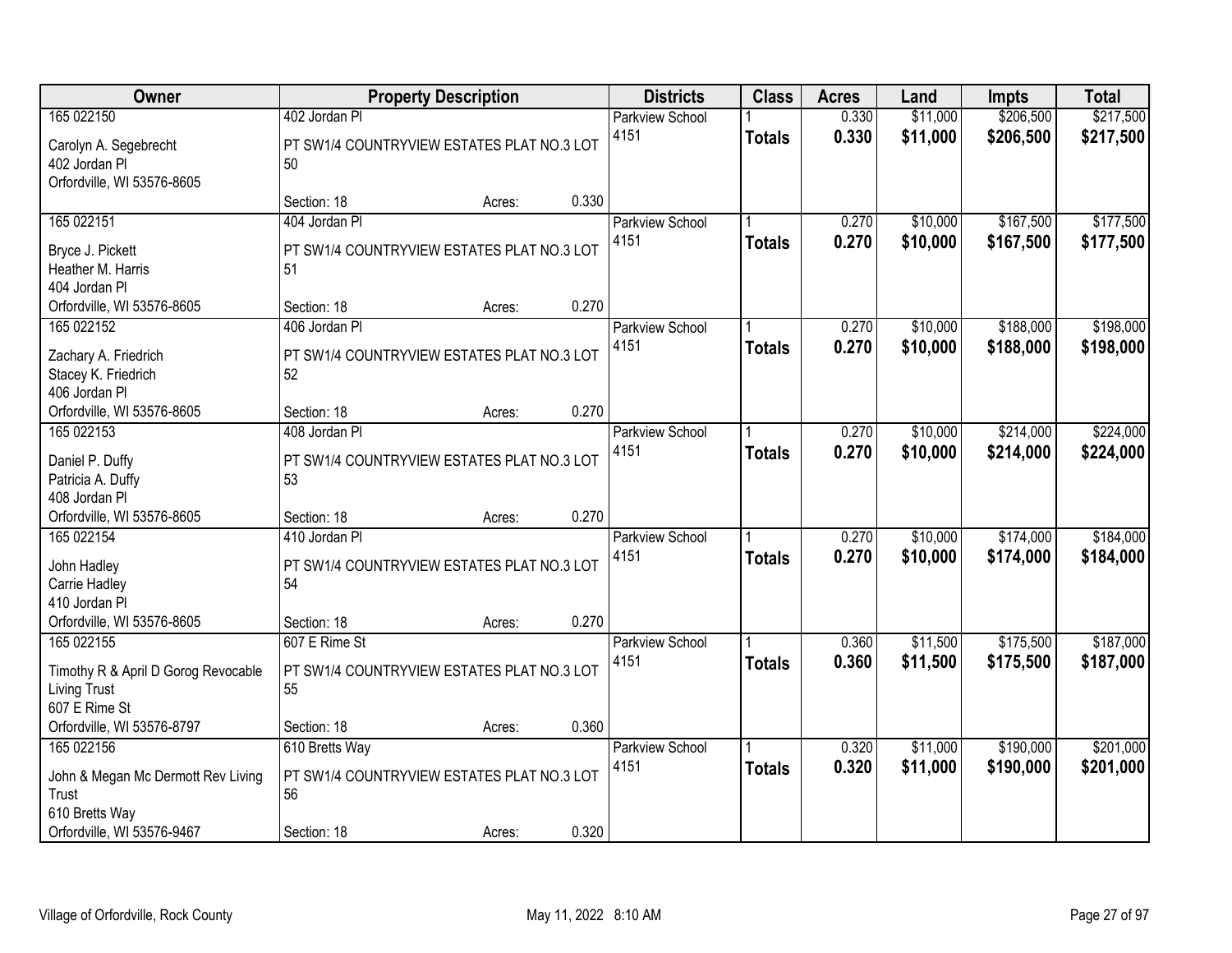| Owner                                                                                   | <b>Property Description</b>                                                                  |        | <b>Districts</b>                 | <b>Class</b>  | <b>Acres</b>   | Land                 | <b>Impts</b>           | <b>Total</b>           |
|-----------------------------------------------------------------------------------------|----------------------------------------------------------------------------------------------|--------|----------------------------------|---------------|----------------|----------------------|------------------------|------------------------|
| 165 022158                                                                              | Comfortcove St                                                                               |        | <b>Parkview School</b>           |               | 0.610          | \$16,000             | $\overline{50}$        | \$16,000               |
| Christopher L. Thompson<br>Bobbi Jo Thompson<br>407 Comfortcove St                      | PT NW1/4 SW1/4 COUNTRYVIEW ESTATES PLAT<br><b>NO.4 LOT 58</b>                                |        | 4151                             | <b>Totals</b> | 0.610          | \$16,000             | \$0                    | \$16,000               |
| Orfordville, WI 53576-8781                                                              | Section: 18                                                                                  | Acres: | 0.610                            |               |                |                      |                        |                        |
| 165 022159<br>Christopher L. Thompson<br>Bobbi Jo Thompson<br>407 Comfortcove St        | 407 Comfortcove St<br>PT NW1/4 SW1/4 COUNTRYVIEW ESTATES PLAT<br>NO.4 LOT 59 & S 6' LOT 60   |        | Parkview School<br>4151          | <b>Totals</b> | 0.730<br>0.730 | \$18,000<br>\$18,000 | \$195,500<br>\$195,500 | \$213,500<br>\$213,500 |
| Orfordville, WI 53576-8781                                                              | Section: 18                                                                                  | Acres: | 0.730                            |               |                |                      |                        |                        |
| 165 022160<br>Christopher L. Thompson<br>Bobbi Jo Thompson<br>407 Comfortcove St        | Comfortcove St<br>PT NW1/4 SW1/4 COUNTRYVIEW ESTATES PLAT<br>NO.4 LOT 60 (EXC S 6')          |        | Parkview School<br>4151          | <b>Totals</b> | 0.670<br>0.670 | \$17,000<br>\$17,000 | \$0<br>\$0             | \$17,000<br>\$17,000   |
| Orfordville, WI 53576-8781                                                              | Section: 18                                                                                  | Acres: | 0.670                            |               |                |                      |                        |                        |
| 165 022161                                                                              | 411 Comfortcove St                                                                           |        | <b>Parkview School</b><br>4151   | <b>Totals</b> | 0.310<br>0.310 | \$10,500<br>\$10,500 | \$207,000<br>\$207,000 | \$217,500<br>\$217,500 |
| Steven R. Lutzke<br>Nicole L. Lutzke<br>411 Comfortcove St                              | PT NW1/4 SW1/4 COUNTRYVIEW ESTATES PLAT<br><b>NO.4 LOT 61</b>                                |        |                                  |               |                |                      |                        |                        |
| Orfordville, WI 53576-8781<br>165 022162                                                | Section: 18<br>413 Comfortcove St                                                            | Acres: | 0.310                            |               | 0.360          | \$11,500             | \$200,000              | \$211,500              |
| Thomas C. Tobias<br>Linda R. Tobias<br>413 Comfortcove St<br>Orfordville, WI 53576-8781 | PT NW1/4 SW1/4 COUNTRYVIEW ESTATES PLAT<br><b>NO.4 LOT 62</b><br>Section: 18                 | Acres: | Parkview School<br>4151<br>0.360 | <b>Totals</b> | 0.360          | \$11,500             | \$200,000              | \$211,500              |
| 165 022163                                                                              | 501 Gavin Dr                                                                                 |        | Parkview School                  |               | 0.320          | \$11,000             | \$201,000              | \$212,000              |
| Harris L & Ilene M Speich Rev Trust<br>501 Gavin Dr<br>Orfordville, WI 53576-9475       | PT NW1/4 SW1/4 COUNTRYVIEW ESTATES PLAT<br><b>NO.4 LOT 63</b>                                |        | 4151                             | <b>Totals</b> | 0.320          | \$11,000             | \$201,000              | \$212,000              |
|                                                                                         | Section: 18                                                                                  | Acres: | 0.320                            |               |                |                      |                        |                        |
| 165 022164<br>Barbara J. Turner<br>503 Gavin Dr<br>Orfordville, WI 53576-9475           | 503 Gavin Dr<br>PT NW1/4 SW1/4 COUNTRYVIEW ESTATES PLAT<br><b>NO.4 LOT 64</b><br>Section: 18 |        | Parkview School<br>4151<br>0.290 | <b>Totals</b> | 0.290<br>0.290 | \$10,500<br>\$10,500 | \$163,500<br>\$163,500 | \$174,000<br>\$174,000 |
|                                                                                         |                                                                                              | Acres: |                                  |               |                |                      |                        |                        |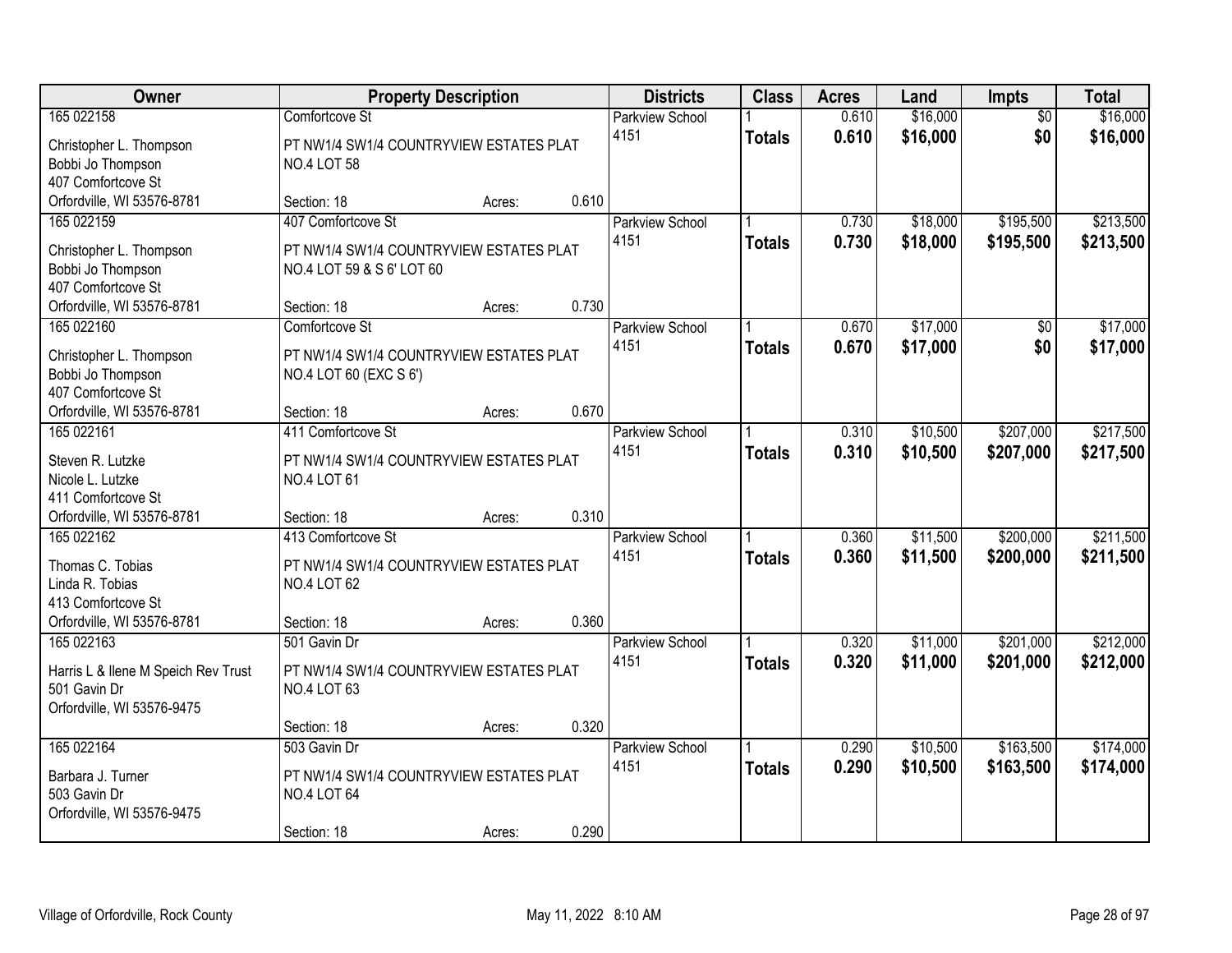| Owner                                                                                                        |                                                                                                    | <b>Property Description</b> |       | <b>Districts</b>               | <b>Class</b>  | <b>Acres</b>   | Land                 | <b>Impts</b>           | <b>Total</b>           |
|--------------------------------------------------------------------------------------------------------------|----------------------------------------------------------------------------------------------------|-----------------------------|-------|--------------------------------|---------------|----------------|----------------------|------------------------|------------------------|
| 165 022165<br>John R. Martenson<br>Laurel B. Martenson<br>505 Gavin Dr                                       | 505 Gavin Dr<br>PT NW1/4 SW1/4 COUNTRYVIEW ESTATES PLAT<br><b>NO.4 LOT 65</b>                      |                             |       | <b>Parkview School</b><br>4151 | <b>Totals</b> | 0.320<br>0.320 | \$11,000<br>\$11,000 | \$158,000<br>\$158,000 | \$169,000<br>\$169,000 |
| Orfordville, WI 53576-9475                                                                                   | Section: 18                                                                                        | Acres:                      | 0.320 |                                |               |                |                      |                        |                        |
| 165 022166<br>Jose Meza<br>Melissa M. Lutz<br>412 Comfortcove St                                             | 412 Comfortcove St<br>PT NW1/4 SW1/4 COUNTRYVIEW ESTATES PLAT<br><b>NO.4 LOT 66</b>                |                             |       | <b>Parkview School</b><br>4151 | <b>Totals</b> | 0.380<br>0.380 | \$12,000<br>\$12,000 | \$178,500<br>\$178,500 | \$190,500<br>\$190,500 |
| Orfordville, WI 53576-8779                                                                                   | Section: 18                                                                                        | Acres:                      | 0.380 |                                |               |                |                      |                        |                        |
| 165 022167<br>Hannah T U. Karnga<br>410 Comfortcove St<br>Orfordville, WI 53576-8779                         | 410 Comfortcove St<br>PT NW1/4 SW1/4 COUNTRYVIEW ESTATES PLAT<br><b>NO.4 LOT 67</b>                |                             |       | Parkview School<br>4151        | <b>Totals</b> | 0.350<br>0.350 | \$11,500<br>\$11,500 | \$162,500<br>\$162,500 | \$174,000<br>\$174,000 |
|                                                                                                              | Section: 18                                                                                        | Acres:                      | 0.350 |                                |               |                |                      |                        |                        |
| 165 022168<br>Barbara A. Hammrel<br>5945 Rippleview Dr<br>Clinton, OH 44216-9606                             | 408 Comfortcove St<br>PT NW1/4 SW1/4 COUNTRYVIEW ESTATES PLAT<br><b>NO.4 LOT 68</b>                |                             |       | Parkview School<br>4151        | <b>Totals</b> | 0.390<br>0.390 | \$12,000<br>\$12,000 | \$181,000<br>\$181,000 | \$193,000<br>\$193,000 |
|                                                                                                              | Section: 18                                                                                        | Acres:                      | 0.390 |                                |               |                |                      |                        |                        |
| 165 022169<br>Alan M. Badger<br>Karen L. Badger<br>406 Comfortcove St<br>Orfordville, WI 53576-8779          | 406 Comfortcove St<br>PT NW1/4 SW1/4 COUNTRYVIEW ESTATES PLAT<br><b>NO.4 LOT 69</b><br>Section: 18 | Acres:                      | 0.400 | Parkview School<br>4151        | <b>Totals</b> | 0.400<br>0.400 | \$12,500<br>\$12,500 | \$198,000<br>\$198,000 | \$210,500<br>\$210,500 |
| 165 022170<br>Robert L. Damp<br>Lynn M. Weber<br>404 Comfortcove St<br>Orfordville, WI 53576-8779            | 404 Comfortcove St<br>PT NW1/4 SW1/4 COUNTRYVIEW ESTATES PLAT<br><b>NO.4 LOT 70</b><br>Section: 18 | Acres:                      | 0.340 | <b>Parkview School</b><br>4151 | <b>Totals</b> | 0.340<br>0.340 | \$11,000<br>\$11,000 | \$156,000<br>\$156,000 | \$167,000<br>\$167,000 |
| 165 022171<br><b>William Norton</b><br><b>Dolores Norton</b><br>411 Bretts Way<br>Orfordville, WI 53576-9471 | 411 Bretts Way<br>PT NW1/4 SW1/4 COUNTRYVIEW ESTATES PLAT<br><b>NO.4 LOT 71</b><br>Section: 18     | Acres:                      | 0.380 | <b>Parkview School</b><br>4151 | <b>Totals</b> | 0.380<br>0.380 | \$12,000<br>\$12,000 | \$157,500<br>\$157,500 | \$169,500<br>\$169,500 |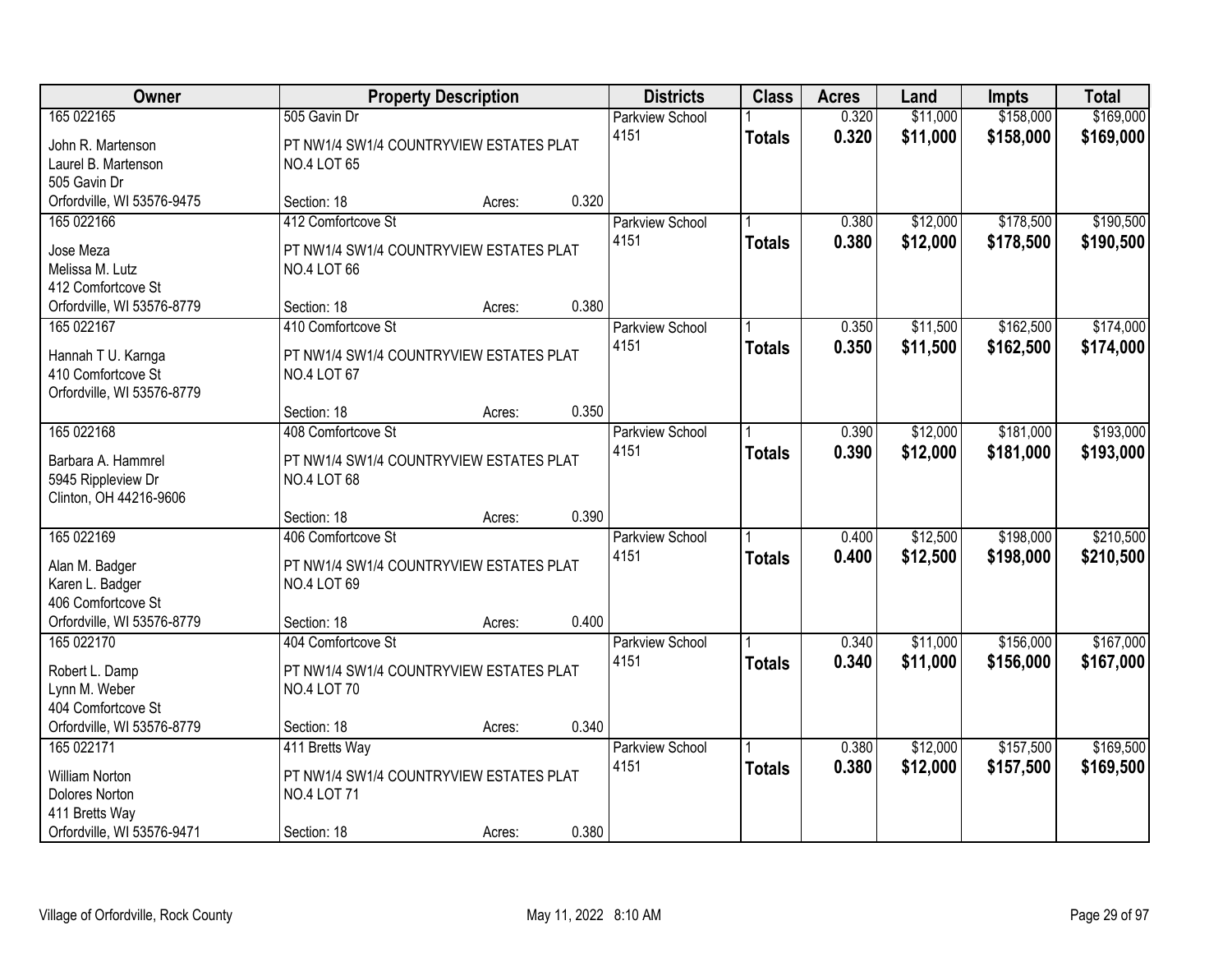| Owner                      |                                                | <b>Property Description</b> |       | <b>Districts</b>       | <b>Class</b>  | <b>Acres</b> | Land     | <b>Impts</b>    | <b>Total</b> |
|----------------------------|------------------------------------------------|-----------------------------|-------|------------------------|---------------|--------------|----------|-----------------|--------------|
| 165 022172                 | 409 Bretts Way                                 |                             |       | <b>Parkview School</b> |               | 0.350        | \$11,500 | \$160,500       | \$172,000    |
| Michael Todd Cannon        | PT NW1/4 SW1/4 COUNTRYVIEW ESTATES PLAT        |                             |       | 4151                   | <b>Totals</b> | 0.350        | \$11,500 | \$160,500       | \$172,000    |
| Stefanie Rachele Cannon    | <b>NO.4 LOT 72</b>                             |                             |       |                        |               |              |          |                 |              |
| 409 Bretts Way             |                                                |                             |       |                        |               |              |          |                 |              |
| Orfordville, WI 53576-9471 | Section: 18                                    | Acres:                      | 0.350 |                        |               |              |          |                 |              |
| 165 022173                 | 407 Bretts Way                                 |                             |       | <b>Parkview School</b> |               | 0.330        | \$11,000 | \$190,000       | \$201,000    |
| Bruce G. Polheber Jr       | PT NW1/4 SW1/4 COUNTRYVIEW ESTATES PLAT        |                             |       | 4151                   | <b>Totals</b> | 0.330        | \$11,000 | \$190,000       | \$201,000    |
| Lisa J. Polheber           | <b>NO.4 LOT 73</b>                             |                             |       |                        |               |              |          |                 |              |
| 407 Bretts Way             |                                                |                             |       |                        |               |              |          |                 |              |
| Orfordville, WI 53576-9471 | Section: 18                                    | Acres:                      | 0.330 |                        |               |              |          |                 |              |
| 165 022174                 | 405 Bretts Way                                 |                             |       | Parkview School        |               | 0.440        | \$13,000 | \$166,000       | \$179,000    |
|                            |                                                |                             |       | 4151                   | <b>Totals</b> | 0.440        | \$13,000 | \$166,000       | \$179,000    |
| Marla M. Hallmark          | PT NW1/4 SW1/4 COUNTRYVIEW ESTATES PLAT        |                             |       |                        |               |              |          |                 |              |
| 405 Bretts Way             | <b>NO.4 LOT 74</b>                             |                             |       |                        |               |              |          |                 |              |
| Orfordville, WI 53576-9471 | Section: 18                                    | Acres:                      | 0.440 |                        |               |              |          |                 |              |
| 165 022175                 | 403 Bretts Way                                 |                             |       | Parkview School        |               | 0.550        | \$15,000 | \$195,500       | \$210,500    |
|                            |                                                |                             |       | 4151                   |               | 0.550        | \$15,000 |                 |              |
| Peter McMahon              | PT NW1/4 SW1/4 COUNTRYVIEW ESTATES PLAT        |                             |       |                        | <b>Totals</b> |              |          | \$195,500       | \$210,500    |
| Sommer McMahon             | NO.4 LOT 75 (EXC COM E COR LOT 75, SWLY 8.71', |                             |       |                        |               |              |          |                 |              |
| 403 Bretts Way             | SW 26.98', SE 8.33', NE 38' TO POB)            |                             |       |                        |               |              |          |                 |              |
| Orfordville, WI 53576-9471 | Section: 18                                    | Acres:                      | 0.550 |                        |               |              |          |                 |              |
| 165 022176                 | 401 Bretts Way                                 |                             |       | Parkview School        |               | 0.440        | \$13,000 | \$182,500       | \$195,500    |
| Brian K. Colloton          | PT NW1/4 SW1/4 COUNTRYVIEW ESTATES PLAT        |                             |       | 4151                   | <b>Totals</b> | 0.440        | \$13,000 | \$182,500       | \$195,500    |
| Juli S. Colloton           | NO.4 LOT 76 & COM E COR LOT 75 SWLY 8.71', SW  |                             |       |                        |               |              |          |                 |              |
| 401 Bretts Way             | 26.98', SE 8.33', NE 38' TO POB                |                             |       |                        |               |              |          |                 |              |
| Orfordville, WI 53576-9471 | Section: 18                                    | Acres:                      | 0.440 |                        |               |              |          |                 |              |
| 165 022177                 | 606 Bretts Way                                 |                             |       | <b>Parkview School</b> |               | 0.260        | \$9,500  | \$147,500       | \$157,000    |
| David A. Krebs             | PT NW1/4 SW1/4 COUNTRYVIEW ESTATES PLAT        |                             |       | 4151                   | <b>Totals</b> | 0.260        | \$9,500  | \$147,500       | \$157,000    |
| Kahla A. Krebs             | <b>NO.4 LOT 77</b>                             |                             |       |                        |               |              |          |                 |              |
| 606 Bretts Way             |                                                |                             |       |                        |               |              |          |                 |              |
| Orfordville, WI 53576-9467 | Section: 18                                    | Acres:                      | 0.260 |                        |               |              |          |                 |              |
| 165 022178                 | <b>Bretts Way</b>                              |                             |       | <b>Parkview School</b> |               | 0.300        | \$10,500 | $\overline{50}$ | \$10,500     |
|                            |                                                |                             |       | 4151                   | <b>Totals</b> | 0.300        | \$10,500 | \$0             | \$10,500     |
| Megan's Properties, LLC    | PT NW1/4 SW1/4 COUNTRYVIEW ESTATES PLAT        |                             |       |                        |               |              |          |                 |              |
| 610 Bretts Way             | <b>NO.4 LOT 78</b>                             |                             |       |                        |               |              |          |                 |              |
| Orfordville, WI 53576-9467 |                                                |                             |       |                        |               |              |          |                 |              |
|                            | Section: 18                                    | Acres:                      | 0.300 |                        |               |              |          |                 |              |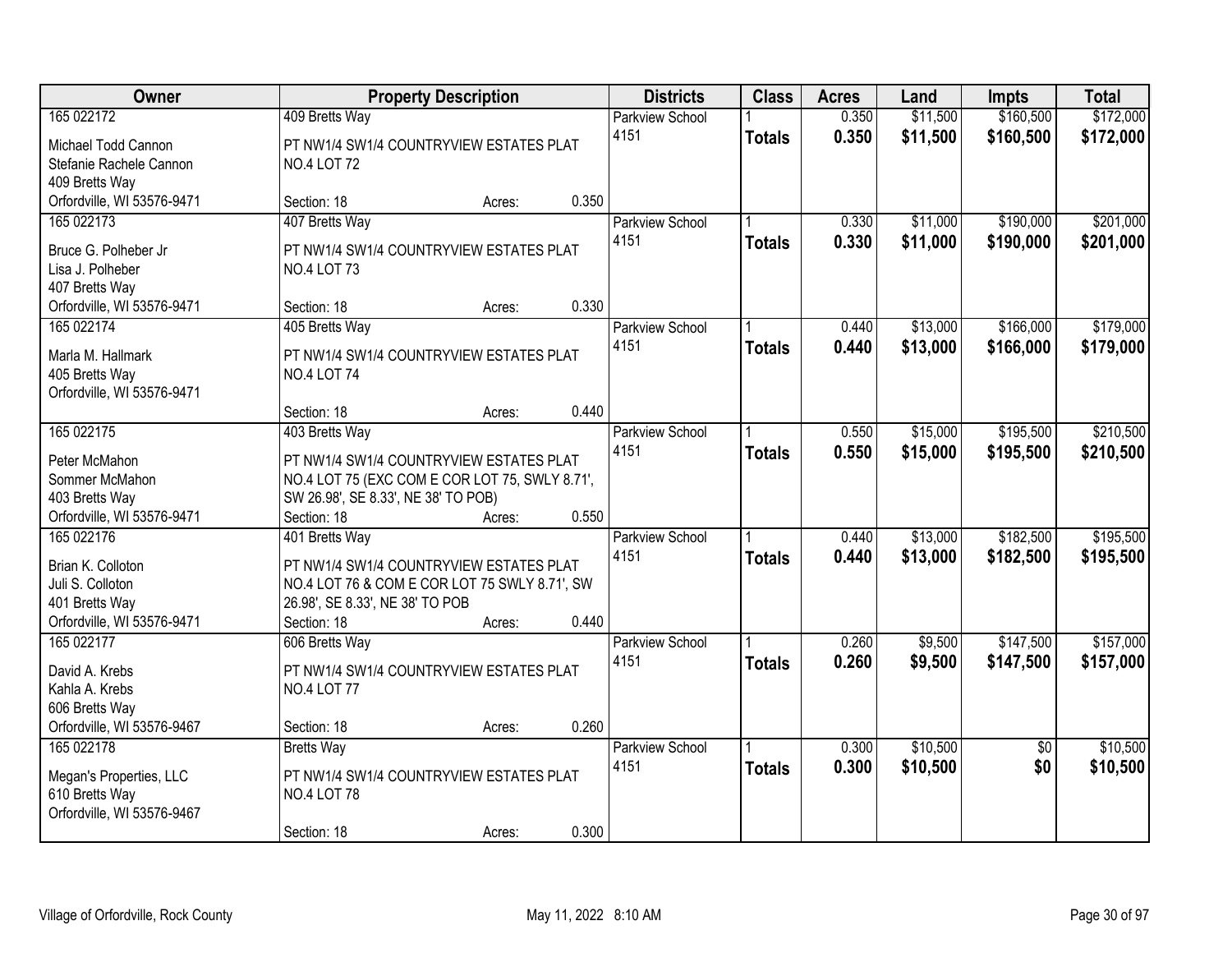| Owner                                                                                           |                                                                                                                                                                                     | <b>Property Description</b> |       | <b>Districts</b>               | <b>Class</b>        | <b>Acres</b>   | Land                 | <b>Impts</b>           | <b>Total</b>           |
|-------------------------------------------------------------------------------------------------|-------------------------------------------------------------------------------------------------------------------------------------------------------------------------------------|-----------------------------|-------|--------------------------------|---------------------|----------------|----------------------|------------------------|------------------------|
| 165 022179<br>Penny A. Viken<br>609 Bretts Way<br>Orfordville, WI 53576-9472                    | 609 Bretts Way<br>PT NW1/4 SW1/4 COUNTRYVIEW ESTATES PLAT<br><b>NO.4 LOT 79</b>                                                                                                     |                             |       | <b>Parkview School</b><br>4151 | <b>Totals</b>       | 0.300<br>0.300 | \$10,500<br>\$10,500 | \$173,500<br>\$173,500 | \$184,000<br>\$184,000 |
|                                                                                                 | Section: 18                                                                                                                                                                         | Acres:                      | 0.300 |                                |                     |                |                      |                        |                        |
| 165 022180<br>Michael C. Drasch                                                                 | 607 Bretts Way<br>PT NW1/4 SW1/4 COUNTRYVIEW ESTATES PLAT<br><b>NO.4 LOT 80</b>                                                                                                     |                             |       | <b>Parkview School</b><br>4151 | <b>Totals</b>       | 0.340<br>0.340 | \$11,000<br>\$11,000 | \$173,000<br>\$173,000 | \$184,000<br>\$184,000 |
| Ashley E. Drasch<br>607 Bretts Way<br>Orfordville, WI 53576-9472                                | Section: 18                                                                                                                                                                         | Acres:                      | 0.340 |                                |                     |                |                      |                        |                        |
| 165 022181<br>Robert M. Meyers<br>Kratina A. Suiter-Meyers<br>410 Bretts Way                    | 410 Bretts Way<br>PT NW1/4 SW1/4 COUNTRYVIEW ESTATES PLAT<br><b>NO.4 LOT 81</b>                                                                                                     |                             |       | Parkview School<br>4151        | <b>Totals</b>       | 0.410<br>0.410 | \$12,500<br>\$12,500 | \$191,500<br>\$191,500 | \$204,000<br>\$204,000 |
| Orfordville, WI 53576-9471                                                                      | Section: 18                                                                                                                                                                         | Acres:                      | 0.410 |                                |                     |                |                      |                        |                        |
| 165 022182<br>Joshua W. Hyndman<br>Katie K. Hyndman                                             | 412 Bretts Way<br>PT NW1/4 SW1/4 COUNTRYVIEW ESTATES PLAT<br><b>NO.4 LOT 82</b>                                                                                                     |                             |       | Parkview School<br>4151        | <b>Totals</b>       | 0.340<br>0.340 | \$11,000<br>\$11,000 | \$165,000<br>\$165,000 | \$176,000<br>\$176,000 |
| 412 Bretts Way<br>Orfordville, WI 53576-9471                                                    | Section: 18                                                                                                                                                                         | Acres:                      | 0.340 |                                |                     |                |                      |                        |                        |
| 165 022183<br>Daniel Rueckert<br>Sandra Martens<br>414 Bretts Way<br>Orfordville, WI 53576-9471 | 414 Bretts Way<br>PT NW1/4 SW1/4 COUNTRYVIEW ESTATES PLAT<br><b>NO.4 LOT 83</b><br>Section: 18                                                                                      | Acres:                      | 0.340 | Parkview School<br>4151        | <b>Totals</b>       | 0.340<br>0.340 | \$11,000<br>\$11,000 | \$198,500<br>\$198,500 | \$209,500<br>\$209,500 |
| 165 022902<br>Village of Orfordville<br>PO Box 409<br>Orfordville, WI 53576-0409                | E Church St<br>PT SW1/4 & NW1/4 SW1/4 COUNTRYVIEW ESTATES<br>PLAT NO3 OUTLOT 2                                                                                                      |                             | 0.190 | <b>Parkview School</b><br>4151 | X4<br><b>Totals</b> | 0.190<br>0.190 | \$0<br>\$0           | $\sqrt{6}$<br>\$0      | $\frac{6}{3}$<br>\$0   |
| 165 022903001<br>Next Generation Construction, LLC<br>11346 S Merlet Rd<br>Beloit, WI 53511     | Section: 18<br>Colby Dr<br>PT SW1/4 SW1/4 PT COUNTRYVIEW ESTATES PLAT<br>NO3 OUTLOT 3 & E1/2 VAC JORDAN ST CERTIFIED<br>SURVEY MAP #2154090 VOL 40 PG 265-267 OUTLOT<br>Section: 18 | Acres:<br>Acres:            | 0.530 | <b>Parkview School</b><br>4151 | <b>Totals</b>       | 0.530<br>0.530 | \$14,500<br>\$14,500 | $\overline{50}$<br>\$0 | \$14,500<br>\$14,500   |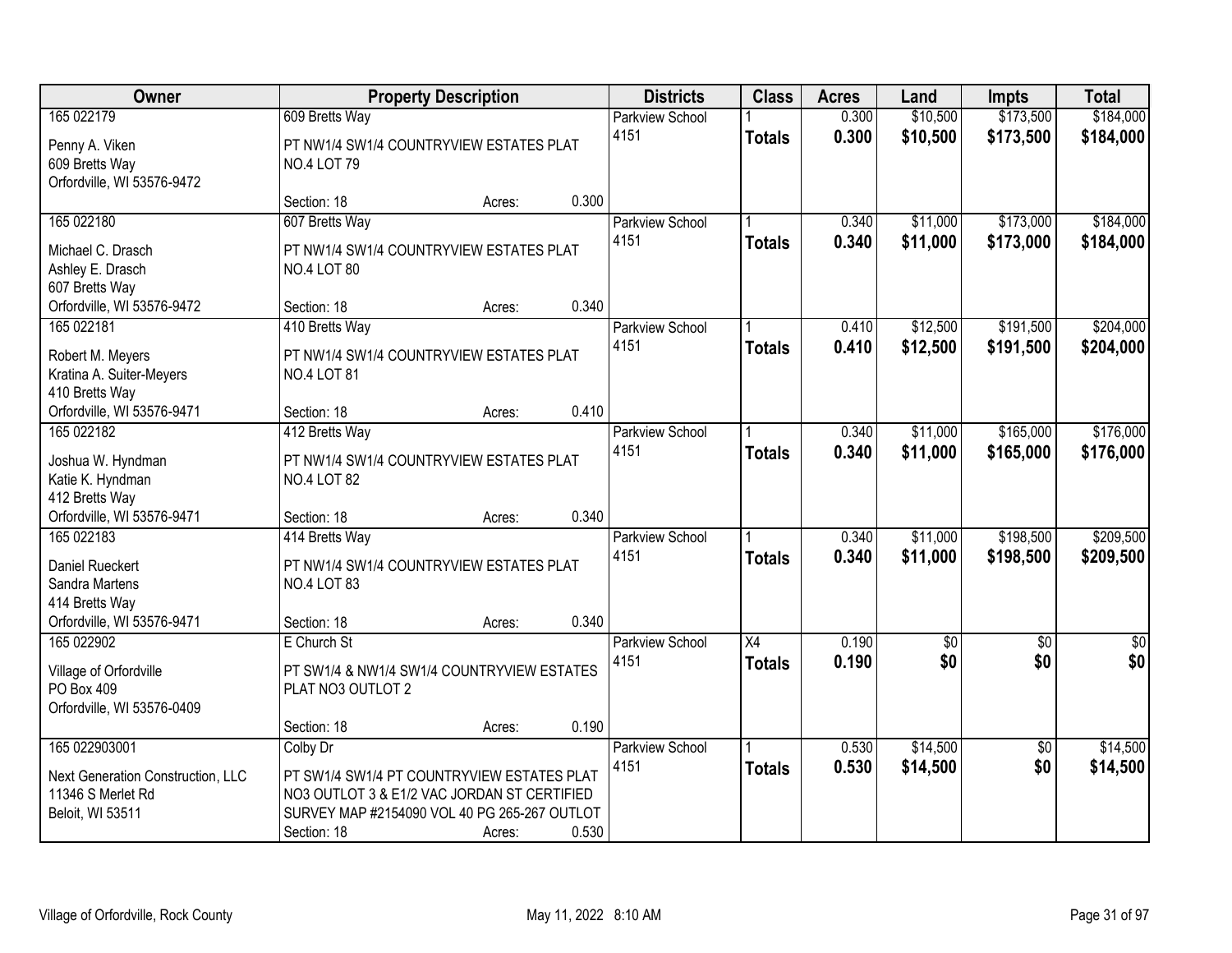| \$17,000<br>\$166,500<br>165 02290301<br>615 Church St<br>0.670<br><b>Parkview School</b>                                    | \$183,500 |
|------------------------------------------------------------------------------------------------------------------------------|-----------|
| 0.670<br>\$17,000<br>\$166,500<br>4151<br><b>Totals</b><br>Stacy L. Todd<br>PT SW1/4 SW1/4 PT COUNTRYVIEW ESTATES PLAT       | \$183,500 |
| NO3 OUTLOT 3 & E1/2 VAC JORDAN ST CERTIFIED<br>Nicholas E. Todd                                                              |           |
| 312 N Main St<br>SURVEY MAP #2154090 VOL 40 PGS 265-267 LOT 1                                                                |           |
| 0.670<br>Orfordville, WI 53576-9740<br>Section: 18<br>Acres:                                                                 |           |
| 617 Church St<br>\$166,000<br>165 02290302<br>0.350<br>\$11,500<br><b>Parkview School</b>                                    | \$177,500 |
| 0.350<br>4151<br>\$11,500<br>\$166,000<br><b>Totals</b>                                                                      | \$177,500 |
| PT SW1/4 SW1/4 PT COUNTRYVIEW ESTATES PLAT<br>Mitchell J. Stocks                                                             |           |
| NO3 OUTLOT 3 & E1/2 VAC JORDAN ST CERTIFIED<br>Stephanie B. Gilmore                                                          |           |
| 617 E Church St<br>SURVEY MAP #2154090 VOL 40 PGS 265-267 LOT 2                                                              |           |
| 0.350<br>Orfordville, WI 53576<br>Section: 18<br>Acres:                                                                      |           |
| \$12,000<br>\$231,000<br>165 02290303<br>619 Church St<br><b>Parkview School</b><br>0.380                                    | \$243,000 |
| 4151<br>\$12,000<br>\$231,000<br>0.380<br><b>Totals</b><br>PT SW1/4 SW1/4 PT COUNTRYVIEW ESTATES PLAT<br>James R. Otterstein | \$243,000 |
| NO3 OUTLOT 3 & E1/2 VAC JORDAN ST CERTIFIED<br>Robin W. Moses- Otterstein                                                    |           |
| 619 E Church St<br>SURVEY MAP #2154090 VOL 40 PG 265-267 LOT 3                                                               |           |
| Orofrdville, WI 53576-9622<br>0.380<br>Section: 18<br>Acres:                                                                 |           |
| 165 022905<br>$\overline{X4}$<br>0.121<br>Colby Dr<br><b>Parkview School</b><br>\$0<br>\$0                                   | \$0       |
| \$0<br>0.121<br>\$0<br>4151<br><b>Totals</b>                                                                                 | \$0       |
| PT VACATED JORDAN PLACE NW1/2 VAC JORDAN<br>Village of Orfordville                                                           |           |
| PO Box 409<br>PL LY SE & ADJ TO LOT 11 BLK 6 PAULSONS ADD                                                                    |           |
| Orfordville, WI 53576-0409                                                                                                   |           |
| 0.121<br>Section: 18<br>Acres:                                                                                               |           |
| 165 02294001<br>\$76,500<br>1.596<br>$\overline{50}$<br><b>Beloit St</b><br>Parkview School                                  | \$76,500  |
| 4151<br>1.596<br>\$76,500<br>\$0<br><b>Totals</b><br>Ng Mill Valley Land, LLC<br>PT SW1/4 NE1/4 PT OL 71&72 AP MILL VALLEY   | \$76,500  |
| SUBDIVISION OUTLOT 1 ******************************<br>11346 S Merlet Rd                                                     |           |
| Beloit, WI 53511-8248                                                                                                        |           |
| 1.600<br>Section: 24<br>Acres:                                                                                               |           |
| 165 0229401<br>\$38,500<br>\$208,000<br><b>Parkview School</b><br>0.512<br>405 Teri Lee Ln                                   | \$246,500 |
| 0.512<br>4151<br>\$38,500<br>\$208,000<br><b>Totals</b>                                                                      | \$246,500 |
| Ng Mill Valley Land, LLC<br>PT SW1/4 NE1/4 PT OL 71&72 AP MILL VALLEY                                                        |           |
| **************************** ***** 2022<br>11346 S Merlet Rd<br>SUBDIVISION LOT 1                                            |           |
| Beloit, WI 53511-8248                                                                                                        |           |
| 0.510<br>Section: 24<br>Acres:                                                                                               |           |
| \$31,500<br>165 0229402<br><b>Parkview School</b><br>0.356<br>$\overline{30}$<br>407 Teri Lee Ln                             | \$31,500  |
| 0.356<br>\$0<br>4151<br>\$31,500<br><b>Totals</b><br>Derek R. Anderson<br>PT SW1/4 NE1/4 PT OL 71&72 AP MILL VALLEY          | \$31,500  |
| SUBDIVISION LOT 2 ***************************** ***** 2022<br>Danielle I. Anderson                                           |           |
| 407 Teri Lee Ln                                                                                                              |           |
| 0.360<br>Orfordville, WI 53576-9616<br>Section: 24<br>Acres:                                                                 |           |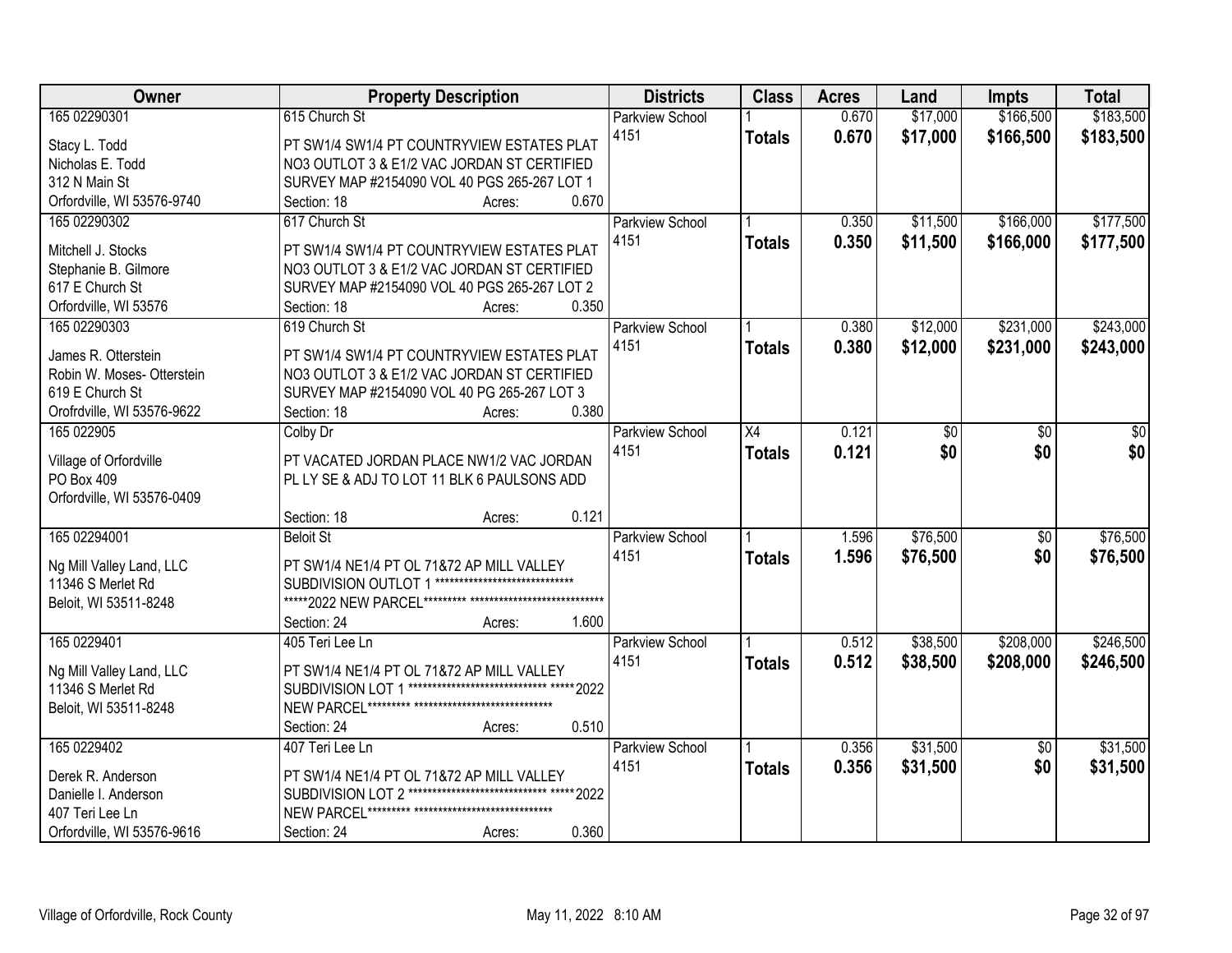| Owner                                         | <b>Property Description</b>                                                                             | <b>Districts</b>       | <b>Class</b>  | <b>Acres</b> | Land     | <b>Impts</b>    | <b>Total</b> |
|-----------------------------------------------|---------------------------------------------------------------------------------------------------------|------------------------|---------------|--------------|----------|-----------------|--------------|
| 165 0229403                                   | 409 Teri Lee Ln                                                                                         | <b>Parkview School</b> |               | 0.356        | \$31,500 | $\overline{30}$ | \$31,500     |
| Ng Mill Valley Land, LLC                      | PT SW1/4 NE1/4 PT OL 71&72 AP MILL VALLEY                                                               | 4151                   | <b>Totals</b> | 0.356        | \$31,500 | \$0             | \$31,500     |
| 11346 S Merlet Rd                             | SUBDIVISION LOT 3 ***************************** ***** 2022                                              |                        |               |              |          |                 |              |
| Beloit, WI 53511-8248                         |                                                                                                         |                        |               |              |          |                 |              |
|                                               | 0.360<br>Section: 24<br>Acres:                                                                          |                        |               |              |          |                 |              |
| 165 0229404                                   | 501 Teri Lee Ln                                                                                         | <b>Parkview School</b> |               | 0.355        | \$31,500 | \$0             | \$31,500     |
|                                               |                                                                                                         | 4151                   | <b>Totals</b> | 0.355        | \$31,500 | \$0             | \$31,500     |
| Ng Mill Valley Land, LLC                      | PT SW1/4 NE1/4 PT OL 71&72 AP MILL VALLEY                                                               |                        |               |              |          |                 |              |
| 11346 S Merlet Rd                             | SUBDIVISION LOT 4 ***************************** ***** 2022                                              |                        |               |              |          |                 |              |
| Beloit, WI 53511-8248                         |                                                                                                         |                        |               |              |          |                 |              |
|                                               | 0.360<br>Section: 24<br>Acres:                                                                          |                        |               |              |          |                 |              |
| 165 0229405                                   | 503 Teri Lee Ln                                                                                         | <b>Parkview School</b> |               | 0.489        | \$38,000 | $\sqrt{6}$      | \$38,000     |
| Ng Mill Valley Land, LLC                      | PT SW1/4 NE1/4 PT OL 71&72 AP MILL VALLEY                                                               | 4151                   | <b>Totals</b> | 0.489        | \$38,000 | \$0             | \$38,000     |
| 11346 S Merlet Rd                             | SUBDIVISION LOT 5 ***************************** ***** 2022                                              |                        |               |              |          |                 |              |
| Beloit, WI 53511-8248                         |                                                                                                         |                        |               |              |          |                 |              |
|                                               | 0.490<br>Section: 24<br>Acres:                                                                          |                        |               |              |          |                 |              |
| 165 0229406                                   | 505 Terri Lee Ln                                                                                        | <b>Parkview School</b> |               | 0.396        | \$34,000 | $\frac{1}{20}$  | \$34,000     |
|                                               |                                                                                                         | 4151                   | <b>Totals</b> | 0.396        | \$34,000 | \$0             | \$34,000     |
| Benjamin J. Hoverson                          | PT SW1/4 NE1/4 PT OL 71&72 AP MILL VALLEY                                                               |                        |               |              |          |                 |              |
| Kaitlyn R. Hoverson                           | SUBDIVISION LOT 6 ***************************** ***** 2022                                              |                        |               |              |          |                 |              |
| 2111 Rutledge Ave                             |                                                                                                         |                        |               |              |          |                 |              |
| Janesville, WI 53545-2056                     | 0.400<br>Section: 24<br>Acres:                                                                          |                        |               |              |          |                 |              |
| 165 0229407                                   | 610 Olson Dr                                                                                            | Parkview School        |               | 0.249        | \$24,500 | \$0             | \$24,500     |
| Benjamin J. Hoverson                          | PT SW1/4 NE1/4 PT OL 71&72 AP MILL VALLEY                                                               | 4151                   | <b>Totals</b> | 0.249        | \$24,500 | \$0             | \$24,500     |
| Kaitlyn R. Hoverson                           | SUBDIVISION LOT 7 ***************************** ***** 2022                                              |                        |               |              |          |                 |              |
| 2111 Rutledge Ave                             |                                                                                                         |                        |               |              |          |                 |              |
| Janesville, WI 53545-2056                     | 0.250<br>Section: 24<br>Acres:                                                                          |                        |               |              |          |                 |              |
| 165 0229408                                   | 608 Olson Dr                                                                                            | <b>Parkview School</b> |               | 0.293        | \$28,000 | $\sqrt{6}$      | \$28,000     |
|                                               |                                                                                                         | 4151                   | <b>Totals</b> | 0.293        | \$28,000 | \$0             | \$28,000     |
| Ng Mill Valley Land, LLC<br>11346 S Merlet Rd | PT SW1/4 NE1/4 PT OL 71&72 AP MILL VALLEY<br>SUBDIVISION LOT 8 ***************************** ***** 2022 |                        |               |              |          |                 |              |
| Beloit, WI 53511-8248                         |                                                                                                         |                        |               |              |          |                 |              |
|                                               | 0.290<br>Section: 24                                                                                    |                        |               |              |          |                 |              |
| 165 0229409                                   | Acres:<br>606 Olson Dr                                                                                  |                        |               | 0.293        | \$28,000 |                 | \$28,000     |
|                                               |                                                                                                         | Parkview School        |               |              |          | $\overline{30}$ |              |
| Ng Mill Valley Land, LLC                      | PT SW1/4 NE1/4 PT OL 71&72 AP MILL VALLEY                                                               | 4151                   | <b>Totals</b> | 0.293        | \$28,000 | \$0             | \$28,000     |
| 11346 S Merlet Rd                             | SUBDIVISION LOT 9 ***************************** ***** 2022                                              |                        |               |              |          |                 |              |
| Beloit, WI 53511-8248                         |                                                                                                         |                        |               |              |          |                 |              |
|                                               | 0.290<br>Section: 24<br>Acres:                                                                          |                        |               |              |          |                 |              |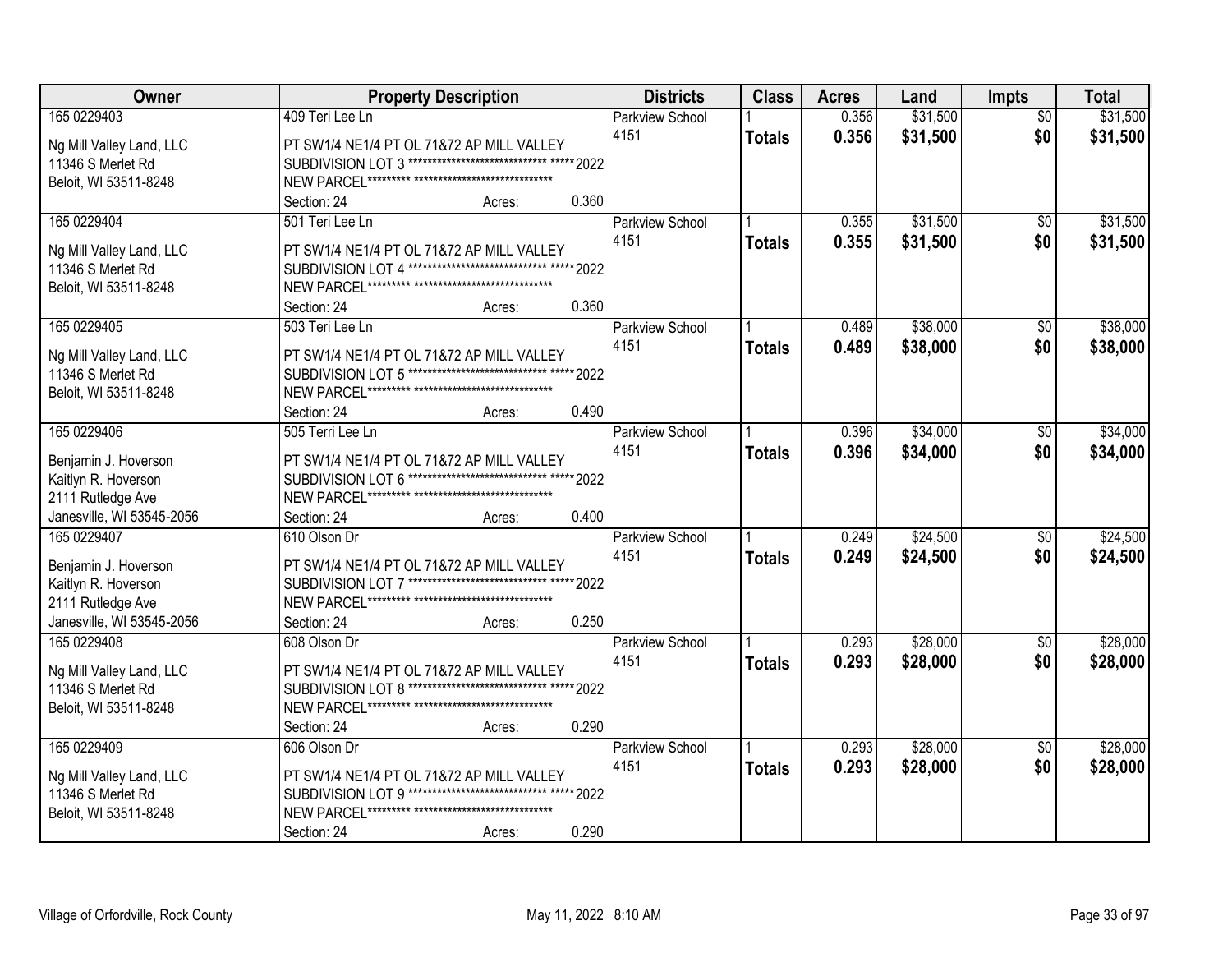| Owner                           | <b>Property Description</b>                                                                             | <b>Districts</b>       | <b>Class</b>  | <b>Acres</b> | Land     | <b>Impts</b>    | <b>Total</b> |
|---------------------------------|---------------------------------------------------------------------------------------------------------|------------------------|---------------|--------------|----------|-----------------|--------------|
| 165 0229410                     | 604 Olson Dr                                                                                            | <b>Parkview School</b> |               | 0.293        | \$28,000 | $\overline{30}$ | \$28,000     |
| Ng Mill Valley Land, LLC        | PT SW1/4 NE1/4 PT OL 71&72 AP MILL VALLEY                                                               | 4151                   | <b>Totals</b> | 0.293        | \$28,000 | \$0             | \$28,000     |
| 11346 S Merlet Rd               | SUBDIVISION LOT 10 ***************************** ***** 202                                              |                        |               |              |          |                 |              |
| Beloit, WI 53511-8248           |                                                                                                         |                        |               |              |          |                 |              |
|                                 | 0.290<br>Section: 24<br>Acres:                                                                          |                        |               |              |          |                 |              |
| 165 0229411                     | 602 Olson Dr                                                                                            | <b>Parkview School</b> |               | 0.293        | \$28,000 | \$208,500       | \$236,500    |
|                                 |                                                                                                         | 4151                   | <b>Totals</b> | 0.293        | \$28,000 | \$208,500       | \$236,500    |
| Ng Mill Valley Land, LLC        | PT SW1/4 NE1/4 PT OL 71&72 AP MILL VALLEY                                                               |                        |               |              |          |                 |              |
| 11346 S Merlet Rd               | SUBDIVISION LOT 11 ***************************** ***** 202                                              |                        |               |              |          |                 |              |
| Beloit, WI 53511-8248           | 0.290                                                                                                   |                        |               |              |          |                 |              |
|                                 | Section: 24<br>Acres:                                                                                   |                        |               |              |          |                 |              |
| 165 0229412                     | 506 Olson Dr                                                                                            | <b>Parkview School</b> |               | 0.290        | \$27,500 | \$0             | \$27,500     |
| Ng Mill Valley Land, LLC        | PT SW1/4 NE1/4 PT OL 71&72 AP MILL VALLEY                                                               | 4151                   | <b>Totals</b> | 0.290        | \$27,500 | \$0             | \$27,500     |
| 11346 S Merlet Rd               | SUBDIVISION LOT 12 ***************************** ***** 202                                              |                        |               |              |          |                 |              |
| Beloit, WI 53511-8248           |                                                                                                         |                        |               |              |          |                 |              |
|                                 | 0.290<br>Section: 24<br>Acres:                                                                          |                        |               |              |          |                 |              |
| 165 0229413                     | 504 Olson Dr                                                                                            | <b>Parkview School</b> |               | 0.308        | \$29,000 | \$187,000       | \$216,000    |
|                                 |                                                                                                         | 4151                   | <b>Totals</b> | 0.308        | \$29,000 | \$187,000       | \$216,000    |
| Curtis J. Plude<br>Sue A. Plude | PT SW1/4 NE1/4 PT OL 71&72 AP MILL VALLEY<br>SUBDIVISION LOT 13 ***************************** ***** 202 |                        |               |              |          |                 |              |
| 504 Olson Dr                    |                                                                                                         |                        |               |              |          |                 |              |
| Orfordville, WI 53576-8742      | 0.310<br>Section: 24                                                                                    |                        |               |              |          |                 |              |
| 165 0229414                     | Acres:<br>Luann Kay Ln                                                                                  | <b>Parkview School</b> |               | 0.318        | \$29,500 | $\overline{50}$ | \$29,500     |
|                                 |                                                                                                         | 4151                   |               |              |          |                 |              |
| Ng Mill Valley Land, LLC        | PT SW1/4 NE1/4 PT OL 71&72 AP MILL VALLEY                                                               |                        | <b>Totals</b> | 0.318        | \$29,500 | \$0             | \$29,500     |
| 11346 S Merlet Rd               | SUBDIVISION LOT 14 ***************************** ***** 202                                              |                        |               |              |          |                 |              |
| Beloit, WI 53511-8248           |                                                                                                         |                        |               |              |          |                 |              |
|                                 | Section: 24<br>0.320<br>Acres:                                                                          |                        |               |              |          |                 |              |
| 165 0229415                     | 412 Luann Kay Ln                                                                                        | <b>Parkview School</b> |               | 0.275        | \$27,000 | $\sqrt{6}$      | \$27,000     |
| Ng Mill Valley Land, LLC        | PT SW1/4 NE1/4 PT OL 71&72 AP MILL VALLEY                                                               | 4151                   | <b>Totals</b> | 0.275        | \$27,000 | \$0             | \$27,000     |
| 11346 S Merlet Rd               | SUBDIVISION LOT 15 ***************************** ***** 202                                              |                        |               |              |          |                 |              |
| Beloit, WI 53511-8248           |                                                                                                         |                        |               |              |          |                 |              |
|                                 | 0.280<br>Section: 24<br>Acres:                                                                          |                        |               |              |          |                 |              |
| 165 0229416                     | 410 Luann Kay Ln                                                                                        | <b>Parkview School</b> |               | 0.275        | \$27,000 | $\overline{30}$ | \$27,000     |
|                                 |                                                                                                         | 4151                   | <b>Totals</b> | 0.275        | \$27,000 | \$0             | \$27,000     |
| Ng Mill Valley Land, LLC        | PT SW1/4 NE1/4 PT OL 71&72 AP MILL VALLEY                                                               |                        |               |              |          |                 |              |
| 11346 S Merlet Rd               | SUBDIVISION LOT 16 ***************************** ***** 202                                              |                        |               |              |          |                 |              |
| Beloit, WI 53511-8248           |                                                                                                         |                        |               |              |          |                 |              |
|                                 | 0.280<br>Section: 24<br>Acres:                                                                          |                        |               |              |          |                 |              |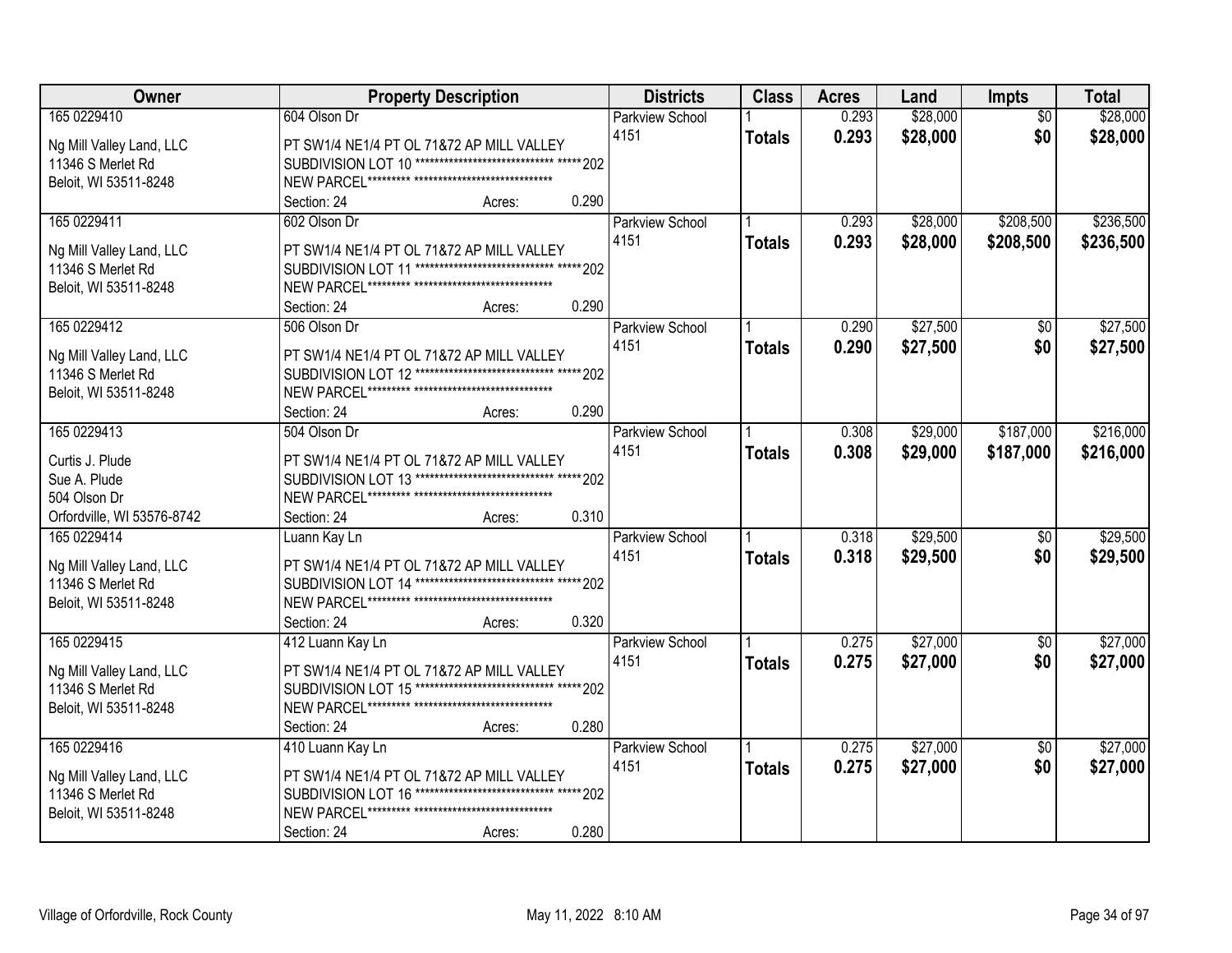| Owner                                         | <b>Property Description</b>                                | <b>Districts</b>       | <b>Class</b>  | <b>Acres</b> | Land     | <b>Impts</b>    | <b>Total</b> |
|-----------------------------------------------|------------------------------------------------------------|------------------------|---------------|--------------|----------|-----------------|--------------|
| 165 0229417                                   | 408 Luann Kay Ln                                           | <b>Parkview School</b> |               | 0.275        | \$27,000 | $\overline{30}$ | \$27,000     |
| Ng Mill Valley Land, LLC                      | PT SW1/4 NE1/4 PT OL 71&72 AP MILL VALLEY                  | 4151                   | Totals        | 0.275        | \$27,000 | \$0             | \$27,000     |
| 11346 S Merlet Rd                             | SUBDIVISION LOT 17 ***************************** ***** 202 |                        |               |              |          |                 |              |
| Beloit, WI 53511-8248                         |                                                            |                        |               |              |          |                 |              |
|                                               | 0.280<br>Section: 24<br>Acres:                             |                        |               |              |          |                 |              |
| 165 0229418                                   | 406 Luann Kay Ln                                           | <b>Parkview School</b> |               | 0.275        | \$27,000 | \$0             | \$27,000     |
|                                               |                                                            | 4151                   | <b>Totals</b> | 0.275        | \$27,000 | \$0             | \$27,000     |
| Ng Mill Valley Land, LLC                      | PT SW1/4 NE1/4 PT OL 71&72 AP MILL VALLEY                  |                        |               |              |          |                 |              |
| 11346 S Merlet Rd                             | SUBDIVISION LOT 18 **************************** ***** 202  |                        |               |              |          |                 |              |
| Beloit, WI 53511-8248                         |                                                            |                        |               |              |          |                 |              |
|                                               | 0.280<br>Section: 24<br>Acres:                             |                        |               |              |          |                 |              |
| 165 0229419                                   | 404 Luann Kay Ln                                           | Parkview School        |               | 0.275        | \$27,000 | \$0             | \$27,000     |
| Ng Mill Valley Land, LLC                      | PT SW1/4 NE1/4 PT OL 71&72 AP MILL VALLEY                  | 4151                   | <b>Totals</b> | 0.275        | \$27,000 | \$0             | \$27,000     |
| 11346 S Merlet Rd                             | SUBDIVISION LOT 19 ***************************** ***** 202 |                        |               |              |          |                 |              |
| Beloit, WI 53511-8248                         |                                                            |                        |               |              |          |                 |              |
|                                               | 0.280<br>Section: 24<br>Acres:                             |                        |               |              |          |                 |              |
| 165 0229420                                   | 402 Luann Kay Ln                                           | <b>Parkview School</b> |               | 0.275        | \$27,000 | $\sqrt[6]{}$    | \$27,000     |
|                                               |                                                            | 4151                   | <b>Totals</b> | 0.275        | \$27,000 | \$0             | \$27,000     |
| Ng Mill Valley Land, LLC                      | PT SW1/4 NE1/4 PT OL 71&72 AP MILL VALLEY                  |                        |               |              |          |                 |              |
| 11346 S Merlet Rd                             | SUBDIVISION LOT 20 ***************************** ***** 202 |                        |               |              |          |                 |              |
| Beloit, WI 53511-8248                         |                                                            |                        |               |              |          |                 |              |
|                                               | 0.280<br>Section: 24<br>Acres:                             |                        |               |              |          |                 |              |
| 165 0229421                                   | 400 Luann Kay Ln                                           | <b>Parkview School</b> |               | 0.275        | \$27,000 | \$0             | \$27,000     |
| Ng Mill Valley Land, LLC                      | PT SW1/4 NE1/4 PT OL 71&72 AP MILL VALLEY                  | 4151                   | <b>Totals</b> | 0.275        | \$27,000 | \$0             | \$27,000     |
| 11346 S Merlet Rd                             | SUBDIVISION LOT 21 ***************************** ***** 202 |                        |               |              |          |                 |              |
| Beloit, WI 53511-8248                         |                                                            |                        |               |              |          |                 |              |
|                                               | 0.280<br>Section: 24<br>Acres:                             |                        |               |              |          |                 |              |
| 165 0229422                                   | 302 Luann Kay Ln                                           | <b>Parkview School</b> |               | 0.309        | \$29,000 | $\sqrt{6}$      | \$29,000     |
|                                               | PT SW1/4 NE1/4 PT OL 71&72 AP MILL VALLEY                  | 4151                   | <b>Totals</b> | 0.309        | \$29,000 | \$0             | \$29,000     |
| Ng Mill Valley Land, LLC<br>11346 S Merlet Rd | SUBDIVISION LOT 22 **************************** ***** 202  |                        |               |              |          |                 |              |
|                                               |                                                            |                        |               |              |          |                 |              |
| Beloit, WI 53511-8248                         | 0.310<br>Section: 24<br>Acres:                             |                        |               |              |          |                 |              |
| 165 0229423                                   |                                                            | <b>Parkview School</b> |               | 0.420        | \$35,500 |                 | \$35,500     |
|                                               | 300 Luann Kay Ln                                           |                        |               |              |          | $\overline{30}$ |              |
| Ng Mill Valley Land, LLC                      | PT SW1/4 NE1/4 PT OL 71&72 AP MILL VALLEY                  | 4151                   | <b>Totals</b> | 0.420        | \$35,500 | \$0             | \$35,500     |
| 11346 S Merlet Rd                             | SUBDIVISION LOT 23 ***************************** ***** 202 |                        |               |              |          |                 |              |
| Beloit, WI 53511-8248                         |                                                            |                        |               |              |          |                 |              |
|                                               | 0.420<br>Section: 24<br>Acres:                             |                        |               |              |          |                 |              |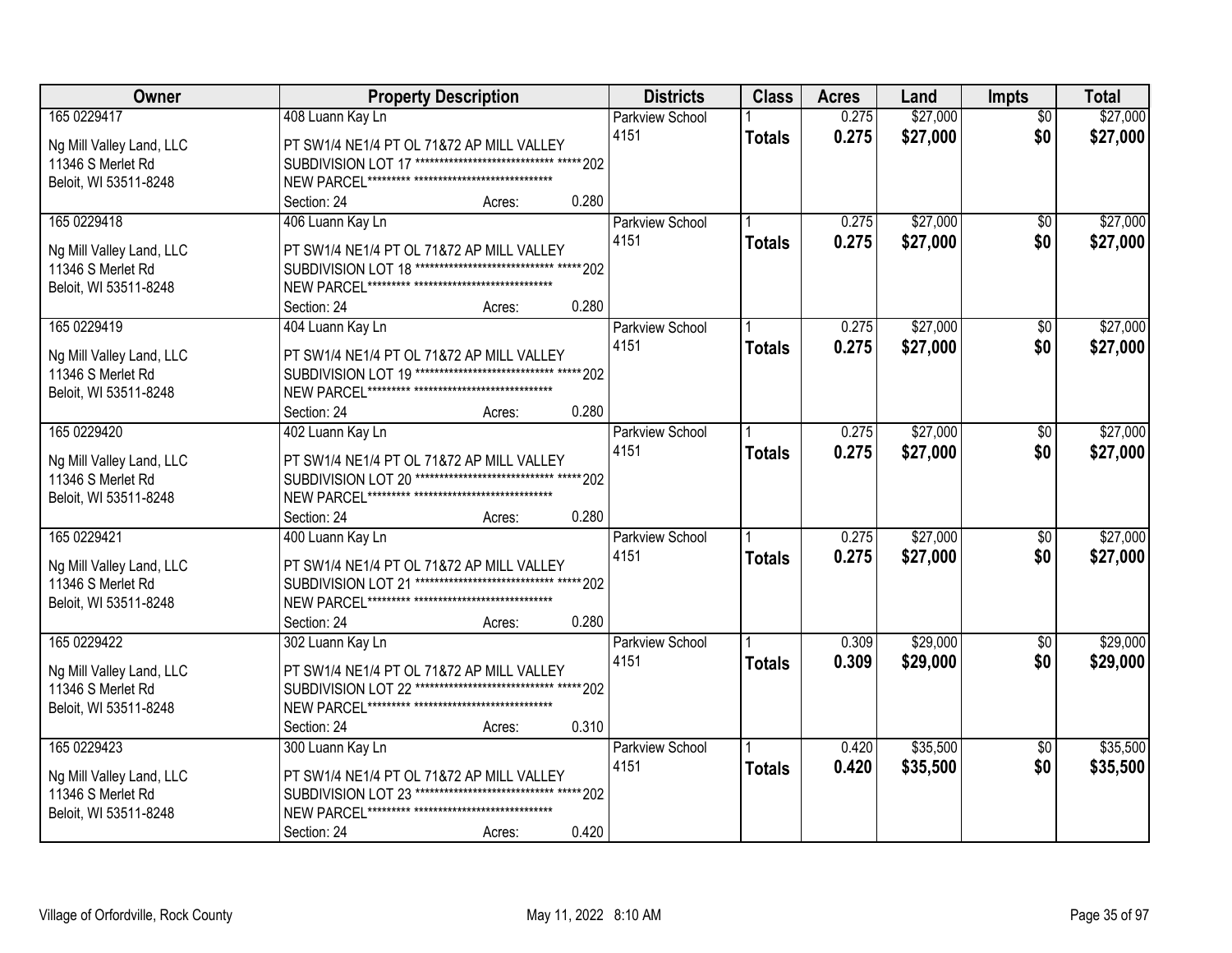| Owner                      | <b>Property Description</b>                                                                             | <b>Districts</b>       | <b>Class</b>  | <b>Acres</b> | Land     | <b>Impts</b>    | <b>Total</b> |
|----------------------------|---------------------------------------------------------------------------------------------------------|------------------------|---------------|--------------|----------|-----------------|--------------|
| 165 0229424                | Luann Kay Ln                                                                                            | <b>Parkview School</b> |               | 0.483        | \$37,500 | $\overline{50}$ | \$37,500     |
| Ng Mill Valley Land, LLC   | PT SW1/4 NE1/4 PT OL 71&72 AP MILL VALLEY                                                               | 4151                   | <b>Totals</b> | 0.483        | \$37,500 | \$0             | \$37,500     |
| 11346 S Merlet Rd          | SUBDIVISION LOT 24 ***************************** ***** 202                                              |                        |               |              |          |                 |              |
| Beloit, WI 53511-8248      |                                                                                                         |                        |               |              |          |                 |              |
|                            | 0.480<br>Section: 24<br>Acres:                                                                          |                        |               |              |          |                 |              |
| 165 0229425                | 403 Luann Kay Ln                                                                                        | <b>Parkview School</b> |               | 0.320        | \$29,500 | \$194,000       | \$223,500    |
|                            |                                                                                                         | 4151                   | <b>Totals</b> | 0.320        | \$29,500 | \$194,000       | \$223,500    |
| Jace Fritz                 | PT SW1/4 NE1/4 PT OL 71&72 AP MILL VALLEY                                                               |                        |               |              |          |                 |              |
| Kaylie Fritz               | SUBDIVISION LOT 25 ***************************** ***** 202                                              |                        |               |              |          |                 |              |
| 403 Luann Kay Ln           |                                                                                                         |                        |               |              |          |                 |              |
| Orfordville, WI 53576-9521 | 0.320<br>Section: 24<br>Acres:                                                                          |                        |               |              |          |                 |              |
| 165 0229426                | 405 Luann Kay Ln                                                                                        | <b>Parkview School</b> |               | 0.320        | \$29,500 | \$0             | \$29,500     |
| Ng Mill Valley Land, LLC   | PT SW1/4 NE1/4 PT OL 71&72 AP MILL VALLEY                                                               | 4151                   | <b>Totals</b> | 0.320        | \$29,500 | \$0             | \$29,500     |
| 11346 S Merlet Rd          | SUBDIVISION LOT 26 ***************************** ***** 202                                              |                        |               |              |          |                 |              |
| Beloit, WI 53511-8248      |                                                                                                         |                        |               |              |          |                 |              |
|                            | 0.320<br>Section: 24<br>Acres:                                                                          |                        |               |              |          |                 |              |
| 165 0229427                | 407 Luann Kay Ln                                                                                        | <b>Parkview School</b> |               | 0.320        | \$29,500 | $\frac{1}{20}$  | \$29,500     |
|                            |                                                                                                         | 4151                   | <b>Totals</b> | 0.320        | \$29,500 | \$0             | \$29,500     |
| Ng Mill Valley Land, LLC   | PT SW1/4 NE1/4 PT OL 71&72 AP MILL VALLEY<br>SUBDIVISION LOT 27 ***************************** ***** 202 |                        |               |              |          |                 |              |
| 11346 S Merlet Rd          |                                                                                                         |                        |               |              |          |                 |              |
| Beloit, WI 53511-8248      | 0.320                                                                                                   |                        |               |              |          |                 |              |
| 165 0229428                | Section: 24<br>Acres:                                                                                   |                        |               | 0.320        | \$29,500 |                 | \$29,500     |
|                            | 409 Luann Kay Ln                                                                                        | <b>Parkview School</b> |               |              |          | $\overline{60}$ |              |
| Ng Mill Valley Land, LLC   | PT SW1/4 NE1/4 PT OL 71&72 AP MILL VALLEY                                                               | 4151                   | <b>Totals</b> | 0.320        | \$29,500 | \$0             | \$29,500     |
| 11346 S Merlet Rd          | SUBDIVISION LOT 28 ***************************** ***** 202                                              |                        |               |              |          |                 |              |
| Beloit, WI 53511-8248      |                                                                                                         |                        |               |              |          |                 |              |
|                            | Section: 24<br>0.320<br>Acres:                                                                          |                        |               |              |          |                 |              |
| 165 0229429                | 411 Luann Kay Ln                                                                                        | <b>Parkview School</b> |               | 0.320        | \$29,500 | $\sqrt{6}$      | \$29,500     |
| Ng Mill Valley Land, LLC   | PT SW1/4 NE1/4 PT OL 71&72 AP MILL VALLEY                                                               | 4151                   | <b>Totals</b> | 0.320        | \$29,500 | \$0             | \$29,500     |
| 11346 S Merlet Rd          | SUBDIVISION LOT 29 ***************************** ***** 202                                              |                        |               |              |          |                 |              |
| Beloit, WI 53511-8248      |                                                                                                         |                        |               |              |          |                 |              |
|                            | 0.320<br>Section: 24<br>Acres:                                                                          |                        |               |              |          |                 |              |
| 165 0229430                |                                                                                                         | <b>Parkview School</b> |               | 0.372        | \$32,500 | $\overline{30}$ | \$32,500     |
|                            |                                                                                                         | 4151                   | <b>Totals</b> | 0.372        | \$32,500 | \$0             | \$32,500     |
| Ng Mill Valley Land, LLC   | PT SW1/4 NE1/4 PT OL 71&72 AP MILL VALLEY                                                               |                        |               |              |          |                 |              |
| 11346 S Merlet Rd          | SUBDIVISION LOT 30 ***************************** ***** 202                                              |                        |               |              |          |                 |              |
| Beloit, WI 53511-8248      |                                                                                                         |                        |               |              |          |                 |              |
|                            | 0.370<br>Section: 24<br>Acres:                                                                          |                        |               |              |          |                 |              |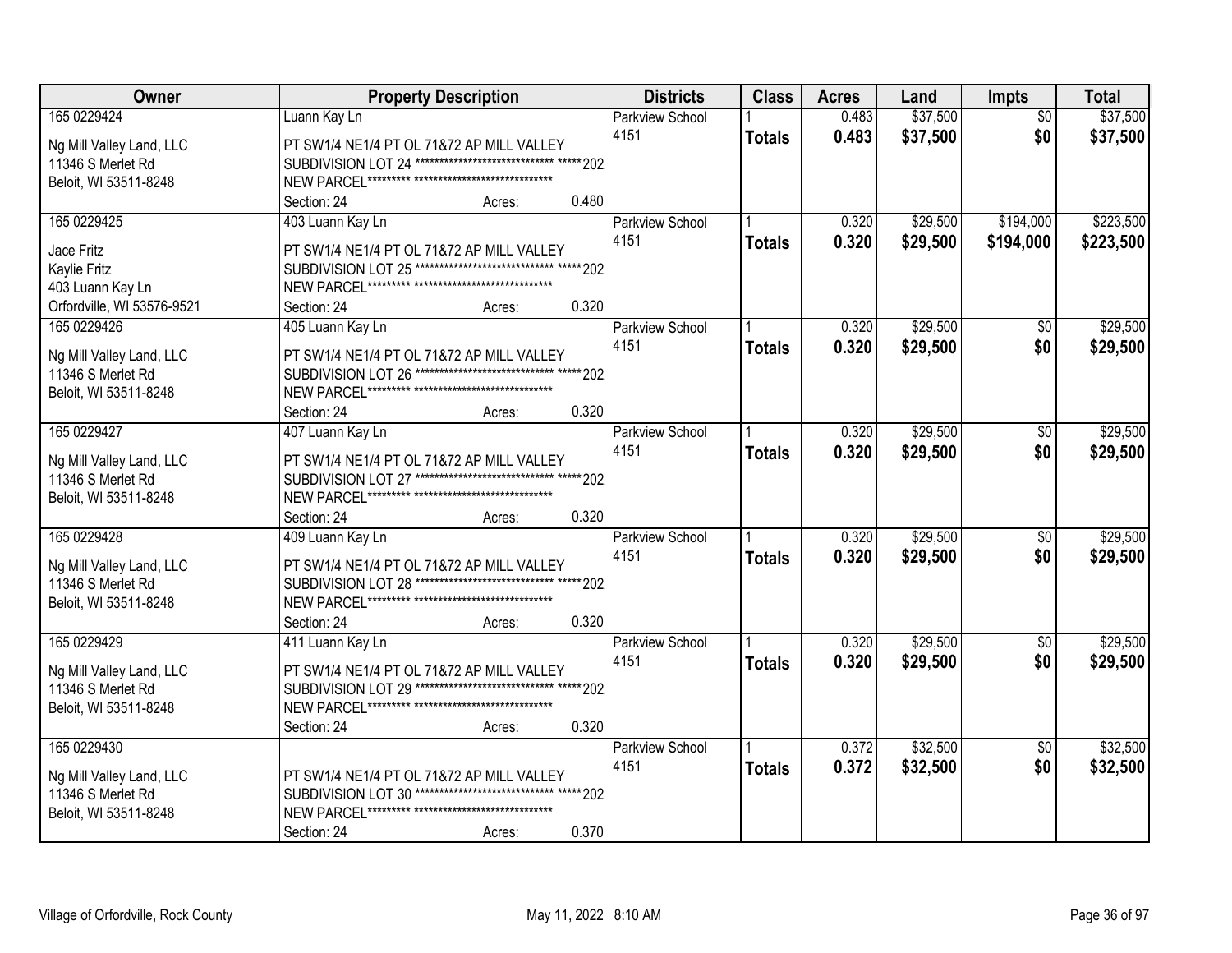| Owner                      | <b>Property Description</b>                                | <b>Districts</b>       | <b>Class</b>  | <b>Acres</b> | Land     | <b>Impts</b>    | <b>Total</b> |
|----------------------------|------------------------------------------------------------|------------------------|---------------|--------------|----------|-----------------|--------------|
| 165 0229431                |                                                            | <b>Parkview School</b> |               | 0.403        | \$34,500 | $\overline{30}$ | \$34,500     |
| Ng Mill Valley Land, LLC   | PT SW1/4 NE1/4 PT OL 71&72 AP MILL VALLEY                  | 4151                   | <b>Totals</b> | 0.403        | \$34,500 | \$0             | \$34,500     |
| 11346 S Merlet Rd          | SUBDIVISION LOT 31 ***************************** ***** 202 |                        |               |              |          |                 |              |
| Beloit, WI 53511-8248      |                                                            |                        |               |              |          |                 |              |
|                            | 0.400<br>Section: 24<br>Acres:                             |                        |               |              |          |                 |              |
| 165 0229432                | 406 Teri Lee Ln                                            | <b>Parkview School</b> |               | 0.320        | \$29,500 | \$196,500       | \$226,000    |
|                            |                                                            | 4151                   | <b>Totals</b> | 0.320        | \$29,500 | \$196,500       | \$226,000    |
| Scott Anderson             | PT SW1/4 NE1/4 PT OL 71&72 AP MILL VALLEY                  |                        |               |              |          |                 |              |
| Jill Anderson              | SUBDIVISION LOT 32 ***************************** ***** 202 |                        |               |              |          |                 |              |
| 406 Teri Lee Ln            |                                                            |                        |               |              |          |                 |              |
| Orfordville, WI 53576-9616 | 0.320<br>Section: 24<br>Acres:                             |                        |               |              |          |                 |              |
| 165 0229433                | 404 Teri Lee Ln                                            | <b>Parkview School</b> |               | 0.286        | \$27,500 | \$180,000       | \$207,500    |
| Brandon Goznikar           | PT SW1/4 NE1/4 PT OL 71&72 AP MILL VALLEY                  | 4151                   | <b>Totals</b> | 0.286        | \$27,500 | \$180,000       | \$207,500    |
| 404 Teri Lee Ln            | SUBDIVISION LOT 33 ***************************** ***** 202 |                        |               |              |          |                 |              |
| Orfordville, WI 53576-9616 |                                                            |                        |               |              |          |                 |              |
|                            | 0.290<br>Section: 24<br>Acres:                             |                        |               |              |          |                 |              |
| 165 0229434                | 402 Teri Lee Ln                                            | <b>Parkview School</b> |               | 0.286        | \$27,500 | \$176,000       | \$203,500    |
|                            |                                                            | 4151                   | <b>Totals</b> | 0.286        | \$27,500 | \$176,000       | \$203,500    |
| Michael H. Brown           | PT SW1/4 NE1/4 PT OL 71&72 AP MILL VALLEY                  |                        |               |              |          |                 |              |
| 402 Teri Lee Ln            | SUBDIVISION LOT 34 ***************************** ***** 202 |                        |               |              |          |                 |              |
| Orfordville, WI 53576-9616 |                                                            |                        |               |              |          |                 |              |
|                            | 0.290<br>Section: 24<br>Acres:                             |                        |               |              |          |                 |              |
| 165 0229435                | 400 Teri Lee Ln                                            | <b>Parkview School</b> |               | 0.286        | \$27,500 | \$0             | \$27,500     |
| Martin Lemke               | PT SW1/4 NE1/4 PT OL 71&72 AP MILL VALLEY                  | 4151                   | <b>Totals</b> | 0.286        | \$27,500 | \$0             | \$27,500     |
| Haley Hedgecock            | SUBDIVISION LOT 35 ***************************** ***** 202 |                        |               |              |          |                 |              |
| 400 Teri Lee Ln            |                                                            |                        |               |              |          |                 |              |
| Orfordville, WI 53576-9616 | 0.290<br>Section: 24<br>Acres:                             |                        |               |              |          |                 |              |
| 165 0229436                | 302 Teri Lee Ln                                            | <b>Parkview School</b> |               | 0.414        | \$35,000 | $\sqrt{6}$      | \$35,000     |
|                            |                                                            | 4151                   | <b>Totals</b> | 0.414        | \$35,000 | \$0             | \$35,000     |
| Ng Mill Valley Land, LLC   | PT SW1/4 NE1/4 PT OL 71&72 AP MILL VALLEY                  |                        |               |              |          |                 |              |
| 11346 S Merlet Rd          | SUBDIVISION LOT 36 ***************************** ***** 202 |                        |               |              |          |                 |              |
| Beloit, WI 53511-8248      |                                                            |                        |               |              |          |                 |              |
|                            | 0.410<br>Section: 24<br>Acres:                             |                        |               |              |          |                 |              |
| 165 0229437                |                                                            | <b>Parkview School</b> |               | 0.531        | \$39,500 | $\overline{30}$ | \$39,500     |
| Ng Mill Valley Land, LLC   | PT SW1/4 NE1/4 PT OL 71&72 AP MILL VALLEY                  | 4151                   | <b>Totals</b> | 0.531        | \$39,500 | \$0             | \$39,500     |
| 11346 S Merlet Rd          | SUBDIVISION LOT 37 ***************************** ***** 202 |                        |               |              |          |                 |              |
| Beloit, WI 53511-8248      |                                                            |                        |               |              |          |                 |              |
|                            | 0.530<br>Section: 24<br>Acres:                             |                        |               |              |          |                 |              |
|                            |                                                            |                        |               |              |          |                 |              |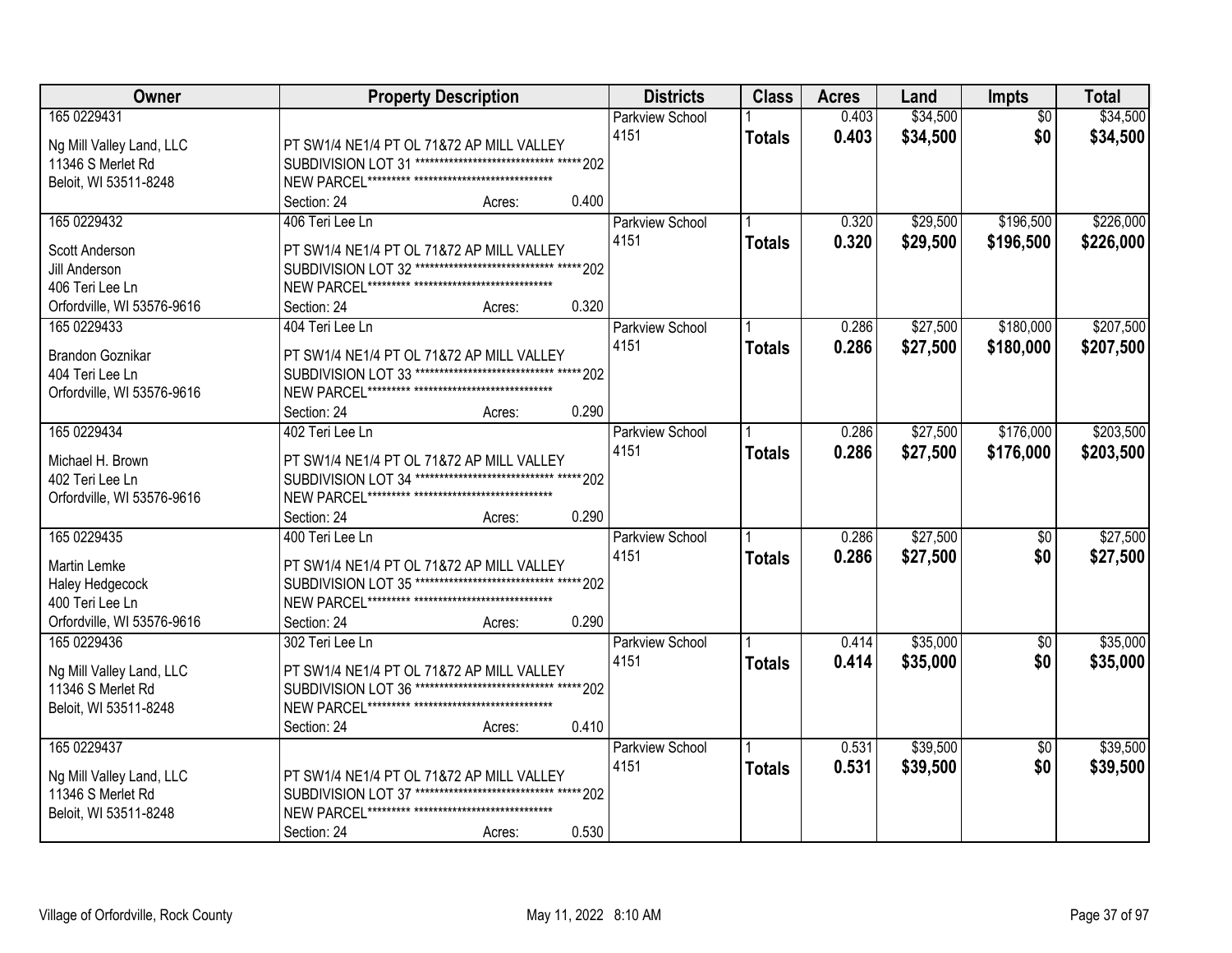| Owner                                        |                                                                   | <b>Property Description</b>           |       | <b>Districts</b>       | <b>Class</b>  | <b>Acres</b> | Land     | Impts           | <b>Total</b> |
|----------------------------------------------|-------------------------------------------------------------------|---------------------------------------|-------|------------------------|---------------|--------------|----------|-----------------|--------------|
| 165 0229438                                  |                                                                   |                                       |       | <b>Parkview School</b> |               | 0.343        | \$31,000 | $\overline{50}$ | \$31,000     |
| Ng Mill Valley Land, LLC                     | PT SW1/4 NE1/4 PT OL 71&72 AP MILL VALLEY                         |                                       |       | 4151                   | <b>Totals</b> | 0.343        | \$31,000 | \$0             | \$31,000     |
| 11346 S Merlet Rd                            | SUBDIVISION LOT 38 ***************************** ***** 202        |                                       |       |                        |               |              |          |                 |              |
| Beloit, WI 53511-8248                        |                                                                   |                                       |       |                        |               |              |          |                 |              |
|                                              | Section: 24                                                       | Acres:                                | 0.340 |                        |               |              |          |                 |              |
| 165 0229439                                  |                                                                   |                                       |       | <b>Parkview School</b> |               | 0.343        | \$31,000 | \$0             | \$31,000     |
| Ng Mill Valley Land, LLC                     | PT SW1/4 NE1/4 PT OL 71&72 AP MILL VALLEY                         |                                       |       | 4151                   | <b>Totals</b> | 0.343        | \$31,000 | \$0             | \$31,000     |
| 11346 S Merlet Rd                            | SUBDIVISION LOT 39 ***************************** ***** 202        |                                       |       |                        |               |              |          |                 |              |
| Beloit, WI 53511-8248                        |                                                                   |                                       |       |                        |               |              |          |                 |              |
|                                              | Section: 24                                                       | Acres:                                | 0.340 |                        |               |              |          |                 |              |
| 165 0229440                                  | 299 Teri Lee Ln                                                   |                                       |       | Parkview School        |               | 1.344        | \$67,500 | \$0             | \$67,500     |
| Ng Mill Valley Land, LLC                     | PT SW1/4 NE1/4 PT OL 71872 AP MILL VALLEY                         |                                       |       | 4151                   | <b>Totals</b> | 1.344        | \$67,500 | \$0             | \$67,500     |
| 11346 S Merlet Rd                            | SUBDIVISION LOT 40                                                | *************************** ***** 202 |       |                        |               |              |          |                 |              |
| Beloit, WI 53511-8248                        |                                                                   |                                       |       |                        |               |              |          |                 |              |
|                                              | Section: 24                                                       | Acres:                                | 1.340 |                        |               |              |          |                 |              |
| 165 023007                                   | 604 W Beloit St                                                   |                                       |       | Parkview School        |               | 0.430        | \$10,500 | \$92,000        | \$102,500    |
| Nicholas M. Gowen                            | PT SW1/4 NESS ADD LOTS 1,2,3,4 BLK 2 & S1/2 LOTS                  |                                       |       | 4151                   | <b>Totals</b> | 0.430        | \$10,500 | \$92,000        | \$102,500    |
| Samuel L. Gomer                              | 9,10,11,12 BLK 2                                                  |                                       |       |                        |               |              |          |                 |              |
| 604 W Beloit St                              |                                                                   |                                       |       |                        |               |              |          |                 |              |
| Orfordville, WI 53576-9786                   | Section: 13                                                       | Acres:                                | 0.430 |                        |               |              |          |                 |              |
| 165 023008                                   | 608 W Beloit St                                                   |                                       |       | Parkview School        |               | 0.220        | \$6,000  | \$44,000        | \$50,000     |
|                                              | PT SW1/4 NESS ADD LOTS 5&6 & S1/2 LOTS 7&8 B2                     |                                       |       | 4151                   | <b>Totals</b> | 0.220        | \$6,000  | \$44,000        | \$50,000     |
| J Viaene Properties, LLC<br>201 Kingston Way |                                                                   |                                       |       |                        |               |              |          |                 |              |
| Waunakee, WI 53597-1709                      |                                                                   |                                       |       |                        |               |              |          |                 |              |
|                                              | Section: 13                                                       | Acres:                                | 0.220 |                        |               |              |          |                 |              |
| 165 024003                                   | N Maple St                                                        |                                       |       | Parkview School        |               | 0.300        | \$8,500  | $\overline{50}$ | \$8,500      |
| Glenville P. Johnson                         | PT SE1/4 SW1/4 NESS ADDITION PT LOTS 7-12 B2 &                    |                                       |       | 4151                   | <b>Totals</b> | 0.300        | \$8,500  | \$0             | \$8,500      |
| Geraldine K. Johnson                         | PT VAC SCHOOL ST CERTIFIED SURVEY MAP                             |                                       |       |                        |               |              |          |                 |              |
| PO Box 77                                    | #2121287 VOL 39 PG 261-263 LOT 1                                  |                                       |       |                        |               |              |          |                 |              |
| Orfordville, WI 53576-0077                   | Section: 13                                                       | Acres:                                | 0.300 |                        |               |              |          |                 |              |
| 165 024005                                   | 604 N Maple St                                                    |                                       |       | <b>Parkview School</b> |               | 0.520        | \$12,500 | \$44,000        | \$56,500     |
|                                              |                                                                   |                                       |       | 4151                   | <b>Totals</b> | 0.520        | \$12,500 | \$44,000        | \$56,500     |
| Ann L. Hammell<br>604 N Maple St             | PT SW1/4 NESS ADD LOTS 1 - 6 BLK 3 & N1/2 VAC ST<br>LY SWLY & ADJ |                                       |       |                        |               |              |          |                 |              |
| Orfordville, WI 53576-9608                   |                                                                   |                                       |       |                        |               |              |          |                 |              |
|                                              | Section: 13                                                       | Acres:                                | 0.520 |                        |               |              |          |                 |              |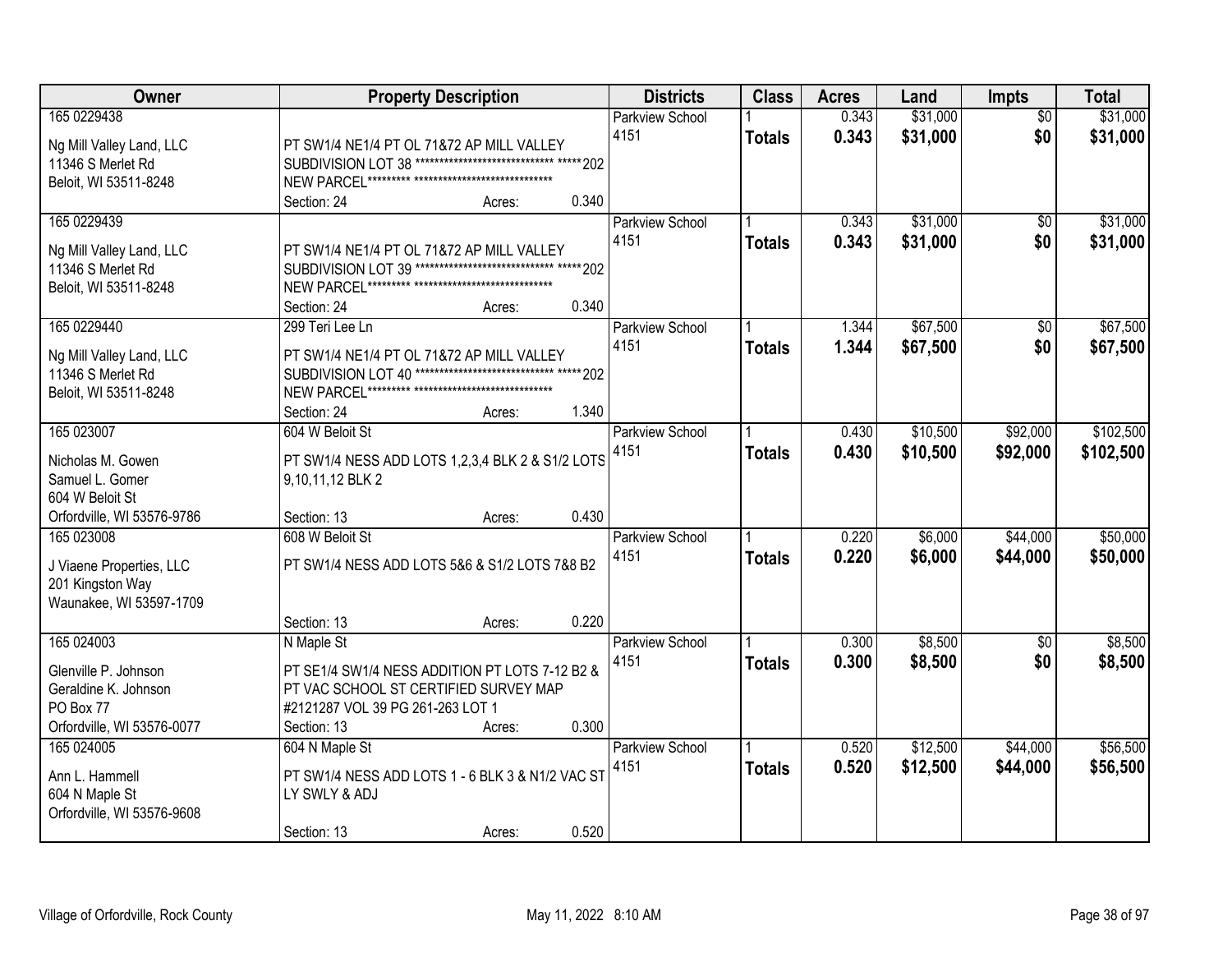| Owner                                | <b>Property Description</b>                                                                | <b>Districts</b>               | <b>Class</b>    | <b>Acres</b>   | Land                   | <b>Impts</b>           | <b>Total</b>           |
|--------------------------------------|--------------------------------------------------------------------------------------------|--------------------------------|-----------------|----------------|------------------------|------------------------|------------------------|
| 165 02400801                         | 731 W Beloit St                                                                            | <b>Parkview School</b>         | $\overline{X4}$ | 1.460          | $\overline{50}$        | $\overline{50}$        | \$0                    |
| Megan's Properties, LLC              | PT SW1/4 SEC 13 & PT SE1/4 SEC 14 ASSESSORS                                                | 4151                           | <b>Totals</b>   | 1.460          | \$0                    | \$0                    | \$0                    |
| 610 Bretts Way                       | PLAT ORFORDVILLE INDUSTRIAL - BUSINESS PARK                                                | TID <sub>3</sub>               |                 |                |                        |                        |                        |
| Orfordville, WI 53576-9467           | LOT <sub>1</sub>                                                                           |                                |                 |                |                        |                        |                        |
|                                      | Section: 13<br>1.460<br>Acres:                                                             |                                |                 |                |                        |                        |                        |
| 165 0240080101                       | 731 Viking Dr                                                                              | <b>Parkview School</b>         | $\overline{X4}$ | 0.080          | $\overline{50}$        | $\overline{50}$        | \$0                    |
| Village of Orfordville               | ASSESSORS PLAT PT SW1/4 SEC 13 & PT SE1/4 SEC                                              | 4151                           | <b>Totals</b>   | 0.080          | \$0                    | \$0                    | \$0                    |
| PO Box 409                           | 14 ORFORDVILLE INDUSTRIAL - BUSINESS PARK                                                  | TID <sub>3</sub>               |                 |                |                        |                        |                        |
| Orfordville, WI 53576-0409           | <b>OUTLOT 1</b>                                                                            |                                |                 |                |                        |                        |                        |
|                                      | 0.080<br>Section: 13<br>Acres:                                                             |                                |                 |                |                        |                        |                        |
| 165 02400802                         | 104 Viking Dr                                                                              | Parkview School                | X4              | 1.610          | \$0                    | \$0                    | $\overline{50}$        |
| Village of Orfordville               | PT SW1/4 SEC 13 & PT SE1/4 SEC 14 ASSESSORS                                                | 4151                           | <b>Totals</b>   | 1.610          | \$0                    | \$0                    | \$0                    |
| PO Box 409                           | PLAT ORFORDVILLE INDUSTRIAL - BUSINESS PARK                                                | TID <sub>3</sub>               |                 |                |                        |                        |                        |
| Orfordville, WI 53576-0409           | LOT <sub>2</sub>                                                                           |                                |                 |                |                        |                        |                        |
|                                      | 1.610<br>Section: 13<br>Acres:                                                             |                                |                 |                |                        |                        |                        |
| 165 02400803                         | 732 Dodge St                                                                               | <b>Parkview School</b>         | X4              | 0.690          | \$0                    | $\sqrt{6}$             | \$0                    |
|                                      |                                                                                            | 4151                           | <b>Totals</b>   | 0.690          | \$0                    | \$0                    | \$0                    |
| Village of Orfordville<br>PO Box 409 | ASSESSORS PLAT PT SW1/4 SEC 13 & PT SE1/4 SEC<br>14 ORFORDVILLE INDUSTRIAL - BUSINESS PARK | TID <sub>3</sub>               |                 |                |                        |                        |                        |
| Orfordville, WI 53576-0409           | LOT <sub>3</sub>                                                                           |                                |                 |                |                        |                        |                        |
|                                      | 0.690<br>Section: 13<br>Acres:                                                             |                                |                 |                |                        |                        |                        |
| 165 02400804                         | 728 Dodge St                                                                               | Parkview School                | $\overline{X4}$ | 0.690          | $\overline{50}$        | $\overline{50}$        | $\overline{50}$        |
|                                      |                                                                                            | 4151                           | <b>Totals</b>   | 0.690          | \$0                    | \$0                    | \$0                    |
| Village of Orfordville               | ASSESSORS PLAT PT SW1/4 SEC 13 & PT SE1/4 SEC                                              | TID <sub>3</sub>               |                 |                |                        |                        |                        |
| PO Box 409                           | 14 ORFORDVILLE INDUSTRIAL - BUSINESS PARK<br>LOT <sub>4</sub>                              |                                |                 |                |                        |                        |                        |
| Orfordville, WI 53576-0409           | Section: 13<br>0.690<br>Acres:                                                             |                                |                 |                |                        |                        |                        |
| 165 02400805                         | 724 Dodge St                                                                               | <b>Parkview School</b>         | <u>2</u>        | 0.810          | \$26,500               | \$146,500              | \$173,000              |
|                                      |                                                                                            | 4151                           | <b>Totals</b>   | 0.810          | \$26,500               | \$146,500              | \$173,000              |
| Bright Start Child Care Center, LLC  | PT SW1/4 SEC 13 & PT SE1/4 SEC 14 ASSESSOR'S                                               | TID <sub>3</sub>               |                 |                |                        |                        |                        |
| 724 Dodge St                         | PLAT ORFORDVILLE INDUSTRIAL - BUSINESS PARK                                                |                                |                 |                |                        |                        |                        |
| Orfordville, WI 53576-8602           | LOT <sub>5</sub>                                                                           |                                |                 |                |                        |                        |                        |
|                                      | 0.810<br>Section: 13<br>Acres:                                                             |                                |                 |                |                        |                        |                        |
| 165 02400806                         | 720 Dodge St                                                                               | <b>Parkview School</b><br>4151 | X4              | 0.690<br>0.690 | $\overline{50}$<br>\$0 | $\overline{50}$<br>\$0 | $\overline{30}$<br>\$0 |
| Village of Orfordville               | ASSESSORS PLAT PT SW1/4 SEC 13 & PT SE1/4 SEC                                              | TID <sub>3</sub>               | <b>Totals</b>   |                |                        |                        |                        |
| PO Box 409                           | 14 ORFORDVILLE INDUSTRIAL - BUSINESS PARK                                                  |                                |                 |                |                        |                        |                        |
| Orfordville, WI 53576-0409           | LOT <sub>6</sub>                                                                           |                                |                 |                |                        |                        |                        |
|                                      | 0.690<br>Section: 13<br>Acres:                                                             |                                |                 |                |                        |                        |                        |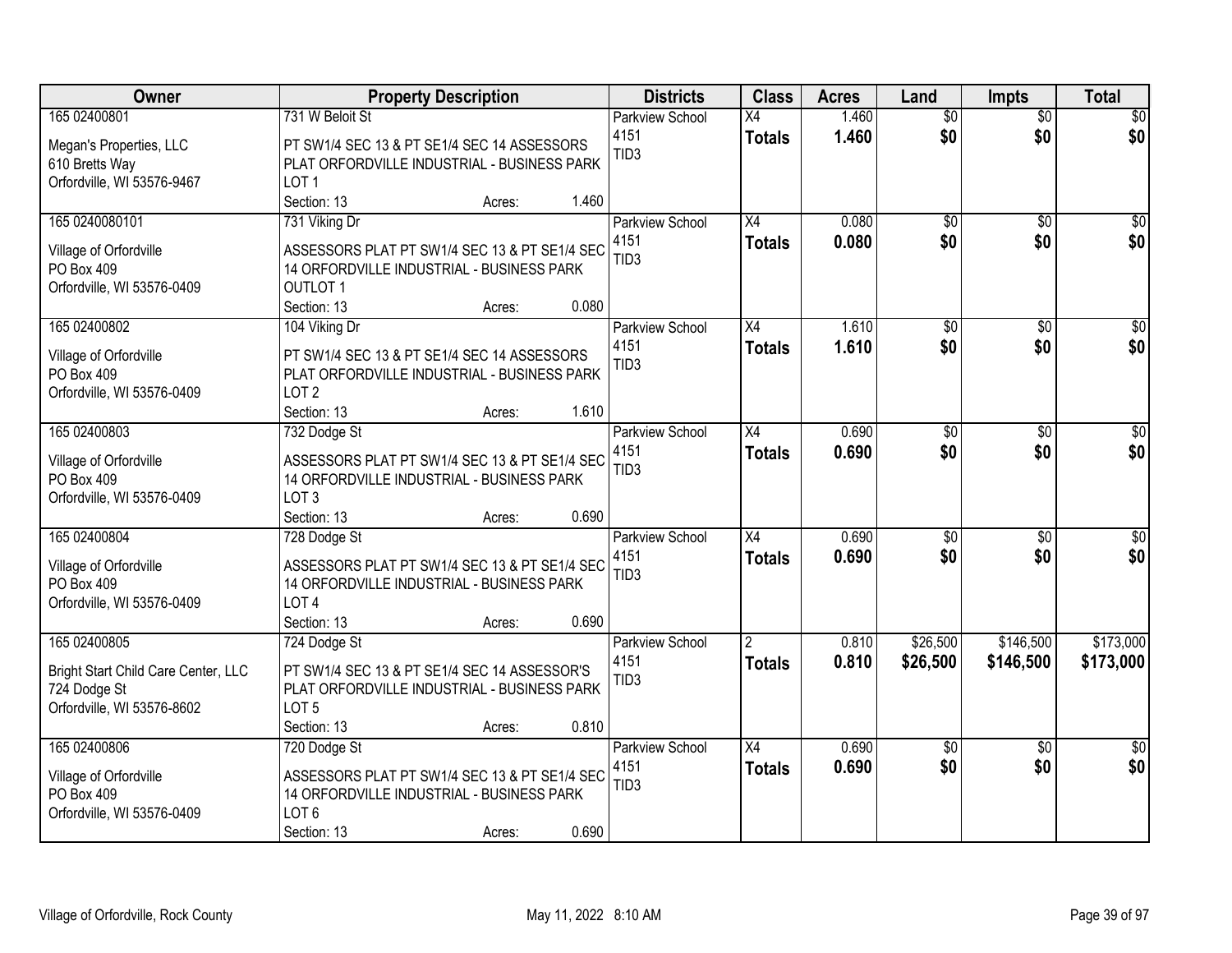| <b>Owner</b>                                        | <b>Property Description</b>                                                                |                 | <b>Districts</b>       | <b>Class</b>   | <b>Acres</b> | Land     | <b>Impts</b>    | <b>Total</b> |
|-----------------------------------------------------|--------------------------------------------------------------------------------------------|-----------------|------------------------|----------------|--------------|----------|-----------------|--------------|
| 165 02400807                                        | 717 Genesis Dr                                                                             |                 | <b>Parkview School</b> |                | 0.750        | \$24,500 | \$197,900       | \$222,400    |
| Daniel J. Mueller                                   | PT SW1/4 SEC 13 & PT SE1/4 SEC 14 ASSR PLAT                                                |                 | 4151                   | <b>Totals</b>  | 0.750        | \$24,500 | \$197,900       | \$222,400    |
| Lori Mueller                                        | ORFORDVILLE INDUSTRIAL - BUSINESS PARK LOT 7                                               |                 | TID <sub>3</sub>       |                |              |          |                 |              |
| 717 Genesis Dr                                      |                                                                                            |                 |                        |                |              |          |                 |              |
| Orfordville, WI 53576-8777                          | Section: 13                                                                                | 0.750<br>Acres: |                        |                |              |          |                 |              |
| 165 02400808                                        | 721 Genesis Dr                                                                             |                 | <b>Parkview School</b> | $\overline{2}$ | 0.750        | \$24,500 | \$188,200       | \$212,700    |
| Kos Investments, LLC                                | PT SW1/4 SEC 13 & PT SE1/4 SEC 14 ASSESSOR'S                                               |                 | 4151                   | <b>Totals</b>  | 0.750        | \$24,500 | \$188,200       | \$212,700    |
| 2620 N County Rd H                                  | PLAT ORFORDVILLE INDUSTRIAL - BUSINESS PARK                                                |                 | TID <sub>3</sub>       |                |              |          |                 |              |
| Janesvillle, WI 53548-8749                          | LOT <sub>8</sub>                                                                           |                 |                        |                |              |          |                 |              |
|                                                     | Section: 13                                                                                | 0.750<br>Acres: |                        |                |              |          |                 |              |
| 165 02400809                                        | 727 Genesis Dr                                                                             |                 | Parkview School        | $\overline{2}$ | 0.730        | \$24,000 | \$153,400       | \$177,400    |
|                                                     | PT SW1/4 SEC 13 & PT SE1/4 SEC 14 ASSR PLT                                                 |                 | 4151                   | <b>Totals</b>  | 0.730        | \$24,000 | \$153,400       | \$177,400    |
| Donald A. Bomkamp<br>10308 W Orfordville Hanover Rd | ORFORDVILLE INDUSTRIAL - BUSINESS PARK LOT 9                                               |                 | TID <sub>3</sub>       |                |              |          |                 |              |
| Orfordville, WI 53576-9446                          |                                                                                            |                 |                        |                |              |          |                 |              |
|                                                     | Section: 13                                                                                | 0.730<br>Acres: |                        |                |              |          |                 |              |
| 165 02400810                                        | 733 Genesis Dr                                                                             |                 | <b>Parkview School</b> | X4             | 0.740        | \$0      | \$0             | \$0          |
|                                                     |                                                                                            |                 | 4151                   | <b>Totals</b>  | 0.740        | \$0      | \$0             | \$0          |
| Village of Orfordville<br>PO Box 409                | ASSESSORS PLAT PT SW1/4 SEC 13 & PT SE1/4 SEC<br>14 ORFORDVILLE INDUSTRIAL - BUSINESS PARK |                 | TID <sub>3</sub>       |                |              |          |                 |              |
| Orfordville, WI 53576-0409                          | <b>LOT 10</b>                                                                              |                 |                        |                |              |          |                 |              |
|                                                     | Section: 13                                                                                | 0.740<br>Acres: |                        |                |              |          |                 |              |
| 165 02400811                                        | 737 Genesis Dr                                                                             |                 | Parkview School        | $\overline{2}$ | 1.280        | \$41,500 | \$292,800       | \$334,300    |
|                                                     |                                                                                            |                 | 4151                   | <b>Totals</b>  | 1.280        | \$41,500 | \$292,800       | \$334,300    |
| Megan's Properties, LLC                             | PT SW1/4 SEC 13 & PT SE1/4 SEC 14 ASSR PLAT                                                |                 | TID <sub>3</sub>       |                |              |          |                 |              |
| 610 Bretts Way                                      | ORFORDVILLE INDUSTRIAL - BUSINESS PARK LOT                                                 |                 |                        |                |              |          |                 |              |
| Orfordville, WI 53576-9467                          | 11<br>Section: 13                                                                          | 1.280           |                        |                |              |          |                 |              |
| 165 02400812                                        | 743 Genesis Dr                                                                             | Acres:          | Parkview School        | $\overline{2}$ | 1.980        | \$64,500 | $\overline{50}$ | \$64,500     |
|                                                     |                                                                                            |                 | 4151                   |                | 1.980        | \$64,500 | \$0             | \$64,500     |
| Mbnab LLC                                           | PT SE1/4 SEC 14 & PT SW1/4 SEC 13 ASSESSORS                                                |                 | TID <sub>3</sub>       | <b>Totals</b>  |              |          |                 |              |
| N7627 Pleasant Point Cir                            | PLAT ORFORDVILLE INDUSTRIAL - BUSINESS PARK                                                |                 |                        |                |              |          |                 |              |
| Elkhorn, WI 53121-2739                              | <b>LOT 12</b>                                                                              |                 |                        |                |              |          |                 |              |
|                                                     | Section: 14                                                                                | 1.980<br>Acres: |                        |                |              |          |                 |              |
| 165 02400813                                        | 214 Viking Dr                                                                              |                 | <b>Parkview School</b> | $\overline{2}$ | 1.970        | \$64,500 | \$452,000       | \$516,500    |
| Salvatore Mazzarisi                                 | PT SW1/4 SEC 13 & PT SE1/4 SEC 14 AP                                                       |                 | 4151                   | <b>Totals</b>  | 1.970        | \$64,500 | \$452,000       | \$516,500    |
| 605 E Rime St                                       | ORFORDVILLE INDUSTRIAL BUSINESS PARK LOTS                                                  |                 | TID <sub>3</sub>       |                |              |          |                 |              |
| Orfordville, WI 53576-8797                          | 13&14 CERTIFIED SURVEY MAP #1875663 VOL 33 PC                                              |                 |                        |                |              |          |                 |              |
|                                                     | Section: 13                                                                                | 1.970<br>Acres: |                        |                |              |          |                 |              |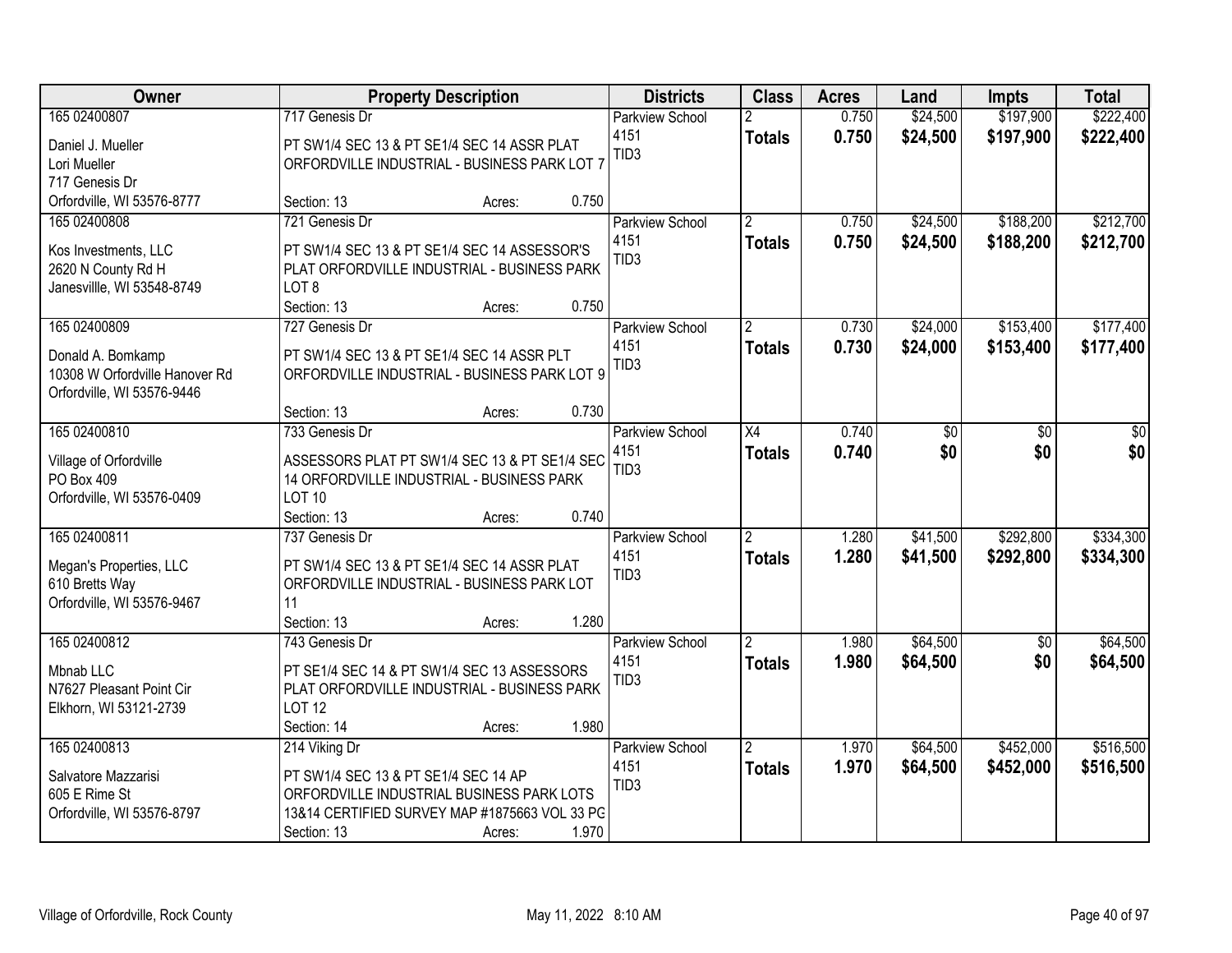| Owner                                                                                                    |                                                                                                                                | <b>Property Description</b> |                | <b>Districts</b>                                   | <b>Class</b>  | <b>Acres</b>   | Land                 | <b>Impts</b>           | <b>Total</b>           |
|----------------------------------------------------------------------------------------------------------|--------------------------------------------------------------------------------------------------------------------------------|-----------------------------|----------------|----------------------------------------------------|---------------|----------------|----------------------|------------------------|------------------------|
| 165 02400815<br>Sollberger Enterprises, LLC<br>9748 N Riley Rd<br>Evansville, WI 53536-8855              | 735 Dodge St<br>PT SW1/4 SEC 13 & PT SE1/4 SEC 14 ASSESSOR'S<br>PLAT ORFORDVILLE INDUSTRIAL - BUSINESS PARK<br><b>LOT 15</b>   |                             |                | <b>Parkview School</b><br>4151<br>TID <sub>3</sub> | <b>Totals</b> | 1.100<br>1.100 | \$36,000<br>\$36,000 | \$64,500<br>\$64,500   | \$100,500<br>\$100,500 |
| 165 024010<br>Marlene A Meinert Revocable Trust<br>420 E Church St<br>Orfordville, WI 53576-9634         | Section: 13<br>420 Church St<br>PT SW1/4 SW1/4 SEC 18 & PT NW1/4 NW1/4 SEC 19<br>PAULSON'S ADDITION LOT 1 BLK 1                | Acres:                      | 1.100          | <b>Parkview School</b><br>4151                     | <b>Totals</b> | 0.344<br>0.344 | \$11,500<br>\$11,500 | \$94,000<br>\$94,000   | \$105,500<br>\$105,500 |
| 165 024011<br>Russell A. Lund<br>Lynette A. Lund<br>PO Box 54<br>Orfordville, WI 53576-0054              | Section: 18<br>419 Church St<br>PT SW1/4 SW1/4 SEC 18 & PT NW1/4 NW1/4 SEC 19<br>PAULSON'S ADDITION LOT 1 BLK 2<br>Section: 18 | Acres:<br>Acres:            | 0.344<br>0.344 | Parkview School<br>4151                            | <b>Totals</b> | 0.344<br>0.344 | \$11,500<br>\$11,500 | \$122,000<br>\$122,000 | \$133,500<br>\$133,500 |
| 165 024012<br>Robert L. Cuellar<br>Janice L. Cuellar<br>503 E Church St<br>Orfordville, WI 53576-9450    | 503 E Church St<br>PT SW1/4 SW1/4 SEC 18 & PT NW1/4 NW1/4 SEC 19<br>PAULSON'S ADDITION LOTS 1 & 2 BLK 3<br>Section: 18         | Acres:                      | 0.333          | <b>Parkview School</b><br>4151                     | <b>Totals</b> | 0.333<br>0.333 | \$11,000<br>\$11,000 | \$136,000<br>\$136,000 | \$147,000<br>\$147,000 |
| 165 024014<br>Derek A. Marcellus<br>Andrea J. Marcellus<br>507 E Church St<br>Orfordville, WI 53576-9450 | 509 E Church St<br>PT SW1/4 SW1/4 SEC 18 & PT NW1/4 NW1/4 SEC 19<br>PAULSON'S ADDITION LOT 3 BLK 3<br>Section: 18              | Acres:                      | 0.351          | Parkview School<br>4151                            | <b>Totals</b> | 0.351<br>0.351 | \$11,500<br>\$11,500 | \$127,500<br>\$127,500 | \$139,000<br>\$139,000 |
| 165 024015<br><b>Ashley Cox</b><br>Megan Cox<br>201 Cherry Ln<br>Orfordville, WI 53576-9590              | 201 Cherry Ln<br>PT SW1/4 SW1/4 SEC 18 & PT NW1/4 NW1/4 SEC 19<br>PAULSON'S ADDITION LOT 4 BLK 3<br>Section: 18                | Acres:                      | 0.341          | <b>Parkview School</b><br>4151                     | <b>Totals</b> | 0.341<br>0.341 | \$11,000<br>\$11,000 | \$153,500<br>\$153,500 | \$164,500<br>\$164,500 |
| 165 024016<br>Kara A. Sankey<br>203 Cherry Ln<br>Orfordville, WI 53576-9590                              | 203 Cherry Ln<br>PT SW1/4 SW1/4 SEC 18 PT NW1/4 NW1/4 SEC 19<br>PAULSON'S ADDITION LOTS 5 & 6 BLK 3<br>Section: 18             | Acres:                      | 0.745          | <b>Parkview School</b><br>4151                     | <b>Totals</b> | 0.745<br>0.745 | \$18,500<br>\$18,500 | \$148,000<br>\$148,000 | \$166,500<br>\$166,500 |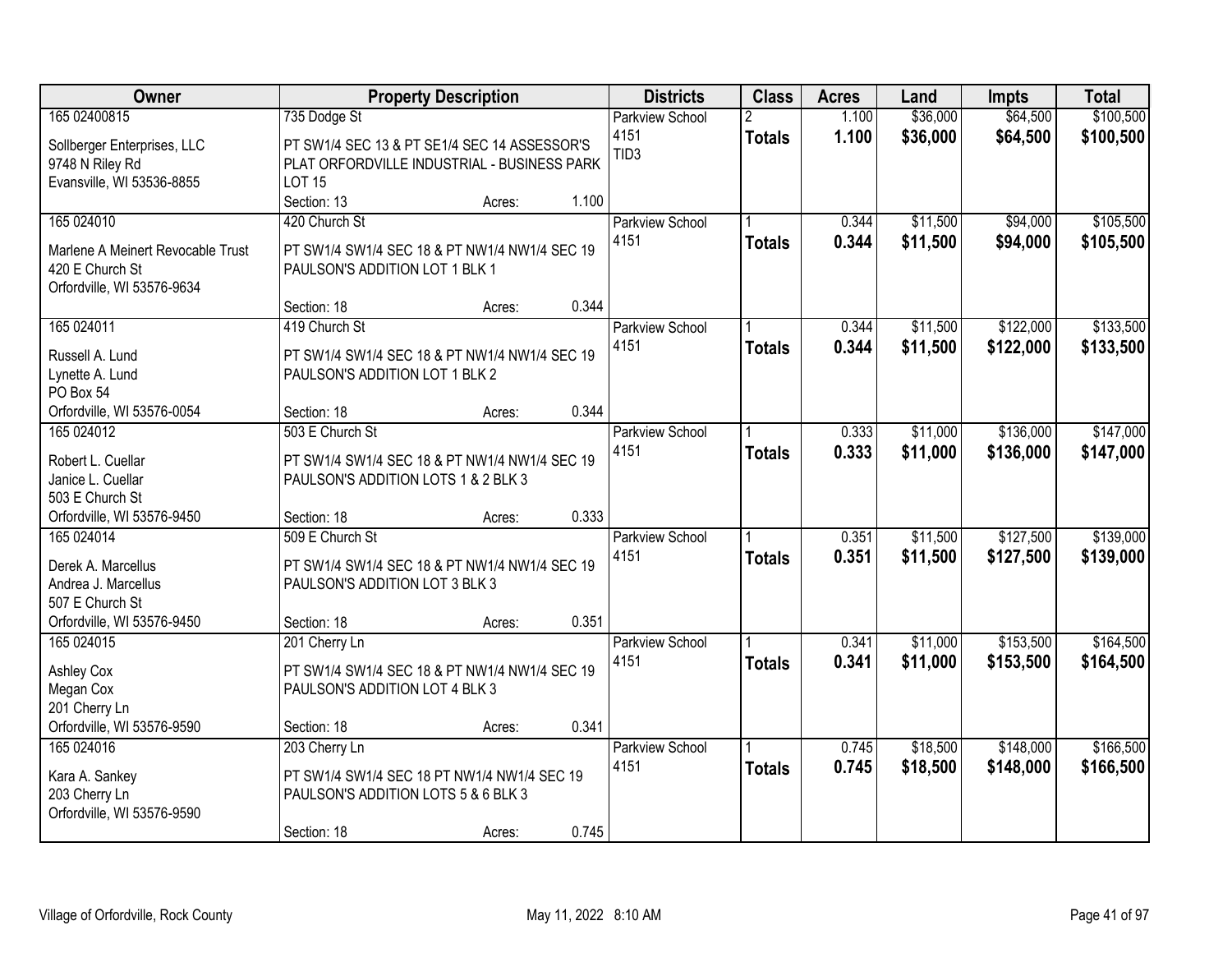| Owner                                         |                                                                  | <b>Property Description</b> |       | <b>Districts</b>               | <b>Class</b>  | <b>Acres</b>   | Land                 | <b>Impts</b>           | <b>Total</b>           |
|-----------------------------------------------|------------------------------------------------------------------|-----------------------------|-------|--------------------------------|---------------|----------------|----------------------|------------------------|------------------------|
| 165 024018<br>Jason D. Augustine              | 502 E Church St<br>PT SW1/4 SW1/4 SEC 18 & PT NW1/4 NW1/4 SEC 19 |                             |       | <b>Parkview School</b><br>4151 | <b>Totals</b> | 0.344<br>0.344 | \$11,500<br>\$11,500 | \$108,500<br>\$108,500 | \$120,000<br>\$120,000 |
| 502 E Church St<br>Orfordville, WI 53576-9449 | PAULSON'S ADDITION LOT 1 BLK 4                                   |                             |       |                                |               |                |                      |                        |                        |
|                                               | Section: 18                                                      | Acres:                      | 0.344 |                                |               |                |                      |                        |                        |
| 165 024019                                    | 508 E Church St                                                  |                             |       | <b>Parkview School</b>         |               | 0.596          | \$15,500             | \$153,500              | \$169,000              |
| Dawn M. Swenson                               | PT SW1/4 SW1/4 SEC 18 & PT NW1/4 NW1/4 SEC 19                    |                             |       | 4151                           | <b>Totals</b> | 0.596          | \$15,500             | \$153,500              | \$169,000              |
| 508 E Church St                               | PAULSON'S ADDITION LOTS 2 & 3 BLK 4                              |                             |       |                                |               |                |                      |                        |                        |
| Orfordville, WI 53576-9449                    |                                                                  |                             |       |                                |               |                |                      |                        |                        |
|                                               | Section: 18                                                      | Acres:                      | 0.596 |                                |               |                |                      |                        |                        |
| 165 024021                                    | 510 E Church St                                                  |                             |       | Parkview School                |               | 0.310          | \$10,500             | \$119,500              | \$130,000              |
| Matthew J. Olsen                              | PT SW1/4 SW1/4 SEC 18 & PT NW1/4 NW1/4 SEC 19                    |                             |       | 4151                           | <b>Totals</b> | 0.310          | \$10,500             | \$119,500              | \$130,000              |
| Jacqueline J. Olsen                           | PAULSON'S ADDITION LOT 4 BLK 4                                   |                             |       |                                |               |                |                      |                        |                        |
| 510 E Church St                               |                                                                  |                             |       |                                |               |                |                      |                        |                        |
| Orfordville, WI 53576-9449                    | Section: 18                                                      | Acres:                      | 0.310 |                                |               |                |                      |                        |                        |
| 165 024022                                    | 512 E Church St                                                  |                             |       | Parkview School                |               | 0.344          | \$11,500             | \$143,500              | \$155,000              |
| John D. Williams                              | PT SW1/4 SW1/4 SEC 18 & PT NW1/4 NW1/4 SEC 19                    |                             |       | 4151                           | <b>Totals</b> | 0.344          | \$11,500             | \$143,500              | \$155,000              |
| Kristen Z. Williams                           | PAULSON'S ADDITION LOT 5 BLK 4                                   |                             |       |                                |               |                |                      |                        |                        |
| 226 Clover Ln                                 |                                                                  |                             |       |                                |               |                |                      |                        |                        |
| Janesville, WI 53548-8430                     | Section: 18                                                      | Acres:                      | 0.344 |                                |               |                |                      |                        |                        |
| 165 024023                                    | 608 E Church St                                                  |                             |       | <b>Parkview School</b>         |               | 0.310          | \$10,500             | \$128,000              | \$138,500              |
| Lindsey R. Ihus                               | PT SW1/4 SW1/4 SEC 18 & PT NW1/4 NW1/4 SEC 19                    |                             |       | 4151                           | <b>Totals</b> | 0.310          | \$10,500             | \$128,000              | \$138,500              |
| 608 E Church St                               | PAULSON'S ADDITION LOT 1 BLK 5                                   |                             |       |                                |               |                |                      |                        |                        |
| Orfordville, WI 53576-9621                    |                                                                  |                             |       |                                |               |                |                      |                        |                        |
|                                               | Section: 18                                                      | Acres:                      | 0.310 |                                |               |                |                      |                        |                        |
| 165 024024                                    | 610 E Church St                                                  |                             |       | <b>Parkview School</b>         |               | 0.409          | \$12,500             | \$130,000              | \$142,500              |
| Matthew J. Grenawalt                          | PT SW1/4 SW1/4 SEC 18 & PT NW1/4 NW1/4 SEC 19                    |                             |       | 4151                           | <b>Totals</b> | 0.409          | \$12,500             | \$130,000              | \$142,500              |
| Darla K. Grenawalt                            | PAULSON'S ADDITION LOT 2 BLK 5                                   |                             |       |                                |               |                |                      |                        |                        |
| 610 E Church St                               |                                                                  |                             |       |                                |               |                |                      |                        |                        |
| Orfordville, WI 53576-9621                    | Section: 18                                                      | Acres:                      | 0.409 |                                |               |                |                      |                        |                        |
| 165 024025                                    | 612 E Church St                                                  |                             |       | <b>Parkview School</b>         |               | 0.357          | \$11,500             | \$173,000              | \$184,500              |
| Michael C. Eggleston                          | PT SW1/4 SW1/4 SEC 18 & PT NW1/4 NW1/4 SEC 19                    |                             |       | 4151                           | <b>Totals</b> | 0.357          | \$11,500             | \$173,000              | \$184,500              |
| Cheryl L. Eggleston                           | PAULSON'S ADDITION LOT 3 BLK 5                                   |                             |       |                                |               |                |                      |                        |                        |
| 612 E Church St                               |                                                                  |                             |       |                                |               |                |                      |                        |                        |
| Orfordville, WI 53576-9621                    | Section: 18                                                      | Acres:                      | 0.357 |                                |               |                |                      |                        |                        |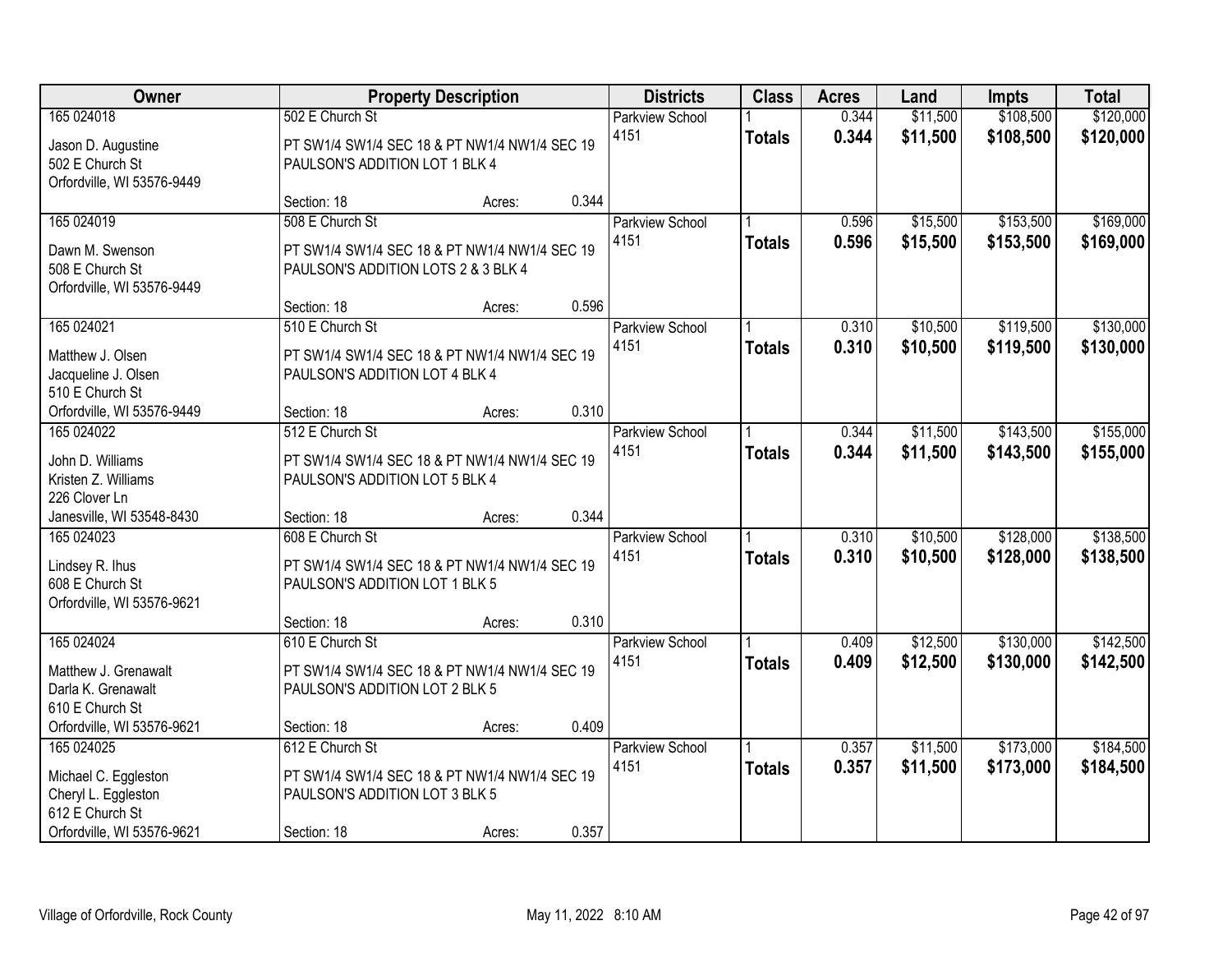| Owner                                                                                                  |                                                                                                                     | <b>Property Description</b> |       | <b>Districts</b>               | <b>Class</b>  | <b>Acres</b>   | Land                 | <b>Impts</b>           | <b>Total</b>           |
|--------------------------------------------------------------------------------------------------------|---------------------------------------------------------------------------------------------------------------------|-----------------------------|-------|--------------------------------|---------------|----------------|----------------------|------------------------|------------------------|
| 165 024026<br>Steven W. Andrews<br>Betty L. Andrews                                                    | 614 E Church St<br>PT SW1/4 SW1/4 SEC 18 & PT NW1/4 NW1/4 SEC 19<br>PAULSON'S ADDITION LOT 4 BLK 5                  |                             |       | <b>Parkview School</b><br>4151 | <b>Totals</b> | 0.337<br>0.337 | \$11,000<br>\$11,000 | \$103,500<br>\$103,500 | \$114,500<br>\$114,500 |
| 614 E Church St<br>Orfordville, WI 53576-9621                                                          | Section: 18                                                                                                         | Acres:                      | 0.337 |                                |               |                |                      |                        |                        |
| 165 024027<br>Terry C. Morris<br>Zondra D. Morris<br>601 E Church St                                   | 601 E Church St<br>PT SW1/4 SW1/4 SEC 18 & PT NW1/4 NW1/4 SEC 19<br>PAULSON'S ADDITION LOT 1 BLK 6                  |                             |       | <b>Parkview School</b><br>4151 | <b>Totals</b> | 0.379<br>0.379 | \$12,000<br>\$12,000 | \$143,500<br>\$143,500 | \$155,500<br>\$155,500 |
| Orfordville, WI 53576-9622<br>165 02402701                                                             | Section: 18<br>202 Cherry Ln                                                                                        | Acres:                      | 0.379 | Parkview School                |               | 0.379          | \$12,000             | \$151,000              | \$163,000              |
| Keith B. Urban<br>Shannon B. Urban<br>202 Cherry Ln                                                    | PT SW1/4 SW1/4 SEC 18 & PT NW1/4 NW1/4 SEC 19<br>PAULSON'S ADDITION LOT 2 BLK 6                                     |                             |       | 4151                           | <b>Totals</b> | 0.379          | \$12,000             | \$151,000              | \$163,000              |
| Orfordville, WI 53576-8600                                                                             | Section: 18                                                                                                         | Acres:                      | 0.379 |                                |               |                |                      |                        |                        |
| 165 024029<br>Stenhouse Properties LLC<br>4902 Woodburn Dr<br>Madison, WI 53711-1348                   | 606 Colby Dr<br>PT SW1/4 SW1/4 SEC 18 & PT NW1/4 NW1/4 SEC 19<br>PAULSON'S ADDITION LOT 3 BLK 6                     |                             |       | Parkview School<br>4151        | <b>Totals</b> | 0.293<br>0.293 | \$10,500<br>\$10,500 | \$112,500<br>\$112,500 | \$123,000<br>\$123,000 |
|                                                                                                        | Section: 18                                                                                                         | Acres:                      | 0.293 |                                |               |                |                      |                        |                        |
| 165 024030<br>Timothy G. Luedtke<br>Louise A. Luedtke<br>605 E Church St<br>Orfordville, WI 53576-9622 | 605 E Church St<br>PT SW1/4 SW1/4 SEC 18 & PT NW1/4 NW1/4 SEC 19<br>PAULSON'S ADDITION LOT 4 BLK 6<br>Section: 18   | Acres:                      | 0.293 | <b>Parkview School</b><br>4151 | <b>Totals</b> | 0.293<br>0.293 | \$10,500<br>\$10,500 | \$146,000<br>\$146,000 | \$156,500<br>\$156,500 |
| 165 024031<br>Kyle B. Murray                                                                           | 607 E Church St<br>PT SW1/4 SW1/4 SEC 18 & PT NW1/4 NW1/4 SEC 19                                                    |                             |       | Parkview School<br>4151        | <b>Totals</b> | 0.293<br>0.293 | \$10,500<br>\$10,500 | \$162,000<br>\$162,000 | \$172,500<br>\$172,500 |
| Melissa M. Murray<br>607 E Church St<br>Orfordville, WI 53576-9622                                     | PAULSON'S ADDITION LOT 5 BLK 6<br>Section: 18                                                                       | Acres:                      | 0.293 |                                |               |                |                      |                        |                        |
| 165 024032<br>Kerry Knutson<br>Dawn Knutson<br>608 Colby Dr<br>Orfordville, WI 53576-9589              | 608 Colby Dr<br>PT SW1/4 SW1/4 SEC 18 & PT NW1/4 NW1/4 SEC 19<br>PAULSON'S ADDITION LOTS 6 & 7 BLK 6<br>Section: 18 | Acres:                      | 0.293 | <b>Parkview School</b><br>4151 | <b>Totals</b> | 0.293<br>0.293 | \$10,500<br>\$10,500 | \$121,000<br>\$121,000 | \$131,500<br>\$131,500 |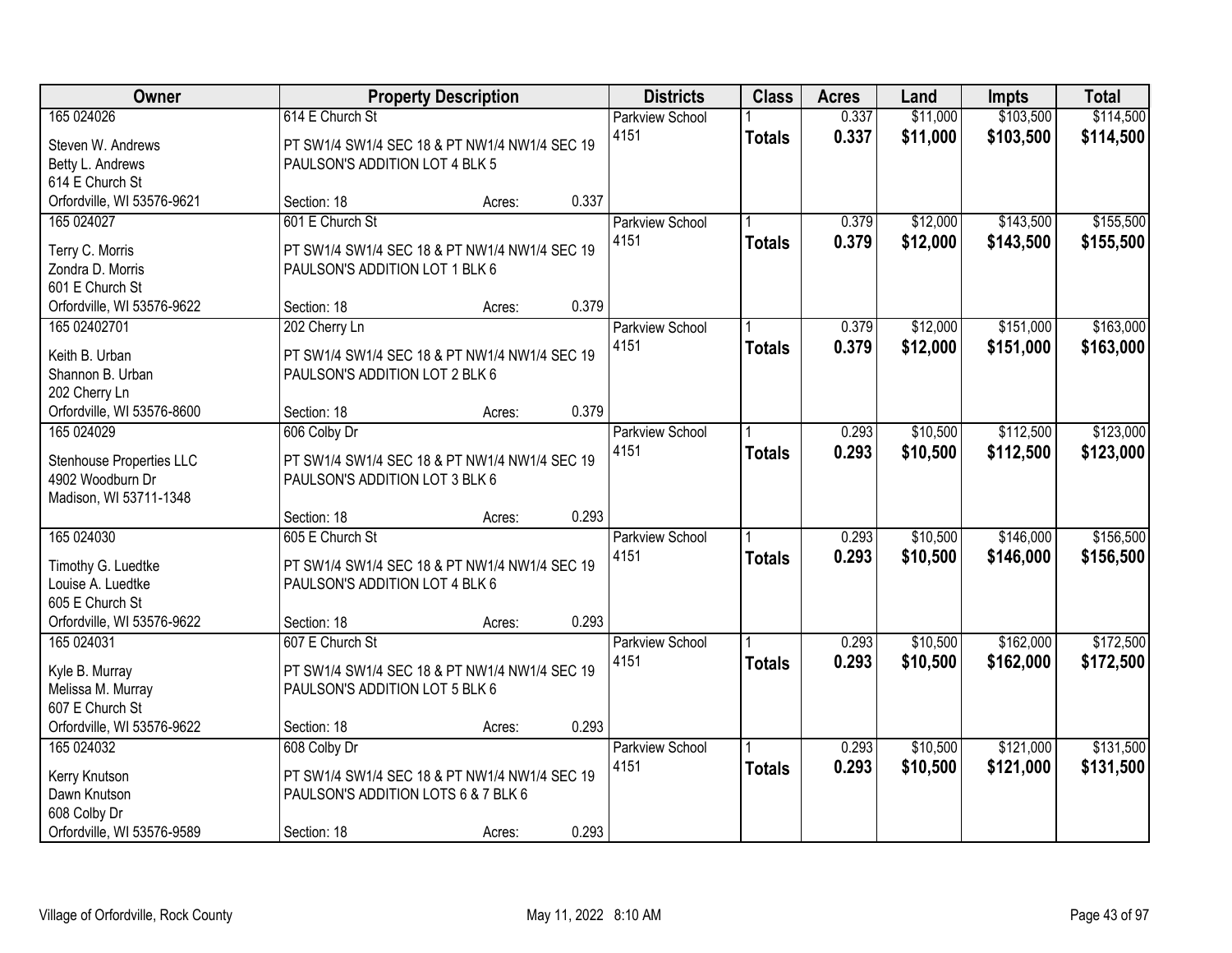| Owner                            |                                       | <b>Property Description</b>                   |       | <b>Districts</b>       | <b>Class</b>  | <b>Acres</b> | Land     | <b>Impts</b> | <b>Total</b> |
|----------------------------------|---------------------------------------|-----------------------------------------------|-------|------------------------|---------------|--------------|----------|--------------|--------------|
| 165 024034                       | 609 E Church St                       |                                               |       | <b>Parkview School</b> |               | 0.293        | \$10,500 | \$185,500    | \$196,000    |
| Benjamin F. Koch et al           |                                       | PT SW1/4 SW1/4 SEC 18 & PT NW1/4 NW1/4 SEC 19 |       | 4151                   | <b>Totals</b> | 0.293        | \$10,500 | \$185,500    | \$196,000    |
| 609 E Church St                  | PAULSON'S ADDITION LOT 8 BLK 6        |                                               |       |                        |               |              |          |              |              |
| Orfordville, WI 53576-9622       |                                       |                                               |       |                        |               |              |          |              |              |
|                                  | Section: 18                           | Acres:                                        | 0.293 |                        |               |              |          |              |              |
| 165 024035                       | 611 E Church St                       |                                               |       | <b>Parkview School</b> |               | 0.293        | \$10,500 | \$162,500    | \$173,000    |
| Patrick Abrahamson               |                                       | PT SW1/4 SW1/4 SEC 18 & PT NW1/4 NW1/4 SEC 19 |       | 4151                   | <b>Totals</b> | 0.293        | \$10,500 | \$162,500    | \$173,000    |
| Sara Abrahamson                  | PAULSON'S ADDITION LOT 9 BLK 6        |                                               |       |                        |               |              |          |              |              |
| 611 E Church St                  |                                       |                                               |       |                        |               |              |          |              |              |
| Orfordville, WI 53576-9622       | Section: 18                           | Acres:                                        | 0.293 |                        |               |              |          |              |              |
| 165 024037                       | 612 Colby Dr                          |                                               |       | Parkview School        |               | 0.585        | \$15,500 | \$193,000    | \$208,500    |
|                                  |                                       |                                               |       | 4151                   | <b>Totals</b> | 0.585        | \$15,500 | \$193,000    | \$208,500    |
| Dennis L. Muth<br>Denise M. Muth | PAULSON'S ADDITION LOTS 10 & 11 BLK 6 | PT SW1/4 SW1/4 SEC 18 & PT NW1/4 NW1/4 SEC 19 |       |                        |               |              |          |              |              |
| 612 Colby Dr                     |                                       |                                               |       |                        |               |              |          |              |              |
| Orfordville, WI 53576-9589       | Section: 18                           | Acres:                                        | 0.585 |                        |               |              |          |              |              |
| 165 024038                       | 613 E Church St                       |                                               |       | <b>Parkview School</b> |               | 0.413        | \$12,500 | \$153,500    | \$166,000    |
|                                  |                                       |                                               |       | 4151                   | <b>Totals</b> | 0.413        | \$12,500 | \$153,500    | \$166,000    |
| Donna J. Nolan                   |                                       | PT SW1/4 SW1/4 SEC 18 & PT NW1/4 NW1/4 SEC 19 |       |                        |               |              |          |              |              |
| PO Box 355                       |                                       | PAULSON'S ADDITION LOT 12 BLK 6 & SW1/2 VAC   |       |                        |               |              |          |              |              |
| Orfordville, WI 53576-0355       | JORDAN PL LY SE & ADJ TO LOT 12       |                                               |       |                        |               |              |          |              |              |
|                                  | Section: 18                           | Acres:                                        | 0.413 |                        |               |              |          |              |              |
| 165 024041                       | 601 Colby Dr                          |                                               |       | Parkview School        |               | 0.408        | \$12,500 | \$137,000    | \$149,500    |
| Tori L. Child                    |                                       | PT SW1/4 SW1/4 SEC 18 & PT NW1/4 NW1/4 SEC 19 |       | 4151                   | <b>Totals</b> | 0.408        | \$12,500 | \$137,000    | \$149,500    |
| Jeremy A. Tomlin                 | PAULSON'S ADDITION LOT 1 BLK 7        |                                               |       |                        |               |              |          |              |              |
| 601 Colby Dr                     |                                       |                                               |       |                        |               |              |          |              |              |
| Orfordville, WI 53576-9403       | Section: 18                           | Acres:                                        | 0.408 |                        |               |              |          |              |              |
| 165 024042                       | 605 Colby Dr                          |                                               |       | Parkview School        |               | 0.298        | \$10,500 | \$138,000    | \$148,500    |
| Dennis L. Francis                |                                       | PT SW1/4 SW1/4 SEC 18 & PT NW1/4 NW1/4 SEC 19 |       | 4151                   | <b>Totals</b> | 0.298        | \$10,500 | \$138,000    | \$148,500    |
| Barbara L. Francis               | PAULSON'S ADDITION LOT 2 BLK 7        |                                               |       |                        |               |              |          |              |              |
| 605 Colby Dr                     |                                       |                                               |       |                        |               |              |          |              |              |
| Orfordville, WI 53576-9403       | Section: 18                           | Acres:                                        | 0.298 |                        |               |              |          |              |              |
| 165 024043                       | 607 Colby Dr                          |                                               |       | Parkview School        |               | 0.343        | \$11,500 | \$154,000    | \$165,500    |
| Emerson Buchanan                 |                                       | PT SW1/4 SW1/4 SEC 18 & PT NW1/4 NW1/4 SEC 19 |       | 4151                   | <b>Totals</b> | 0.343        | \$11,500 | \$154,000    | \$165,500    |
| Erica Buchanan                   | PAULSON'S ADDITION LOT 3 BLK 7        |                                               |       |                        |               |              |          |              |              |
| 607 Colby Dr                     |                                       |                                               |       |                        |               |              |          |              |              |
| Orfordville, WI 53576-9403       | Section: 18                           | Acres:                                        | 0.343 |                        |               |              |          |              |              |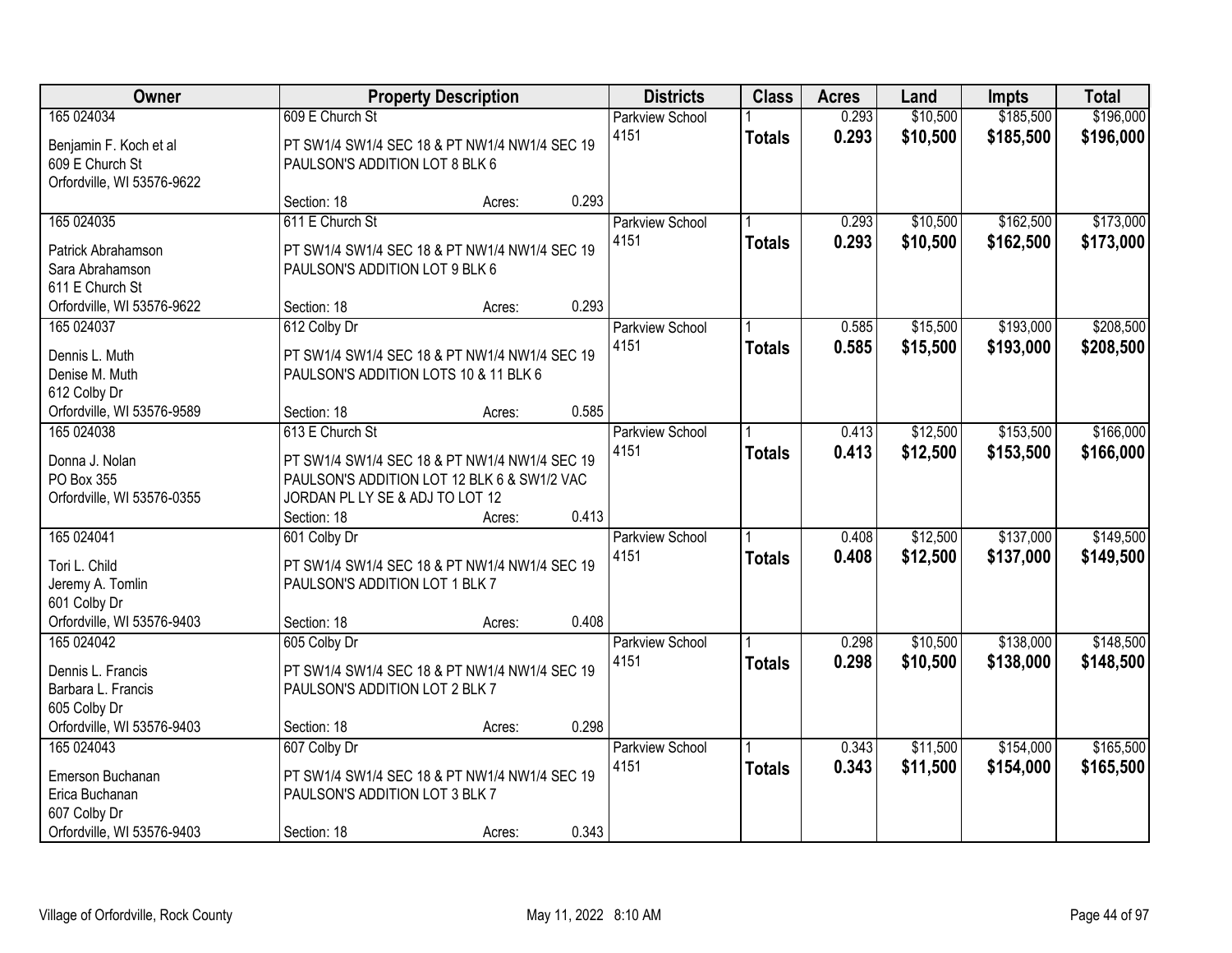| Owner                               |                                                                     | <b>Property Description</b> |       | <b>Districts</b>       | <b>Class</b>  | <b>Acres</b> | Land     | <b>Impts</b> | <b>Total</b> |
|-------------------------------------|---------------------------------------------------------------------|-----------------------------|-------|------------------------|---------------|--------------|----------|--------------|--------------|
| 165 024044                          | 609 Colby Dr                                                        |                             |       | <b>Parkview School</b> |               | 0.360        | \$11,500 | \$152,000    | \$163,500    |
| Thomas J. Pendell                   | PT SW1/4 SW1/4 SEC 18 & PT NW1/4 NW1/4 SEC 19                       |                             |       | 4151                   | <b>Totals</b> | 0.360        | \$11,500 | \$152,000    | \$163,500    |
| Haylee B. Pendell                   | PAULSON'S ADDITION LOT 4 BLK 7                                      |                             |       |                        |               |              |          |              |              |
| 609 Colby Dr                        |                                                                     |                             |       |                        |               |              |          |              |              |
| Orfordville, WI 53576-9403          | Section: 18                                                         | Acres:                      | 0.360 |                        |               |              |          |              |              |
| 165 025001                          | 417 W Beloit St                                                     |                             |       | <b>Parkview School</b> |               | 0.424        | \$10,500 | \$172,000    | \$182,500    |
| Jonathon M. Burge                   | PT SW1/4 TROSTEM'S ADD LOT 1                                        |                             |       | 4151                   | <b>Totals</b> | 0.424        | \$10,500 | \$172,000    | \$182,500    |
| 417 W Beloit St                     |                                                                     |                             |       |                        |               |              |          |              |              |
| Orfordville, WI 53576-9790          |                                                                     |                             |       |                        |               |              |          |              |              |
|                                     | Section: 13                                                         | Acres:                      | 0.424 |                        |               |              |          |              |              |
| 165 025002                          | 411 W Beloit St                                                     |                             |       | Parkview School        |               | 0.312        | \$8,500  | \$88,000     | \$96,500     |
|                                     |                                                                     |                             |       | 4151                   | <b>Totals</b> | 0.312        | \$8,500  | \$88,000     | \$96,500     |
| Kurt M. Fullmer                     | PT SW1/4 TROSTEM'S ADD PT LOTS 2 & 3 LY W OF                        |                             |       |                        |               |              |          |              |              |
| Ellen M. Fullmer<br>411 W Beloit St | LN EXT FROM PT 41.31' SE OF NW COR LOT 3 & 20'<br>W OF SW COR LOT 3 |                             |       |                        |               |              |          |              |              |
| Orfordville, WI 53576-9790          | Section: 13                                                         | Acres:                      | 0.312 |                        |               |              |          |              |              |
| 165 025003                          | 405 W Beloit St                                                     |                             |       | Parkview School        |               | 0.171        | \$5,000  | \$92,500     | \$97,500     |
|                                     |                                                                     |                             |       | 4151                   | <b>Totals</b> | 0.171        | \$5,000  | \$92,500     | \$97,500     |
| Patrick A. Grate                    | PT SW1/4 TROSTEM'S ADD PT LOTS 2, 3 & 4 AS                          |                             |       |                        |               |              |          |              |              |
| 405 W Beloit St                     | DESC IN VOL 120 PG 215 & EASEMENT ON PT LOTS                        |                             |       |                        |               |              |          |              |              |
| Orfordville, WI 53576-9790          | 2&3                                                                 |                             |       |                        |               |              |          |              |              |
|                                     | Section: 13                                                         | Acres:                      | 0.171 |                        |               |              |          |              |              |
| 165 025005                          | 403 W Beloit St                                                     |                             |       | Parkview School        |               | 0.292        | \$8,000  | \$84,500     | \$92,500     |
| Andrew D. Kloften                   | PT SW1/4 TROSTEM'S ADD PT LOTS 3 & 4 LY E OF                        |                             |       | 4151                   | <b>Totals</b> | 0.292        | \$8,000  | \$84,500     | \$92,500     |
| Amanda J. Kloften                   | LN EXT FROM PT 24.415' SE OF NW COR LOT 4 TO                        |                             |       |                        |               |              |          |              |              |
| 403 W Beloit St                     | PT 33' E OF SW COR LOT 3                                            |                             |       |                        |               |              |          |              |              |
| Orfordville, WI 53576-9790          | Section: 13                                                         | Acres:                      | 0.292 |                        |               |              |          |              |              |
| 165 025006                          | 302 W Brodhead St                                                   |                             |       | <b>Parkview School</b> |               | 0.254        | \$7,500  | \$89,500     | \$97,000     |
| Dennis Klemm Revocable Trust        | PT SW1/4 TROSTEM'S ADD LOT 5                                        |                             |       | 4151                   | <b>Totals</b> | 0.254        | \$7,500  | \$89,500     | \$97,000     |
| 2702 S Wyatt Rd                     |                                                                     |                             |       |                        |               |              |          |              |              |
| Orfordville, WI 53576-9771          |                                                                     |                             |       |                        |               |              |          |              |              |
|                                     | Section: 13                                                         | Acres:                      | 0.254 |                        |               |              |          |              |              |
| 165 025007                          | 304 W Brodhead St                                                   |                             |       | Parkview School        |               | 0.217        | \$6,500  | \$81,500     | \$88,000     |
| Donald R. Onsgard                   | PT SW1/4 TROSTEM'S ADD LOT 6                                        |                             |       | 4151                   | <b>Totals</b> | 0.217        | \$6,500  | \$81,500     | \$88,000     |
| PO Box 287                          |                                                                     |                             |       |                        |               |              |          |              |              |
| Northfield, MN 55057-0287           |                                                                     |                             |       |                        |               |              |          |              |              |
|                                     | Section: 13                                                         | Acres:                      | 0.217 |                        |               |              |          |              |              |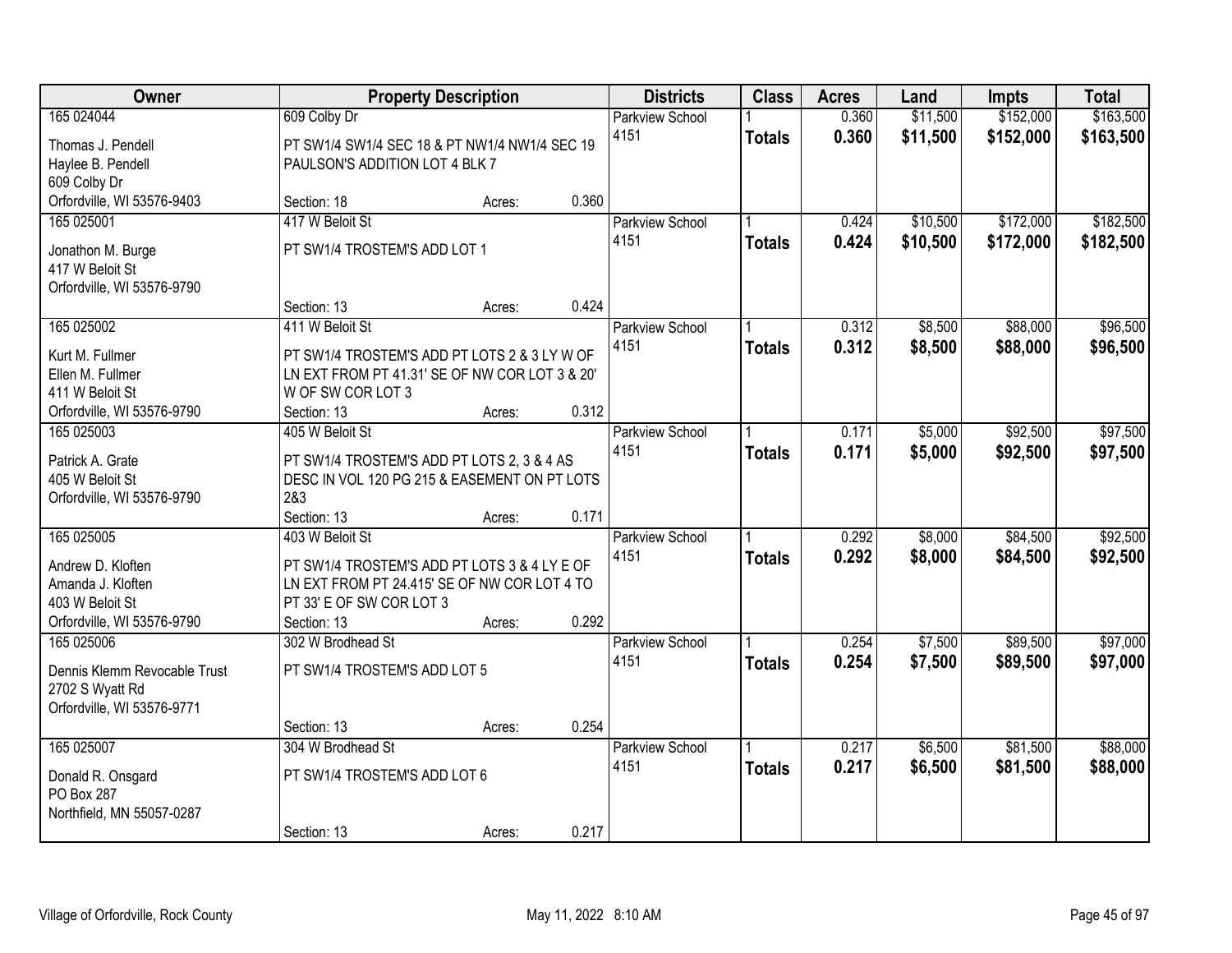| Owner                                                               |                                                                                         | <b>Property Description</b> |       | <b>Districts</b>        | <b>Class</b>   | <b>Acres</b>   | Land               | <b>Impts</b>         | <b>Total</b>           |
|---------------------------------------------------------------------|-----------------------------------------------------------------------------------------|-----------------------------|-------|-------------------------|----------------|----------------|--------------------|----------------------|------------------------|
| 165 0250071                                                         | 306 W Brodhead St                                                                       |                             |       | <b>Parkview School</b>  |                | 0.273          | \$8,000            | \$76,500             | \$84,500               |
| Sheryl L. Mahlum<br>306 W Brodhead St<br>Orfordville, WI 53576-9797 | PT SW1/4 TROSTEM'S ADD LOT 7 & E 5' LOT 8                                               |                             |       | 4151                    | <b>Totals</b>  | 0.273          | \$8,000            | \$76,500             | \$84,500               |
|                                                                     | Section: 13                                                                             | Acres:                      | 0.273 |                         |                |                |                    |                      |                        |
| 165 025009                                                          | 406 W Brodhead St                                                                       |                             |       | Parkview School<br>4151 | <b>Totals</b>  | 0.270<br>0.270 | \$8,000<br>\$8,000 | \$93,500<br>\$93,500 | \$101,500<br>\$101,500 |
| Mic-Man Properties, LLC<br>PO Box 263                               | SW1/4 PT SATERS ADD&AP OL26 CERTIFIED<br>SURVEY MAP #780818 VOL 2 PG 214-215 LOT 1 & PT |                             |       |                         |                |                |                    |                      |                        |
| Orfordville, WI 53573                                               | LOT 2 COM SW COR, N118.2', SE 5', S 117.76' TO POE                                      |                             |       |                         |                |                |                    |                      |                        |
|                                                                     | Section: 13                                                                             | Acres:                      | 0.270 |                         |                |                |                    |                      |                        |
| 165 0250092                                                         | 402 W Brodhead St                                                                       |                             |       | Parkview School         |                | 0.265          | \$8,000            | \$75,000             | \$83,000               |
| Jason M. Ryan                                                       | SW1/4 PT SATERS ADD & OL26 AP CERTIFIED                                                 |                             |       | 4151                    | <b>Totals</b>  | 0.265          | \$8,000            | \$75,000             | \$83,000               |
| Jeana E. Ryan                                                       | SURVEY MAP #780818 VOL 2 PG 214-215 LOT 2 (EXC                                          |                             |       |                         |                |                |                    |                      |                        |
| 514 Greenview                                                       | COM SW COR, N 118.20', SE 5', S 117.76' TO POB)                                         |                             |       |                         |                |                |                    |                      |                        |
| Monticello, WI 53570-9626                                           | Section: 13                                                                             | Acres:                      | 0.265 |                         |                |                |                    |                      |                        |
| 165 026001                                                          | Sater Dr                                                                                |                             |       | Parkview School         |                | 0.213          | \$3,500            | \$0                  | \$3,500                |
| Mic-Man Properties, LLC                                             | PT SW1/4 SATER'S ADDITION LOT 3                                                         |                             |       | 4151                    | <b>Totals</b>  | 0.213          | \$3,500            | \$0                  | \$3,500                |
| PO Box 263                                                          |                                                                                         |                             |       | TID <sub>3</sub>        |                |                |                    |                      |                        |
| Orfordville, WI 53573                                               |                                                                                         |                             |       |                         |                |                |                    |                      |                        |
|                                                                     | Section: 13                                                                             | Acres:                      | 0.213 |                         |                |                |                    |                      |                        |
| 165 026002                                                          | 408 W Brodhead St                                                                       |                             |       | Parkview School         |                | 0.203          | \$6,000            | \$42,000             | \$48,000               |
| Todd M. Suer                                                        | PT SW1/4 SATER'S ADDITION W 67' LOTS 1 & 2                                              |                             |       | 4151                    | <b>Totals</b>  | 0.203          | \$6,000            | \$42,000             | \$48,000               |
| Donna L. Suer                                                       |                                                                                         |                             |       |                         |                |                |                    |                      |                        |
| 2827 S State Rd 213                                                 |                                                                                         |                             |       |                         |                |                |                    |                      |                        |
| Orfordville, WI 53576-9783                                          | Section: 13                                                                             | Acres:                      | 0.203 |                         |                |                |                    |                      |                        |
| 165 02600301                                                        | 111 Sater Dr                                                                            |                             |       | Parkview School         | $\overline{2}$ | 1.060          | \$44,500           | \$555,500            | \$600,000              |
| Wisco Properties LLC Dba et al                                      | PT SE1/4 SW1/4 PT SATER'S ADD L4-8 CERTIFIED                                            |                             |       | 4151                    | <b>Totals</b>  | 1.060          | \$44,500           | \$555,500            | \$600,000              |
| c/o Erhardt Holding                                                 | SURVEY MAP #1892209 VOL 33 PG 337-339 LOT 1                                             |                             |       | TID <sub>3</sub>        |                |                |                    |                      |                        |
| PO Box 1483                                                         |                                                                                         |                             |       |                         |                |                |                    |                      |                        |
| Edmonds, WA 98020-1483                                              | Section: 13                                                                             | Acres:                      | 1.060 |                         |                |                |                    |                      |                        |
| 165 026008                                                          | 405 Gifford St                                                                          |                             |       | <b>Parkview School</b>  |                | 0.330          | \$9,000            | \$110,000            | \$119,000              |
| Jessica Rittenhouse                                                 | PT NE1/4 SOUTHSIDE ESTATES LOT 1                                                        |                             |       | 4151                    | <b>Totals</b>  | 0.330          | \$9,000            | \$110,000            | \$119,000              |
| Elizabeth Rittenhouse                                               |                                                                                         |                             |       |                         |                |                |                    |                      |                        |
| 405 Gifford St                                                      |                                                                                         |                             |       |                         |                |                |                    |                      |                        |
| Orfordville, WI 53576-9419                                          | Section: 24                                                                             | Acres:                      | 0.330 |                         |                |                |                    |                      |                        |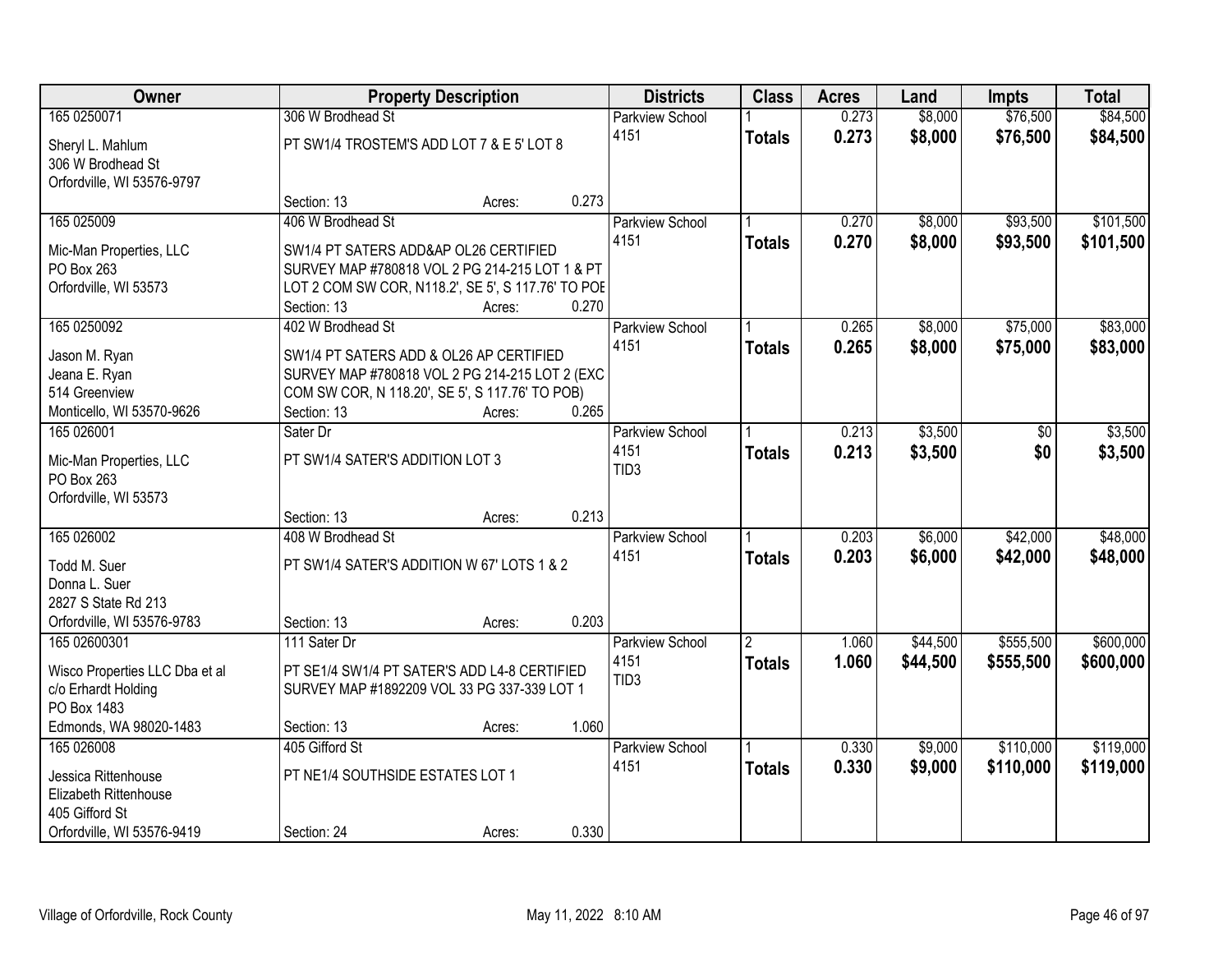| Owner                      |                                  | <b>Property Description</b> |       | <b>Districts</b>       | <b>Class</b>  | <b>Acres</b> | Land    | <b>Impts</b> | <b>Total</b> |
|----------------------------|----------------------------------|-----------------------------|-------|------------------------|---------------|--------------|---------|--------------|--------------|
| 165 0260081                | 407 Gifford St                   |                             |       | <b>Parkview School</b> |               | 0.330        | \$9,000 | \$109,000    | \$118,000    |
| Robert R. Matters          | PT NE1/4 SOUTHSIDE ESTATES LOT 2 |                             |       | 4151                   | <b>Totals</b> | 0.330        | \$9,000 | \$109,000    | \$118,000    |
| 407 Gifford St             |                                  |                             |       |                        |               |              |         |              |              |
| Orfordville, WI 53576-9419 |                                  |                             |       |                        |               |              |         |              |              |
|                            | Section: 24                      | Acres:                      | 0.330 |                        |               |              |         |              |              |
| 165 0260082                | 409 Gifford St                   |                             |       | <b>Parkview School</b> |               | 0.330        | \$9,000 | \$106,000    | \$115,000    |
| Robert E. Francis          | PT NE1/4 SOUTHSIDE ESTATES LOT 3 |                             |       | 4151                   | <b>Totals</b> | 0.330        | \$9,000 | \$106,000    | \$115,000    |
| Myrna M. Francis           |                                  |                             |       |                        |               |              |         |              |              |
| 409 Gifford St             |                                  |                             |       |                        |               |              |         |              |              |
| Orfordville, WI 53576-9419 | Section: 24                      | Acres:                      | 0.330 |                        |               |              |         |              |              |
| 165 0260083                | 411 Gifford St                   |                             |       | <b>Parkview School</b> |               | 0.362        | \$9,500 | \$140,000    | \$149,500    |
| Todd R. Bentley            | PT NE1/4 SOUTHSIDE ESTATES LOT 4 |                             |       | 4151                   | <b>Totals</b> | 0.362        | \$9,500 | \$140,000    | \$149,500    |
| Patrice M. Bentley         |                                  |                             |       |                        |               |              |         |              |              |
| 411 Gifford St             |                                  |                             |       |                        |               |              |         |              |              |
| Orfordville, WI 53576-9419 | Section: 24                      | Acres:                      | 0.362 |                        |               |              |         |              |              |
| 165 0260084                | 404 Gifford St                   |                             |       | Parkview School        |               | 0.316        | \$9,000 | \$93,500     | \$102,500    |
| Samuel Partlow             | PT NE1/4 SOUTHSIDE ESTATES LOT 5 |                             |       | 4151                   | <b>Totals</b> | 0.316        | \$9,000 | \$93,500     | \$102,500    |
| 404 Gifford St             |                                  |                             |       |                        |               |              |         |              |              |
| Orfordville, WI 53576-9419 |                                  |                             |       |                        |               |              |         |              |              |
|                            | Section: 24                      | Acres:                      | 0.316 |                        |               |              |         |              |              |
| 165 0260085                | 406 Gifford St                   |                             |       | Parkview School        |               | 0.316        | \$9,000 | \$105,000    | \$114,000    |
| Gregory A. Kelly           | PT NE1/4 SOUTHSIDE ESTATES LOT 6 |                             |       | 4151                   | <b>Totals</b> | 0.316        | \$9,000 | \$105,000    | \$114,000    |
| 406 Gifford St             |                                  |                             |       |                        |               |              |         |              |              |
| Orfordville, WI 53576-9419 |                                  |                             |       |                        |               |              |         |              |              |
|                            | Section: 24                      | Acres:                      | 0.316 |                        |               |              |         |              |              |
| 165 0260086                | 408 Gifford St                   |                             |       | Parkview School        |               | 0.316        | \$9,000 | \$110,500    | \$119,500    |
| James C. Berka             | PT NE1/4 SOUTHSIDE ESTATES LOT 7 |                             |       | 4151                   | <b>Totals</b> | 0.316        | \$9,000 | \$110,500    | \$119,500    |
| Adelina M. Zamora          |                                  |                             |       |                        |               |              |         |              |              |
| 408 Gifford St             |                                  |                             |       |                        |               |              |         |              |              |
| Orfordville, WI 53576-9419 | Section: 24                      | Acres:                      | 0.316 |                        |               |              |         |              |              |
| 165 0260087                | 403 Olson Dr                     |                             |       | <b>Parkview School</b> |               | 0.351        | \$9,500 | \$133,500    | \$143,000    |
| Randal W. Dailey           | PT NE1/4 SOUTHSIDE ESTATES LOT 8 |                             |       | 4151                   | <b>Totals</b> | 0.351        | \$9,500 | \$133,500    | \$143,000    |
| Sue Y. Dailey              |                                  |                             |       |                        |               |              |         |              |              |
| 403 Olson Dr               |                                  |                             |       |                        |               |              |         |              |              |
| Orfordville, WI 53576-8741 | Section: 24                      | Acres:                      | 0.351 |                        |               |              |         |              |              |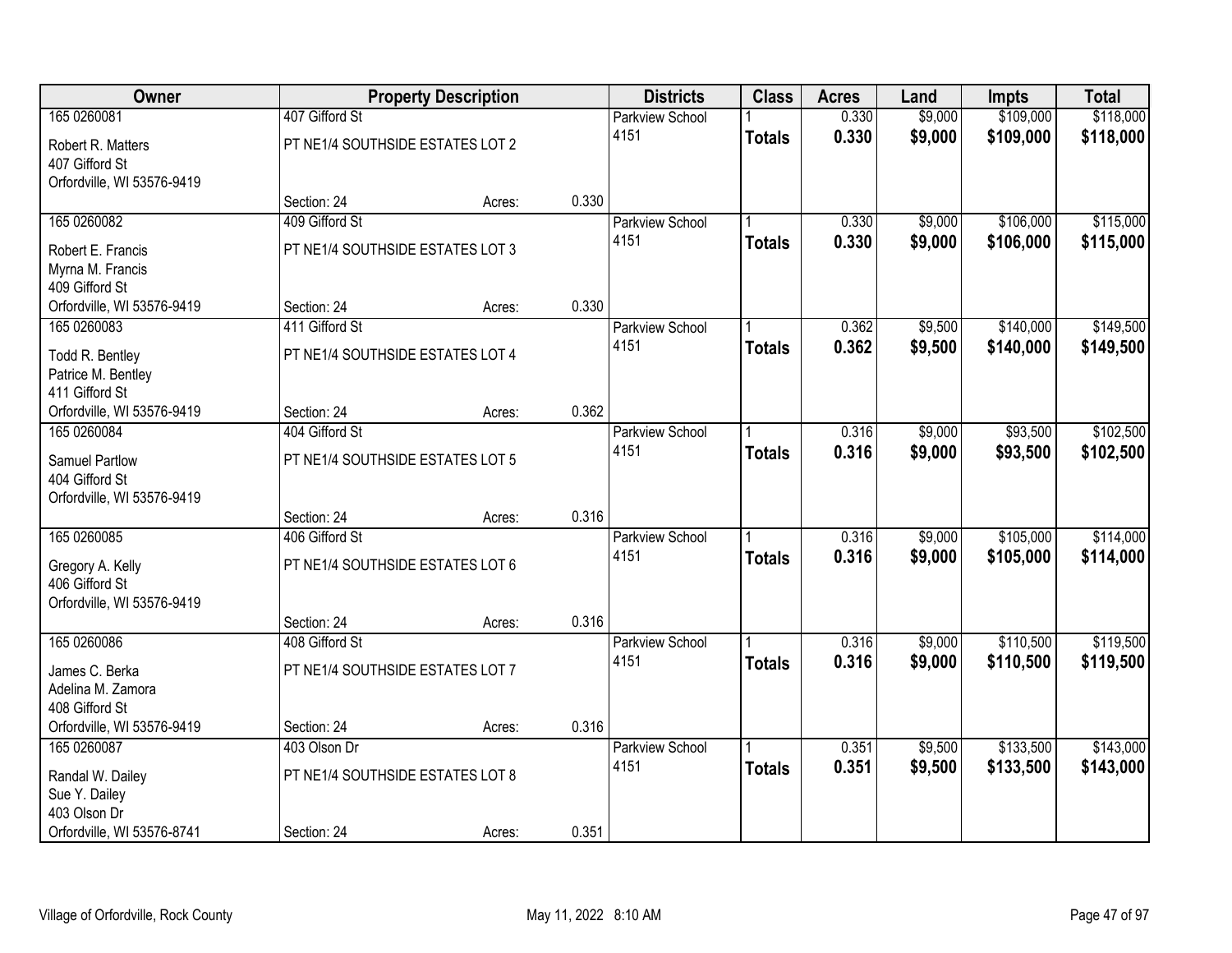| Owner                      |                                             | <b>Property Description</b> |       | <b>Districts</b>       | <b>Class</b>  | <b>Acres</b> | Land     | <b>Impts</b> | <b>Total</b> |
|----------------------------|---------------------------------------------|-----------------------------|-------|------------------------|---------------|--------------|----------|--------------|--------------|
| 165 0260088                | 502 Olson Dr                                |                             |       | <b>Parkview School</b> |               | 0.393        | \$10,000 | \$134,500    | \$144,500    |
| Sanford J. Dickison        | PT NE1/4 SOUTHSIDE ESTATES LOT 9            |                             |       | 4151                   | <b>Totals</b> | 0.393        | \$10,000 | \$134,500    | \$144,500    |
| Betty J. Dickison          |                                             |                             |       |                        |               |              |          |              |              |
| PO Box 123                 |                                             |                             |       |                        |               |              |          |              |              |
| Orfordville, WI 53576-0123 | Section: 24                                 | Acres:                      | 0.393 |                        |               |              |          |              |              |
| 165 0260089                | 404 Olson Dr                                |                             |       | <b>Parkview School</b> |               | 0.739        | \$16,000 | \$169,000    | \$185,000    |
| Rose Peterson              | PT NE1/4 SOUTHSIDE ESTATES LOTS 10 & 11     |                             |       | 4151                   | <b>Totals</b> | 0.739        | \$16,000 | \$169,000    | \$185,000    |
| 404 Olson Dr               |                                             |                             |       |                        |               |              |          |              |              |
| Orfordville, WI 53576-9426 |                                             |                             |       |                        |               |              |          |              |              |
|                            | Section: 24                                 | Acres:                      | 0.739 |                        |               |              |          |              |              |
| 165 0260091                | 411 S Wright St                             |                             |       | Parkview School        |               | 0.297        | \$8,500  | \$92,500     | \$101,000    |
| Samuel Mc Grath            | PT NE1/4 SOUTHSIDE ESTATES FIRST ADD LOT 12 |                             |       | 4151                   | <b>Totals</b> | 0.297        | \$8,500  | \$92,500     | \$101,000    |
| Erica Waege                |                                             |                             |       |                        |               |              |          |              |              |
| 411 S Wright St            |                                             |                             |       |                        |               |              |          |              |              |
| Orfordville, WI 53576-8704 | Section: 24                                 | Acres:                      | 0.297 |                        |               |              |          |              |              |
| 165 0260092                | 409 S Wright St                             |                             |       | Parkview School        |               | 0.267        | \$8,000  | \$88,500     | \$96,500     |
| J Viaene Properties, LLC   | PT NE1/4 SOUTHSIDE ESTATES-FIRST ADD LOT 13 |                             |       | 4151                   | <b>Totals</b> | 0.267        | \$8,000  | \$88,500     | \$96,500     |
| 201 Kingston Way           |                                             |                             |       |                        |               |              |          |              |              |
| Waunakee, WI 53597-1709    |                                             |                             |       |                        |               |              |          |              |              |
|                            | Section: 24                                 | Acres:                      | 0.267 |                        |               |              |          |              |              |
| 165 0260093                | 407 S Wright St                             |                             |       | Parkview School        |               | 0.267        | \$8,000  | \$98,000     | \$106,000    |
| Kaylynn R. Johnson         | PT NE1/4 SOUTHSIDE ESTATES FIRST ADD LOT 14 |                             |       | 4151                   | <b>Totals</b> | 0.267        | \$8,000  | \$98,000     | \$106,000    |
| PO Box 32                  |                                             |                             |       |                        |               |              |          |              |              |
| Orfordville, WI 53576-0032 |                                             |                             |       |                        |               |              |          |              |              |
|                            | Section: 24                                 | Acres:                      | 0.267 |                        |               |              |          |              |              |
| 165 0260094                | 405 S Wright St                             |                             |       | <b>Parkview School</b> |               | 0.267        | \$8,000  | \$93,000     | \$101,000    |
| Nikole A. Tuffree          | PT NE1/4 SOUTHSIDE ESTATES FIRST ADD LOT 15 |                             |       | 4151                   | <b>Totals</b> | 0.267        | \$8,000  | \$93,000     | \$101,000    |
| 405 S Wright St            |                                             |                             |       |                        |               |              |          |              |              |
| Orfordville, WI 53576-8704 |                                             |                             |       |                        |               |              |          |              |              |
|                            | Section: 24                                 | Acres:                      | 0.267 |                        |               |              |          |              |              |
| 165 0260095                | 403 S Wright St                             |                             |       | <b>Parkview School</b> |               | 0.267        | \$8,000  | \$86,000     | \$94,000     |
| Sandra L. Moore            | PT NE1/4 SOUTHSIDE ESTATES FIRST ADD LOT 16 |                             |       | 4151                   | <b>Totals</b> | 0.267        | \$8,000  | \$86,000     | \$94,000     |
| 403 S Wright St            |                                             |                             |       |                        |               |              |          |              |              |
| Orfordville, WI 53576-8704 |                                             |                             |       |                        |               |              |          |              |              |
|                            | Section: 24                                 | Acres:                      | 0.267 |                        |               |              |          |              |              |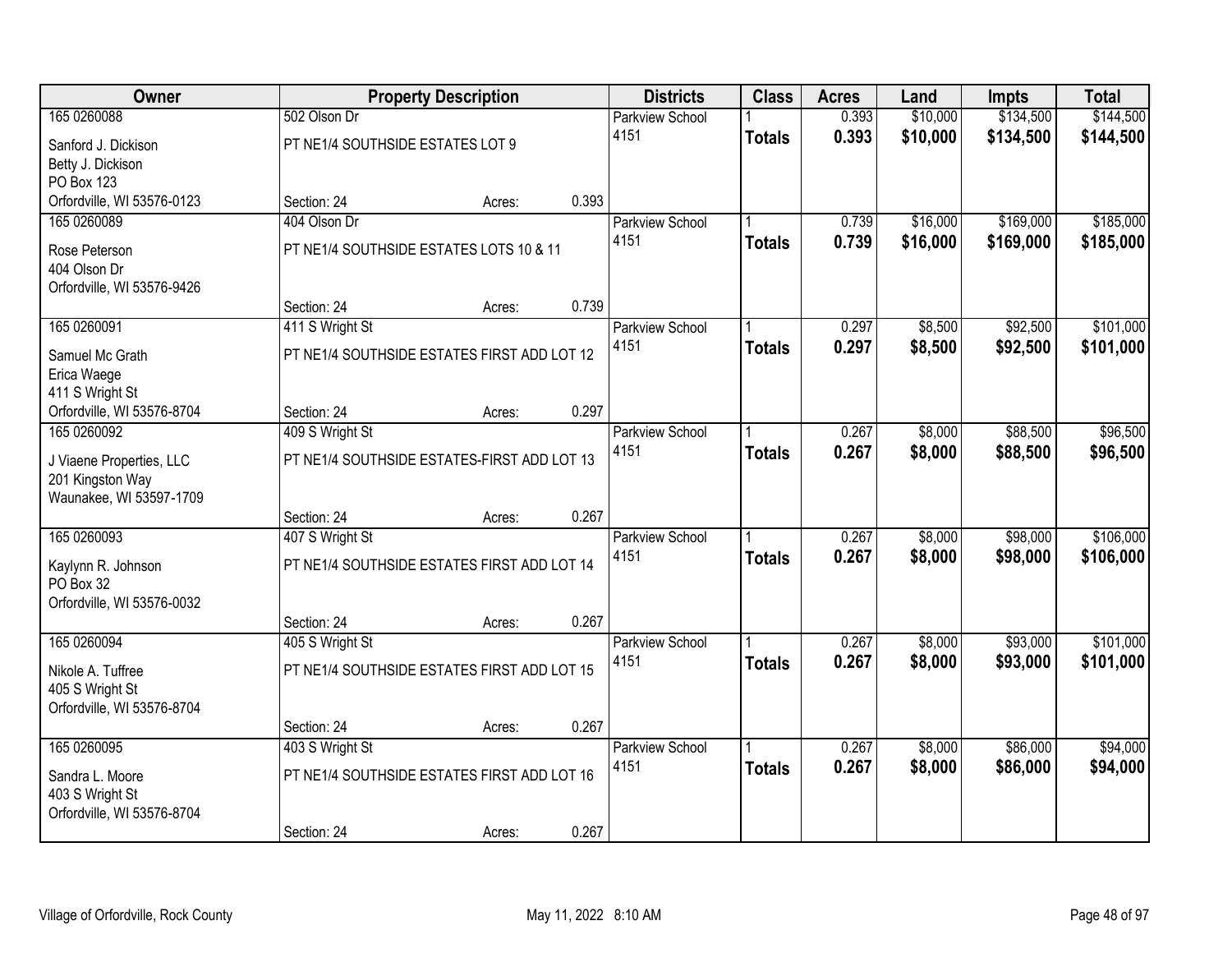| Owner                                                                  |                                                      | <b>Property Description</b> |       | <b>Districts</b>       | <b>Class</b>  | <b>Acres</b> | Land     | <b>Impts</b> | <b>Total</b> |
|------------------------------------------------------------------------|------------------------------------------------------|-----------------------------|-------|------------------------|---------------|--------------|----------|--------------|--------------|
| 165 0260096                                                            | 401 S Wright St                                      |                             |       | <b>Parkview School</b> |               | 0.267        | \$8,000  | \$82,500     | \$90,500     |
| Jennifer L. Grenawalt<br>401 S Wright Rd<br>Orfordville, WI 53576-8704 | PT NE1/4 SOUTHSIDE ESTATES FIRST ADD LOT 17          |                             |       | 4151                   | <b>Totals</b> | 0.267        | \$8,000  | \$82,500     | \$90,500     |
|                                                                        | Section: 24                                          | Acres:                      | 0.267 |                        |               |              |          |              |              |
| 165 0260097                                                            | 313 S Wright St                                      |                             |       | Parkview School        |               | 0.267        | \$8,000  | \$81,500     | \$89,500     |
| Brittney F. Kelly<br>PO Box 73<br>Footville, WI 53537-0073             | PT NE1/4 SOUTHSIDE ESTATES FIRST ADD LOT 18          |                             |       | 4151                   | <b>Totals</b> | 0.267        | \$8,000  | \$81,500     | \$89,500     |
|                                                                        | Section: 24                                          | Acres:                      | 0.267 |                        |               |              |          |              |              |
| 165 0260098                                                            | 311 S Wright St                                      |                             |       | Parkview School        |               | 0.267        | \$8,000  | \$87,500     | \$95,500     |
| Marlene M. Meyers<br>PO Box 296<br>Orfordville, WI 53576-0296          | PT NE1/4 SOUTHSIDE ESTATES FIRST ADD LOT 19          |                             |       | 4151                   | <b>Totals</b> | 0.267        | \$8,000  | \$87,500     | \$95,500     |
|                                                                        | Section: 24                                          | Acres:                      | 0.267 |                        |               |              |          |              |              |
| 165 0260099                                                            | 309 S Wright St                                      |                             |       | <b>Parkview School</b> |               | 0.281        | \$8,000  | \$110,000    | \$118,000    |
| Olivia Croner<br>Jacob Lindsay<br>309 S Wright St                      | PT NE1/4 SOUTHSIDE ESTATES FIRST ADD LOT 20          |                             |       | 4151                   | <b>Totals</b> | 0.281        | \$8,000  | \$110,000    | \$118,000    |
| Orfordville, WI 53576                                                  | Section: 24                                          | Acres:                      | 0.281 |                        |               |              |          |              |              |
| 165 0260100                                                            | 307 S Wright St                                      |                             |       | <b>Parkview School</b> |               | 0.839        | \$18,000 | \$114,000    | \$132,000    |
| Cheryl L. Noss<br>Vicki R. Noss<br>PO Box 526                          | PT NE1/4 SOUTHSIDE ESTATES FIRST ADD LOTS 21<br>& 22 |                             |       | 4151                   | <b>Totals</b> | 0.839        | \$18,000 | \$114,000    | \$132,000    |
| Orfordville, WI 53576-0526                                             | Section: 24                                          | Acres:                      | 0.839 |                        |               |              |          |              |              |
| 165 0260102                                                            | 303 S Wright St                                      |                             |       | <b>Parkview School</b> |               | 0.402        | \$10,500 | \$112,500    | \$123,000    |
| Jennifer S. Fronk<br>303 S Wright St<br>Orfordville, WI 53576-9425     | PT NE1/4 SOUTHSIDE ESTATES FIRST ADD LOT 23          |                             |       | 4151                   | <b>Totals</b> | 0.402        | \$10,500 | \$112,500    | \$123,000    |
|                                                                        | Section: 24                                          | Acres:                      | 0.402 |                        |               |              |          |              |              |
| 165 0260103                                                            | 211 S Wright St                                      |                             |       | <b>Parkview School</b> |               | 0.314        | \$8,500  | \$132,500    | \$141,000    |
| Daniel J. Wichser<br>Cathleen R. Wichser<br>13044 W Sagen Rd           | PT NE1/4 SOUTHSIDE ESTATES FIRST ADD LOT 24          |                             |       | 4151                   | <b>Totals</b> | 0.314        | \$8,500  | \$132,500    | \$141,000    |
| Brodhead, WI 53520-8882                                                | Section: 24                                          | Acres:                      | 0.314 |                        |               |              |          |              |              |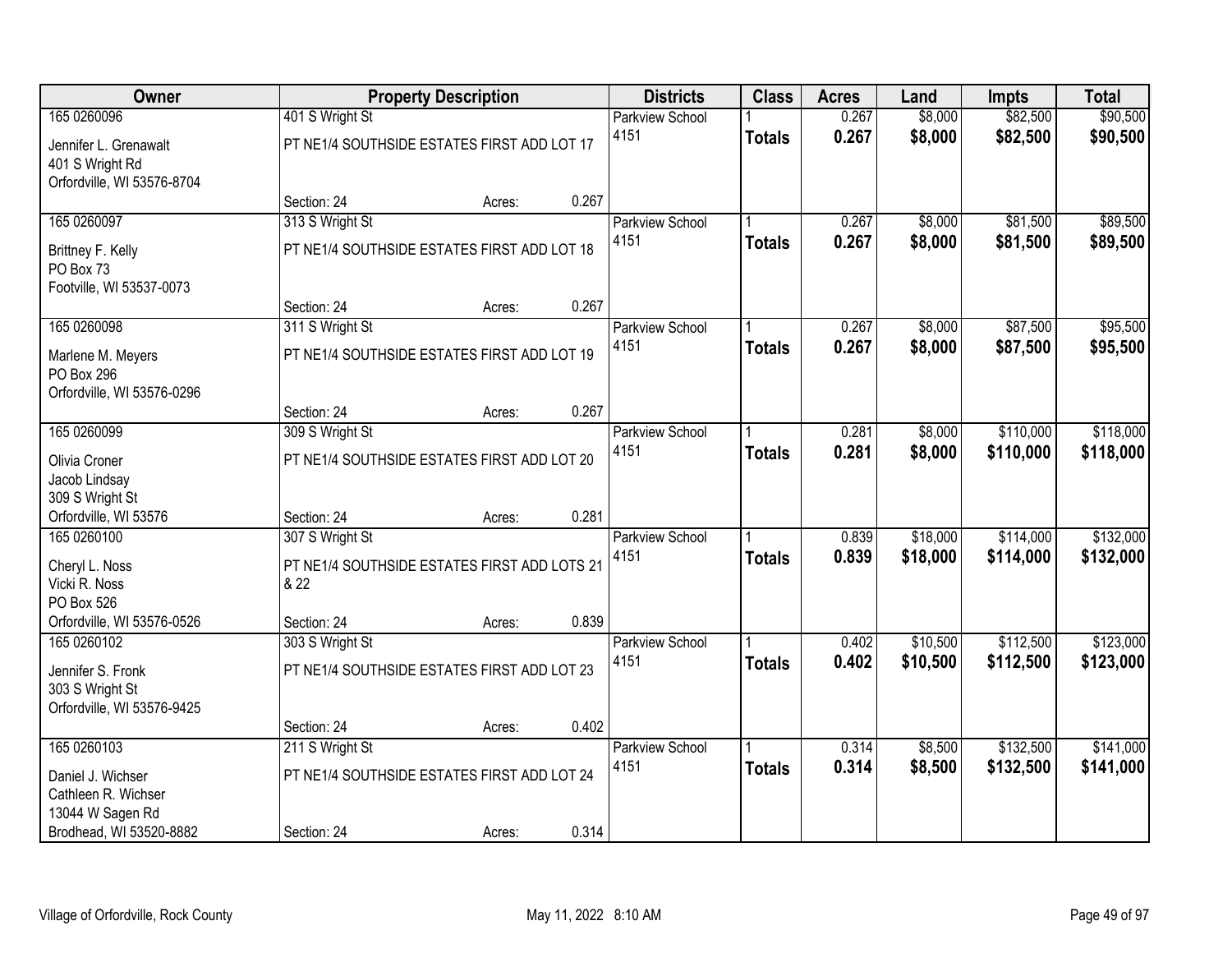| Owner                      |                               | <b>Property Description</b>                    |       | <b>Districts</b>       | <b>Class</b>         | <b>Acres</b> | Land            | <b>Impts</b>    | <b>Total</b>    |
|----------------------------|-------------------------------|------------------------------------------------|-------|------------------------|----------------------|--------------|-----------------|-----------------|-----------------|
| 165 0260104                | 207 S Wright St               |                                                |       | <b>Parkview School</b> |                      | 0.300        | \$8,500         | \$126,000       | \$134,500       |
| Lois C. Conradson          |                               | PT NE1/4 SOUTHSIDE ESTATES FIRST ADD LOT 25    |       | 4151                   | <b>Totals</b>        | 0.300        | \$8,500         | \$126,000       | \$134,500       |
| PO Box 151                 |                               |                                                |       |                        |                      |              |                 |                 |                 |
| Orfordville, WI 53576-0151 |                               |                                                |       |                        |                      |              |                 |                 |                 |
|                            | Section: 24                   | Acres:                                         | 0.300 |                        |                      |              |                 |                 |                 |
| 165 0260105                | 205 S Wright St               |                                                |       | <b>Parkview School</b> | $\overline{2}$       | 0.340        | \$26,000        | \$89,000        | \$115,000       |
| J Viaene Properties, LLC   |                               | PT NE1/4 SOUTHSIDE ESTATES FIRST ADD LOT 26    |       | 4151                   | <b>Totals</b>        | 0.340        | \$26,000        | \$89,000        | \$115,000       |
| 201 Kingston Way           |                               |                                                |       |                        |                      |              |                 |                 |                 |
| Waunakee, WI 53597-1709    |                               |                                                |       |                        |                      |              |                 |                 |                 |
|                            | Section: 24                   | Acres:                                         | 0.340 |                        |                      |              |                 |                 |                 |
| 165 0260106                | 201 S Wright St               |                                                |       | Parkview School        | $\overline{2}$       | 0.410        | \$17,500        | \$309,000       | \$326,500       |
| Lrn Properties, LLC        |                               | PT NW1/4 NE1/4 PT LT 8&9 BLK 10 OP & VAC ST PT |       | 4151                   | <b>Totals</b>        | 0.410        | \$17,500        | \$309,000       | \$326,500       |
| Roger D. Bradley III       |                               | L27 SOUTHSIDE EST 1ST ADD PT OUTLOTS 68 & 69   |       |                        |                      |              |                 |                 |                 |
| <b>PO Box 415</b>          |                               | AP CERTIFIED SURVEY MAP #2147736 VOL 40 PG     |       |                        |                      |              |                 |                 |                 |
| Orfordville, WI 53576-0415 | Section: 24                   | Acres:                                         | 0.410 |                        |                      |              |                 |                 |                 |
| 165 026010602              |                               |                                                |       | Parkview School        | $\mathbf{2}^{\circ}$ | 0.820        | \$35,500        | \$257,500       | \$293,000       |
|                            |                               |                                                |       | 4151                   | <b>Totals</b>        | 0.820        | \$35,500        | \$257,500       | \$293,000       |
| Lrn Properties, LLC        |                               | PT NW1/4 NE1/4 PT LT 8&9 BLK 10 OP & VAC ST PT |       |                        |                      |              |                 |                 |                 |
| PO Box 415                 |                               | L27 SOUTHSIDE EST 1ST ADD PT OUTLOTS 68 & 69   |       |                        |                      |              |                 |                 |                 |
| Orfordville, WI 53576-0415 | Section: 24                   | AP CERTIFIED SURVEY MAP #2147736 VOL 40 PG     | 0.820 |                        |                      |              |                 |                 |                 |
| 165 0260107                | 202 S Wright St               | Acres:                                         |       | Parkview School        |                      | 0.500        | \$12,000        | \$126,500       | \$138,500       |
|                            |                               |                                                |       | 4151                   |                      | 0.500        | \$12,000        | \$126,500       |                 |
| Mishar Properties, LLC     |                               | PT NE1/4 SOUTHSIDE ESTATES FIRST ADD N 76'     |       |                        | <b>Totals</b>        |              |                 |                 | \$138,500       |
| 5212 S State Rd 213        | LOT 28 & S 56' VAC ST N & ADJ |                                                |       |                        |                      |              |                 |                 |                 |
| Orfordville, WI 53576-9562 |                               |                                                |       |                        |                      |              |                 |                 |                 |
|                            | Section: 24                   | Acres:                                         | 0.500 |                        |                      |              |                 |                 |                 |
| 165 0260108                | 220 S Wright St               |                                                |       | Parkview School        | $\overline{X4}$      | 0.473        | $\overline{50}$ | $\overline{50}$ | $\overline{50}$ |
| Whpc-Shelter LLC           |                               | PT NE1/4 SOUTHSIDE ESTATES FIRST ADD LOT 29    |       | 4151                   | <b>Totals</b>        | 0.473        | \$0             | \$0             | \$0             |
| 150 E Gilman St Ste 1500   | & S 24' LOT 28                |                                                |       |                        |                      |              |                 |                 |                 |
| Madison, WI 53703-1499     |                               |                                                |       |                        |                      |              |                 |                 |                 |
|                            | Section: 24                   | Acres:                                         | 0.473 |                        |                      |              |                 |                 |                 |
| 165 0260109                | S Wright St                   |                                                |       | Parkview School        | $\overline{X4}$      | 0.388        | $\sqrt{50}$     | $\overline{50}$ | $\overline{50}$ |
| Whpc-Shelter LLC           |                               | PT NE1/4 SOUTHSIDE ESTATES FIRST ADD LOT 30    |       | 4151                   | <b>Totals</b>        | 0.388        | \$0             | \$0             | \$0             |
| 150 E Gilman St Ste 1500   |                               |                                                |       |                        |                      |              |                 |                 |                 |
| Madison, WI 53703-1499     |                               |                                                |       |                        |                      |              |                 |                 |                 |
|                            | Section: 24                   | Acres:                                         | 0.388 |                        |                      |              |                 |                 |                 |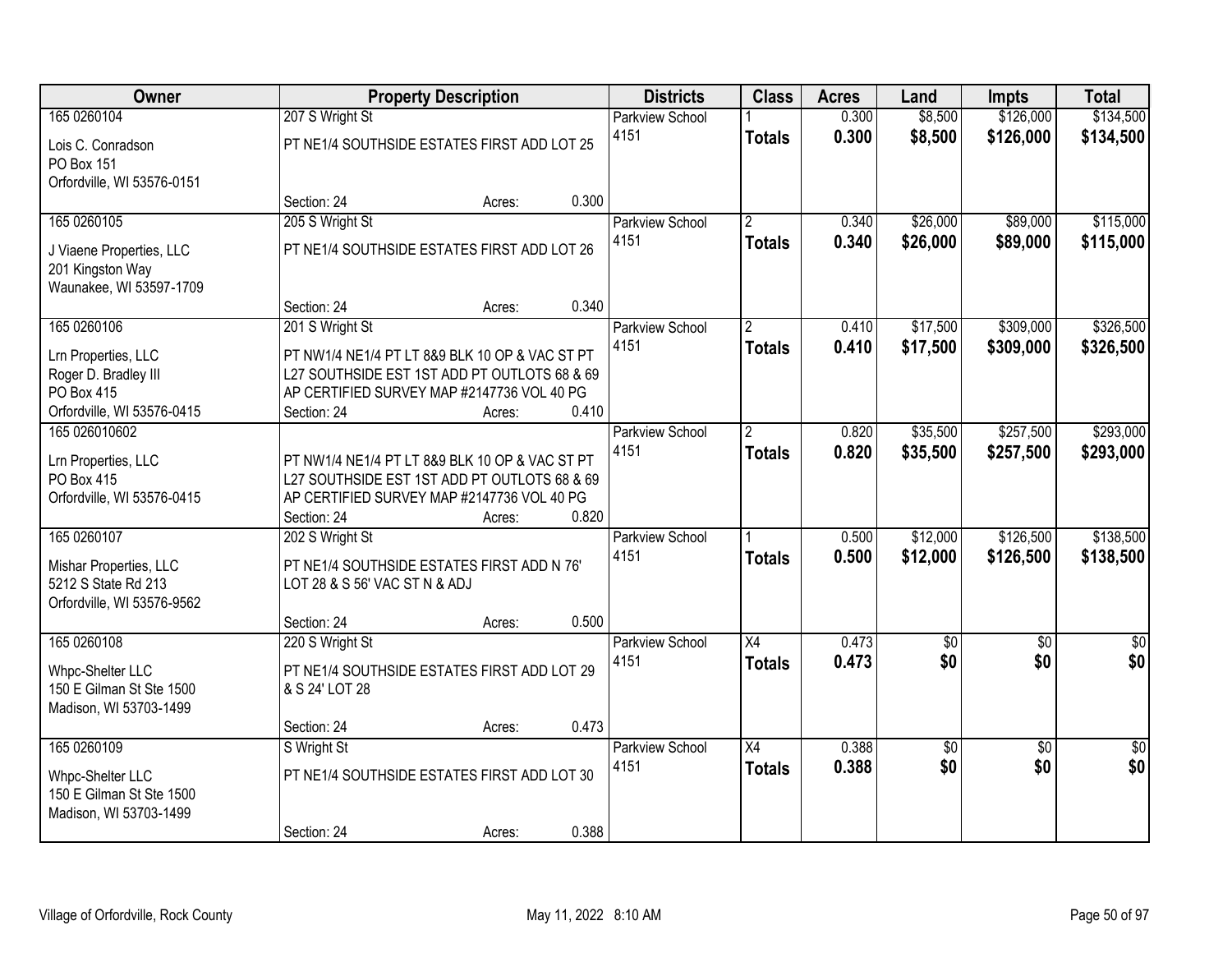| Owner                                                                  |                                             | <b>Property Description</b> |       | <b>Districts</b>               | <b>Class</b>       | <b>Acres</b>   | Land                 | <b>Impts</b>           | <b>Total</b>         |
|------------------------------------------------------------------------|---------------------------------------------|-----------------------------|-------|--------------------------------|--------------------|----------------|----------------------|------------------------|----------------------|
| 165 0260110                                                            | S Wright St                                 |                             |       | <b>Parkview School</b><br>4151 | 2<br><b>Totals</b> | 0.441<br>0.441 | \$11,500<br>\$11,500 | $\overline{50}$<br>\$0 | \$11,500<br>\$11,500 |
| Whpc-Shelter LLC<br>150 E Gilman St Ste 1500<br>Madison, WI 53703-1499 | PT NE1/4 SOUTHSIDE ESTATES FIRST ADD LOT 31 |                             |       |                                |                    |                |                      |                        |                      |
|                                                                        | Section: 24                                 | Acres:                      | 0.441 |                                |                    |                |                      |                        |                      |
| 165 0260111                                                            | 301 Willow St                               |                             |       | Parkview School                |                    | 0.275          | \$8,000              | \$96,500               | \$104,500            |
| Hazel I. Cawkins<br>301 Willow St<br>Orfordville, WI 53576-9413        | PT NE1/4 SOUTHSIDE ESTATES FIRST ADD LOT 32 |                             |       | 4151                           | <b>Totals</b>      | 0.275          | \$8,000              | \$96,500               | \$104,500            |
|                                                                        | Section: 24                                 | Acres:                      | 0.275 |                                |                    |                |                      |                        |                      |
| 165 0260112                                                            | 302 S Wright St                             |                             |       | Parkview School                |                    | 0.275          | \$8,000              | \$98,000               | \$106,000            |
| Paul J. Spencer<br>Brenda K. Bartle-Spencer<br><b>PO Box 194</b>       | PT NE1/4 SOUTHSIDE ESTATES FIRST ADD LOT 33 |                             |       | 4151                           | <b>Totals</b>      | 0.275          | \$8,000              | \$98,000               | \$106,000            |
| Orfordville, WI 53576-0194                                             | Section: 24                                 | Acres:                      | 0.275 |                                |                    |                |                      |                        |                      |
| 165 0260113                                                            | 304 S Wright St                             |                             |       | Parkview School                |                    | 0.284          | \$8,000              | \$91,500               | \$99,500             |
| Vickie L. Marchant<br>304 S Wright St<br>Orfordville, WI 53576-9594    | PT NE1/4 SOUTHSIDE ESTATES FIRST ADD LOT 34 |                             |       | 4151                           | <b>Totals</b>      | 0.284          | \$8,000              | \$91,500               | \$99,500             |
|                                                                        | Section: 24                                 | Acres:                      | 0.284 |                                |                    |                |                      |                        |                      |
| 165 0260114                                                            | 308 S Wright St                             |                             |       | <b>Parkview School</b>         |                    | 0.285          | \$8,000              | \$85,000               | \$93,000             |
| Samantha A. Lewis<br>308 S Wright St<br>Orfordville, WI 53576-9594     | PT NE1/4 SOUTHSIDE ESTATES FIRST ADD LOT 35 |                             |       | 4151                           | <b>Totals</b>      | 0.285          | \$8,000              | \$85,000               | \$93,000             |
|                                                                        | Section: 24                                 | Acres:                      | 0.285 |                                |                    |                |                      |                        |                      |
| 165 0260115                                                            | 310 S Wright St                             |                             |       | <b>Parkview School</b>         |                    | 0.293          | \$8,500              | \$99,000               | \$107,500            |
| Susan K. Thon<br>310 S Wright St<br>Orfordville, WI 53576-9594         | PT NE1/4 SOUTHSIDE ESTATES FIRST ADD LOT 36 |                             |       | 4151                           | <b>Totals</b>      | 0.293          | \$8,500              | \$99,000               | \$107,500            |
|                                                                        | Section: 24                                 | Acres:                      | 0.293 |                                |                    |                |                      |                        |                      |
| 165 0260116                                                            | 312 S Wright St                             |                             |       | <b>Parkview School</b>         |                    | 0.293          | \$8,500              | \$94,500               | \$103,000            |
| Glenda R. Ferolito<br>PO Box 133<br>Orfordville, WI 53576-0133         | PT NE1/4 SOUTHSIDE ESTATES FIRST ADD LOT 37 |                             |       | 4151                           | <b>Totals</b>      | 0.293          | \$8,500              | \$94,500               | \$103,000            |
|                                                                        | Section: 24                                 | Acres:                      | 0.293 |                                |                    |                |                      |                        |                      |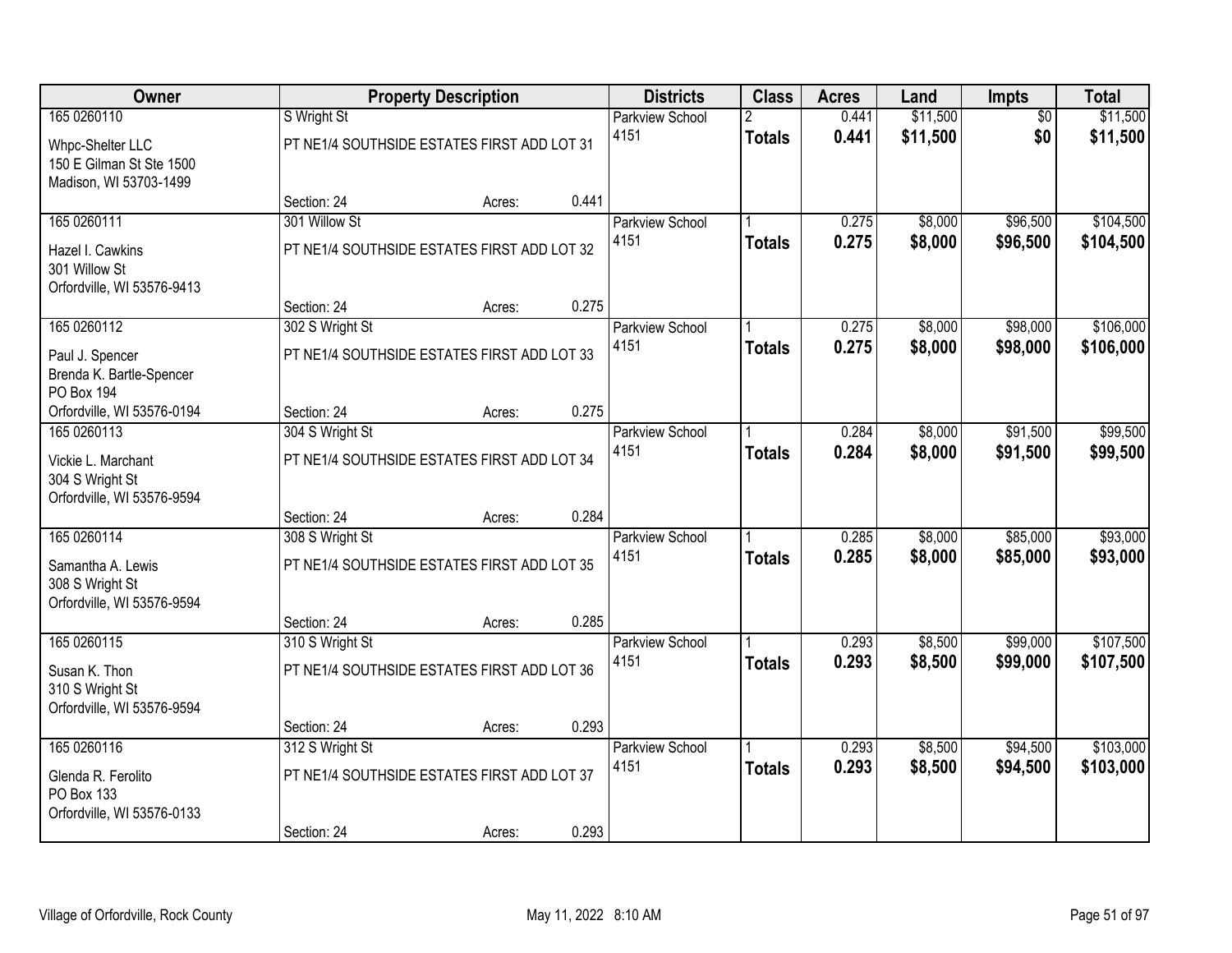| Owner                                         |                                                                | <b>Property Description</b> |       | <b>Districts</b>               | <b>Class</b>  | <b>Acres</b>   | Land               | <b>Impts</b>         | <b>Total</b>           |
|-----------------------------------------------|----------------------------------------------------------------|-----------------------------|-------|--------------------------------|---------------|----------------|--------------------|----------------------|------------------------|
| 165 0260117<br><b>Richard Melvin Weber</b>    | 402 S Wright St<br>PT NE1/4 SOUTHSIDE ESTATES FIRST ADD LOT 38 |                             |       | <b>Parkview School</b><br>4151 | <b>Totals</b> | 0.293<br>0.293 | \$8,500<br>\$8,500 | \$93,500<br>\$93,500 | \$102,000<br>\$102,000 |
| 402 S Wright St<br>Orfordville, WI 53576-8748 | Section: 24                                                    | Acres:                      | 0.293 |                                |               |                |                    |                      |                        |
| 165 0260121                                   | 410 S Wright St                                                |                             |       | <b>Parkview School</b>         |               | 0.611          | \$14,000           | \$100,500            | \$114,500              |
|                                               |                                                                |                             |       | 4151                           | <b>Totals</b> | 0.611          | \$14,000           | \$100,500            | \$114,500              |
| Bruce R. Olver                                | PT NE1/4 SOUTHSIDE ESTATES FIRST ADD LOTS 42                   |                             |       |                                |               |                |                    |                      |                        |
| Becky J. Olver                                | & 43                                                           |                             |       |                                |               |                |                    |                      |                        |
| 410 S Wright St<br>Orfordville, WI 53576-8748 | Section: 24                                                    | Acres:                      | 0.611 |                                |               |                |                    |                      |                        |
| 165 0260123                                   | 308 Olson Dr                                                   |                             |       | Parkview School                |               | 0.293          | \$8,500            | \$105,000            | \$113,500              |
|                                               |                                                                |                             |       | 4151                           | <b>Totals</b> | 0.293          | \$8,500            | \$105,000            | \$113,500              |
| Gaylord D. Anliker                            | PT NE1/4 SOUTHSIDE ESTATES FIRST ADD LOT 44                    |                             |       |                                |               |                |                    |                      |                        |
| Jeanne M. Tomlin                              |                                                                |                             |       |                                |               |                |                    |                      |                        |
| 308 Olson Dr<br>Orfordville, WI 53576-9639    | Section: 24                                                    | Acres:                      | 0.293 |                                |               |                |                    |                      |                        |
| 165 0260124                                   | 306 Olson Dr                                                   |                             |       | Parkview School                |               | 0.293          | \$8,500            | \$108,500            | \$117,000              |
|                                               |                                                                |                             |       | 4151                           | <b>Totals</b> | 0.293          | \$8,500            | \$108,500            | \$117,000              |
| Judith C. Lechelt                             | PT NE1/4 SOUTHSIDE ESTATES FIRST ADD LOT 45                    |                             |       |                                |               |                |                    |                      |                        |
| PO Box 559                                    |                                                                |                             |       |                                |               |                |                    |                      |                        |
| Orfordville, WI 53576-0559                    |                                                                |                             | 0.293 |                                |               |                |                    |                      |                        |
| 165 0260125                                   | Section: 24<br>404 S Wright St                                 | Acres:                      |       |                                |               | 0.344          | \$9,500            | \$79,500             | \$89,000               |
|                                               |                                                                |                             |       | Parkview School<br>4151        |               | 0.344          | \$9,500            | \$79,500             | \$89,000               |
| Kenneth D. Lloyd                              | PT NE1/4 SOUTHSIDE ESTATES SECOND ADD LOT                      |                             |       |                                | <b>Totals</b> |                |                    |                      |                        |
| Roberta K. Lloyd                              | 46                                                             |                             |       |                                |               |                |                    |                      |                        |
| 404 S Wright St                               |                                                                |                             |       |                                |               |                |                    |                      |                        |
| Orfordville, WI 53576-8748                    | Section: 24                                                    | Acres:                      | 0.344 |                                |               |                |                    |                      |                        |
| 165 0260126                                   | 507 S Richards St                                              |                             |       | <b>Parkview School</b><br>4151 |               | 0.265<br>0.265 | \$8,000            | \$123,000            | \$131,000              |
| Howard A. Franklin                            | PT NE1/4 SOUTHSIDE ESTATES SECOND ADD LOT                      |                             |       |                                | <b>Totals</b> |                | \$8,000            | \$123,000            | \$131,000              |
| 507 S Richards St                             | 47                                                             |                             |       |                                |               |                |                    |                      |                        |
| Orfordville, WI 53576-9595                    |                                                                |                             |       |                                |               |                |                    |                      |                        |
|                                               | Section: 24                                                    | Acres:                      | 0.265 |                                |               |                |                    |                      |                        |
| 165 0260127                                   | 505 S Richards St                                              |                             |       | <b>Parkview School</b><br>4151 |               | 0.273<br>0.273 | \$8,000            | \$123,500            | \$131,500              |
| Jason A. Schoen                               | PT NE1/4 SOUTHSIDE ESTATES SECOND ADD LOT                      |                             |       |                                | <b>Totals</b> |                | \$8,000            | \$123,500            | \$131,500              |
| Angela K. Schoen                              | 48                                                             |                             |       |                                |               |                |                    |                      |                        |
| 505 S Richards St                             |                                                                |                             |       |                                |               |                |                    |                      |                        |
| Orfordville, WI 53576-9595                    | Section: 24                                                    | Acres:                      | 0.273 |                                |               |                |                    |                      |                        |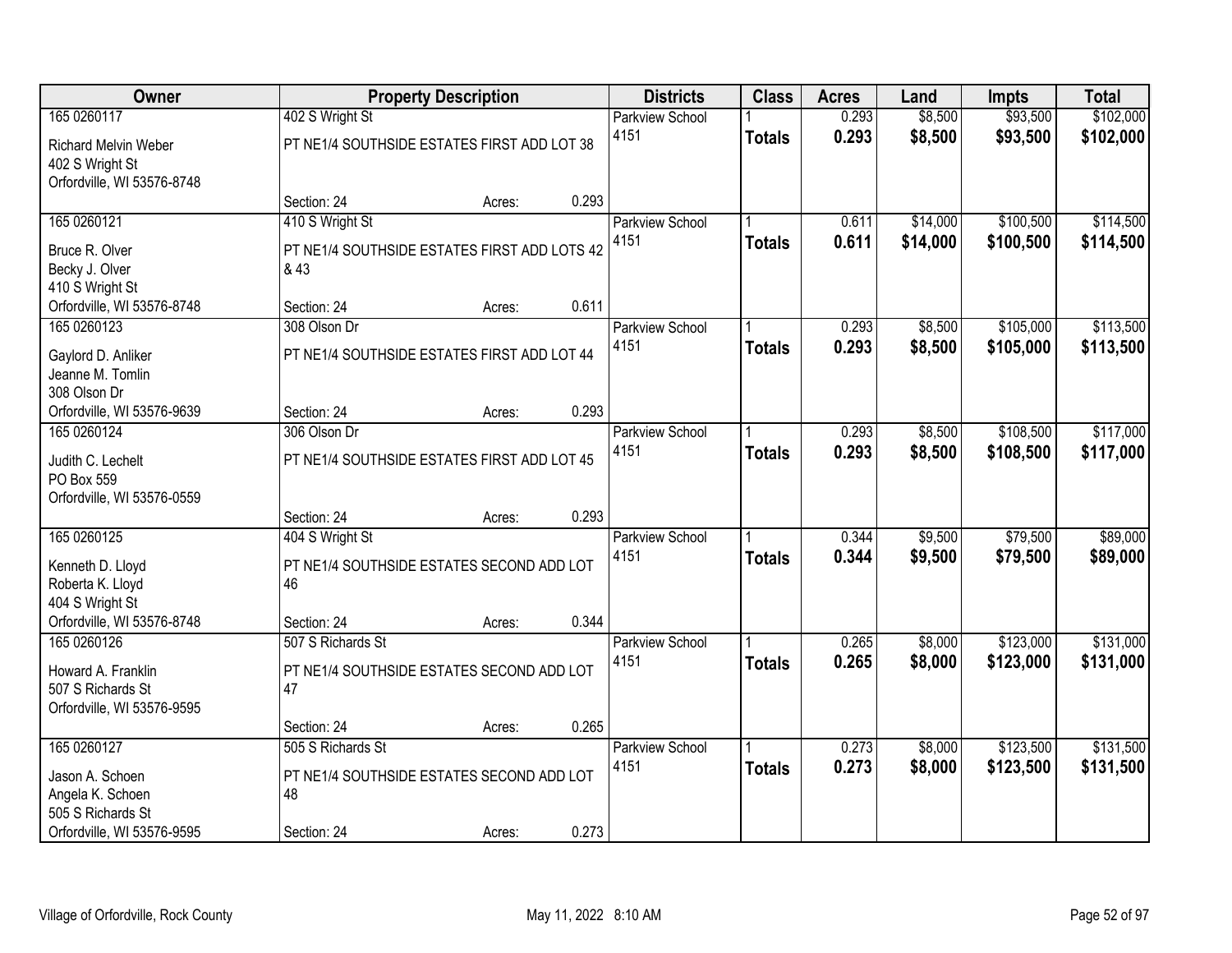| Owner                      |                                           | <b>Property Description</b> |       | <b>Districts</b>       | <b>Class</b>  | <b>Acres</b> | Land    | <b>Impts</b> | <b>Total</b> |
|----------------------------|-------------------------------------------|-----------------------------|-------|------------------------|---------------|--------------|---------|--------------|--------------|
| 165 0260128                | 313 Willow St                             |                             |       | <b>Parkview School</b> |               | 0.287        | \$8,000 | \$101,000    | \$109,000    |
| Fredd Carr                 | PT NE1/4 SOUTHSIDE ESTATES SECOND ADD LOT |                             |       | 4151                   | <b>Totals</b> | 0.287        | \$8,000 | \$101,000    | \$109,000    |
| Michelle Carr              | 49                                        |                             |       |                        |               |              |         |              |              |
| 313 Willow St              |                                           |                             |       |                        |               |              |         |              |              |
| Orfordville, WI 53576-9413 | Section: 24                               | Acres:                      | 0.287 |                        |               |              |         |              |              |
| 165 0260129                | 311 Willow St                             |                             |       | <b>Parkview School</b> |               | 0.270        | \$8,000 | \$95,500     | \$103,500    |
| Daniel U. Puls             | PT NE1/4 SOUTHSIDE ESTATES SECOND ADD LOT |                             |       | 4151                   | <b>Totals</b> | 0.270        | \$8,000 | \$95,500     | \$103,500    |
| Susan G. Puls              | 50                                        |                             |       |                        |               |              |         |              |              |
| PO Box 167                 |                                           |                             |       |                        |               |              |         |              |              |
| Orfordville, WI 53576-0167 | Section: 24                               | Acres:                      | 0.270 |                        |               |              |         |              |              |
| 165 0260130                | 309 Willow St                             |                             |       | Parkview School        |               | 0.318        | \$9,000 | \$123,000    | \$132,000    |
| Steven M. Bloedow          | PT NE1/4 SOUTHSIDE ESTATES SECOND ADD LOT |                             |       | 4151                   | <b>Totals</b> | 0.318        | \$9,000 | \$123,000    | \$132,000    |
| 309 Willow St              | 51                                        |                             |       |                        |               |              |         |              |              |
| Orfordville, WI 53576-9413 |                                           |                             |       |                        |               |              |         |              |              |
|                            | Section: 24                               | Acres:                      | 0.318 |                        |               |              |         |              |              |
| 165 0260131                | 307 Willow St                             |                             |       | <b>Parkview School</b> |               | 0.317        | \$9,000 | \$132,000    | \$141,000    |
| Jodi M. Kaplanek           | PT NE1/4 SOUTHSIDE ESTATES SECOND ADD LOT |                             |       | 4151                   | <b>Totals</b> | 0.317        | \$9,000 | \$132,000    | \$141,000    |
| James H. Kaplanek          | 52                                        |                             |       |                        |               |              |         |              |              |
| 307 Willow St              |                                           |                             |       |                        |               |              |         |              |              |
| Orfordville, WI 53576-9413 | Section: 24                               | Acres:                      | 0.317 |                        |               |              |         |              |              |
| 165 0260132                | 305 Willow St                             |                             |       | <b>Parkview School</b> |               | 0.274        | \$8,000 | \$96,000     | \$104,000    |
| J Viaene Properties, LLC   | PT NE1/4 SOUTHSIDE ESTATES SECOND ADD LOT |                             |       | 4151                   | <b>Totals</b> | 0.274        | \$8,000 | \$96,000     | \$104,000    |
| 201 Kingston Way           | 53                                        |                             |       |                        |               |              |         |              |              |
| Waunakee, WI 53597-1709    |                                           |                             |       |                        |               |              |         |              |              |
|                            | Section: 24                               | Acres:                      | 0.274 |                        |               |              |         |              |              |
| 165 0260133                | 304 Willow St                             |                             |       | Parkview School        |               | 0.367        | \$9,500 | \$151,500    | \$161,000    |
| Andrew G. Olsen            | PT NE1/4 SOUTHSIDE ESTATES SECOND ADD LOT |                             |       | 4151                   | <b>Totals</b> | 0.367        | \$9,500 | \$151,500    | \$161,000    |
| Lisa A. Olsen              | 54                                        |                             |       |                        |               |              |         |              |              |
| 304 Willow St              |                                           |                             |       |                        |               |              |         |              |              |
| Orfordville, WI 53576-9411 | Section: 24                               | Acres:                      | 0.367 |                        |               |              |         |              |              |
| 165 0260134                | 306 Willow St                             |                             |       | <b>Parkview School</b> |               | 0.295        | \$8,500 | \$95,500     | \$104,000    |
| Kortney E. Pippenger       | PT NE1/4 SOUTHSIDE ESTATES SECOND ADD LOT |                             |       | 4151                   | <b>Totals</b> | 0.295        | \$8,500 | \$95,500     | \$104,000    |
| 306 Willow St              | 55                                        |                             |       |                        |               |              |         |              |              |
| Orfordville, WI 53576-9411 |                                           |                             |       |                        |               |              |         |              |              |
|                            | Section: 24                               | Acres:                      | 0.295 |                        |               |              |         |              |              |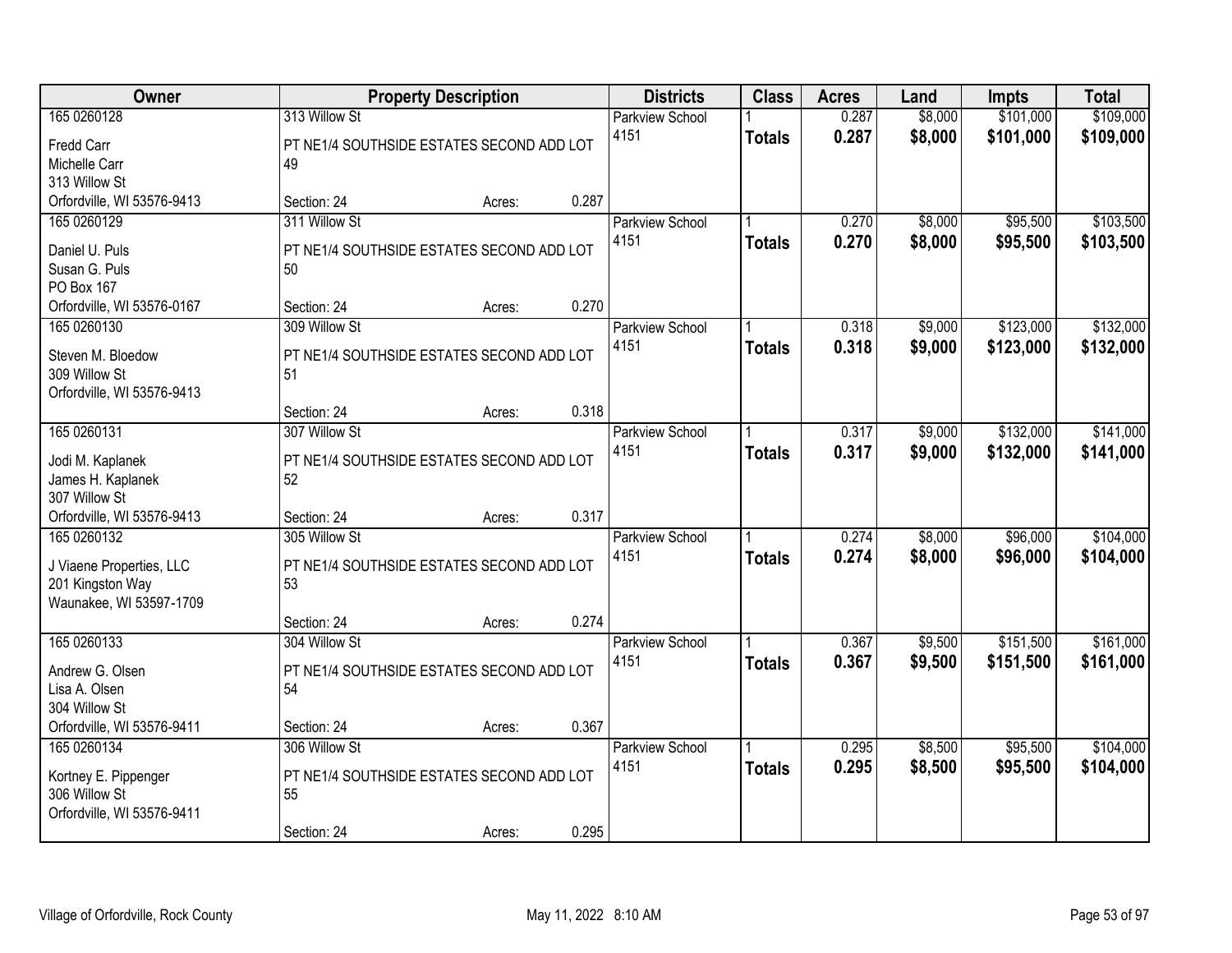| Owner                             |                                                 | <b>Property Description</b> |       | <b>Districts</b>       | <b>Class</b>  | <b>Acres</b> | Land     | <b>Impts</b> | <b>Total</b> |
|-----------------------------------|-------------------------------------------------|-----------------------------|-------|------------------------|---------------|--------------|----------|--------------|--------------|
| 165 0260135                       | 308 Willow St                                   |                             |       | <b>Parkview School</b> |               | 0.294        | \$8,500  | \$93,500     | \$102,000    |
| Michael D. Scott<br>308 Willow St | PT NE1/4 SOUTHSIDE ESTATES SECOND ADD LOT<br>56 |                             |       | 4151                   | <b>Totals</b> | 0.294        | \$8,500  | \$93,500     | \$102,000    |
| Orfordville, WI 53576-9411        |                                                 |                             |       |                        |               |              |          |              |              |
|                                   | Section: 24                                     | Acres:                      | 0.294 |                        |               |              |          |              |              |
| 165 0260136                       | 310 Willow St                                   |                             |       | <b>Parkview School</b> |               | 0.276        | \$8,000  | \$109,000    | \$117,000    |
| Jodi A. Moyer                     | PT NE1/4 SOUTHSIDE ESTATES SECOND ADD LOT       |                             |       | 4151                   | <b>Totals</b> | 0.276        | \$8,000  | \$109,000    | \$117,000    |
| 310 Willow St                     | 57                                              |                             |       |                        |               |              |          |              |              |
| Orfordville, WI 53576-9411        |                                                 |                             |       |                        |               |              |          |              |              |
|                                   | Section: 24                                     | Acres:                      | 0.276 |                        |               |              |          |              |              |
| 165 0260137                       | 312 Willow St                                   |                             |       | <b>Parkview School</b> |               | 0.575        | \$13,500 | \$164,500    | \$178,000    |
| Spenser J. Nelson                 | PT NE1/4 SOUTHSIDE ESTATES SECOND ADD LOTS      |                             |       | 4151                   | <b>Totals</b> | 0.575        | \$13,500 | \$164,500    | \$178,000    |
| 312 Willow St                     | 58 & 59                                         |                             |       |                        |               |              |          |              |              |
| Orfordville, WI 53576-9411        |                                                 |                             |       |                        |               |              |          |              |              |
|                                   | Section: 24                                     | Acres:                      | 0.575 |                        |               |              |          |              |              |
| 165 0260139                       | 405 S Richards St                               |                             |       | <b>Parkview School</b> |               | 0.353        | \$9,500  | \$103,000    | \$112,500    |
| <b>Brian Cook</b>                 | PT NE1/4 SOUTHSIDE ESTATES SECOND ADD LOT       |                             |       | 4151                   | <b>Totals</b> | 0.353        | \$9,500  | \$103,000    | \$112,500    |
| Jennifer Patterson                | 60                                              |                             |       |                        |               |              |          |              |              |
| 405 S Richards St                 |                                                 |                             |       |                        |               |              |          |              |              |
| Orfordville, WI 53576-9428        | Section: 24                                     | Acres:                      | 0.353 |                        |               |              |          |              |              |
| 165 0260140                       | 406 S Richards St                               |                             |       | Parkview School        |               | 0.379        | \$10,000 | \$127,000    | \$137,000    |
| Rebecca A Miller Revocable Trust  | PT NE1/4 SOUTHSIDE ESTATES SECOND ADD LOT       |                             |       | 4151                   | <b>Totals</b> | 0.379        | \$10,000 | \$127,000    | \$137,000    |
| 406 S Richards St                 | 61                                              |                             |       |                        |               |              |          |              |              |
| Orfordville, WI 53576-9402        |                                                 |                             |       |                        |               |              |          |              |              |
|                                   | Section: 24                                     | Acres:                      | 0.379 |                        |               |              |          |              |              |
| 165 0260141                       | 408 S Richards St                               |                             |       | <b>Parkview School</b> |               | 0.279        | \$8,000  | \$125,000    | \$133,000    |
| Lucas D. Reints                   | PT NE1/4 SOUTHSIDE ESTATES SECOND ADD LOT       |                             |       | 4151                   | <b>Totals</b> | 0.279        | \$8,000  | \$125,000    | \$133,000    |
| Tricia M. Mitok                   | 62                                              |                             |       |                        |               |              |          |              |              |
| 408 S Richards St                 |                                                 |                             |       |                        |               |              |          |              |              |
| Orfordville, WI 53576-9402        | Section: 24                                     | Acres:                      | 0.279 |                        |               |              |          |              |              |
| 165 0260142                       | 502 S Richards St                               |                             |       | <b>Parkview School</b> |               | 0.273        | \$8,000  | \$136,000    | \$144,000    |
| Donald E. Laurin                  | PT NE1/4 SOUTHSIDE ESTATES SECOND ADD LOT       |                             |       | 4151                   | <b>Totals</b> | 0.273        | \$8,000  | \$136,000    | \$144,000    |
| 502 S Richards St                 | 63                                              |                             |       |                        |               |              |          |              |              |
| Orfordville, WI 53576-9417        |                                                 |                             |       |                        |               |              |          |              |              |
|                                   | Section: 24                                     | Acres:                      | 0.273 |                        |               |              |          |              |              |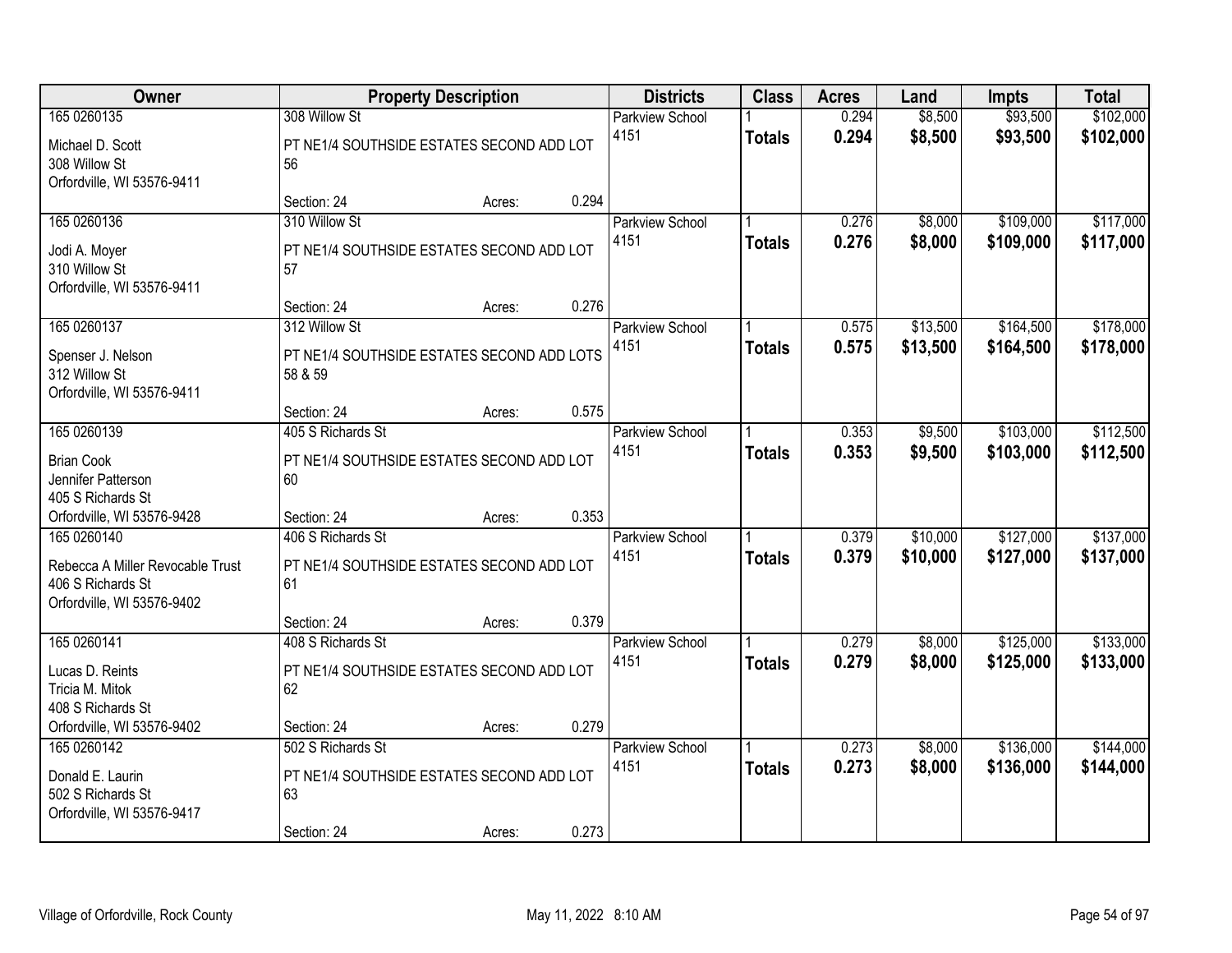| Owner                        |                                             | <b>Property Description</b> |       | <b>Districts</b>       | <b>Class</b>  | <b>Acres</b> | Land     | <b>Impts</b>    | <b>Total</b> |
|------------------------------|---------------------------------------------|-----------------------------|-------|------------------------|---------------|--------------|----------|-----------------|--------------|
| 165 0260143                  | 504 S Richards St                           |                             |       | <b>Parkview School</b> |               | 0.273        | \$8,000  | \$125,000       | \$133,000    |
| Gerald C. Jackson            | PT NE1/4 SOUTHSIDE ESTATES SECOND ADD LOT   |                             |       | 4151                   | <b>Totals</b> | 0.273        | \$8,000  | \$125,000       | \$133,000    |
| Irene Jackson                | 64                                          |                             |       |                        |               |              |          |                 |              |
| 504 S Richards St            |                                             |                             |       |                        |               |              |          |                 |              |
| Orfordville, WI 53576-9417   | Section: 24                                 | Acres:                      | 0.273 |                        |               |              |          |                 |              |
| 165 0260144                  | 506 S Richards St                           |                             |       | Parkview School        |               | 0.273        | \$8,000  | \$145,500       | \$153,500    |
| Robert W. Huber              | PT NE1/4 SOUTHSIDE ESTATES SECOND ADD LOT   |                             |       | 4151                   | <b>Totals</b> | 0.273        | \$8,000  | \$145,500       | \$153,500    |
| 506 S Richards St            | 65                                          |                             |       |                        |               |              |          |                 |              |
| Orfordville, WI 53576-9417   |                                             |                             |       |                        |               |              |          |                 |              |
|                              | Section: 24                                 | Acres:                      | 0.273 |                        |               |              |          |                 |              |
| 165 0260145                  | 508 S Richards St                           |                             |       | <b>Parkview School</b> |               | 0.273        | \$8,000  | \$104,000       | \$112,000    |
| Adj2 Holdings LLC            | PT NE1/4 SOUTHSIDE ESTATES SECOND ADD LOT   |                             |       | 4151                   | <b>Totals</b> | 0.273        | \$8,000  | \$104,000       | \$112,000    |
| 9114 N County Rd H           | 66                                          |                             |       |                        |               |              |          |                 |              |
| Edgerton, WI 53534-9780      |                                             |                             |       |                        |               |              |          |                 |              |
|                              | Section: 24                                 | Acres:                      | 0.273 |                        |               |              |          |                 |              |
| 165 0260146                  | 510 S Richards St                           |                             |       | <b>Parkview School</b> |               | 0.588        | \$13,500 | \$108,000       | \$121,500    |
| Ronald E. Koeppen            | PT NE1/4 SOUTHSIDE ESTATES SECOND ADD LOT   |                             |       | 4151                   | <b>Totals</b> | 0.588        | \$13,500 | \$108,000       | \$121,500    |
| Donald W. Koeppen            | 67                                          |                             |       |                        |               |              |          |                 |              |
| 2339 Partridge Ln            |                                             |                             |       |                        |               |              |          |                 |              |
| Janesville, WI 53546-3145    | Section: 24                                 | Acres:                      | 0.588 |                        |               |              |          |                 |              |
| 165 0260148                  | 305 Olson Dr                                |                             |       | <b>Parkview School</b> |               | 0.290        | \$8,500  | \$90,000        | \$98,500     |
| Carol A. Leuzinger (Shotliff | PT NE1/4 SOUTHSIDE ESTATES THIRD ADD LOT 68 |                             |       | 4151                   | <b>Totals</b> | 0.290        | \$8,500  | \$90,000        | \$98,500     |
| 305 Olson Dr                 |                                             |                             |       |                        |               |              |          |                 |              |
| Orfordville, WI 53576-9400   |                                             |                             |       |                        |               |              |          |                 |              |
|                              | Section: 24                                 | Acres:                      | 0.290 |                        |               |              |          |                 |              |
| 165 0260149                  | 303 Olson Dr                                |                             |       | <b>Parkview School</b> |               | 0.300        | \$8,500  | \$92,000        | \$100,500    |
| Pennie Sue R Ritter (Loui    | PT NE1/4 SOUTHSIDE ESTATES THIRD ADD LOT 69 |                             |       | 4151                   | <b>Totals</b> | 0.300        | \$8,500  | \$92,000        | \$100,500    |
| 303 Olson Dr                 |                                             |                             |       |                        |               |              |          |                 |              |
| Orfordville, WI 53576-9400   |                                             |                             |       |                        |               |              |          |                 |              |
|                              | Section: 24                                 | Acres:                      | 0.300 |                        |               |              |          |                 |              |
| 165 0260150                  | 209 Olson Dr                                |                             |       | <b>Parkview School</b> |               | 0.300        | \$8,500  | $\overline{50}$ | \$8,500      |
| Roger C. Haugen              | PT NE1/4 SOUTHSIDE ESTATES THIRD ADD LOT 70 |                             |       | 4151                   | <b>Totals</b> | 0.300        | \$8,500  | \$0             | \$8,500      |
| Pennie S. Ritter             |                                             |                             |       |                        |               |              |          |                 |              |
| 303 Olson Dr                 |                                             |                             |       |                        |               |              |          |                 |              |
| Orfordville, WI 53576-9400   | Section: 24                                 | Acres:                      | 0.300 |                        |               |              |          |                 |              |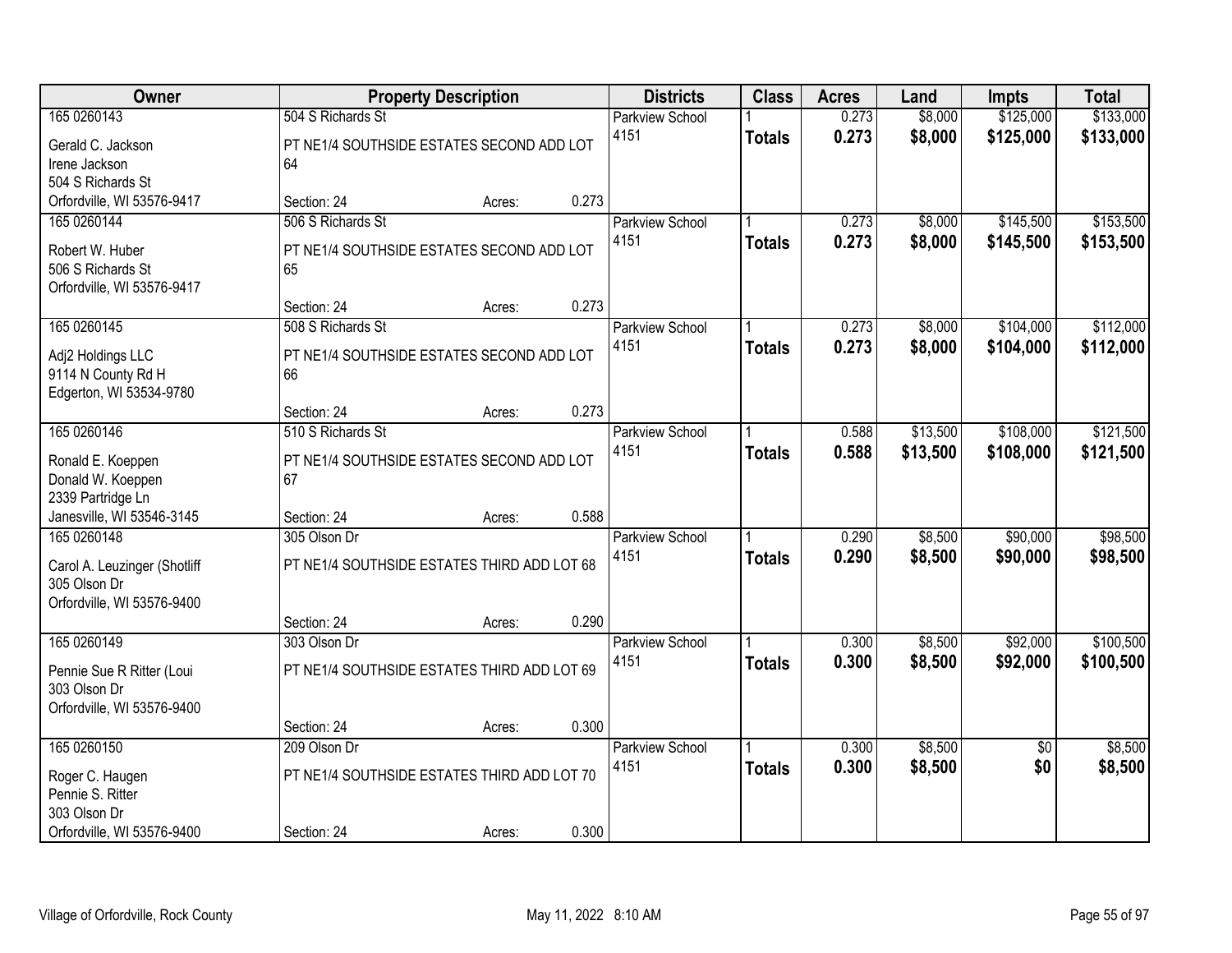| Owner                           |                                    | <b>Property Description</b>                      |       | <b>Districts</b>       | <b>Class</b>  | <b>Acres</b> | Land     | <b>Impts</b> | <b>Total</b> |
|---------------------------------|------------------------------------|--------------------------------------------------|-------|------------------------|---------------|--------------|----------|--------------|--------------|
| 165 0260151                     | 207 Olson Dr                       |                                                  |       | <b>Parkview School</b> |               | 0.300        | \$8,500  | \$117,500    | \$126,000    |
| Tamara Thompson Revocable Trust |                                    | PT NE1/4 SOUTHSIDE ESTATES THIRD ADD LOT 71      |       | 4151                   | <b>Totals</b> | 0.300        | \$8,500  | \$117,500    | \$126,000    |
| 207 Olson Dr                    |                                    |                                                  |       |                        |               |              |          |              |              |
| Orfordville, WI 53576-8703      |                                    |                                                  |       |                        |               |              |          |              |              |
|                                 | Section: 24                        | Acres:                                           | 0.300 |                        |               |              |          |              |              |
| 165 0260152                     | 205 Olson Dr                       |                                                  |       | Parkview School        |               | 0.300        | \$8,500  | \$111,500    | \$120,000    |
| Michael E. Zahn II              |                                    | PT NE1/4 SOUTHSIDE ESTATES THIRD ADD LOT 72      |       | 4151                   | <b>Totals</b> | 0.300        | \$8,500  | \$111,500    | \$120,000    |
| 205 Olson Dr                    |                                    |                                                  |       |                        |               |              |          |              |              |
| Orfordville, WI 53576-8703      |                                    |                                                  |       |                        |               |              |          |              |              |
|                                 | Section: 24                        | Acres:                                           | 0.300 |                        |               |              |          |              |              |
| 165 0260153                     | 203 Olson Dr                       |                                                  |       | Parkview School        |               | 0.990        | \$20,500 | \$136,500    | \$157,000    |
| Mark A. Stark                   |                                    | PT NE1/4 SOUTHSIDE ESTATES THIRD ADD LOT 73      |       | 4151                   | <b>Totals</b> | 0.990        | \$20,500 | \$136,500    | \$157,000    |
| Stephanie L. Stark              |                                    | & ASSESSOR'S PLAT PT OUTLOTS 66 & 67, LYING N    |       |                        |               |              |          |              |              |
| 203 Olson Dr                    |                                    | OF OLSON DR (EXC SOUTHSIDE EST 4TH ADD &         |       |                        |               |              |          |              |              |
| Orfordville, WI 53576-8703      | Section: 24                        | Acres:                                           | 0.990 |                        |               |              |          |              |              |
| 165 0260154                     | 202 Olson Dr                       |                                                  |       | Parkview School        |               | 1.084        | \$21,500 | \$166,500    | \$188,000    |
| Steven D & Natalie N Nordeng    |                                    | PT SW1/4 NE1/4 PT OLS 66 & 67 AP L1 CSM 15-130 & |       | 4151                   | <b>Totals</b> | 1.084        | \$21,500 | \$166,500    | \$188,000    |
| Revocable Trust                 | LOT 74 SOUTHSIDE ESTATES THIRD ADD |                                                  |       |                        |               |              |          |              |              |
| PO Box 135                      |                                    | CERTIFIED SURVEY MAP #2108386 VOL 39 PG 90-92    |       |                        |               |              |          |              |              |
| Orfordville, WI 53576-0135      | Section: 24                        | Acres:                                           | 1.080 |                        |               |              |          |              |              |
| 165 0260155                     | 204 Olson Dr                       |                                                  |       | <b>Parkview School</b> |               | 0.317        | \$9,000  | \$139,000    | \$148,000    |
| James A. Christianson           |                                    | PT NE1/4 SOUTHSIDE ESTATES THIRD ADD LOT 75      |       | 4151                   | <b>Totals</b> | 0.317        | \$9,000  | \$139,000    | \$148,000    |
| 204 Olson Dr                    |                                    |                                                  |       |                        |               |              |          |              |              |
| Orfordville, WI 53576-8701      |                                    |                                                  |       |                        |               |              |          |              |              |
|                                 | Section: 24                        | Acres:                                           | 0.317 |                        |               |              |          |              |              |
| 165 0260156                     | 206 Olson Dr                       |                                                  |       | <b>Parkview School</b> |               | 0.317        | \$9,000  | \$125,500    | \$134,500    |
| Steven Ryan                     |                                    | PT NE1/4 SOUTHSIDE ESTATES THIRD ADD LOT 76      |       | 4151                   | <b>Totals</b> | 0.317        | \$9,000  | \$125,500    | \$134,500    |
| Cheryl Ryan                     |                                    |                                                  |       |                        |               |              |          |              |              |
| 206 Olson Dr                    |                                    |                                                  |       |                        |               |              |          |              |              |
| Orfordville, WI 53576-8701      | Section: 24                        | Acres:                                           | 0.317 |                        |               |              |          |              |              |
| 165 0260157                     | 208 Olson Dr                       |                                                  |       | <b>Parkview School</b> |               | 0.317        | \$9,000  | \$95,000     | \$104,000    |
| Batan H. Coulibaly              |                                    | PT NE1/4 SOUTHSIDE ESTATES THIRD ADD LOT 77      |       | 4151                   | <b>Totals</b> | 0.317        | \$9,000  | \$95,000     | \$104,000    |
| Melissa C. Coulibaly            |                                    |                                                  |       |                        |               |              |          |              |              |
| 208 Olson Dr                    |                                    |                                                  |       |                        |               |              |          |              |              |
| Orfordville, WI 53576-8701      | Section: 24                        | Acres:                                           | 0.317 |                        |               |              |          |              |              |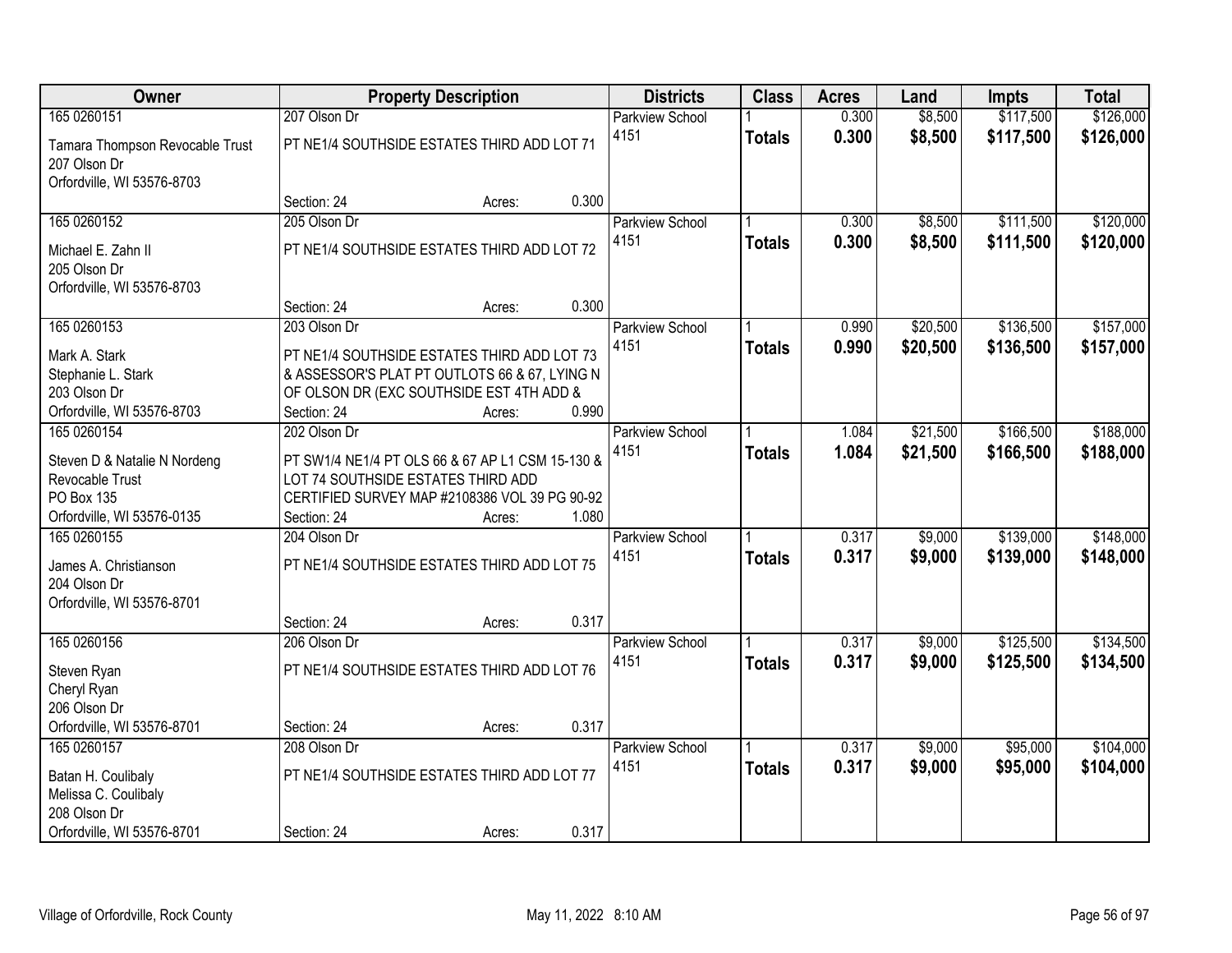| \$9,000<br>165 0260158<br>302 Olson Dr<br>0.317<br><b>Parkview School</b>                                     | \$9,000<br>$\overline{30}$                       |
|---------------------------------------------------------------------------------------------------------------|--------------------------------------------------|
| \$9,000<br>4151<br>0.317<br><b>Totals</b><br>PT NE1/4 SOUTHSIDE ESTATES THIRD ADD LOT 78<br>Judith C. Lechelt | \$0<br>\$9,000                                   |
| PO Box 559                                                                                                    |                                                  |
| Orfordville, WI 53576-0559<br>0.317<br>Section: 24<br>Acres:                                                  |                                                  |
| \$9,000<br>165 0260159<br>304 Olson Dr<br>0.317<br><b>Parkview School</b>                                     | \$9,000<br>$\overline{50}$                       |
| 0.317<br>4151<br>\$9,000<br><b>Totals</b><br>PT NE1/4 SOUTHSIDE ESTATES THIRD ADD LOT 79                      | \$0<br>\$9,000                                   |
| Judith C. Lechelt<br>PO Box 559                                                                               |                                                  |
| Orfordville, WI 53576-0559                                                                                    |                                                  |
| 0.317<br>Section: 24<br>Acres:                                                                                |                                                  |
| \$8,000<br>165 0260160<br>202 S Richards St<br>0.277<br>Parkview School                                       | $\overline{50}$<br>\$8,000                       |
| 4151<br>0.277<br>\$8,000<br><b>Totals</b><br>James A. Schmitz<br>PT NE1/4 SOUTHSIDE ESTATES FOURTH ADD LOT    | \$0<br>\$8,000                                   |
| PO Box 618<br>80                                                                                              |                                                  |
| Roscoe, IL 61073-0618                                                                                         |                                                  |
| 0.277<br>Section: 24<br>Acres:                                                                                |                                                  |
| 165 0260161<br>\$8,000<br>204 S Richards St<br>0.265<br>Parkview School<br>4151<br>0.265                      | \$86,000<br>\$94,000                             |
| \$8,000<br><b>Totals</b><br>PT NE1/4 SOUTHSIDE ESTATES FOURTH ADD LOT<br>Gene E. Aldrich                      | \$86,000<br>\$94,000                             |
| 204 S Richards St<br>81                                                                                       |                                                  |
| Orfordville, WI 53576-8746<br>0.265<br>Section: 24<br>Acres:                                                  |                                                  |
| 165 0260162<br>\$8,000<br>206 S Richards St<br>0.283<br>Parkview School                                       | \$83,500<br>\$91,500                             |
| 4151<br>0.283<br>\$8,000<br><b>Totals</b>                                                                     | \$83,500<br>\$91,500                             |
| Nancy M. Schmit<br>PT NE1/4 SOUTHSIDE ESTATES FOURTH ADD LOT<br>206 S Richards St<br>82                       |                                                  |
| Orfordville, WI 53576-8746                                                                                    |                                                  |
| 0.283<br>Section: 24<br>Acres:                                                                                |                                                  |
| 165 0260163<br>\$8,000<br>208 S Richards St<br><b>Parkview School</b><br>0.285                                | \$86,000<br>\$94,000                             |
| 4151<br>0.285<br>\$8,000<br><b>Totals</b><br>PT NE1/4 SOUTHSIDE ESTATES FOURTH ADD LOT<br>Thomas M. Rife      | \$86,000<br>\$94,000                             |
| Karen A. Rife<br>83                                                                                           |                                                  |
| PO Box 328                                                                                                    |                                                  |
| 0.285<br>Orfordville, WI 53576-0328<br>Section: 24<br>Acres:                                                  |                                                  |
| 210 S Richards St<br>165 0260164<br>0.287<br>\$8,000<br><b>Parkview School</b><br>0.287<br>4151<br>\$8,000    | \$103,500<br>\$111,500<br>\$103,500<br>\$111,500 |
| <b>Totals</b><br>PT NE1/4 SOUTHSIDE ESTATES FOURTH ADD LOT<br>Jenna Michelle Fairchild                        |                                                  |
| 84<br>210 S Richards St                                                                                       |                                                  |
| Orfordville, WI 53576-8746<br>0.287<br>Section: 24<br>Acres:                                                  |                                                  |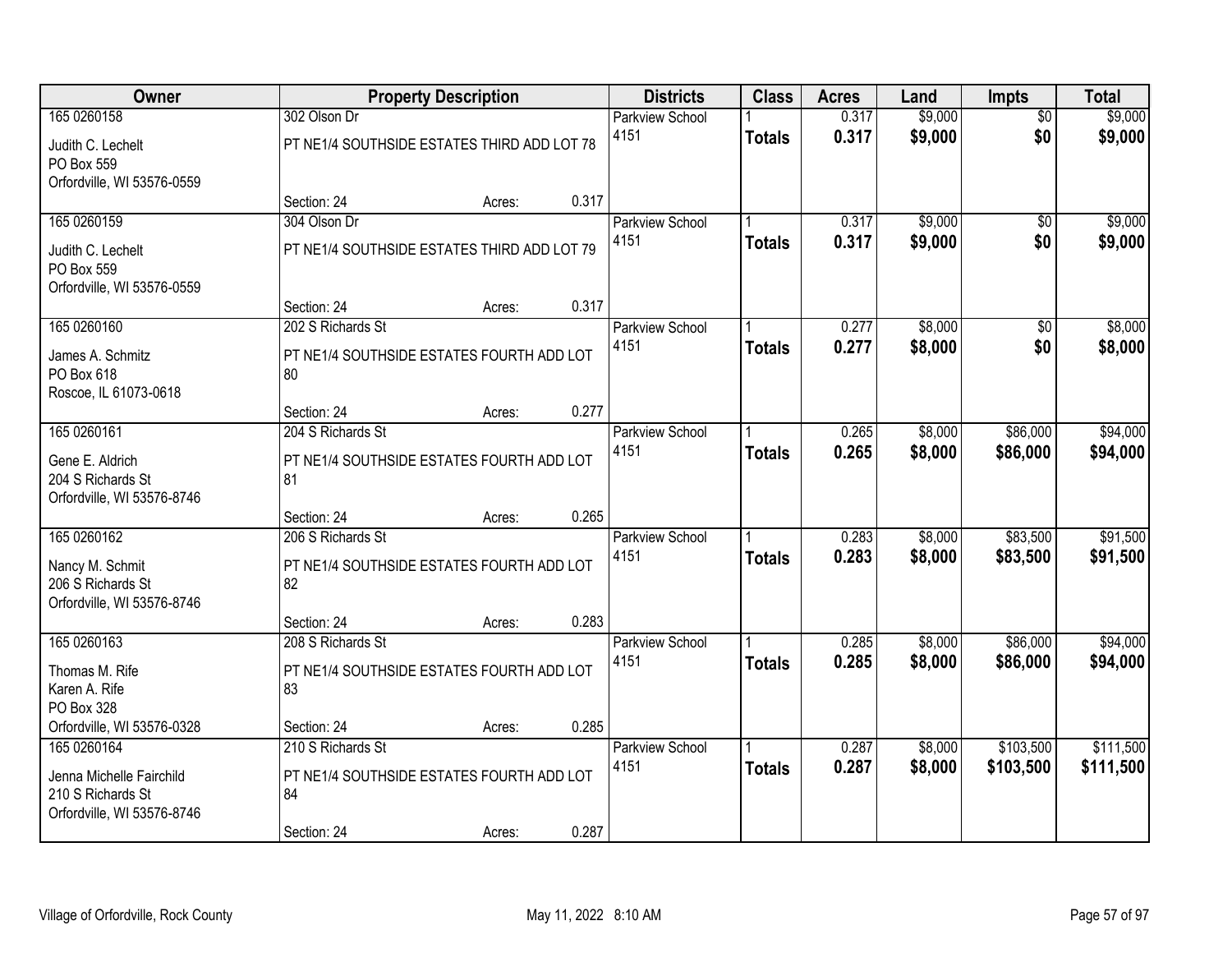| Owner                      | <b>Property Description</b>                          | <b>Districts</b>       | <b>Class</b>  | <b>Acres</b> | Land     | <b>Impts</b> | <b>Total</b> |
|----------------------------|------------------------------------------------------|------------------------|---------------|--------------|----------|--------------|--------------|
| 165 0260166                | 302 S Richards St                                    | <b>Parkview School</b> |               | 1.330        | \$24,000 | \$129,500    | \$153,500    |
| Andrew T. Stuehler         | PT NE1/4 SOUTHSIDE ESTATES FOURTH ADD LOT            | 4151                   | <b>Totals</b> | 1.330        | \$24,000 | \$129,500    | \$153,500    |
| <b>Taylor Stuehler</b>     | 85, LOT 86 (EXC S4.84') & CERTIFIED SURVEY MAP       |                        |               |              |          |              |              |
| 302 S Richards St          | #1135793 VOL 15 PG 130-131 PT LOT 3 DAF: COM         |                        |               |              |          |              |              |
| Orfordville, WI 53576-9401 | 1.330<br>Section: 24<br>Acres:                       |                        |               |              |          |              |              |
| 165 0260167                | 304 S Richards St                                    | <b>Parkview School</b> |               | 0.824        | \$17,500 | \$98,500     | \$116,000    |
|                            |                                                      | 4151                   | <b>Totals</b> | 0.824        | \$17,500 | \$98,500     | \$116,000    |
| Shawn E. Campbell          | PT NE1/4 SOUTHSIDE ESTATES FOURTH ADD S              |                        |               |              |          |              |              |
| 304 S Richards St          | 4.84' LOT 86 & LOT 87 (EXC S 2.08') & PT OL 65-67 AP |                        |               |              |          |              |              |
| Orfordville, WI 53576-9401 | CERTIFIED SURVEY MAP #1135793 VOL 15 PG<br>0.824     |                        |               |              |          |              |              |
|                            | Section: 24<br>Acres:                                |                        |               |              |          |              |              |
| 165 0260168                | 306 S Richards St                                    | Parkview School        |               | 0.330        | \$9,000  | \$87,500     | \$96,500     |
| Thomas E. Cleland II       | PT NE1/4 SOUTHSIDE ESTATES FOURTH ADD LOT            | 4151                   | <b>Totals</b> | 0.330        | \$9,000  | \$87,500     | \$96,500     |
| 306 S Richards St          | 88 & S 2.08' LOT 87                                  |                        |               |              |          |              |              |
| Orfordville, WI 53576-9401 |                                                      |                        |               |              |          |              |              |
|                            | 0.330<br>Section: 24<br>Acres:                       |                        |               |              |          |              |              |
| 165 0260169                | 308 S Richards St                                    | <b>Parkview School</b> |               | 0.378        | \$10,000 | \$94,500     | \$104,500    |
| Robin D. Randall           | PT NE1/4 SOUTHSIDE ESTATES FOURTH ADD LOT            | 4151                   | <b>Totals</b> | 0.378        | \$10,000 | \$94,500     | \$104,500    |
| 308 S Richards St          | 89                                                   |                        |               |              |          |              |              |
| Orfordville, WI 53576-9401 |                                                      |                        |               |              |          |              |              |
|                            | 0.378<br>Section: 24<br>Acres:                       |                        |               |              |          |              |              |
| 165 0260170                | 310 S Richards St                                    | Parkview School        |               | 0.322        | \$9,000  | \$106,500    | \$115,500    |
|                            |                                                      | 4151                   | <b>Totals</b> | 0.322        | \$9,000  | \$106,500    | \$115,500    |
| Pamela J. Ellis (Rochester | PT NE1/4 SOUTHSIDE ESTATES FOURTH ADD LOT            |                        |               |              |          |              |              |
| 310 S Richards St          | 90                                                   |                        |               |              |          |              |              |
| Orfordville, WI 53576-9401 |                                                      |                        |               |              |          |              |              |
|                            | 0.322<br>Section: 24<br>Acres:                       |                        |               |              |          |              |              |
| 165 0260171                | 312 Hickory Ct                                       | Parkview School        |               | 0.350        | \$9,500  | \$123,000    | \$132,500    |
| <b>Jared Diddens</b>       | PT NE1/4 SOUTHSIDE ESTATES FOURTH ADD LOT            | 4151                   | <b>Totals</b> | 0.350        | \$9,500  | \$123,000    | \$132,500    |
| <b>Bronwen Diddens</b>     | 91                                                   |                        |               |              |          |              |              |
| 312 Hickory Ct             |                                                      |                        |               |              |          |              |              |
| Orfordville, WI 53576-9599 | 0.350<br>Section: 24<br>Acres:                       |                        |               |              |          |              |              |
| 165 0260172                | 314 Hickory Ct                                       | <b>Parkview School</b> |               | 0.314        | \$8,500  | \$104,500    | \$113,000    |
|                            |                                                      | 4151                   | <b>Totals</b> | 0.314        | \$8,500  | \$104,500    | \$113,000    |
| Duane E. Collins           | PT NE1/4 SOUTHSIDE ESTATES FOURTH ADD LOT            |                        |               |              |          |              |              |
| Betty Y. Collins           | 92                                                   |                        |               |              |          |              |              |
| 314 Hickory Ct             |                                                      |                        |               |              |          |              |              |
| Orfordville, WI 53576-9599 | 0.314<br>Section: 24<br>Acres:                       |                        |               |              |          |              |              |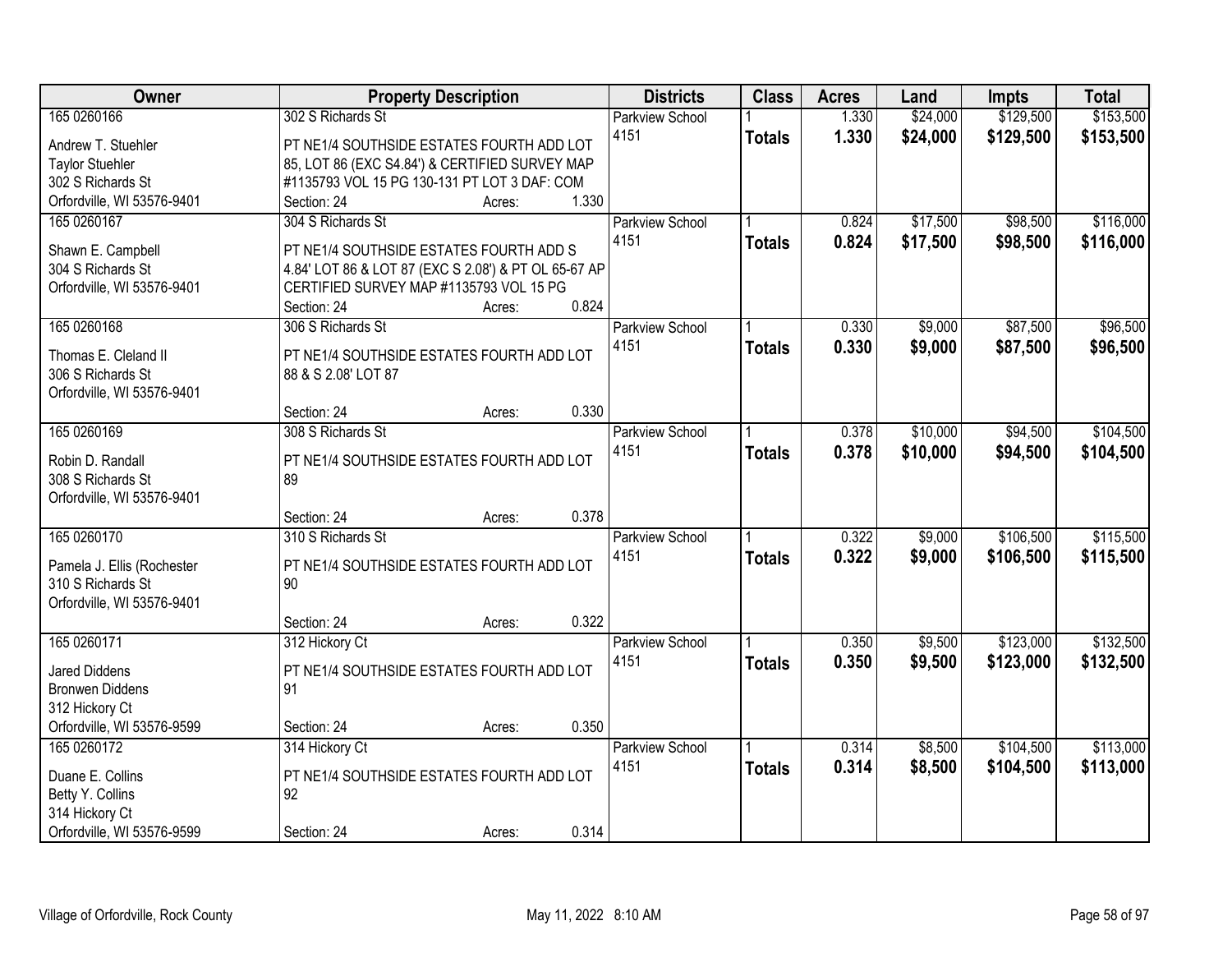| Owner                      |                                            | <b>Property Description</b> |       | <b>Districts</b>       | <b>Class</b>  | <b>Acres</b> | Land     | <b>Impts</b> | <b>Total</b> |
|----------------------------|--------------------------------------------|-----------------------------|-------|------------------------|---------------|--------------|----------|--------------|--------------|
| 165 0260173                | 316 Hickory Ct                             |                             |       | <b>Parkview School</b> |               | 1.220        | \$24,500 | \$146,000    | \$170,500    |
| Michael T. Lange           | PT NE1/4 SOUTHSIDE ESTATES FOURTH ADD LOT  |                             |       | 4151                   | <b>Totals</b> | 1.220        | \$24,500 | \$146,000    | \$170,500    |
| Becky J. Lange             | 93 & PT OL 65-67 AP CERTIFIED SURVEY MAP   |                             |       |                        |               |              |          |              |              |
| 316 Hickory Ct             | #1135793 VOL 15 PG 130-131 LOT 2           |                             |       |                        |               |              |          |              |              |
| Orfordville, WI 53576-9599 | Section: 24                                | Acres:                      | 1.220 |                        |               |              |          |              |              |
| 165 0260174                | 318 Hickory Ct                             |                             |       | <b>Parkview School</b> |               | 0.310        | \$8,500  | \$120,000    | \$128,500    |
|                            |                                            |                             |       | 4151                   | <b>Totals</b> | 0.310        | \$8,500  | \$120,000    | \$128,500    |
| Peggy J. Harnack           | PT NE1/4 SOUTHSIDE ESTATES FOURTH ADD LOT  |                             |       |                        |               |              |          |              |              |
| 318 Hickory Ct             | 94                                         |                             |       |                        |               |              |          |              |              |
| Orfordville, WI 53576-9599 | Section: 24                                |                             | 0.310 |                        |               |              |          |              |              |
| 165 0260175                | 402 S Richards St                          | Acres:                      |       |                        |               | 0.743        |          | \$138,000    | \$154,000    |
|                            |                                            |                             |       | Parkview School        |               |              | \$16,000 |              |              |
| Lawrence E. Baertschi      | PT NE1/4 SOUTHSIDE ESTATES FOURTH ADD LOTS |                             |       | 4151                   | <b>Totals</b> | 0.743        | \$16,000 | \$138,000    | \$154,000    |
| Linda M. Baertschi         | 95 & 96                                    |                             |       |                        |               |              |          |              |              |
| 402 S Richards St          |                                            |                             |       |                        |               |              |          |              |              |
| Orfordville, WI 53576-9402 | Section: 24                                | Acres:                      | 0.743 |                        |               |              |          |              |              |
| 165 0260177                | 403 S Richards St                          |                             |       | <b>Parkview School</b> |               | 0.585        | \$13,500 | \$128,500    | \$142,000    |
| Joshua Allen Clark         | PT NE1/4 SOUTHSIDE ESTATES FOURTH ADD LOT  |                             |       | 4151                   | <b>Totals</b> | 0.585        | \$13,500 | \$128,500    | \$142,000    |
| Danielle Gayle Clark       | 97 & SELY 45' LOT 98                       |                             |       |                        |               |              |          |              |              |
| 403 S Richards St          |                                            |                             |       |                        |               |              |          |              |              |
| Orfordville, WI 53576-9428 | Section: 24                                | Acres:                      | 0.585 |                        |               |              |          |              |              |
| 165 0260179                | 305 S Richards St                          |                             |       | Parkview School        |               | 0.529        | \$12,500 | \$101,500    | \$114,000    |
|                            |                                            |                             |       | 4151                   |               | 0.529        | \$12,500 | \$101,500    | \$114,000    |
| Thomas E. Cleland          | PT NE1/4 SOUTHSIDE ESTATES FOURTH ADD LOT  |                             |       |                        | <b>Totals</b> |              |          |              |              |
| Helen G. Cleland           | 98(EXC SELY 45')& LOT 99                   |                             |       |                        |               |              |          |              |              |
| 305 S Richards St          |                                            |                             |       |                        |               |              |          |              |              |
| Orfordville, WI 53576-9410 | Section: 24                                | Acres:                      | 0.529 |                        |               |              |          |              |              |
| 165 0260180                | 303 S Richards St                          |                             |       | Parkview School        |               | 0.296        | \$8,500  | \$86,500     | \$95,000     |
| James M. Gaulin            | PT NE1/4 SOUTHSIDE ESTATES FOURTH ADD LOT  |                             |       | 4151                   | <b>Totals</b> | 0.296        | \$8,500  | \$86,500     | \$95,000     |
| Jody R. Gaulin             | 100                                        |                             |       |                        |               |              |          |              |              |
| 303 S Richards St          |                                            |                             |       |                        |               |              |          |              |              |
| Orfordville, WI 53576-9410 | Section: 24                                | Acres:                      | 0.296 |                        |               |              |          |              |              |
| 165 0260181                | 223 Oak Ct                                 |                             |       | <b>Parkview School</b> |               | 0.311        | \$8,500  | \$90,000     | \$98,500     |
|                            |                                            |                             |       | 4151                   | <b>Totals</b> | 0.311        | \$8,500  | \$90,000     | \$98,500     |
| Sandra K. Williams         | PT NE1/4 SOUTHSIDE ESTATES FOURTH ADD LOT  |                             |       |                        |               |              |          |              |              |
| 223 Oak Ct                 | 101                                        |                             |       |                        |               |              |          |              |              |
| Orfordville, WI 53576-8765 |                                            |                             |       |                        |               |              |          |              |              |
|                            | Section: 24                                | Acres:                      | 0.311 |                        |               |              |          |              |              |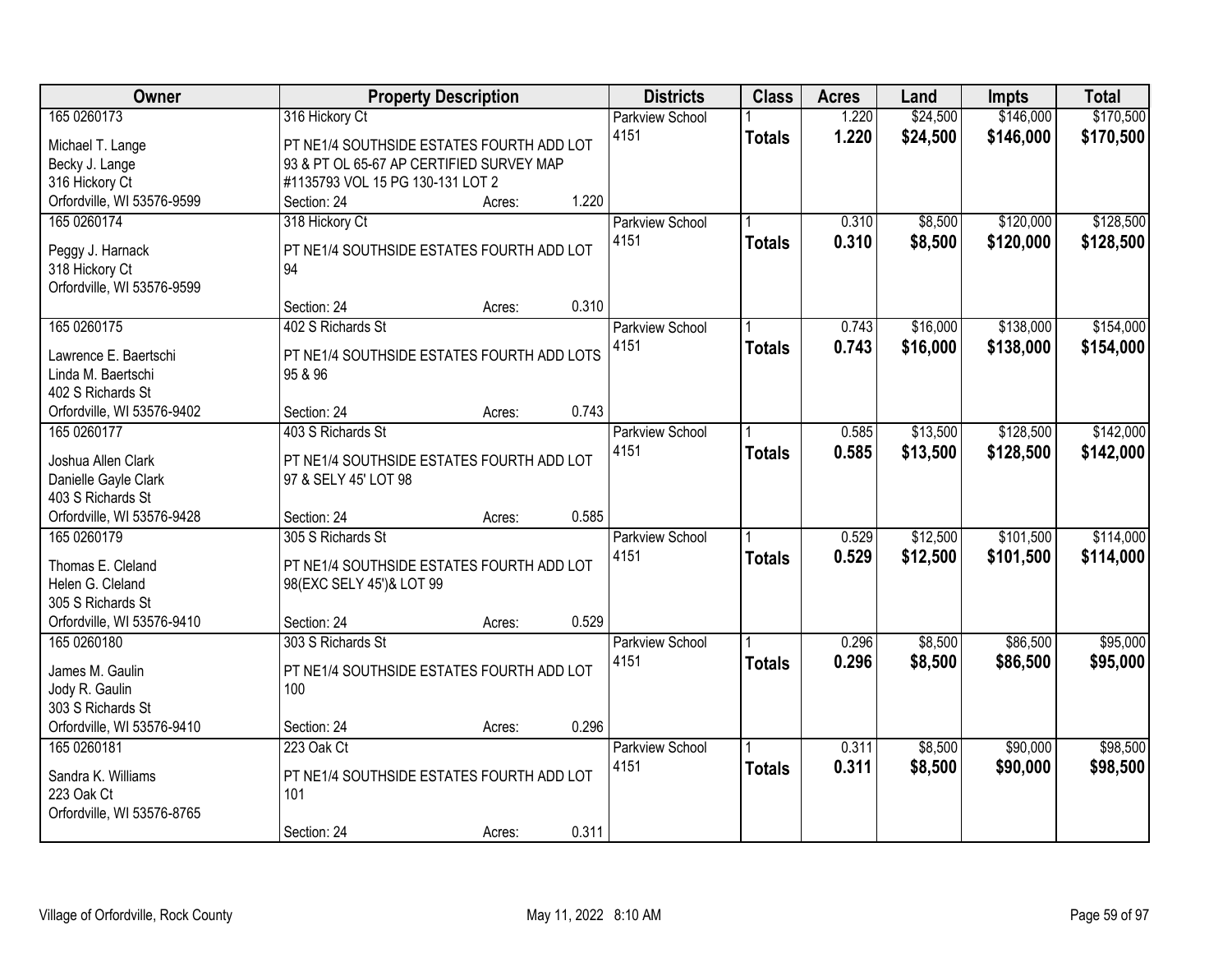| Owner                      |                                                                  | <b>Property Description</b> |       | <b>Districts</b>       | <b>Class</b>  | <b>Acres</b> | Land     | <b>Impts</b> | <b>Total</b> |
|----------------------------|------------------------------------------------------------------|-----------------------------|-------|------------------------|---------------|--------------|----------|--------------|--------------|
| 165 026018201              | 217 Oak Ct                                                       |                             |       | <b>Parkview School</b> |               | 0.610        | \$14,000 | \$129,500    | \$143,500    |
| Jason E. Burtness          | PT NE1/4 SOUTHSIDE ESTATES 4TH ADD LOTS                          |                             |       | 4151                   | <b>Totals</b> | 0.610        | \$14,000 | \$129,500    | \$143,500    |
| Sara R. Huffmaster         | 102-104 CERTIFIED SURVEY MAP #1047450 VOL 12                     |                             |       |                        |               |              |          |              |              |
| 217 Oak Ct                 | PG 545-547 LOT 1                                                 |                             |       |                        |               |              |          |              |              |
| Orfordville, WI 53576-8765 | Section: 24                                                      | Acres:                      | 0.610 |                        |               |              |          |              |              |
| 165 026018202              | 221 Oak Ct                                                       |                             |       | <b>Parkview School</b> |               | 0.460        | \$11,500 | \$98,500     | \$110,000    |
|                            |                                                                  |                             |       | 4151                   | <b>Totals</b> | 0.460        | \$11,500 | \$98,500     | \$110,000    |
| Amy S. Clark<br>221 Oak Ct | PT NE1/4 SOUTHSIDE ESTATES 4TH ADD LOTS                          |                             |       |                        |               |              |          |              |              |
|                            | 102-104 CERTIFIED SURVEY MAP #1047450 VOL 12<br>PG 545-547 LOT 2 |                             |       |                        |               |              |          |              |              |
| Orfordville, WI 53576-8765 | Section: 24                                                      | Acres:                      | 0.460 |                        |               |              |          |              |              |
| 165 0260185                | 215 Oak Ct                                                       |                             |       | Parkview School        |               | 0.342        | \$9,000  | \$96,000     | \$105,000    |
|                            |                                                                  |                             |       | 4151                   |               |              |          |              |              |
| Valerie L. Greco           | PT NE1/4 SOUTHSIDE ESTATES FOURTH ADD LOT                        |                             |       |                        | <b>Totals</b> | 0.342        | \$9,000  | \$96,000     | \$105,000    |
| 215 Oak Ct                 | 105                                                              |                             |       |                        |               |              |          |              |              |
| Orfordville, WI 53576-8765 |                                                                  |                             |       |                        |               |              |          |              |              |
|                            | Section: 24                                                      | Acres:                      | 0.342 |                        |               |              |          |              |              |
| 165 0260186                | 213 Oak Ct                                                       |                             |       | <b>Parkview School</b> |               | 0.239        | \$7,500  | \$93,500     | \$101,000    |
| Jessica M. Piper           | PT NE1/4 SOUTHSIDE ESTATES FOURTH ADD LOT                        |                             |       | 4151                   | <b>Totals</b> | 0.239        | \$7,500  | \$93,500     | \$101,000    |
| 213 Oak Ct                 | 106                                                              |                             |       |                        |               |              |          |              |              |
| Orfordville, WI 53576-8765 |                                                                  |                             |       |                        |               |              |          |              |              |
|                            | Section: 24                                                      | Acres:                      | 0.239 |                        |               |              |          |              |              |
| 165 0260187                | 211 S Richards St                                                |                             |       | Parkview School        |               | 0.333        | \$9,000  | \$94,500     | \$103,500    |
|                            |                                                                  |                             |       | 4151                   | <b>Totals</b> | 0.333        | \$9,000  | \$94,500     | \$103,500    |
| James H. Reitz             | PT NE1/4 SOUTHSIDE ESTATES FOURTH ADD LOT                        |                             |       |                        |               |              |          |              |              |
| 211 S Richards St          | 107                                                              |                             |       |                        |               |              |          |              |              |
| Orfordville, WI 53576-9414 |                                                                  |                             |       |                        |               |              |          |              |              |
|                            | Section: 24                                                      | Acres:                      | 0.333 |                        |               |              |          |              |              |
| 165 0260188                | 209 S Richards St                                                |                             |       | <b>Parkview School</b> |               | 0.240        | \$7,500  | \$114,500    | \$122,000    |
| Thomas V. Dodge            | PT NE1/4 SOUTHSIDE ESTATES FOURTH ADD LOT                        |                             |       | 4151                   | <b>Totals</b> | 0.240        | \$7,500  | \$114,500    | \$122,000    |
| Amy J. Dodge               | 108                                                              |                             |       |                        |               |              |          |              |              |
| 209 S Richards St          |                                                                  |                             |       |                        |               |              |          |              |              |
| Orfordville, WI 53576-9414 | Section: 24                                                      | Acres:                      | 0.240 |                        |               |              |          |              |              |
| 165 0260189                | 207 S Richards St                                                |                             |       | <b>Parkview School</b> |               | 0.240        | \$7,500  | \$92,500     | \$100,000    |
| Jackie Arneson             | PT NE1/4 SOUTHSIDE ESTATES FOURTH ADD LOT                        |                             |       | 4151                   | <b>Totals</b> | 0.240        | \$7,500  | \$92,500     | \$100,000    |
| 207 S Richards St          | 109                                                              |                             |       |                        |               |              |          |              |              |
| Orfordville, WI 53576-9414 |                                                                  |                             |       |                        |               |              |          |              |              |
|                            | Section: 24                                                      | Acres:                      | 0.240 |                        |               |              |          |              |              |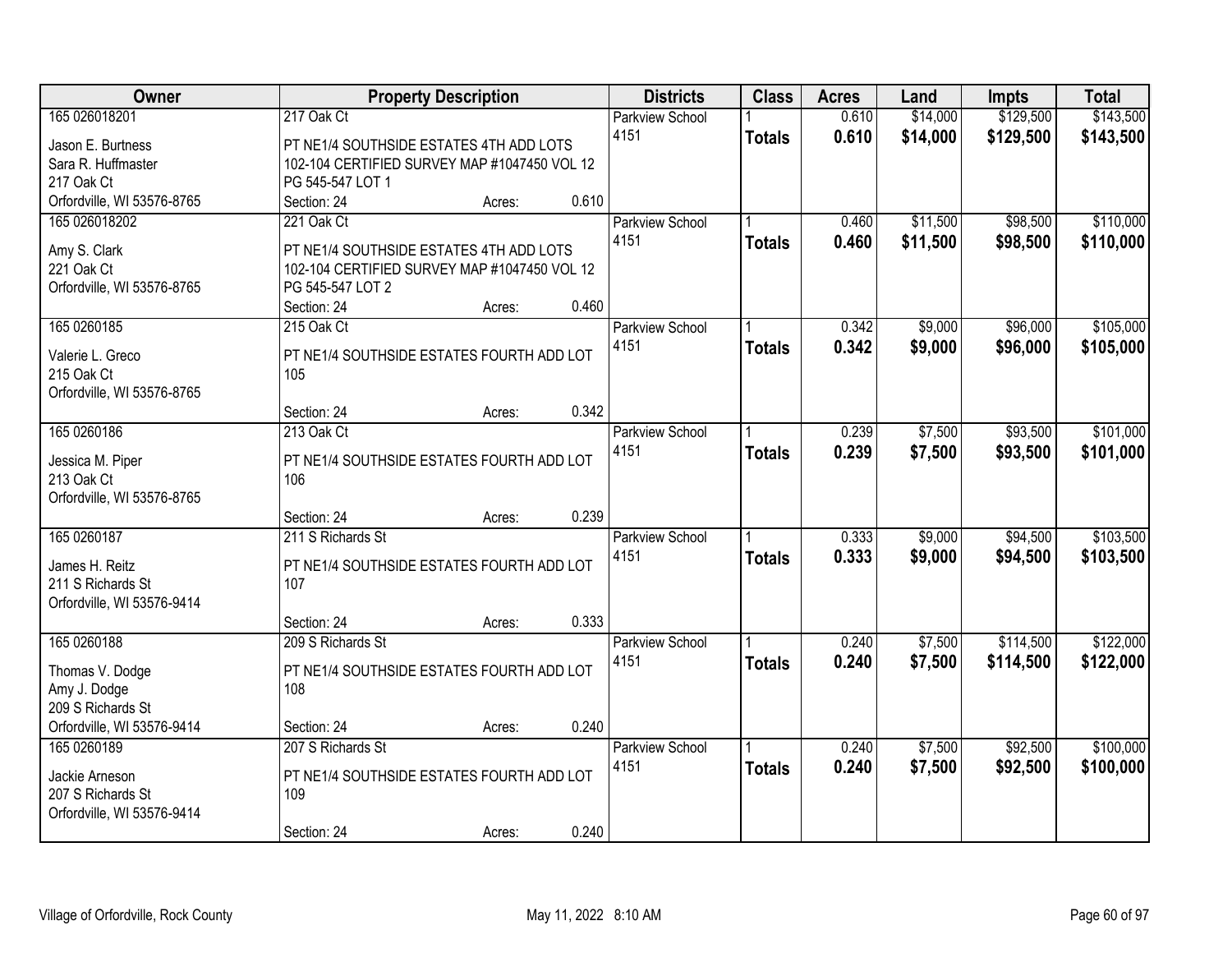| Owner                                                                  | <b>Property Description</b>                                                                                           |        | <b>Districts</b> | <b>Class</b>                   | <b>Acres</b>         | Land           | <b>Impts</b>       | <b>Total</b>         |                        |
|------------------------------------------------------------------------|-----------------------------------------------------------------------------------------------------------------------|--------|------------------|--------------------------------|----------------------|----------------|--------------------|----------------------|------------------------|
| 165 0260190                                                            | 205 S Richards St                                                                                                     |        |                  | <b>Parkview School</b><br>4151 | <b>Totals</b>        | 0.240<br>0.240 | \$7,500<br>\$7,500 | \$98,500<br>\$98,500 | \$106,000<br>\$106,000 |
| Elizabeth Stelzer<br>205 S Richards St<br>Orfordville, WI 53576-9414   | PT NE1/4 SOUTHSIDE ESTATES FOURTH ADD LOT<br>110                                                                      |        |                  |                                |                      |                |                    |                      |                        |
|                                                                        | Section: 24                                                                                                           | Acres: | 0.240            |                                |                      |                |                    |                      |                        |
| 165 0260191                                                            | 203 S Richards St                                                                                                     |        |                  | <b>Parkview School</b>         |                      | 0.240          | \$7,500            | \$101,000            | \$108,500              |
| Alyssa Zawada<br>203 S Richards St<br>Orfordville, WI 53576-9414       | PT NE1/4 SOUTHSIDE ESTATES FOURTH ADD LOT<br>111                                                                      |        |                  | 4151                           | <b>Totals</b>        | 0.240          | \$7,500            | \$101,000            | \$108,500              |
|                                                                        | Section: 24                                                                                                           | Acres: | 0.240            |                                |                      |                |                    |                      |                        |
| 165 027001                                                             | 504 N Main St                                                                                                         |        |                  | Parkview School                |                      | 0.375          | \$10,000           | \$117,000            | \$127,000              |
| Derek D. Rucker<br>Janelle E. Edgerton<br>504 N Main St                | PT SE1/4 TOLLEFSRUD'S ADDITION LOT 1 & S1/2<br>LOT 2 BLK 1                                                            |        |                  | 4151                           | <b>Totals</b>        | 0.375          | \$10,000           | \$117,000            | \$127,000              |
| Orfordville, WI 53576-9742                                             | Section: 13                                                                                                           | Acres: | 0.375            |                                |                      |                |                    |                      |                        |
| 165 027002                                                             | 506 N Main St                                                                                                         |        |                  | <b>Parkview School</b>         | $\mathbf{2}^{\circ}$ | 1.080          | \$44,000           | \$270,800            | \$314,800              |
| Nunn Enterprises LLC<br>307 Gifford St<br>Orfordville, WI 53576-8734   | PT SE1/4 PT TOLLEFSRUD ADD CERTIFIED SURVEY<br>MAP #1400499 VOL 22 PG 70-71 LOT 1                                     |        |                  | 4151                           | <b>Totals</b>        | 1.080          | \$44,000           | \$270,800            | \$314,800              |
|                                                                        | Section: 13                                                                                                           | Acres: | 1.080            |                                |                      |                |                    |                      |                        |
| 165 027003                                                             | 303 E Howe St                                                                                                         |        |                  | Parkview School                |                      | 0.538          | \$12,500           | \$100,500            | \$113,000              |
| <b>Richard Sommerfeldt</b><br>PO Box 304<br>Orfordville, WI 53576-0304 | PT SE1/4 TOLLEFSRUD'S ADDITION LOT 7 BLK 1<br>(EXC N 175') (EXC S 8')                                                 |        |                  | 4151                           | <b>Totals</b>        | 0.538          | \$12,500           | \$100,500            | \$113,000              |
|                                                                        | Section: 13                                                                                                           | Acres: | 0.538            |                                |                      |                |                    |                      |                        |
| 165 027004                                                             | 403 E Howe St                                                                                                         |        |                  | Parkview School                |                      | 0.538          | \$12,500           | \$110,000            | \$122,500              |
| Dale A. Peterson<br>Marcia A. Peterson<br>403 E Howe St                | PT SE1/4 TOLLEFSRUD'S ADDITION LOT 8 BLK 1<br>(EXC N 175') (EXC S 8')                                                 |        |                  | 4151                           | <b>Totals</b>        | 0.538          | \$12,500           | \$110,000            | \$122,500              |
| Orfordville, WI 53576-9606                                             | Section: 13                                                                                                           | Acres: | 0.538            |                                |                      |                |                    |                      |                        |
| 165 027006                                                             | 409 E Howe St                                                                                                         |        |                  | Parkview School                |                      | 1.110          | \$22,500           | \$93,500             | \$116,000              |
| Kimberly Barry<br>409 E Howe St<br>Orfordville, WI 53576-9606          | PT NE1/4 SE1/4 TOLLEFSRUDS ADD PT L9&10 B1<br>CERTIFIED SURVEY MAP #2098832 VOL 38 PG<br>490-492 LOT 1<br>Section: 13 | Acres: | 1.120            | 4151                           | <b>Totals</b>        | 1.110          | \$22,500           | \$93,500             | \$116,000              |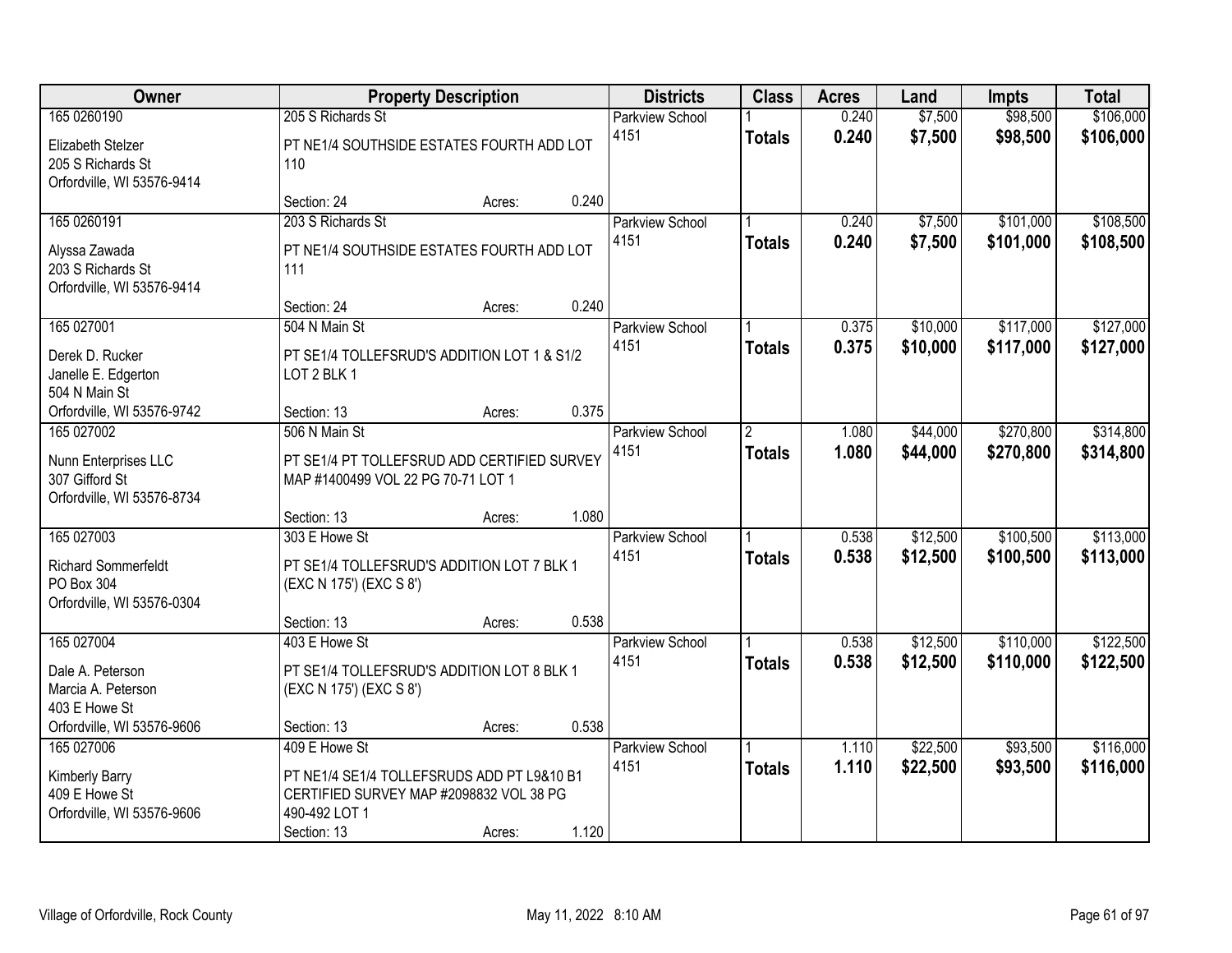| \$123,500<br>\$146,000<br>165 027007<br>503 E Howe St<br>\$22,500<br>1.110<br><b>Parkview School</b><br>1.110<br>\$22,500<br>\$123,500<br>4151<br>\$146,000<br><b>Totals</b><br>Terry L. Fletcher<br>PT SE1/4 TOLLEFSRUD'S ADDITION LOTS 11 & 12<br><b>Terrilee Fletcher</b><br><b>BLK 1 (EXC N175')</b><br>PO Box 191<br>Orfordville, WI 53576-0191<br>1.110<br>Section: 13<br>Acres: |
|----------------------------------------------------------------------------------------------------------------------------------------------------------------------------------------------------------------------------------------------------------------------------------------------------------------------------------------------------------------------------------------|
|                                                                                                                                                                                                                                                                                                                                                                                        |
|                                                                                                                                                                                                                                                                                                                                                                                        |
|                                                                                                                                                                                                                                                                                                                                                                                        |
|                                                                                                                                                                                                                                                                                                                                                                                        |
|                                                                                                                                                                                                                                                                                                                                                                                        |
| 10.520<br>\$2,500<br>\$2,500<br>165 027008<br>Old Highway 11<br><b>Parkview School</b><br>4<br>\$0                                                                                                                                                                                                                                                                                     |
| 10.520<br>4151<br>\$2,500<br>\$0<br>\$2,500<br><b>Totals</b><br>PT SE1/4 TOLLEFSRUD'S ADDITION LOTS<br>Peggy Jo Peterson                                                                                                                                                                                                                                                               |
| 13,14,15,16 BLK 1 N 175' LOTS 7,8,9,10,11,12 BLK 1<br>Bonnie J. Manthey                                                                                                                                                                                                                                                                                                                |
| ASSESSOR'S PLAT E 1061' OUTLOT A (EXC E 120')<br>2722 Briarpatch Dr                                                                                                                                                                                                                                                                                                                    |
| 10.520<br>Valrico, FL 33596-5724<br>Section: 13<br>Acres:                                                                                                                                                                                                                                                                                                                              |
| \$78,000<br>\$85,500<br>165 027009<br>404 N Main St<br>0.250<br>\$7,500<br>Parkview School                                                                                                                                                                                                                                                                                             |
| 4151<br>0.250<br>\$7,500<br>\$78,000<br>\$85,500<br><b>Totals</b>                                                                                                                                                                                                                                                                                                                      |
| PT SE1/4 TOLLEFSRUD'S ADDITION LOT 1 BLK 2<br>Tina R. Schott                                                                                                                                                                                                                                                                                                                           |
| 404 N Main St                                                                                                                                                                                                                                                                                                                                                                          |
| Orfordville, WI 53576-9741<br>0.250<br>Section: 13<br>Acres:                                                                                                                                                                                                                                                                                                                           |
| \$87,000<br>165 028001<br>408 N Main St<br>\$12,000<br>\$75,000<br>0.500<br><b>Parkview School</b>                                                                                                                                                                                                                                                                                     |
| 4151<br>0.500<br>\$12,000<br>\$75,000<br>\$87,000<br><b>Totals</b>                                                                                                                                                                                                                                                                                                                     |
| PT SE1/4 TOLLEFSRUD'S ADDITION LOTS 2 & 3 BLK<br>Bruce H. Johnson                                                                                                                                                                                                                                                                                                                      |
| 408 N Main St<br>$\overline{2}$                                                                                                                                                                                                                                                                                                                                                        |
| Orfordville, WI 53576-9741                                                                                                                                                                                                                                                                                                                                                             |
| 0.500<br>Section: 13<br>Acres:                                                                                                                                                                                                                                                                                                                                                         |
| 410 N Main St<br>\$106,500<br>\$118,500<br>165 028002<br>0.500<br>\$12,000<br><b>Parkview School</b>                                                                                                                                                                                                                                                                                   |
| 0.500<br>\$12,000<br>\$106,500<br>\$118,500<br>4151<br><b>Totals</b><br>PT SE1/4 TOLLEFSRUD'S ADDITION LOTS 4 & 5 BLK<br>Darlain J Muenchow-Ashbacher Trust                                                                                                                                                                                                                            |
| $\overline{2}$<br>Attn: David Muenchow                                                                                                                                                                                                                                                                                                                                                 |
| 324 Shattuck St                                                                                                                                                                                                                                                                                                                                                                        |
| 0.500<br>Medford, WI 54451-1537<br>Section: 13<br>Acres:                                                                                                                                                                                                                                                                                                                               |
| \$7,500<br>\$67,000<br>\$74,500<br>165 028003<br>412 N Main St<br>Parkview School<br>0.250                                                                                                                                                                                                                                                                                             |
| 4151<br>0.250<br>\$67,000<br>\$7,500<br>\$74,500<br><b>Totals</b><br>PT SE1/4 TOLLEFSRUD'S ADDITION LOT 6 BLK 2<br>Victor D. Goznikar                                                                                                                                                                                                                                                  |
| Debbie S. Goznikar                                                                                                                                                                                                                                                                                                                                                                     |
| 412 N Main St                                                                                                                                                                                                                                                                                                                                                                          |
| Orfordville, WI 53576-9741<br>0.250<br>Section: 13<br>Acres:                                                                                                                                                                                                                                                                                                                           |
| 165 028004<br>0.250<br>\$7,500<br>\$79,000<br>\$86,500<br>414 N Main St<br><b>Parkview School</b>                                                                                                                                                                                                                                                                                      |
| 4151<br>0.250<br>\$7,500<br>\$79,000<br>\$86,500<br><b>Totals</b><br>PT SE1/4 TOLLEFSRUD'S ADDITION LOT 7 BLK 2                                                                                                                                                                                                                                                                        |
| Thomas L. Harris Jr<br>Crystal A. Harris                                                                                                                                                                                                                                                                                                                                               |
| 414 N Main St                                                                                                                                                                                                                                                                                                                                                                          |
| 0.250<br>Orfordville, WI 53576-9741<br>Section: 13<br>Acres:                                                                                                                                                                                                                                                                                                                           |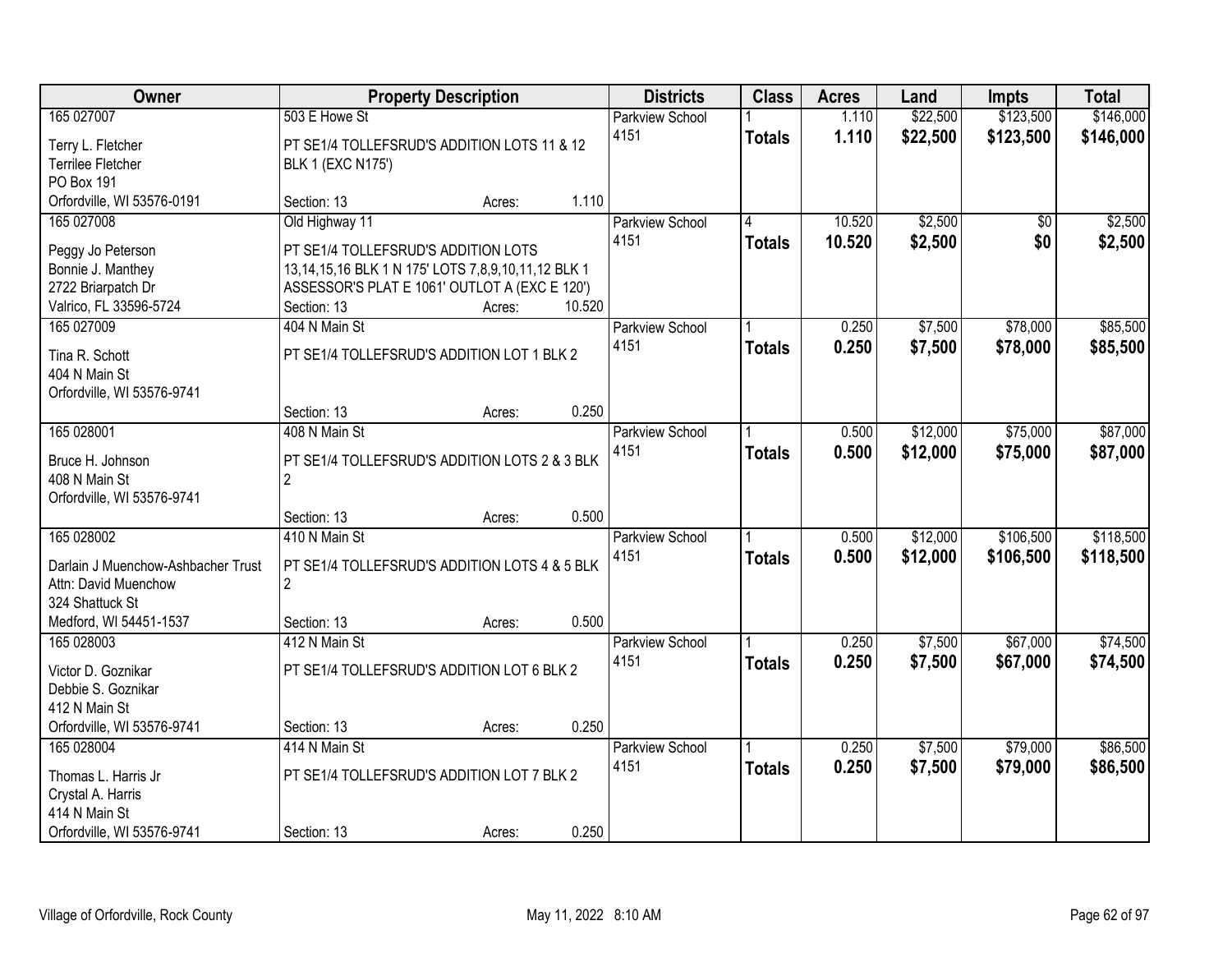| Owner                                        |                                                          | <b>Property Description</b> |       | <b>Districts</b>       | <b>Class</b>  | <b>Acres</b> | Land     | <b>Impts</b>    | <b>Total</b> |
|----------------------------------------------|----------------------------------------------------------|-----------------------------|-------|------------------------|---------------|--------------|----------|-----------------|--------------|
| 165 028005                                   | 416 N Main St                                            |                             |       | <b>Parkview School</b> |               | 0.250        | \$7,500  | \$81,500        | \$89,000     |
| Joel M. Wakefield                            | PT SE1/4 TOLLEFSRUD'S ADDITION LOT 8 BLK 2               |                             |       | 4151                   | <b>Totals</b> | 0.250        | \$7,500  | \$81,500        | \$89,000     |
| Elena M. Wakefield                           |                                                          |                             |       |                        |               |              |          |                 |              |
| 416 N Main St                                |                                                          |                             |       |                        |               |              |          |                 |              |
| Orfordville, WI 53576-9741                   | Section: 13                                              | Acres:                      | 0.250 |                        |               |              |          |                 |              |
| 165 028006                                   | Howe St                                                  |                             |       | <b>Parkview School</b> | 4             | 5.720        | \$1,400  | \$0             | \$1,400      |
| Peggy Jo Peterson                            | PT SE1/4 TOLLEFSRUD'S ADDITION LOTS 13-18 BLK            |                             |       | 4151                   | <b>Totals</b> | 5.720        | \$1,400  | \$0             | \$1,400      |
| Bonnie J. Manthey                            | 2                                                        |                             |       |                        |               |              |          |                 |              |
| 2722 Briarpatch Dr                           |                                                          |                             |       |                        |               |              |          |                 |              |
| Valrico, FL 33596-5724                       | Section: 13                                              | Acres:                      | 5.720 |                        |               |              |          |                 |              |
| 165 028008                                   | 204 E Rime St                                            |                             |       | Parkview School        |               | 0.518        | \$12,000 | \$114,000       | \$126,000    |
| John E. Landes Jr                            | PT SE1/4 TOLLEFSRUD'S ADDITION N1/2 LOT 1 BLK            |                             |       | 4151                   | <b>Totals</b> | 0.518        | \$12,000 | \$114,000       | \$126,000    |
| 204 E Rime St                                | 3 (EXC N 8')                                             |                             |       |                        |               |              |          |                 |              |
| Orfordville, WI 53576-9591                   |                                                          |                             |       |                        |               |              |          |                 |              |
|                                              | Section: 13                                              | Acres:                      | 0.518 |                        |               |              |          |                 |              |
| 165 028009                                   | 216 E Rime St                                            |                             |       | <b>Parkview School</b> |               | 0.520        | \$12,000 | \$0             | \$12,000     |
|                                              | PT SE1/4 TOLLEFSRUD'S ADDITION N1/2 LOT 6 BLK            |                             |       | 4151                   | <b>Totals</b> | 0.520        | \$12,000 | \$0             | \$12,000     |
| Leslie L. Mc Cracken<br>Glenda G. Mc Cracken | 3 (EXC N 8')                                             |                             |       |                        |               |              |          |                 |              |
| 214 E Rime St                                |                                                          |                             |       |                        |               |              |          |                 |              |
| Orfordville, WI 53576-9591                   | Section: 13                                              | Acres:                      | 0.520 |                        |               |              |          |                 |              |
| 165 028009001                                | 214 E Rime St                                            |                             |       | Parkview School        |               | 0.520        | \$12,000 | \$105,000       | \$117,000    |
|                                              |                                                          |                             |       | 4151                   | <b>Totals</b> | 0.520        | \$12,000 | \$105,000       | \$117,000    |
| Leslie L. Mc Cracken<br>Glenda G. Mc Cracken | PT SE1/4 TOLLEFSRUD'S ADDITION N1/2 LOT 5 BLK            |                             |       |                        |               |              |          |                 |              |
| 214 E Rime St                                | 3 (EXC N 8')                                             |                             |       |                        |               |              |          |                 |              |
| Orfordville, WI 53576-9591                   | Section: 13                                              | Acres:                      | 0.520 |                        |               |              |          |                 |              |
| 165 02800901                                 | 204 E Rime St                                            |                             |       | Parkview School        |               | 0.510        | \$9,000  | $\overline{50}$ | \$9,000      |
|                                              |                                                          |                             |       | 4151                   | <b>Totals</b> | 0.510        | \$9,000  | \$0             | \$9,000      |
| John E. Landes Jr                            | PT SE1/4 TOLLEFSRUDS ADD L2&S1/2 L1 B3                   |                             |       |                        |               |              |          |                 |              |
| 204 E Rime St<br>Orfordville, WI 53576-9591  | CERTIFIED SURVEY MAP #1093573 VOL 13 PG<br>548-549 LOT 1 |                             |       |                        |               |              |          |                 |              |
|                                              | Section: 13                                              | Acres:                      | 0.510 |                        |               |              |          |                 |              |
| 165 02800902                                 | 105 E Hamblett St                                        |                             |       | Parkview School        |               | 1.030        | \$21,000 | \$110,000       | \$131,000    |
|                                              |                                                          |                             |       | 4151                   | <b>Totals</b> | 1.030        | \$21,000 | \$110,000       | \$131,000    |
| Maurice V. Maurer                            | PT SE1/4 TOLLEFSRUDS ADD L2&S1/2 L1 B3                   |                             |       |                        |               |              |          |                 |              |
| Madeline M. Maurer                           | CERTIFIED SURVEY MAP #1093573 VOL 13 PG                  |                             |       |                        |               |              |          |                 |              |
| PO Box 581<br>Orfordville, WI 53576-0581     | 548-549 LOTS 2 & 3                                       |                             | 1.030 |                        |               |              |          |                 |              |
|                                              | Section: 13                                              | Acres:                      |       |                        |               |              |          |                 |              |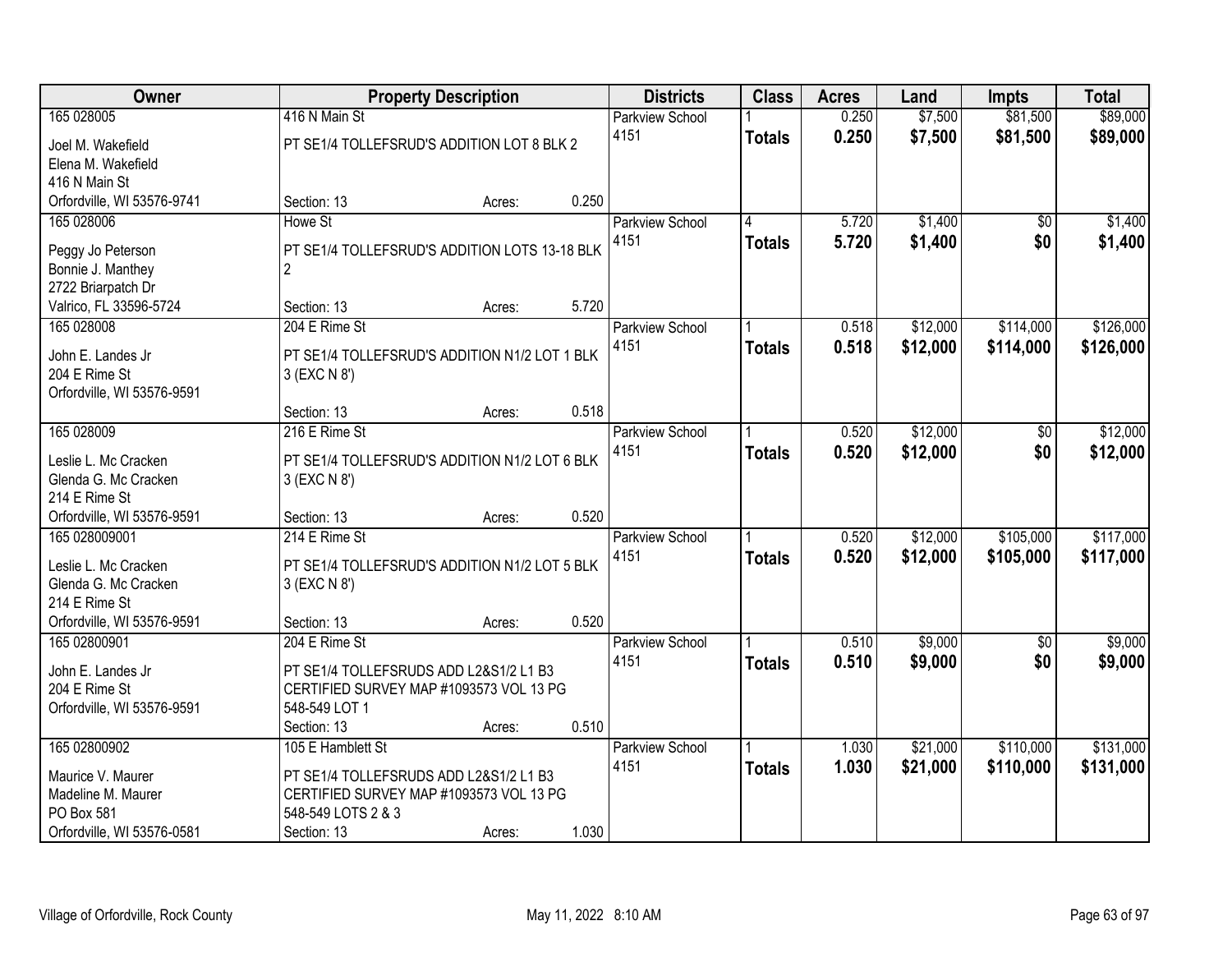| Owner                                                                                                       | <b>Property Description</b>                                                                          |                 | <b>Districts</b>               | <b>Class</b>  | <b>Acres</b>   | Land                 | <b>Impts</b>           | <b>Total</b>           |
|-------------------------------------------------------------------------------------------------------------|------------------------------------------------------------------------------------------------------|-----------------|--------------------------------|---------------|----------------|----------------------|------------------------|------------------------|
| 165 029001<br>Myron J. Huffman<br>107 E Hamblett St<br>Orfordville, WI 53576-9407                           | 107 E Hamblett St<br>PT SE1/4 TOLLEFSRUD'S ADDITION S1/2 LOT 3 BLK<br>3 (EXC S 8.25')                |                 | <b>Parkview School</b><br>4151 | <b>Totals</b> | 0.518<br>0.518 | \$12,000<br>\$12,000 | \$77,500<br>\$77,500   | \$89,500<br>\$89,500   |
|                                                                                                             | Section: 13                                                                                          | 0.518<br>Acres: |                                |               |                |                      |                        |                        |
| 165 029002<br>Jonas M. Moench<br>Heather M. Moench<br>210 E Rime St                                         | 210 E Rime St<br>PT SE1/4 TOLLEFSRUD'S ADDITION N1/2 LOT 3 BLK<br>3                                  |                 | <b>Parkview School</b><br>4151 | <b>Totals</b> | 0.537<br>0.537 | \$12,500<br>\$12,500 | \$122,000<br>\$122,000 | \$134,500<br>\$134,500 |
| Orfordville, WI 53576-9591                                                                                  | Section: 13                                                                                          | 0.537<br>Acres: |                                |               |                |                      |                        |                        |
| 165 029003<br>Justin Uppenkamp<br>109 E Hamblett St<br>Orfordville, WI 53576-9407                           | 109 E Hamblett St<br>PT SE1/4 TOLLEFSRUD'S ADDITION S1/2 LOT 4 BLK<br>3 (EXC S 8.25')                |                 | Parkview School<br>4151        | <b>Totals</b> | 0.518<br>0.518 | \$12,000<br>\$12,000 | \$114,000<br>\$114,000 | \$126,000<br>\$126,000 |
|                                                                                                             | Section: 13                                                                                          | 0.518<br>Acres: |                                |               |                |                      |                        |                        |
| 165 02900301<br>Franklin P. Tilleson<br>212 E Rime St                                                       | 212 E Rime St<br>PT SE1/4 TOLLEFSRUD'S ADDITION N1/2 LOT 4 BLK<br>3                                  |                 | <b>Parkview School</b><br>4151 | <b>Totals</b> | 0.518<br>0.518 | \$12,000<br>\$12,000 | \$87,000<br>\$87,000   | \$99,000<br>\$99,000   |
| Orfordville, WI 53576-9591                                                                                  | Section: 13                                                                                          | 0.518<br>Acres: |                                |               |                |                      |                        |                        |
| 165 029004<br>Daniel J. Masloske<br>Lucille D. Zimmerman<br>111 E Hamblett St<br>Orfordville, WI 53576-9407 | 111 E Hamblett St<br>PT SE1/4 TOLLEFSRUD'S ADDITION S1/2 LOT 5 BLK<br>3 (EXC S 8.25')<br>Section: 13 | 0.520<br>Acres: | <b>Parkview School</b><br>4151 | <b>Totals</b> | 0.520<br>0.520 | \$12,000<br>\$12,000 | \$86,000<br>\$86,000   | \$98,000<br>\$98,000   |
| 165 029005                                                                                                  | 113 E Hamblett St                                                                                    |                 | Parkview School                |               | 0.521          | \$12,500             | \$127,000              | \$139,500              |
| Jamie R. Wichser<br>Jenna P. Hopkins<br>113 E Hamblett St                                                   | PT SE1/4 TOLLEFSRUD'S ADDITION S1/2 LOT 6 BLK<br>3 (EXC S 8.25')                                     |                 | 4151                           | <b>Totals</b> | 0.521          | \$12,500             | \$127,000              | \$139,500              |
| Orfordville, WI 53576-9407                                                                                  | Section: 13                                                                                          | 0.521<br>Acres: |                                |               |                |                      |                        |                        |
| 165 0290051<br>Roger P. Hergert<br>218 E Rime St<br>Orfordville, WI 53576-9591                              | 218 E Rime St<br>PT SE1/4 TOLLEFSRUD'S ADDITION N1/2 LOT 7 BLK<br>3<br>Section: 13                   | 0.541<br>Acres: | Parkview School<br>4151        | <b>Totals</b> | 0.541<br>0.541 | \$12,500<br>\$12,500 | \$98,000<br>\$98,000   | \$110,500<br>\$110,500 |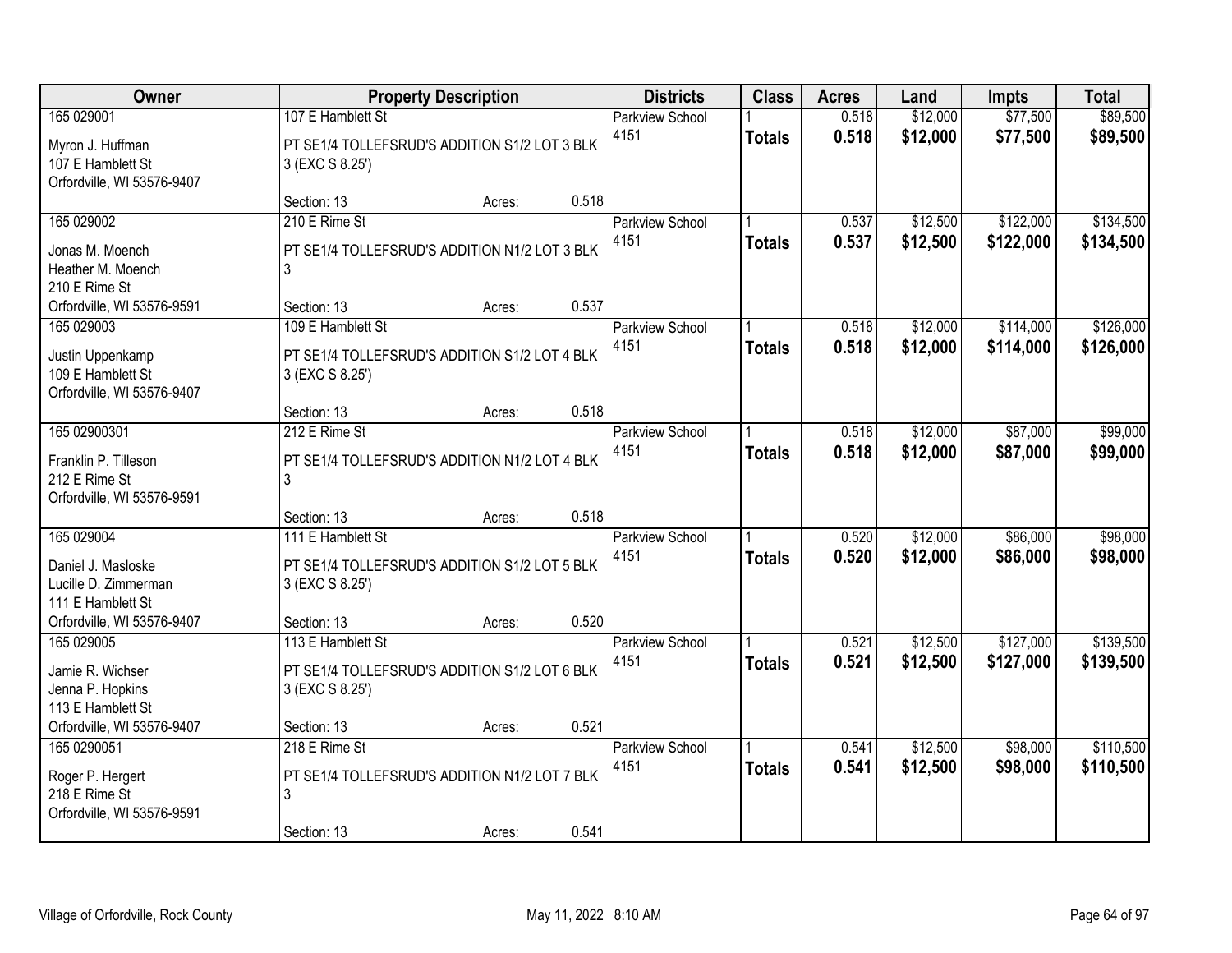| Owner                                                                                            |                                                                                                      | <b>Property Description</b> |       | <b>Districts</b>               | <b>Class</b>  | <b>Acres</b>   | Land                 | <b>Impts</b>           | <b>Total</b>           |
|--------------------------------------------------------------------------------------------------|------------------------------------------------------------------------------------------------------|-----------------------------|-------|--------------------------------|---------------|----------------|----------------------|------------------------|------------------------|
| 165 0290052                                                                                      | 115 E Hamblett St                                                                                    |                             |       | <b>Parkview School</b>         |               | 0.522          | \$12,500             | \$99,000               | \$111,500              |
| David E. Stilp<br>Georgia Ann Marie Stilp<br>PO Box 535                                          | PT SE1/4 TOLLEFSRUD'S ADDITION S1/2 LOT 7 BLK<br>3 (EXC S 8.25')                                     |                             |       | 4151                           | <b>Totals</b> | 0.522          | \$12,500             | \$99,000               | \$111,500              |
| Orfordville, WI 53576-0535                                                                       | Section: 13                                                                                          | Acres:                      | 0.522 |                                |               |                |                      |                        |                        |
| 165 029006<br>Le Roy E Burns<br>117 E Hamblett St<br>Orfordville, WI 53576-9407                  | 117 E Hamblett St<br>PT SE1/4 TOLLEFSRUD'S ADDITION S1/2 LOT 8 BLK<br>3 (EXC S 8.25')                |                             |       | <b>Parkview School</b><br>4151 | <b>Totals</b> | 0.522<br>0.522 | \$12,500<br>\$12,500 | \$94,000<br>\$94,000   | \$106,500<br>\$106,500 |
|                                                                                                  | Section: 13                                                                                          | Acres:                      | 0.522 |                                |               |                |                      |                        |                        |
| 165 0290061<br><b>Brandon Hartin</b><br>220 E Rime St<br>Orfordville, WI 53576-9591              | 220 E Rime St<br>PT SE1/4 TOLLEFSRUD'S ADDITION N1/2 LOT 8 BLK<br>3                                  |                             |       | Parkview School<br>4151        | <b>Totals</b> | 0.542<br>0.542 | \$12,500<br>\$12,500 | \$105,000<br>\$105,000 | \$117,500<br>\$117,500 |
|                                                                                                  | Section: 13                                                                                          | Acres:                      | 0.542 |                                |               |                |                      |                        |                        |
| 165 029007<br>Phillip A. Jowell<br>Marlene F. Jowell                                             | 104 E Hamblett St<br>PT SE1/4 TOLLEFSRUD'S ADDITION N1/2 LOT 1 BLK<br>4 (EXC N 8.25')                |                             |       | <b>Parkview School</b><br>4151 | <b>Totals</b> | 0.489<br>0.489 | \$11,500<br>\$11,500 | \$79,000<br>\$79,000   | \$90,500<br>\$90,500   |
| 960 County Rd 3113<br>Jacksonville, TX 75766-6196                                                | Section: 13                                                                                          | Acres:                      | 0.489 |                                |               |                |                      |                        |                        |
| 165 029008<br>Katheryn G. Moen<br>Russell V. Stavn<br><b>PO Box 124</b>                          | 106 E Hamblett St<br>PT SE1/4 TOLLEFSRUD'S ADDITION N1/2 LOT 2 BLK<br>4 (EXC N 8.25')<br>Section: 13 |                             | 0.494 | <b>Parkview School</b><br>4151 | <b>Totals</b> | 0.494<br>0.494 | \$12,000<br>\$12,000 | \$70,500<br>\$70,500   | \$82,500<br>\$82,500   |
| Orfordville, WI 53576-0124<br>165 029009                                                         | 403 E Church St                                                                                      | Acres:                      |       | Parkview School                |               | 0.241          | \$7,000              | \$47,000               | \$54,000               |
| Michael J. Sosinsky Jr<br>403 E Church St<br>Orfordville, WI 53576-9635                          | PT SE1/4 TOLLEFSRUD'S ADDITION S 99' LOT 1 BLK<br>4                                                  |                             |       | 4151                           | <b>Totals</b> | 0.241          | \$7,000              | \$47,000               | \$54,000               |
|                                                                                                  | Section: 13                                                                                          | Acres:                      | 0.241 |                                |               |                |                      |                        |                        |
| 165 030002<br>Steven L. Noss<br>Cynthia K. Noss<br>405 E Church St<br>Orfordville, WI 53576-9635 | 405 E Church St<br>PT SE1/4 TOLLEFSRUD'S ADDITION S1/2 LOT 2 BLK<br>4<br>Section: 13                 | Acres:                      | 0.513 | <b>Parkview School</b><br>4151 | <b>Totals</b> | 0.513<br>0.513 | \$12,000<br>\$12,000 | \$85,000<br>\$85,000   | \$97,000<br>\$97,000   |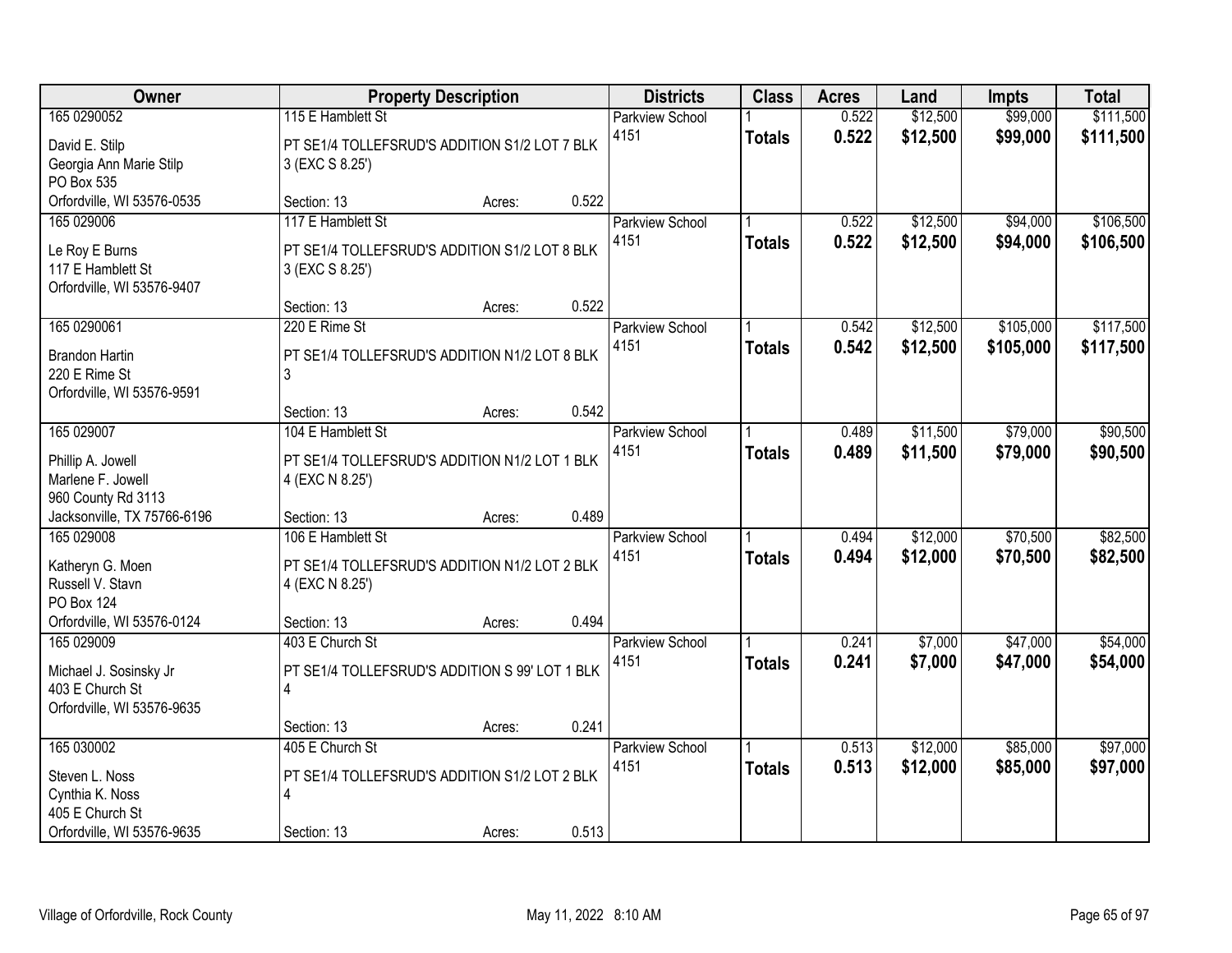| Owner                                                                           | <b>Property Description</b>                                                                                                                       |                 | <b>Districts</b>       | <b>Class</b>  | <b>Acres</b> | Land     | <b>Impts</b> | <b>Total</b> |
|---------------------------------------------------------------------------------|---------------------------------------------------------------------------------------------------------------------------------------------------|-----------------|------------------------|---------------|--------------|----------|--------------|--------------|
| 165 030003                                                                      | 110 E Hamblett St                                                                                                                                 |                 | <b>Parkview School</b> |               | 0.494        | \$12,000 | \$113,000    | \$125,000    |
| Amy L. Rowley<br>110 E Hamblett St<br>Orfordville, WI 53576-9406                | PT SE1/4 TOLLEFSRUD'S ADDITION N1/2 LOT 4 BLK<br>4 (EXC N 8.25')                                                                                  |                 | 4151                   | <b>Totals</b> | 0.494        | \$12,000 | \$113,000    | \$125,000    |
|                                                                                 | Section: 13                                                                                                                                       | 0.494<br>Acres: |                        |               |              |          |              |              |
| 165 030004                                                                      | 108 E Hamblett St                                                                                                                                 |                 | <b>Parkview School</b> |               | 0.494        | \$12,000 | \$100,000    | \$112,000    |
| Gary A. Phillips<br>Molly A. Phillips<br>108 E Hamblett St                      | PT SE1/4 TOLLEFSRUD'S ADDITION N1/2 LOT 3 BLK<br>4 (EXC N 8.25')                                                                                  |                 | 4151                   | <b>Totals</b> | 0.494        | \$12,000 | \$100,000    | \$112,000    |
| Orfordville, WI 53576-9406                                                      | Section: 13                                                                                                                                       | 0.494<br>Acres: |                        |               |              |          |              |              |
| 165 030005                                                                      | 409 E Church St                                                                                                                                   |                 | Parkview School        |               | 0.982        | \$20,500 | \$96,500     | \$117,000    |
| Lyle W. Larson<br>Patricia A. Larson<br>PO Box 352                              | PT SE1/4 TOLLEFSRUD'S ADDITION S1/2 LOT 3 BLK<br>4 & S1/2 LOT 4 BLK 4 (EXC E 10')                                                                 |                 | 4151                   | <b>Totals</b> | 0.982        | \$20,500 | \$96,500     | \$117,000    |
| Orfordville, WI 53576-0352                                                      | Section: 13                                                                                                                                       | 0.982<br>Acres: |                        |               |              |          |              |              |
| 165 030006                                                                      | 417 E Church St                                                                                                                                   |                 | <b>Parkview School</b> |               | 1.230        | \$23,000 | \$97,500     | \$120,500    |
| James W. Appel<br>417 E Church St<br>Orfordville, WI 53576-9635                 | PT SE1/4 TOLLEFSRUD'S ADDITION S1/2 LOT 6 (EXC<br>W 63') BLK 4 S1/2 LOTS 7&8(EXC ST) BLK 4                                                        |                 | 4151                   | <b>Totals</b> | 1.230        | \$23,000 | \$97,500     | \$120,500    |
|                                                                                 | Section: 13                                                                                                                                       | 1.230<br>Acres: |                        |               |              |          |              |              |
| 165 030007                                                                      | 415 E Church St                                                                                                                                   |                 | Parkview School        |               | 0.231        | \$7,000  | \$117,500    | \$124,500    |
| Troy A. Melton<br>415 E Church St<br>Orfordville, WI 53576-9635                 | PT SE1/4 TOLLEFSRUD'S ADDITION E 21' S 120' LOT<br>5 BLK 4 & W 63' S 120' LOT 6 BLK 4                                                             |                 | 4151                   | <b>Totals</b> | 0.231        | \$7,000  | \$117,500    | \$124,500    |
|                                                                                 | Section: 13                                                                                                                                       | 0.231<br>Acres: |                        |               |              |          |              |              |
| 165 030008                                                                      | 411 E Church St                                                                                                                                   |                 | Parkview School        |               | 0.625        | \$14,000 | \$111,500    | \$125,500    |
| David H. Roth<br>Stacy A. Roth<br>411 E Church St<br>Orfordville, WI 53576-9635 | PT SE1/4 TOLLEFSRUD'S ADDITION E 10' S1/2 LOT 4<br>BLK 4 & S1/2 LOT 5 BLK 4 (EXC E 21' S 120') & N 94.5'<br>W 63' S1/2 LOT 6 BLK 4<br>Section: 13 | 0.625<br>Acres: | 4151                   | <b>Totals</b> | 0.625        | \$14,000 | \$111,500    | \$125,500    |
| 165 030009                                                                      | 112 E Hamblett St                                                                                                                                 |                 | Parkview School        |               | 0.494        | \$12,000 | \$82,500     | \$94,500     |
| Thomas Torkelson<br>Connie Torkelson<br>112 E Hamblett St                       | PT SE1/4 TOLLEFSRUD'S ADDITION N1/2 LOT 5 BLK<br>4 (EXC N 8.25')                                                                                  |                 | 4151                   | <b>Totals</b> | 0.494        | \$12,000 | \$82,500     | \$94,500     |
| Orfordville, WI 53576-9406                                                      | Section: 13                                                                                                                                       | 0.494<br>Acres: |                        |               |              |          |              |              |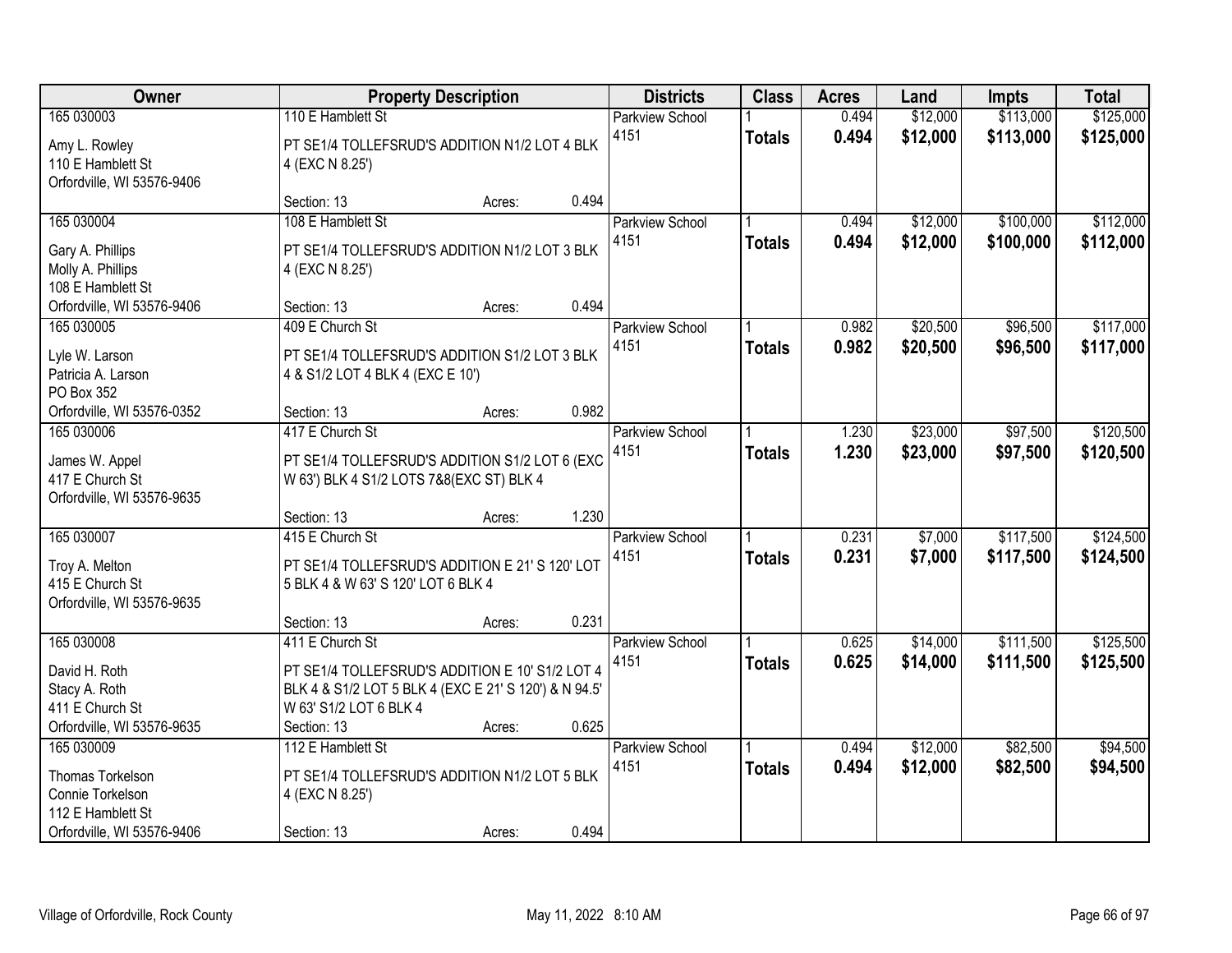| Owner                                                                                                                | <b>Property Description</b>                                                                                                   |                 | <b>Districts</b>               | <b>Class</b>   | <b>Acres</b>   | Land                 | <b>Impts</b>         | <b>Total</b>         |
|----------------------------------------------------------------------------------------------------------------------|-------------------------------------------------------------------------------------------------------------------------------|-----------------|--------------------------------|----------------|----------------|----------------------|----------------------|----------------------|
| 165 031001                                                                                                           | 114 E Hamblett St                                                                                                             |                 | <b>Parkview School</b>         |                | 0.494          | \$12,000             | \$86,500             | \$98,500             |
| Timothy J. Collins<br>114 E Hamblett St<br>Orfordville, WI 53576-9406                                                | PT SE1/4 TOLLEFSRUD'S ADDITION N1/2 LOT 6 BLK<br>4 (EXC N 8.25')                                                              |                 | 4151                           | <b>Totals</b>  | 0.494          | \$12,000             | \$86,500             | \$98,500             |
|                                                                                                                      | Section: 13                                                                                                                   | 0.494<br>Acres: |                                |                |                |                      |                      |                      |
| 165 0310011                                                                                                          | 116 E Hamblett St                                                                                                             |                 | <b>Parkview School</b>         |                | 0.494          | \$12,000             | \$111,500            | \$123,500            |
| Robert L. Plantikow<br>Sharon K. Plantikow<br>PO Box 333                                                             | PT SE1/4 TOLLEFSRUD'S ADDITION N1/2 LOT 7 BLK<br>4 (EXC N 8.25')                                                              |                 | 4151                           | <b>Totals</b>  | 0.494          | \$12,000             | \$111,500            | \$123,500            |
| Orfordville, WI 53576-0333                                                                                           | Section: 13                                                                                                                   | 0.494<br>Acres: |                                |                |                |                      |                      |                      |
| 165 0310012                                                                                                          | 118 E Hamblett St                                                                                                             |                 | Parkview School                | $\overline{2}$ | 0.494          | \$33,000             | \$126,000            | \$159,000            |
| Daniel J & Cheryl A Brantner Revocable   PT SE1/4 TOLLEFSRUD'S ADDITION N1/2 LOT 8 BLK<br>Trust<br>4806 W Arthurs Dr | 4 (EXC N 8.25')                                                                                                               |                 | 4151                           | <b>Totals</b>  | 0.494          | \$33,000             | \$126,000            | \$159,000            |
| Edgerton, WI 53534-9404                                                                                              | Section: 13                                                                                                                   | 0.494<br>Acres: |                                |                |                |                      |                      |                      |
| 165 031002                                                                                                           | Mowe St                                                                                                                       |                 | <b>Parkview School</b>         | 14             | 3.380          | \$700                | \$0                  | \$700                |
| Craig A. Case<br>PO Box 275<br>Footville, WI 53537-0275                                                              | PT SE1/4 PT BLOCK 5 TOLLEFSRUD ADD NOW<br>VACATED COM 200'S OF NW COR LOT 1 BLOCK 5 S<br>155,9', E 833.8', N 202.3', W TO POB |                 | 4151                           | <b>Totals</b>  | 3.380          | \$700                | \$0                  | \$700                |
|                                                                                                                      | Section: 13                                                                                                                   | 3.380<br>Acres: |                                |                |                |                      |                      |                      |
| 165 031003<br>Gary L. Lehr<br>Norma E. Lehr<br>404 E Church St                                                       | 404 E Church St<br>PT SE1/4 TOLLEFSRUD'S ADDITION N 200' LOT 1<br>BLK <sub>5</sub>                                            |                 | <b>Parkview School</b><br>4151 | <b>Totals</b>  | 0.505<br>0.505 | \$12,000<br>\$12,000 | \$75,000<br>\$75,000 | \$87,000<br>\$87,000 |
| Orfordville, WI 53576-9634                                                                                           | Section: 13                                                                                                                   | 0.505<br>Acres: |                                |                |                |                      |                      |                      |
| 165 031004<br><b>Bussie Family Trust</b><br>Attn: Patrick & Denise Bussie                                            | 406 E Church St<br>PT SE1/4 TOLLEFSRUD'S ADDITION N 200' LOT 2<br>BLK <sub>5</sub>                                            |                 | Parkview School<br>4151        | <b>Totals</b>  | 0.496<br>0.496 | \$12,000<br>\$12,000 | \$86,000<br>\$86,000 | \$98,000<br>\$98,000 |
| 3901 W Sandale Dr                                                                                                    |                                                                                                                               |                 |                                |                |                |                      |                      |                      |
| Beloit, WI 53511-8476                                                                                                | Section: 13                                                                                                                   | 0.496<br>Acres: |                                |                |                |                      |                      |                      |
| 165 031006<br>Linda M. Brown<br>PO Box 57<br>Orfordville, WI 53576-0057                                              | 408 E Church St<br>PT SE1/4 TOLLEFSRUD'S ADDITION N 200' LOT 3<br>BLK <sub>5</sub>                                            |                 | Parkview School<br>4151        | <b>Totals</b>  | 0.487<br>0.487 | \$11,500<br>\$11,500 | \$85,000<br>\$85,000 | \$96,500<br>\$96,500 |
|                                                                                                                      | Section: 13                                                                                                                   | 0.487<br>Acres: |                                |                |                |                      |                      |                      |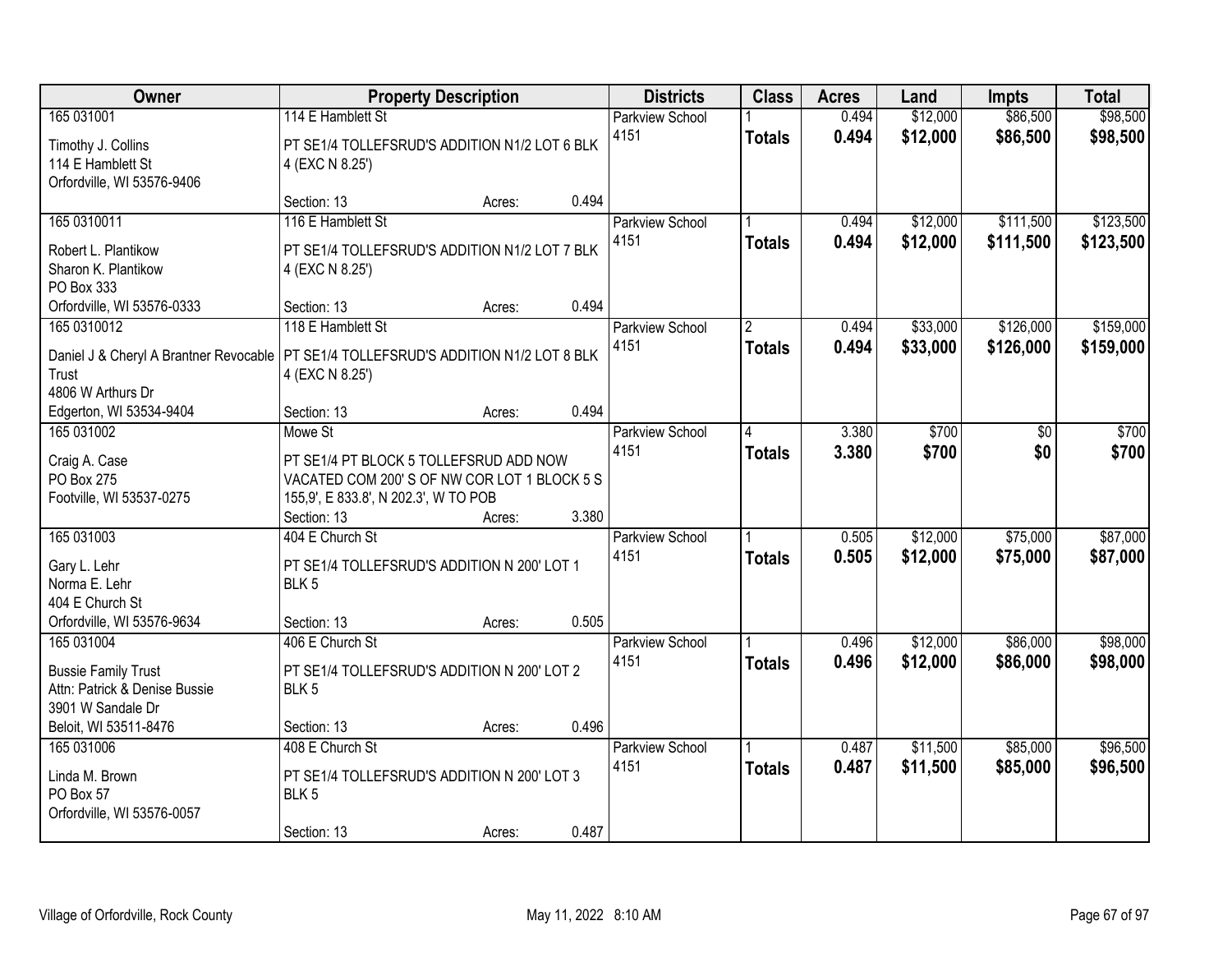| Owner                                   |                                                | <b>Property Description</b> |       | <b>Districts</b>       | <b>Class</b>  | <b>Acres</b> | Land     | <b>Impts</b> | <b>Total</b> |
|-----------------------------------------|------------------------------------------------|-----------------------------|-------|------------------------|---------------|--------------|----------|--------------|--------------|
| 165 031009                              | 410 E Church St                                |                             |       | <b>Parkview School</b> |               | 0.482        | \$11,500 | \$81,500     | \$93,000     |
| Jeff W. Balch                           | PT SE1/4 TOLLEFSRUD'S ADDITION N 200' LOT 4    |                             |       | 4151                   | <b>Totals</b> | 0.482        | \$11,500 | \$81,500     | \$93,000     |
| Lori A. Lentz                           | BLK <sub>5</sub>                               |                             |       |                        |               |              |          |              |              |
| 410 E Church St                         |                                                |                             |       |                        |               |              |          |              |              |
| Orfordville, WI 53576-9634              | Section: 13                                    | Acres:                      | 0.482 |                        |               |              |          |              |              |
| 165 032002                              | 412 E Church St                                |                             |       | <b>Parkview School</b> |               | 0.473        | \$11,500 | \$93,500     | \$105,000    |
| Gary G. Nelson                          | PT SE1/4 TOLLEFSRUD'S ADDITION N 200' LOT 5    |                             |       | 4151                   | <b>Totals</b> | 0.473        | \$11,500 | \$93,500     | \$105,000    |
| 412 E Church St                         | BLK <sub>5</sub>                               |                             |       |                        |               |              |          |              |              |
| Orfordville, WI 53576-9634              |                                                |                             |       |                        |               |              |          |              |              |
|                                         | Section: 13                                    | Acres:                      | 0.473 |                        |               |              |          |              |              |
| 165 032004                              | 414 E Church St                                |                             |       | Parkview School        |               | 0.409        | \$10,500 | \$89,500     | \$100,000    |
| Sven O. Prestbroten                     | PT SE1/4 TOLLEFSRUD'S ADDITION W 89' OF N 200' |                             |       | 4151                   | <b>Totals</b> | 0.409        | \$10,500 | \$89,500     | \$100,000    |
| PO Box 185                              | LOT 6 BLK 5 (PCL. A OF SURVEY)                 |                             |       |                        |               |              |          |              |              |
| Orfordville, WI 53576-0185              |                                                |                             |       |                        |               |              |          |              |              |
|                                         | Section: 13                                    | Acres:                      | 0.409 |                        |               |              |          |              |              |
| 165 032006                              | 416 E Church St                                |                             |       | Parkview School        |               | 0.409        | \$10,500 | \$82,000     | \$92,500     |
| Joanne L. Cowan                         | PT SE1/4 TOLLEFSRUD'S ADDITION PT LOTS 6 & 7   |                             |       | 4151                   | <b>Totals</b> | 0.409        | \$10,500 | \$82,000     | \$92,500     |
| 416 E Church St                         | BLK 5 DAF: COM 202.3' N & 122.39' W OF SE SEC  |                             |       |                        |               |              |          |              |              |
| Orfordville, WI 53576-9634              | COR, W 89', N 200', E 89', S 200' TO POB       |                             |       |                        |               |              |          |              |              |
|                                         | Section: 13                                    | Acres:                      | 0.409 |                        |               |              |          |              |              |
| 165 032007                              | 418 E Church St                                |                             |       | Parkview School        |               | 0.388        | \$10,000 | \$102,500    | \$112,500    |
|                                         |                                                |                             |       | 4151                   | <b>Totals</b> | 0.388        | \$10,000 | \$102,500    | \$112,500    |
| Jennifer Morris                         | PT SE1/4 TOLLEFSRUD'S ADDITION N 200' LOT 8    |                             |       |                        |               |              |          |              |              |
| <b>Robert Morris</b><br>418 E Church St | BLK 5 & N 200' OF E 23' LOT 7 BLK 5            |                             |       |                        |               |              |          |              |              |
| Orfordville, WI 53576-9634              | Section: 13                                    | Acres:                      | 0.388 |                        |               |              |          |              |              |
| 165 033001                              | 304 E Howe St                                  |                             |       | Parkview School        |               | 0.388        | \$10,000 | \$102,000    | \$112,000    |
|                                         |                                                |                             |       | 4151                   | <b>Totals</b> | 0.388        | \$10,000 | \$102,000    | \$112,000    |
| Fredrick J. Wuthrich                    | PT SE1/4 RE-SUB OF L9-12&19-22B2 TOLLEFSRUD'S  |                             |       |                        |               |              |          |              |              |
| 404 N Pine St                           | <b>ADDITION N1/2 LOT 1</b>                     |                             |       |                        |               |              |          |              |              |
| Orfordville, WI 53576-9593              | Section: 13                                    | Acres:                      | 0.388 |                        |               |              |          |              |              |
| 165 033002                              | 405 N Mowe St                                  |                             |       | <b>Parkview School</b> |               | 0.388        | \$10,000 | \$114,000    | \$124,000    |
|                                         |                                                |                             |       | 4151                   | <b>Totals</b> | 0.388        | \$10,000 | \$114,000    | \$124,000    |
| Joni K. Balch                           | PT SE1/4 RE-SUB OF L9-12&19-22 B2 TOLLEFSRUD'S |                             |       |                        |               |              |          |              |              |
| 405 Mowe St                             | <b>ADDITION S1/2 LOT 1</b>                     |                             |       |                        |               |              |          |              |              |
| Orfordville, WI 53576-9592              |                                                |                             |       |                        |               |              |          |              |              |
|                                         | Section: 13                                    | Acres:                      | 0.388 |                        |               |              |          |              |              |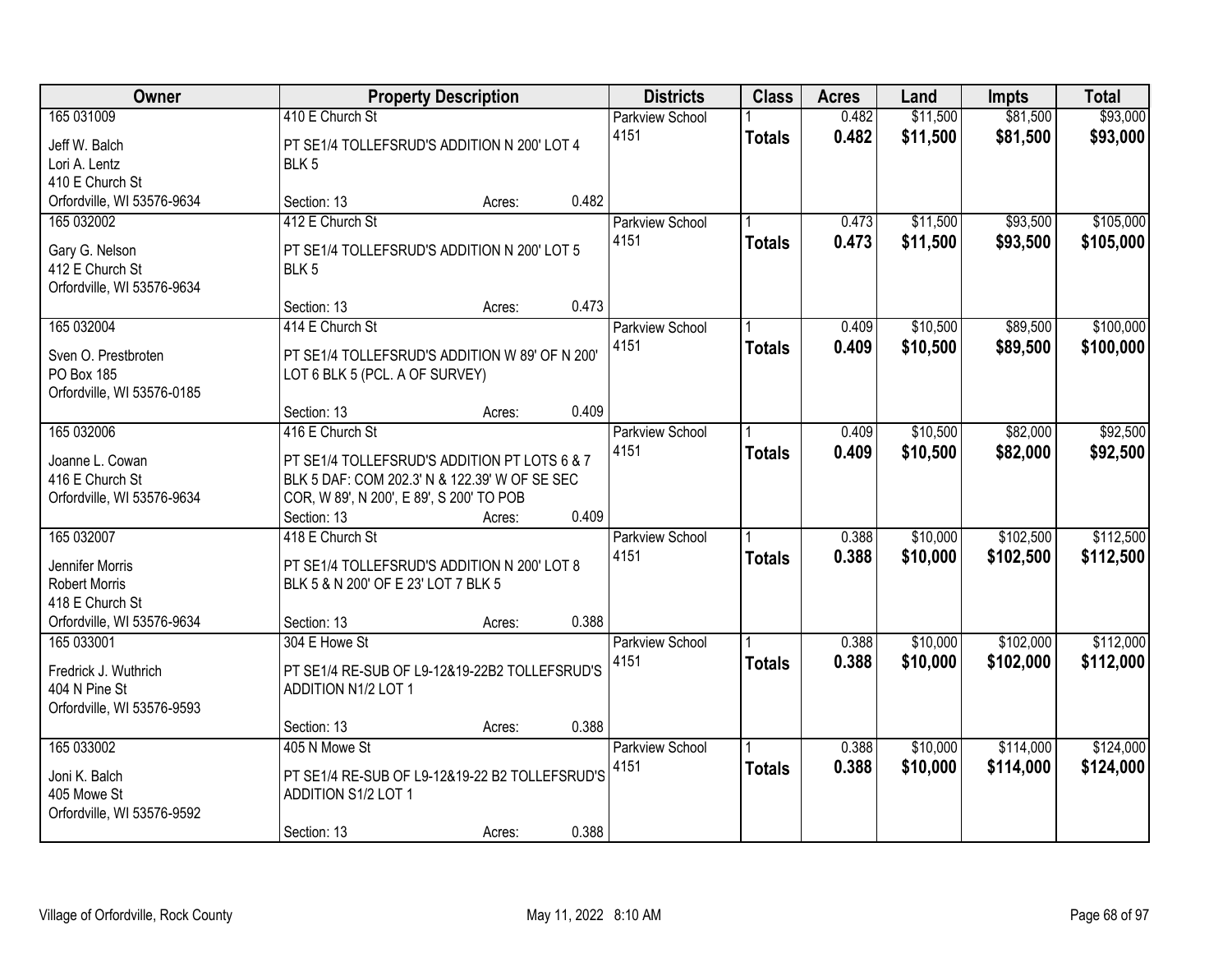| Owner                              |                                                | <b>Property Description</b> |       | <b>Districts</b>       | <b>Class</b>  | <b>Acres</b> | Land     | <b>Impts</b> | <b>Total</b> |
|------------------------------------|------------------------------------------------|-----------------------------|-------|------------------------|---------------|--------------|----------|--------------|--------------|
| 165 033003                         | 403 N Mowe St                                  |                             |       | <b>Parkview School</b> |               | 0.388        | \$10,000 | \$101,500    | \$111,500    |
| Lynn A & Donna J Howard Rev Living | PT SE1/4 RE-SUB OF L9-12 & 19-22 B2            |                             |       | 4151                   | <b>Totals</b> | 0.388        | \$10,000 | \$101,500    | \$111,500    |
| Trust                              | TOLLEFSRUD'S ADD LOT 2                         |                             |       |                        |               |              |          |              |              |
| 403 Mowe St                        |                                                |                             |       |                        |               |              |          |              |              |
| Orfordville, WI 53576-9592         | Section: 13                                    | Acres:                      | 0.388 |                        |               |              |          |              |              |
| 165 033004                         | 105 E Rime St                                  |                             |       | <b>Parkview School</b> |               | 0.388        | \$10,000 | \$99,500     | \$109,500    |
| Dwight L. Bump III                 | PT SE1/4 RE-SUB OF L9-12&19-22B2 TOLLEFSRUD'S  |                             |       | 4151                   | <b>Totals</b> | 0.388        | \$10,000 | \$99,500     | \$109,500    |
| Joanne A. Bump                     | ADD LOT 3                                      |                             |       |                        |               |              |          |              |              |
| 105 E Rime St                      |                                                |                             |       |                        |               |              |          |              |              |
| Orfordville, WI 53576-9605         | Section: 13                                    | Acres:                      | 0.388 |                        |               |              |          |              |              |
| 165 033005                         | 203 E Rime St                                  |                             |       | Parkview School        |               | 0.321        | \$9,000  | \$91,000     | \$100,000    |
| Bill J. Newcomb                    | PT SE1/4 RE-SUB OF L9-12&19-22 B2 TOLLEFSRUD'S |                             |       | 4151                   | <b>Totals</b> | 0.321        | \$9,000  | \$91,000     | \$100,000    |
| Laura L. Newcomb                   | ADD LOT 4                                      |                             |       |                        |               |              |          |              |              |
| 203 E Rime St                      |                                                |                             |       |                        |               |              |          |              |              |
| Orfordville, WI 53576              | Section: 13                                    | Acres:                      | 0.321 |                        |               |              |          |              |              |
| 165 033006                         | 402 N Mowe St                                  |                             |       | Parkview School        |               | 0.303        | \$8,500  | \$93,500     | \$102,000    |
| Gregory D. Manthey                 | PT SE1/4 RE-SUB OF L9-12&19-22B2 TOLLEFSRUD'S  |                             |       | 4151                   | <b>Totals</b> | 0.303        | \$8,500  | \$93,500     | \$102,000    |
| Traci L. Manthey                   | ADD LOT 5                                      |                             |       |                        |               |              |          |              |              |
| 402 Mowe St                        |                                                |                             |       |                        |               |              |          |              |              |
| Orfordville, WI 53576-8764         | Section: 13                                    | Acres:                      | 0.303 |                        |               |              |          |              |              |
| 165 033007                         | 404 N Mowe St                                  |                             |       | Parkview School        |               | 0.303        | \$8,500  | \$96,000     | \$104,500    |
| Carl G. Stoltz                     | PT SE1/4 RE-SUB OF L9-12&19-22 B2 TOLLEFSRUD'S |                             |       | 4151                   | <b>Totals</b> | 0.303        | \$8,500  | \$96,000     | \$104,500    |
| Melissa AG Stoltz                  | ADD LOT 6                                      |                             |       |                        |               |              |          |              |              |
| 404 Mowe St                        |                                                |                             |       |                        |               |              |          |              |              |
| Orfordville, WI 53576-8764         | Section: 13                                    | Acres:                      | 0.303 |                        |               |              |          |              |              |
| 165 033008                         | 406 N Mowe St                                  |                             |       | <b>Parkview School</b> |               | 0.303        | \$8,500  | \$97,500     | \$106,000    |
| Stephen Arnold                     | PT SE1/4 RE-SUB OF L9-12&19-22 B2 TOLLEFSRUD'S |                             |       | 4151                   | <b>Totals</b> | 0.303        | \$8,500  | \$97,500     | \$106,000    |
| 406 Mowe St                        | ADD LOT 7                                      |                             |       |                        |               |              |          |              |              |
| Orfordville, WI 53576-8764         |                                                |                             |       |                        |               |              |          |              |              |
|                                    | Section: 13                                    | Acres:                      | 0.303 |                        |               |              |          |              |              |
| 165 033009                         | 402 E Howe St                                  |                             |       | <b>Parkview School</b> |               | 0.321        | \$9,000  | \$100,000    | \$109,000    |
|                                    | PT SE1/4 RE-SUB OF L9-12&19-22 B2 TOLLEFSRUD'S |                             |       | 4151                   | <b>Totals</b> | 0.321        | \$9,000  | \$100,000    | \$109,000    |
| Roger H. Dean<br>Rita M. Dean      | ADD LOT 8                                      |                             |       |                        |               |              |          |              |              |
| 402 E Howe St                      |                                                |                             |       |                        |               |              |          |              |              |
| Orfordville, WI 53576-9606         | Section: 13                                    | Acres:                      | 0.321 |                        |               |              |          |              |              |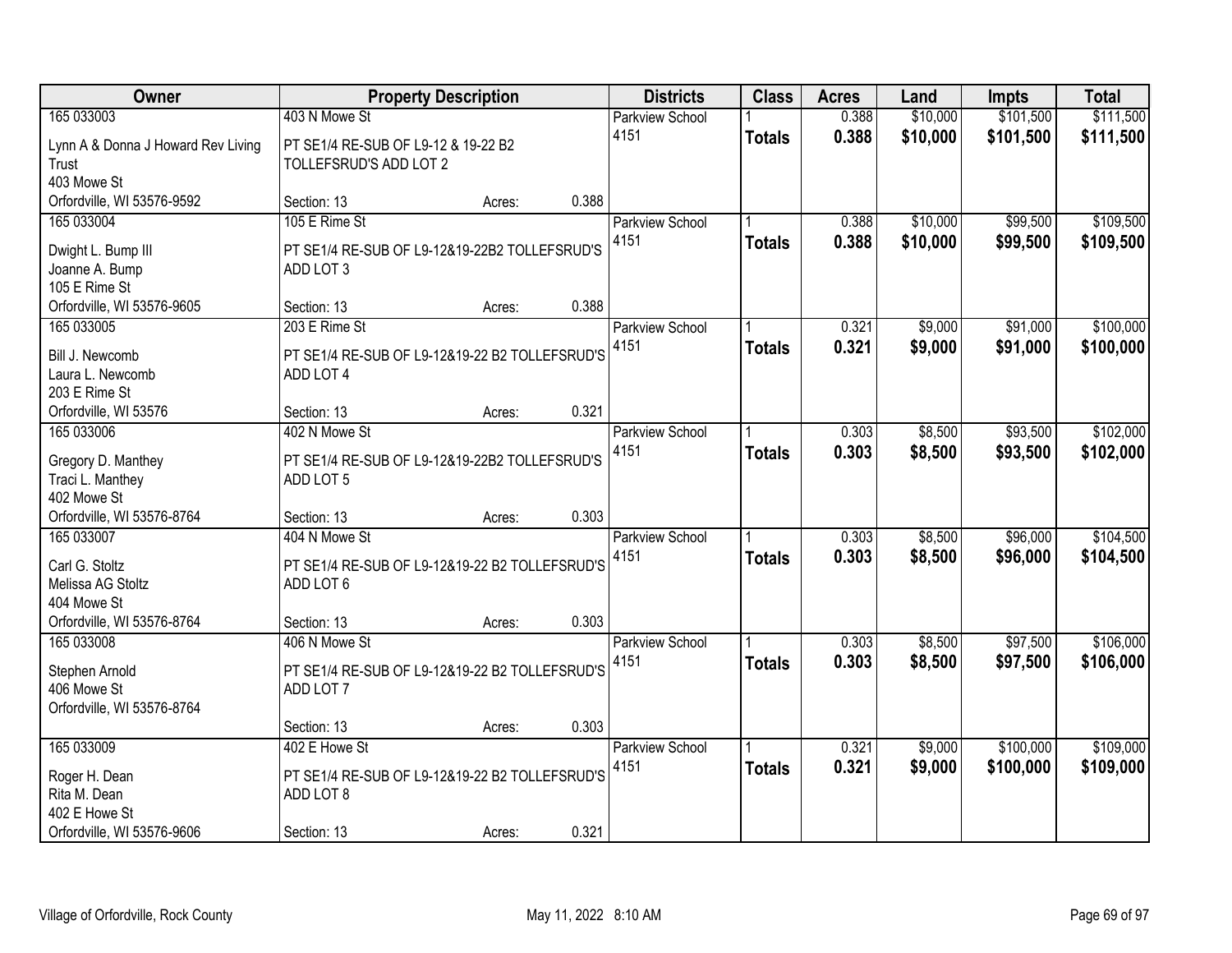| Owner                                           |                                                | <b>Property Description</b> |       | <b>Districts</b>       | <b>Class</b>  | <b>Acres</b> | Land    | <b>Impts</b> | <b>Total</b> |
|-------------------------------------------------|------------------------------------------------|-----------------------------|-------|------------------------|---------------|--------------|---------|--------------|--------------|
| 165 033010                                      | 404 E Howe St                                  |                             |       | <b>Parkview School</b> |               | 0.321        | \$9,000 | \$100,000    | \$109,000    |
| Cramer Family Irrevocable Trust                 | PT SE1/4 RE-SUB OF L9-12&19-22B2 TOLLEFSRUD'S  |                             |       | 4151                   | <b>Totals</b> | 0.321        | \$9,000 | \$100,000    | \$109,000    |
| Attn: Mary Ann Cramer                           | ADD LOT 9                                      |                             |       |                        |               |              |         |              |              |
| PO Box 105                                      |                                                |                             |       |                        |               |              |         |              |              |
| Orfordville, WI 53576-0105                      | Section: 13                                    | Acres:                      | 0.321 |                        |               |              |         |              |              |
| 165 034001                                      | 407 N Pine St                                  |                             |       | <b>Parkview School</b> |               | 0.303        | \$8,500 | \$84,000     | \$92,500     |
| David P Sr & Ruth A Nordeng                     | PT SE1/4 RE-SUB OF L9-12&19-22B2 TOLLEFSRUD'S  |                             |       | 4151                   | <b>Totals</b> | 0.303        | \$8,500 | \$84,000     | \$92,500     |
| Revocable Trust                                 | ADD LOT 10                                     |                             |       |                        |               |              |         |              |              |
| 418 Galena Rd                                   |                                                |                             |       |                        |               |              |         |              |              |
| Janesville, WI 53548-8695                       | Section: 13                                    | Acres:                      | 0.303 |                        |               |              |         |              |              |
| 165 034002                                      | 405 Pine St                                    |                             |       | Parkview School        |               | 0.303        | \$8,500 | \$119,000    | \$127,500    |
| Michael D. Council                              | PT SE1/4 RE-SUB OF L9-12&19-22 B2 TOLLEFSRUD'S |                             |       | 4151                   | <b>Totals</b> | 0.303        | \$8,500 | \$119,000    | \$127,500    |
| Shawn M. Council                                | ADD LOT 11                                     |                             |       |                        |               |              |         |              |              |
| 405 N Pine St                                   |                                                |                             |       |                        |               |              |         |              |              |
| Orfordville, WI 53576-9593                      | Section: 13                                    | Acres:                      | 0.303 |                        |               |              |         |              |              |
| 165 034003                                      | 403 N Pine St                                  |                             |       | <b>Parkview School</b> |               | 0.303        | \$8,500 | \$98,500     | \$107,000    |
| Madison Lee Melms                               | PT SE1/4 RE-SUB OF L9-12&19-22B2 TOLLEFSRUD'S  |                             |       | 4151                   | <b>Totals</b> | 0.303        | \$8,500 | \$98,500     | \$107,000    |
| 403 N Pine St                                   | ADD LOT 12                                     |                             |       |                        |               |              |         |              |              |
| Orfordville, WI 53576-9593                      |                                                |                             |       |                        |               |              |         |              |              |
|                                                 | Section: 13                                    | Acres:                      | 0.303 |                        |               |              |         |              |              |
| 165 034004                                      | 205 E Rime St                                  |                             |       | Parkview School        |               | 0.321        | \$9,000 | \$105,000    | \$114,000    |
|                                                 |                                                |                             |       | 4151                   | <b>Totals</b> | 0.321        | \$9,000 | \$105,000    | \$114,000    |
| John J & Helen A Ponyicsanyi Rev Trust          | PT SE1/4 RE-SUB OF L9-12&19-22 B2 TOLLEFSRUD'S |                             |       |                        |               |              |         |              |              |
| <b>PO Box 286</b><br>Orfordville, WI 53576-0286 | ADD LOT 13                                     |                             |       |                        |               |              |         |              |              |
|                                                 | Section: 13                                    | Acres:                      | 0.321 |                        |               |              |         |              |              |
| 165 034005                                      | 402 N Pine St                                  |                             |       | <b>Parkview School</b> |               | 0.321        | \$9,000 | \$117,500    | \$126,500    |
|                                                 |                                                |                             |       | 4151                   | <b>Totals</b> | 0.321        | \$9,000 | \$117,500    | \$126,500    |
| Kendall E. Strand                               | PT SE1/4 RE-SUB OF L9-12&19-22 B2 TOLLEFSRUD'S |                             |       |                        |               |              |         |              |              |
| Vickie J. Strand                                | ADD LOT 14                                     |                             |       |                        |               |              |         |              |              |
| PO Box 468                                      |                                                |                             |       |                        |               |              |         |              |              |
| Orfordville, WI 53576-0468                      | Section: 13                                    | Acres:                      | 0.321 |                        |               |              |         |              |              |
| 165 034006                                      | 404 N Pine St                                  |                             |       | <b>Parkview School</b> |               | 0.303        | \$8,500 | \$110,500    | \$119,000    |
| Frederick J. Wuthrich et al                     | PT SE1/4 RE-SUB OF L9-12&19-22B2 TOLLEFSRUD'S  |                             |       | 4151                   | <b>Totals</b> | 0.303        | \$8,500 | \$110,500    | \$119,000    |
| Attn: Gladys Wuthrich                           | ADD LOT 15                                     |                             |       |                        |               |              |         |              |              |
| 404 N Pine St                                   |                                                |                             |       |                        |               |              |         |              |              |
| Orfordville, WI 53576-9593                      | Section: 13                                    | Acres:                      | 0.303 |                        |               |              |         |              |              |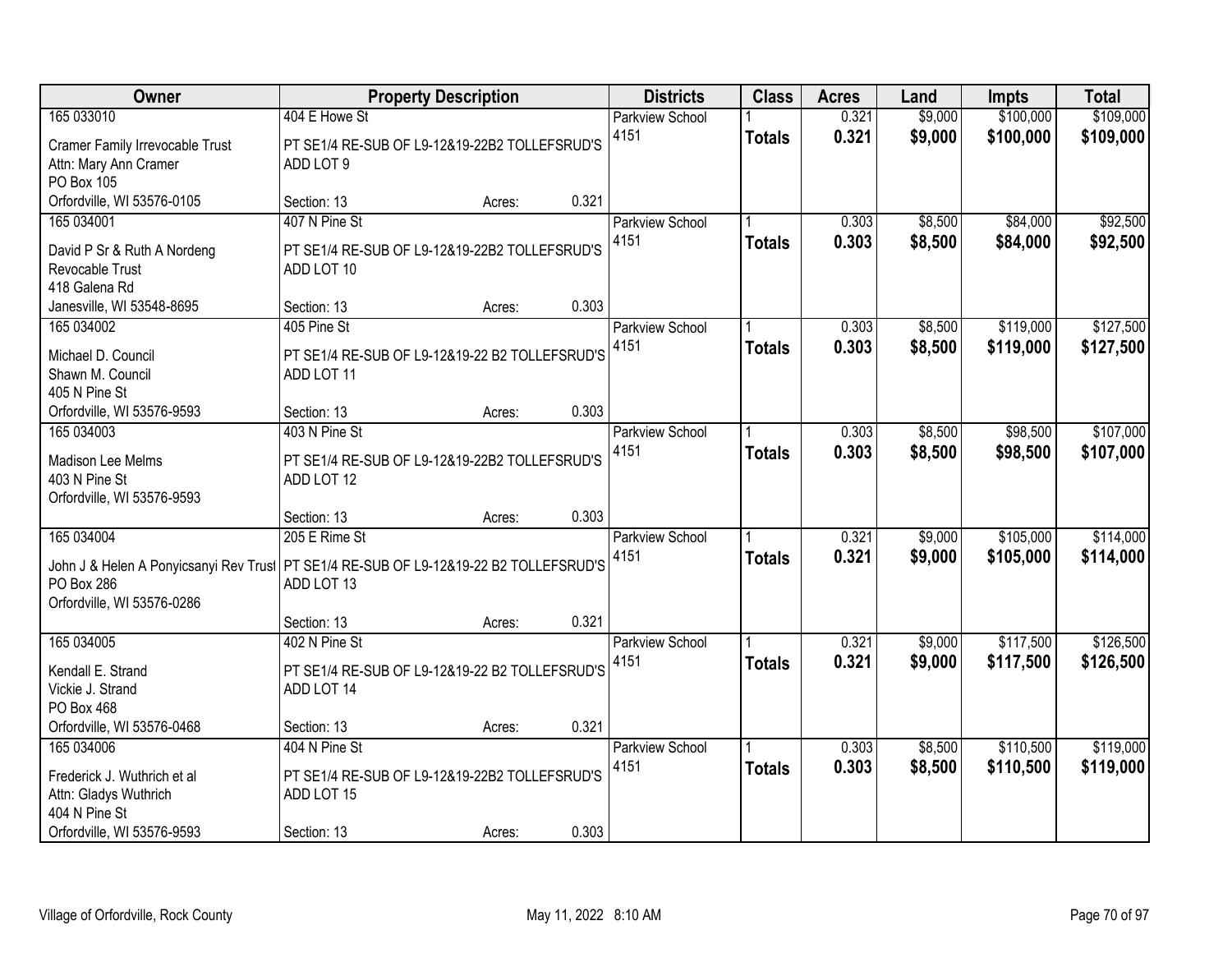| Owner                                     |                                                                                                  | <b>Property Description</b> |       | <b>Districts</b>       | <b>Class</b>   | <b>Acres</b> | Land     | Impts      | <b>Total</b> |
|-------------------------------------------|--------------------------------------------------------------------------------------------------|-----------------------------|-------|------------------------|----------------|--------------|----------|------------|--------------|
| 165 034007                                | 406 N Pine St                                                                                    |                             |       | <b>Parkview School</b> |                | 0.303        | \$8,500  | \$125,000  | \$133,500    |
| Olga Fast                                 | PT SE1/4 RE-SUB OF L9-12&19-22 B2 TOLLEFSRUD'S                                                   |                             |       | 4151                   | <b>Totals</b>  | 0.303        | \$8,500  | \$125,000  | \$133,500    |
| 406 N Pine St                             | ADD LOT 16                                                                                       |                             |       |                        |                |              |          |            |              |
| Orfordville, WI 53576-9593                |                                                                                                  |                             |       |                        |                |              |          |            |              |
|                                           | Section: 13                                                                                      | Acres:                      | 0.303 |                        |                |              |          |            |              |
| 165 034008                                | 408 N Pine St                                                                                    |                             |       | <b>Parkview School</b> |                | 0.303        | \$8,500  | \$97,000   | \$105,500    |
|                                           |                                                                                                  |                             |       | 4151                   | <b>Totals</b>  | 0.303        | \$8,500  | \$97,000   | \$105,500    |
| Zeich Joint Revocable Trust               | PT SE1/4 RE-SUB OF L9-12&19-22B2 TOLLEFSRUD'S<br>ADD LOT 17                                      |                             |       |                        |                |              |          |            |              |
| Attn: Barry & Tana Zeich<br>408 N Pine St |                                                                                                  |                             |       |                        |                |              |          |            |              |
| Orfordville, WI 53576-9593                | Section: 13                                                                                      | Acres:                      | 0.303 |                        |                |              |          |            |              |
| 165 034009                                | 502 E Howe St                                                                                    |                             |       | Parkview School        |                | 0.321        | \$9,000  | \$113,000  | \$122,000    |
|                                           |                                                                                                  |                             |       | 4151                   | <b>Totals</b>  | 0.321        | \$9,000  | \$113,000  | \$122,000    |
| Jerry K. Knudson                          | PT SE1/4 RE-SUB OF L9-12&19-22 B2 TOLLEFSRUD'S                                                   |                             |       |                        |                |              |          |            |              |
| Carole J. Knudson                         | ADD LOT 18                                                                                       |                             |       |                        |                |              |          |            |              |
| PO Box 246                                |                                                                                                  |                             |       |                        |                |              |          |            |              |
| Orfordville, WI 53576-0246                | Section: 13                                                                                      | Acres:                      | 0.321 |                        |                |              |          |            |              |
| 165 035001                                | 732 W Beloit St                                                                                  |                             |       | <b>Parkview School</b> |                | 0.920        | \$19,000 | \$39,000   | \$58,000     |
| Michael L. Linner                         | PT SW1/4 ASSESSORS PLAT PT OUTLOT 1 COM                                                          |                             |       | 4151                   | <b>Totals</b>  | 0.920        | \$19,000 | \$39,000   | \$58,000     |
| 732 W Beloit St                           | 45.04' NW OF SW COR OL2, NE 264', NW 247.5', SW                                                  |                             |       |                        |                |              |          |            |              |
| Orfordville, WI 53576-9785                | 264', SE 247.5' TO POB (EXC E 74')                                                               |                             |       |                        |                |              |          |            |              |
|                                           | Section: 13                                                                                      | Acres:                      | 0.920 |                        |                |              |          |            |              |
| 165 035002                                | Stolleson Rd                                                                                     |                             |       | Parkview School        | $\overline{4}$ | 4.000        | \$800    | \$0        | \$800        |
|                                           |                                                                                                  |                             |       | 4151                   | 5              | 4.530        | \$5,500  | \$0        | \$5,500      |
| Michael E. Egan<br>W888 County Rd C       | PT NW1/4 SW1/4 & NE1/4 SW1/4 & NW1/4 SE1/4 PT OI<br>1&43&44 AP CERTIFIED SURVEY MAP #1813650 VOL |                             |       |                        | <b>Totals</b>  | 8.530        | \$6,300  | \$0        | \$6,300      |
| Albany, WI 53502-9768                     | 31 PG 338-342 LOT 1                                                                              |                             |       |                        |                |              |          |            |              |
|                                           | Section: 13                                                                                      | Acres:                      | 8.530 |                        |                |              |          |            |              |
| 165 035002001                             | State Highway 11                                                                                 |                             |       | Parkview School        | 4              | 8.540        | \$1,700  | $\sqrt{6}$ | \$1,700      |
|                                           |                                                                                                  |                             |       | 4151                   | <b>Totals</b>  | 8.540        | \$1,700  | \$0        | \$1,700      |
| Lynn Ann Taylor                           | PT NW1/4 SW1/4 & NE1/4 SW1/4 & NW1/4 SE1/4 PT OI                                                 |                             |       |                        |                |              |          |            |              |
| PO Box 12                                 | 1&43&44 AP CERTIFIED SURVEY MAP #1813650 VOL                                                     |                             |       |                        |                |              |          |            |              |
| Monticello, WI 53570-0012                 | 31 PG 338-342 LOT 2                                                                              |                             |       |                        |                |              |          |            |              |
|                                           | Section: 13                                                                                      | Acres:                      | 8.540 |                        |                |              |          |            |              |
| 165 03500201                              | 726 W Beloit St                                                                                  |                             |       | <b>Parkview School</b> |                | 0.480        | \$11,500 | \$112,000  | \$123,500    |
| Sheila J. Gempeler                        | PT NW1/4 SW1/4 PT OL1 AP CERTIFIED SURVEY MAP                                                    |                             |       | 4151                   | <b>Totals</b>  | 0.480        | \$11,500 | \$112,000  | \$123,500    |
| Becky A. Eley                             | #1206706 VOL 16 PG 412-413 LOT 1                                                                 |                             |       |                        |                |              |          |            |              |
| PO Box 116                                |                                                                                                  |                             |       |                        |                |              |          |            |              |
| Orfordville, WI 53576-0116                | Section: 13                                                                                      | Acres:                      | 0.480 |                        |                |              |          |            |              |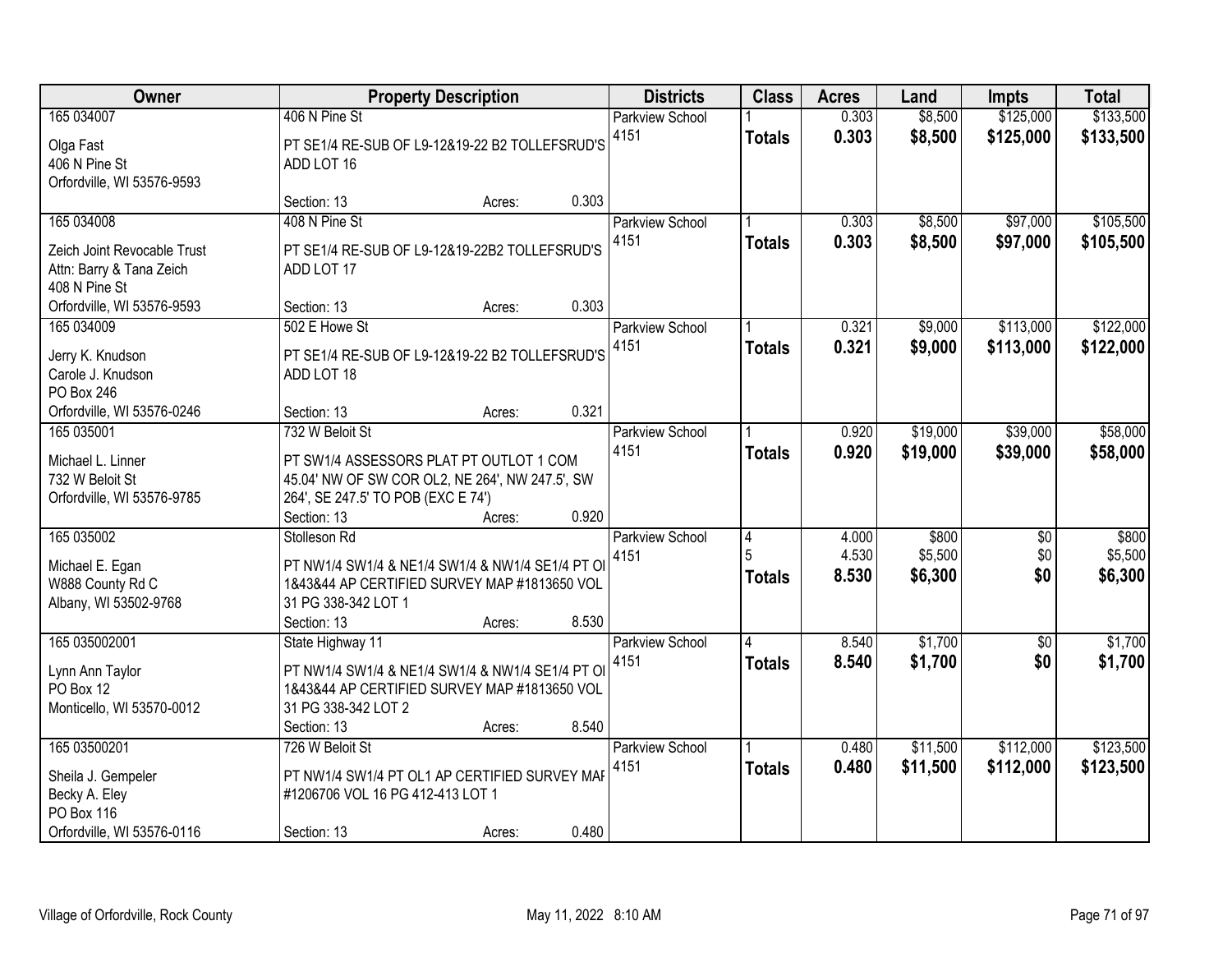| Owner                                                                                                      |                                                                                                                                                   | <b>Property Description</b> |       | <b>Districts</b>               | <b>Class</b>                            | <b>Acres</b>   | Land                 | <b>Impts</b>           | <b>Total</b>           |
|------------------------------------------------------------------------------------------------------------|---------------------------------------------------------------------------------------------------------------------------------------------------|-----------------------------|-------|--------------------------------|-----------------------------------------|----------------|----------------------|------------------------|------------------------|
| 165 03500202<br>Beth Jessie<br>724 W Beloit St<br>Orfordville, WI 53576-9785                               | 724 W Beloit St<br>PT NW1/4 SW1/4 PT OL1 AP CERTIFIED SURVEY MAP<br>#1206706 VOL 16 PG 412-413 LOT 2                                              |                             |       | <b>Parkview School</b><br>4151 | <b>Totals</b>                           | 0.570<br>0.570 | \$13,000<br>\$13,000 | \$121,000<br>\$121,000 | \$134,000<br>\$134,000 |
|                                                                                                            | Section: 13                                                                                                                                       | Acres:                      | 0.570 |                                |                                         |                |                      |                        |                        |
| 165 035003<br>Aric J. Seffrood<br>728 W Beloit St<br>Orfordville, WI 53576-9785                            | 728 W Beloit St<br>PT SW1/4 ASSESSOR'S PLAT PT OUTLOT 1 COM<br>375.4' NW OF SW COR OL2, NE 264', NW 75', SW 264',<br>SE 75' TO POB<br>Section: 13 | Acres:                      | 0.398 | Parkview School<br>4151        | Totals                                  | 0.398<br>0.398 | \$10,000<br>\$10,000 | \$86,500<br>\$86,500   | \$96,500<br>\$96,500   |
| 165 03500301<br>County of Rock<br>3715 N Newville Rd<br>Janesville, WI 53545-8844                          | 734 W Beloit St<br>PT NW1/4 SW1/4 PT OL1 AP CERTIFIED SURVEY MAP<br>#1220542 VOL 17 PG 97-98 LOT 1<br>Section: 13                                 | Acres:                      | 7.850 | Parkview School<br>4151        | $\overline{\text{X3}}$<br><b>Totals</b> | 7.850<br>7.850 | \$0<br>\$0           | \$0<br>\$0             | $\overline{30}$<br>\$0 |
| 165 035004<br>William C. Klitzman<br>730 W Beloit St<br>Orfordville, WI 53576-9785                         | 730 W Beloit St<br>ASSESSORS PLAT PT SW1/4 PT OUTLOT 1 COM<br>450.4' NW OF SW COR OL 2, NE 264', NW 74', SW 264<br>SE 75' TO POB<br>Section: 13   | Acres:                      | 0.395 | <b>Parkview School</b><br>4151 | -1<br><b>Totals</b>                     | 0.395<br>0.395 | \$10,000<br>\$10,000 | \$105,500<br>\$105,500 | \$115,500<br>\$115,500 |
| 165 03500501<br>Bernice R. Amundson<br>Delyle S. Amundson<br>716 W Beloit St<br>Orfordville, WI 53576-9785 | 716 W Beloit St<br>PT SW1/4 PT AP OUTLOT 1&2 CERTIFIED SURVEY<br>MAP #1220543 VOL 17 PG 99-100 LOT 1<br>Section: 13                               | Acres:                      | 1.130 | Parkview School<br>4151        | <b>Totals</b>                           | 1.130<br>1.130 | \$22,000<br>\$22,000 | \$149,000<br>\$149,000 | \$171,000<br>\$171,000 |
| 165 03500502<br>Timothy J. Norlin<br>Judith B. Norlin<br>714 W Beloit St<br>Orfordville, WI 53576-9785     | 714 W Beloit St<br>PT SW1/4 PT AP OUTLOT 1&2 CERTIFIED SURVEY<br>MAP #1220543 VOL 17 PG 99-100 LOT 2<br>Section: 13                               | Acres:                      | 0.540 | Parkview School<br>4151        | <b>Totals</b>                           | 0.540<br>0.540 | \$12,500<br>\$12,500 | \$119,500<br>\$119,500 | \$132,000<br>\$132,000 |
| 165 035007<br>Danielle A. Dischler<br>712 W Beloit St<br>Orfordville, WI 53576-9785                        | 712 W Beloit St<br>PT SW1/4 ASSESSOR'S PLAT OUTLOT 3<br>Section: 13                                                                               | Acres:                      | 0.497 | <b>Parkview School</b><br>4151 | Totals                                  | 0.497<br>0.497 | \$12,000<br>\$12,000 | \$103,000<br>\$103,000 | \$115,000<br>\$115,000 |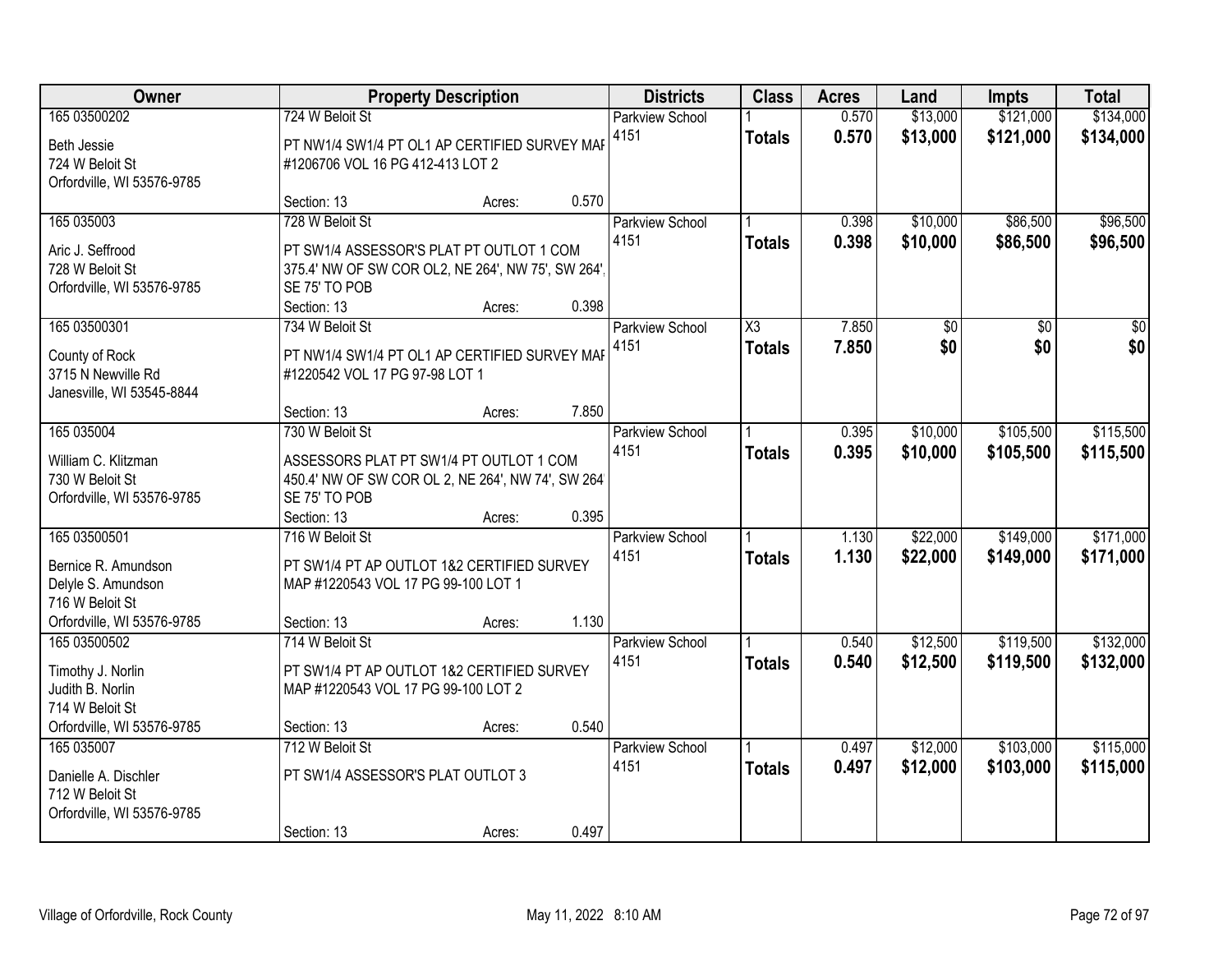| \$104,500<br>165 035008<br>710 W Beloit St<br>\$6,000<br>\$110,500<br>0.223<br><b>Parkview School</b><br>4151<br>0.223<br>\$6,000<br>\$104,500<br>\$110,500<br><b>Totals</b><br>PT SW1/4 ASSESSOR'S PLAT OUTLOT 4 (EXC HWY)<br>Cody Witman<br>Makyla Resch<br>710 W Beloit St<br>Orfordville, WI 53576-9785<br>0.223<br>Section: 13<br>Acres:<br>\$118,500<br>\$128,500<br>165 035009<br>705 W Beloit St<br>0.385<br>\$10,000<br><b>Parkview School</b><br>4151<br>0.385<br>\$10,000<br>\$118,500<br>\$128,500<br><b>Totals</b><br>PT NW1/4 SW1/4 PT OL 5 AP CERTIFIED SURVEY<br>Kevin J. Meyers<br>Shona A. Rule<br>MAP #867132 VOL 6 PG 322-323 LOT 1 (EXC COM NW<br>705 W Beloit St<br>COR, SE 25' ALG NLY LOT LN, SW 88.16', N 99.69' TO<br>0.385<br>Orfordville, WI 53576-9785<br>Section: 13<br>Acres:<br>\$9,000<br>\$82,500<br>\$91,500<br>165 035010<br>703 W Beloit St<br>Parkview School<br>0.349<br>4151<br>0.349 |
|-------------------------------------------------------------------------------------------------------------------------------------------------------------------------------------------------------------------------------------------------------------------------------------------------------------------------------------------------------------------------------------------------------------------------------------------------------------------------------------------------------------------------------------------------------------------------------------------------------------------------------------------------------------------------------------------------------------------------------------------------------------------------------------------------------------------------------------------------------------------------------------------------------------------------------|
|                                                                                                                                                                                                                                                                                                                                                                                                                                                                                                                                                                                                                                                                                                                                                                                                                                                                                                                               |
|                                                                                                                                                                                                                                                                                                                                                                                                                                                                                                                                                                                                                                                                                                                                                                                                                                                                                                                               |
|                                                                                                                                                                                                                                                                                                                                                                                                                                                                                                                                                                                                                                                                                                                                                                                                                                                                                                                               |
|                                                                                                                                                                                                                                                                                                                                                                                                                                                                                                                                                                                                                                                                                                                                                                                                                                                                                                                               |
|                                                                                                                                                                                                                                                                                                                                                                                                                                                                                                                                                                                                                                                                                                                                                                                                                                                                                                                               |
|                                                                                                                                                                                                                                                                                                                                                                                                                                                                                                                                                                                                                                                                                                                                                                                                                                                                                                                               |
|                                                                                                                                                                                                                                                                                                                                                                                                                                                                                                                                                                                                                                                                                                                                                                                                                                                                                                                               |
|                                                                                                                                                                                                                                                                                                                                                                                                                                                                                                                                                                                                                                                                                                                                                                                                                                                                                                                               |
|                                                                                                                                                                                                                                                                                                                                                                                                                                                                                                                                                                                                                                                                                                                                                                                                                                                                                                                               |
|                                                                                                                                                                                                                                                                                                                                                                                                                                                                                                                                                                                                                                                                                                                                                                                                                                                                                                                               |
|                                                                                                                                                                                                                                                                                                                                                                                                                                                                                                                                                                                                                                                                                                                                                                                                                                                                                                                               |
|                                                                                                                                                                                                                                                                                                                                                                                                                                                                                                                                                                                                                                                                                                                                                                                                                                                                                                                               |
| \$9,000<br>\$82,500<br>\$91,500<br><b>Totals</b><br>Wayne E & Deborah M Davis Living<br>PT NW1/4 SW1/4 PT OL 5 AP CERTIFIED SURVEY                                                                                                                                                                                                                                                                                                                                                                                                                                                                                                                                                                                                                                                                                                                                                                                            |
| MAP #867132 VOL 6 PG 322-323 LOT 2<br>Trust                                                                                                                                                                                                                                                                                                                                                                                                                                                                                                                                                                                                                                                                                                                                                                                                                                                                                   |
| 703 W Beloit St                                                                                                                                                                                                                                                                                                                                                                                                                                                                                                                                                                                                                                                                                                                                                                                                                                                                                                               |
| 0.349<br>Orfordville, WI 53576-9785<br>Section: 13<br>Acres:                                                                                                                                                                                                                                                                                                                                                                                                                                                                                                                                                                                                                                                                                                                                                                                                                                                                  |
| \$113,500<br>\$129,500<br>\$16,000<br>165 036001<br>709 W Beloit St<br>Parkview School<br>0.750                                                                                                                                                                                                                                                                                                                                                                                                                                                                                                                                                                                                                                                                                                                                                                                                                               |
| 4151<br>0.750<br>\$16,000<br>\$113,500<br>\$129,500<br><b>Totals</b><br>Annette L. Hillison<br>PT NW1/4 SW1/4 PT CSM 6-322 & PT OL 6 AP                                                                                                                                                                                                                                                                                                                                                                                                                                                                                                                                                                                                                                                                                                                                                                                       |
| 709 W Beloit St<br>CERTIFIED SURVEY MAP #1104135 VOL 14 PG                                                                                                                                                                                                                                                                                                                                                                                                                                                                                                                                                                                                                                                                                                                                                                                                                                                                    |
| 194-195 LOT 1<br>Orfordville, WI 53576-9785                                                                                                                                                                                                                                                                                                                                                                                                                                                                                                                                                                                                                                                                                                                                                                                                                                                                                   |
| 0.750<br>Section: 13<br>Acres:                                                                                                                                                                                                                                                                                                                                                                                                                                                                                                                                                                                                                                                                                                                                                                                                                                                                                                |
| \$153,000<br>165 036004<br>719 W Beloit St<br>\$26,000<br>\$127,000<br>Parkview School<br>1.530                                                                                                                                                                                                                                                                                                                                                                                                                                                                                                                                                                                                                                                                                                                                                                                                                               |
| 4151<br>1.530<br>\$26,000<br>\$127,000<br>\$153,000<br><b>Totals</b>                                                                                                                                                                                                                                                                                                                                                                                                                                                                                                                                                                                                                                                                                                                                                                                                                                                          |
| Ronald C. Bierman<br>PT SW1/4 ASSESSOR'S PLAT PT OUTLOT 6 COM<br>TID <sub>3</sub>                                                                                                                                                                                                                                                                                                                                                                                                                                                                                                                                                                                                                                                                                                                                                                                                                                             |
| 558.66' SE OF W LN & RD, SW 200', SE 457.8', N 52.2',<br>Beth A. Bierman                                                                                                                                                                                                                                                                                                                                                                                                                                                                                                                                                                                                                                                                                                                                                                                                                                                      |
| 719 W Beloit St<br>NW 90', NE 148.17', NE 335.76' TO POB (EXC CSM                                                                                                                                                                                                                                                                                                                                                                                                                                                                                                                                                                                                                                                                                                                                                                                                                                                             |
| Orfordville, WI 53576-9785<br>1.530<br>Section: 13<br>Acres:                                                                                                                                                                                                                                                                                                                                                                                                                                                                                                                                                                                                                                                                                                                                                                                                                                                                  |
| \$72,000<br>\$81,500<br>165 036008<br>663 Hill St<br>0.377<br>\$9,500<br><b>Parkview School</b>                                                                                                                                                                                                                                                                                                                                                                                                                                                                                                                                                                                                                                                                                                                                                                                                                               |
| 4151<br>0.377<br>\$9,500<br>\$72,000<br>\$81,500<br><b>Totals</b><br>PT SW1/4 ASSESSORS PLAT OUTLOT 10 (EXC VOL<br>Victor C. Ballard                                                                                                                                                                                                                                                                                                                                                                                                                                                                                                                                                                                                                                                                                                                                                                                          |
| 663 Hill St<br>515-465) & (EXC N 33' FOR ST)                                                                                                                                                                                                                                                                                                                                                                                                                                                                                                                                                                                                                                                                                                                                                                                                                                                                                  |
| Orfordville, WI 53576-9607                                                                                                                                                                                                                                                                                                                                                                                                                                                                                                                                                                                                                                                                                                                                                                                                                                                                                                    |
| 0.377<br>Section: 13<br>Acres:                                                                                                                                                                                                                                                                                                                                                                                                                                                                                                                                                                                                                                                                                                                                                                                                                                                                                                |
| \$70,500<br>\$88,500<br>165 036009<br>633 Hill St<br>\$18,000<br>0.845<br><b>Parkview School</b>                                                                                                                                                                                                                                                                                                                                                                                                                                                                                                                                                                                                                                                                                                                                                                                                                              |
| 0.845<br>4151<br>\$18,000<br>\$70,500<br>\$88,500<br><b>Totals</b>                                                                                                                                                                                                                                                                                                                                                                                                                                                                                                                                                                                                                                                                                                                                                                                                                                                            |
| Robert F. Olin<br>PT SW1/4 ASSESSOR'S PLAT OUTLOT 11 (EXC HWY)<br>(EXC CSM 6-322)                                                                                                                                                                                                                                                                                                                                                                                                                                                                                                                                                                                                                                                                                                                                                                                                                                             |
| Penny J. Olin<br>633 Hill St                                                                                                                                                                                                                                                                                                                                                                                                                                                                                                                                                                                                                                                                                                                                                                                                                                                                                                  |
| 0.845<br>Orfordville, WI 53576-9607<br>Section: 13<br>Acres:                                                                                                                                                                                                                                                                                                                                                                                                                                                                                                                                                                                                                                                                                                                                                                                                                                                                  |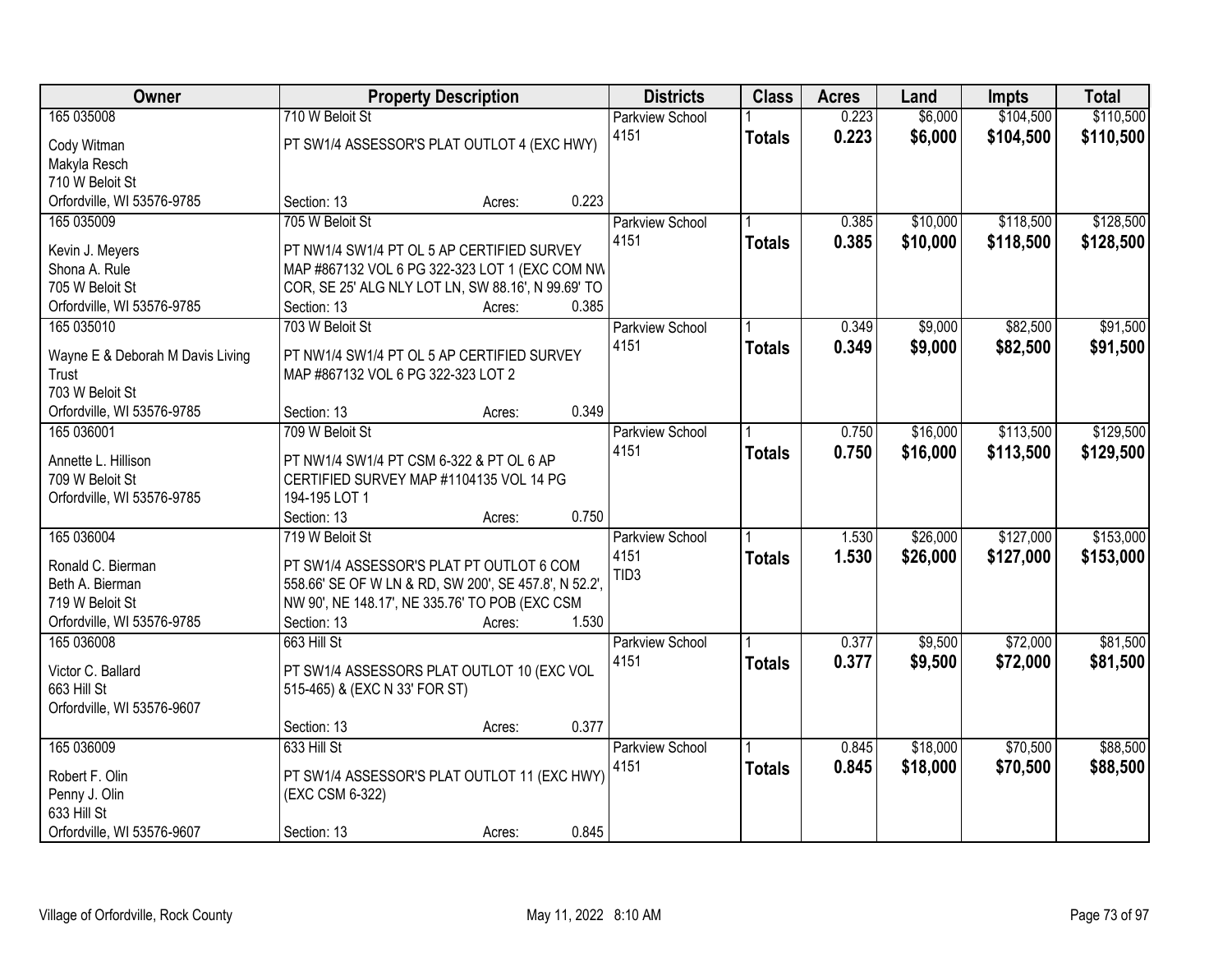| Owner                                                                                   | <b>Property Description</b>                                                                                                                                               | <b>Districts</b>         | <b>Class</b>           | <b>Acres</b> | Land            | <b>Impts</b>    | <b>Total</b>    |
|-----------------------------------------------------------------------------------------|---------------------------------------------------------------------------------------------------------------------------------------------------------------------------|--------------------------|------------------------|--------------|-----------------|-----------------|-----------------|
| 165 037002                                                                              | 602 W Brodhead St                                                                                                                                                         | <b>Parkview School</b>   | $\overline{2}$         | 12.930       | \$174,500       | \$869,000       | \$1,043,500     |
| Gerber Investments LLC<br>3188 Deer Point Dr<br>Stoughton, WI 53589-3768                | PT SW1/4 SW1/4 PT OL 11, 12, 13 & 27 AP CERTIFIED<br>SURVEY MAP #1584883 VOL 25 PG 433-436 LOT 2                                                                          | 4151<br>TID <sub>3</sub> | <b>Totals</b>          | 12.930       | \$174,500       | \$869,000       | \$1,043,500     |
|                                                                                         | Section: 13<br>Acres:                                                                                                                                                     | 12.930                   |                        |              |                 |                 |                 |
| 165 03700201                                                                            | <b>Brodhead St</b>                                                                                                                                                        | Parkview School          | X4                     | 5.660        | $\overline{50}$ | $\overline{50}$ | $\overline{30}$ |
| Village of Orfordville<br>PO Box 409<br>Orfordville, WI 53576-0409                      | PT SW1/4 SW1/4 PT OL 11, 12, 13 & 27 AP CERTIFIED<br>SURVEY MAP #1584883 VOL 25 PG 433-436 LOT 1                                                                          | 4151<br>TID <sub>3</sub> | <b>Totals</b>          | 5.660        | \$0             | \$0             | \$0             |
|                                                                                         | Section: 13<br>Acres:                                                                                                                                                     | 5.660                    |                        |              |                 |                 |                 |
| 165 037003                                                                              | 704 W Speich Rd                                                                                                                                                           | Parkview School          |                        | 0.532        | \$6,500         | \$33,000        | \$39,500        |
| Noah Hanson<br>704 W Speich Rd<br>Orfordville, WI 53576-9640                            | PT SW1/4 ASSESSOR'S PLAT PT OUTLOT 13 COM<br>85.5' NE OF SW SEC COR, SE 656', NW 668.25, S 98'<br>TO POB<br>Section: 13<br>Acres:                                         | 4151<br>0.532            | <b>Totals</b>          | 0.532        | \$6,500         | \$33,000        | \$39,500        |
| 165 03700301                                                                            | Speich Rd                                                                                                                                                                 | Parkview School          | 14                     | 0.140        | \$100           | \$0             | \$100           |
| Jed T. Speich<br>Debra J. Speich<br>PO Box 94<br>Orfordville, WI 53576-0094             | PT SW1/4 SW1/4 SEC 13 & PT SE1/4 SE1/4 SEC 14 &<br>PT OUTLOT 13 AP V/ORFORDVILLE CERTIFIED<br>SURVEY MAP #1458896 VOL 23 PG 243-246 LOT 1<br>Section: 13<br>Acres:        | 4151<br>0.140            | <b>Totals</b>          | 0.140        | \$100           | \$0             | \$100           |
| 165 037005                                                                              | <b>Brodhead St</b>                                                                                                                                                        | <b>Parkview School</b>   | $\overline{\text{X2}}$ | 0.400        | $\overline{50}$ | $\overline{50}$ | $\overline{50}$ |
| Wis Dept Transportation<br>Real Estate Unit<br>2101 Wright St<br>Madison, WI 53704-2559 | PT SW1/4 ASSESSOR'S PLAT OUTLOT 14<br>Section: 13<br>Acres:                                                                                                               | 4151<br>0.400            | <b>Totals</b>          | 0.400        | \$0             | \$0             | \$0             |
| 165 037006                                                                              | 14321 Speich Rd                                                                                                                                                           | <b>Parkview School</b>   |                        | 113.340      | \$22,600        | $\overline{60}$ | \$22,600        |
| Mitchell G. Melms<br>14321 W Speich Rd<br>Orfordville, WI 53576-9537                    | PT NW1/4 ASSESSORS PLAT OUTLOT 15 (EXC CSM<br>11-221) (EXC COM SE COR LOT 1 CSM 11-221, S<br>262', W 360', N 262', E 360' TO POB) & PT LOT 1 CSM<br>Section: 24<br>Acres: | 4151<br>113.340          | <b>Totals</b>          | 113.340      | \$22,600        | \$0             | \$22,600        |
| 165 03700601                                                                            | 401 W Brodhead St                                                                                                                                                         | Parkview School          | $\overline{2}$         | 11.800       | \$163,000       | \$1,366,100     | \$1,529,100     |
| Rock County Ventures LLC<br>820 W 17th St<br>Monroe, WI 53566-2393                      | PT NE1/4 NW1/4 PT OL 15 AP CERTIFIED SURVEY<br>MAP #968194 VOL 11 PG 221 LOT 1 (EXC COM SW<br>COR, N 228.86', SE 295.4', S 167.75', W 288.62' TO<br>Section: 24<br>Acres: | 4151<br>11.800           | Totals                 | 11.800       | \$163,000       | \$1,366,100     | \$1,529,100     |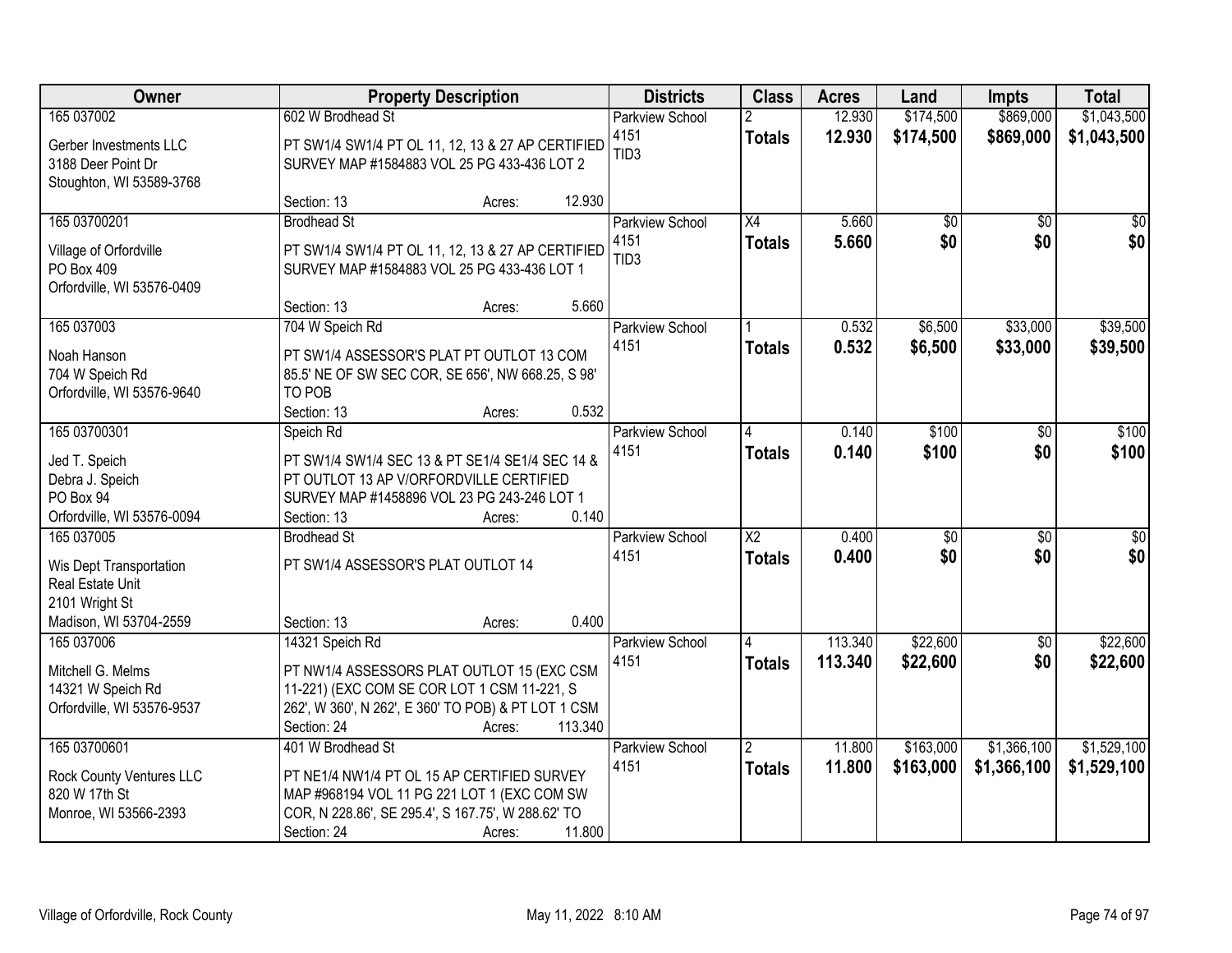| Owner                      |                                                | <b>Property Description</b> |        | <b>Districts</b>       | <b>Class</b>            | <b>Acres</b> | Land     | <b>Impts</b>    | <b>Total</b> |
|----------------------------|------------------------------------------------|-----------------------------|--------|------------------------|-------------------------|--------------|----------|-----------------|--------------|
| 165 037008                 | 14321 Speich Rd                                |                             |        | <b>Parkview School</b> |                         | 25.510       | \$5,100  | $\overline{50}$ | \$5,100      |
| Mitchell G. Melms          | PT NW1/4 ASSESSOR'S PLAT OUTLOT 16 & 17 (EXC   |                             |        | 4151                   | <b>Totals</b>           | 25.510       | \$5,100  | \$0             | \$5,100      |
| 14321 W Speich Rd          | PT CSM 6-189) (EXC CSM 23-192) (EXC CSM 33-97) |                             |        |                        |                         |              |          |                 |              |
| Orfordville, WI 53576-9537 |                                                |                             |        |                        |                         |              |          |                 |              |
|                            | Section: 24                                    | Acres:                      | 25.510 |                        |                         |              |          |                 |              |
| 165 0370081                | 300 Clark St                                   |                             |        | <b>Parkview School</b> |                         | 2.000        | \$23,000 | \$274,500       | \$297,500    |
| Labyme Trust               | PT SE1/4 NW1/4 PT OL 17 AP CERTIFIED SURVEY    |                             |        | 4151                   |                         | 3.000        | \$600    | \$0             | \$600        |
| PO Box 434                 | MAP #1868428 VOL 33 PG 97-101 LOT 1            |                             |        |                        | Totals                  | 5.000        | \$23,600 | \$274,500       | \$298,100    |
| Orfordville, WI 53576-0434 |                                                |                             |        |                        |                         |              |          |                 |              |
|                            | Section: 24                                    | Acres:                      | 5.000  |                        |                         |              |          |                 |              |
| 165 037009                 | 323 W Brodhead St                              |                             |        | Parkview School        |                         | 0.680        | \$10,500 | \$69,500        | \$80,000     |
| <b>Grant Melms</b>         | PT NW1/4 ASSESSORS PLAT OUTLOT 18 & R/W        |                             |        | 4151                   | <b>Totals</b>           | 0.680        | \$10,500 | \$69,500        | \$80,000     |
| <b>Madison Melms</b>       |                                                |                             |        |                        |                         |              |          |                 |              |
| 323 W Brodhead St          |                                                |                             |        |                        |                         |              |          |                 |              |
| Orfordville, WI 53576-9797 | Section: 24                                    | Acres:                      | 0.680  |                        |                         |              |          |                 |              |
| 165 038001                 | 2101 Wright St                                 |                             |        | <b>Parkview School</b> | X <sub>2</sub>          | 0.000        | \$0      | \$0             | \$0          |
| Wis Dept Transportation    | PT NW1/4 ASSESSOR'S PLAT OUTLOT 19 (EXC COM    |                             |        | 4151                   | <b>Totals</b>           | 0.000        | \$0      | \$0             | \$0          |
| Real Estate Unit           | C/L RR&E LN OUTLOT, NW 719', SW 30' FOR POB NW |                             |        |                        |                         |              |          |                 |              |
| 2101 Wright St             | 520', SW 20', SE 520', NE 20' TO POB           |                             |        |                        |                         |              |          |                 |              |
| Madison, WI 53704-2559     | Section: 24                                    | Acres:                      | 0.000  |                        |                         |              |          |                 |              |
| 165 038002                 | 317 W Brodhead St                              |                             |        | Parkview School        | $\overline{\mathbf{c}}$ | 0.506        | \$9,500  | $\overline{30}$ | \$9,500      |
| Lrn Properties, LLC        | PT NW1/4 ASSESSOR'S PLAT OUTLOT 20 (EXC CSM    |                             |        | 4151                   | <b>Totals</b>           | 0.506        | \$9,500  | \$0             | \$9,500      |
| PO Box 415                 | $12 - 102$                                     |                             |        |                        |                         |              |          |                 |              |
| Orfordville, WI 53576-0415 |                                                |                             |        |                        |                         |              |          |                 |              |
|                            | Section: 24                                    | Acres:                      | 0.506  |                        |                         |              |          |                 |              |
| 165 03800301               | 313 W Brodhead St                              |                             |        | Parkview School        | $\overline{2}$          | 0.090        | \$9,500  | \$119,700       | \$129,200    |
| Gordon D. Nelson           | PT NE1/4 NW1/4 PT OL 20&21 AP CERTIFIED        |                             |        | 4151                   | <b>Totals</b>           | 0.090        | \$9,500  | \$119,700       | \$129,200    |
| Kaylynn R. Nelson          | SURVEY MAP #1007318 VOL 12 PG 102-103 LOT 1    |                             |        |                        |                         |              |          |                 |              |
| 407 S Wright St            |                                                |                             |        |                        |                         |              |          |                 |              |
| Orfordville, WI 53576-8704 | Section: 24                                    | Acres:                      | 0.090  |                        |                         |              |          |                 |              |
| 165 03800303               | 315 W Brodhead St                              |                             |        | <b>Parkview School</b> | $\overline{2}$          | 0.140        | \$14,000 | \$60,700        | \$74,700     |
| Lrn Properties, LLC        | PT NE1/4 NW1/4 PT OL 20&21 AP CERTIFIED        |                             |        | 4151                   | Totals                  | 0.140        | \$14,000 | \$60,700        | \$74,700     |
| PO Box 415                 | SURVEY MAP #1007318 VOL 12 PG 102-103 LOT 2    |                             |        |                        |                         |              |          |                 |              |
| Orfordville, WI 53576-0415 |                                                |                             |        |                        |                         |              |          |                 |              |
|                            | Section: 24                                    | Acres:                      | 0.140  |                        |                         |              |          |                 |              |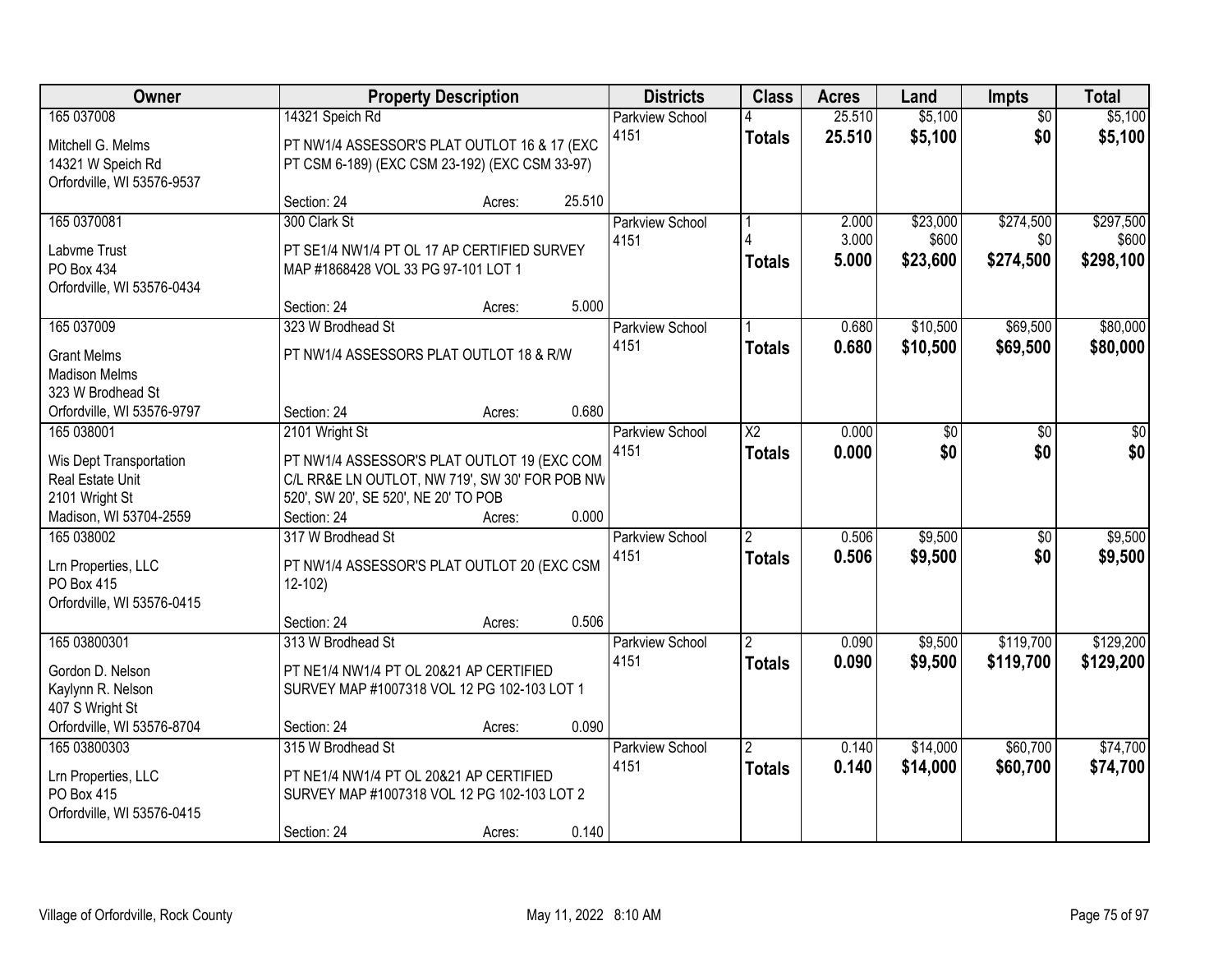| Owner                                                             |                                                                                                                                                | <b>Property Description</b> |       | <b>Districts</b>               | <b>Class</b>  | <b>Acres</b>   | Land                 | <b>Impts</b>           | <b>Total</b>           |
|-------------------------------------------------------------------|------------------------------------------------------------------------------------------------------------------------------------------------|-----------------------------|-------|--------------------------------|---------------|----------------|----------------------|------------------------|------------------------|
| 165 038004<br>Jordan A. Williams<br>312 W Brodhead St             | 312 W Brodhead St<br>PT SW1/4 ASSESSOR'S PLAT OUTLOT 22 (EXC W 56'<br>& TROSTEM'S ADD LOT 8 (EXC E 5')                                         |                             |       | <b>Parkview School</b><br>4151 | <b>Totals</b> | 0.686<br>0.686 | \$15,000<br>\$15,000 | \$94,500<br>\$94,500   | \$109,500<br>\$109,500 |
| Orfordville, WI 53576-9797                                        | Section: 13                                                                                                                                    | Acres:                      | 0.686 |                                |               |                |                      |                        |                        |
| 165 038005                                                        | 314 W Brodhead St                                                                                                                              |                             |       | <b>Parkview School</b>         |               | 0.248          | \$7,500              | \$75,000               | \$82,500               |
| Krista L. Johnson<br>Daniel C. Bartelt<br>314 W Brodhead St       | PT SW1/4 ASSESSOR PLAT W 56' OUTLOT 22                                                                                                         |                             |       | 4151                           | <b>Totals</b> | 0.248          | \$7,500              | \$75,000               | \$82,500               |
| Orfordville, WI 53576-9797                                        | Section: 13                                                                                                                                    | Acres:                      | 0.248 |                                |               |                |                      |                        |                        |
| 165 038006                                                        | 316 W Brodhead St                                                                                                                              |                             |       | Parkview School                |               | 0.304          | \$8,500              | \$76,500               | \$85,000               |
| David R. Giddley<br>404 W Beloit St<br>Orfordville, WI 53576-9790 | PT SW1/4 ASSESSORS PLAT OUTLOT 23 & E 2'<br>OUTLOT 24                                                                                          |                             |       | 4151                           | <b>Totals</b> | 0.304          | \$8,500              | \$76,500               | \$85,000               |
|                                                                   | Section: 13                                                                                                                                    | Acres:                      | 0.304 |                                |               |                |                      |                        |                        |
| 165 038007                                                        | 320 W Brodhead St                                                                                                                              |                             |       | <b>Parkview School</b>         |               | 0.291          | \$8,500              | \$61,500               | \$70,000               |
| Izaac Bauman<br>320 W Brodhead St<br>Orfordville, WI 53576-9797   | ASSESSORS PLAT PT SW1/4 PT OUTLOT 24 COM SE<br>COR W ALG N/L BRODHEAD ST 80' FOR POB, N TO N<br>LN OL, W TO NW COR, S 198' TO SW COR E 64' TO  |                             |       | 4151                           | <b>Totals</b> | 0.291          | \$8,500              | \$61,500               | \$70,000               |
|                                                                   | Section: 13                                                                                                                                    | Acres:                      | 0.291 |                                |               |                |                      |                        |                        |
| 165 038008                                                        | 318 W Brodhead St                                                                                                                              |                             |       | Parkview School<br>4151        | <b>Totals</b> | 0.355<br>0.355 | \$9,500<br>\$9,500   | \$110,500<br>\$110,500 | \$120,000<br>\$120,000 |
| Steven D. Larsen<br>318 W Brodhead St                             | PT SW1/4 ASSESSORS PLAT PT OUTLOT 24 COM SE<br>COR W ALG N LN BRODHEAD ST 80', N TO N LN OL                                                    |                             |       |                                |               |                |                      |                        |                        |
| Orfordville, WI 53576-9797                                        | 24, E TO NE COR, S TO POB (EXC E 2')                                                                                                           |                             |       |                                |               |                |                      |                        |                        |
|                                                                   | Section: 13                                                                                                                                    | Acres:                      | 0.355 |                                |               |                |                      |                        |                        |
| 165 038009                                                        | 322 W Brodhead St                                                                                                                              |                             |       | <b>Parkview School</b><br>4151 |               | 0.250          | \$7,500              | \$88,000               | \$95,500               |
| Farm City Elevator, Inc<br>PO Box 628<br>Darien, WI 53114-0628    | PT SW1/4 ASSESSOR'S PLAT OUTLOT 25                                                                                                             |                             |       |                                | <b>Totals</b> | 0.250          | \$7,500              | \$88,000               | \$95,500               |
|                                                                   | Section: 13                                                                                                                                    | Acres:                      | 0.250 |                                |               |                |                      |                        |                        |
| 165 039003                                                        | 502 W Brodhead St                                                                                                                              |                             |       | <b>Parkview School</b>         |               | 0.536          | \$12,500             | \$113,000              | \$125,500              |
| Tina J. Brooks<br>502 W Brodhead St<br>Orfordville, WI 53576-9752 | PT SW1/4 ASSESSOR'S PLAT OUTLOT 27 (EXC W<br>100') (EXC COM N R/W BROADHEAD ST 100.63', SE<br>OF SW COR, N 183.30', E 6.23', S 182.95' TO POB) |                             |       | 4151<br>TID <sub>3</sub>       | <b>Totals</b> | 0.536          | \$12,500             | \$113,000              | \$125,500              |
|                                                                   | Section: 13                                                                                                                                    | Acres:                      | 0.536 |                                |               |                |                      |                        |                        |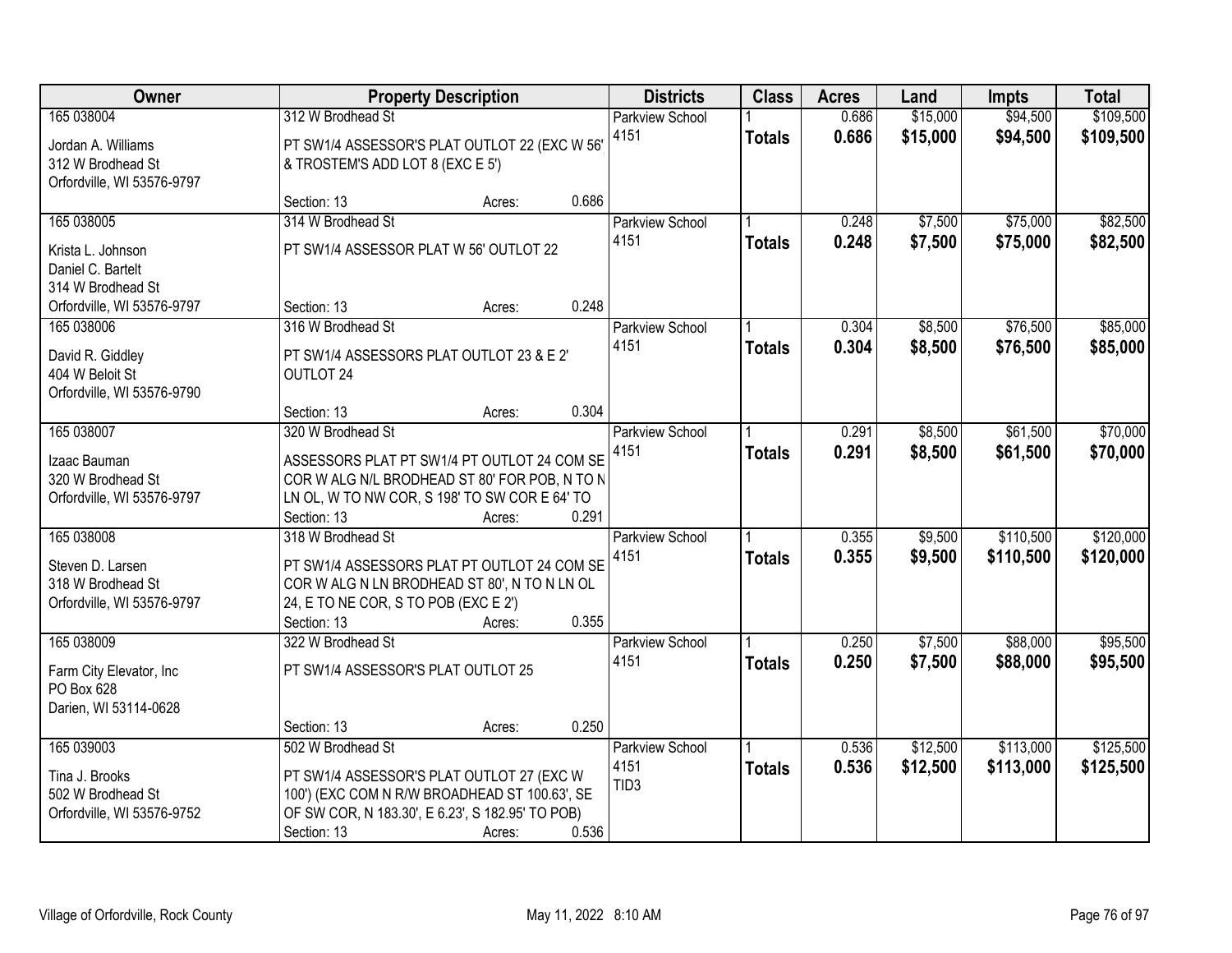| Owner                               | <b>Property Description</b>                                                                                | <b>Districts</b>       | <b>Class</b>  | <b>Acres</b> | Land     | <b>Impts</b> | <b>Total</b> |
|-------------------------------------|------------------------------------------------------------------------------------------------------------|------------------------|---------------|--------------|----------|--------------|--------------|
| 165 039004                          | 504 W Brodhead St                                                                                          | <b>Parkview School</b> |               | 0.442        | \$11,000 | \$109,500    | \$120,500    |
| Arne A. Rockstead                   | PT SW1/4 ASSESSOR'S PLAT W 100' OUTLOT 27 &                                                                | 4151                   | <b>Totals</b> | 0.442        | \$11,000 | \$109,500    | \$120,500    |
| 504 W Brodhead St                   | COM N R/W BRODHEAD ST 100.63', SE SW COR, N                                                                | TID <sub>3</sub>       |               |              |          |              |              |
| Orfordville, WI 53576-9752          | 183.30', E 6.23', S 182.95' TO POB & CERTIFIED                                                             |                        |               |              |          |              |              |
|                                     | 0.442<br>Section: 13<br>Acres:                                                                             |                        |               |              |          |              |              |
| 165 039005                          | 122 S Maple St                                                                                             | <b>Parkview School</b> |               | 0.527        | \$12,500 | \$59,000     | \$71,500     |
|                                     |                                                                                                            | 4151                   | <b>Totals</b> | 0.527        | \$12,500 | \$59,000     | \$71,500     |
| Beverly A Newcomer Survivor's Trust | PT SW1/4 ASSESSOR'S PLAT OUTLOT 29 & PT                                                                    |                        |               |              |          |              |              |
| PO Box 101                          | OUTLOT 30 DAF: COM SW COR, E 110', N 138', W                                                               |                        |               |              |          |              |              |
| Orfordville, WI 53576-0101          | 110', S 138' TO POB                                                                                        |                        |               |              |          |              |              |
|                                     | 0.527<br>Section: 13<br>Acres:                                                                             |                        |               |              |          |              |              |
| 165 039007                          | 505 W Beloit St                                                                                            | <b>Parkview School</b> |               | 0.201        | \$5,500  | \$114,500    | \$120,000    |
| Beverly A Newcomer Survivor's Trust | PT SE1/4 SW1/4 OL 31 & PT OL 30 AP CERTIFIED                                                               | 4151                   | <b>Totals</b> | 0.201        | \$5,500  | \$114,500    | \$120,000    |
| PO Box 101                          | SURVEY MAP #2204192 VOL 41 PG 370-372 LOT 1                                                                |                        |               |              |          |              |              |
| Orfordville, WI 53576-0101          |                                                                                                            |                        |               |              |          |              |              |
|                                     | 0.000<br>Section: 13<br>Acres:                                                                             |                        |               |              |          |              |              |
| 165 039008                          | 503 W Beloit St                                                                                            | <b>Parkview School</b> |               | 0.917        | \$19,000 | \$161,000    | \$180,000    |
|                                     |                                                                                                            | 4151                   | <b>Totals</b> | 0.917        | \$19,000 | \$161,000    | \$180,000    |
| Beverly A Newcomer Survivor's Trust | PT SE1/4 SW1/4 OL 31 & PT OL 30 AP CERTIFIED                                                               |                        |               |              |          |              |              |
| PO Box 101                          | SURVEY MAP #2204192 VOL 41 PG 370-372 LOT 2<br>**************************** **** 2022 NEW DESC************ |                        |               |              |          |              |              |
| Orfordville, WI 53576-0101          | 0.000<br>Section: 13                                                                                       |                        |               |              |          |              |              |
| 165 039009                          | Acres:<br>421 W Beloit St                                                                                  | <b>Parkview School</b> |               | 0.414        | \$10,500 | \$70,000     | \$80,500     |
|                                     |                                                                                                            | 4151                   |               |              |          |              |              |
| Beverly A Newcomer Survivor's Trust | PT SW1/4 ASSESSOR'S PLAT OUTLOT 32                                                                         |                        | <b>Totals</b> | 0.414        | \$10,500 | \$70,000     | \$80,500     |
| PO Box 101                          |                                                                                                            |                        |               |              |          |              |              |
| Orfordville, WI 53576-0101          |                                                                                                            |                        |               |              |          |              |              |
|                                     | 0.414<br>Section: 13<br>Acres:                                                                             |                        |               |              |          |              |              |
| 165 040001                          | 507 W Beloit St                                                                                            | <b>Parkview School</b> |               | 0.371        | \$9,500  | \$132,000    | \$141,500    |
| Jeff O. Spurlock                    | ASSESSORS PLAT PT SW1/4 OUTLOT 33 (EXC COM                                                                 | 4151                   | <b>Totals</b> | 0.371        | \$9,500  | \$132,000    | \$141,500    |
| Anna C. Spurlock                    | NW COR, SE 25', SW 41.49', N 49.53' TO POB) ALSO                                                           |                        |               |              |          |              |              |
| 507 W Beloit St                     | COM NW COR, S 88.98' TO POB, CONT S 40.49', W 25                                                           |                        |               |              |          |              |              |
| Orfordville, WI 53576-9799          | 0.371<br>Section: 13<br>Acres:                                                                             |                        |               |              |          |              |              |
| 165 040002                          | 511 W Beloit St                                                                                            | <b>Parkview School</b> |               | 0.284        | \$8,000  | \$79,000     | \$87,000     |
|                                     |                                                                                                            | 4151                   | <b>Totals</b> | 0.284        | \$8,000  | \$79,000     | \$87,000     |
| Kelly M. Nolan                      | ASSESSORS PLAT PT SW1/4 OUTLOT 34 (EXC S                                                                   |                        |               |              |          |              |              |
| 511 W Beloit St                     | 172.64'), (EXC VOL 370-173) BERGHS SUB PT LOT 1                                                            |                        |               |              |          |              |              |
| Orfordville, WI 53576-9799          | COM SE COR, NW 56.8', SW 61.7', E 24' TO POB, N 42                                                         |                        |               |              |          |              |              |
|                                     | 0.284<br>Section: 13<br>Acres:                                                                             |                        |               |              |          |              |              |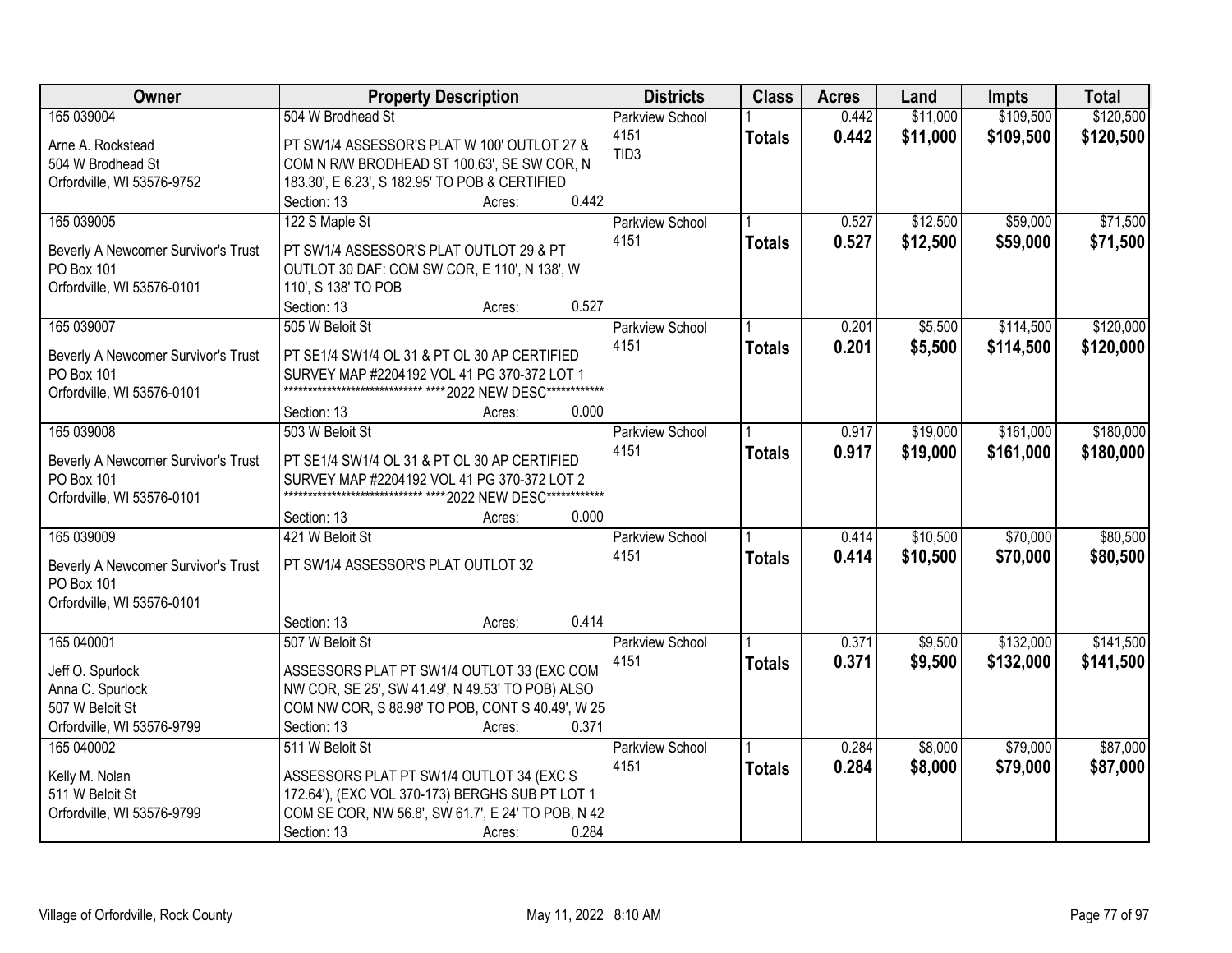| Owner                              |                                                                                      | <b>Property Description</b> |       | <b>Districts</b>       | <b>Class</b>   | <b>Acres</b> | Land     | <b>Impts</b> | <b>Total</b> |
|------------------------------------|--------------------------------------------------------------------------------------|-----------------------------|-------|------------------------|----------------|--------------|----------|--------------|--------------|
| 165 04000301                       | 118 Sater Dr                                                                         |                             |       | <b>Parkview School</b> | 2              | 1.670        | \$57,500 | \$557,500    | \$615,000    |
| Wisco Properties LLC Dba et al     | PT SE1/4 SW1/4 PT OL 36&37 AP CERTIFIED SURVEY                                       |                             |       | 4151                   | <b>Totals</b>  | 1.670        | \$57,500 | \$557,500    | \$615,000    |
| c/o Erhardt Holding                | MAP #1975757 VOL 35 PG 265-267 LOT 1                                                 |                             |       | TID <sub>3</sub>       |                |              |          |              |              |
| PO Box 1483                        |                                                                                      |                             |       |                        |                |              |          |              |              |
| Edmonds, WA 98020-1483             | Section: 13                                                                          | Acres:                      | 1.670 |                        |                |              |          |              |              |
| 165 04000303                       | 134 Sater Dr                                                                         |                             |       | Parkview School        | 2              | 1.080        | \$44,000 | \$542,500    | \$586,500    |
| Wisco Properties LLC Dba et al     | PT SE1/4 SW1/4 PT OL 36&37 AP CERTIFIED SURVEY                                       |                             |       | 4151                   | <b>Totals</b>  | 1.080        | \$44,000 | \$542,500    | \$586,500    |
| c/o Erhardt Holding                | MAP #1723302 VOL 29 PG 71-73 LOT 3                                                   |                             |       | TID <sub>3</sub>       |                |              |          |              |              |
| PO Box 1483                        |                                                                                      |                             |       |                        |                |              |          |              |              |
| Edmonds, WA 98020-1483             | Section: 13                                                                          | Acres:                      | 1.080 |                        |                |              |          |              |              |
| 165 04000304                       | 146 Sater Dr                                                                         |                             |       | <b>Parkview School</b> | $\overline{2}$ | 0.640        | \$36,000 | \$542,000    | \$578,000    |
|                                    |                                                                                      |                             |       | 4151                   | <b>Totals</b>  | 0.640        | \$36,000 | \$542,000    | \$578,000    |
| Wisco Properties LLC Dba et al     | PT SE1/4 SW1/4 PT OL 36&37 AP CERTIFIED SURVEY<br>MAP #1723302 VOL 29 PG 71-73 LOT 4 |                             |       | TID <sub>3</sub>       |                |              |          |              |              |
| c/o Erhardt Holding<br>PO Box 1483 |                                                                                      |                             |       |                        |                |              |          |              |              |
| Edmonds, WA 98020-1483             | Section: 13                                                                          | Acres:                      | 0.640 |                        |                |              |          |              |              |
| 165 040004                         | 607 W Beloit St                                                                      |                             |       | <b>Parkview School</b> |                | 0.471        | \$9,500  | \$95,500     | \$105,000    |
|                                    |                                                                                      |                             |       | 4151                   | <b>Totals</b>  | 0.471        | \$9,500  | \$95,500     | \$105,000    |
| Jamie L. Zimmerman                 | PT SW1/4 ASSESSOR'S PLAT PT OUTLOTS 36 & 37                                          |                             |       |                        |                |              |          |              |              |
| 607 W Beloit St                    | COM NW COR LOT 11 BERGHS SUB, NW 193', N 66',                                        |                             |       |                        |                |              |          |              |              |
| Orfordville, WI 53576-9786         | NE 112.4', SE 106.25' TO W SUB S LN, S TO POB (EXC                                   |                             | 0.471 |                        |                |              |          |              |              |
| 165 040005                         | Section: 13<br>611 W Beloit St                                                       | Acres:                      |       | Parkview School        |                | 0.700        | \$15,500 | \$106,500    | \$122,000    |
|                                    |                                                                                      |                             |       | 4151                   |                | 0.700        |          | \$106,500    |              |
| Anthony W. Dieckhoff               | PT SW1/4 ASSESSORS PLAT PT OUTLOTS 36 & 37                                           |                             |       |                        | <b>Totals</b>  |              | \$15,500 |              | \$122,000    |
| Jamie M. Dieckhoff                 | COM NW COR LOT 11 BERGHS SUB NW 193' FOR                                             |                             |       |                        |                |              |          |              |              |
| 611 W Beloit St                    | POB; NW 197', NE 219.5' TO S/L ST, SE 147' SW 112.4'                                 |                             |       |                        |                |              |          |              |              |
| Orfordville, WI 53576-9786         | Section: 13                                                                          | Acres:                      | 0.700 |                        |                |              |          |              |              |
| 165 040007                         | 615 W Beloit St                                                                      |                             |       | <b>Parkview School</b> |                | 0.569        | \$13,000 | \$84,000     | \$97,000     |
| Noah C. Mc Mahon                   | PT SW1/4 ASSESSOR'S PLAT OUTLOT 38                                                   |                             |       | 4151                   | <b>Totals</b>  | 0.569        | \$13,000 | \$84,000     | \$97,000     |
| Ana Sofia Mc Mahon                 |                                                                                      |                             |       |                        |                |              |          |              |              |
| 615 W Beloit St                    |                                                                                      |                             |       |                        |                |              |          |              |              |
| Orfordville, WI 53576-9786         | Section: 13                                                                          | Acres:                      | 0.569 |                        |                |              |          |              |              |
| 165 040008                         | 617 W Beloit St                                                                      |                             |       | <b>Parkview School</b> |                | 0.216        | \$6,000  | \$74,000     | \$80,000     |
| Gregory C. Landis                  | PT SW1/4 ASSESSORS PLAT OUTLOT 39 (EXC HWY)                                          |                             |       | 4151                   | <b>Totals</b>  | 0.216        | \$6,000  | \$74,000     | \$80,000     |
| Jodi L. Landis                     |                                                                                      |                             |       |                        |                |              |          |              |              |
| 617 W Beloit St                    |                                                                                      |                             |       |                        |                |              |          |              |              |
| Orfordville, WI 53576-9786         | Section: 13                                                                          | Acres:                      | 0.216 |                        |                |              |          |              |              |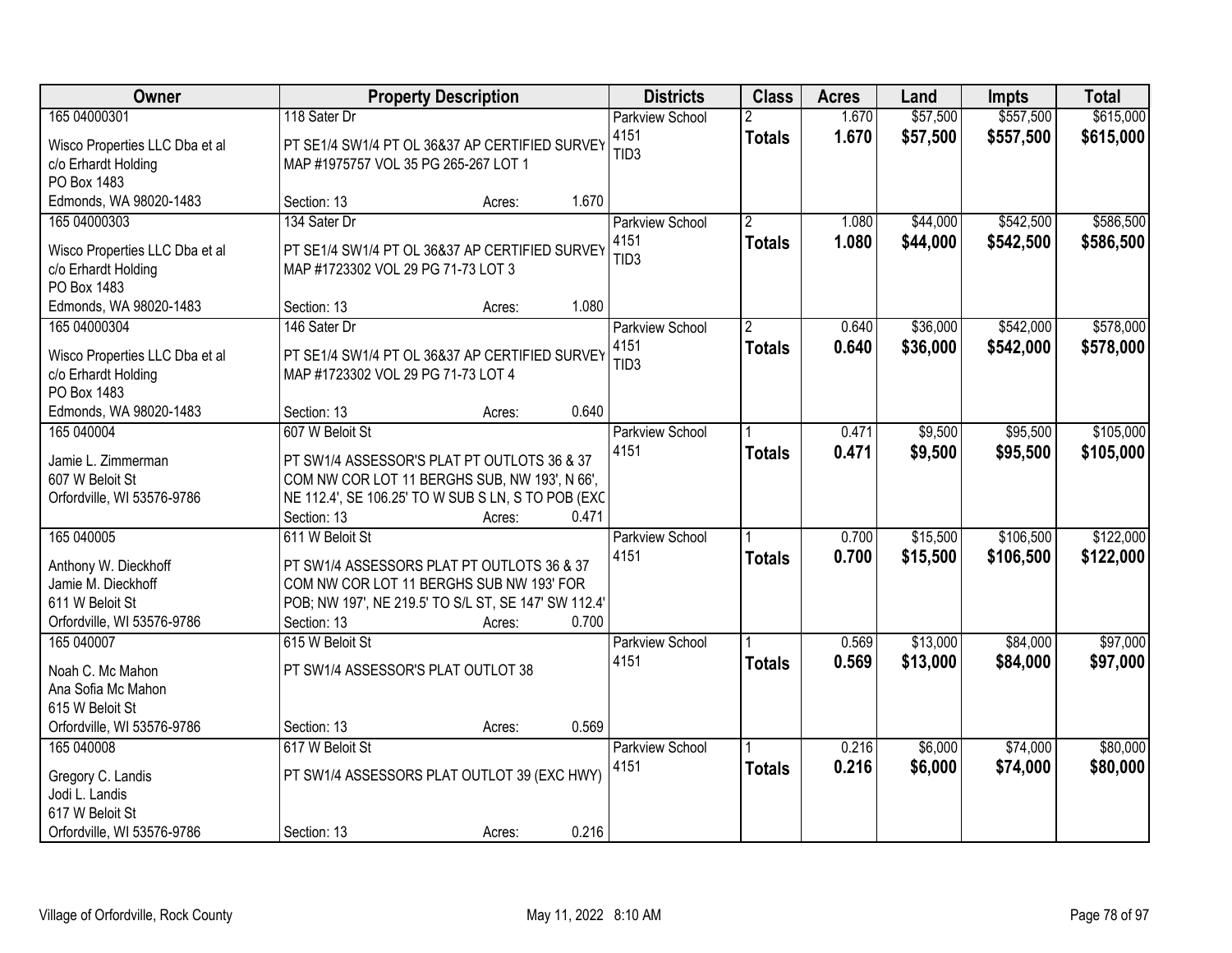| Owner                      | <b>Property Description</b>                           | <b>Districts</b>       | <b>Class</b>    | <b>Acres</b> | Land            | <b>Impts</b>    | <b>Total</b>    |
|----------------------------|-------------------------------------------------------|------------------------|-----------------|--------------|-----------------|-----------------|-----------------|
| 165 040009                 | 404 W Beloit St                                       | <b>Parkview School</b> |                 | 0.666        | \$14,500        | \$115,500       | \$130,000       |
| David R. Giddley           | PT SW1/4 ASSESSORS PLAT PT OUTLOT 40 (EXC             | 4151                   | <b>Totals</b>   | 0.666        | \$14,500        | \$115,500       | \$130,000       |
| Sandra C. Giddley          | COM 322' N OF SE COR, N 86.37', W70.3', SW 28.3', SI  |                        |                 |              |                 |                 |                 |
| PO Box 515                 | 108.3' TO POB) (EXC ELY 8')                           |                        |                 |              |                 |                 |                 |
| Orfordville, WI 53576-0515 | 0.666<br>Section: 13<br>Acres:                        |                        |                 |              |                 |                 |                 |
| 165 041001                 | Rfd 1                                                 | <b>Parkview School</b> | $\overline{X4}$ | 0.000        | $\overline{50}$ | $\overline{50}$ | $\sqrt{50}$     |
|                            |                                                       | 4151                   | <b>Totals</b>   | 0.000        | \$0             | \$0             | \$0             |
| American Legion Post 209   | PT SW1/4 ASSESSOR'S PLAT PT OUTLOT 40 COM             |                        |                 |              |                 |                 |                 |
| 3913 S State Rd 213        | 322'N OF SE COR, N86.37', W 70.3', SW 28.3', SE 108.3 |                        |                 |              |                 |                 |                 |
| Orfordville, WI 53576-9707 | TO POB                                                |                        |                 |              |                 |                 |                 |
|                            | 0.000<br>Section: 13<br>Acres:                        |                        |                 |              |                 |                 |                 |
| 165 041002                 | 408 W Beloit St                                       | Parkview School        | X4              | 5.070        | $\overline{50}$ | $\overline{50}$ | $\overline{50}$ |
| Joint School Dist #4       | ASSESSORS PLAT PT SW1/4 PT OUTLOT 40 LY NW            | 4151                   | <b>Totals</b>   | 5.070        | \$0             | \$0             | \$0             |
| PO Box 247                 | OF LN 305.95' NW OF INTER STH 213 OUTLOT 42 PT        |                        |                 |              |                 |                 |                 |
| Orfordville, WI 53576-0247 | OUTLOT 43 & NESS ADDITION LOTS 1 - 12 BLK 1           |                        |                 |              |                 |                 |                 |
|                            | 5.070<br>Section: 13<br>Acres:                        |                        |                 |              |                 |                 |                 |
| 165 04100201               | 106 W Church St                                       | <b>Parkview School</b> | X4              | 0.000        | $\overline{50}$ | \$0             | $\overline{30}$ |
|                            |                                                       | 4151                   | <b>Totals</b>   | 0.000        | \$0             | \$0             | \$0             |
| Joint School Dist #4       | ASSESSORS PLAT PT SW1/4 PT OUTLOT 45 COM              |                        |                 |              |                 |                 |                 |
| PO Box 247                 | 1179' N OF COM 1179' N OF S1/4 COR, E 396', S 174',   |                        |                 |              |                 |                 |                 |
| Orfordville, WI 53576-0247 | W 306' N 174' TO POB                                  |                        |                 |              |                 |                 |                 |
|                            | 0.000<br>Section: 13<br>Acres:                        |                        |                 |              |                 |                 |                 |
| 165 041003                 | 406 W Beloit St                                       | Parkview School        |                 | 0.304        | \$8,500         | \$77,500        | \$86,000        |
| Lloyd Stacy                | PT SW1/4 ASSESSOR'S PLAT OUTLOT 41                    | 4151                   | <b>Totals</b>   | 0.304        | \$8,500         | \$77,500        | \$86,000        |
| Madeline B. Stacy          |                                                       |                        |                 |              |                 |                 |                 |
| 406 W Beloit St            |                                                       |                        |                 |              |                 |                 |                 |
| Orfordville, WI 53576-9790 | 0.304<br>Section: 13<br>Acres:                        |                        |                 |              |                 |                 |                 |
| 165 041006                 | 610 W Beloit St                                       | <b>Parkview School</b> |                 | 0.316        | \$8,500         | \$79,500        | \$88,000        |
|                            |                                                       | 4151                   | <b>Totals</b>   | 0.316        | \$8,500         | \$79,500        | \$88,000        |
| Lee Edward Bohnhoff        | PT SW1/4 ASSESSOR'S PLAT PT OUTLOT 43 COM SV          |                        |                 |              |                 |                 |                 |
| 610 W Beloit St            | COR L6 B2 NESS ADD, NE 125', NW 110', SW 125', SE     |                        |                 |              |                 |                 |                 |
| Orfordville, WI 53576-9786 | 110 TO POB                                            |                        |                 |              |                 |                 |                 |
|                            | 0.316<br>Section: 13<br>Acres:                        |                        |                 |              |                 |                 |                 |
| 165 041008                 | State Highway 11                                      | <b>Parkview School</b> | 4               | 25,600       | \$5,100         | $\overline{50}$ | \$5,100         |
| Elinor Glynn               | PT NW1/4 SW1/4 & NE1/4 SW1/4 & NW1/4 SE1/4 PT O       | 4151                   | Totals          | 25.600       | \$5,100         | \$0             | \$5,100         |
| 310 N Lone Rock Rd         | 1&43&44 AP CERTIFIED SURVEY MAP #1813650 VOL          |                        |                 |              |                 |                 |                 |
| Janesville, WI 53548-9314  | 31 PG 338-342 LOT 3                                   |                        |                 |              |                 |                 |                 |
|                            | 25.600<br>Section: 13<br>Acres:                       |                        |                 |              |                 |                 |                 |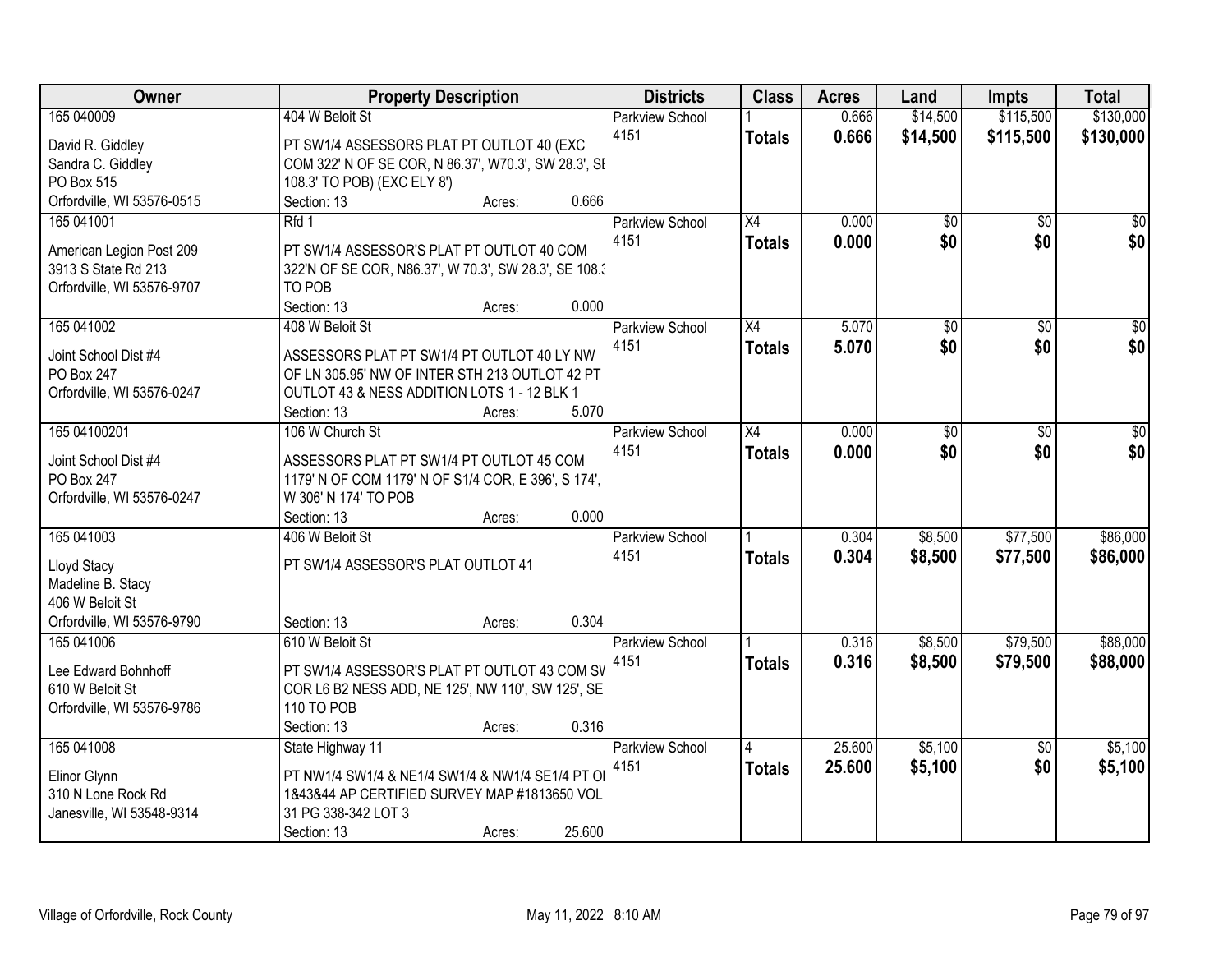| Owner                                                                                                   |                                                                                                                                                          | <b>Property Description</b> |                | <b>Districts</b>               | <b>Class</b>        | <b>Acres</b>     | Land                   | <b>Impts</b>           | <b>Total</b>           |
|---------------------------------------------------------------------------------------------------------|----------------------------------------------------------------------------------------------------------------------------------------------------------|-----------------------------|----------------|--------------------------------|---------------------|------------------|------------------------|------------------------|------------------------|
| 165 04100801<br>Orfordville C-Store LLC<br>128 W Main St<br>Belleville, WI 53508-9396                   | 616 W Beloit St<br>PT E1/2 SW1/4 PT OL 43 AP CERTIFIED SURVEY MAF<br>#1986292 VOL 35 412-416 LOT 1 (RESTS)                                               |                             |                | <b>Parkview School</b><br>4151 | <b>Totals</b>       | 1.370<br>1.370   | \$153,500<br>\$153,500 | \$718,200<br>\$718,200 | \$871,700<br>\$871,700 |
| 165 04100802<br>Anndrea Peck<br>612 W Beloit St<br>Orfordville, WI 53576-9786                           | Section: 13<br>612 W Beloit St<br>PT E1/2 SW1/4 PT OL 43 AP CERTIFIED SURVEY MAF<br>#1220541 VOL 17 PG 95-96 LOT 2<br>Section: 13                        | Acres:<br>Acres:            | 1.370<br>0.590 | <b>Parkview School</b><br>4151 | <b>Totals</b>       | 0.590<br>0.590   | \$13,500<br>\$13,500   | \$82,500<br>\$82,500   | \$96,000<br>\$96,000   |
| 165 041011<br><b>Parkview School District</b><br>PO Box 247<br>Orfordville, WI 53576-0247               | Maple St<br>PT SE1/4 PT OL 43-45 AP CERTIFIED SURVEY MAP<br>#1317275 VOL 19 PG 506-510 LOT 1 (EXC CSM<br>$35-412$<br>Section: 13                         | Acres:                      | 24.490         | Parkview School<br>4151        | X4<br><b>Totals</b> | 24.490<br>24.490 | $\overline{50}$<br>\$0 | \$0<br>\$0             | $\overline{30}$<br>\$0 |
| 165 041012<br>Mitchell G. Melms<br>403 N Main St<br>Orfordville, WI 53576-9448                          | 403 N Main St<br>PT NE1/4 SE1/4 SW1/4 & PT NW1/4 SW1/4 SE1/4 & PT<br>OL 43-45 AP CERTIFIED SURVEY MAP #1317275 VOL<br>19 PG 506-510 LOT 2<br>Section: 13 | Acres:                      | 0.330          | Parkview School<br>4151        | <b>Totals</b>       | 0.330<br>0.330   | \$9,000<br>\$9,000     | \$101,500<br>\$101,500 | \$110,500<br>\$110,500 |
| 165 041013<br>Kristofer M. Johnson<br>Deborah S. Johnson<br>313 N Main St<br>Orfordville, WI 53576-9748 | 313 N Main St<br>PT SE1/4 PT OL 45 AP CERTIFIED SURVEY MAP<br>#1734700 VOL 29 PG 213-214 LOT 1<br>Section: 13                                            | Acres:                      | 0.860          | Parkview School<br>4151        | <b>Totals</b>       | 0.860<br>0.860   | \$18,500<br>\$18,500   | \$88,000<br>\$88,000   | \$106,500<br>\$106,500 |
| 165 04101301<br>Richard L. Thickpenny<br>N5743 Peebles Rd<br>Albany, WI 53502-9346                      | 315 N Main St<br>PT SE1/4 PT OL 45 ASSR PLAT CERTIFIED SURVEY<br>MAP #2114828 VOL 39 PG 181-183 LOT 1<br>Section: 13                                     | Acres:                      | 0.300          | <b>Parkview School</b><br>4151 | <b>Totals</b>       | 0.300<br>0.300   | \$8,500<br>\$8,500     | \$138,500<br>\$138,500 | \$147,000<br>\$147,000 |
| 165 04101302<br><b>Misty Lowery</b><br>317 N Main St<br>Orfordville, WI 53576-9748                      | 317 Main St<br>PT SE1/4 PT OL 45 AP CERTIFIED SURVEY MAP<br>#2114828 VOL 39 PG 181-183 LOT 2<br>Section: 13                                              | Acres:                      | 0.300          | <b>Parkview School</b><br>4151 | <b>Totals</b>       | 0.300<br>0.300   | \$8,500<br>\$8,500     | \$138,500<br>\$138,500 | \$147,000<br>\$147,000 |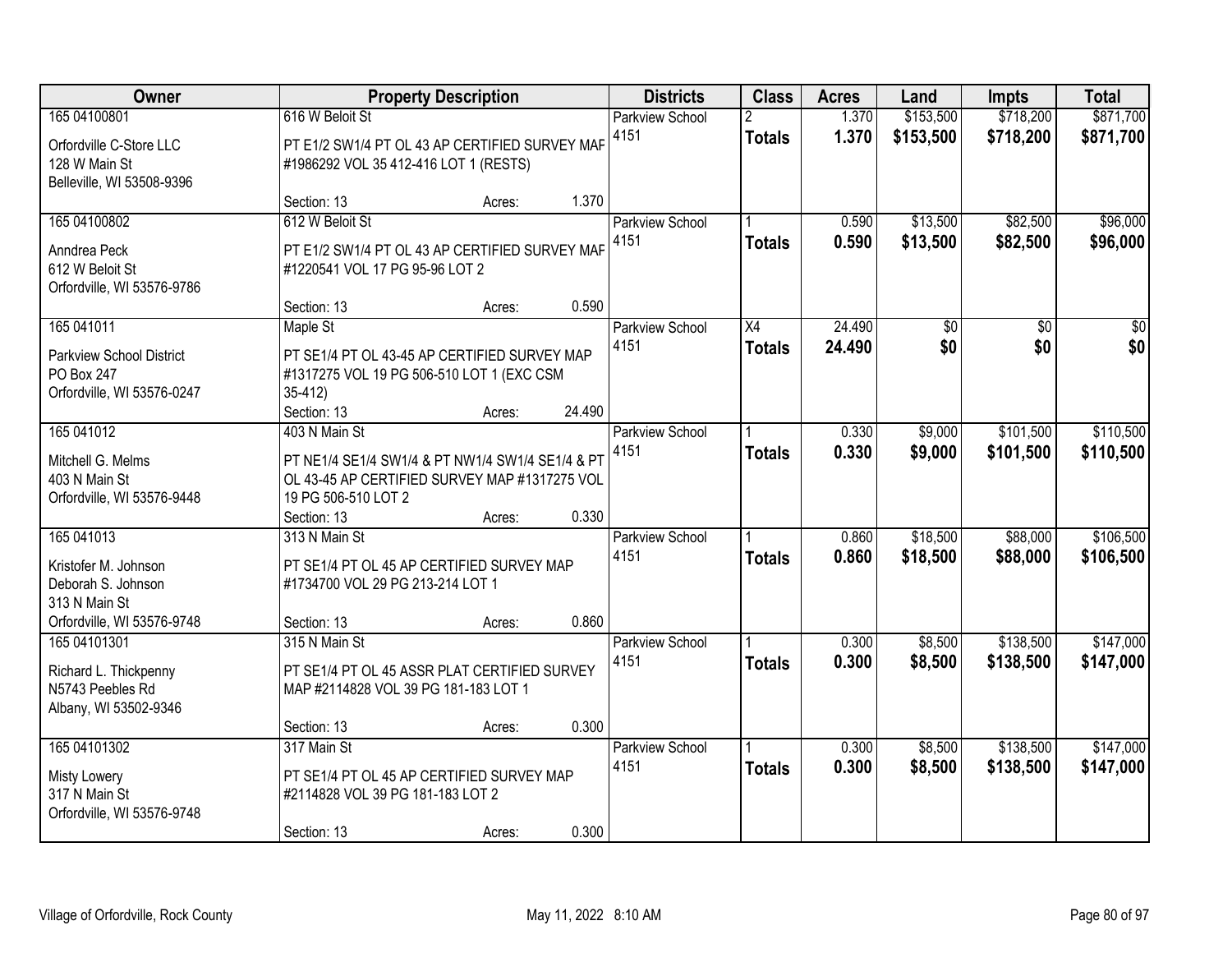| Owner                                                                       |                                      | <b>Property Description</b>                                                                         |       | <b>Districts</b>        | <b>Class</b>   | <b>Acres</b>   | Land               | <b>Impts</b>           | <b>Total</b>           |
|-----------------------------------------------------------------------------|--------------------------------------|-----------------------------------------------------------------------------------------------------|-------|-------------------------|----------------|----------------|--------------------|------------------------|------------------------|
| 165 04101303<br>Patrick W. Cress                                            | 319 Main St                          | PT SE1/4 PT OL 45 AP CERTIFIED SURVEY MAP                                                           |       | Parkview School<br>4151 | <b>Totals</b>  | 0.300<br>0.300 | \$8,500<br>\$8,500 | \$138,500<br>\$138,500 | \$147,000<br>\$147,000 |
| 319 N Main St<br>Orfordville, WI 53576-9748                                 | #2114828 VOL 39 PG 181-183 LOT 3     |                                                                                                     |       |                         |                |                |                    |                        |                        |
|                                                                             | Section: 13                          | Acres:                                                                                              | 0.300 |                         |                |                |                    |                        |                        |
| 165 04101304                                                                | 321 N Main St                        |                                                                                                     |       | <b>Parkview School</b>  |                | 0.300          | \$8,500            | \$138,500              | \$147,000              |
| Jennie E. Krajeck<br>321 N Main St<br>Orfordville, WI 53576-9748            | MAP #2114828 VOL 39 PG 181-183 LOT 4 | PT SE1/4 PT OL 45 ASSR PLAT CERTIFIED SURVEY                                                        |       | 4151                    | <b>Totals</b>  | 0.300          | \$8,500            | \$138,500              | \$147,000              |
|                                                                             | Section: 13                          | Acres:                                                                                              | 0.300 |                         |                |                |                    |                        |                        |
| 165 041014                                                                  | Maple St                             |                                                                                                     |       | Parkview School         | X4             | 1.960          | \$0                | \$0                    | \$0                    |
| <b>Parkview School District</b><br>PO Box 247<br>Orfordville, WI 53576-0247 | 19 PG 506-510 LOT 4                  | PT NE1/4 SE1/4 SW1/4 & PT NW1/4 SW1/4 SE1/4 & PT<br>OL 43-45 AP CERTIFIED SURVEY MAP #1317275 VOL   |       | 4151                    | <b>Totals</b>  | 1.960          | \$0                | \$0                    | \$0                    |
|                                                                             | Section: 13                          | Acres:                                                                                              | 1.960 |                         |                |                |                    |                        |                        |
| 165 04 2001                                                                 | State Highway 11                     |                                                                                                     |       | Parkview School         | 4              | 8.530          | \$1,700            | \$0                    | \$1,700                |
| Michael E. Egan<br>W888 County Rd C<br>Albany, WI 53502-9768                | 31 PG 338-342 LOT 4                  | PT NW1/4 SW1/4 & NE1/4 SW1/4 & NW1/4 SE1/4 PT O<br>1&43&44 AP CERTIFIED SURVEY MAP #1813650 VOL     |       | 4151                    | <b>Totals</b>  | 8.530          | \$1,700            | \$0                    | \$1,700                |
|                                                                             | Section: 13                          | Acres:                                                                                              | 8.530 |                         |                |                |                    |                        |                        |
| 165 04200101                                                                | 507 N Main St                        |                                                                                                     |       | Parkview School         |                | 1.294          | \$148,500          | \$564,400              | \$712,900              |
| Hp Wealth Management LLC<br>6741 Mossy Glen Dr<br>Fort Myers, FL 33908-4771 |                                      | PT NW1/4 SE1/4 PT AP OL 44 CERTIFIED SURVEY<br>MAP #2082076 VOL 38 PG 164-166 LOT 1 RESTS           |       | 4151                    | <b>Totals</b>  | 1.294          | \$148,500          | \$564,400              | \$712,900              |
|                                                                             | Section: 13                          | Acres:                                                                                              | 1.290 |                         |                |                |                    |                        |                        |
| 165 04200102                                                                | 505 N Main St                        |                                                                                                     |       | <b>Parkview School</b>  | $\overline{2}$ | 0.831          | \$40,000           | \$63,500               | \$103,500              |
| Mbnab LLC<br>N7627 Pleasant Point Cir<br>Elkhorn, WI 53121-2739             |                                      | PT NW1/4 SE1/4 PT AP OL 44 CERTIFIED SURVEY<br>MAP #2082076 VOL 38 PG 164-166 LOT 2 RESTS           |       | 4151                    | <b>Totals</b>  | 0.831          | \$40,000           | \$63,500               | \$103,500              |
|                                                                             | Section: 13                          | Acres:                                                                                              | 0.830 |                         |                |                |                    |                        |                        |
| 165 04 2002                                                                 | 409 N Main St                        |                                                                                                     |       | Parkview School         |                | 0.980          | \$20,500           | \$62,500               | \$83,000               |
| Timothy M. Nordeng<br>409 N Main St<br>Orfordville, WI 53576-9448           | S 82.5' TO POB                       | PT SE1/4 ASSESSOR'S PLAT PT OUTLOT 44 COM<br>647' S OF NE COR, S 103.12', W 264', N 185.62', E 264, |       | 4151                    | <b>Totals</b>  | 0.980          | \$20,500           | \$62,500               | \$83,000               |
|                                                                             | Section: 13                          | Acres:                                                                                              | 0.980 |                         |                |                |                    |                        |                        |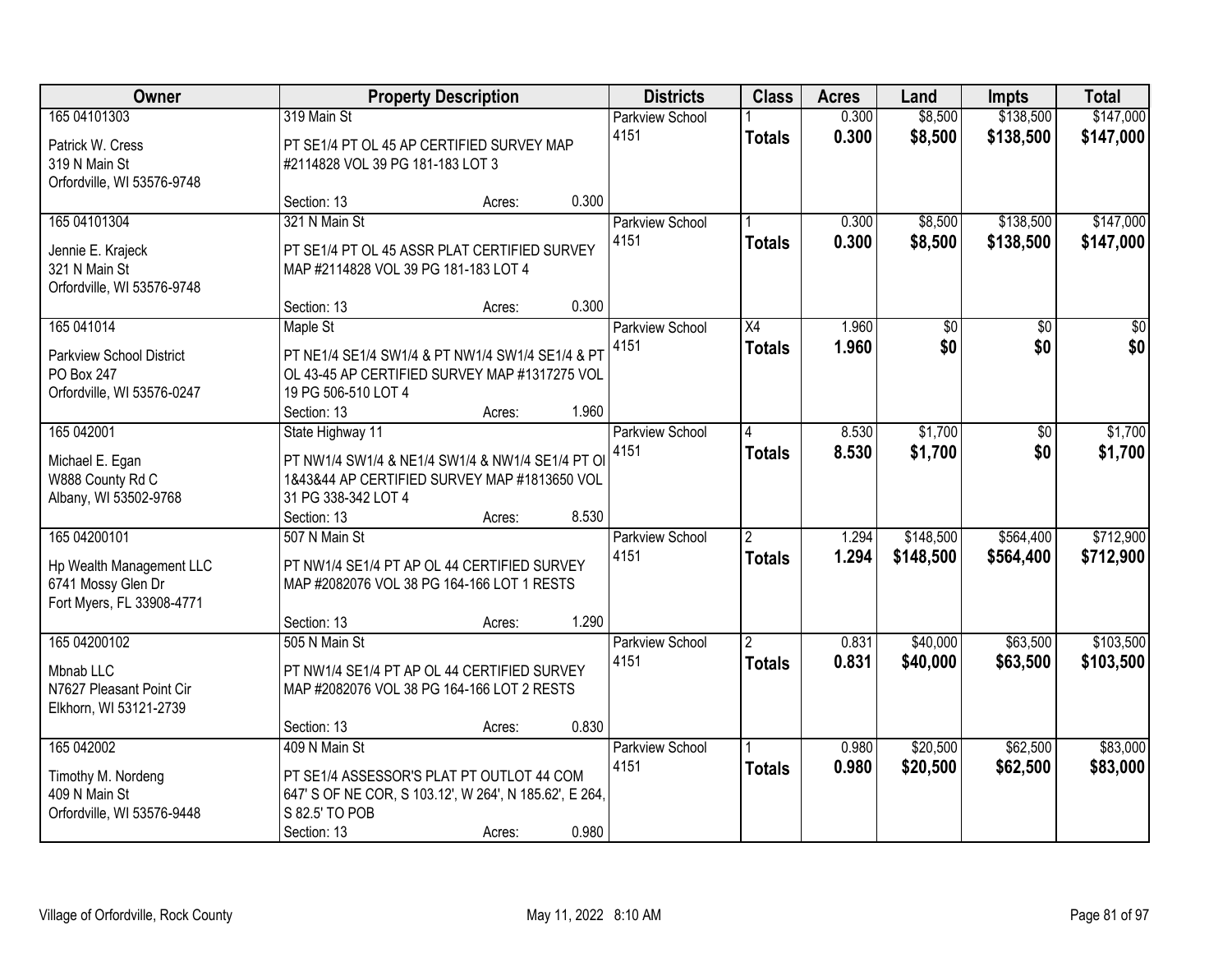| Owner                             | <b>Property Description</b>                                            | <b>Districts</b>       | <b>Class</b>  | <b>Acres</b> | Land     | <b>Impts</b> | <b>Total</b> |
|-----------------------------------|------------------------------------------------------------------------|------------------------|---------------|--------------|----------|--------------|--------------|
| 165 042004                        | 407 N Main St                                                          | <b>Parkview School</b> |               | 0.547        | \$13,000 | \$82,000     | \$95,000     |
| Michele L. Mc Conochie            | PT SE1/4 ASSESSORS PLAT PT OUTLOT 44 COM                               | 4151                   | <b>Totals</b> | 0.547        | \$13,000 | \$82,000     | \$95,000     |
| 407 N Main St                     | 853.24' S OF NE COR, W 264', N 103.12' E 264', S                       |                        |               |              |          |              |              |
| Orfordville, WI 53576-9448        | 103.12' TO POB                                                         |                        |               |              |          |              |              |
|                                   | 0.540<br>Section: 13<br>Acres:                                         |                        |               |              |          |              |              |
| 165 04 2005                       | 405 N Main St                                                          | Parkview School        |               | 0.240        | \$7,500  | \$104,500    | \$112,000    |
|                                   |                                                                        | 4151                   | <b>Totals</b> | 0.240        | \$7,500  | \$104,500    | \$112,000    |
| <b>Taylor Thompson</b>            | PT SE1/4 ASSESSORS PLAT N 80' E 165' OUTLOT 45                         |                        |               |              |          |              |              |
| 405 N Main St                     |                                                                        |                        |               |              |          |              |              |
| Orfordville, WI 53576-9448        |                                                                        |                        |               |              |          |              |              |
|                                   | 0.240<br>Section: 13<br>Acres:                                         |                        |               |              |          |              |              |
| 165 043003                        | 311 N Main St                                                          | Parkview School        |               | 0.200        | \$6,000  | \$54,000     | \$60,000     |
| Gerald W. Hexom                   | ASSESSORS PLAT PT SE1/4 PT OUTLOT 45 COM NE                            | 4151                   | <b>Totals</b> | 0.200        | \$6,000  | \$54,000     | \$60,000     |
| 311 N Main St                     | COR OL 46, W TO NW COR SD OL N 66', E TO ST, S                         |                        |               |              |          |              |              |
| Orfordville, WI 53576-9748        | 66' TO POB                                                             |                        |               |              |          |              |              |
|                                   | 0.200<br>Section: 13<br>Acres:                                         |                        |               |              |          |              |              |
| 165 043004                        | 100 W Church St                                                        | <b>Parkview School</b> | X4            | 0.000        | \$0      | \$0          | \$0          |
|                                   |                                                                        | 4151                   | <b>Totals</b> | 0.000        | \$0      | \$0          | \$0          |
| Purdy Park Village of Orfordville | ASSESSORS PLAT PT OUTLOT 45 COM 66' E OF SW                            |                        |               |              |          |              |              |
| PO Box 409                        | COR OUTLOT 58, N 643.5', W 390', S 495' E 330', S                      |                        |               |              |          |              |              |
| Orfordville, WI 53576-0409        | 148.5', E TO POB, OUTLOTS 58 & 59 ALSO CARD 14<br>0.000<br>Section: 13 |                        |               |              |          |              |              |
| 165 043005                        | Acres:<br>309 N Main St                                                |                        |               | 0.400        | \$10,000 | \$129,500    | \$139,500    |
|                                   |                                                                        | <b>Parkview School</b> |               |              |          |              |              |
| <b>Allen Morris</b>               | PT SE1/4 ASSESSOR'S PLAT OUTLOT 46                                     | 4151                   | <b>Totals</b> | 0.400        | \$10,000 | \$129,500    | \$139,500    |
| <b>Bailey Morris</b>              |                                                                        |                        |               |              |          |              |              |
| 309 N Main St                     |                                                                        |                        |               |              |          |              |              |
| Orfordville, WI 53576-9748        | 0.400<br>Section: 13<br>Acres:                                         |                        |               |              |          |              |              |
| 165 043006                        | 305 N Main St                                                          | <b>Parkview School</b> |               | 0.252        | \$7,500  | \$85,500     | \$93,000     |
| Jason P. Knox                     | PT SE1/4 ASSESSOR'S PLAT OUTLOT 47                                     | 4151                   | <b>Totals</b> | 0.252        | \$7,500  | \$85,500     | \$93,000     |
| 305 N Main St                     |                                                                        |                        |               |              |          |              |              |
| Orfordville, WI 53576-9748        |                                                                        |                        |               |              |          |              |              |
|                                   | 0.252<br>Section: 13<br>Acres:                                         |                        |               |              |          |              |              |
| 165 043007                        | 303 N Main St                                                          | Parkview School        |               | 0.200        | \$6,000  | \$70,500     | \$76,500     |
|                                   |                                                                        | 4151                   | <b>Totals</b> | 0.200        | \$6,000  | \$70,500     | \$76,500     |
| <b>Grant Carroll</b>              | PT SE1/4 ASSESSOR'S PLAT OUTLOT 48                                     |                        |               |              |          |              |              |
| 303 N Main St                     |                                                                        |                        |               |              |          |              |              |
| Orfordville, WI 53576-9748        |                                                                        |                        |               |              |          |              |              |
|                                   | 0.200<br>Section: 13<br>Acres:                                         |                        |               |              |          |              |              |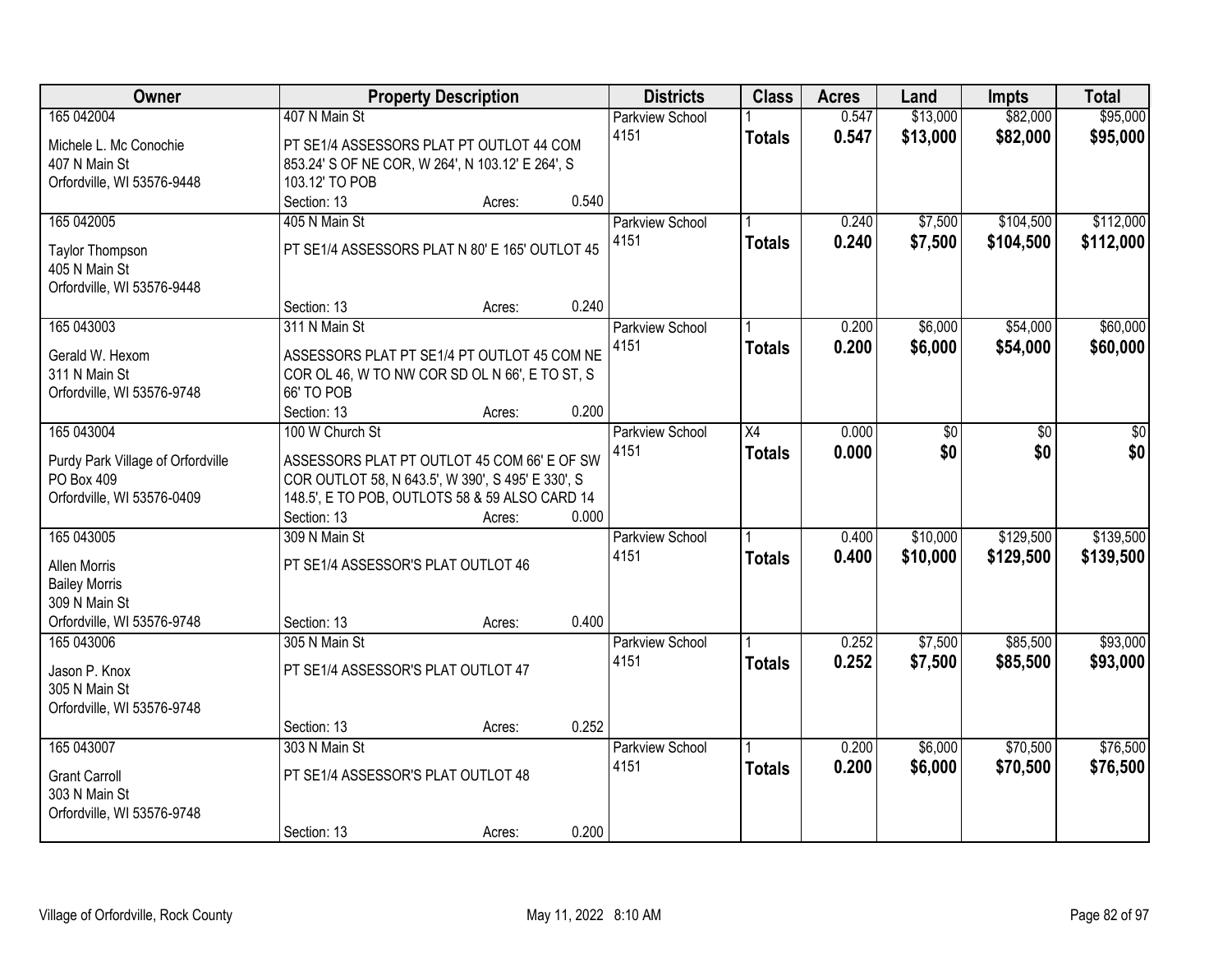| Owner                      |                                    | <b>Property Description</b>                    |       | <b>Districts</b>       | <b>Class</b>  | <b>Acres</b> | Land    | <b>Impts</b> | <b>Total</b> |
|----------------------------|------------------------------------|------------------------------------------------|-------|------------------------|---------------|--------------|---------|--------------|--------------|
| 165 043008                 | 301 N Main St                      |                                                |       | <b>Parkview School</b> |               | 0.200        | \$6,000 | \$131,000    | \$137,000    |
| Abby Flesher               | PT SE1/4 ASSESSOR'S PLAT OUTLOT 49 |                                                |       | 4151                   | <b>Totals</b> | 0.200        | \$6,000 | \$131,000    | \$137,000    |
| 301 N Main St              |                                    |                                                |       |                        |               |              |         |              |              |
| Orfordville, WI 53576-9748 |                                    |                                                |       |                        |               |              |         |              |              |
|                            | Section: 13                        | Acres:                                         | 0.200 |                        |               |              |         |              |              |
| 165 043009                 | 211 N Main St                      |                                                |       | <b>Parkview School</b> |               | 0.200        | \$6,000 | \$46,500     | \$52,500     |
| Jerry D. Sagen             |                                    | ASSESSORS PLAT PT SE1/4 OUTLOT 50 (EXC COM     |       | 4151                   | <b>Totals</b> | 0.200        | \$6,000 | \$46,500     | \$52,500     |
| Jo Ann M Sagen             |                                    | SW COR E TO C/L HWY, N 5.17', SW TO POB)       |       |                        |               |              |         |              |              |
| 13638 Townline Rd          |                                    |                                                |       |                        |               |              |         |              |              |
| Brodhead, WI 53520-8801    | Section: 13                        | Acres:                                         | 0.200 |                        |               |              |         |              |              |
| 165 044001                 | 209 N Main St                      |                                                |       | <b>Parkview School</b> |               | 0.176        | \$5,500 | \$68,500     | \$74,000     |
| George A. Maas             |                                    | ASSESSORS PLAT PT SE1/4 OUTLOT 51 PT OUTLOT    |       | 4151                   | <b>Totals</b> | 0.176        | \$5,500 | \$68,500     | \$74,000     |
| 209 N Main St              |                                    | 50 COM SE COR FOR POB, N ALG E LN & C/L HWY    |       |                        |               |              |         |              |              |
| Orfordville, WI 53576-9447 |                                    | 5.16', W TO SW COR OL, ELY ALG S LN TO SE COR  |       |                        |               |              |         |              |              |
|                            | Section: 13                        | Acres:                                         | 0.176 |                        |               |              |         |              |              |
| 165 044002                 | 207 N Main St                      |                                                |       | Parkview School        |               | 0.367        | \$9,500 | \$116,500    | \$126,000    |
| Ann M. Olson               |                                    | PT SE1/4 ASSESSOR'S PLAT OUTLOT 52 (EXC E 115' |       | 4151                   | <b>Totals</b> | 0.367        | \$9,500 | \$116,500    | \$126,000    |
| 207 N Main St              | S <sub>2</sub> '                   |                                                |       |                        |               |              |         |              |              |
| Orfordville, WI 53576-9447 |                                    |                                                |       |                        |               |              |         |              |              |
|                            | Section: 13                        | Acres:                                         | 0.367 |                        |               |              |         |              |              |
| 165 044003                 | 205 N Main St                      |                                                |       | <b>Parkview School</b> |               | 0.205        | \$6,500 | \$82,500     | \$89,000     |
| Louis John Holtz           |                                    | PT SE1/4 ASSESSOR'S PLAT N1/2 OUTLOT 53 & E    |       | 4151                   | <b>Totals</b> | 0.205        | \$6,500 | \$82,500     | \$89,000     |
| Yvonne Marie Holtz         | 115.5' OF S 2' OUTLOT 52           |                                                |       |                        |               |              |         |              |              |
| 205 N Main St              |                                    |                                                |       |                        |               |              |         |              |              |
| Orfordville, WI 53576-9447 | Section: 13                        | Acres:                                         | 0.205 |                        |               |              |         |              |              |
| 165 044004                 | 203 N Main St                      |                                                |       | Parkview School        |               | 0.200        | \$6,000 | \$66,000     | \$72,000     |
| Alexander Pien             |                                    | PT SE1/4 ASSESSOR'S PLAT S1/2 OUTLOT 53        |       | 4151                   | <b>Totals</b> | 0.200        | \$6,000 | \$66,000     | \$72,000     |
| 203 N Main St              |                                    |                                                |       |                        |               |              |         |              |              |
| Orfordville, WI 53576-9447 |                                    |                                                |       |                        |               |              |         |              |              |
|                            | Section: 13                        | Acres:                                         | 0.200 |                        |               |              |         |              |              |
| 165 044005                 | 201 N Main St                      |                                                |       | <b>Parkview School</b> |               | 0.300        | \$8,500 | \$137,000    | \$145,500    |
| Michael D. Schwarz         | PT SE1/4 ASSESSORS PLAT OUTLOT 54  |                                                |       | 4151                   | <b>Totals</b> | 0.300        | \$8,500 | \$137,000    | \$145,500    |
| Janet E. Schwarz           |                                    |                                                |       |                        |               |              |         |              |              |
| 201 N Main St              |                                    |                                                |       |                        |               |              |         |              |              |
| Orfordville, WI 53576-9447 | Section: 13                        | Acres:                                         | 0.300 |                        |               |              |         |              |              |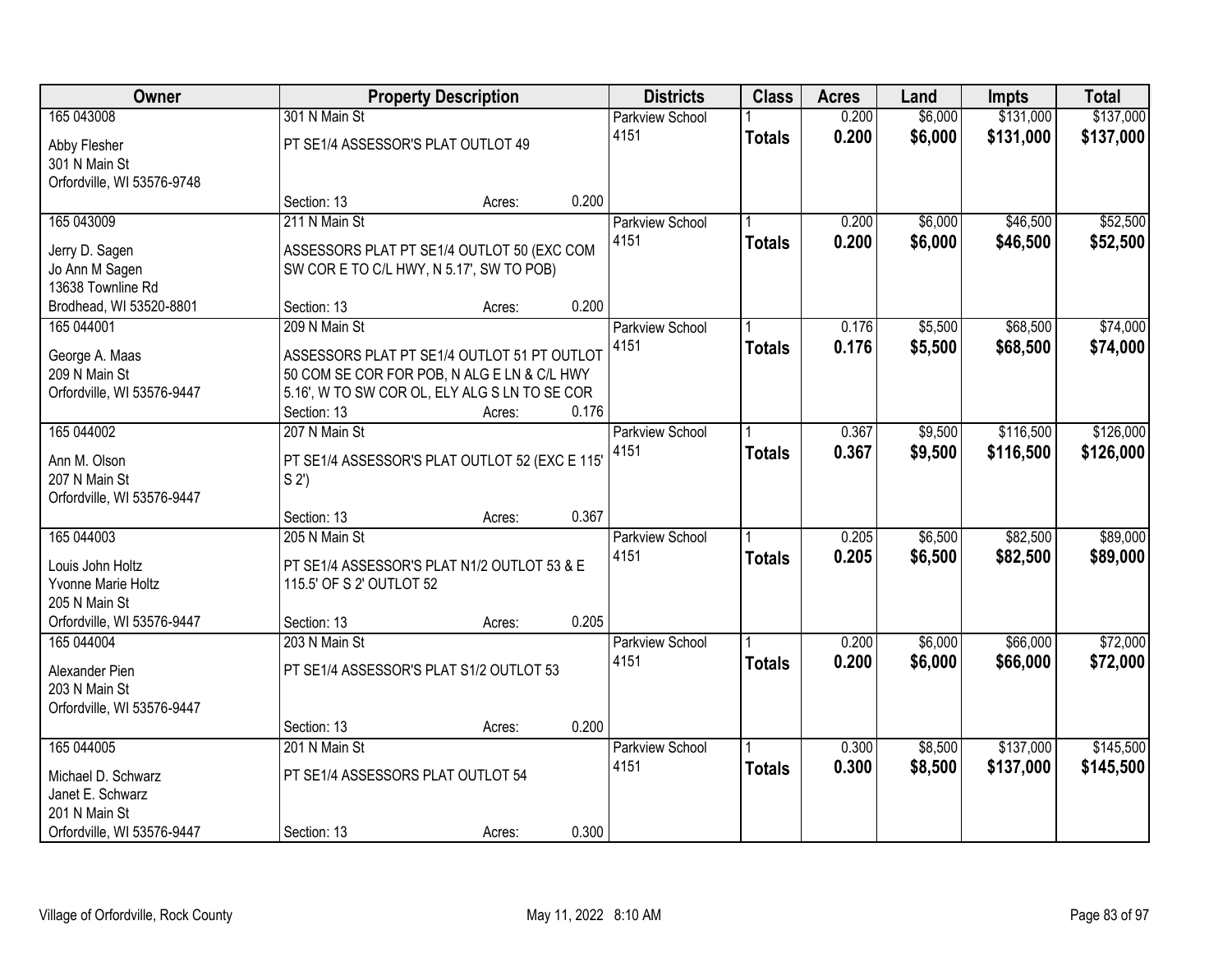| Owner                                                                              |                                                                                                                                                                   | <b>Property Description</b> |       | <b>Districts</b>               | <b>Class</b>                     | <b>Acres</b>   | Land                   | <b>Impts</b>           | <b>Total</b>           |
|------------------------------------------------------------------------------------|-------------------------------------------------------------------------------------------------------------------------------------------------------------------|-----------------------------|-------|--------------------------------|----------------------------------|----------------|------------------------|------------------------|------------------------|
| 165 044006<br>Luis G. Garcia<br>Stephanie Garcia Orozco<br>115 E Church St         | 115 E Church St<br>PT SE1/4 ASSESSOR'S PLAT OUTLOT 55 (EXC W 18')<br>(EXC E 141')                                                                                 |                             |       | <b>Parkview School</b><br>4151 | <b>Totals</b>                    | 0.585<br>0.585 | \$13,500<br>\$13,500   | \$89,500<br>\$89,500   | \$103,000<br>\$103,000 |
| Orfordville, WI 53576-9481                                                         | Section: 13                                                                                                                                                       | Acres:                      | 0.585 |                                |                                  |                |                        |                        |                        |
| 165 044007<br>Dale R. Runaas<br>PO Box 345<br>Orfordville, WI 53576-0345           | 202 E Church St<br>PT SE1/4 ASSESSOR'S PLAT PT OUTLOT 55 COM N<br>LN CHURCH ST, 225' W OF C/L MAIN ST, W 81', N<br>148.96', E 81', S 148.5' TO POB<br>Section: 13 | Acres:                      | 0.277 | <b>Parkview School</b><br>4151 | <b>Totals</b>                    | 0.277<br>0.277 | \$8,000<br>\$8,000     | \$86,000<br>\$86,000   | \$94,000<br>\$94,000   |
| 165 044008<br>Dale R. Runaas<br>PO Box 345<br>Orfordville, WI 53576-0345           | 205 E Church St<br>PT SE1/4 ASSESSOR'S PLAT E 60' OUTLOT 55<br>Section: 13                                                                                        | Acres:                      | 0.204 | Parkview School<br>4151        | <b>Totals</b>                    | 0.204<br>0.204 | \$6,000<br>\$6,000     | \$85,000<br>\$85,000   | \$91,000<br>\$91,000   |
| 165 044009<br>Denise R. Ennocenti<br>111 E Church St<br>Orfordville, WI 53576-9481 | 111 E Church St<br>PT SE1/4 ASSESSORS PLAT OUTLOT 56 & W 18'<br>OUTLOT 55<br>Section: 13                                                                          | Acres:                      | 0.285 | <b>Parkview School</b><br>4151 | <b>Totals</b>                    | 0.285<br>0.285 | \$8,000<br>\$8,000     | \$72,500<br>\$72,500   | \$80,500<br>\$80,500   |
| 165 045001<br>Lrn Properties, LLC<br>PO Box 415<br>Orfordville, WI 53576-0415      | 109 E Church St<br>PT SE1/4 ASSESSOR'S PLAT OUTLOT 57 & PT OL 45<br>DAF: 16.5' X 148.5' W & ADJ<br>Section: 13                                                    | Acres:                      | 0.224 | Parkview School<br>4151        | <b>Totals</b>                    | 0.224<br>0.224 | \$7,000<br>\$7,000     | \$82,000<br>\$82,000   | \$89,000<br>\$89,000   |
| 165 04500401<br>Village of Orfordville<br>PO Box 409<br>Orfordville, WI 53576-0409 | N Wright St<br>PT NE1/4 OL 60 & PT OL 62 AP CERTIFIED SURVEY<br>MAP #1003257 VOL 12 PG 65-66 LOT 1 (EXC TH PC<br>DESC IN DOC 2136694)<br>Section: 24              | Acres:                      | 0.180 | Parkview School<br>4151        | $\overline{X4}$<br><b>Totals</b> | 0.180<br>0.180 | $\overline{50}$<br>\$0 | $\overline{50}$<br>\$0 | $\overline{50}$<br>\$0 |
| 165 04500402<br>Lrn Properties, LLC<br>PO Box 415<br>Orfordville, WI 53576-0415    | 124 E Spring St<br>PT NE1/4 PT AP OL 60&62 CERTIFIED SURVEY MAP<br>#2152175 VOL 40 PG 243-245 LOT 1<br>Section: 24                                                | Acres:                      | 0.400 | Parkview School<br>4151        | $\overline{2}$<br><b>Totals</b>  | 0.400<br>0.400 | \$28,500<br>\$28,500   | \$66,600<br>\$66,600   | \$95,100<br>\$95,100   |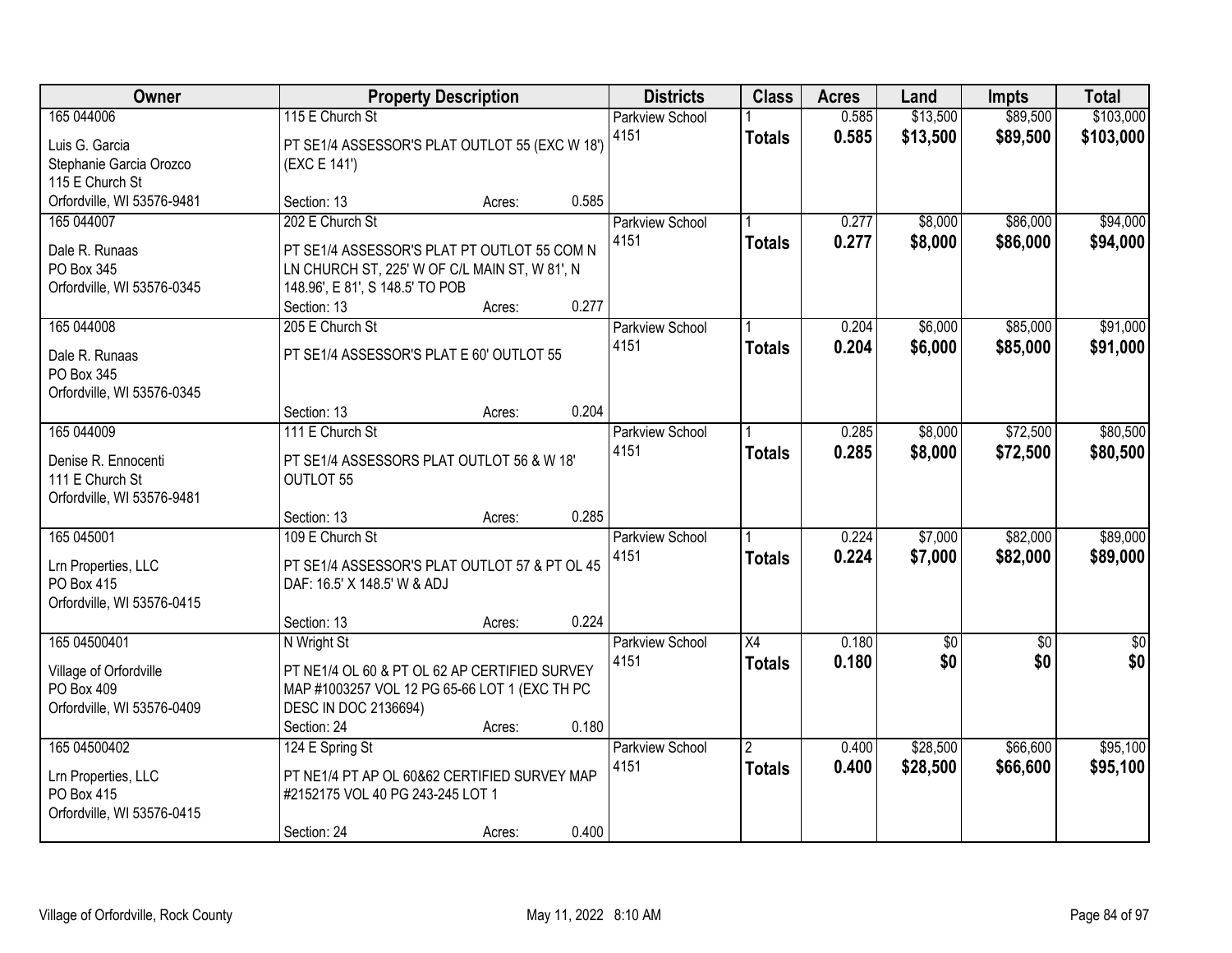| Owner                                              | <b>Property Description</b>                                                       | <b>Districts</b>       | <b>Class</b>             | <b>Acres</b> | Land     | <b>Impts</b>    | <b>Total</b>    |
|----------------------------------------------------|-----------------------------------------------------------------------------------|------------------------|--------------------------|--------------|----------|-----------------|-----------------|
| 165 045007                                         | 118 E Spring St                                                                   | <b>Parkview School</b> | 2                        | 0.048        | \$5,000  | \$40,700        | \$45,700        |
| J Viaene Properties, LLC                           | PT NW1/4 NE1/4 PT LOT 16 BLK 2 OP PT OUTLOT 63                                    | 4151                   | <b>Totals</b>            | 0.048        | \$5,000  | \$40,700        | \$45,700        |
| 201 Kingston Way                                   | AP COM S LN SD LOT 16 3.51' W SE COR SD LOT; NE                                   |                        |                          |              |          |                 |                 |
| Waunakee, WI 53597-1709                            | 59.52' TO PT 2.35' E OF E LN LOT 16, SE 32.15', S 60'                             |                        |                          |              |          |                 |                 |
|                                                    | 0.048<br>Section: 24<br>Acres:                                                    |                        |                          |              |          |                 |                 |
| 165 045008                                         | 203 E Beloit St                                                                   | Parkview School        | $\overline{\text{X2}}$   | 0.000        | \$0      | $\overline{50}$ | $\overline{50}$ |
|                                                    |                                                                                   | 4151                   | <b>Totals</b>            | 0.000        | \$0      | \$0             | \$0             |
| Wis Dept Transportation<br><b>Real Estate Unit</b> | PT NE1/4 ASSESSOR'S PLAT OUTLOT 64 (EXC CSM<br>11-451 NKA 14-463) (EXC CSM 7-152) |                        |                          |              |          |                 |                 |
| 2101 Wright St                                     |                                                                                   |                        |                          |              |          |                 |                 |
| Madison, WI 53704-2559                             | 0.000<br>Section: 24<br>Acres:                                                    |                        |                          |              |          |                 |                 |
| 165 04500801                                       | 112 Clark St                                                                      | Parkview School        | $\overline{2}$           | 0.870        | \$40,500 | \$4,500         | \$45,000        |
|                                                    |                                                                                   | 4151                   | <b>Totals</b>            | 0.870        | \$40,500 | \$4,500         | \$45,000        |
| Farm City Elevator, Inc                            | PT NW1/4 NW1/4 PT OL 64 AP CERTIFIED SURVEY                                       |                        |                          |              |          |                 |                 |
| PO Box 628                                         | MAP #1124522 VOL 14 PG 463-464 LOT 1                                              |                        |                          |              |          |                 |                 |
| Darien, WI 53114-0628                              |                                                                                   |                        |                          |              |          |                 |                 |
|                                                    | 0.870<br>Section: 24<br>Acres:                                                    |                        |                          |              |          |                 |                 |
| 165 0450080101                                     | 28 S Center St                                                                    | <b>Parkview School</b> | $\overline{2}$           | 0.670        | \$37,000 | \$48,000        | \$85,000        |
| Dale A. Peterson                                   | PT NW1/4 NW1/4 PT OL 64 AP CERTIFIED SURVEY                                       | 4151                   | <b>Totals</b>            | 0.670        | \$37,000 | \$48,000        | \$85,000        |
| Marcia A. Peterson                                 | MAP #1124522 VOL 14 PG 463-464 LOT 2                                              |                        |                          |              |          |                 |                 |
| 403 E Howe St                                      |                                                                                   |                        |                          |              |          |                 |                 |
| Orfordville, WI 53576-9606                         | 0.670<br>Section: 24<br>Acres:                                                    |                        |                          |              |          |                 |                 |
| 165 045009                                         | 202 Clark St                                                                      | Parkview School        | $\overline{\phantom{a}}$ | 0.530        | \$33,500 | \$26,500        | \$60,000        |
| James A. Schmitz                                   |                                                                                   | 4151                   | <b>Totals</b>            | 0.530        | \$33,500 | \$26,500        | \$60,000        |
| PO Box 618                                         | PT NE1/4 ASSESSORS PLAT N 176' E 133.63' W<br>168.63' OUTLOT 65                   |                        |                          |              |          |                 |                 |
| Roscoe, IL 61073-0618                              |                                                                                   |                        |                          |              |          |                 |                 |
|                                                    | 0.530<br>Section: 24<br>Acres:                                                    |                        |                          |              |          |                 |                 |
| 165 045009100                                      | Olson Dr                                                                          | Parkview School        |                          | 1.057        | \$18,000 | $\overline{60}$ | \$18,000        |
|                                                    |                                                                                   | 4151                   | <b>Totals</b>            | 1.057        | \$18,000 | \$0             | \$18,000        |
| Steven D & Natalie N Nordeng                       | PT SW1/4 NE1/4 PT OLS 66 & 67 AP L1 CSM 15-130 &                                  |                        |                          |              |          |                 |                 |
| Revocable Trust                                    | LOT 74 SOUTHSIDE ESTATES THIRD ADD                                                |                        |                          |              |          |                 |                 |
| PO Box 135                                         | CERTIFIED SURVEY MAP #2108386 VOL 39 PG 90-92                                     |                        |                          |              |          |                 |                 |
| Orfordville, WI 53576-0135                         | Section: 24<br>1.050<br>Acres:                                                    |                        |                          |              |          |                 |                 |
| 165 045009102                                      | Clark St                                                                          | Parkview School        | 4                        | 0.270        | \$100    | $\overline{50}$ | \$100           |
| David A. Dickison                                  | PT NE1/4 PT AP OL 65-67 CERTIFIED SURVEY MAP                                      | 4151                   | <b>Totals</b>            | 0.270        | \$100    | \$0             | \$100           |
| Mary L. Dickison                                   | #1135793 VOL 15 PG 130-131 LOT 3 (EXC N 92') (EXC                                 |                        |                          |              |          |                 |                 |
| W469 Atkinson Rd                                   | S 266.66' OF N 450.66') (EXC COM SE COR LOT 3, N                                  |                        |                          |              |          |                 |                 |
| Albany, WI 53502-9784                              | 0.270<br>Section: 24<br>Acres:                                                    |                        |                          |              |          |                 |                 |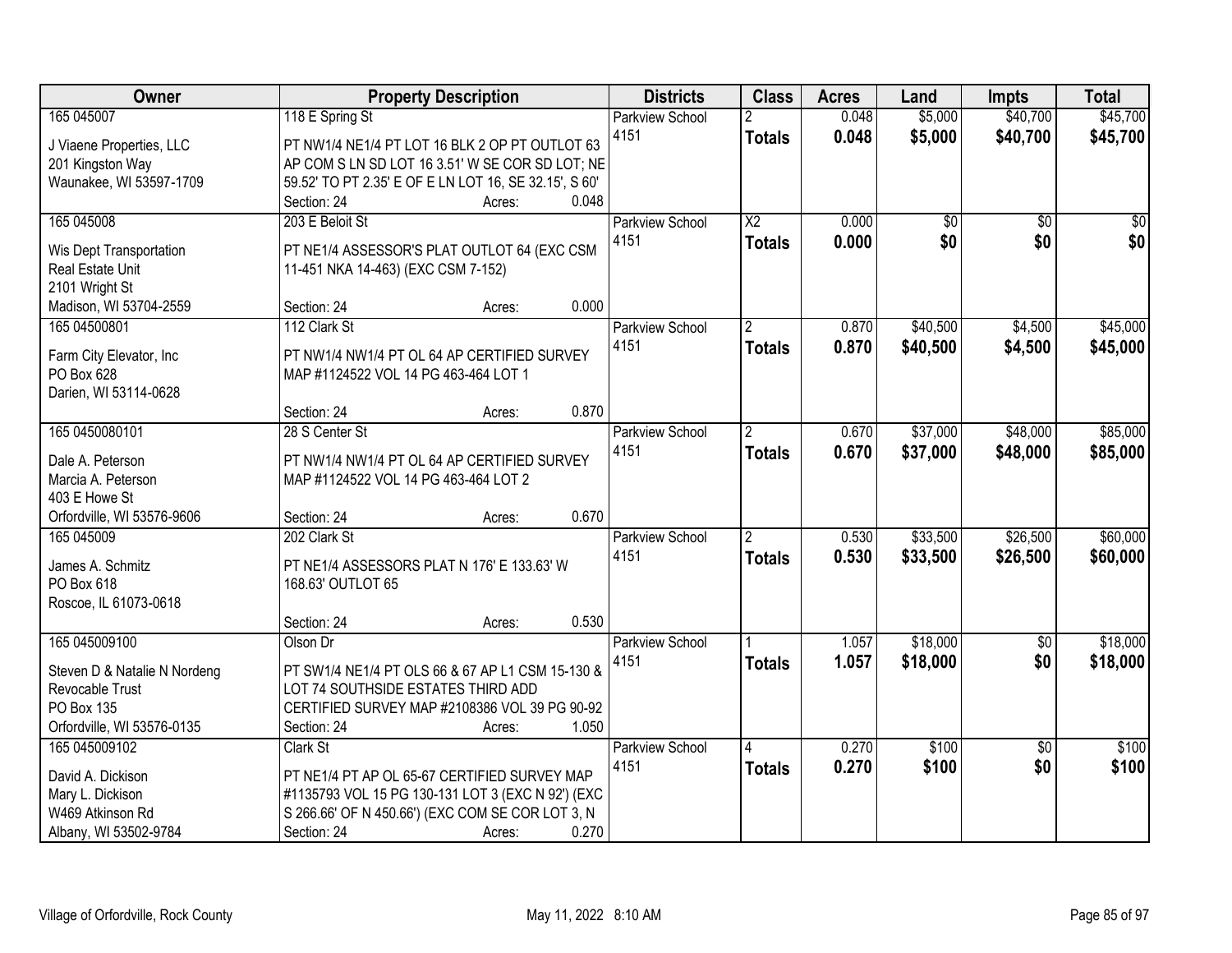| Owner                                                                                | <b>Property Description</b>                        |        |       | <b>Districts</b>       | <b>Class</b>   | <b>Acres</b> | Land     | <b>Impts</b>    | <b>Total</b> |
|--------------------------------------------------------------------------------------|----------------------------------------------------|--------|-------|------------------------|----------------|--------------|----------|-----------------|--------------|
| 165 0450091022                                                                       | Clark St                                           |        |       | <b>Parkview School</b> |                | 1.130        | \$22,000 | $\overline{50}$ | \$22,000     |
| Kurt J. Sundblom                                                                     | PT NE1/4 PT OL 65-67 AP CERTIFIED SURVEY MAP       |        |       | 4151                   | <b>Totals</b>  | 1.130        | \$22,000 | \$0             | \$22,000     |
| PO Box 22                                                                            | #1135793 VOL 15 PG 130-131 PT LOT 3 COM SE COR     |        |       |                        |                |              |          |                 |              |
| Orfordville, WI 53576-0022                                                           | N 410.82', W 124.04', S 404.81', E 119.38' TO POB  |        |       |                        |                |              |          |                 |              |
|                                                                                      | Section: 24                                        | Acres: | 1.130 |                        |                |              |          |                 |              |
| 165 045009103                                                                        | Clark St                                           |        |       | Parkview School        | 4              | 0.280        | \$100    | $\overline{50}$ | \$100        |
| Teresa Schmit                                                                        | PT NE1/4 PT OL 65-67 AP CERTIFIED SURVEY MAP       |        |       | 4151                   | <b>Totals</b>  | 0.280        | \$100    | \$0             | \$100        |
| 6517 Raymond Rd Apt 6                                                                | #1135793 VOL 15 PG 130-131 N 92' LOT 3             |        |       |                        |                |              |          |                 |              |
| Madison, WI 53711-3976                                                               |                                                    |        |       |                        |                |              |          |                 |              |
|                                                                                      | Section: 24                                        | Acres: | 0.280 |                        |                |              |          |                 |              |
| 165 0460021                                                                          | 137 Walnut St                                      |        |       | Parkview School        |                | 3.020        | \$36,000 | \$98,000        | \$134,000    |
| Timothy A & Carol A Schmidt Rev Living   PT NE1/4 PT AP OL67&68 CERTIFIED SURVEY MAP |                                                    |        |       | 4151                   | <b>Totals</b>  | 3.020        | \$36,000 | \$98,000        | \$134,000    |
| <b>Marital Trust</b>                                                                 | #796176 VOL 3 PG 49-50 LOT 1 & S 33' VAC ST LY N 8 |        |       |                        |                |              |          |                 |              |
| 137 Walnut St                                                                        | ADJ                                                |        |       |                        |                |              |          |                 |              |
| Orfordville, WI 53576-9619                                                           | Section: 24                                        | Acres: | 3.020 |                        |                |              |          |                 |              |
| 165 046003                                                                           | Clark St                                           |        |       | <b>Parkview School</b> | X4             | 1.000        | \$0      | \$0             | \$0          |
|                                                                                      |                                                    |        |       | 4151                   | <b>Totals</b>  | 1.000        | \$0      | \$0             | \$0          |
| Village of Orfordville                                                               | PT NE1/4 SW1/4 & NW1/4 SE1/4 CERTIFIED SURVEY      |        |       |                        |                |              |          |                 |              |
| <b>Water Tower</b>                                                                   | MAP #859070 VOL 6 PG 189-192 LOT 1                 |        |       |                        |                |              |          |                 |              |
| PO Box 409<br>Orfordville, WI 53576-0409                                             |                                                    |        | 1.000 |                        |                |              |          |                 |              |
| 165 0460040020                                                                       | Section: 24<br>204 Dickson St                      | Acres: |       | Parkview School        | $\overline{2}$ | 0.810        | \$39,500 | \$60,700        | \$100,200    |
|                                                                                      |                                                    |        |       | 4151                   |                | 0.810        |          |                 |              |
| Kurt John Sundblom                                                                   | PT NE1/4 PT OL69 AP CERTIFIED SURVEY MAP           |        |       |                        | <b>Totals</b>  |              | \$39,500 | \$60,700        | \$100,200    |
| PO Box 22                                                                            | #808827 VOL 3 PG 263 LOTS 1 & 2 & COM SE COR       |        |       |                        |                |              |          |                 |              |
| Orfordville, WI 53576-0022                                                           | LOT 2 CSM 3-263, S23.56', NW 195.56, N 23.5', SE   |        |       |                        |                |              |          |                 |              |
|                                                                                      | Section: 24                                        | Acres: | 0.810 |                        |                |              |          |                 |              |
| 165 0460040030                                                                       | 400 Olson Dr                                       |        |       | <b>Parkview School</b> |                | 0.455        | \$11,000 | \$156,000       | \$167,000    |
| Terri Maliszewski Kane                                                               | PT NE1/4 OL69&70 AP CERTIFIED SURVEY MAP           |        |       | 4151                   | <b>Totals</b>  | 0.455        | \$11,000 | \$156,000       | \$167,000    |
| 400 Olson Dr                                                                         | #810268 VOL 3 PG 301-302 LOT 1                     |        |       |                        |                |              |          |                 |              |
| Orfordville, WI 53576-9426                                                           |                                                    |        |       |                        |                |              |          |                 |              |
|                                                                                      | Section: 24                                        | Acres: | 0.455 |                        |                |              |          |                 |              |
| 165 0460051                                                                          | 400 Gifford St                                     |        |       | <b>Parkview School</b> |                | 0.298        | \$8,500  | \$105,500       | \$114,000    |
| Kendra J. Shager                                                                     | PT NE1/4 PT OUTLOT 70 AP CERTIFIED SURVEY          |        |       | 4151                   | <b>Totals</b>  | 0.298        | \$8,500  | \$105,500       | \$114,000    |
| Casey D. Bellard                                                                     | MAP #760047 VOL 1 PG 325 LOT 1                     |        |       |                        |                |              |          |                 |              |
| 400 Gifford St                                                                       |                                                    |        |       |                        |                |              |          |                 |              |
| Orfordville, WI 53576-9419                                                           | Section: 24                                        | Acres: | 0.298 |                        |                |              |          |                 |              |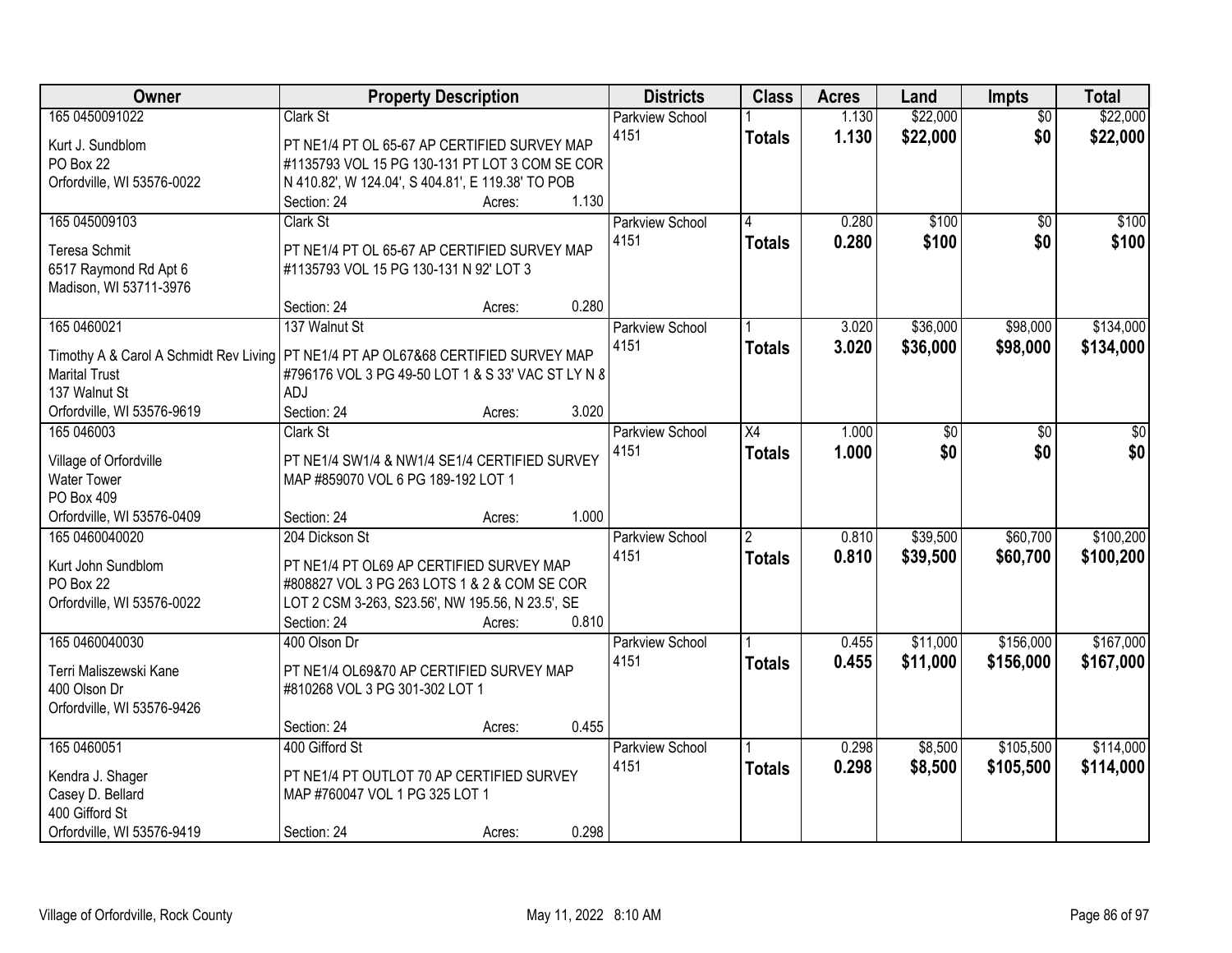| 165 0460052<br>402 Gifford St<br>0.298<br>\$8,500<br>\$113,000<br><b>Parkview School</b><br>0.298<br>\$8,500<br>\$113,000<br>4151<br>\$121,500<br><b>Totals</b><br>PT NE1/4 PT AP OUTLOT 70 CERTIFIED SURVEY<br>Nicholas C. Howard<br>Jenifer A. Howard<br>MAP #760047 VOL 1 PG 325 LOT 2<br>402 Gifford St<br>Orfordville, WI 53576-9419<br>0.298<br>Section: 24<br>Acres:<br>401 Gifford St<br>\$7,500<br>\$81,000<br>165 0460053<br>0.242<br><b>Parkview School</b><br>0.242<br>4151<br>\$7,500<br>\$81,000<br><b>Totals</b><br>PT NE1/4 PT AP OUTLOT 70 CERTIFIED SURVEY<br>Doreen M. Peterson<br>Eric J. Peterson<br>MAP #760047 VOL 1 PG 325 LOT 3<br>401 Gifford St<br>0.242<br>Orfordville, WI 53576-9419<br>Section: 24<br>Acres:<br>\$126,500<br>165 0460054<br>0.303<br>\$8,500<br>403 Gifford St<br>Parkview School<br>4151<br>0.303<br>\$8,500<br>\$126,500<br><b>Totals</b><br>Mary Ellen Ehle<br>PT NE1/4 PT AP OUTLOT 70 CERTIFIED SURVEY<br>PO Box 343<br>MAP #760047 VOL 1 PG 325 LOT 4<br>Orfordville, WI 53576-0343<br>0.303<br>Section: 24<br>Acres:<br>\$5,000<br>\$68,500<br>165 046009<br>208 Dickson St<br>0.172<br>Parkview School<br>0.172<br>4151<br>\$68,500<br>\$5,000<br><b>Totals</b><br>Kendal Kneifl<br>PT NE1/4 ASSESSORS PLAT PT OUTLOT 70 COM<br>208 Dickson St<br>105' SE OF W LN, SE 50', SW 122', NW 66', N 46', E 20'<br>NE TO POB<br>Orfordville, WI 53576-9404<br>0.172<br>Section: 24<br>Acres:<br>\$21,000<br>165 047001<br>0.220<br>\$1,000<br>206 Dickson St<br>$\overline{2}$<br>Parkview School<br>0.220<br>\$21,000<br>\$1,000<br>4151<br><b>Totals</b><br>Kurt J. Sundblom<br>PT NE1/4 ASSESSORS PLAT PT OUTLOT 70 COM INT<br>PO Box 22<br>W LN OL 70 & S LN DICKSON ST, S 147', E 20', NE<br>Orfordville, WI 53576-0022<br>103.89', NW 105' TO POB<br>Section: 24<br>0.220<br>Acres:<br>\$117,000<br>165 047002<br>Parkview School<br>0.368<br>\$9,500<br>216 Dickson St<br>0.368<br>\$117,000<br>4151<br>\$9,500<br><b>Totals</b><br>PT NE1/4 ASSESSOR'S PLAT PT OUTLOT 70 COM SW<br>Seth T. Pautsch<br>COR INT OF STS, SW 45.4', SE 85', W 129', N 41.1', NE<br>216 Dickson St<br>Orfordville, WI 53576-9404<br>160.14', SE 76.93' TO POB<br>0.368<br>Section: 24<br>Acres:<br>165 047004<br>0.000<br>301 Gifford St<br>$\overline{X4}$<br>$\sqrt{50}$<br>$\overline{50}$<br>$\overline{50}$<br>Parkview School<br>\$0<br>\$0<br>4151<br>0.000<br><b>Totals</b><br>ASSESSORS PLAT PT NE1/4 PT OUTLOT 70 COM NE<br>Village of Orfordville<br>PO Box 409<br>COR, W 132.05', N 72.3', SELY 102.30', SE 49' TO POB<br>Orfordville, WI 53576-0409 | Owner |             | <b>Property Description</b> |       | <b>Districts</b> | <b>Class</b> | <b>Acres</b> | Land | <b>Impts</b> | <b>Total</b> |
|----------------------------------------------------------------------------------------------------------------------------------------------------------------------------------------------------------------------------------------------------------------------------------------------------------------------------------------------------------------------------------------------------------------------------------------------------------------------------------------------------------------------------------------------------------------------------------------------------------------------------------------------------------------------------------------------------------------------------------------------------------------------------------------------------------------------------------------------------------------------------------------------------------------------------------------------------------------------------------------------------------------------------------------------------------------------------------------------------------------------------------------------------------------------------------------------------------------------------------------------------------------------------------------------------------------------------------------------------------------------------------------------------------------------------------------------------------------------------------------------------------------------------------------------------------------------------------------------------------------------------------------------------------------------------------------------------------------------------------------------------------------------------------------------------------------------------------------------------------------------------------------------------------------------------------------------------------------------------------------------------------------------------------------------------------------------------------------------------------------------------------------------------------------------------------------------------------------------------------------------------------------------------------------------------------------------------------------------------------------------------------------------------------------------------------------------------------------------------------------------------------------------------------------------------------------------------------------------------|-------|-------------|-----------------------------|-------|------------------|--------------|--------------|------|--------------|--------------|
|                                                                                                                                                                                                                                                                                                                                                                                                                                                                                                                                                                                                                                                                                                                                                                                                                                                                                                                                                                                                                                                                                                                                                                                                                                                                                                                                                                                                                                                                                                                                                                                                                                                                                                                                                                                                                                                                                                                                                                                                                                                                                                                                                                                                                                                                                                                                                                                                                                                                                                                                                                                                    |       |             |                             |       |                  |              |              |      |              | \$121,500    |
| \$88,500<br>\$88,500<br>\$135,000<br>\$135,000<br>\$0                                                                                                                                                                                                                                                                                                                                                                                                                                                                                                                                                                                                                                                                                                                                                                                                                                                                                                                                                                                                                                                                                                                                                                                                                                                                                                                                                                                                                                                                                                                                                                                                                                                                                                                                                                                                                                                                                                                                                                                                                                                                                                                                                                                                                                                                                                                                                                                                                                                                                                                                              |       |             |                             |       |                  |              |              |      |              |              |
|                                                                                                                                                                                                                                                                                                                                                                                                                                                                                                                                                                                                                                                                                                                                                                                                                                                                                                                                                                                                                                                                                                                                                                                                                                                                                                                                                                                                                                                                                                                                                                                                                                                                                                                                                                                                                                                                                                                                                                                                                                                                                                                                                                                                                                                                                                                                                                                                                                                                                                                                                                                                    |       |             |                             |       |                  |              |              |      |              |              |
|                                                                                                                                                                                                                                                                                                                                                                                                                                                                                                                                                                                                                                                                                                                                                                                                                                                                                                                                                                                                                                                                                                                                                                                                                                                                                                                                                                                                                                                                                                                                                                                                                                                                                                                                                                                                                                                                                                                                                                                                                                                                                                                                                                                                                                                                                                                                                                                                                                                                                                                                                                                                    |       |             |                             |       |                  |              |              |      |              |              |
|                                                                                                                                                                                                                                                                                                                                                                                                                                                                                                                                                                                                                                                                                                                                                                                                                                                                                                                                                                                                                                                                                                                                                                                                                                                                                                                                                                                                                                                                                                                                                                                                                                                                                                                                                                                                                                                                                                                                                                                                                                                                                                                                                                                                                                                                                                                                                                                                                                                                                                                                                                                                    |       |             |                             |       |                  |              |              |      |              |              |
|                                                                                                                                                                                                                                                                                                                                                                                                                                                                                                                                                                                                                                                                                                                                                                                                                                                                                                                                                                                                                                                                                                                                                                                                                                                                                                                                                                                                                                                                                                                                                                                                                                                                                                                                                                                                                                                                                                                                                                                                                                                                                                                                                                                                                                                                                                                                                                                                                                                                                                                                                                                                    |       |             |                             |       |                  |              |              |      |              |              |
|                                                                                                                                                                                                                                                                                                                                                                                                                                                                                                                                                                                                                                                                                                                                                                                                                                                                                                                                                                                                                                                                                                                                                                                                                                                                                                                                                                                                                                                                                                                                                                                                                                                                                                                                                                                                                                                                                                                                                                                                                                                                                                                                                                                                                                                                                                                                                                                                                                                                                                                                                                                                    |       |             |                             |       |                  |              |              |      |              |              |
|                                                                                                                                                                                                                                                                                                                                                                                                                                                                                                                                                                                                                                                                                                                                                                                                                                                                                                                                                                                                                                                                                                                                                                                                                                                                                                                                                                                                                                                                                                                                                                                                                                                                                                                                                                                                                                                                                                                                                                                                                                                                                                                                                                                                                                                                                                                                                                                                                                                                                                                                                                                                    |       |             |                             |       |                  |              |              |      |              |              |
|                                                                                                                                                                                                                                                                                                                                                                                                                                                                                                                                                                                                                                                                                                                                                                                                                                                                                                                                                                                                                                                                                                                                                                                                                                                                                                                                                                                                                                                                                                                                                                                                                                                                                                                                                                                                                                                                                                                                                                                                                                                                                                                                                                                                                                                                                                                                                                                                                                                                                                                                                                                                    |       |             |                             |       |                  |              |              |      |              |              |
|                                                                                                                                                                                                                                                                                                                                                                                                                                                                                                                                                                                                                                                                                                                                                                                                                                                                                                                                                                                                                                                                                                                                                                                                                                                                                                                                                                                                                                                                                                                                                                                                                                                                                                                                                                                                                                                                                                                                                                                                                                                                                                                                                                                                                                                                                                                                                                                                                                                                                                                                                                                                    |       |             |                             |       |                  |              |              |      |              |              |
|                                                                                                                                                                                                                                                                                                                                                                                                                                                                                                                                                                                                                                                                                                                                                                                                                                                                                                                                                                                                                                                                                                                                                                                                                                                                                                                                                                                                                                                                                                                                                                                                                                                                                                                                                                                                                                                                                                                                                                                                                                                                                                                                                                                                                                                                                                                                                                                                                                                                                                                                                                                                    |       |             |                             |       |                  |              |              |      |              |              |
|                                                                                                                                                                                                                                                                                                                                                                                                                                                                                                                                                                                                                                                                                                                                                                                                                                                                                                                                                                                                                                                                                                                                                                                                                                                                                                                                                                                                                                                                                                                                                                                                                                                                                                                                                                                                                                                                                                                                                                                                                                                                                                                                                                                                                                                                                                                                                                                                                                                                                                                                                                                                    |       |             |                             |       |                  |              |              |      |              |              |
|                                                                                                                                                                                                                                                                                                                                                                                                                                                                                                                                                                                                                                                                                                                                                                                                                                                                                                                                                                                                                                                                                                                                                                                                                                                                                                                                                                                                                                                                                                                                                                                                                                                                                                                                                                                                                                                                                                                                                                                                                                                                                                                                                                                                                                                                                                                                                                                                                                                                                                                                                                                                    |       |             |                             |       |                  |              |              |      |              |              |
| \$73,500<br>\$73,500<br>\$22,000<br>\$22,000<br>\$126,500<br>\$126,500                                                                                                                                                                                                                                                                                                                                                                                                                                                                                                                                                                                                                                                                                                                                                                                                                                                                                                                                                                                                                                                                                                                                                                                                                                                                                                                                                                                                                                                                                                                                                                                                                                                                                                                                                                                                                                                                                                                                                                                                                                                                                                                                                                                                                                                                                                                                                                                                                                                                                                                             |       |             |                             |       |                  |              |              |      |              |              |
|                                                                                                                                                                                                                                                                                                                                                                                                                                                                                                                                                                                                                                                                                                                                                                                                                                                                                                                                                                                                                                                                                                                                                                                                                                                                                                                                                                                                                                                                                                                                                                                                                                                                                                                                                                                                                                                                                                                                                                                                                                                                                                                                                                                                                                                                                                                                                                                                                                                                                                                                                                                                    |       |             |                             |       |                  |              |              |      |              |              |
|                                                                                                                                                                                                                                                                                                                                                                                                                                                                                                                                                                                                                                                                                                                                                                                                                                                                                                                                                                                                                                                                                                                                                                                                                                                                                                                                                                                                                                                                                                                                                                                                                                                                                                                                                                                                                                                                                                                                                                                                                                                                                                                                                                                                                                                                                                                                                                                                                                                                                                                                                                                                    |       |             |                             |       |                  |              |              |      |              |              |
|                                                                                                                                                                                                                                                                                                                                                                                                                                                                                                                                                                                                                                                                                                                                                                                                                                                                                                                                                                                                                                                                                                                                                                                                                                                                                                                                                                                                                                                                                                                                                                                                                                                                                                                                                                                                                                                                                                                                                                                                                                                                                                                                                                                                                                                                                                                                                                                                                                                                                                                                                                                                    |       |             |                             |       |                  |              |              |      |              |              |
|                                                                                                                                                                                                                                                                                                                                                                                                                                                                                                                                                                                                                                                                                                                                                                                                                                                                                                                                                                                                                                                                                                                                                                                                                                                                                                                                                                                                                                                                                                                                                                                                                                                                                                                                                                                                                                                                                                                                                                                                                                                                                                                                                                                                                                                                                                                                                                                                                                                                                                                                                                                                    |       |             |                             |       |                  |              |              |      |              |              |
|                                                                                                                                                                                                                                                                                                                                                                                                                                                                                                                                                                                                                                                                                                                                                                                                                                                                                                                                                                                                                                                                                                                                                                                                                                                                                                                                                                                                                                                                                                                                                                                                                                                                                                                                                                                                                                                                                                                                                                                                                                                                                                                                                                                                                                                                                                                                                                                                                                                                                                                                                                                                    |       |             |                             |       |                  |              |              |      |              |              |
|                                                                                                                                                                                                                                                                                                                                                                                                                                                                                                                                                                                                                                                                                                                                                                                                                                                                                                                                                                                                                                                                                                                                                                                                                                                                                                                                                                                                                                                                                                                                                                                                                                                                                                                                                                                                                                                                                                                                                                                                                                                                                                                                                                                                                                                                                                                                                                                                                                                                                                                                                                                                    |       |             |                             |       |                  |              |              |      |              |              |
|                                                                                                                                                                                                                                                                                                                                                                                                                                                                                                                                                                                                                                                                                                                                                                                                                                                                                                                                                                                                                                                                                                                                                                                                                                                                                                                                                                                                                                                                                                                                                                                                                                                                                                                                                                                                                                                                                                                                                                                                                                                                                                                                                                                                                                                                                                                                                                                                                                                                                                                                                                                                    |       |             |                             |       |                  |              |              |      |              |              |
|                                                                                                                                                                                                                                                                                                                                                                                                                                                                                                                                                                                                                                                                                                                                                                                                                                                                                                                                                                                                                                                                                                                                                                                                                                                                                                                                                                                                                                                                                                                                                                                                                                                                                                                                                                                                                                                                                                                                                                                                                                                                                                                                                                                                                                                                                                                                                                                                                                                                                                                                                                                                    |       |             |                             |       |                  |              |              |      |              |              |
|                                                                                                                                                                                                                                                                                                                                                                                                                                                                                                                                                                                                                                                                                                                                                                                                                                                                                                                                                                                                                                                                                                                                                                                                                                                                                                                                                                                                                                                                                                                                                                                                                                                                                                                                                                                                                                                                                                                                                                                                                                                                                                                                                                                                                                                                                                                                                                                                                                                                                                                                                                                                    |       |             |                             |       |                  |              |              |      |              |              |
|                                                                                                                                                                                                                                                                                                                                                                                                                                                                                                                                                                                                                                                                                                                                                                                                                                                                                                                                                                                                                                                                                                                                                                                                                                                                                                                                                                                                                                                                                                                                                                                                                                                                                                                                                                                                                                                                                                                                                                                                                                                                                                                                                                                                                                                                                                                                                                                                                                                                                                                                                                                                    |       |             |                             |       |                  |              |              |      |              |              |
|                                                                                                                                                                                                                                                                                                                                                                                                                                                                                                                                                                                                                                                                                                                                                                                                                                                                                                                                                                                                                                                                                                                                                                                                                                                                                                                                                                                                                                                                                                                                                                                                                                                                                                                                                                                                                                                                                                                                                                                                                                                                                                                                                                                                                                                                                                                                                                                                                                                                                                                                                                                                    |       |             |                             |       |                  |              |              |      |              |              |
|                                                                                                                                                                                                                                                                                                                                                                                                                                                                                                                                                                                                                                                                                                                                                                                                                                                                                                                                                                                                                                                                                                                                                                                                                                                                                                                                                                                                                                                                                                                                                                                                                                                                                                                                                                                                                                                                                                                                                                                                                                                                                                                                                                                                                                                                                                                                                                                                                                                                                                                                                                                                    |       |             |                             |       |                  |              |              |      |              |              |
|                                                                                                                                                                                                                                                                                                                                                                                                                                                                                                                                                                                                                                                                                                                                                                                                                                                                                                                                                                                                                                                                                                                                                                                                                                                                                                                                                                                                                                                                                                                                                                                                                                                                                                                                                                                                                                                                                                                                                                                                                                                                                                                                                                                                                                                                                                                                                                                                                                                                                                                                                                                                    |       |             |                             |       |                  |              |              |      |              |              |
|                                                                                                                                                                                                                                                                                                                                                                                                                                                                                                                                                                                                                                                                                                                                                                                                                                                                                                                                                                                                                                                                                                                                                                                                                                                                                                                                                                                                                                                                                                                                                                                                                                                                                                                                                                                                                                                                                                                                                                                                                                                                                                                                                                                                                                                                                                                                                                                                                                                                                                                                                                                                    |       |             |                             |       |                  |              |              |      |              |              |
|                                                                                                                                                                                                                                                                                                                                                                                                                                                                                                                                                                                                                                                                                                                                                                                                                                                                                                                                                                                                                                                                                                                                                                                                                                                                                                                                                                                                                                                                                                                                                                                                                                                                                                                                                                                                                                                                                                                                                                                                                                                                                                                                                                                                                                                                                                                                                                                                                                                                                                                                                                                                    |       |             |                             |       |                  |              |              |      |              |              |
|                                                                                                                                                                                                                                                                                                                                                                                                                                                                                                                                                                                                                                                                                                                                                                                                                                                                                                                                                                                                                                                                                                                                                                                                                                                                                                                                                                                                                                                                                                                                                                                                                                                                                                                                                                                                                                                                                                                                                                                                                                                                                                                                                                                                                                                                                                                                                                                                                                                                                                                                                                                                    |       |             |                             |       |                  |              |              |      |              |              |
|                                                                                                                                                                                                                                                                                                                                                                                                                                                                                                                                                                                                                                                                                                                                                                                                                                                                                                                                                                                                                                                                                                                                                                                                                                                                                                                                                                                                                                                                                                                                                                                                                                                                                                                                                                                                                                                                                                                                                                                                                                                                                                                                                                                                                                                                                                                                                                                                                                                                                                                                                                                                    |       |             |                             |       |                  |              |              |      |              |              |
|                                                                                                                                                                                                                                                                                                                                                                                                                                                                                                                                                                                                                                                                                                                                                                                                                                                                                                                                                                                                                                                                                                                                                                                                                                                                                                                                                                                                                                                                                                                                                                                                                                                                                                                                                                                                                                                                                                                                                                                                                                                                                                                                                                                                                                                                                                                                                                                                                                                                                                                                                                                                    |       |             |                             |       |                  |              |              |      |              |              |
|                                                                                                                                                                                                                                                                                                                                                                                                                                                                                                                                                                                                                                                                                                                                                                                                                                                                                                                                                                                                                                                                                                                                                                                                                                                                                                                                                                                                                                                                                                                                                                                                                                                                                                                                                                                                                                                                                                                                                                                                                                                                                                                                                                                                                                                                                                                                                                                                                                                                                                                                                                                                    |       |             |                             |       |                  |              |              |      |              |              |
|                                                                                                                                                                                                                                                                                                                                                                                                                                                                                                                                                                                                                                                                                                                                                                                                                                                                                                                                                                                                                                                                                                                                                                                                                                                                                                                                                                                                                                                                                                                                                                                                                                                                                                                                                                                                                                                                                                                                                                                                                                                                                                                                                                                                                                                                                                                                                                                                                                                                                                                                                                                                    |       |             |                             |       |                  |              |              |      |              |              |
|                                                                                                                                                                                                                                                                                                                                                                                                                                                                                                                                                                                                                                                                                                                                                                                                                                                                                                                                                                                                                                                                                                                                                                                                                                                                                                                                                                                                                                                                                                                                                                                                                                                                                                                                                                                                                                                                                                                                                                                                                                                                                                                                                                                                                                                                                                                                                                                                                                                                                                                                                                                                    |       |             |                             |       |                  |              |              |      |              |              |
|                                                                                                                                                                                                                                                                                                                                                                                                                                                                                                                                                                                                                                                                                                                                                                                                                                                                                                                                                                                                                                                                                                                                                                                                                                                                                                                                                                                                                                                                                                                                                                                                                                                                                                                                                                                                                                                                                                                                                                                                                                                                                                                                                                                                                                                                                                                                                                                                                                                                                                                                                                                                    |       | Section: 24 | Acres:                      | 0.000 |                  |              |              |      |              |              |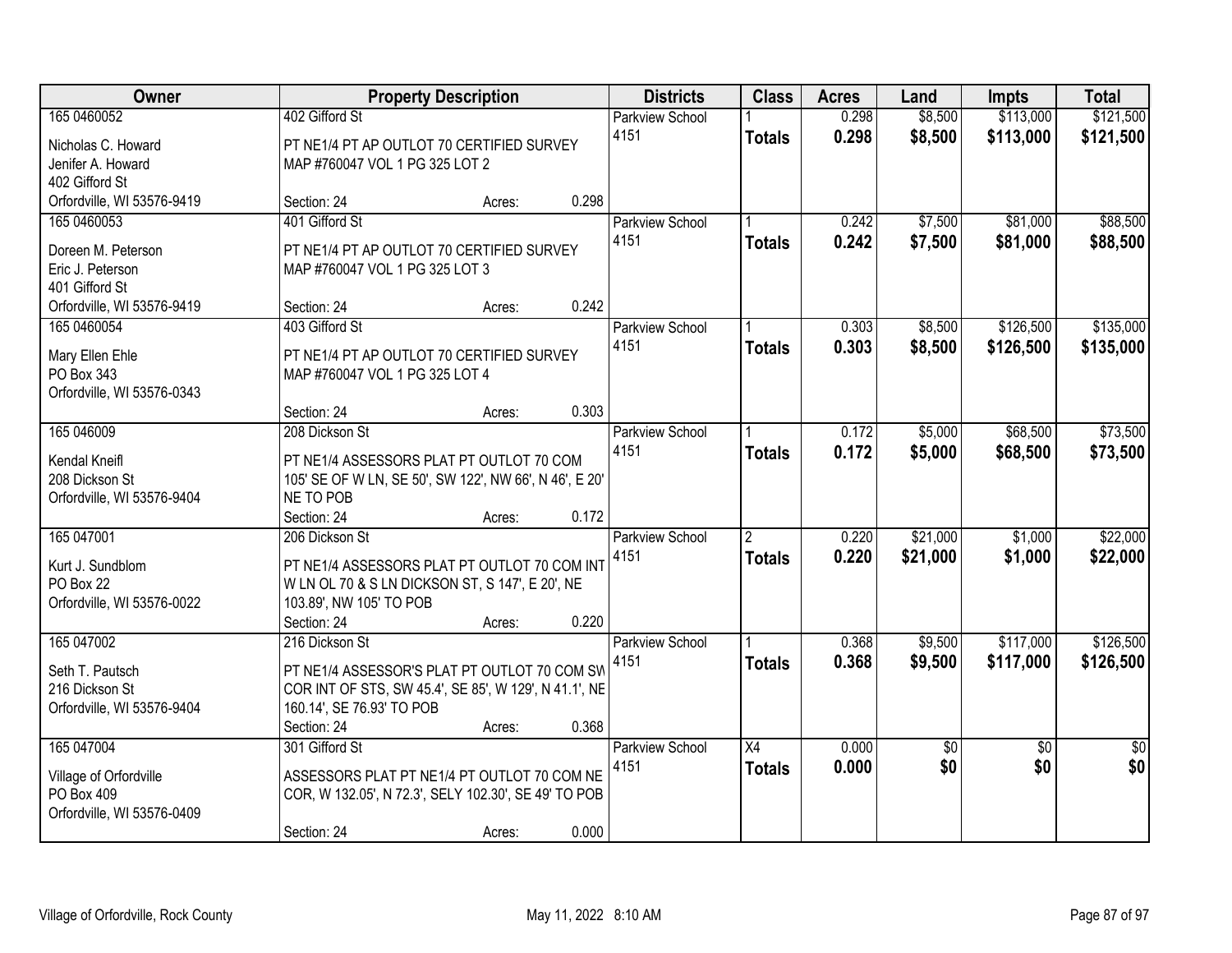| Owner                      | <b>Property Description</b>                          | <b>Districts</b>       | <b>Class</b>  | <b>Acres</b> | Land    | Impts     | <b>Total</b> |
|----------------------------|------------------------------------------------------|------------------------|---------------|--------------|---------|-----------|--------------|
| 165 047005                 | 214 Dickson St                                       | <b>Parkview School</b> |               | 0.283        | \$8,000 | \$79,500  | \$87,500     |
| Debra Yaun                 | PT NE1/4 ASSESSORS PLAT PT OUTLOT 70 COM             | 4151                   | <b>Totals</b> | 0.283        | \$8,000 | \$79,500  | \$87,500     |
| PO Box 252                 | 152.5' NW OF INTER SW COR OF STS, SW 160', SE        |                        |               |              |         |           |              |
| Orfordville, WI 53576-0252 | 76.5', NE 160', NW TO POB                            |                        |               |              |         |           |              |
|                            | 0.283<br>Section: 24<br>Acres:                       |                        |               |              |         |           |              |
| 165 047006                 | 210 Dickson St                                       | <b>Parkview School</b> |               | 0.327        | \$9,000 | \$57,500  | \$66,500     |
|                            |                                                      | 4151                   | <b>Totals</b> | 0.327        | \$9,000 | \$57,500  | \$66,500     |
| Duane F. Boeck             | PT NE1/4 ASSESSOR'S PLAT PT OUTLOT 70 COM            |                        |               |              |         |           |              |
| Patricia M. Boeck          | 152.5', NW OF INTER SW COR OF STS, NW 106', SW       |                        |               |              |         |           |              |
| PO Box 16                  | 122', SE 75.09', NE 160.87' TO POB                   |                        |               |              |         |           |              |
| Orfordville, WI 53576-0016 | 0.327<br>Section: 24<br>Acres:                       |                        |               |              |         |           |              |
| 165 047008                 | 303 Gifford St                                       | <b>Parkview School</b> |               | 0.227        | \$7,000 | \$87,000  | \$94,000     |
| Joel D. Grabow             | PT NE1/4 ASSESSOR'S PLAT PT OUTLOT 70 COM NE         | 4151                   | <b>Totals</b> | 0.227        | \$7,000 | \$87,000  | \$94,000     |
| 303 Gifford St             | COR, S 74.60', W 132.05', N 74.60', E 132.05' TO POB |                        |               |              |         |           |              |
| Orfordville, WI 53576-8734 |                                                      |                        |               |              |         |           |              |
|                            | 0.227<br>Section: 24<br>Acres:                       |                        |               |              |         |           |              |
| 165 047009                 | 305 Gifford St                                       | <b>Parkview School</b> |               | 0.226        | \$7,000 | \$105,500 | \$112,500    |
|                            |                                                      | 4151                   |               | 0.226        | \$7,000 | \$105,500 |              |
| Jeffry P. Schwartz         | ASSESSORS PLAT PT NE1/4 PT OUTLOT 70 COM             |                        | <b>Totals</b> |              |         |           | \$112,500    |
| Carolyn J. Schwartz        | 74.6' S OF NE COR, S 74.5', W 132.05' N 74.5', E     |                        |               |              |         |           |              |
| 305 Gifford St             | 132.05' TO POB                                       |                        |               |              |         |           |              |
| Orfordville, WI 53576-8734 | 0.226<br>Section: 24<br>Acres:                       |                        |               |              |         |           |              |
| 165 048001                 | 307 Gifford St                                       | Parkview School        |               | 0.364        | \$9,500 | \$77,500  | \$87,000     |
| <b>Brian Nunn</b>          | ASSESSORS PLAT PT NE1/4 PT OUTLOT 70 COM             | 4151                   | <b>Totals</b> | 0.364        | \$9,500 | \$77,500  | \$87,000     |
| <b>Starr Nunn</b>          | 149.1', S OF NE COR, S 120', W 165.05' N 120', E     |                        |               |              |         |           |              |
| 307 Gifford St             | 165.05' TO POB (EXC ST)                              |                        |               |              |         |           |              |
| Orfordville, WI 53576-8734 | 0.364<br>Section: 24<br>Acres:                       |                        |               |              |         |           |              |
| 165 048002                 | 306 Gifford St                                       | <b>Parkview School</b> |               | 0.271        | \$8,000 | \$107,500 | \$115,500    |
|                            |                                                      | 4151                   |               |              |         |           |              |
| Donald L. Bentley          | PT NE1/4 ASSESSOR'S PLAT PT OUTLOT 70 COM            |                        | <b>Totals</b> | 0.271        | \$8,000 | \$107,500 | \$115,500    |
| Jamie S. Bentley           | 198' W OF NE COR, W 130', SE 74.6', E 129.95', NW    |                        |               |              |         |           |              |
| 306 Gifford St             | 74.6' TO POB & 10' N & ADJ                           |                        |               |              |         |           |              |
| Orfordville, WI 53576-9604 | 0.271<br>Section: 24<br>Acres:                       |                        |               |              |         |           |              |
| 165 048004                 | 308 Gifford St                                       | <b>Parkview School</b> |               | 0.224        | \$7,000 | \$77,000  | \$84,000     |
|                            |                                                      | 4151                   | <b>Totals</b> | 0.224        | \$7,000 | \$77,000  | \$84,000     |
| Elizabeth M. Mielke        | ASSESSORS PLAT PT NE1/4 PT OUTLOT 70 COM             |                        |               |              |         |           |              |
| 308 Gifford St             | 149.1' S & 198' W OF NE COR, W 130', N 74.5', E      |                        |               |              |         |           |              |
| Orfordville, WI 53576-9604 | 129.47', S 74.5' TO POB                              |                        |               |              |         |           |              |
|                            | 0.224<br>Section: 24<br>Acres:                       |                        |               |              |         |           |              |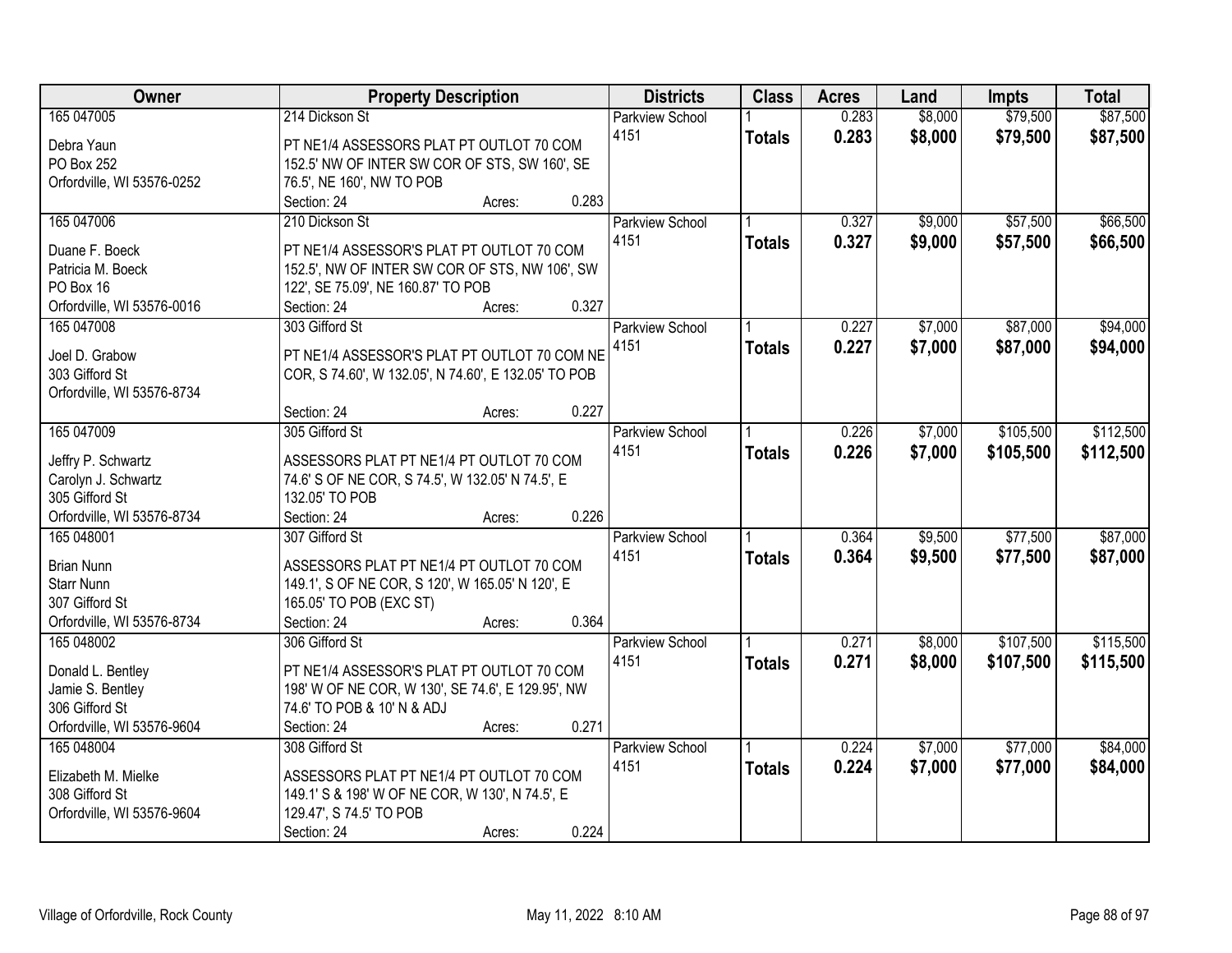| Owner                                 |                                                                                       | <b>Property Description</b> |       | <b>Districts</b>       | <b>Class</b>  | <b>Acres</b> | Land     | <b>Impts</b> | <b>Total</b> |
|---------------------------------------|---------------------------------------------------------------------------------------|-----------------------------|-------|------------------------|---------------|--------------|----------|--------------|--------------|
| 165 048005                            | 310 Gifford St                                                                        |                             |       | <b>Parkview School</b> |               | 0.298        | \$8,500  | \$83,500     | \$92,000     |
| Patrick P. Wirkus                     | PT NE1/4 ASSESSOR'S PLAT PT OUTLOT 70 COM                                             |                             | 4151  |                        | <b>Totals</b> | 0.298        | \$8,500  | \$83,500     | \$92,000     |
| Nancy A. Wirkus                       | 149'S & 198' W OF NE COR, W 129.97', S 100', E 130', I                                |                             |       |                        |               |              |          |              |              |
| 310 Gifford St                        | 100' TO POB                                                                           |                             |       |                        |               |              |          |              |              |
| Orfordville, WI 53576-9604            | Section: 24                                                                           | Acres:                      | 0.298 |                        |               |              |          |              |              |
| 165 048007                            | 510 E Beloit St                                                                       |                             |       | <b>Parkview School</b> |               | 0.260        | \$7,000  | \$100,500    | \$107,500    |
|                                       |                                                                                       |                             | 4151  |                        | <b>Totals</b> | 0.260        | \$7,000  | \$100,500    | \$107,500    |
| Joanne W. Hallmark                    | PT NE1/4 ASSESSORS PLAT PT OUTLOT 71 COM 99'                                          |                             |       |                        |               |              |          |              |              |
| W8385 Creek Rd                        | SE OF NE COR BLK 21 OP, SE 66', SW 173.05, NW                                         |                             |       |                        |               |              |          |              |              |
| Darien, WI 53114-1263                 | 64.93', NE 172.97' TO POB                                                             |                             |       |                        |               |              |          |              |              |
|                                       | Section: 24                                                                           | Acres:                      | 0.260 |                        |               |              |          |              |              |
| 165 048008                            | 512 E Beloit St                                                                       |                             |       | Parkview School        |               | 0.260        | \$7,000  | \$96,000     | \$103,000    |
| Chad Klopfenstine                     | PT NE1/4 ASSESSOR'S PLAT PT OUTLOT 71 COM                                             |                             | 4151  |                        | <b>Totals</b> | 0.260        | \$7,000  | \$96,000     | \$103,000    |
| 512 E Beloit St                       | 165' SE OF NE COR BLK 21 ORIGINAL PLAT, SE 66',                                       |                             |       |                        |               |              |          |              |              |
| Orfordville, WI 53576-9737            | SW 173.1', NW 67.16', NE 173.05' TO POB                                               |                             |       |                        |               |              |          |              |              |
|                                       | Section: 24                                                                           | Acres:                      | 0.260 |                        |               |              |          |              |              |
| 165 048009                            | 516 E Beloit St                                                                       |                             |       | Parkview School        |               | 0.900        | \$19,000 | \$76,500     | \$95,500     |
|                                       |                                                                                       |                             | 4151  |                        | <b>Totals</b> | 0.900        | \$19,000 | \$76,500     | \$95,500     |
| Mackenzie D. Stout<br>Troy A. Belford | PT SE1/4 NE1/4 PT OL71&72 AP CERTIFIED SURVEY<br>MAP #1671994 VOL 27 PG 199-201 LOT 1 |                             |       |                        |               |              |          |              |              |
| 516 E Beloit St                       |                                                                                       |                             |       |                        |               |              |          |              |              |
| Orfordville, WI 53576-9737            | Section: 24                                                                           | Acres:                      | 0.900 |                        |               |              |          |              |              |
| 165 049001                            | 508 E Beloit St                                                                       |                             |       | <b>Parkview School</b> |               | 0.262        | \$7,500  | \$76,500     | \$84,000     |
|                                       |                                                                                       |                             | 4151  |                        |               | 0.262        |          | \$76,500     |              |
| Seth A. Freeman                       | PT NE1/4 ASSESSOR'S PLAT N 173' OUTLOT 72                                             |                             |       |                        | <b>Totals</b> |              | \$7,500  |              | \$84,000     |
| 508 E Beloit St                       |                                                                                       |                             |       |                        |               |              |          |              |              |
| Orfordville, WI 53576-9737            |                                                                                       |                             |       |                        |               |              |          |              |              |
|                                       | Section: 24                                                                           | Acres:                      | 0.262 |                        |               |              |          |              |              |
| 165 049003                            | 505 E Beloit St                                                                       |                             |       | Parkview School        |               | 0.494        | \$11,500 | \$93,000     | \$104,500    |
| John S. Kratz                         | PT NE1/4 ASSESSOR'S PLAT OUTLOT 74                                                    |                             | 4151  |                        | <b>Totals</b> | 0.494        | \$11,500 | \$93,000     | \$104,500    |
| Le Ann Kratz                          |                                                                                       |                             |       |                        |               |              |          |              |              |
| 505 E Beloit St                       |                                                                                       |                             |       |                        |               |              |          |              |              |
| Orfordville, WI 53576-9791            | Section: 24                                                                           | Acres:                      | 0.494 |                        |               |              |          |              |              |
| 165 049004                            | 511 E Beloit St                                                                       |                             |       | Parkview School        |               | 0.570        | \$13,000 | \$95,500     | \$108,500    |
|                                       |                                                                                       |                             | 4151  |                        |               | 3.660        | \$900    | \$0          | \$900        |
| Melinda Manthe                        | ASSESSORS PLAT PT NE1/4 OUTLOT 75 (EXC COM                                            |                             |       |                        | <b>Totals</b> | 4.230        | \$13,900 | \$95,500     | \$109,400    |
| 511 E Beloit St                       | SE COR OL 74, N 90', SE 90', SW 97' NW 66' TO POB                                     |                             |       |                        |               |              |          |              |              |
| Orfordville, WI 53576-9791            |                                                                                       |                             |       |                        |               |              |          |              |              |
|                                       | Section: 24                                                                           | Acres:                      | 4.230 |                        |               |              |          |              |              |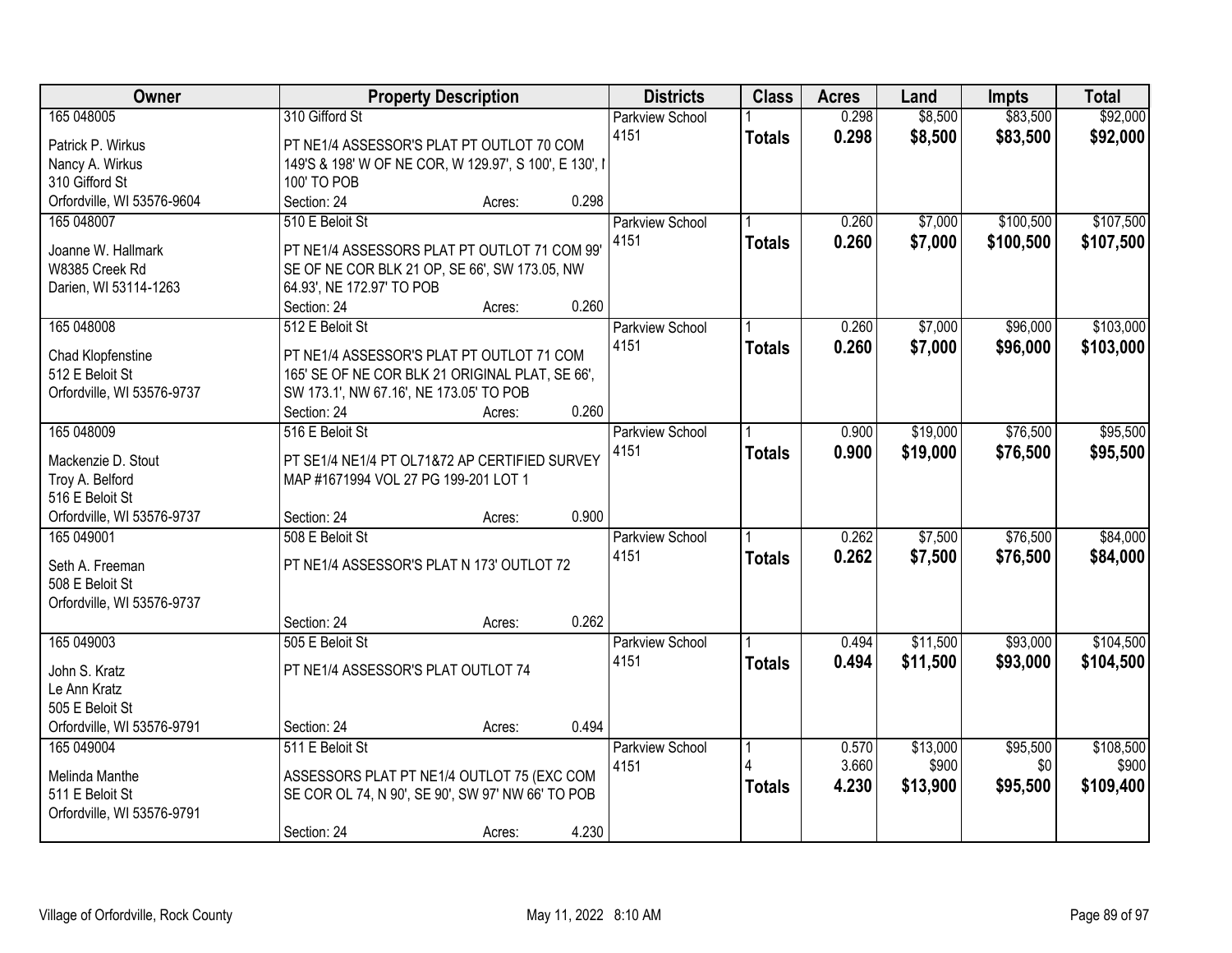| Owner                                                                                                               | <b>Property Description</b>                                                                                                                                                                    |                                    | <b>Districts</b>               | <b>Class</b>                            | <b>Acres</b>            | Land                          | Impts                       | <b>Total</b>                    |
|---------------------------------------------------------------------------------------------------------------------|------------------------------------------------------------------------------------------------------------------------------------------------------------------------------------------------|------------------------------------|--------------------------------|-----------------------------------------|-------------------------|-------------------------------|-----------------------------|---------------------------------|
| 165 049005<br>James M. Rowley<br>507 E Beloit St<br>Orfordville, WI 53576-9791                                      | 507 E Beloit St<br>ASSESSORS PLAT PT NE1/4 PT OUTLOT 75 COM SE<br>COR OL 74, NE 90', SE 90', SW 97', NW 66' TO POB                                                                             |                                    | <b>Parkview School</b><br>4151 | <b>Totals</b>                           | 0.160<br>0.160          | \$4,500<br>\$4,500            | \$64,500<br>\$64,500        | \$69,000<br>\$69,000            |
| 165 049006<br>Sandra J. Ledford<br>513 E Beloit St<br>Orfordville, WI 53576-9791                                    | Section: 24<br>513 E Beloit St<br>ASSESSORS PLAT PT NE1/4 OUTLOT 76 (EXC CSM<br>11-407) (EXC COM SW COR CSM 11-407, NW 66', NE<br>TO A PT, E 55', SW TO POB<br>Section: 24                     | 0.160<br>Acres:<br>4.090<br>Acres: | <b>Parkview School</b><br>4151 | <b>Totals</b>                           | 1.000<br>3.090<br>4.090 | \$20,500<br>\$700<br>\$21,200 | \$98,500<br>\$0<br>\$98,500 | \$119,000<br>\$700<br>\$119,700 |
| 165 049007<br>Village of Orfordville<br>PO Box 409<br>Orfordville, WI 53576-0409                                    | 519 E Beloit St<br>PT NE1/4 PT OL 76 AP CERTIFIED SURVEY MAP<br>#983822 VOL 11 PG 407-408 LOT 1 (EXC NW 6')<br>Section: 24                                                                     | 1.020<br>Acres:                    | Parkview School<br>4151        | X4<br><b>Totals</b>                     | 1.020<br>1.020          | $\overline{50}$<br>\$0        | \$0<br>\$0                  | $\overline{30}$<br>\$0          |
| 165 049008<br>Jackie B. O Neal<br>615 E Church St<br>Orfordville, WI 53576-9622                                     | 517 E Beloit St<br>PT NE1/4 ASSESSOR'S PLAT PT OUTLOT 76 COM<br>405' NW OF SE COR, NE 175', SE 55', SW TO RD, NW<br>66' TO POB & CERTIFIED SURVEY MAP #983822 VOL<br>Section: 24               | 0.290<br>Acres:                    | Parkview School<br>4151        | <b>Totals</b>                           | 0.290<br>0.290          | \$8,000<br>\$8,000            | \$66,000<br>\$66,000        | \$74,000<br>\$74,000            |
| 165 049009<br>Wis Dept Transportation<br>Real Estate Unit<br>2101 Wright St<br>Madison, WI 53704-2559               | N Main St<br>PT NE1/4 ASSESSOR'S PLAT OUTLOT 77 (EXC 15'<br>STRIP ADJ TO BLK 13 ORIGINAL PLAT)<br>Section: 24                                                                                  | 0.000<br>Acres:                    | Parkview School<br>4151        | $\overline{\text{X2}}$<br><b>Totals</b> | 0.000<br>0.000          | $\overline{50}$<br>\$0        | $\overline{30}$<br>\$0      | $\overline{30}$<br>\$0          |
| 165 050002<br>Charles G & Barbara Stuvengen Rev<br><b>Trust 2000</b><br>414 Spring St<br>Orfordville, WI 53576-9445 | 410 E Spring St<br>PT NE1/4 ASSESSORS PLAT OUTLOT 78, OUTLOT 79<br>(EXC COM 463.25' W OF NE COR S 156.05', W 68.35', S<br>45.71' W 301.19', N 205.47', E 370' TO POB), (EXC CON<br>Section: 24 | 6.400<br>Acres:                    | <b>Parkview School</b><br>4151 | <b>Totals</b>                           | 0.264<br>6.136<br>6.400 | \$4,500<br>\$1,200<br>\$5,700 | \$5,500<br>\$0<br>\$5,500   | \$10,000<br>\$1,200<br>\$11,200 |
| 165 050003<br>Kurt L. Stuvengen<br>Fumiyo Stuvengen<br>410 E Spring St<br>Orfordville, WI 53576-9445                | 410 E Spring St<br>PT NE1/4 ASSESSORS PLAT N 205.47' W 185'<br>OUTLOT 79 & EASE (SUBJ TO EASE)<br>Section: 24                                                                                  | 0.870<br>Acres:                    | <b>Parkview School</b><br>4151 | <b>Totals</b>                           | 0.870<br>0.870          | \$18,500<br>\$18,500          | \$158,000<br>\$158,000      | \$176,500<br>\$176,500          |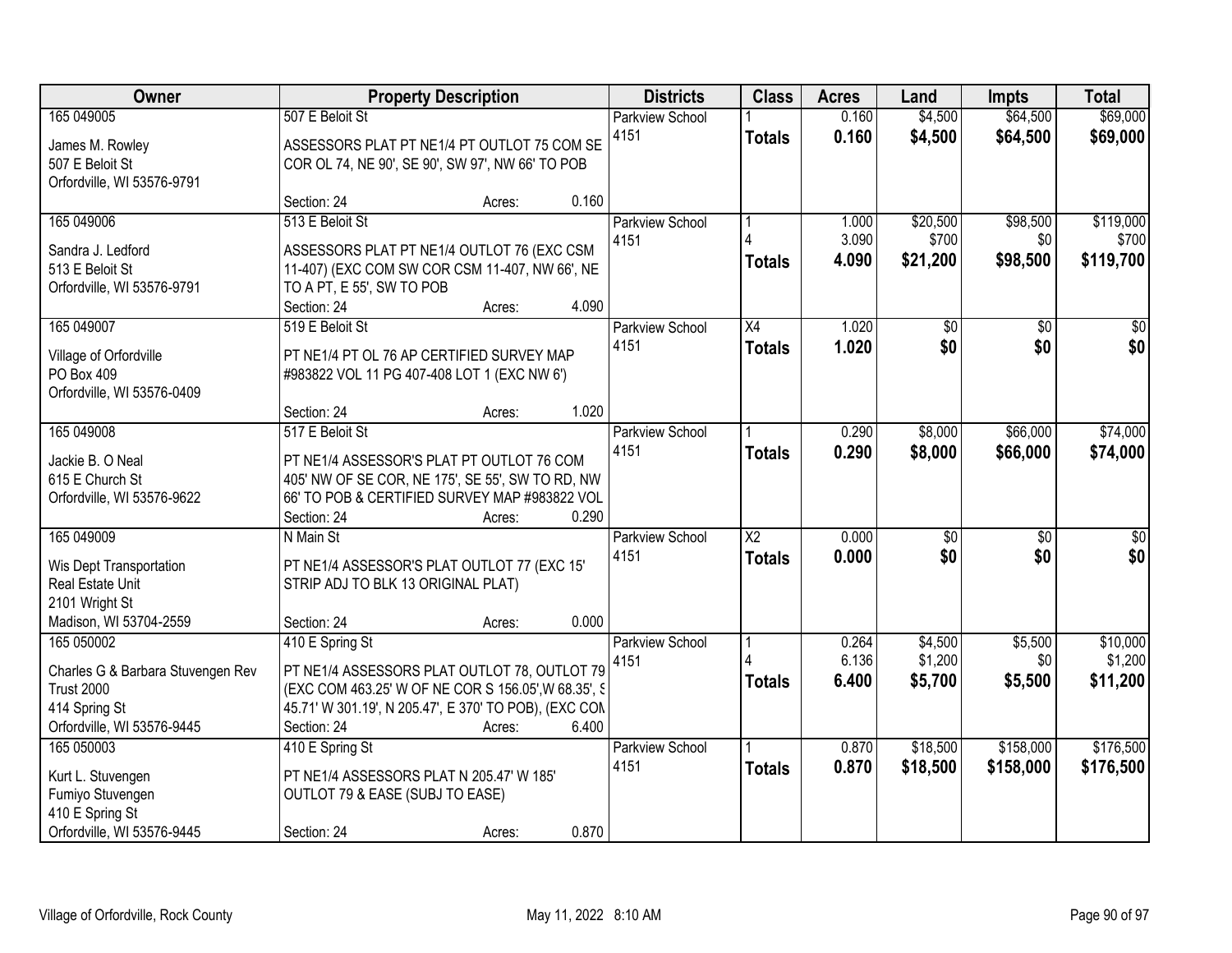| Owner                            |                                            | <b>Property Description</b>                           | <b>Districts</b>               | <b>Class</b>    | <b>Acres</b> | Land     | <b>Impts</b>    | <b>Total</b>    |
|----------------------------------|--------------------------------------------|-------------------------------------------------------|--------------------------------|-----------------|--------------|----------|-----------------|-----------------|
| 165 05000301                     | 414 E Spring St                            |                                                       | <b>Parkview School</b>         |                 | 0.790        | \$17,000 | \$122,000       | \$139,000       |
| Karl E. Stuvengen                |                                            | ASSESSORS PLAT PT NE1/4 PT OUTLOT 79 COM              | 4151                           | <b>Totals</b>   | 0.790        | \$17,000 | \$122,000       | \$139,000       |
| 414 E Spring St                  |                                            | 463.25' W OF NE COR, S 156.05', W 68.35', S 45.71', W |                                |                 |              |          |                 |                 |
| Orfordville, WI 53576-9445       | 116.19', N 205.47', E 185' TO POB          |                                                       |                                |                 |              |          |                 |                 |
|                                  | Section: 24                                | Acres:                                                | 0.790                          |                 |              |          |                 |                 |
| 165 050004                       | 210 N Main St                              |                                                       | <b>Parkview School</b>         | $\overline{X4}$ | 0.000        | \$0      | $\overline{50}$ | $\overline{50}$ |
|                                  |                                            |                                                       | 4151                           | <b>Totals</b>   | 0.000        | \$0      | \$0             | \$0             |
| Orfordville Lutheran Church      |                                            | PT SE1/4 ASSESSOR'S PLAT OUTLOT 80 (EXC E 66')        |                                |                 |              |          |                 |                 |
| 210 N Main St                    |                                            |                                                       |                                |                 |              |          |                 |                 |
| Orfordville, WI 53576-9793       | Section: 13                                | Acres:                                                | 0.000                          |                 |              |          |                 |                 |
| 165 050005                       | 206 N Mowe St                              |                                                       | Parkview School                |                 | 0.586        | \$13,500 | \$110,000       | \$123,500       |
|                                  |                                            |                                                       | 4151                           |                 | 0.586        | \$13,500 | \$110,000       |                 |
| Eugene A. Shoemaker              | PT SE1/4 ASSESSORS PLAT OUTLOT 81 &        |                                                       |                                | <b>Totals</b>   |              |          |                 | \$123,500       |
| Joy Shoemaker                    | TOLLEFSRUD ADD N 115.5' S1/2 LOT 1 BLK 4 & |                                                       |                                |                 |              |          |                 |                 |
| <b>PO Box 254</b>                |                                            | ORFORDVILLE ORIGINAL PLAT N1/2 LOT 2 BLK 16           |                                |                 |              |          |                 |                 |
| Orfordville, WI 53576-0254       | Section: 13                                | Acres:                                                | 0.586                          |                 |              |          |                 |                 |
| 165 050006                       | 208 N Mowe St                              |                                                       | <b>Parkview School</b>         |                 | 0.238        | \$7,000  | \$100,000       | \$107,000       |
| Timothy W. Bremel                |                                            | ASSESSORS PLAT PT SE1/4 PT OUTLOT 82 COM 156          | 4151                           | <b>Totals</b>   | 0.238        | \$7,000  | \$100,000       | \$107,000       |
| Starla A. Bremel                 |                                            | S OF NW COR L1B4 TOLLEFSRUD ADD FOR POB,              |                                |                 |              |          |                 |                 |
| 208 Mowe St                      | CONT S 75', W 136.71', N 75', E TO POB     |                                                       |                                |                 |              |          |                 |                 |
| Orfordville, WI 53576-9424       | Section: 13                                | Acres:                                                | 0.238                          |                 |              |          |                 |                 |
| 165 050007                       | 210 N Mowe St                              |                                                       | Parkview School                |                 | 0.285        | \$8,000  | \$121,500       | \$129,500       |
|                                  |                                            |                                                       | 4151                           | <b>Totals</b>   | 0.285        | \$8,000  | \$121,500       | \$129,500       |
| Ronald C & Sharell D Sagen Trust |                                            | PT SE1/4 ASSESSORS PLAT N 90' E 132' OUTLOT 82        |                                |                 |              |          |                 |                 |
| PO Box 394                       |                                            |                                                       |                                |                 |              |          |                 |                 |
| Orfordville, WI 53576-0394       |                                            |                                                       | 0.285                          |                 |              |          |                 |                 |
|                                  | Section: 13                                | Acres:                                                |                                |                 |              |          |                 |                 |
| 165 050008                       | 214 N Main St                              |                                                       | <b>Parkview School</b><br>4151 |                 | 0.495        | \$12,000 | \$90,500        | \$102,500       |
| Lrn Properties, LLC              |                                            | PT SE1/4 ASSESSOR'S PLAT N 151' W 264' OUTLOT         |                                | <b>Totals</b>   | 0.495        | \$12,000 | \$90,500        | \$102,500       |
| PO Box 415                       | 82 (EXC VOL 285-215) (EXC E 93' N 76')     |                                                       |                                |                 |              |          |                 |                 |
| Orfordville, WI 53576-0415       |                                            |                                                       |                                |                 |              |          |                 |                 |
|                                  | Section: 13                                | Acres:                                                | 0.495                          |                 |              |          |                 |                 |
| 165 0500081                      | 211 N Mowe St                              |                                                       | <b>Parkview School</b>         |                 | 0.162        | \$5,000  | \$76,000        | \$81,000        |
| Tracy L. Egan                    |                                            | ASSESSORS PLAT PT SE1/4 PT OUTLOT 82 COM NW           | 4151                           | <b>Totals</b>   | 0.162        | \$5,000  | \$76,000        | \$81,000        |
| 211 Mowe St                      |                                            | COR NW COR L3B15 ORIGINAL PLAT, N ALG E LN            |                                |                 |              |          |                 |                 |
| Orfordville, WI 53576-9416       |                                            | MAIN ST 231' TO N LN OL 82, E 171' FOR POB CONT       |                                |                 |              |          |                 |                 |
|                                  | Section: 13                                | Acres:                                                | 0.162                          |                 |              |          |                 |                 |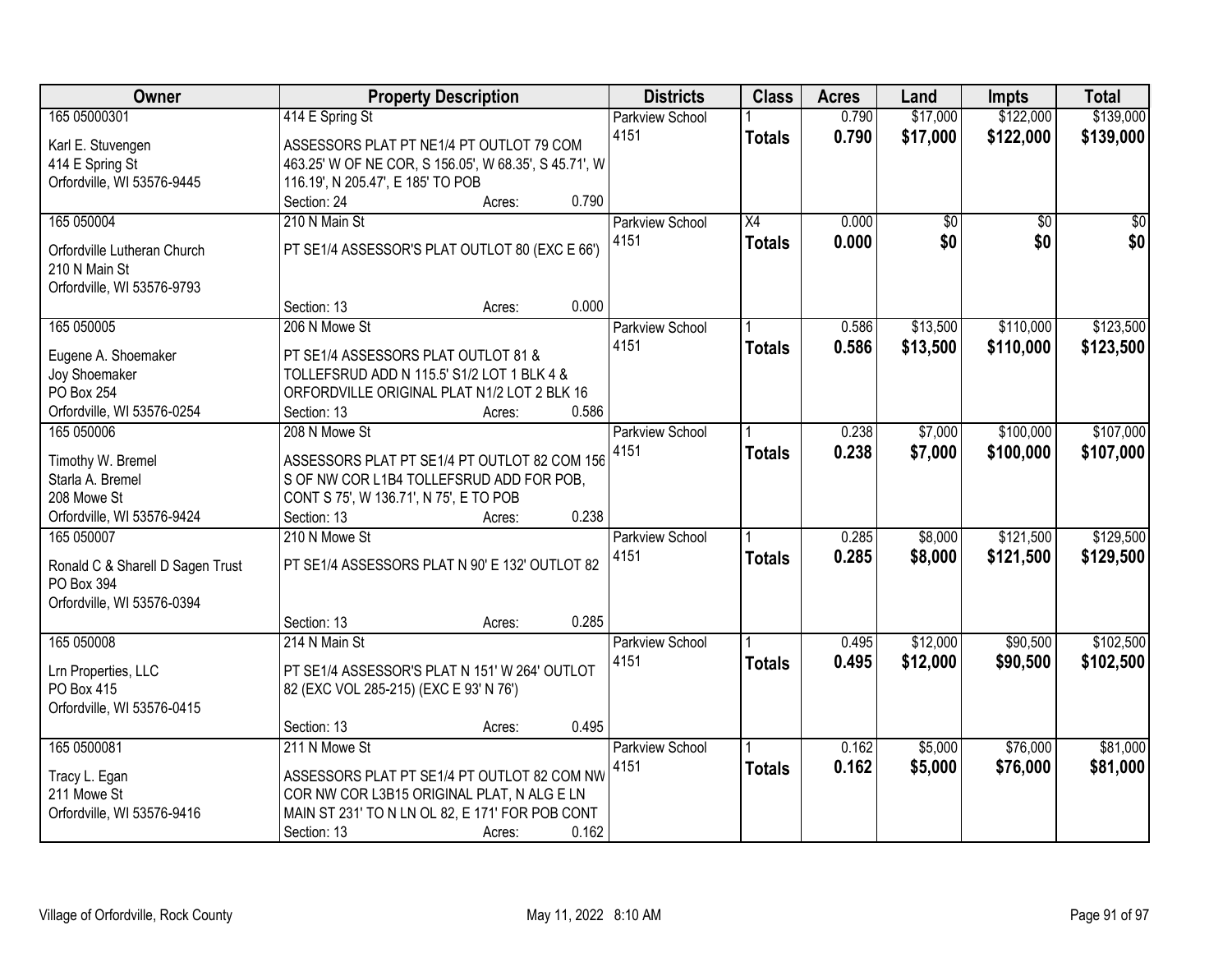| Owner                                                                                                |                                                                                                                                          | <b>Property Description</b> |       | <b>Districts</b>               | <b>Class</b>                     | <b>Acres</b>   | Land                   | <b>Impts</b>           | <b>Total</b>           |
|------------------------------------------------------------------------------------------------------|------------------------------------------------------------------------------------------------------------------------------------------|-----------------------------|-------|--------------------------------|----------------------------------|----------------|------------------------|------------------------|------------------------|
| 165 050009<br>Village of Orfordville<br>PO Box 409<br>Orfordville, WI 53576-0409                     | Mowe St<br>ASSESSORS PLAT PT SE1/4 E 66' OUTLOT 80 E 66'<br>OF W 330' OLS 82 & 83                                                        |                             |       | <b>Parkview School</b><br>4151 | $\overline{X4}$<br><b>Totals</b> | 0.000<br>0.000 | $\overline{50}$<br>\$0 | $\overline{50}$<br>\$0 | \$0<br>\$0             |
|                                                                                                      | Section: 13                                                                                                                              | Acres:                      | 0.000 |                                |                                  |                |                        |                        |                        |
| 165 051001<br>Orfordville Lutheran Church<br>210 N Main St<br>Orfordville, WI 53576-9793             | Mowe St<br>PT SE1/4 ASSESSORS PLAT PT OUTLOT 82 COM SW<br>COR, N 39', E 171', N 50', E 93.02', S 89', W 264.08' TO<br>POB<br>Section: 13 | Acres:                      | 0.000 | <b>Parkview School</b><br>4151 | X4<br><b>Totals</b>              | 0.000<br>0.000 | $\overline{50}$<br>\$0 | $\overline{50}$<br>\$0 | \$0<br>\$0             |
| 165 0510031                                                                                          | <b>Hamblett St</b>                                                                                                                       |                             |       | Parkview School                | X4                               | 0.170          | $\overline{50}$        | \$0                    | $\overline{\$0}$       |
| Village of Orfordville<br>PO Box 409<br>Orfordville, WI 53576-0409                                   | ASSESSORS PLAT PT SE1/4 E 132' OUTLOT 83 (EXC<br>N 8.25' FOR ST)                                                                         |                             |       | 4151                           | <b>Totals</b>                    | 0.170          | \$0                    | \$0                    | \$0                    |
|                                                                                                      | Section: 13                                                                                                                              | Acres:                      | 0.170 |                                |                                  |                |                        |                        |                        |
| 165 05100501<br>Jerry L. Kitelinger et al<br>Attn: Donna L Kitelinger<br>PO Box 326                  | 306 N Main St<br>PT SE1/4 PT AP OUTLOTS 83-85 CERTIFIED SURVEY<br>MAP #1178235 VOL 16 PG 100-101 LOT 1                                   |                             |       | Parkview School<br>4151        | <b>Totals</b>                    | 0.360<br>0.360 | \$9,500<br>\$9,500     | \$142,000<br>\$142,000 | \$151,500<br>\$151,500 |
| Orfordville, WI 53576-0326                                                                           | Section: 13                                                                                                                              | Acres:                      | 0.360 |                                |                                  |                |                        |                        |                        |
| 165 05100502<br>Terry L. Gerber<br>Jacqueline K. Gerber<br>307 Mowe St<br>Orfordville, WI 53576-9415 | 307 N Mowe St<br>PT SE1/4 PT AP OUTLOTS 83-85 CERTIFIED SURVEY<br>MAP #1178235 VOL 16 PG 100-101 LOT 2<br>Section: 13                    | Acres:                      | 0.290 | Parkview School<br>4151        | <b>Totals</b>                    | 0.290<br>0.290 | \$8,500<br>\$8,500     | \$122,500<br>\$122,500 | \$131,000<br>\$131,000 |
| 165 05100503                                                                                         | 213 N Mowe St                                                                                                                            |                             |       | <b>Parkview School</b>         |                                  | 0.260          | \$8,000                | \$100,000              | \$108,000              |
| Candace Marie Burchard<br>213 Mowe St<br>Orfordville, WI 53576-9416                                  | PT SE1/4 PT AP OUTLOTS 83-85 CERTIFIED SURVEY<br>MAP #1178235 VOL 16 PG 100-101 LOT 3                                                    |                             |       | 4151                           | <b>Totals</b>                    | 0.260          | \$8,000                | \$100,000              | \$108,000              |
|                                                                                                      | Section: 13                                                                                                                              | Acres:                      | 0.260 |                                |                                  |                |                        |                        |                        |
| 165 05100504<br>Ronald J. Hill<br>220 N Main St<br>Orfordville, WI 53576-9793                        | 220 N Main St<br>PT SE1/4 PT AP OUTLOTS 83-85 CERTIFIED SURVEY<br>MAP #1178235 VOL 16 PG 100-101 LOT 4<br>Section: 13                    | Acres:                      | 0.340 | <b>Parkview School</b><br>4151 | <b>Totals</b>                    | 0.340<br>0.340 | \$9,000<br>\$9,000     | \$54,500<br>\$54,500   | \$63,500<br>\$63,500   |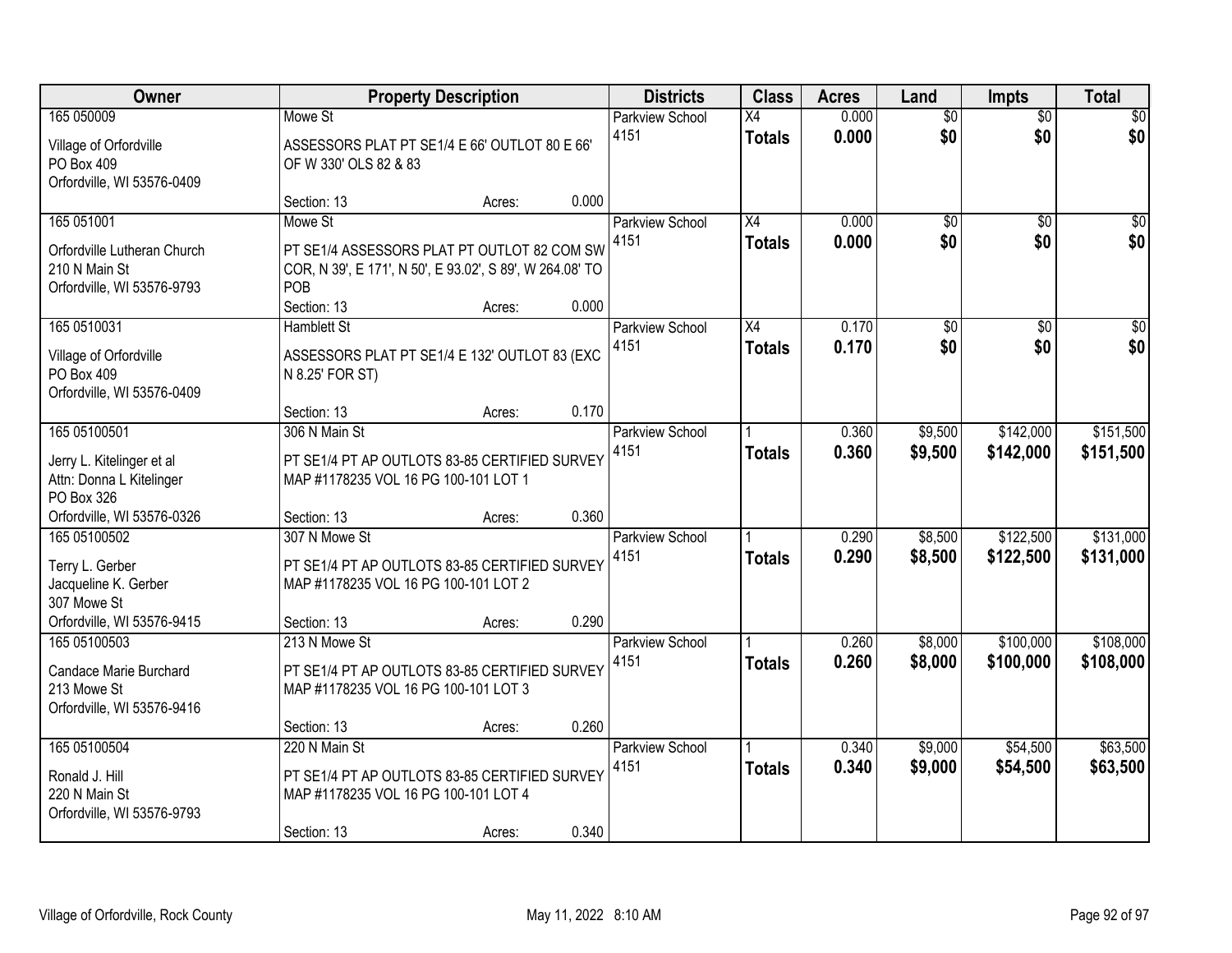| Owner                                                                                            | <b>Property Description</b>                                                                                       |        |       | <b>Districts</b>               | <b>Class</b>                     | <b>Acres</b>   | Land                   | <b>Impts</b>           | <b>Total</b>           |
|--------------------------------------------------------------------------------------------------|-------------------------------------------------------------------------------------------------------------------|--------|-------|--------------------------------|----------------------------------|----------------|------------------------|------------------------|------------------------|
| 165 051006<br>Stefanie Marie Sellmeyer<br>312 N Main St<br>Orfordville, WI 53576-9740            | 312 N Main St<br>PT SE1/4 ASSESSOR'S PLAT PT OUTLOT 85 COM NW<br>COR OL 84, N 196', E 132', S 195', W 132' TO POB |        |       | <b>Parkview School</b><br>4151 | <b>Totals</b>                    | 0.597<br>0.597 | \$13,500<br>\$13,500   | \$82,500<br>\$82,500   | \$96,000<br>\$96,000   |
|                                                                                                  | Section: 13                                                                                                       | Acres: | 0.597 |                                |                                  |                |                        |                        |                        |
| 165 051007<br>Village of Orfordville<br>PO Box 409<br>Orfordville, WI 53576-0409                 | Mowe St<br>PT SE1/4 ASSESSORS PLAT PT OUTLOT 85 E 66' W<br>330'<br>Section: 13                                    | Acres: | 0.000 | <b>Parkview School</b><br>4151 | $\overline{X4}$<br><b>Totals</b> | 0.000<br>0.000 | $\overline{50}$<br>\$0 | $\overline{50}$<br>\$0 | $\sqrt{50}$<br>\$0     |
| 165 051008                                                                                       | 312 N Mowe St                                                                                                     |        |       | Parkview School                |                                  | 0.381          | \$10,000               | \$105,000              | \$115,000              |
| Mark F. Schwartzlow<br>Sherri L. Schwartzlow<br>PO Box 215                                       | PT SE1/4 PT AP OUTLOT 85 CERTIFIED SURVEY<br>MAP #745867 VOL 1 PG 218 LOT 1                                       |        |       | 4151                           | <b>Totals</b>                    | 0.381          | \$10,000               | \$105,000              | \$115,000              |
| Orfordville, WI 53576-0215                                                                       | Section: 13                                                                                                       | Acres: | 0.381 |                                |                                  |                |                        |                        |                        |
| 165 051009<br>Adam J. Turner<br>Lauren M. Turner<br>310 Mowe St                                  | 310 N Mowe St<br>PT SE1/4 PT AP OUTLOT 85 CERTIFIED SURVEY<br>MAP #745867 VOL 1 PG 218 LOT 2                      |        |       | <b>Parkview School</b><br>4151 | <b>Totals</b>                    | 0.324<br>0.324 | \$9,000<br>\$9,000     | \$120,500<br>\$120,500 | \$129,500<br>\$129,500 |
| Orfordville, WI 53576-8707                                                                       | Section: 13                                                                                                       | Acres: | 0.324 |                                |                                  |                |                        |                        |                        |
| 165 052001<br>William E. Fritsch<br>308 Mowe St<br>Orfordville, WI 53576-8707                    | 308 N Mowe St<br>PT SE1/4 PT AP OUTLOT 85 CERTIFIED SURVEY<br>MAP #745867 VOL 1 PG 218 LOT 3                      |        |       | Parkview School<br>4151        | <b>Totals</b>                    | 0.321<br>0.321 | \$9,000<br>\$9,000     | \$100,000<br>\$100,000 | \$109,000<br>\$109,000 |
|                                                                                                  | Section: 13                                                                                                       | Acres: | 0.321 |                                |                                  |                |                        |                        |                        |
| 165 052002<br>Arla M. Dollars<br>306 Mowe St<br>Orfordville, WI 53576-8707                       | 306 N Mowe St<br>PT SE1/4 PT AP OUTLOT 85 CERTIFIED SURVEY<br>MAP #745867 VOL 1 PG 218 LOT 4                      |        |       | <b>Parkview School</b><br>4151 | <b>Totals</b>                    | 0.379<br>0.379 | \$10,000<br>\$10,000   | \$86,000<br>\$86,000   | \$96,000<br>\$96,000   |
|                                                                                                  | Section: 13                                                                                                       | Acres: | 0.379 |                                |                                  |                |                        |                        |                        |
| 165 0520022<br>Russell J. Rucker<br>Elena P. Rucker<br>311 Mowe St<br>Orfordville, WI 53576-9415 | 311 N Mowe St<br>PT SE1/4 PT AP OUTLOT 85 CERTIFIED SURVEY<br>MAP #774178 VOL 2 PG 158 LOTS 1 & 2<br>Section: 13  | Acres: | 0.419 | <b>Parkview School</b><br>4151 | <b>Totals</b>                    | 0.419<br>0.419 | \$10,500<br>\$10,500   | \$96,500<br>\$96,500   | \$107,000<br>\$107,000 |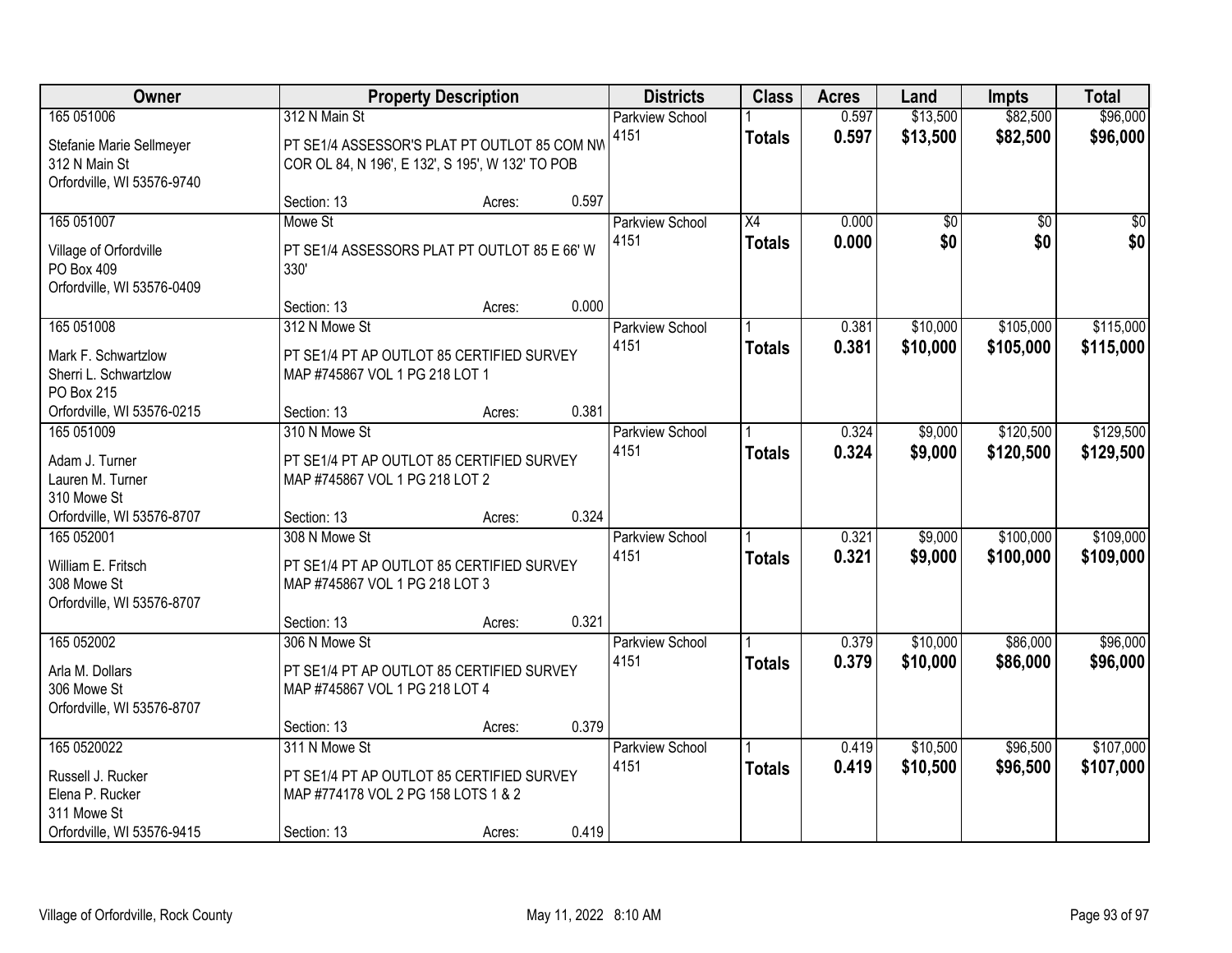| Owner                                       | <b>Property Description</b>                                                                     |                 | <b>Districts</b>       | <b>Class</b>    | <b>Acres</b> | Land            | <b>Impts</b>    | <b>Total</b>    |
|---------------------------------------------|-------------------------------------------------------------------------------------------------|-----------------|------------------------|-----------------|--------------|-----------------|-----------------|-----------------|
| 165 0520023                                 | 309 N Mowe St                                                                                   |                 | <b>Parkview School</b> |                 | 0.282        | \$8,000         | \$109,000       | \$117,000       |
| Patrick M. Mc Goff                          | PT SE1/4 PT AP OUTLOT 85 CERTIFIED SURVEY                                                       |                 | 4151                   | <b>Totals</b>   | 0.282        | \$8,000         | \$109,000       | \$117,000       |
| 309 Mowe St                                 | MAP #774178 VOL 2 PG 158 LOT 3                                                                  |                 |                        |                 |              |                 |                 |                 |
| Orfordville, WI 53576-9415                  | Section: 13                                                                                     | 0.282           |                        |                 |              |                 |                 |                 |
| 165 052003                                  | 314 N Main St                                                                                   | Acres:          | <b>Parkview School</b> |                 | 0.295        | \$8,500         | \$96,000        | \$104,500       |
|                                             |                                                                                                 |                 | 4151                   | <b>Totals</b>   | 0.295        | \$8,500         | \$96,000        | \$104,500       |
| Robert J. Pagel                             | PT SE1/4 ASSESSORS PLAT S 78' OUTLOT 86 (EXC E                                                  |                 |                        |                 |              |                 |                 |                 |
| 314 N Main St                               | 33')                                                                                            |                 |                        |                 |              |                 |                 |                 |
| Orfordville, WI 53576-9740                  |                                                                                                 |                 |                        |                 |              |                 |                 |                 |
|                                             | Section: 13                                                                                     | 0.295<br>Acres: |                        |                 |              |                 |                 |                 |
| 165 052004                                  | 316 N Main St                                                                                   |                 | Parkview School        |                 | 0.473        | \$11,500        | \$80,000        | \$91,500        |
| Dakota Ringhand                             | PT SE1/4 PT ASSESSOR'S PLAT OUTLOT 86 & PT                                                      |                 | 4151                   | <b>Totals</b>   | 0.473        | \$11,500        | \$80,000        | \$91,500        |
| 316 N Main St                               | OUTLOT B TOLLEFSRUD ADD COM 33' E OF NW                                                         |                 |                        |                 |              |                 |                 |                 |
| Orfordville, WI 53576                       | COR OUTLOT B E 198', S 104', W 198', N 104' TO POB                                              |                 |                        |                 |              |                 |                 |                 |
|                                             | Section: 13                                                                                     | 0.473<br>Acres: |                        |                 |              |                 |                 |                 |
| 165 052006                                  | 510 N Main St                                                                                   |                 | <b>Parkview School</b> |                 | 0.597        | \$13,500        | \$49,000        | \$62,500        |
| Randall R. Clarke                           | ASSESSORS PLAT OUTLOT A TOLLEFSRUD ADD TO                                                       |                 | 4151                   | <b>Totals</b>   | 0.597        | \$13,500        | \$49,000        | \$62,500        |
| 510 N Main St                               | VIL OF ORFORDVILLE (EXC E 1061'), (EXC PT W OF                                                  |                 |                        |                 |              |                 |                 |                 |
| Orfordville, WI 53576-9742                  | HWY)                                                                                            |                 |                        |                 |              |                 |                 |                 |
|                                             | Section: 13                                                                                     | 0.597<br>Acres: |                        |                 |              |                 |                 |                 |
| 165 0520070010                              | 418 Old Highway 11                                                                              |                 | Parkview School        |                 | 0.316        | \$8,500         | \$91,000        | \$99,500        |
| William P. Riese                            | ASSESSORS PLAT E 120' OUTLOT A TOLLEFSRUD                                                       |                 | 4151                   | <b>Totals</b>   | 0.316        | \$8,500         | \$91,000        | \$99,500        |
| Jill A. Riese                               | ADD TO VIL OF ORFORDVILLE (EXC E 33' FOR HWY)                                                   |                 |                        |                 |              |                 |                 |                 |
| 418 Old 11                                  |                                                                                                 |                 |                        |                 |              |                 |                 |                 |
| Orfordville, WI 53576-9650                  | Section: 13                                                                                     | 0.316<br>Acres: |                        |                 |              |                 |                 |                 |
| 165 052008                                  | N Main St                                                                                       |                 | Parkview School        |                 | 0.250        | \$1,000         | $\sqrt{6}$      | \$1,000         |
|                                             |                                                                                                 |                 | 4151                   | <b>Totals</b>   | 0.250        | \$1,000         | \$0             | \$1,000         |
| Mark A. Atkinson                            | ASSESSORS PLAT PT OUTLOT A TOLLEFSRUD ADD                                                       |                 |                        |                 |              |                 |                 |                 |
| 3432 S Old 11<br>Orfordville, WI 53576-9461 | TO VIL. OF ORFORDVILLE & PT OUTLOT 87 COM<br>54.81' E OF NW COR OUTLOT A, E 343.47', SW 375.5', |                 |                        |                 |              |                 |                 |                 |
|                                             | Section: 13                                                                                     | 0.250<br>Acres: |                        |                 |              |                 |                 |                 |
| 165 052009                                  | N Main St                                                                                       |                 | Parkview School        | $\overline{X4}$ | 0.350        | $\overline{50}$ | $\overline{50}$ | $\overline{50}$ |
|                                             |                                                                                                 |                 | 4151                   | <b>Totals</b>   | 0.350        | \$0             | \$0             | \$0             |
| Village of Orfordville                      | ASSESSORS PLAT PT OUTLOT A TOLLEFSRUD ADD                                                       |                 |                        |                 |              |                 |                 |                 |
| PO Box 409                                  | TO VIL COM 155.46' S OF NW COR OUTLOT A, E 51',                                                 |                 |                        |                 |              |                 |                 |                 |
| Orfordville, WI 53576-0409                  | SW 82.8' TO POB                                                                                 |                 |                        |                 |              |                 |                 |                 |
|                                             | Section: 13                                                                                     | 0.350<br>Acres: |                        |                 |              |                 |                 |                 |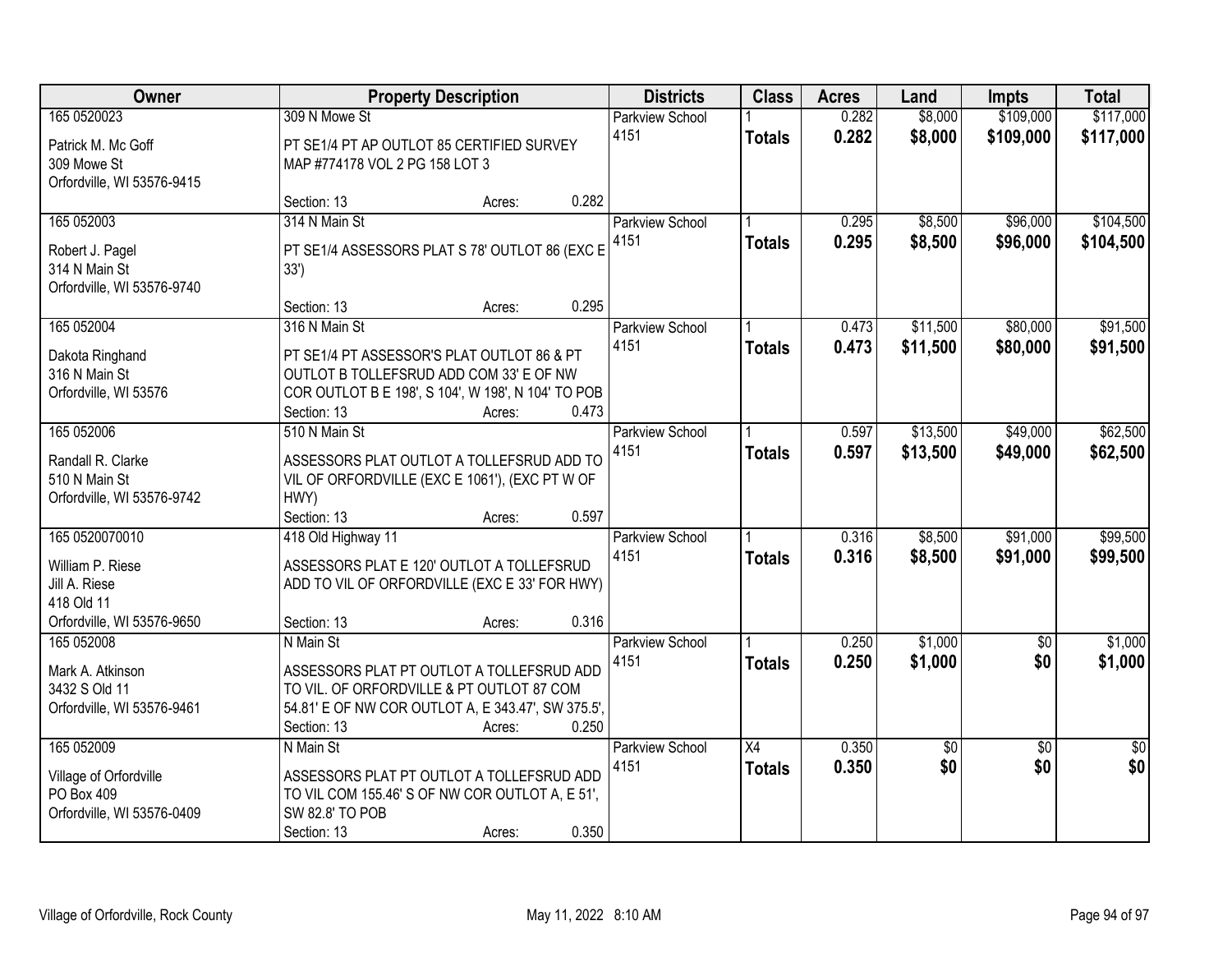| Owner                                                                                | <b>Property Description</b>                                                                                                                                                                 |       | <b>Districts</b>               | <b>Class</b>                           | <b>Acres</b>   | Land                   | Impts                  | <b>Total</b>         |
|--------------------------------------------------------------------------------------|---------------------------------------------------------------------------------------------------------------------------------------------------------------------------------------------|-------|--------------------------------|----------------------------------------|----------------|------------------------|------------------------|----------------------|
| 165 052010<br>Village of Orfordville<br>PO Box 409<br>Orfordville, WI 53576-0409     | 203 W Beloit St<br>PT NW1/4 NE1/4 ASSESSORS PLAT #2 VILLAGE OF<br>ORFORDVILLE LOT 1                                                                                                         |       | <b>Parkview School</b><br>4151 | X4<br><b>Totals</b>                    | 0.000<br>0.000 | $\overline{60}$<br>\$0 | $\overline{50}$<br>\$0 | \$0<br>\$0           |
|                                                                                      | Section: 24<br>Acres:                                                                                                                                                                       | 0.000 |                                |                                        |                |                        |                        |                      |
| 165 052011<br>Lrn Properties, LLC<br>PO Box 415<br>Orfordville, WI 53576-0415        | 209 W Beloit St<br>PT NW1/4 NE1/4 ASSESSOR'S PLAT #2 VILLAGE OF<br>ORFORDVILLE LOT 2<br>Section: 24                                                                                         | 0.059 | <b>Parkview School</b><br>4151 | $\overline{2}$<br><b>Totals</b>        | 0.059<br>0.059 | \$6,500<br>\$6,500     | \$58,200<br>\$58,200   | \$64,700<br>\$64,700 |
| 165 052012                                                                           | Acres:<br>211 W Beloit St                                                                                                                                                                   |       | Parkview School                | $\overline{2}$                         | 0.110          | \$5,000                | \$0                    | \$5,000              |
| Lrn Properties, LLC<br>PO Box 415<br>Orfordville, WI 53576-0415                      | PT NW1/4 NE1/4 ASSESSOR'S PLAT #2 VILLAGE OF<br>ORFORDVILLE LOT 3                                                                                                                           |       | 4151                           | <b>Totals</b>                          | 0.110          | \$5,000                | \$0                    | \$5,000              |
|                                                                                      | Section: 24<br>Acres:                                                                                                                                                                       | 0.110 |                                |                                        |                |                        |                        |                      |
| 165 052013<br>Lrn Properties, LLC<br>PO Box 415                                      | 215 W Beloit St<br>PT NW1/4 NE1/4 ASSR PLT #2 VILLAGE OF<br>ORFORDVILLE LOT 4 & PT LOT 6 COM SW COR, N                                                                                      |       | <b>Parkview School</b><br>4151 | $\mathbf{2}^{\prime}$<br><b>Totals</b> | 0.079<br>0.079 | \$8,000<br>\$8,000     | \$45,900<br>\$45,900   | \$53,900<br>\$53,900 |
| Orfordville, WI 53576-0415                                                           | 68.21', SE 86.88', SELY 60.30', SW 44.88', W 108.18' TC<br>Section: 24<br>Acres:                                                                                                            | 0.079 |                                |                                        |                |                        |                        |                      |
| 165 052014<br>Lrn Properties, LLC<br><b>PO Box 415</b><br>Orfordville, WI 53576-0415 | 217 W Beloit St<br>PT NW1/4 NE1/4 ASSESSOR'S PLAT #2 VILLAGE OF<br>ORFORDVILLE LOT 5                                                                                                        |       | <b>Parkview School</b><br>4151 | $\overline{2}$<br><b>Totals</b>        | 0.048<br>0.048 | \$5,000<br>\$5,000     | \$54,500<br>\$54,500   | \$59,500<br>\$59,500 |
|                                                                                      | Section: 24<br>Acres:                                                                                                                                                                       | 0.048 |                                |                                        |                |                        |                        |                      |
| 165 052015<br>Lrn Properties, LLC<br>PO Box 415<br>Orfordville, WI 53576-0415        | 219 W Beloit St<br>PT NW1/4 NE1/4 ASSESSORS PLAT #2 VILLAGE OF<br>ORFORDVILLE LOT 6 (EXC COM SW COR, N 68.21'<br>SE 86.88', SELY 60.30', SW 44', W 108.18' TO POB)<br>Section: 24<br>Acres: | 0.396 | Parkview School<br>4151        | $\overline{2}$<br><b>Totals</b>        | 0.396<br>0.396 | \$28,500<br>\$28,500   | \$41,500<br>\$41,500   | \$70,000<br>\$70,000 |
| 165 052016<br>Kevin B. Wellnitz<br>203 W Brodhead St<br>Orfordville, WI 53576-9796   | 203 W Brodhead St<br>ASSESSORS PLAT # 2 VILLAGE OF ORFORDVILLE<br>PT NW1/4 NE1/4 LOT 7 & E 39' LOT 8<br>Section: 24<br>Acres:                                                               | 0.500 | <b>Parkview School</b><br>4151 | $\overline{2}$<br><b>Totals</b>        | 0.500<br>0.500 | \$33,000<br>\$33,000   | \$57,000<br>\$57,000   | \$90,000<br>\$90,000 |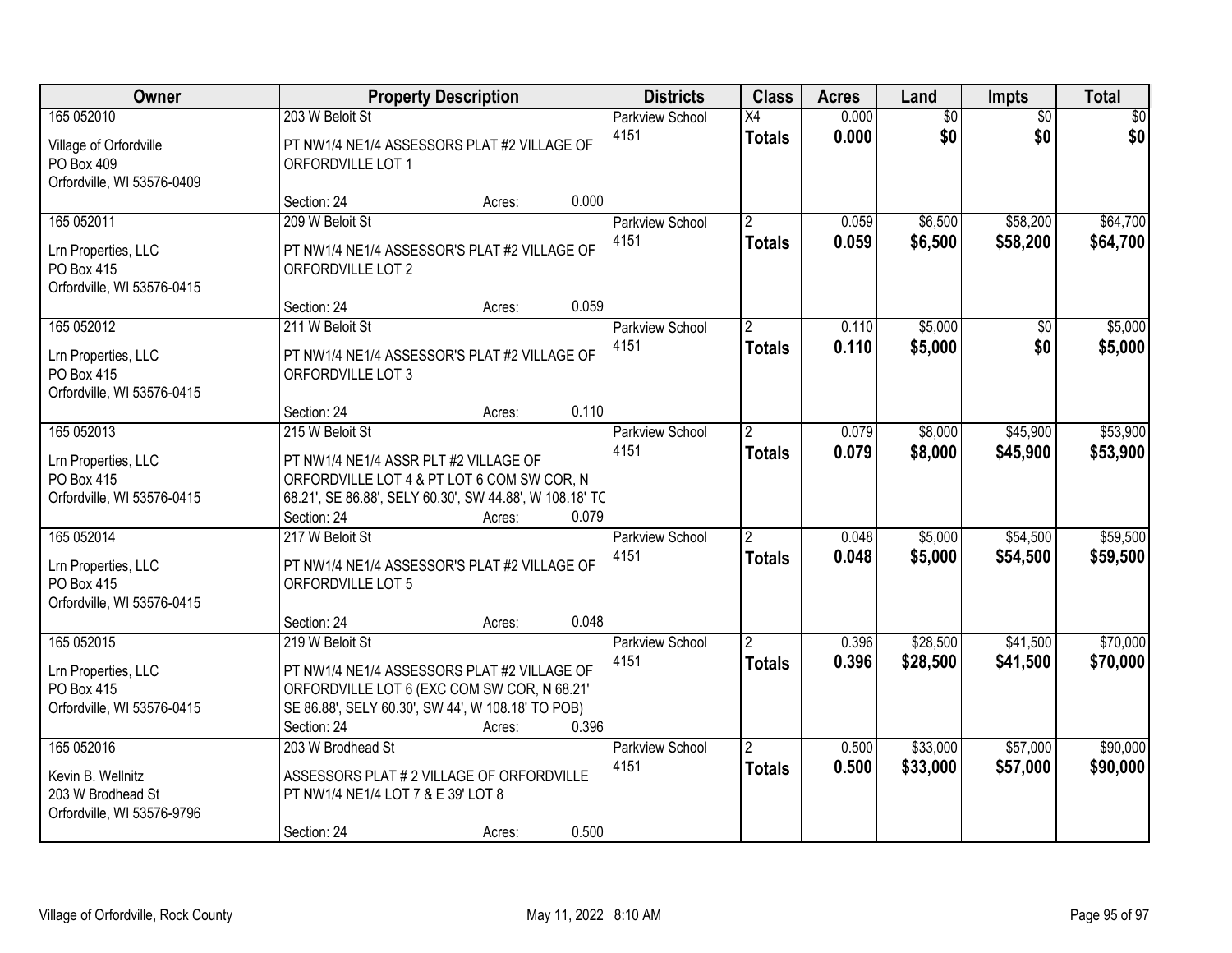| Owner                                                                                   |                                                                                                                               | <b>Property Description</b> |       | <b>Districts</b>               | <b>Class</b>                    | <b>Acres</b>   | Land                   | <b>Impts</b>           | <b>Total</b>           |
|-----------------------------------------------------------------------------------------|-------------------------------------------------------------------------------------------------------------------------------|-----------------------------|-------|--------------------------------|---------------------------------|----------------|------------------------|------------------------|------------------------|
| 165 052017<br>Lrn Properties, LLC<br>PO Box 415                                         | 211 W Brodhead St<br>PT NW1/4 NE1/4 ASSESSOR'S PLAT #2 VILLAGE OF<br>ORFORDVILLE LOT 8 (EXC E 39')                            |                             |       | <b>Parkview School</b><br>4151 | <b>Totals</b>                   | 0.220<br>0.220 | \$21,000<br>\$21,000   | \$23,400<br>\$23,400   | \$44,400<br>\$44,400   |
| Orfordville, WI 53576-0415                                                              | Section: 24                                                                                                                   | Acres:                      | 0.220 |                                |                                 |                |                        |                        |                        |
| 165 052018<br>Kevin B. Wellnitz<br><b>PO Box 134</b><br>Orfordville, WI 53576-0134      | 110 Clark St<br>PT NW1/4 NE1/4 ASSESSORS PLAT # 2 VILLAGE OF<br>ORFORDVILLE LOT 9                                             |                             |       | <b>Parkview School</b><br>4151 | $\overline{2}$<br><b>Totals</b> | 0.215<br>0.215 | \$20,500<br>\$20,500   | \$29,500<br>\$29,500   | \$50,000<br>\$50,000   |
| 165 053003                                                                              | Section: 24                                                                                                                   | Acres:                      | 0.215 |                                | $\overline{\text{X2}}$          |                |                        |                        |                        |
| Wis Dept Transportation<br>Real Estate Unit<br>2101 Wright St<br>Madison, WI 53704-2559 | 205 E Beloit St<br>LEASED DOT LAND LEASE #80651 EPHRAM<br>BRUNSVOLD 1550 SQ FT (WAREHOUSE & STORAGE<br>GROUND)<br>Section: 24 | Acres:                      | 0.000 | <b>Parkview School</b><br>4151 | <b>Totals</b>                   | 0.000<br>0.000 | $\overline{50}$<br>\$0 | \$0<br>\$0             | $\overline{50}$<br>\$0 |
| 165 054004                                                                              | 209 E Beloit St                                                                                                               |                             |       | Parkview School                | $\overline{\text{X2}}$          | 0.000          | $\overline{50}$        | \$0                    | $\sqrt{50}$            |
| Wis Dept Transportation<br>Real Estate Unit<br>2101 Wright St                           | LEASED DOT LAND LEASE #60136 CITIES SERVICE<br>OIL CO 12,000 SQ FT                                                            |                             |       | 4151                           | <b>Totals</b>                   | 0.000          | \$0                    | \$0                    | \$0                    |
| Madison, WI 53704-2559<br>165 054005                                                    | Section: 24<br>100 E Beloit St                                                                                                | Acres:                      | 0.000 |                                | $\overline{X2}$                 | 0.000          |                        | $\overline{50}$        | $\sqrt{50}$            |
| Wis Dept Transportation<br>Real Estate Unit<br>2101 Wright St                           | LEASED DOT LAND LEASE #75811 ORFORDVILLE<br>CROP SERVICE 48,640 SQ FT                                                         |                             |       | Parkview School<br>4151        | <b>Totals</b>                   | 0.000          | \$0<br>\$0             | \$0                    | \$0                    |
| Madison, WI 53704-2559<br>165 054008                                                    | Section: 24<br>209 E Beloit St                                                                                                | Acres:                      | 0.000 | <b>Parkview School</b>         | $\overline{\text{X2}}$          | 0.000          | $\sqrt{6}$             | \$0                    | $\sqrt{50}$            |
| Wis Dept Transportation<br>Real Estate Unit<br>2101 Wright St                           | LEASED DOT LAND LEASE #63864 CITIES SERVICE<br>OIL CO 24,800 SQ FT (LIQ GAS PLANT)                                            |                             |       | 4151                           | <b>Totals</b>                   | 0.000          | \$0                    | \$0                    | \$0                    |
| Madison, WI 53704-2559                                                                  | Section: 24                                                                                                                   | Acres:                      | 0.000 |                                |                                 |                |                        |                        |                        |
| 165 05600101<br>Johann J. Suiter<br>503 E Beloit St<br>Orfordville, WI 53576-9791       | 503 E Beloit St<br>PT NE1/4 NE1/4 CERTIFIED SURVEY MAP #1081070<br>VOL 13 PG 376-377 LOT 1<br>Section: 24                     | Acres:                      | 0.920 | <b>Parkview School</b><br>4151 | <b>Totals</b>                   | 0.920<br>0.920 | \$19,000<br>\$19,000   | \$102,000<br>\$102,000 | \$121,000<br>\$121,000 |